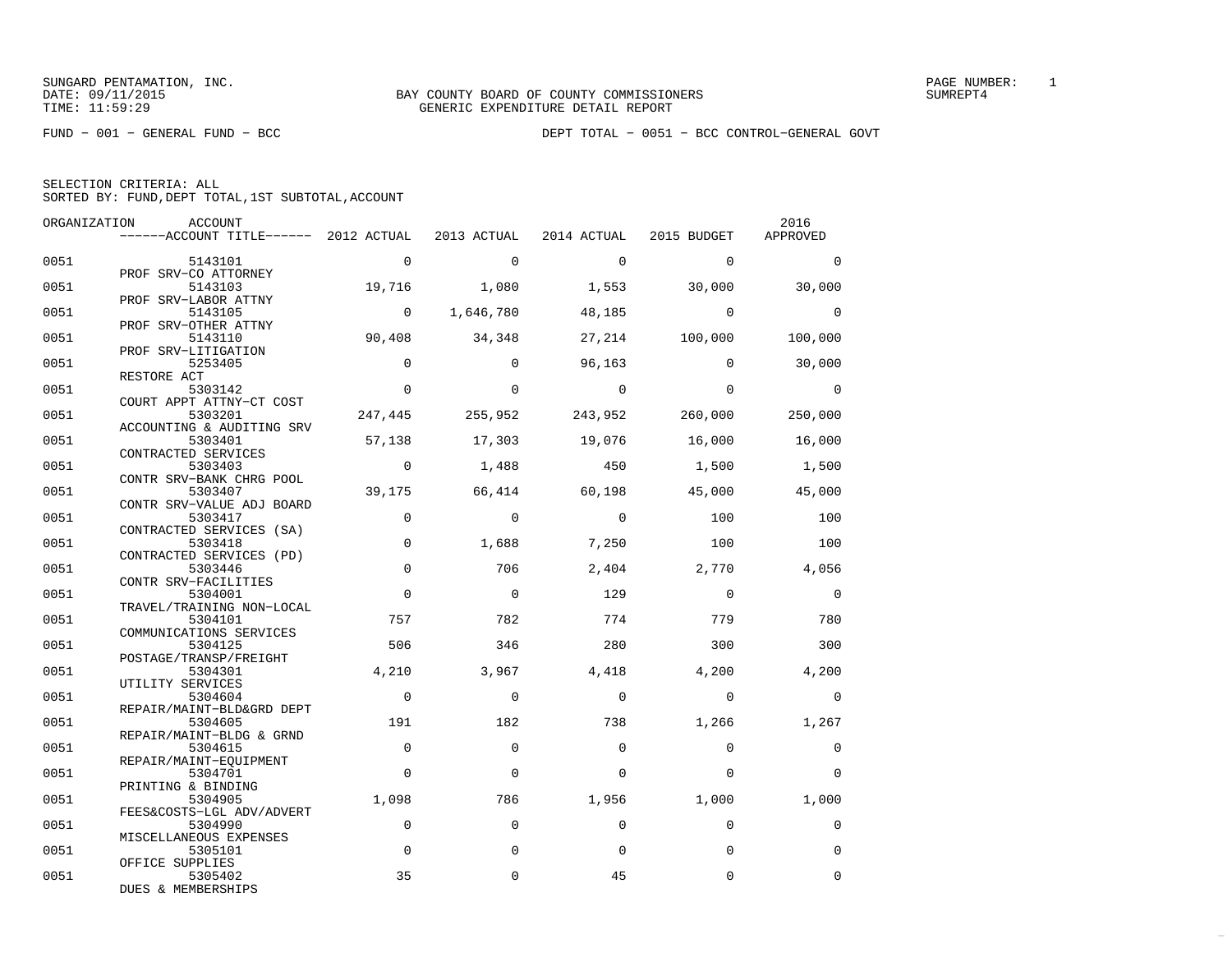| SELECTION CRITERIA: ALL |  |
|-------------------------|--|
|                         |  |

SORTED BY: FUND,DEPT TOTAL,1ST SUBTOTAL,ACCOUNT

| ORGANIZATION<br><b>ACCOUNT</b><br>------ACCOUNT TITLE------ 2012 ACTUAL |           | 2013 ACTUAL | 2014 ACTUAL | 2015 BUDGET | 2016<br>APPROVED |
|-------------------------------------------------------------------------|-----------|-------------|-------------|-------------|------------------|
| TOTAL OPERATING EXPENSES                                                | 460,680   | 2,031,823   | 514,785     | 463,015     | 484,303          |
| 0051<br>5707115<br>PRINCIPAL-REV BONDS                                  | 1,713,872 | 1,676,000   | 2,068,071   | 2,201,356   | 2,264,184        |
| 0051<br>5707215<br><b>INTEREST-REV BONDS</b>                            | 1,131,459 | 1,435,228   | 1,467,029   | 1,395,135   | 1,331,303        |
| 0051<br>5707303<br><b>BOND ISSUE COSTS</b>                              | 0         | 83,306      | 0           | 0           | $\mathbf 0$      |
| 0051<br>5707316<br>PAYING AGENT/TRUSTEE-FEES                            | 588       | 242         | 278         | 600         | 600              |
| 0051<br>5707370<br>ARBITRAGE REBATE EXPENSE                             | 7,766     | 2,383       | 2,607       | 7,000       | 7,000            |
| TOTAL DEBT SERVICE                                                      | 2,853,684 | 3,197,159   | 3,537,985   | 3,604,091   | 3,603,087        |
| 0051<br>5808175<br>GRANT-BYRNE GRANT                                    | 10,206    | 12,000      | 12,000      | $\Omega$    | $\Omega$         |
| 0051<br>5808201<br>AID-PRIVATE ORGANIZATIONS                            | 15,000    | 15,000      | 15,000      | 15,000      | 15,000           |
| TOTAL GRANTS & AIDS                                                     | 25,206    | 27,000      | 27,000      | 15,000      | 15,000           |
| 0051<br>5905907<br>LITIGATION SETTLEMENT                                | 42,500    | 0           | 0           | $\mathbf 0$ | 0                |
| 0051<br>5905998<br>DEPRECIATION EXPENSE                                 | $\Omega$  | $\Omega$    | $\Omega$    | $\Omega$    | $\Omega$         |
| TOTAL NON-OPERATING EXPENSES                                            | 42,500    | $\Omega$    | $\Omega$    | $\Omega$    | $\Omega$         |
| TOTAL BCC CONTROL-GENERAL GOVT                                          | 3,382,070 | 5,255,982   | 4,079,770   | 4,082,106   | 4,102,390        |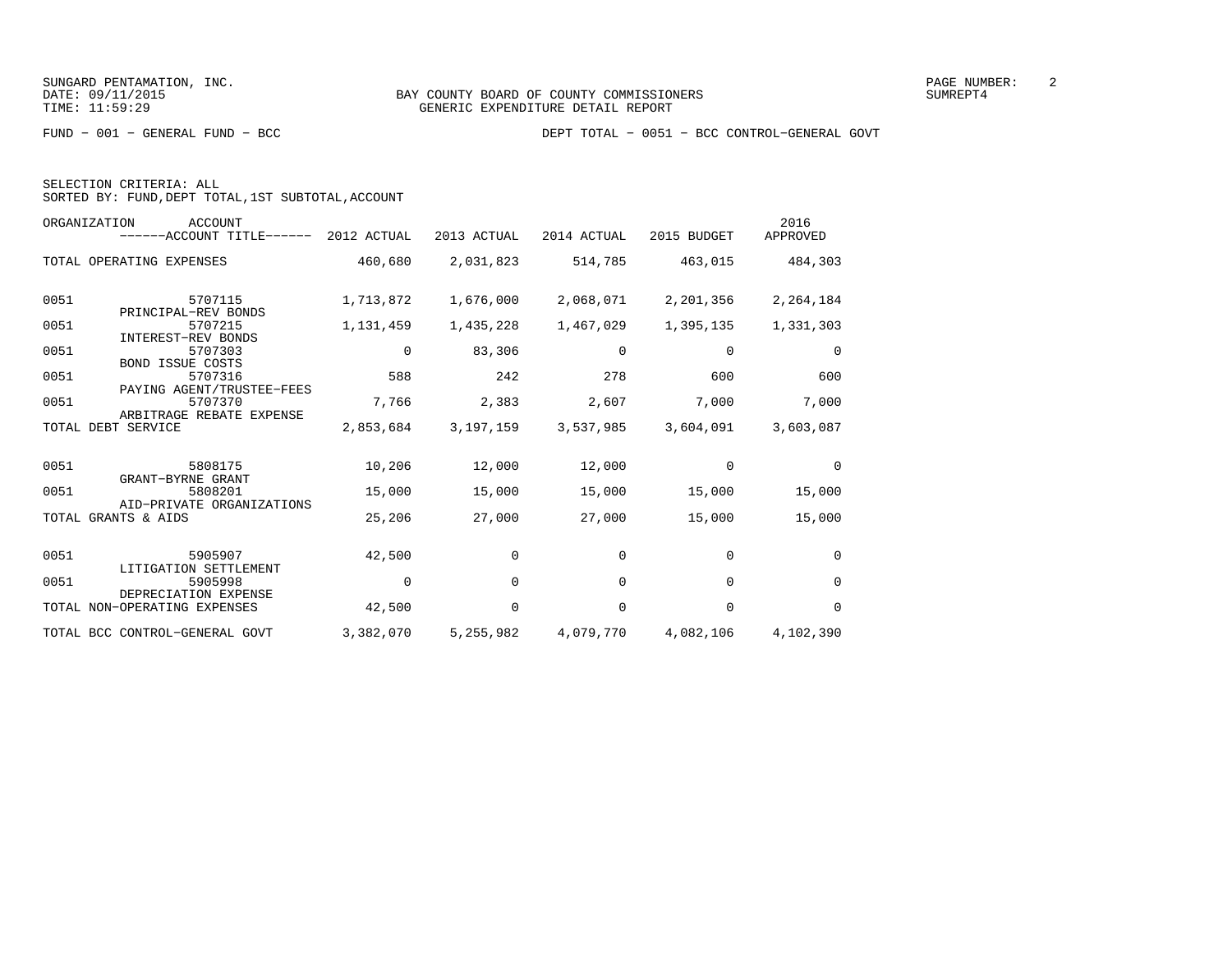FUND − 001 − GENERAL FUND − BCC DEPT TOTAL − 0052 − BCC CONTROL−PUBLIC SAFETY

| SELECTION CRITERIA: ALL |  |  |                                                    |  |
|-------------------------|--|--|----------------------------------------------------|--|
|                         |  |  | SORTED BY: FUND, DEPT TOTAL, 1ST SUBTOTAL, ACCOUNT |  |

|      | ORGANIZATION<br>ACCOUNT<br>------ACCOUNT TITLE------         | 2012 ACTUAL | 2013 ACTUAL | 2014 ACTUAL | 2015 BUDGET | 2016<br>APPROVED |
|------|--------------------------------------------------------------|-------------|-------------|-------------|-------------|------------------|
| 0052 | 5213010                                                      | 0           | $\mathbf 0$ | $\mathbf 0$ | $\mathbf 0$ | 0                |
| 0052 | CRIME PREVENTION<br>5223401                                  | 27,179      | 27,179      | 29,179      | 27,179      | 27,179           |
| 0052 | FIRE CONTROL-FORESTRY DIV<br>5233401                         | $\mathbf 0$ | $\mathbf 0$ | 0           | $\mathbf 0$ | 0                |
| 0052 | CONTR SRV-CCA<br>5233405                                     | 38,360      | 31,998      | 74,976      | 30,000      | 30,000           |
| 0052 | MEDICAL SRV-INMATES<br>5233407                               | 835,859     | 846,077     | 520,342     | 1,094,172   | 1,009,015        |
| 0052 | JUVENILE DETENTION<br>5233409                                | 0           | $\Omega$    | $\Omega$    | 0           | 0                |
| 0052 | MEDICAL SRV-ARRESTED<br>5303401                              | $\mathbf 0$ | $\Omega$    | 43          | $\Omega$    | $\mathbf 0$      |
| 0052 | CONTRACTED SERVICES<br>5303405                               | $\Omega$    | $\Omega$    | $\mathbf 0$ | $\Omega$    | $\mathbf 0$      |
| 0052 | CONTR SRV-ELECT MONITOR<br>5303466                           | $\mathbf 0$ | $\Omega$    | $\Omega$    | $\Omega$    | $\mathbf 0$      |
| 0052 | CONTR SRV-MENTAL HEALTH<br>5303487<br>CONTR SRV-RAZING BLDGS | $\mathbf 0$ | $\Omega$    | $\Omega$    | $\Omega$    | 50,000           |
| 0052 | 5304301<br>UTILITY SERVICES                                  | $\mathbf 0$ | $\Omega$    | $\Omega$    | $\Omega$    | 0                |
| 0052 | 5304501<br>INSURANCE & BONDS                                 | $\mathbf 0$ | $\Omega$    | $\Omega$    | $\Omega$    | $\mathbf 0$      |
| 0052 | 5304605<br>REPAIR/MAINT-BLDG & GRND                          | $\mathbf 0$ | $\Omega$    | $\Omega$    | $\Omega$    | $\mathbf 0$      |
| 0052 | 5304905<br>FEES&COSTS-LGL ADV/ADVERT                         | $\Omega$    | O           | U           | $\Omega$    | $\Omega$         |
|      | TOTAL OPERATING EXPENSES                                     | 901,398     | 905,254     | 624,540     | 1,151,351   | 1,116,194        |
| 0052 | 5707115                                                      | 85,000      | 85,000      | 90,000      | 95,000      | 335,000          |
| 0052 | PRINCIPAL-REV BONDS<br>5707215                               | 1,858,385   | 1,854,985   | 1,851,285   | 1,847,986   | 1,361,126        |
| 0052 | INTEREST-REV BONDS<br>5707316                                | 350         | 350         | 434         | $\Omega$    | 0                |
|      | PAYING AGENT/TRUSTEE-FEES<br>TOTAL DEBT SERVICE              | 1,943,735   | 1,940,335   | 1,941,719   | 1,942,986   | 1,696,126        |
| 0052 | 5808175                                                      | 0           | 0           | 0           | $\mathbf 0$ | 0                |
| 0052 | GRANT-BYRNE GRANT<br>5808201                                 | 0           | $\Omega$    | $\Omega$    | $\Omega$    | $\mathbf 0$      |
| 0052 | AID-PRIVATE ORGANIZATIONS<br>5808209                         | $\Omega$    | $\Omega$    | $\Omega$    | $\Omega$    | $\mathbf 0$      |
|      | AID-BMC/EMS<br>TOTAL GRANTS & AIDS                           | $\Omega$    | O           | O           | 0           | $\Omega$         |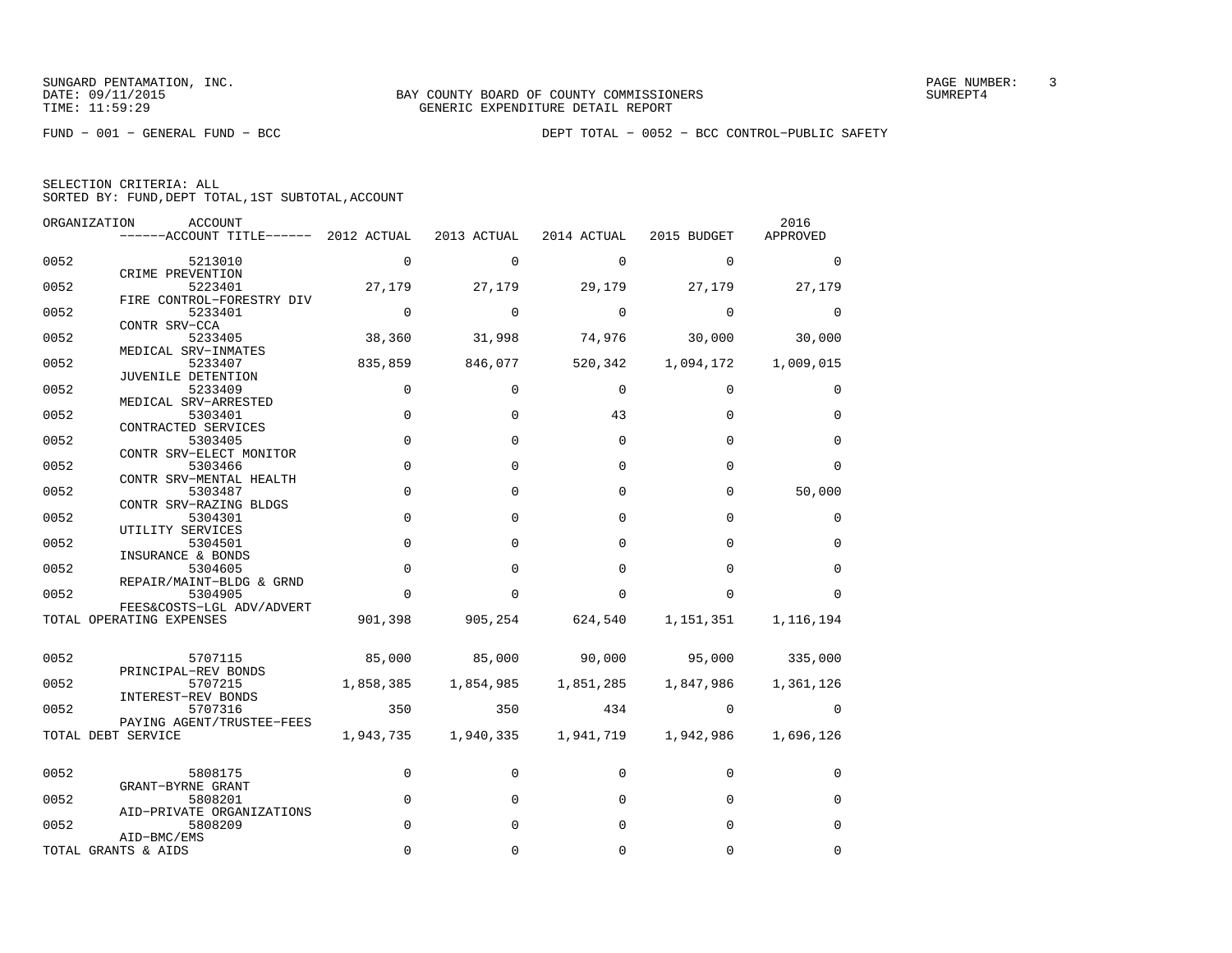SUNGARD PENTAMATION, INC.<br>
BAY COUNTY BOARD OF COUNTY COMMISSIONERS AND SUNREPT4 SUMREPT4

FUND − 001 − GENERAL FUND − BCC DEPT TOTAL − 0052 − BCC CONTROL−PUBLIC SAFETY

| ORGANIZATION | ACCOUNT<br>$---ACCOINT TITLE---$ | 2012 ACTUAL | 2013 ACTUAL | 2014 ACTUAL | 2015 BUDGET | 2016<br>APPROVED |
|--------------|----------------------------------|-------------|-------------|-------------|-------------|------------------|
|              |                                  |             |             |             |             |                  |
| 0052         | 5905998<br>DEPRECIATION EXPENSE  |             |             |             |             | $\Omega$         |
| 0052         | 5909917<br>RESERVE-BONDS         |             |             |             |             | $\Omega$         |
|              | TOTAL NON-OPERATING EXPENSES     |             |             |             |             | 0                |
|              | TOTAL BCC CONTROL-PUBLIC SAFETY  | 2,845,133   | 2,845,589   | 2,566,259   | 3,094,337   | 2,812,320        |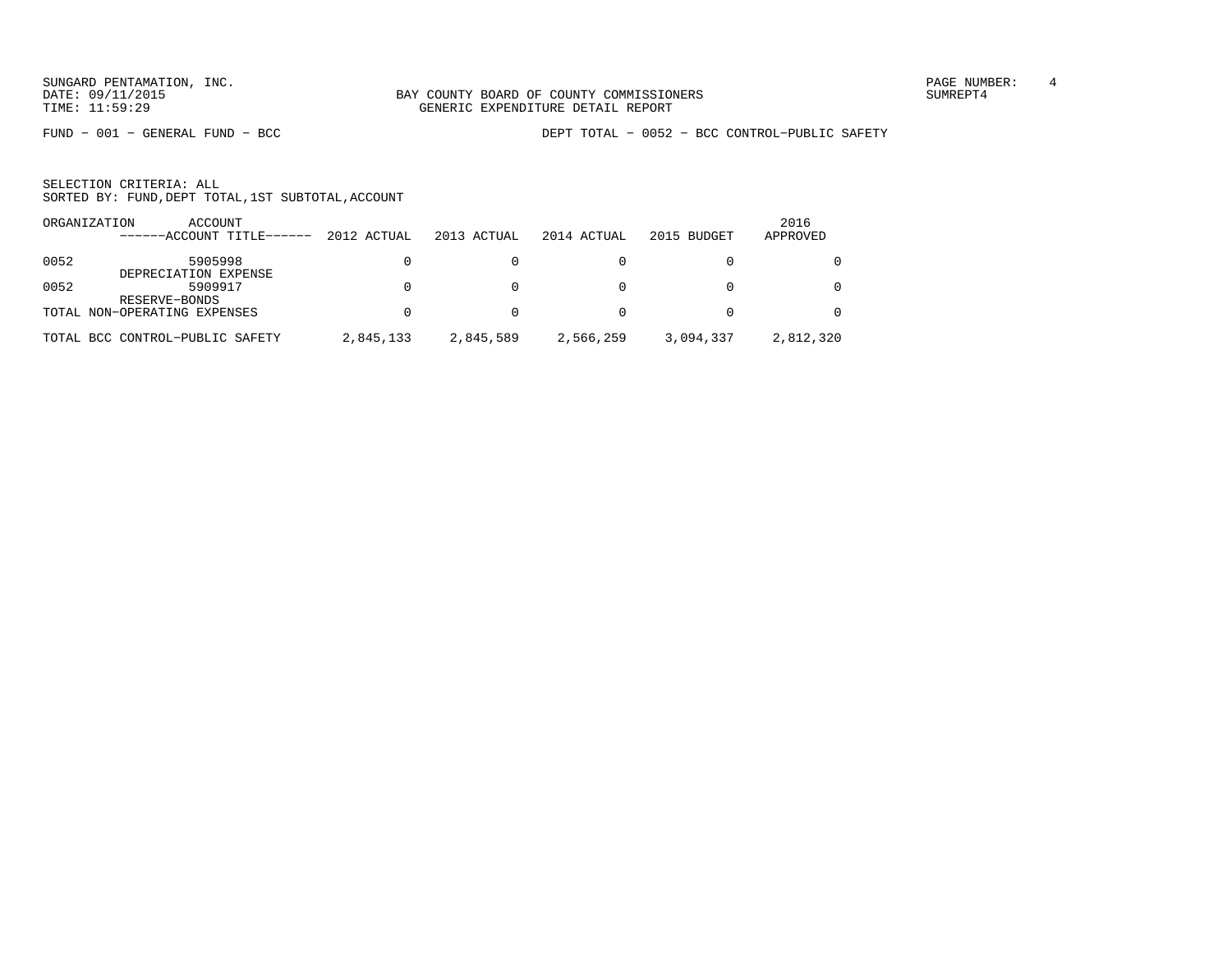FUND − 001 − GENERAL FUND − BCC DEPT TOTAL − 0053 − BCC CONTROL−PHYS ENVRNMNT

| ORGANIZATION | <b>ACCOUNT</b><br>-ACCOUNT TITLE- | 2012 ACTUAL | 2013 ACTUAL | 2014 ACTUAL | 2015 BUDGET | 2016<br>APPROVED |
|--------------|-----------------------------------|-------------|-------------|-------------|-------------|------------------|
| 0053         | 5303450                           | 2,000       | 2,000       |             | 2,000       | 2,000            |
|              | CONTR SRV-FARM FORRESTER          |             |             |             |             |                  |
| 0053         | 5303464                           | 13,538      | 13,807      | 19,597      | 12,000      | 12,000           |
|              | CONTR SRV-LAB                     |             |             |             |             |                  |
| 0053         | 5305240                           |             |             | 80          |             | $\Omega$         |
|              | OPER SUPPLIES-LAB                 |             |             |             |             |                  |
|              | TOTAL OPERATING EXPENSES          | 15,538      | 15,807      | 19,677      | 14,000      | 14,000           |
|              | TOTAL BCC CONTROL-PHYS ENVRNMNT   | 15,538      | 15,807      | 19,677      | 14,000      | 14,000           |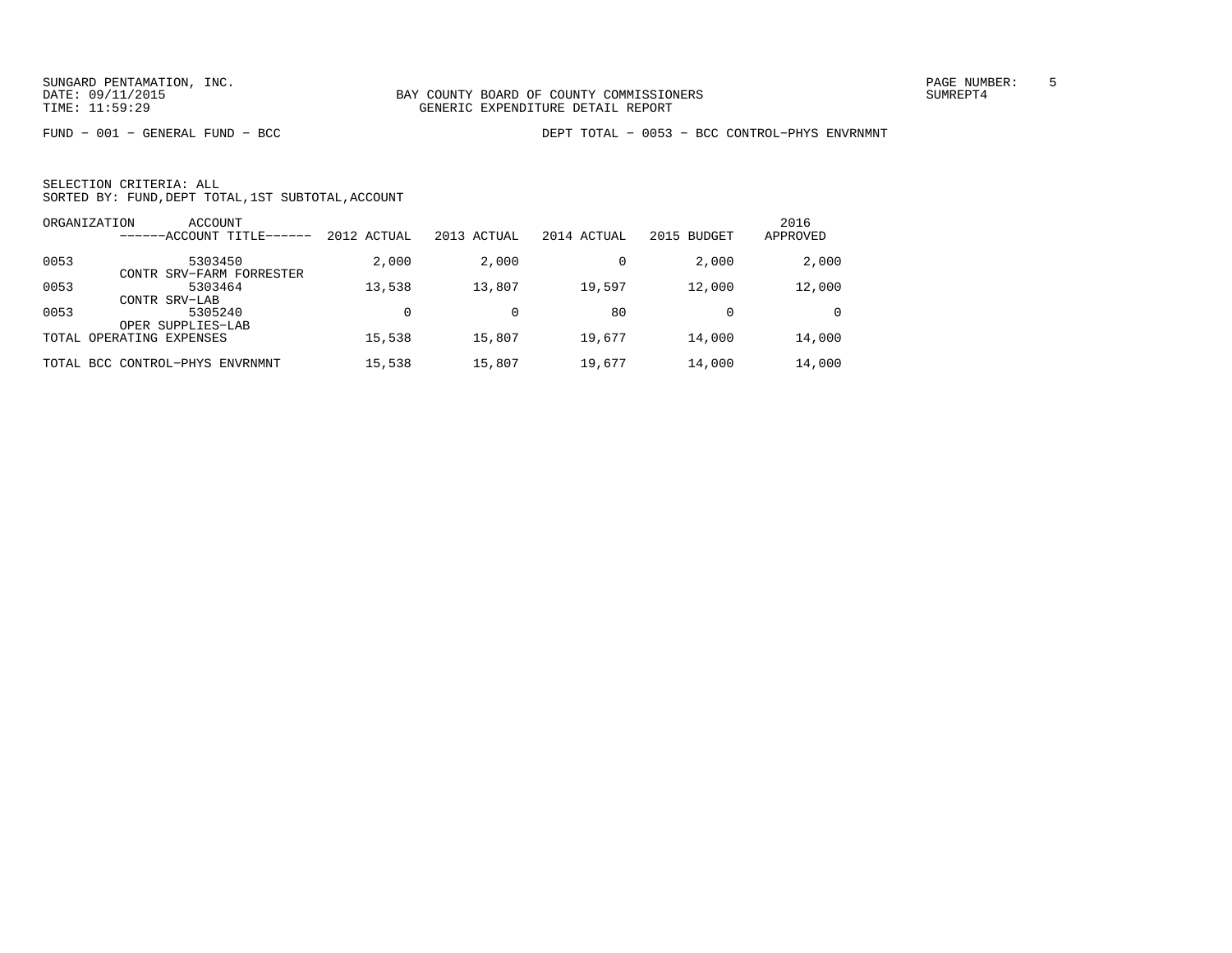FUND − 001 − GENERAL FUND − BCC DEPT TOTAL − 0055 − BCC CONTROL−ECON ENVRNMNT

| ORGANIZATION | <b>ACCOUNT</b>                                              |                |                |                    |                                 | 2016        |
|--------------|-------------------------------------------------------------|----------------|----------------|--------------------|---------------------------------|-------------|
|              | ------ACCOUNT TITLE------ 2012 ACTUAL                       |                | 2013 ACTUAL    | 2014 ACTUAL        | 2015 BUDGET                     | APPROVED    |
| 0055         | 5303104                                                     | $\Omega$       | $\Omega$       | $\mathbf 0$        | $\Omega$                        | $\Omega$    |
| 0055         | PROF SRV-ENGINEERING<br>5303401                             | $\overline{0}$ | 188,500        | 34,987             | $\Omega$                        | $\Omega$    |
| 0055         | CONTRACTED SERVICES<br>5303403                              | 2,553          | 2,028          | 13,517             | 10,000                          | 10,000      |
| 0055         | CONTR SRV-BANK CHRG POOL<br>5303443                         | $\mathbf 0$    | $\Omega$       | $\Omega$           | $\Omega$                        | 0           |
| 0055         | CONTR SRV-BEACH PATROL<br>5304125                           | $\Omega$       | $\Omega$       | $\Omega$           | $\Omega$                        | $\Omega$    |
| 0055         | POSTAGE/TRANSP/FREIGHT<br>5304990<br>MISCELLANEOUS EXPENSES | $\mathbf 0$    | $\Omega$       | $\Omega$           | $\Omega$                        | $\Omega$    |
| 0055         | 5305216<br>SALES TAX INITIATIVE                             | $\Omega$       | $\Omega$       | $\Omega$           | $\Omega$                        | $\Omega$    |
|              | TOTAL OPERATING EXPENSES                                    | 2,553          | 190,528        | 48,504             | 10,000                          | 10,000      |
| 0055         | 5808101                                                     | $\Omega$       | $\Omega$       | $\Omega$           | $\Omega$                        | $\Omega$    |
|              | AID-GOV'T AGENGY                                            | $\Omega$       | $\Omega$       | $\Omega$           | $\Omega$                        | $\Omega$    |
| 0055         | 5808105<br>AID-MEXICO BEACH/EMS                             |                |                |                    |                                 |             |
| 0055         | 5808108<br>AID-CRA PANAMA CITY BCH                          | 6,193,662      | 5,538,495      |                    | 5,529,745 7,637,343 8,411,487   |             |
| 0055         | 5808109                                                     | 118,828        |                |                    | 114,884 112,848 152,737         | 153,342     |
| 0055         | AID-CRA LYNN HAVEN<br>5808110                               | 330,669        |                |                    | 329,734 326,268 439,310 458,308 |             |
| 0055         | AID-CRA PIER PARK<br>5808190                                | $\overline{0}$ | $\Omega$       | $\overline{0}$     | $\Omega$                        | 0           |
| 0055         | AID-CRA CEDAR GROVE<br>5808201                              | 2,996          |                | 2,075 14,100 8,000 |                                 | $\mathbf 0$ |
| 0055         | AID-PRIVATE ORGANIZATIONS<br>5808202<br>AID-CRA SPRINGFIELD | 6,249          | 700            | $\Omega$           | $\Omega$                        | $\mathbf 0$ |
| 0055         | 5808204<br>AID-CRA PARKER                                   | $\mathbf 0$    | $\Omega$       | $\Omega$           | $\Omega$                        | $\Omega$    |
| 0055         | 5808206                                                     | 37,312         |                | 30,334 13,878      | 16,936                          | 13,474      |
| 0055         | AID-CRA CALLAWAY<br>5808207<br>AID-CRA PANAMA CITY / DIB    | 591,661        | 549,097        | 848,450            | 1,082,379                       | 1,055,758   |
| 0055         | 5808208                                                     | 144,452        | 134,217        |                    | 116,449 145,151                 | 146,772     |
| 0055         | AID-CRA P.C./MILLVILLE<br>5808211                           | 91,615         | 88,593         |                    | 109,740 109,740 134,316         |             |
| 0055         | AID-CHAMBER ECON DEVELPMT<br>5808212                        | $\overline{0}$ | $\overline{0}$ | $\mathbf{0}$       | $\overline{0}$                  | $\Omega$    |
| 0055         | AID-PCB CHAMBER ECON DEV<br>5808215                         | 8,418          | 8,140          |                    | $9,000$ 9,000                   | 9,000       |
| 0055         | AID-CHAMBER BASE CLOSURE<br>5808218<br>AID-FILM COMMISSION  | 27,713         | 26,798         | 25,000             | 27,000                          | 30,000      |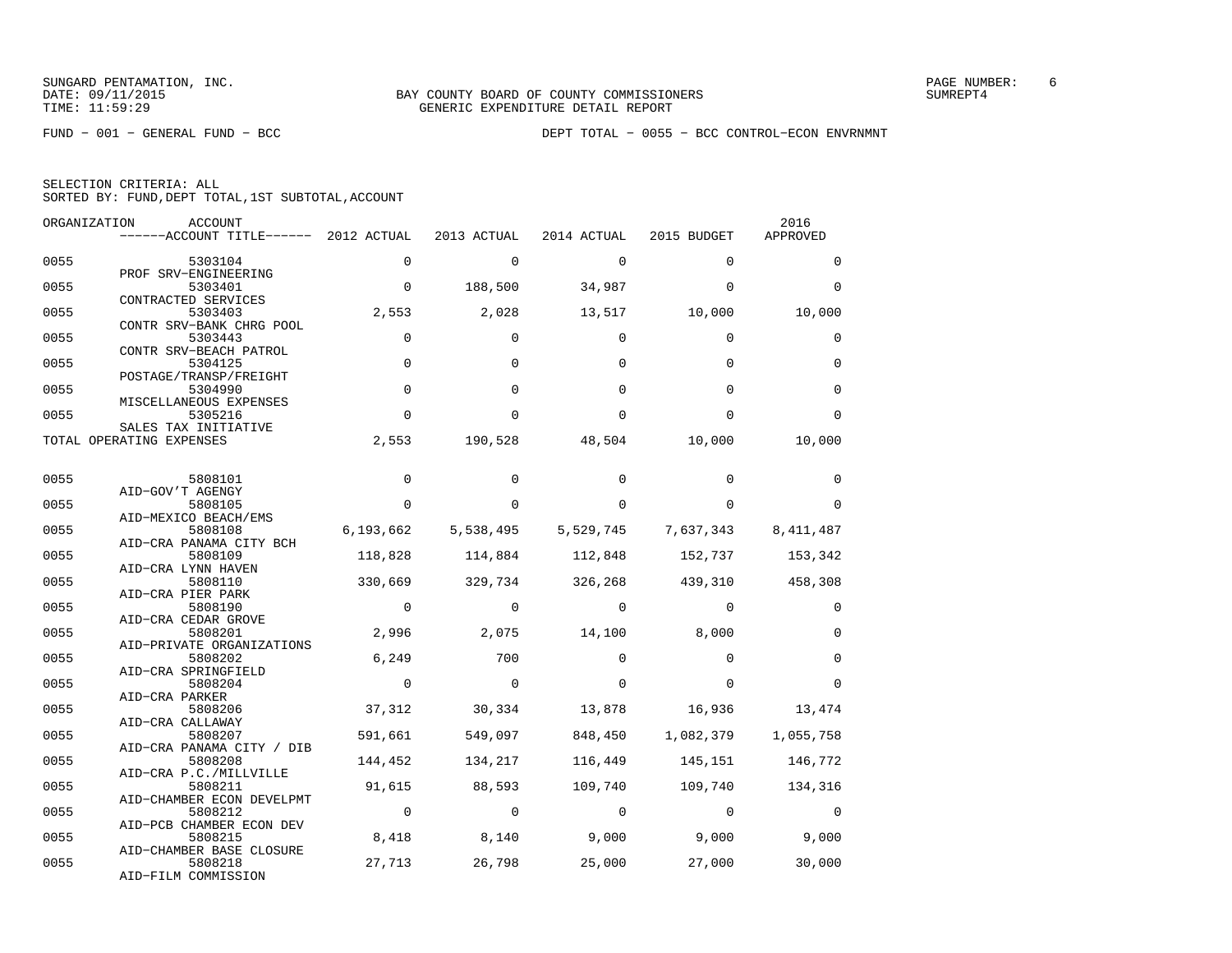FUND − 001 − GENERAL FUND − BCC DEPT TOTAL − 0055 − BCC CONTROL−ECON ENVRNMNT

| ORGANIZATION | ACCOUNT<br>------ACCOUNT TITLE------ 2012 ACTUAL |               | 2013 ACTUAL | 2014 ACTUAL                                    | 2015 BUDGET                                        | 2016<br>APPROVED |
|--------------|--------------------------------------------------|---------------|-------------|------------------------------------------------|----------------------------------------------------|------------------|
| 0055         | 5810010<br>CONTRIBUTION-OTHER GOVT               | $\cap$ $\cap$ |             | $\begin{array}{ccc}\n0 & & & & 0\n\end{array}$ | $\sim$ 0 $\sim$                                    | $\overline{0}$   |
|              | TOTAL GRANTS & AIDS                              | 7,553,575     |             | 6,823,067 7,105,477                            | 9,627,596                                          | 10,412,457       |
|              | TOTAL BCC CONTROL-ECON ENVRNMNT                  |               |             |                                                | 7,556,128 7,013,595 7,153,981 9,637,596 10,422,457 |                  |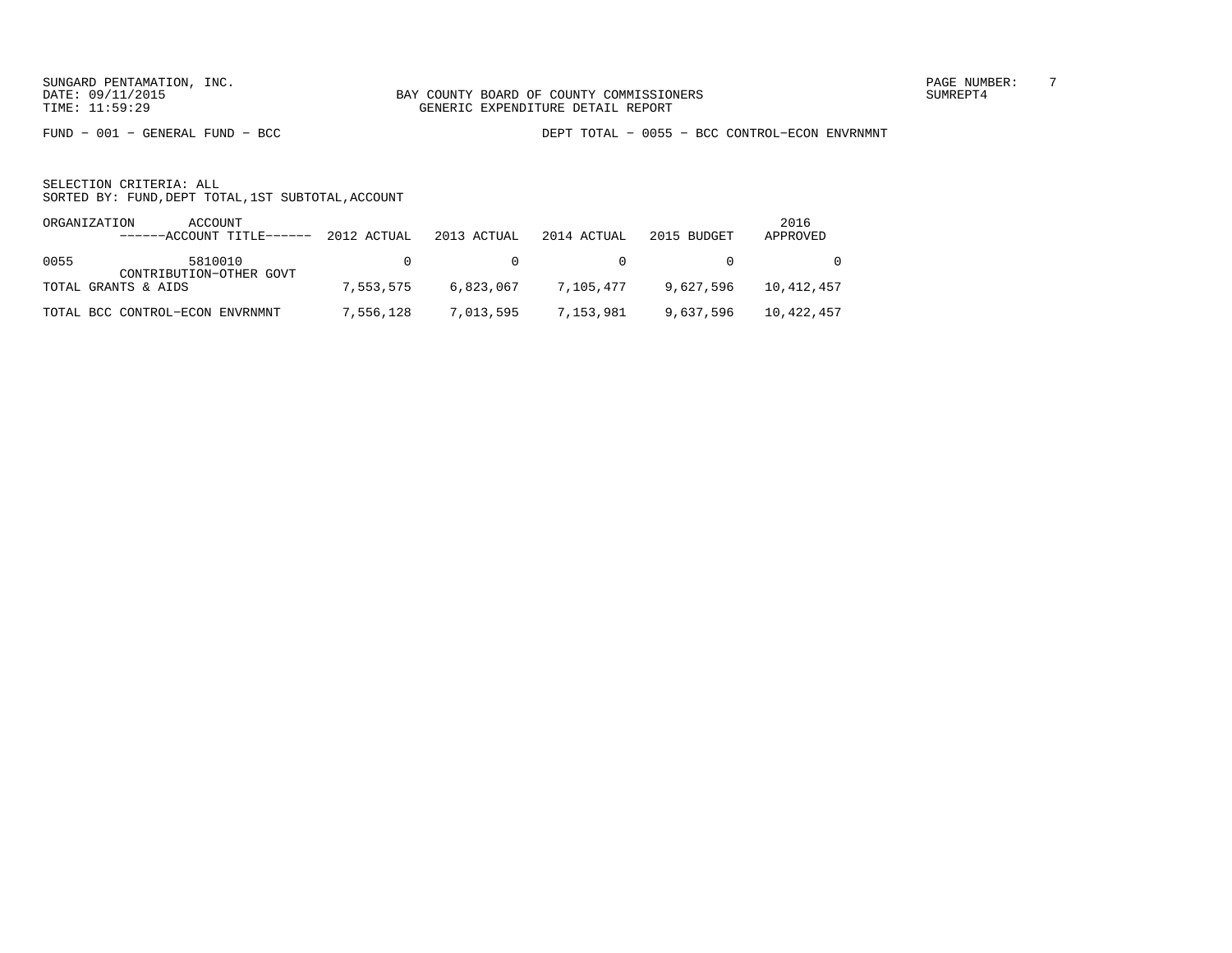| SELECTION CRITERIA: ALL |  |                                                    |  |
|-------------------------|--|----------------------------------------------------|--|
|                         |  | SORTED BY: FUND, DEPT TOTAL, 1ST SUBTOTAL, ACCOUNT |  |

| ORGANIZATION | <b>ACCOUNT</b><br>------ACCOUNT TITLE------ 2012 ACTUAL |                |             | 2013 ACTUAL 2014 ACTUAL 2015 BUDGET |                                   | 2016<br>APPROVED |
|--------------|---------------------------------------------------------|----------------|-------------|-------------------------------------|-----------------------------------|------------------|
| 0056         | 5303170<br>MEDICAID PMTS-HOSPITALS                      | 1,218,570      |             |                                     | 1,310,924   1,647,702   1,700,000 | 1,700,000        |
| 0056         | 5303171<br>MEDICAID PMTS-NURSING HM                     | 332,879        | 248,210     | $\Omega$                            | $\Omega$                          | 0                |
| 0056         | 5303172<br>MEDICAID PMTS-HMO                            | 12,423         | 12,486      | $\Omega$                            | $\Omega$                          | $\Omega$         |
| 0056         | 5303175<br>PUBLIC HEALTH UNIT                           | 1,354,550      | 1,315,189   | 1,331,996                           | 1,318,489                         | 1,346,215        |
| 0056         | 5303401<br>CONTRACTED SERVICES                          | $\Omega$       | $\mathbf 0$ | $\Omega$                            | $\mathbf 0$                       | 0                |
| 0056         | 5303446<br>CONTR SRV-FACILITIES                         | 32,292         | 55,232      | 60,875                              | 87,888 86,875                     |                  |
| 0056         | 5303465<br>CONTR SRV-MNTL HLTH/BKR                      | 316,603        | 296,817     | 327,648                             | 321,000                           | 321,000          |
| 0056         | 5303466<br>CONTR SRV-MENTAL HEALTH                      | $\overline{0}$ | $\mathbf 0$ | $\mathbf 0$                         | $\mathbf 0$                       | $\overline{0}$   |
| 0056         | 5303467<br>CONTR SRV-TRNSP/MNTL HLT                     | 1,208          | 1,006       | 201                                 | 7,380                             | 7,380            |
| 0056         | 5304301<br>UTILITY SERVICES                             | $\mathbf{0}$   | $\Omega$    | 753                                 | $\mathbf{0}$                      | 3,780            |
| 0056         | 5304501<br>INSURANCE & BONDS                            | 33,120         | 33,120      | 30,451                              | 30,451                            | 87,071           |
| 0056         | 5304605<br>REPAIR/MAINT-BLDG & GRND                     | 68,558         | 55,377      | 52,522                              | 234,655                           | 221,000          |
| 0056         | 5304610<br>REPAIR/MAINT-AUTO EQUIP                      | $\mathbf 0$    | $\Omega$    | 132                                 | $\Omega$                          | 0                |
| 0056         | 5304615<br>REPAIR/MAINT-EQUIPMENT                       | $\mathsf 0$    | $\mathbf 0$ | 463                                 | $\Omega$                          | $\mathbf 0$      |
| 0056         | 5304905<br>FEES&COSTS-LGL ADV/ADVERT                    | $\Omega$       | $\Omega$    | $\Omega$                            | $\Omega$                          | $\Omega$         |
|              | TOTAL OPERATING EXPENSES                                | 3,370,203      | 3,328,362   | 3,452,742                           | 3,699,863                         | 3,773,321        |
| 0056         | 5606005                                                 | 0              | 0           | $\Omega$                            | $\Omega$                          | 0                |
| 0056         | PUBLIC HLTH-CAP OUTLAY<br>5606201<br>BUILDINGS          | $\mathbf 0$    | $\Omega$    | $\Omega$                            | $\Omega$                          | $\Omega$         |
| 0056         | 5606301<br>IMPRV OTHER THAN BLDGS                       | 0              | $\mathbf 0$ | 37,700                              | $\Omega$                          | $\mathbf 0$      |
|              | TOTAL CAPITAL OUTLAY                                    | $\Omega$       | $\Omega$    | 37,700                              | $\Omega$                          | $\mathbf 0$      |
| 0056         | 5629001<br>HCRA PROGRAM COSTS                           | 8,488          | 54,753      | 19,478                              | $\Omega$                          | $\Omega$         |
| 0056         | 5808108<br>AID-CRA PANAMA CITY BCH                      | 202,396        | 180,986     |                                     | 180,700 194,534 214,252           |                  |
| 0056         | 5808109<br>AID-CRA LYNN HAVEN                           | 3,883          | 3,754       | 3,688                               | 3,890                             | 3,906            |
| 0056         | 5808110<br>AID-CRA PIER PARK                            | 10,806         | 10,775      | 10,662                              | 11,190                            | 11,674           |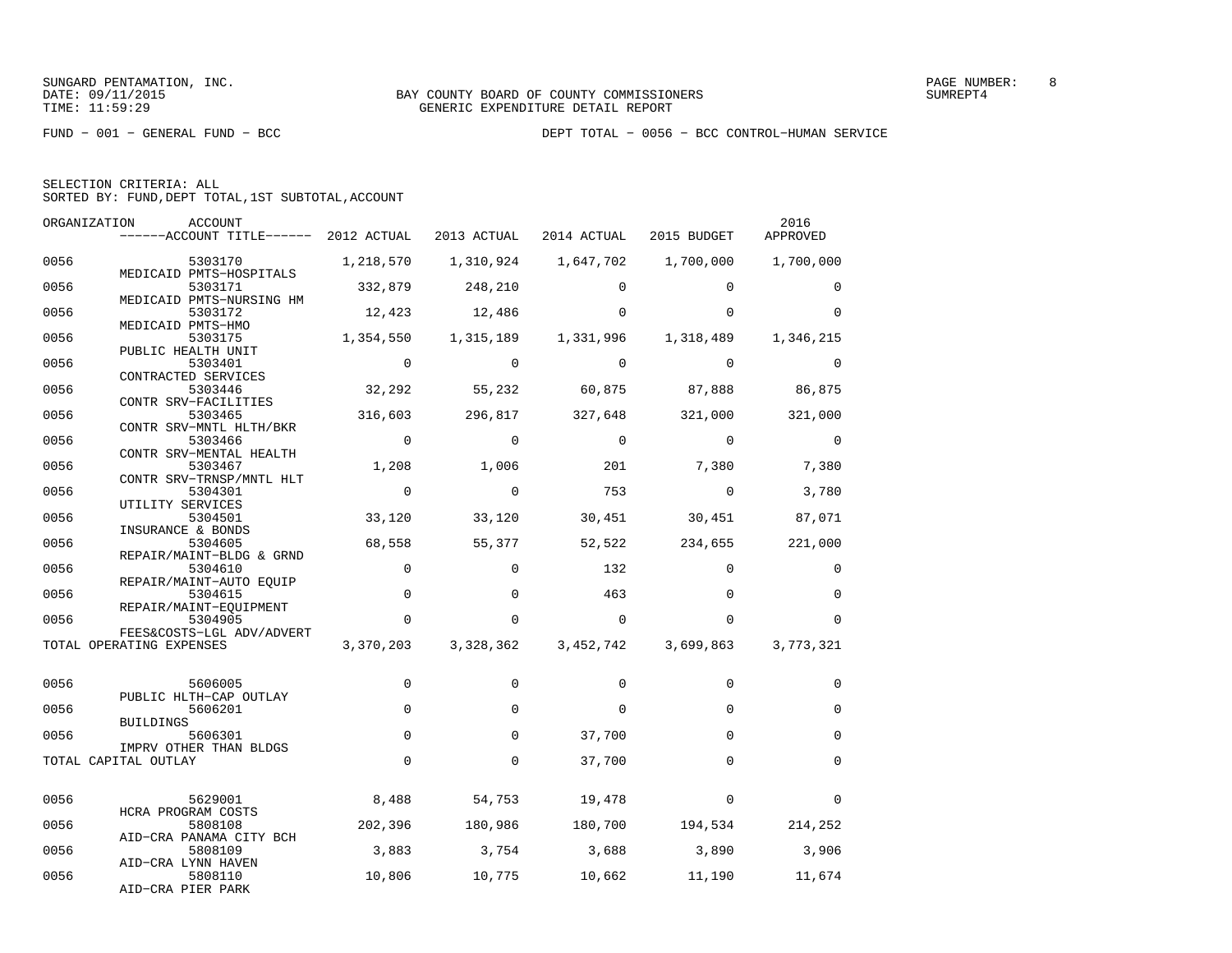FUND − 001 − GENERAL FUND − BCC DEPT TOTAL − 0056 − BCC CONTROL−HUMAN SERVICE

| SELECTION CRITERIA: ALL |                                                    |
|-------------------------|----------------------------------------------------|
|                         | SORTED BY: FUND, DEPT TOTAL, 1ST SUBTOTAL, ACCOUNT |

|      | ORGANIZATION<br>ACCOUNT         |             |             |             |             | 2016      |
|------|---------------------------------|-------------|-------------|-------------|-------------|-----------|
|      | ------ACCOUNT TITLE------       | 2012 ACTUAL | 2013 ACTUAL | 2014 ACTUAL | 2015 BUDGET | APPROVED  |
| 0056 | 5808190                         | $\mathbf 0$ | 0           | $\mathbf 0$ | 0           | $\Omega$  |
|      | AID-CRA CEDAR GROVE             |             |             |             |             |           |
| 0056 | 5808201                         | 76,860      | 36,054      | 43,506      | 99,060      | 143,000   |
|      | AID-PRIVATE ORGANIZATIONS       |             |             |             |             |           |
| 0056 | 5808202                         | 204         | 23          | $\Omega$    | $\Omega$    | $\Omega$  |
|      | AID-CRA SPRINGFIELD             |             |             |             |             |           |
| 0056 | 5808204                         | $\Omega$    | $\Omega$    | $\Omega$    | $\Omega$    | $\Omega$  |
|      | AID-CRA PARKER                  |             |             |             |             |           |
| 0056 | 5808206                         | 1,219       | 991         | 453         | 431         | 343       |
|      | AID-CRA CALLAWAY                |             |             |             |             |           |
| 0056 | 5808207                         | 19,334      | 17,943      | 27,726      | 27,570      | 26,892    |
|      | AID-CRA PANAMA CITY / DIB       |             |             |             |             |           |
| 0056 | 5808208                         | 4,720       | 4,386       | 3,805       | 3,697       | 3,738     |
|      | AID-CRA P.C./MILLVILLE          |             |             |             |             |           |
| 0056 | 5808216                         | 67,062      | 61,189      | 46,875      | 70,000      | 100,000   |
|      | AID-CHILD PROTECTION            |             |             |             |             |           |
| 0056 | 5808217                         | $\Omega$    | $\Omega$    | $\Omega$    | $\Omega$    | $\Omega$  |
|      | AID-CHOOSE LIFE                 |             |             |             |             |           |
| 0056 | 5808219                         | $\Omega$    | $\Omega$    | $\Omega$    | $\Omega$    | $\Omega$  |
|      | AID-CHILDREN'S HOME SOC         |             |             |             |             |           |
| 0056 | 5808220                         | 9,567       | 9,251       | 9,251       | 9,251       | 14,500    |
|      | AID-ST ANDREWS BAY CENTER       |             |             |             |             |           |
| 0056 | 5808221                         | 50,390      | 48,727      | 48,727      | 48,727      | 48,727    |
|      | AID-TROLLEY                     |             |             |             |             |           |
| 0056 | 5808222                         | 61,950      | 81,750      | 92,200      | 80,000      | 90,000    |
|      | AID-INDIGENT CARE               |             |             |             |             |           |
| 0056 | 5808223                         | $\mathbf 0$ | $\mathbf 0$ | $\mathbf 0$ | $\mathbf 0$ | 0         |
|      | AID-B.A.S.I.C.                  |             |             |             |             |           |
| 0056 | 5808224                         | 125,969     | $\mathbf 0$ | 50,000      | 180,000     | 200,000   |
|      | AID-ST ANDREWS MED CNTR         |             |             |             |             |           |
|      | TOTAL GRANTS & AIDS             | 642,849     | 510,583     | 537,071     | 728,350     | 857,032   |
| 0056 | 5905998                         | $\mathbf 0$ | $\Omega$    | $\Omega$    | $\Omega$    | $\Omega$  |
|      | DEPRECIATION EXPENSE            |             |             |             |             |           |
|      | TOTAL NON-OPERATING EXPENSES    | $\Omega$    | $\Omega$    | $\Omega$    | $\Omega$    | $\Omega$  |
|      | TOTAL BCC CONTROL-HUMAN SERVICE | 4,013,051   | 3,838,945   | 4,027,514   | 4,428,213   | 4,630,353 |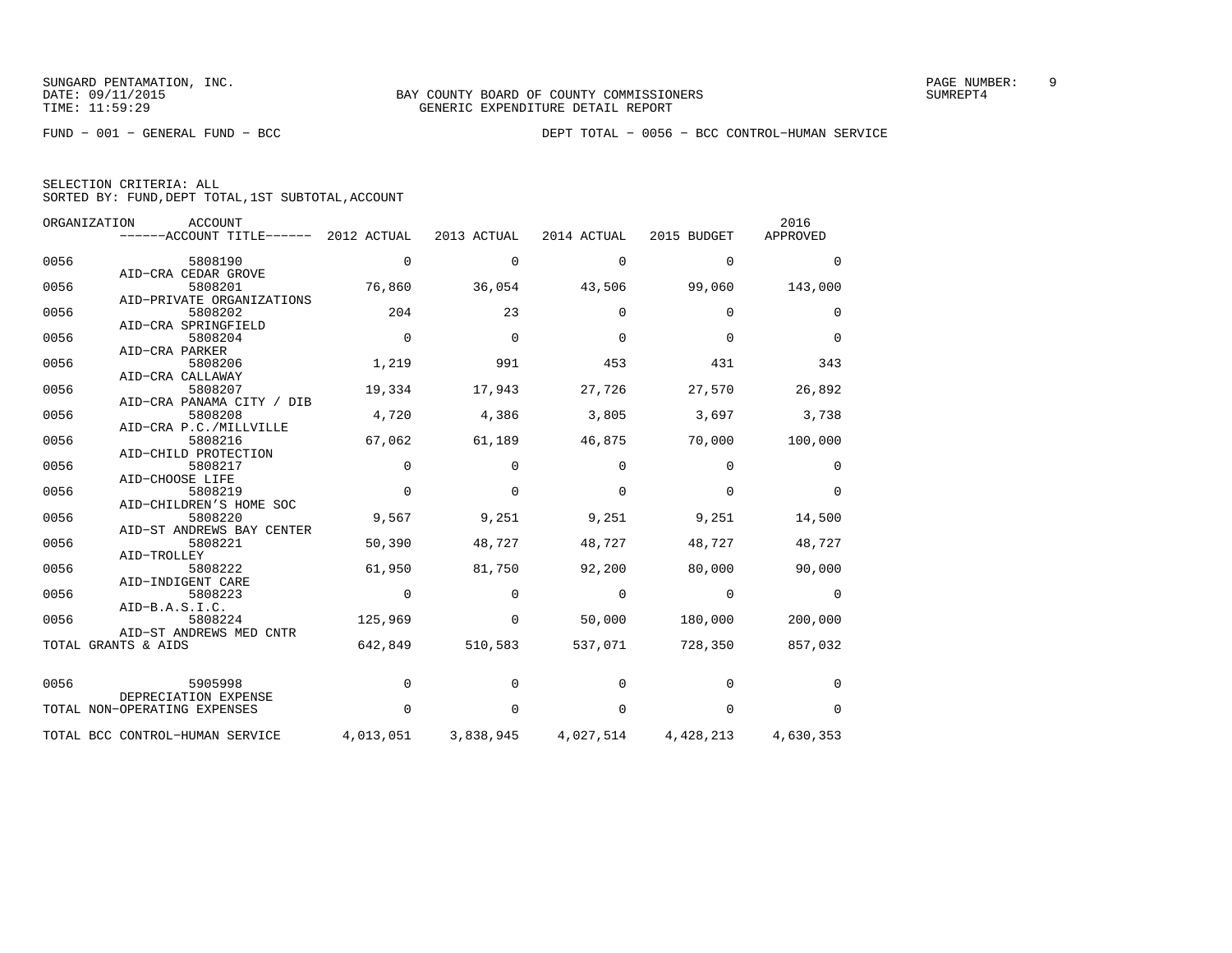FUND − 001 − GENERAL FUND − BCC DEPT TOTAL − 0057 − BCC CONTROL−CULTR/RECREAT

|  | SELECTION CRITERIA: ALL |  |                                                    |  |
|--|-------------------------|--|----------------------------------------------------|--|
|  |                         |  | SORTED BY: FUND, DEPT TOTAL, 1ST SUBTOTAL, ACCOUNT |  |

|      | ORGANIZATION<br>ACCOUNT<br>------ACCOUNT TITLE------      | 2012 ACTUAL | 2013 ACTUAL | 2014 ACTUAL | 2015 BUDGET | 2016<br>APPROVED |
|------|-----------------------------------------------------------|-------------|-------------|-------------|-------------|------------------|
| 0057 | 5303401<br>CONTRACTED SERVICES                            | 0           | 0           | 0           | 0           | $\Omega$         |
| 0057 | 5304101<br>COMMUNICATIONS SERVICES                        | $\Omega$    | U           | $\Omega$    | $\Omega$    | <sup>0</sup>     |
| 0057 | 5304605<br>REPAIR/MAINT-BLDG & GRND                       | $\Omega$    | $\cap$      | $\Omega$    | $\Omega$    | 0                |
| 0057 | 5304905<br>FEES&COSTS-LGL ADV/ADVERT                      | $\Omega$    | U           | $\Omega$    | $\Omega$    | $\Omega$         |
|      | TOTAL OPERATING EXPENSES                                  | $\Omega$    | $\Omega$    | $\Omega$    | $\Omega$    | 0                |
| 0057 | 5606401                                                   | $\Omega$    | $\Omega$    | $\Omega$    | $\Omega$    | $\Omega$         |
| 0057 | EOUIPMENT<br>5606526<br>CIP-ROOF REPAIRS                  | $\Omega$    | $\cap$      | $\Omega$    | $\Omega$    | $\Omega$         |
|      | TOTAL CAPITAL OUTLAY                                      | $\Omega$    | $\Omega$    | $\Omega$    | $\Omega$    | 0                |
| 0057 | 5710001<br>CONTR SRV-LIBRARY                              | $\Omega$    | $\Omega$    | $\Omega$    | $\Omega$    | $\Omega$         |
| 0057 | 5808125<br>AID-LIBRARY                                    | $\Omega$    | n           | $\Omega$    | $\Omega$    | $\Omega$         |
| 0057 | 5808201<br>AID-PRIVATE ORGANIZATIONS                      | $\Omega$    | $\Omega$    | $\Omega$    | $\Omega$    | $\Omega$         |
|      | TOTAL GRANTS & AIDS                                       | $\Omega$    | $\Omega$    | $\Omega$    | $\Omega$    | $\Omega$         |
| 0057 | 5909913<br>RESERVE-IMPACT FEES                            | $\Omega$    | U           | $\Omega$    | 29,000      | 29,000           |
| 0057 | 5909920                                                   | $\Omega$    | n           | $\Omega$    | $\Omega$    | $\Omega$         |
|      | RESERVE-FUTURE CAP OUTLAY<br>TOTAL NON-OPERATING EXPENSES | $\Omega$    | $\Omega$    | $\Omega$    | 29,000      | 29,000           |
|      | TOTAL BCC CONTROL-CULTR/RECREAT                           | $\Omega$    | 0           | 0           | 29,000      | 29,000           |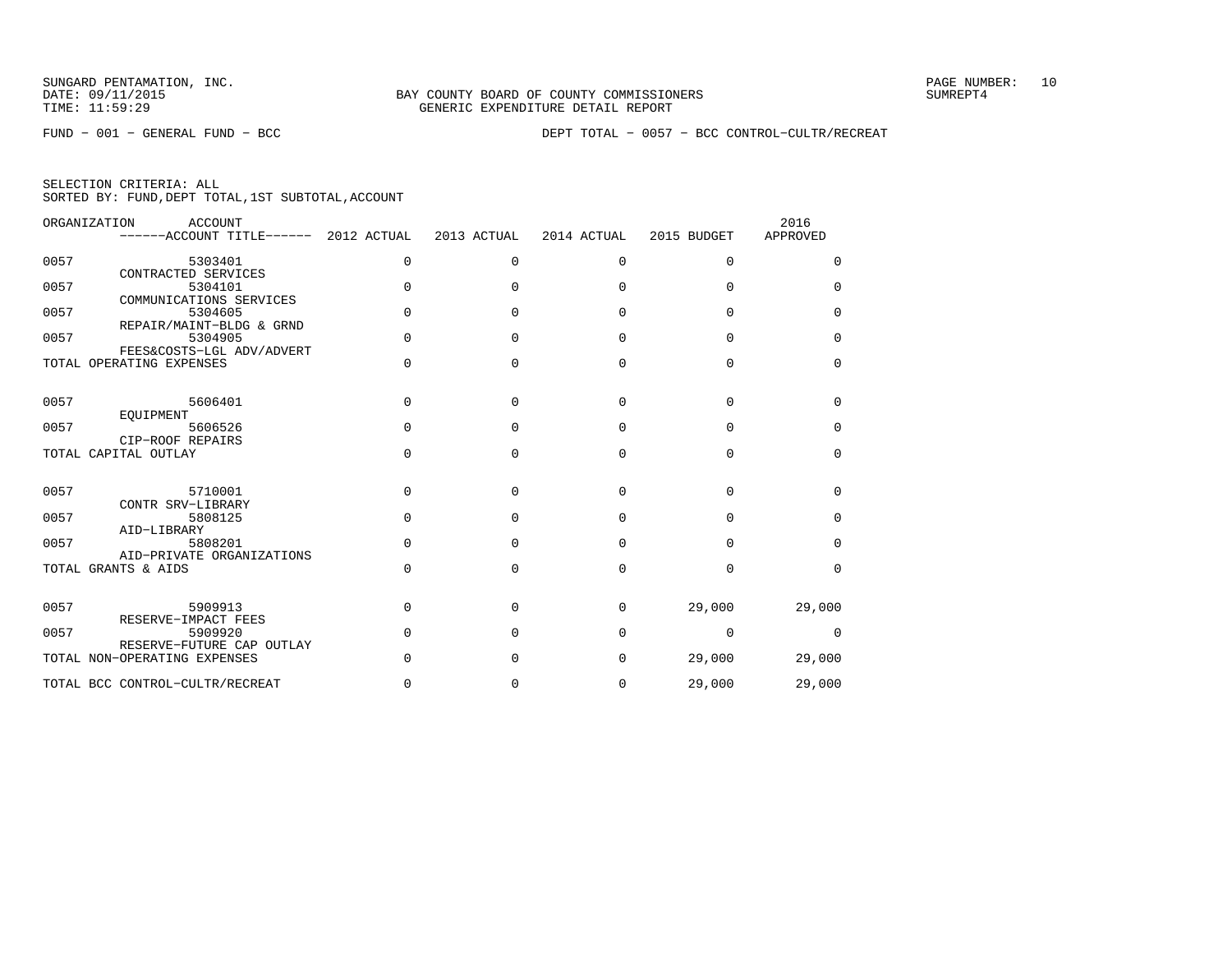| SELECTION CRITERIA: ALL |  |                                                    |  |
|-------------------------|--|----------------------------------------------------|--|
|                         |  | SORTED BY: FUND, DEPT TOTAL, 1ST SUBTOTAL, ACCOUNT |  |

|      | ORGANIZATION<br>ACCOUNT<br>------ACCOUNT TITLE------ 2012 ACTUAL |              | 2013 ACTUAL | 2014 ACTUAL | 2015 BUDGET | 2016<br>APPROVED |
|------|------------------------------------------------------------------|--------------|-------------|-------------|-------------|------------------|
| 0095 | 5101100<br>SALARIES-EXECUTIVE                                    | 309,000      | 309,395     | 321,010     | 321,010     | 322,335          |
| 0095 | 5102100<br>FICA TAXES-MATCHING                                   | 22,235       | 22,156      | 23,094      | 24,557      | 24,659           |
| 0095 | 5102200<br>RETIREMENT CONTRIBUTIONS                              | 28,156       | 42,727      | 108,142     | 136,747     | 134,027          |
| 0095 | 5102300<br>LIFE & HEALTH INSURANCE                               | 37,032       | 39,535      | 36,902      | 37,270      | 45,836           |
| 0095 | 5102400<br>WORKERS COMP. PREMIUMS                                | 1,333        | 1,329       | 1,330       | 1,380       | 1,386            |
|      | TOTAL PERSONAL SERVICES                                          | 397,756      | 415,142     | 490,478     | 520,964     | 528,243          |
| 0095 | 5303101<br>PROFESSIONAL SERVICES                                 | $\mathbf{0}$ | $\Omega$    | $\Omega$    | $\Omega$    | $\mathbf{0}$     |
| 0095 | 5303105<br>PROF SRV-CODIFICATION                                 | 550          | 5,739       | 2,495       | 6,000       | 6,000            |
| 0095 | 5303401<br>CONTRACTED SERVICES                                   | 11,076       | 14,217      | 18,422      | 8,000       | 20,000           |
| 0095 | 5303410<br>CONTR SRV-JANITORIAL                                  | $\Omega$     | $\Omega$    | $\Omega$    | $\Omega$    | $\Omega$         |
| 0095 | 5303425<br>CONTR SRV-ADMIN FEES                                  | 6,635        | 6,915       | 6,708       | 6,708       | $\Omega$         |
| 0095 | 5303446<br>CONTR SRV-FACILITIES                                  | 4,312        | 6,507       | 7,401       | 12,186      | 71,870           |
| 0095 | 5304001<br>TRAVEL/TRAINING NON-LOCAL                             | 226          | 1,803       | 3,312       | 5,000       | 2,500            |
| 0095 | 5304005<br>TRAVEL-LOCAL                                          | $\mathbf 0$  | $\Omega$    | 100         | 300         | 300              |
| 0095 | 5304101<br>COMMUNICATIONS SERVICES                               | 615          | 325         | 1,254       | 1,740       | 2,340            |
| 0095 | 5304125<br>POSTAGE/TRANSP/FREIGHT                                | 139          | 200         | 23          | 300         | 300              |
| 0095 | 5304301<br>UTILITY SERVICES                                      | 29,388       | 27,693      | 30,840      | 30,723      | $\Omega$         |
| 0095 | 5304410<br>RENTALS/LEASES-EOUIPMENT                              | 2,976        | 2,132       | 2,243       | 5,200       | 5,000            |
| 0095 | 5304501<br>INSURANCE & BONDS                                     | 108,747      | 109,912     | 99,525      | 99,525      | 17,085           |
| 0095 | 5304605<br>REPAIR/MAINT-BLDG & GRND                              | 12,610       | 11,398      | 16,277      | 21,116      | $\Omega$         |
| 0095 | 5304611<br>REPAIR/MAINT-FLEET MAINT                              | $\Omega$     | $\Omega$    | $\Omega$    | $\Omega$    | $\Omega$         |
| 0095 | 5304615<br>REPAIR/MAINT-EOUIPMENT                                | $\mathbf 0$  | $\Omega$    | $\Omega$    | 500         | 300              |
| 0095 | 5304701<br>PRINTING & BINDING                                    | 4,769        | 359         | 1,344       | 5,000       | 500              |
| 0095 | 5304801<br>ADVERTISING                                           | $\mathbf 0$  | $\Omega$    | $\Omega$    | $\Omega$    | $\Omega$         |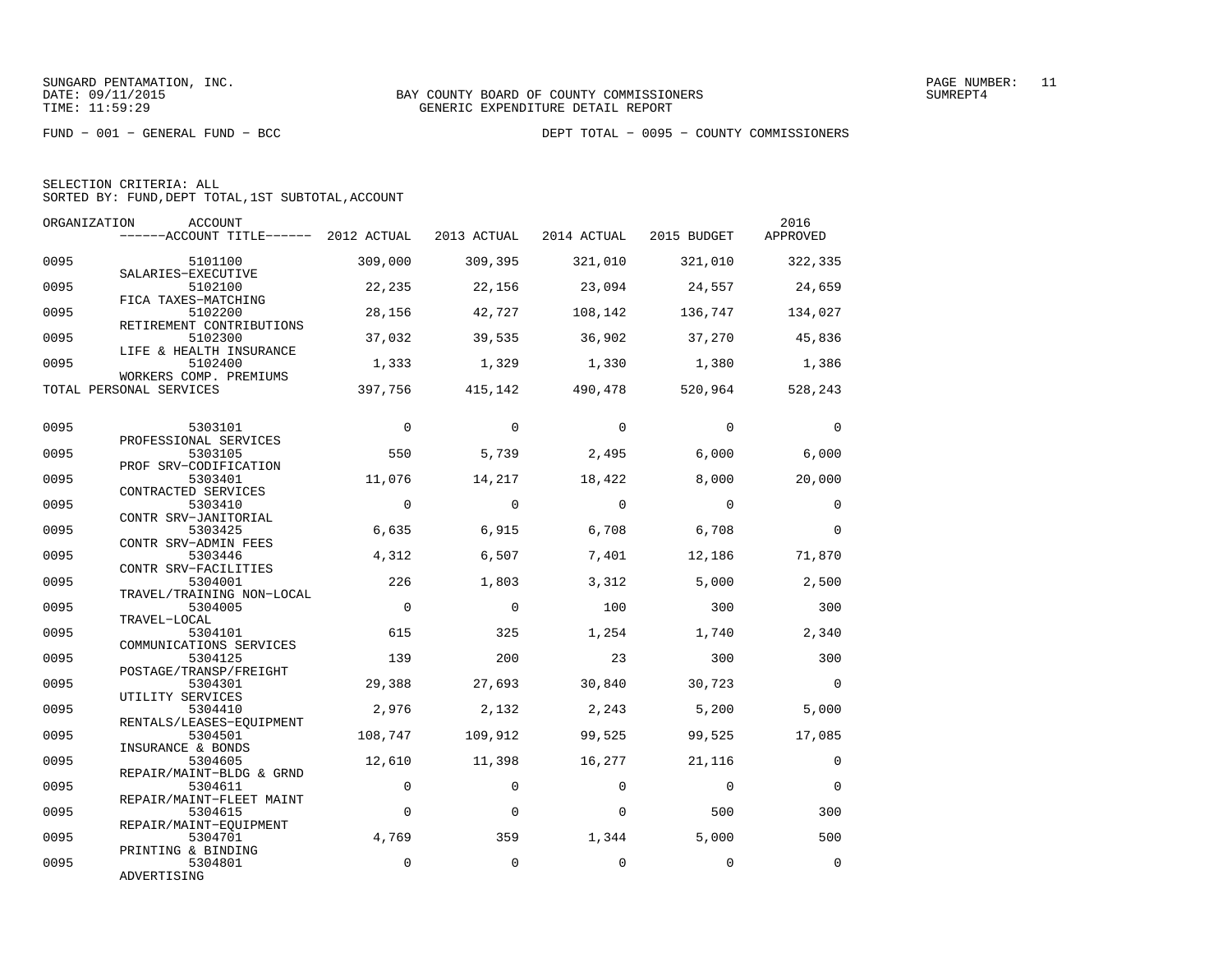|  | SELECTION CRITERIA: ALL |                                                    |  |
|--|-------------------------|----------------------------------------------------|--|
|  |                         | SORTED BY: FUND, DEPT TOTAL, 1ST SUBTOTAL, ACCOUNT |  |

|      | ORGANIZATION<br>ACCOUNT<br>------ACCOUNT TITLE------ 2012 ACTUAL |             | 2013 ACTUAL | 2014 ACTUAL | 2015 BUDGET | 2016<br>APPROVED |
|------|------------------------------------------------------------------|-------------|-------------|-------------|-------------|------------------|
| 0095 | 5304902                                                          | 3,907       | 12,975      | 5,899       | 9,196       | 13,937           |
| 0095 | FEES & COSTS-PURCHASING<br>5304905                               | 1,369       | 960         | 141         | 3,500       | 1,000            |
| 0095 | FEES&COSTS-LGL ADV/ADVERT<br>5304909                             | 928         | 1,836       | 2,131       | 2,500       | 2,500            |
| 0095 | FEES & COSTS-COURT FILING<br>5304990                             | 2,706       | 1,960       | 2,971       | 5,000       | 5,000            |
| 0095 | MISCELLANEOUS EXPENSES<br>5305101                                | 2,234       | 1,224       | 1,007       | 3,000       | 2,000            |
| 0095 | OFFICE SUPPLIES<br>5305201<br>OPERATING SUPPLIES                 | 189         | 101         | 197         | 250         | 250              |
| 0095 | 5305202<br>OPER SUPPLIES-JANITORIAL                              | 92          | 134         | 171         | 250         | 250              |
| 0095 | 5305205<br>GAS, OIL & LUBRICANTS                                 | $\Omega$    | $\Omega$    | $\mathbf 0$ | $\mathbf 0$ | $\mathbf 0$      |
| 0095 | 5305213<br>BOARD RECORDING EXPENSES                              | $\mathbf 0$ | $\Omega$    | $\mathbf 0$ | $\mathbf 0$ | 0                |
| 0095 | 5305215<br>CLOTHING & WEARING APPRL                              | 230         | 0           | 0           | 1,500       | 1,500            |
| 0095 | 5305225<br>EMPLOYEE SUGG/RECOGN PRGM                             | 11,186      | 10,883      | 10,987      | 14,000      | 14,000           |
| 0095 | 5305401<br>BOOKS/RESOURCE MATR/SUBSC                             | 179         | 89          | $\mathbf 0$ | 200         | 200              |
| 0095 | 5305402<br>DUES & MEMBERSHIPS                                    | 45,897      | 37,021      | 38,554      | 45,900      | 46,000           |
| 0095 | 5305406<br>TRAINING & TUITION                                    | $\mathbf 0$ | $\Omega$    | $\Omega$    | $\Omega$    | $\Omega$         |
|      | TOTAL OPERATING EXPENSES                                         | 250,961     | 254,384     | 252,001     | 287,594     | 212,832          |
| 0095 | 5606401                                                          | $\mathbf 0$ | 0           | 0           | 0           | 0                |
| 0095 | EQUIPMENT<br>5606402                                             | 819         | 1,067       | 8,728       | 1,000       | 0                |
|      | EQUIP LESS THAN \$1000<br>TOTAL CAPITAL OUTLAY                   | 819         | 1,067       | 8,728       | 1,000       | $\mathbf 0$      |
| 0095 | 5808201                                                          | $\mathbf 0$ | $\Omega$    | $\mathbf 0$ | $\mathbf 0$ | $\mathbf 0$      |
|      | AID-PRIVATE ORGANIZATIONS<br>TOTAL GRANTS & AIDS                 | $\mathbf 0$ | $\mathbf 0$ | $\mathbf 0$ | $\mathbf 0$ | 0                |
| 0095 | 5905908                                                          | $\Omega$    | $\Omega$    | $\Omega$    | $\Omega$    | 0                |
| 0095 | LOSS ON DISPOSAL<br>5905998                                      | $\Omega$    | $\Omega$    | $\Omega$    | $\Omega$    | $\Omega$         |
|      | DEPRECIATION EXPENSE<br>TOTAL NON-OPERATING EXPENSES             | $\Omega$    | $\Omega$    | $\Omega$    | $\Omega$    | $\Omega$         |
|      | TOTAL COUNTY COMMISSIONERS                                       | 649,536     | 670,593     | 751,207     | 809,558     | 741,075          |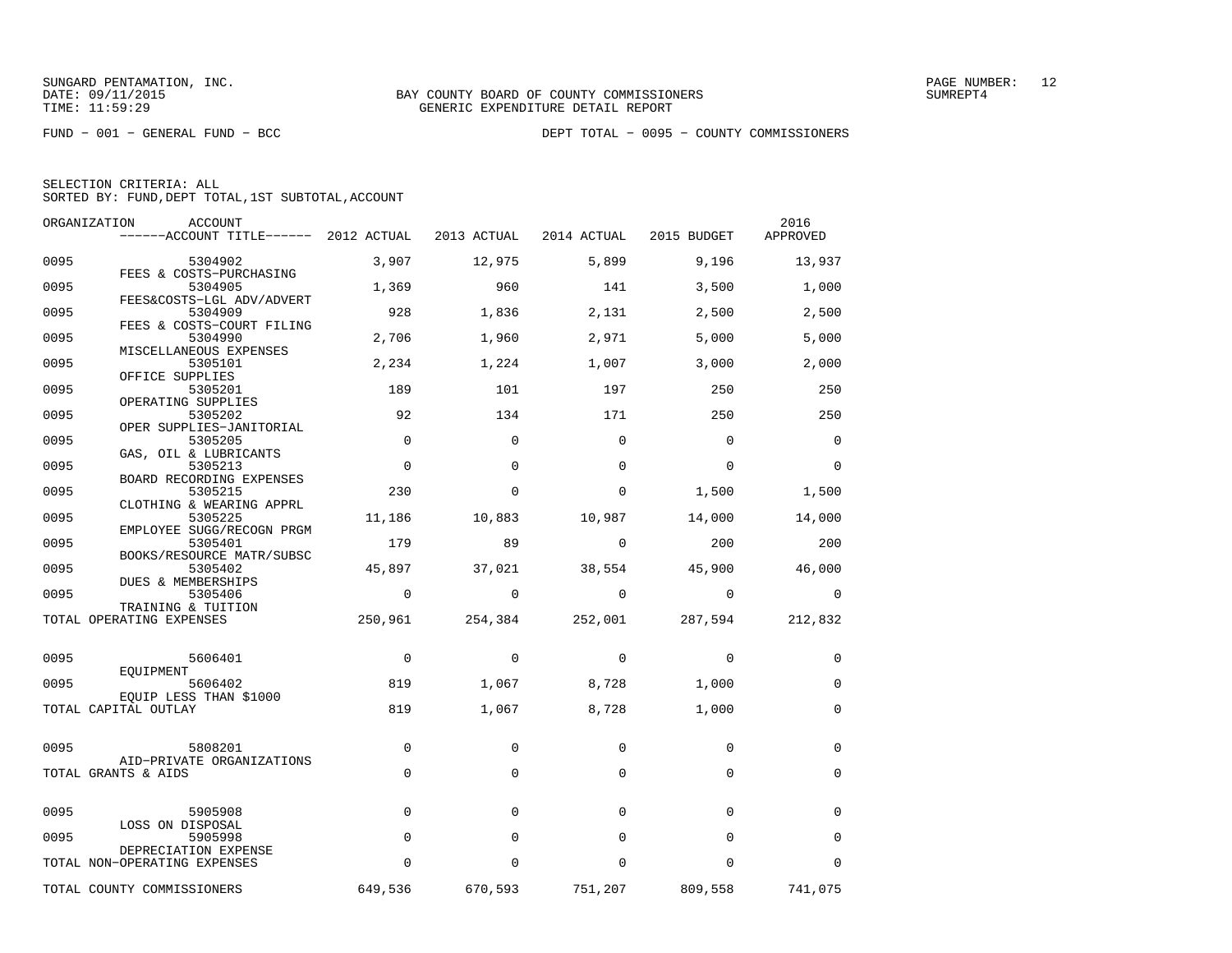FUND − 001 − GENERAL FUND − BCC DEPT TOTAL − 0095 − COUNTY COMMISSIONERS

SELECTION CRITERIA: ALLSORTED BY: FUND,DEPT TOTAL,1ST SUBTOTAL,ACCOUNT

ORGANIZATION ACCOUNT 2016−−−−−−ACCOUNT TITLE−−−−−− 2012 ACTUAL 2013 ACTUAL 2014 ACTUAL 2015 BUDGET APPROVED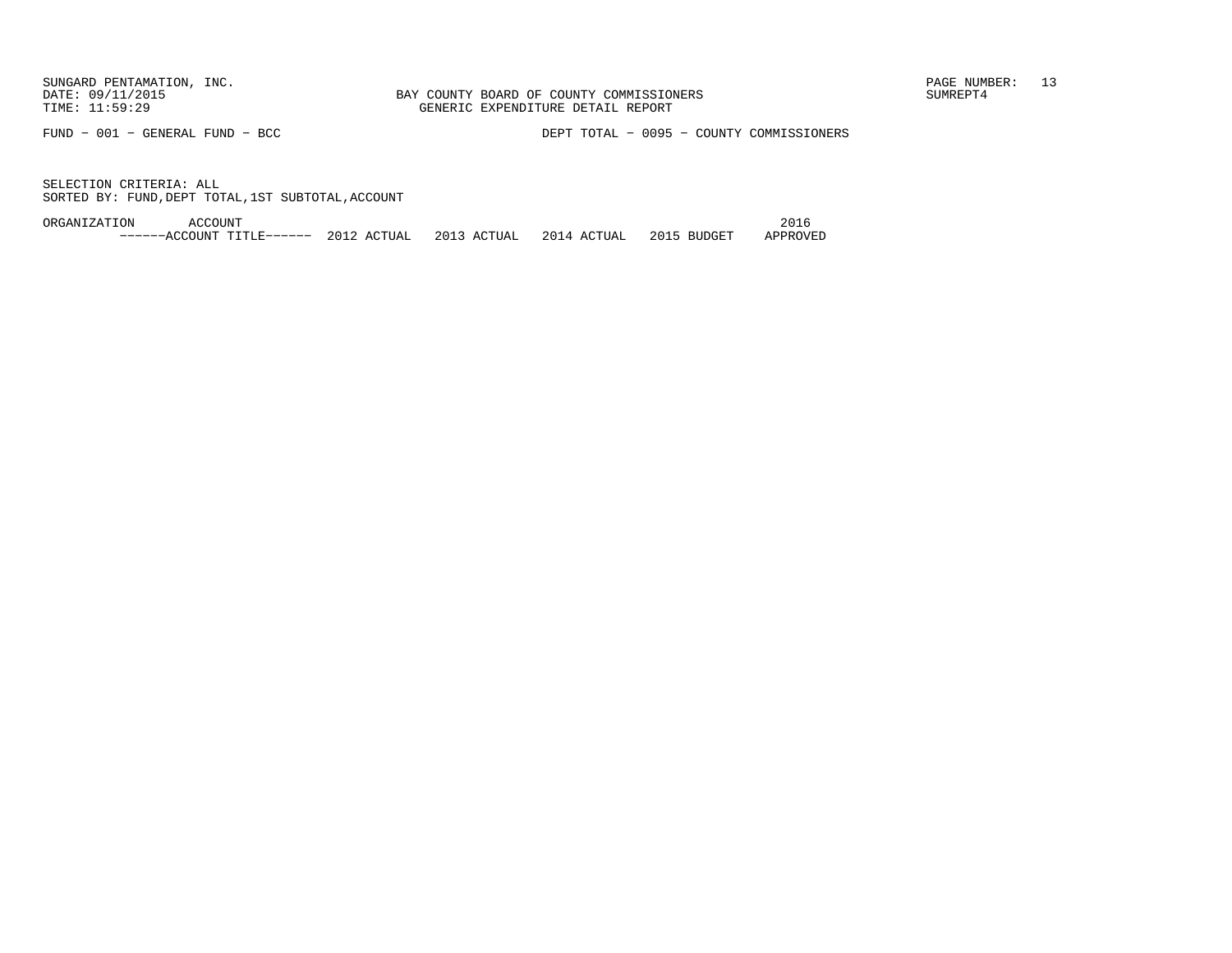|  | SELECTION CRITERIA: ALL                            |  |  |
|--|----------------------------------------------------|--|--|
|  | SORTED BY: FUND, DEPT TOTAL, 1ST SUBTOTAL, ACCOUNT |  |  |

| ORGANIZATION | <b>ACCOUNT</b><br>$----ACCOUNT$ TITLE $----$ 2012 ACTUAL |             | 2013 ACTUAL         | 2014 ACTUAL | 2015 BUDGET | 2016<br>APPROVED |
|--------------|----------------------------------------------------------|-------------|---------------------|-------------|-------------|------------------|
| 0105         | 5102400<br>WORKERS COMP. PREMIUMS                        | 23,861      | 23,861              | 23,861      | 23,861      | 27,208           |
|              | TOTAL PERSONAL SERVICES                                  | 23,861      | 23,861              | 23,861      | 23,861      | 27,208           |
| 0105         | 5303107                                                  | 0           | $\Omega$            | 37          | $\mathbf 0$ | 0                |
|              | PROF SRV-SUBSTANCE TEST                                  |             |                     |             |             |                  |
| 0105         | 5303401                                                  | $\Omega$    | $\Omega$            | $\Omega$    | $\Omega$    | $\Omega$         |
|              | CONTRACTED SERVICES                                      | $\Omega$    | $\Omega$            | $\Omega$    | $\Omega$    | $\Omega$         |
| 0105         | 5303410<br>CONTR SRV-JANITORIAL                          |             |                     |             |             |                  |
| 0105         | 5303446                                                  | 7,981       | 8,749               | 9,493       | 8,388       | 81,477           |
|              | CONTR SRV-FACILITIES                                     |             |                     |             |             |                  |
| 0105         | 5304101                                                  | 1,765       | 1,015               | 663         | 3,180       | 780              |
| 0105         | COMMUNICATIONS SERVICES<br>5304122                       | 2,400       | 2,400               | 2,000       | $\Omega$    | 2,400            |
|              | COMM SRV-LEASED LINES                                    |             |                     |             |             |                  |
| 0105         | 5304125                                                  | $\Omega$    | $\Omega$            | $\Omega$    | $\Omega$    | $\Omega$         |
|              | POSTAGE/TRANSP/FREIGHT                                   |             |                     |             |             |                  |
| 0105         | 5304301<br>UTILITY SERVICES                              | 39,619      | 37,334              | 41,577      | 41,403      | $\Omega$         |
| 0105         | 5304405                                                  | $\Omega$    | $\Omega$            | $\Omega$    | $\Omega$    | $\Omega$         |
|              | RENTALS/LEASES-BUILDINGS                                 |             |                     |             |             |                  |
| 0105         | 5304501                                                  | 47,038      | 47,038              | 43,049      | 43,049      | 24,847           |
|              | INSURANCE & BONDS                                        |             |                     |             |             |                  |
| 0105         | 5304605<br>REPAIR/MAINT-BLDG & GRND                      | 16,175      | 16,471              | 20,634      | 48,462      | 27,500           |
| 0105         | 5304610                                                  | $\mathbf 0$ | $\Omega$            | $\Omega$    | $\mathbf 0$ | $\mathbf 0$      |
|              | REPAIR/MAINT-AUTO EOUIP                                  |             |                     |             |             |                  |
| 0105         | 5304611                                                  | $\mathbf 0$ | $\Omega$            | $\Omega$    | $\Omega$    | $\mathbf 0$      |
| 0105         | REPAIR/MAINT-FLEET MAINT<br>5304615                      | $\Omega$    | $\Omega$            | $\Omega$    | $\Omega$    | $\Omega$         |
|              | REPAIR/MAINT-EOUIPMENT                                   |             |                     |             |             |                  |
| 0105         | 5304905                                                  | 0           | $\Omega$            | $\Omega$    | $\Omega$    | $\Omega$         |
|              | FEES&COSTS-LGL ADV/ADVERT                                |             |                     |             |             |                  |
| 0105         | 5305105                                                  | 69,183      | 68,601              | 70,102      | 70,000      | 70,000           |
| 0105         | OFFICE SUPP-TRIM BILL NTC<br>5305205                     | $\mathbf 0$ | $\Omega$            | $\Omega$    | $\Omega$    | 0                |
|              | GAS, OIL & LUBRICANTS                                    |             |                     |             |             |                  |
|              | TOTAL OPERATING EXPENSES                                 | 184,161     | 181,608             | 187,554     | 214,482     | 207,004          |
| 0105         | 5606402                                                  | $\mathbf 0$ | $\Omega$            | $\Omega$    | $\Omega$    | 0                |
|              | EOUIP LESS THAN \$1000                                   |             |                     |             |             |                  |
|              | TOTAL CAPITAL OUTLAY                                     | $\Omega$    | $\Omega$            | $\Omega$    | $\Omega$    | $\Omega$         |
| 0105         | 5819170<br>FEES & COST-PROP APPRAISR                     |             | 2,526,375 2,585,221 | 2,814,180   | 2,895,160   | 2,979,672        |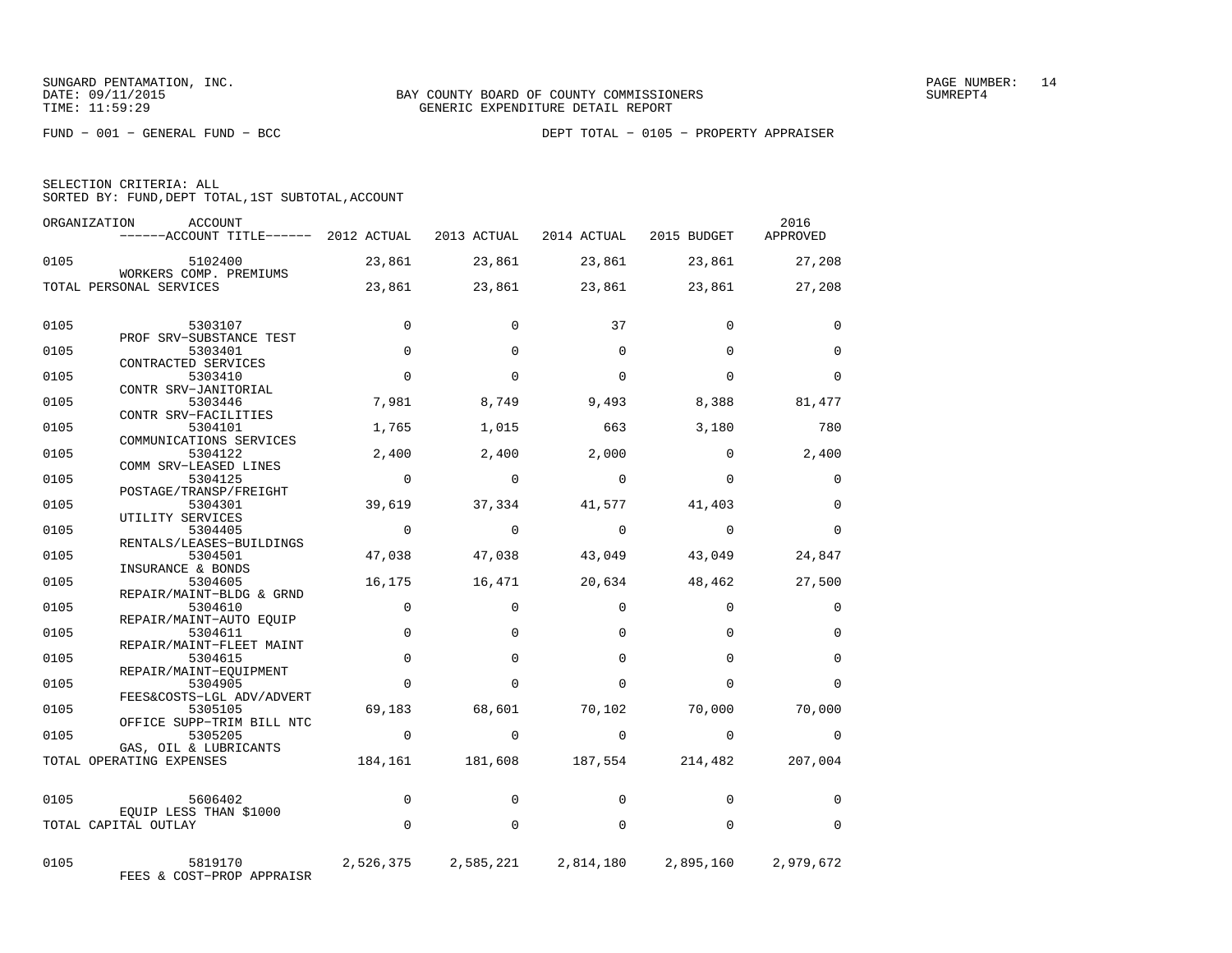FUND − 001 − GENERAL FUND − BCC DEPT TOTAL − 0105 − PROPERTY APPRAISER

| ORGANIZATION | ACCOUNT<br>$----ACCOUNT$ TITLE $---2012$ ACTUAL 2013 ACTUAL |           |           | 2014 ACTUAL           | 2015 BUDGET    | 2016<br>APPROVED |
|--------------|-------------------------------------------------------------|-----------|-----------|-----------------------|----------------|------------------|
| 0105         | 5905998<br>DEPRECIATION EXPENSE                             |           |           | $\Omega$ and $\Omega$ | $\overline{0}$ | $\Omega$         |
|              | TOTAL NON-OPERATING EXPENSES                                | 2,526,375 | 2,585,221 | 2,814,180             | 2,895,160      | 2,979,672        |
|              | TOTAL PROPERTY APPRAISER                                    | 2,734,396 | 2,790,690 | 3,025,595             | 3,133,503      | 3,213,884        |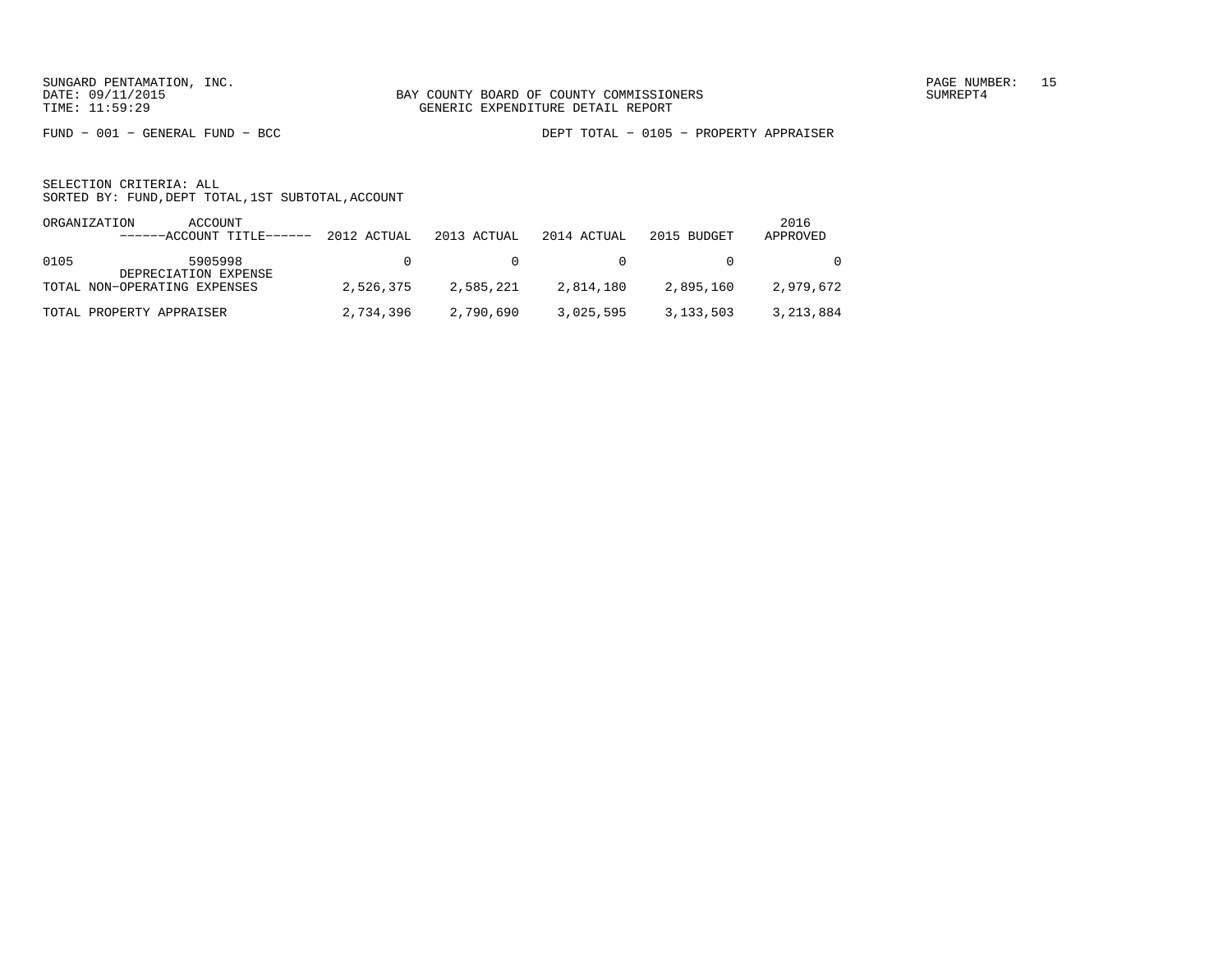FUND − 001 − GENERAL FUND − BCC DEPT TOTAL − 0110 − TAX COLLECTOR

| SELECTION CRITERIA: ALL |  |  |                                                    |  |
|-------------------------|--|--|----------------------------------------------------|--|
|                         |  |  | SORTED BY: FUND, DEPT TOTAL, 1ST SUBTOTAL, ACCOUNT |  |

|      | ORGANIZATION<br><b>ACCOUNT</b><br>------ACCOUNT TITLE------ | 2012 ACTUAL | 2013 ACTUAL | 2014 ACTUAL | 2015 BUDGET | 2016<br>APPROVED |
|------|-------------------------------------------------------------|-------------|-------------|-------------|-------------|------------------|
| 0110 | 5102400                                                     | 7,044       | 7,044       | 7,044       | 7,044       | 7,909            |
|      | WORKERS COMP. PREMIUMS<br>TOTAL PERSONAL SERVICES           | 7,044       | 7,044       | 7,044       | 7,044       | 7,909            |
| 0110 | 5303401                                                     | $\mathbf 0$ | 0           | 0           | $\Omega$    | 0                |
|      | CONTRACTED SERVICES                                         |             |             |             |             |                  |
| 0110 | 5303410<br>CONTR SRV-JANITORIAL                             | $\mathbf 0$ | $\Omega$    | 0           | $\mathbf 0$ | $\Omega$         |
| 0110 | 5303446                                                     | 18,073      | 22,608      | 26,682      | 27,323      | 92,726           |
|      | CONTR SRV-FACILITIES                                        |             |             |             |             |                  |
| 0110 | 5304101<br>COMMUNICATIONS SERVICES                          | 18,087      | 11,362      | 11,131      | 15,120      | 15,000           |
| 0110 | 5304122                                                     | 10,406      | 10,329      | 8,679       | 11,000      | 10,200           |
|      | COMM SRV-LEASED LINES                                       |             |             |             |             |                  |
| 0110 | 5304125                                                     | 36,879      | 40,872      | 41,567      | 42,000      | 42,000           |
| 0110 | POSTAGE/TRANSP/FREIGHT<br>5304301                           | 49,824      | 46,229      | 50,864      | 47,308      | $\Omega$         |
|      | UTILITY SERVICES                                            |             |             |             |             |                  |
| 0110 | 5304405                                                     | 55,297      | 55,297      | 55,297      | 77,200      | 175,000          |
| 0110 | RENTALS/LEASES-BUILDINGS<br>5304501                         | 35,602      | 35,602      |             | 32,583      |                  |
|      | INSURANCE & BONDS                                           |             |             | 32,583      |             | 24,155           |
| 0110 | 5304605                                                     | 32,277      | 29,320      | 39,195      | 72,190      | 65,310           |
|      | REPAIR/MAINT-BLDG & GRND                                    |             |             |             |             |                  |
| 0110 | 5304615                                                     | $\mathbf 0$ | 100         | 1,084       | $\Omega$    | $\Omega$         |
| 0110 | REPAIR/MAINT-EOUIPMENT<br>5305202                           | 88          | 88          | 69          | $\Omega$    | $\Omega$         |
|      | OPER SUPPLIES-JANITORIAL                                    |             |             |             |             |                  |
|      | TOTAL OPERATING EXPENSES                                    | 256,532     | 251,806     | 267,150     | 324,724     | 424,391          |
| 0110 | 5606401                                                     | 0           | 0           | 0           | $\mathbf 0$ | 0                |
|      | EOUIPMENT                                                   |             |             |             |             |                  |
| 0110 | 5606402                                                     | 1,868       | 0           | $\mathbf 0$ | $\Omega$    | $\Omega$         |
|      | EQUIP LESS THAN \$1000<br>TOTAL CAPITAL OUTLAY              | 1,868       | $\Omega$    | $\Omega$    | $\Omega$    | $\Omega$         |
|      |                                                             |             |             |             |             |                  |
| 0110 | 5819190                                                     | 3,268,941   | 3,082,827   | 3,069,521   | 3,108,303   | 3,428,810        |
|      | FEES & COST-TAX COLLECTOR                                   |             |             |             |             |                  |
| 0110 | 5905998<br>DEPRECIATION EXPENSE                             | 0           | 0           | 0           | $\mathbf 0$ | 0                |
|      | TOTAL NON-OPERATING EXPENSES                                | 3,268,941   | 3,082,827   | 3,069,521   | 3,108,303   | 3,428,810        |
|      | TOTAL TAX COLLECTOR                                         | 3,534,385   | 3, 341, 677 | 3, 343, 714 | 3,440,071   | 3,861,110        |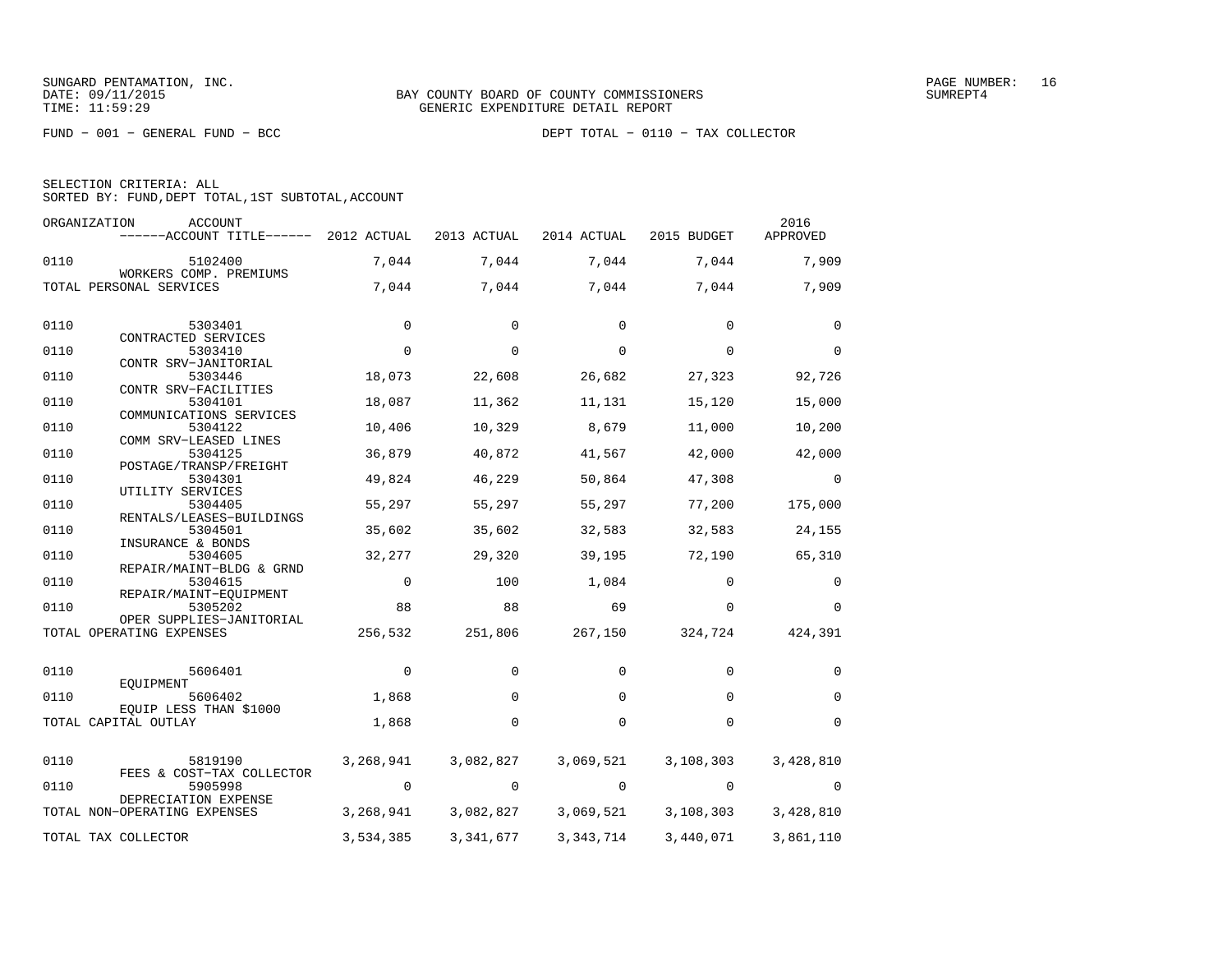FUND − 001 − GENERAL FUND − BCC DEPT TOTAL − 0115 − SUPERVISOR OF ELECTIONS

|  | SELECTION CRITERIA: ALL                            |  |  |
|--|----------------------------------------------------|--|--|
|  | SORTED BY: FUND, DEPT TOTAL, 1ST SUBTOTAL, ACCOUNT |  |  |

|      | ORGANIZATION<br><b>ACCOUNT</b><br>------ACCOUNT TITLE------ | 2012 ACTUAL    | 2013 ACTUAL | 2014 ACTUAL | 2015 BUDGET | 2016<br>APPROVED |
|------|-------------------------------------------------------------|----------------|-------------|-------------|-------------|------------------|
| 0115 | 5102400                                                     | 2,511          | 0           | $\mathbf 0$ | $\mathbf 0$ | 0                |
|      | WORKERS COMP. PREMIUMS<br>TOTAL PERSONAL SERVICES           | 2,511          | $\Omega$    | $\Omega$    | $\Omega$    | $\Omega$         |
| 0115 | 5303401<br>CONTRACTED SERVICES                              | $\mathbf 0$    | $\Omega$    | $\Omega$    | $\Omega$    | $\Omega$         |
| 0115 | 5303410                                                     | $\mathbf 0$    | $\Omega$    | $\Omega$    | $\mathbf 0$ | 0                |
| 0115 | CONTR SRV-JANITORIAL<br>5303446                             | 5,688          | 9,926       | 12,709      | 15,642      | 94,931           |
| 0115 | CONTR SRV-FACILITIES<br>5304101<br>COMMUNICATIONS SERVICES  | 2,754          | 2,053       | 1,934       | 3,180       | 2,040            |
| 0115 | 5304122<br>COMM SRV-LEASED LINES                            | 1,200          | 1,200       | 900         | 0           | 1,200            |
| 0115 | 5304301                                                     | 43,408         | 40,905      | 45,553      | 45,348      | 0                |
| 0115 | UTILITY SERVICES<br>5304405<br>RENTALS/LEASES-BUILDINGS     | $\overline{0}$ | 0           | 0           | 0           | $\mathbf 0$      |
| 0115 | 5304501                                                     | 16,398         | 16,398      | 15,007      | 15,007      | 30,397           |
| 0115 | INSURANCE & BONDS<br>5304605<br>REPAIR/MAINT-BLDG & GRND    | 17,991         | 19,491      | 29,395      | 31,179      | 0                |
| 0115 | 5304615                                                     | $\mathbf 0$    | $\mathbf 0$ | 0           | 0           | 0                |
|      | REPAIR/MAINT-EOUIPMENT<br>TOTAL OPERATING EXPENSES          | 87,439         | 89,973      | 105,499     | 110,356     | 128,568          |
| 0115 | 5606401<br>EOUIPMENT                                        | $\mathbf 0$    | $\mathbf 0$ | $\mathbf 0$ | $\mathbf 0$ | 0                |
| 0115 | 5606402                                                     | $\Omega$       | $\Omega$    | $\Omega$    | $\Omega$    | $\Omega$         |
|      | EOUIP LESS THAN \$1000<br>TOTAL CAPITAL OUTLAY              | $\mathbf 0$    | $\mathbf 0$ | $\mathbf 0$ | $\mathbf 0$ | $\mathbf 0$      |
| 0115 | 5819175                                                     | 1,448,348      | 1,289,364   | 1,288,731   | 1,368,483   | 1,680,820        |
|      | FEES & COST-SUP OF ELECT<br>TOTAL NON-OPERATING EXPENSES    | 1,448,348      | 1,289,364   | 1,288,731   | 1,368,483   | 1,680,820        |
|      | TOTAL SUPERVISOR OF ELECTIONS                               | 1,538,298      | 1,379,337   | 1,394,230   | 1,478,839   | 1,809,388        |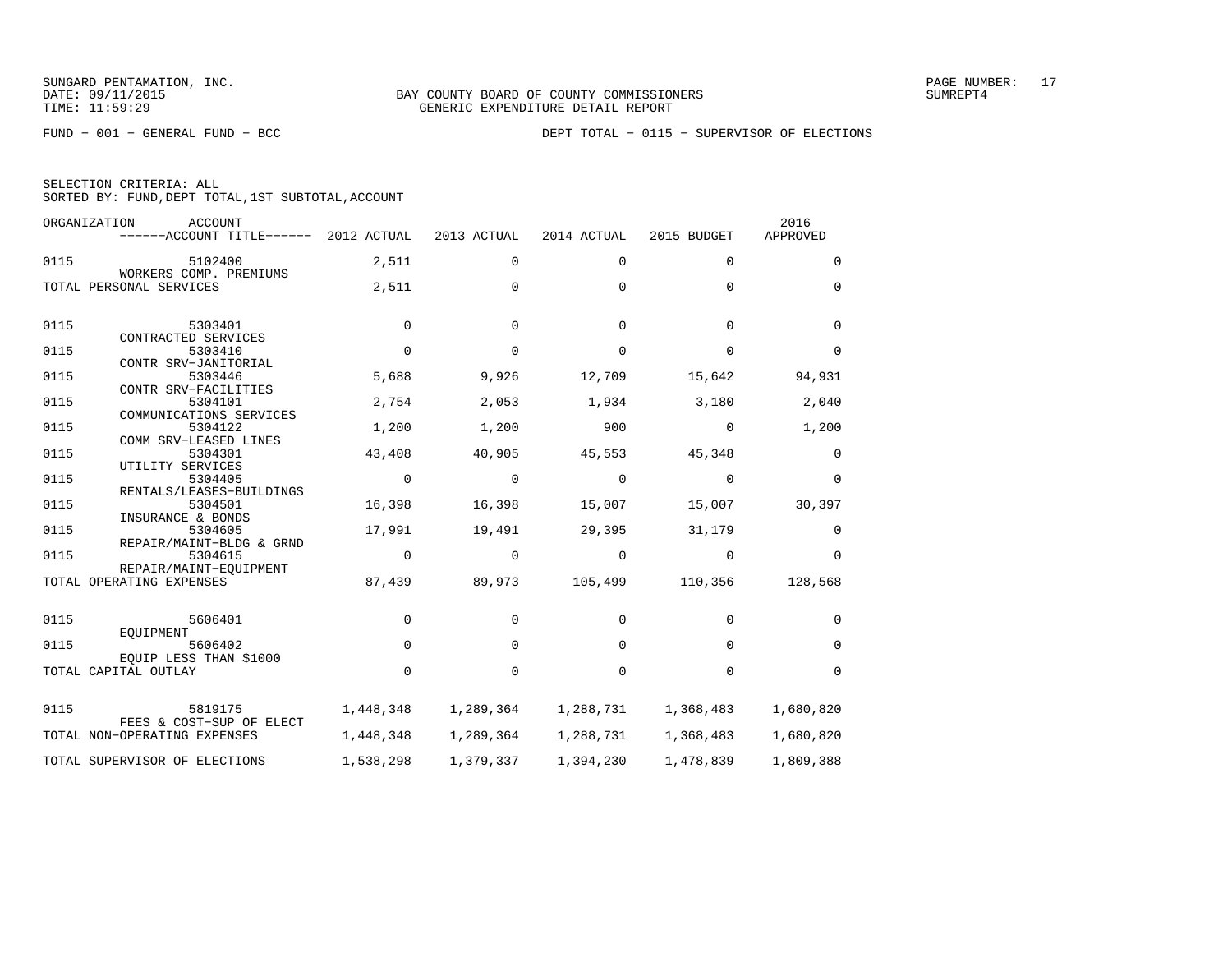| SELECTION CRITERIA: ALL |  |                                                    |  |
|-------------------------|--|----------------------------------------------------|--|
|                         |  | SORTED BY: FUND, DEPT TOTAL, 1ST SUBTOTAL, ACCOUNT |  |

|      | ORGANIZATION<br>ACCOUNT               |                |                |                |                | 2016        |
|------|---------------------------------------|----------------|----------------|----------------|----------------|-------------|
|      | ------ACCOUNT TITLE------ 2012 ACTUAL |                | 2013 ACTUAL    | 2014 ACTUAL    | 2015 BUDGET    | APPROVED    |
| 0119 | 5101200                               | 210,058        | 176,409        | 209,500        | 225,298        | 362,652     |
|      | SALARIES & WAGES-REGULAR              |                |                |                |                |             |
| 0119 | 5101205                               | $\mathbf 0$    | $\Omega$       | $\Omega$       | $\Omega$       | $\Omega$    |
|      | SALARIES & WAGES-DISASTER             |                |                |                |                |             |
| 0119 | 5101400                               | $\mathbf 0$    | 2,278          | 1,711          | 4,000          | 4,000       |
|      | SALARIES & WAGES-OVERTIME             |                |                |                |                |             |
| 0119 | 5102100                               | 15,331         | 13,079         | 15,165         | 17,541         | 28,049      |
|      | FICA TAXES-MATCHING                   |                |                |                |                |             |
| 0119 | 5102200                               | 10,424         | 10,314         | 14,667         | 17,322         | 27,285      |
| 0119 | RETIREMENT CONTRIBUTIONS<br>5102300   | 22,298         | 18,383         | 33,459         | 37,264         | 107,787     |
|      | LIFE & HEALTH INSURANCE               |                |                |                |                |             |
| 0119 | 5102400                               | 8,363          | 8,240          | 8,312          | 8,120          | 14,167      |
|      | WORKERS COMP. PREMIUMS                |                |                |                |                |             |
| 0119 | 5102500                               | 7,150          | $\overline{0}$ | $\overline{0}$ | $\overline{0}$ | $\bigcirc$  |
|      | UNEMPLOYMENT COMPENSATION             |                |                |                |                |             |
|      | TOTAL PERSONAL SERVICES               | 273,624        | 228,704        | 282,814        | 309,545        | 543,940     |
|      |                                       |                |                |                |                |             |
|      |                                       |                |                |                |                |             |
| 0119 | 5143110                               | 0              | $\mathbf 0$    | $\Omega$       | $\Omega$       | $\Omega$    |
|      | PROF SRV-LITIGATION                   |                |                | $\Omega$       | $\Omega$       |             |
| 0119 | 5303106                               | $\mathbf 0$    | $\Omega$       |                |                | $\Omega$    |
| 0119 | PROF SRV-PHYSICLS/MEDICAL<br>5303107  | $\Omega$       | 126            | 161            | 74             | 100         |
|      | PROF SRV-SUBSTANCE TEST               |                |                |                |                |             |
| 0119 | 5303110                               | 770            | 327            | 80             | 350            | 300         |
|      | PROF SRV-BACKGROUND CHECK             |                |                |                |                |             |
| 0119 | 5303401                               | 5,000          | 5,500          | 5,385          | 6,000          | 6,400       |
|      | CONTRACTED SERVICES                   |                |                |                |                |             |
| 0119 | 5303410                               | $\mathbf 0$    | $\mathbf 0$    | $\Omega$       | $\mathbf 0$    | $\mathbf 0$ |
|      | CONTR SRV-JANITORIAL                  |                |                |                |                |             |
| 0119 | 5303425                               | 1,544          | 1,612          | 1,560          | 1,560          | $\mathbf 0$ |
|      | CONTR SRV-ADMIN FEES                  |                |                |                |                |             |
| 0119 | 5303446                               | 1,009          | 1,790          | 1,827          | 2,005          | 13,043      |
| 0119 | CONTR SRV-FACILITIES<br>5303488       | 10,075         | 4,725          |                | 20,000         | 20,000      |
|      | CONTR SRV-CODE COMPLIANCE             |                |                | 11,275         |                |             |
| 0119 | 5304001                               | 2,285          | 2,671          | 5,375          | 7,000          | 7,000       |
|      | TRAVEL/TRAINING NON-LOCAL             |                |                |                |                |             |
| 0119 | 5304101                               | 1,837          | 1,349          | 1,529          | 1,824          | 4,300       |
|      | COMMUNICATIONS SERVICES               |                |                |                |                |             |
| 0119 | 5304125                               | 2,932          | 2,616          | 2,993          | 4,000          | 3,500       |
|      | POSTAGE/TRANSP/FREIGHT                |                |                |                |                |             |
| 0119 | 5304301                               | 5,726          | 5,396          | 6.009          | 5,993          | $\mathbf 0$ |
|      | UTILITY SERVICES                      |                |                |                |                |             |
| 0119 | 5304405                               | $\overline{0}$ | $\Omega$       | $\Omega$       | $\mathbf{0}$   | $\Omega$    |
|      | RENTALS/LEASES-BUILDINGS              |                |                |                |                |             |
| 0119 | 5304410<br>RENTALS/LEASES-EQUIPMENT   | 1,415          | 1,302          | 1,592          | 2,697          | 2,684       |
|      |                                       |                |                |                |                |             |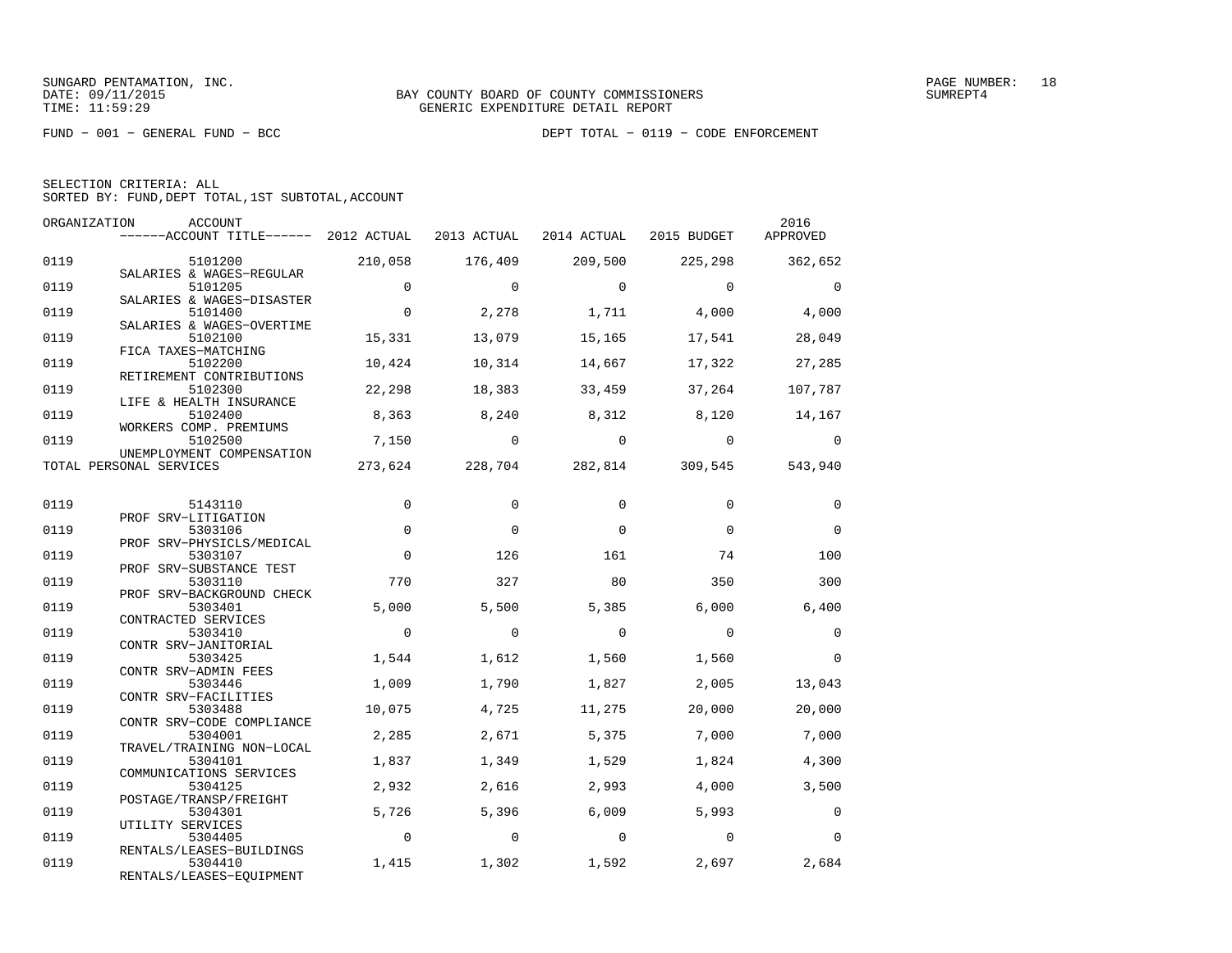FUND − 001 − GENERAL FUND − BCC DEPT TOTAL − 0119 − CODE ENFORCEMENT

SELECTION CRITERIA: ALL

SORTED BY: FUND,DEPT TOTAL,1ST SUBTOTAL,ACCOUNT

| ORGANIZATION | ACCOUNT                                                          |                |             |             |             | 2016        |
|--------------|------------------------------------------------------------------|----------------|-------------|-------------|-------------|-------------|
|              | ------ACCOUNT TITLE------ 2012 ACTUAL                            |                | 2013 ACTUAL | 2014 ACTUAL | 2015 BUDGET | APPROVED    |
| 0119         | 5304501                                                          | 7,444          | 7,444       | 6,952       | 6,952       | 12,863      |
| 0119         | INSURANCE & BONDS<br>5304605                                     | 2,419          | 2,242       | 3,173       | 4,117       | $\mathbf 0$ |
| 0119         | REPAIR/MAINT-BLDG & GRND<br>5304610                              | 2,089          | 2,795       | 4,492       | 4,000       | 5,000       |
| 0119         | REPAIR/MAINT-AUTO EQUIP<br>5304611                               | $\mathbf 0$    | $\Omega$    | $\Omega$    | $\Omega$    | $\mathbf 0$ |
| 0119         | REPAIR/MAINT-FLEET MAINT<br>5304615                              | 35             | $\mathbf 0$ | 28          | $\mathbf 0$ | 35          |
| 0119         | REPAIR/MAINT-EOUIPMENT<br>5304701                                | 200            | 176         | 1,528       | 300         | 100         |
| 0119         | PRINTING & BINDING<br>5304902                                    | 742            | 2,002       | 1,073       | 1,703       | 1,640       |
| 0119         | FEES & COSTS-PURCHASING<br>5304905                               | 2,072          | 1,176       | 398         | 4,000       | 300         |
| 0119         | FEES&COSTS-LGL ADV/ADVERT<br>5304909                             | 1,532          | 1,365       | 663         | 1,500       | 1,000       |
| 0119         | FEES & COSTS-COURT FILING<br>5304984                             | $\mathbf 0$    | 0           | $\Omega$    | 0           | 0           |
| 0119         | <b>BAD DEBT</b><br>5304990                                       | $\mathbf 0$    | $\mathbf 0$ | $\Omega$    | 50          | $\mathbf 0$ |
| 0119         | MISCELLANEOUS EXPENSES<br>5305101                                | 1,065          | 935         | 1,018       | 1,500       | 1,200       |
| 0119         | OFFICE SUPPLIES<br>5305201                                       | 169            | $\mathbf 0$ | 57          | 150         | 200         |
| 0119         | OPERATING SUPPLIES<br>5305202                                    | $\mathbf 0$    | $\mathbf 0$ | $\Omega$    | $\Omega$    | $\Omega$    |
| 0119         | OPER SUPPLIES-JANITORIAL<br>5305205                              | 6,229          | 6,191       | 9,331       | 8,000       | 8,000       |
| 0119         | GAS, OIL & LUBRICANTS<br>5305210                                 | $\mathbf 0$    | $\Omega$    | $\Omega$    | $\Omega$    | 0           |
| 0119         | SAFETY GEAR & SUPPLIES<br>5305215                                | 806            | 924         | 1,360       | 1,000       | 1,150       |
| 0119         | CLOTHING & WEARING APPRL<br>5305401<br>BOOKS/RESOURCE MATR/SUBSC | $\overline{0}$ | 40          | $\mathbf 0$ | 50          | $\mathbf 0$ |
| 0119         | 5305402<br>DUES & MEMBERSHIPS                                    | 360            | 420         | 314         | 450         | 450         |
| 0119         | 5305406<br>TRAINING & TUITION                                    | 85             | 455         | 50          | 500         | 500         |
|              | TOTAL OPERATING EXPENSES                                         | 57,841         | 53,579      | 68,224      | 85,775      | 89,765      |
| 0119         | 5606401                                                          | 6,350          | 0           | $\mathbf 0$ | $\mathbf 0$ | 50,000      |
| 0119         | EQUIPMENT<br>5606402                                             | 288            | 2,846       | $\Omega$    | $\mathbf 0$ | 0           |
| 0119         | EQUIP LESS THAN \$1000<br>5606450                                | $\mathbf 0$    | 658         | $\Omega$    | $\mathbf 0$ | 0           |
|              | COMPUTER SOFTWARE<br>TOTAL CAPITAL OUTLAY                        | 6,638          | 3,504       | $\mathbf 0$ | 0           | 50,000      |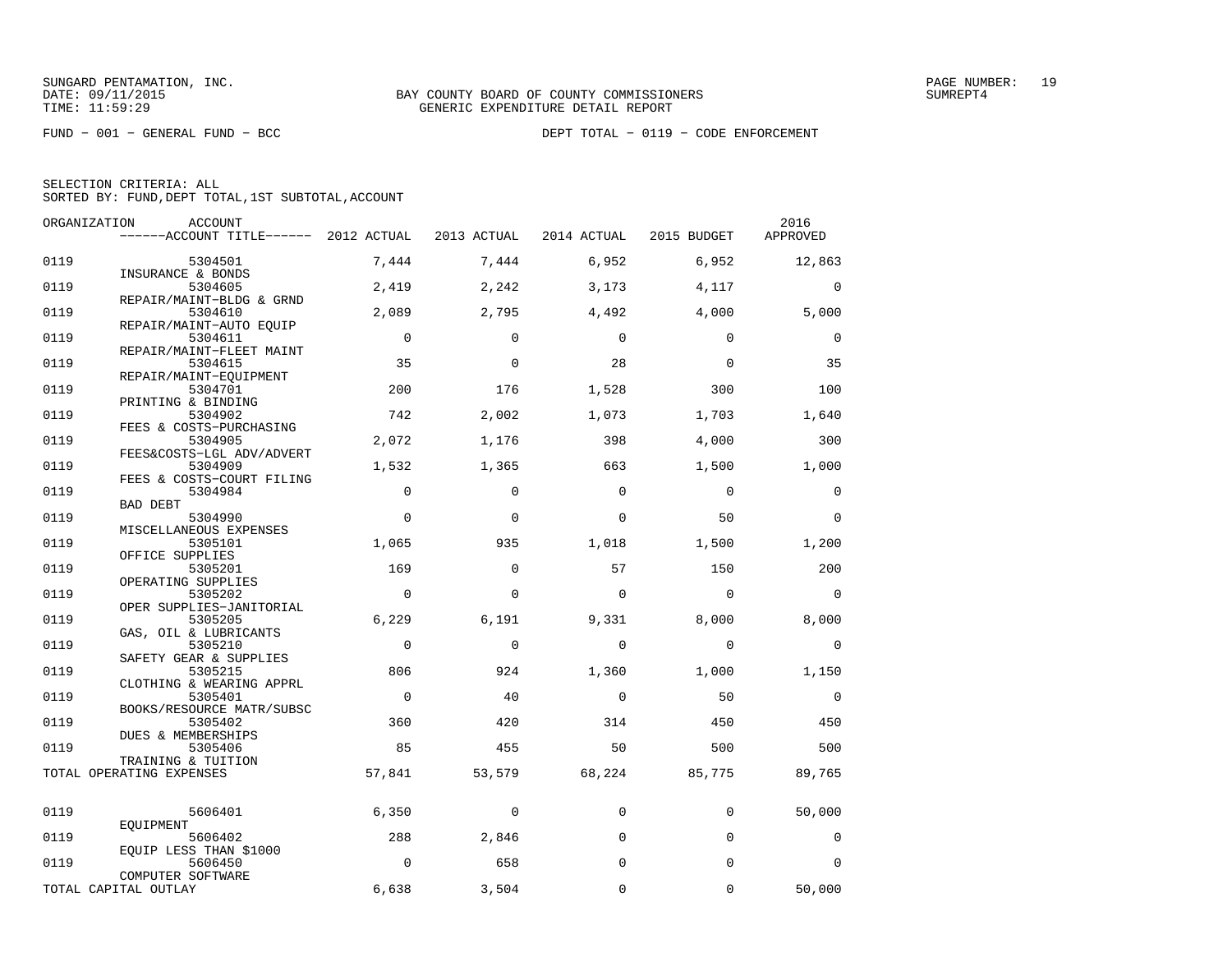FUND − 001 − GENERAL FUND − BCC DEPT TOTAL − 0119 − CODE ENFORCEMENT

|            | ACCOUNT<br>ORGANIZATION<br>-ACCOUNT TITLE------              | 2012 ACTUAL | 2013 ACTUAL | 2014 ACTUAL | 2015 BUDGET | 2016<br>APPROVED |
|------------|--------------------------------------------------------------|-------------|-------------|-------------|-------------|------------------|
|            |                                                              |             |             |             |             |                  |
| 0119       | 5905998                                                      |             |             |             |             |                  |
| 0119       | DEPRECIATION EXPENSE<br>5909915<br>RESERVE FOR PAY ADJUSTMNT |             |             | 0           | $\Omega$    |                  |
|            | TOTAL NON-OPERATING EXPENSES                                 |             |             |             |             |                  |
| TOTAL CODE | ENFORCEMENT                                                  | 338,103     | 285,787     | 351,038     | 395,320     | 683,705          |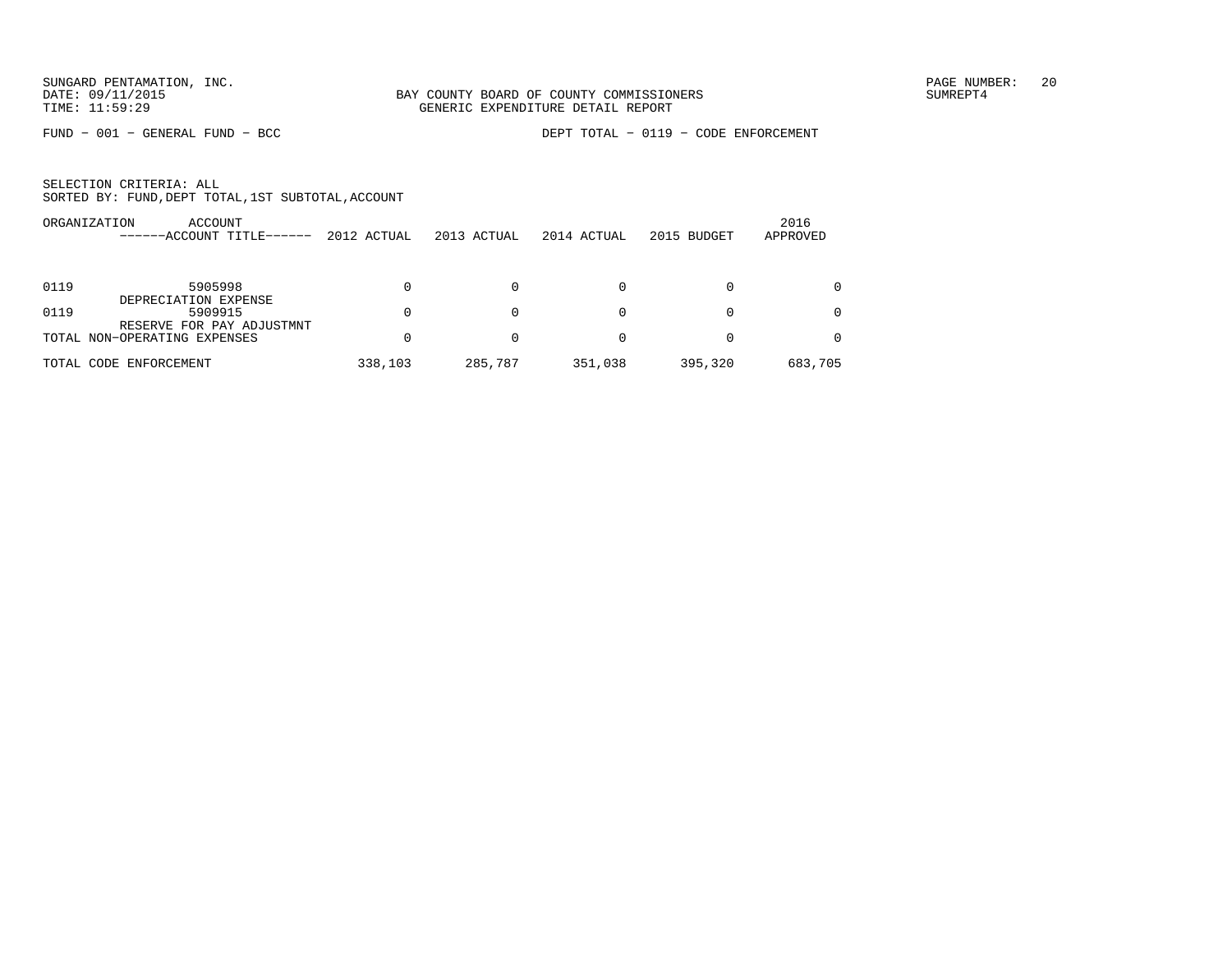| SELECTION CRITERIA: ALL |  |                                                    |  |
|-------------------------|--|----------------------------------------------------|--|
|                         |  | SORTED BY: FUND, DEPT TOTAL, 1ST SUBTOTAL, ACCOUNT |  |

| ORGANIZATION | <b>ACCOUNT</b>                                     |                     |             |             |             | 2016        |
|--------------|----------------------------------------------------|---------------------|-------------|-------------|-------------|-------------|
|              | ------ACCOUNT TITLE------ 2012 ACTUAL              |                     | 2013 ACTUAL | 2014 ACTUAL | 2015 BUDGET | APPROVED    |
| 0120         | 5213010                                            | 110,000             | 90,000      | 113,000     | $\mathbf 0$ | $\mathbf 0$ |
| 0120         | CRIME PREVENTION<br>5215501                        | $\mathbf 0$         | 63,718      | 65,063      | $\Omega$    | $\mathbf 0$ |
| 0120         | CRT COSTS-CJ TRAINING<br>5303401                   | $\mathbf 0$         | $\Omega$    | $\Omega$    | $\Omega$    | $\Omega$    |
|              | CONTRACTED SERVICES                                |                     |             |             |             |             |
| 0120         | 5303446<br>CONTR SRV-FACILITIES                    | 134,674             | 165,104     | 123,498     | 125,155     | 109,087     |
| 0120         | 5304301<br>UTILITY SERVICES                        | 160,347             | 151,362     | 164,624     | 161,000     | 165,000     |
| 0120         | 5304501                                            | 32,709              | 32,709      | 30,118      | 30,118      | 38,686      |
| 0120         | INSURANCE & BONDS<br>5304605                       | 22,986              | 28,241      | 50,134      | 138,325     | 532,325     |
| 0120         | REPAIR/MAINT-BLDG & GRND<br>5304615                | $\mathbf 0$         | $\Omega$    | $\Omega$    | $\Omega$    | $\Omega$    |
| 0120         | REPAIR/MAINT-EQUIPMENT<br>5304905                  | $\mathsf{O}\xspace$ | $\Omega$    | $\Omega$    | $\Omega$    | $\mathbf 0$ |
|              | FEES&COSTS-LGL ADV/ADVERT                          |                     |             |             |             |             |
| 0120         | 5304922<br>FEES & COSTS-PERMITS                    | 25                  | 25          | $\Omega$    | $\Omega$    | $\Omega$    |
| 0120         | 5304990                                            | $\mathbf 0$         | $\mathbf 0$ | $\Omega$    | $\Omega$    | $\Omega$    |
|              | MISCELLANEOUS EXPENSES<br>TOTAL OPERATING EXPENSES | 460,741             | 531,159     | 546,437     | 454,598     | 845,098     |
| 0120         | 5606101                                            | $\mathbf 0$         | $\mathbf 0$ | 0           | $\mathbf 0$ | $\mathbf 0$ |
|              | LAND                                               |                     |             |             |             |             |
| 0120         | 5606201<br><b>BUILDINGS</b>                        | $\mathbf 0$         | 0           | 0           | $\Omega$    | $\mathbf 0$ |
| 0120         | 5606301<br>IMPRV OTHER THAN BLDGS                  | $\mathbf 0$         | $\Omega$    | $\Omega$    | $\Omega$    | $\Omega$    |
| 0120         | 5606402                                            | $\mathbf 0$         | $\mathbf 0$ | $\Omega$    | $\Omega$    | $\mathbf 0$ |
|              | EOUIP LESS THAN \$1000<br>TOTAL CAPITAL OUTLAY     | $\mathbf 0$         | $\mathbf 0$ | 0           | $\Omega$    | $\mathbf 0$ |
|              |                                                    |                     |             |             |             |             |
| 0120         | 5808113<br>GRANT-STATE                             | $\mathbf 0$         | $\mathbf 0$ | 0           | $\Omega$    | $\mathbf 0$ |
| 0120         | 5808116                                            | $\mathbf 0$         | $\Omega$    | $\Omega$    | $\Omega$    | $\Omega$    |
| 0120         | GRANT-VIOLENCE AGT WOMEN<br>5808118                | $\mathsf 0$         | 5           | 99,356      | $\Omega$    | $\Omega$    |
| 0120         | GRANT-HAZARD MITIGATION<br>5808119                 | $\mathbf 0$         | $\mathbf 0$ | $\Omega$    | 29,575      | 29,575      |
|              | GRANT-VICTIMS OF CRIME                             | $\Omega$            | $\Omega$    | $\Omega$    | $\Omega$    |             |
| 0120         | 5808120<br>GRANT-DRUG CONTROL                      |                     |             |             |             | $\Omega$    |
| 0120         | 5808121<br>GRANT-FEDERAL                           | 2,750               | 2,028       | 0           | 26,269      | 98,094      |
| 0120         | 5808172<br>$GRANT-C.O.P.S.$                        | 307,490             | 357,466     | 23,198      | $\mathbf 0$ | 316,365     |
|              |                                                    |                     |             |             |             |             |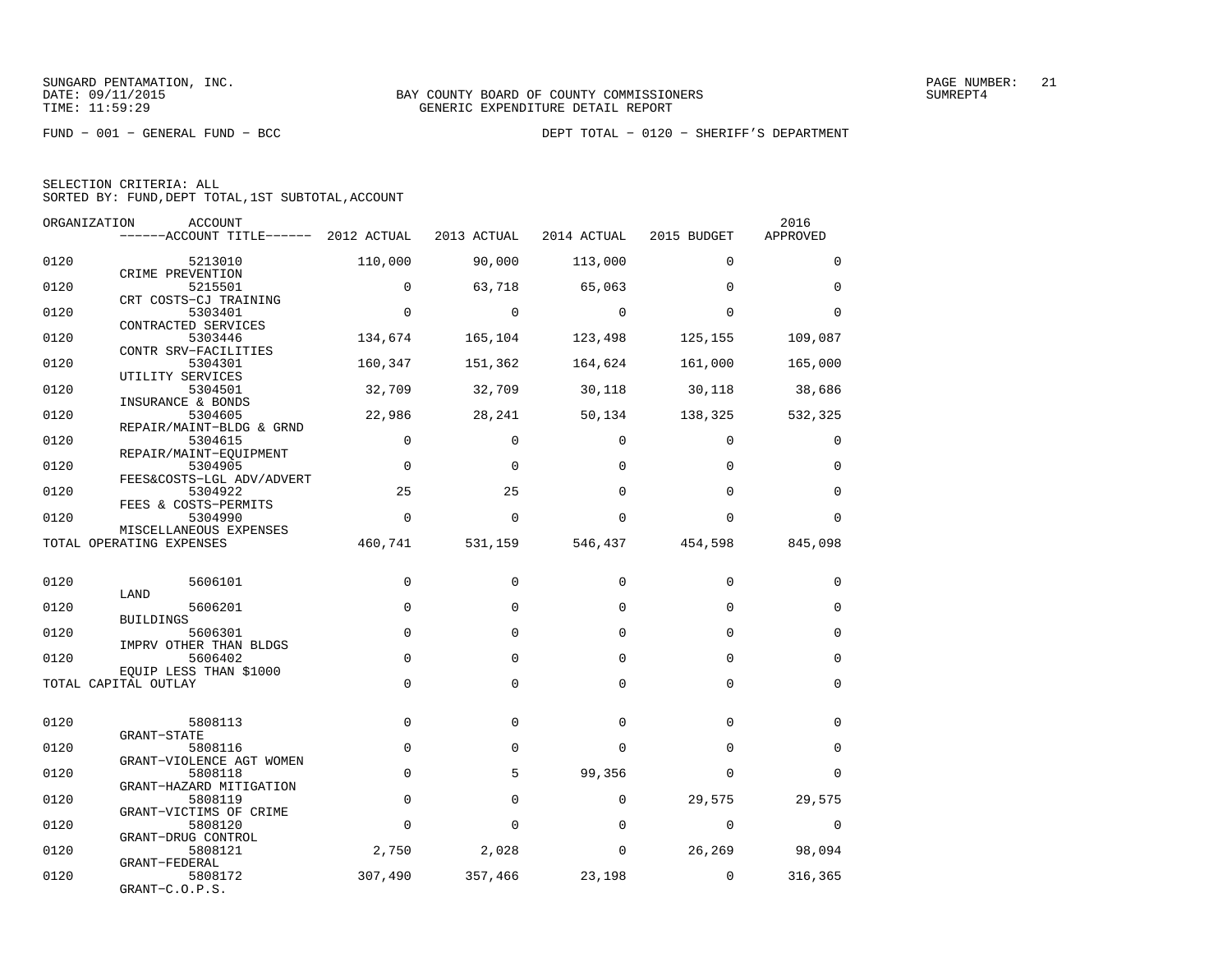| SELECTION CRITERIA: ALL |                                                    |  |
|-------------------------|----------------------------------------------------|--|
|                         | SORTED BY: FUND, DEPT TOTAL, 1ST SUBTOTAL, ACCOUNT |  |

|      | ORGANIZATION<br>ACCOUNT<br>------ACCOUNT TITLE------             | 2012 ACTUAL | 2013 ACTUAL  | 2014 ACTUAL | 2015 BUDGET | 2016<br>APPROVED |
|------|------------------------------------------------------------------|-------------|--------------|-------------|-------------|------------------|
| 0120 | 5808175<br>GRANT-BYRNE GRANT                                     | 78,384      | 86,555       | 36,937      | 31,000      | 31,000           |
| 0120 | 5808177<br>GRANT-LLEBG                                           | 0           |              |             | 0           | $\Omega$         |
| 0120 | 5808178<br>GRANT-HOMELAND SECURITY                               | $\Omega$    |              | $\cap$      | $\Omega$    | $\Omega$         |
|      | TOTAL GRANTS & AIDS                                              | 388,625     | 446,054      | 159,490     | 86,844      | 475,034          |
| 0120 | 5819150                                                          | 17,474,566  | 17,016,575   | 18,097,186  | 18,410,414  | 19,277,895       |
| 0120 | FEES & COST-SHERIFF<br>5819151                                   | 58,232      | 58,232       | 58,232      | 58,232      | 58,232           |
| 0120 | FEES & COST-SHER/CRSS GRD<br>5819152                             | 515,492     | 515,492      | 685,045     | 735,045     | 685,045          |
| 0120 | FEES & COST-SHERIFF/SRO<br>5819153                               | 46,465      | 39,054       | 31,337      | 50,000      | 50,000           |
| 0120 | FEES & COST-SHER/PROCESS<br>5819156                              | 1,244,372   | 1,306,591    | 1,339,256   | 1,406,219   | 1,476,530        |
| 0120 | FEES & COST-SHER/CALLAWAY<br>5819157                             | 0           | <sup>0</sup> | 0           | $\Omega$    | $\Omega$         |
| 0120 | FEES & COST-SHER/BOOT CMP<br>5819159<br>FEES & COST-SHERIFF/MISC | 7,884       | $\Omega$     | $\Omega$    | $\Omega$    | $\mathbf 0$      |
| 0120 | 5819160<br>FEES & COST-SHERIFF/JAIL                              | $\mathbf 0$ | 0            | $\Omega$    | $\Omega$    | $\mathbf 0$      |
| 0120 | 5819161                                                          | $\Omega$    | 34,832       | $\Omega$    | $\Omega$    | $\Omega$         |
| 0120 | FEES & COST-SHER/SECURITY<br>5905998<br>DEPRECIATION EXPENSE     | $\Omega$    | $\Omega$     | $\Omega$    | $\Omega$    | $\Omega$         |
|      | TOTAL NON-OPERATING EXPENSES                                     | 19,347,011  | 18,970,776   | 20,211,056  | 20,659,910  | 21,547,702       |
|      | TOTAL SHERIFF'S DEPARTMENT                                       | 20,196,377  | 19,947,989   | 20,916,983  | 21,201,352  | 22,867,834       |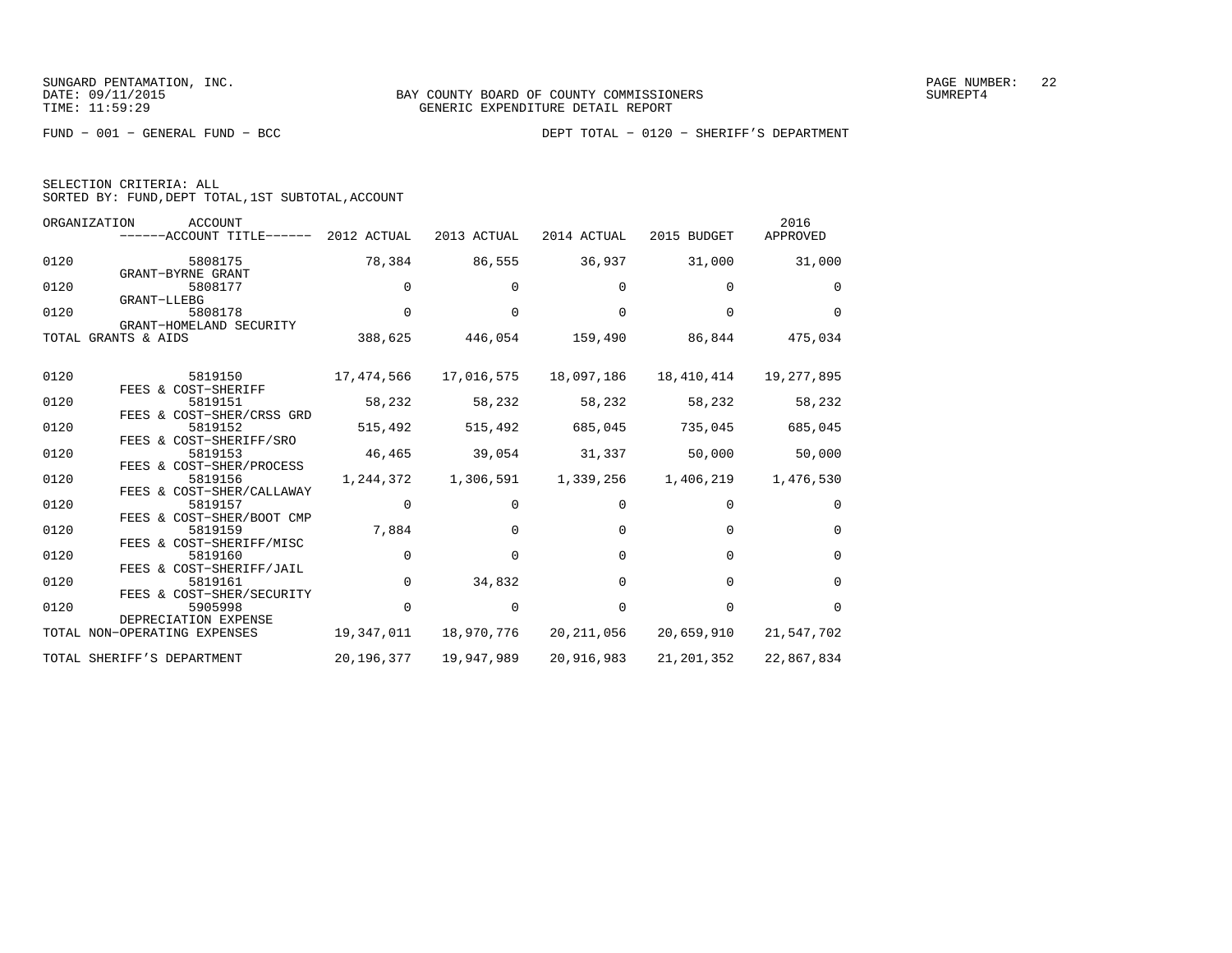FUND − 001 − GENERAL FUND − BCC DEPT TOTAL − 0121 − JAIL

| SELECTION CRITERIA: ALL |  |  |                                                    |  |
|-------------------------|--|--|----------------------------------------------------|--|
|                         |  |  | SORTED BY: FUND, DEPT TOTAL, 1ST SUBTOTAL, ACCOUNT |  |

| ORGANIZATION | ACCOUNT<br>$----ACCOUNT$ TITLE $----$ 2012 ACTUAL    |             | 2013 ACTUAL | 2014 ACTUAL | 2015 BUDGET  | 2016<br>APPROVED |
|--------------|------------------------------------------------------|-------------|-------------|-------------|--------------|------------------|
| 0121         | 5303101                                              | $\Omega$    | $\mathbf 0$ | $\Omega$    | $\Omega$     | $\Omega$         |
| 0121         | PROFESSIONAL SERVICES<br>5304301                     | 597,725     | 557,146     | 641,475     | 630,000      | 875,000          |
| 0121         | UTILITY SERVICES<br>5304501                          | 177,564     | 187,595     | 142,738     | 156,302      | 224,307          |
| 0121         | INSURANCE & BONDS<br>5304604                         | 0           | $\Omega$    | $\Omega$    | $\Omega$     | $\Omega$         |
| 0121         | REPAIR/MAINT-BLD&GRD DEPT<br>5304605                 | 31,371      | 1,100,816   | 59,252      | 122,400      | 72,000           |
| 0121         | REPAIR/MAINT-BLDG & GRND<br>5304922                  | 25          | 25          | 0           | <sup>0</sup> | $\Omega$         |
| 0121         | FEES & COSTS-PERMITS<br>5304990                      | $\mathbf 0$ | $\Omega$    | $\Omega$    | $\Omega$     | $\Omega$         |
| TOTAL        | MISCELLANEOUS EXPENSES<br>OPERATING EXPENSES         | 806,686     | 1,845,582   | 843,465     | 908,702      | 1,171,307        |
| 0121         | 5606301                                              | 0           | $\Omega$    | $\Omega$    | $\Omega$     | $\Omega$         |
| 0121         | IMPRV OTHER THAN BLDGS<br>5606401                    | 0           | 10,680      | 0           | $\Omega$     | $\Omega$         |
| 0121         | EOUIPMENT<br>5606402                                 | $\mathbf 0$ | 0           | 806         | $\Omega$     | $\Omega$         |
|              | EOUIP LESS THAN \$1000<br>TOTAL CAPITAL OUTLAY       | $\Omega$    | 10,680      | 806         | $\Omega$     | $\Omega$         |
|              |                                                      |             |             |             |              |                  |
| 0121         | 5808175<br>GRANT-BYRNE GRANT                         | $\mathbf 0$ | $\Omega$    | $\Omega$    | $\Omega$     | $\Omega$         |
|              | TOTAL GRANTS & AIDS                                  | $\Omega$    | $\Omega$    | $\Omega$    | $\Omega$     | $\Omega$         |
| 0121         | 5819160                                              | 15,549,563  | 15,190,742  | 15,794,742  | 16,193,820   | 16,706,366       |
| 0121         | FEES & COST-SHERIFF/JAIL<br>5819163                  | 293,389     | 328,357     | 330,254     | 250,000      | 250,000          |
| 0121         | FEES & COST-INMATE WELFAR<br>5905998                 | $\Omega$    | $\Omega$    | $\Omega$    | $\Omega$     | $\Omega$         |
|              | DEPRECIATION EXPENSE<br>TOTAL NON-OPERATING EXPENSES | 15,842,952  | 15,519,099  | 16,124,996  | 16,443,820   | 16,956,366       |
| TOTAL JAIL   |                                                      | 16,649,638  | 17,375,361  | 16,969,267  | 17,352,522   | 18, 127, 673     |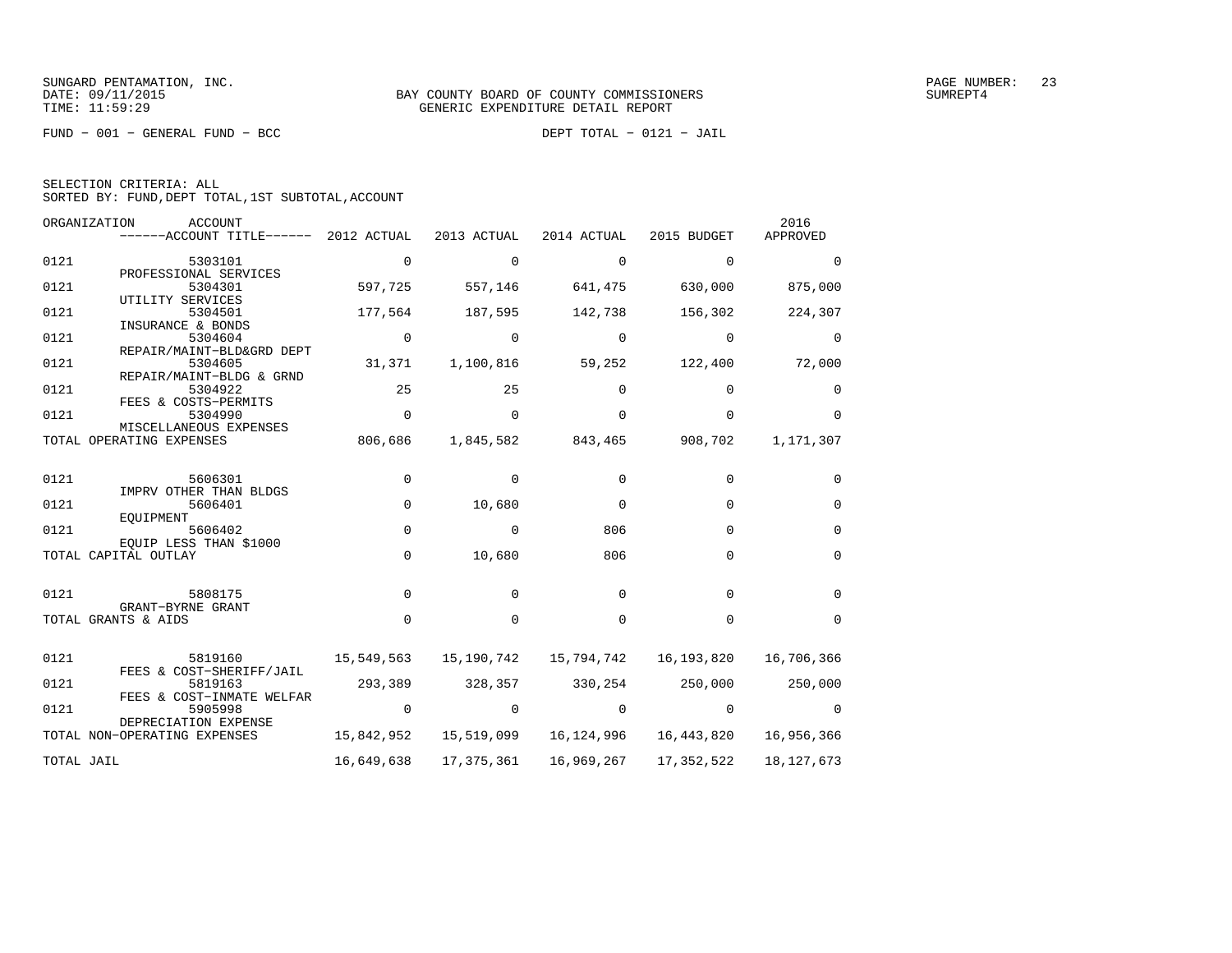FUND − 001 − GENERAL FUND − BCC DEPT TOTAL − 0123 − COUNTY ATTORNEY

SELECTION CRITERIA: ALL

SORTED BY: FUND,DEPT TOTAL,1ST SUBTOTAL,ACCOUNT

| ORGANIZATION | <b>ACCOUNT</b><br>------ACCOUNT TITLE------ 2012 ACTUAL 2013 ACTUAL |          |          | 2014 ACTUAL | 2015 BUDGET | 2016<br>APPROVED |
|--------------|---------------------------------------------------------------------|----------|----------|-------------|-------------|------------------|
| 0123         | 5101200                                                             | 397,774  | 416,949  | 422,131     | 425,569     | 425,570          |
| 0123         | SALARIES & WAGES-REGULAR<br>5102100                                 | 27,048   | 28,570   | 29,014      | 32,556      | 32,556           |
| 0123         | FICA TAXES-MATCHING<br>5102200<br>RETIREMENT CONTRIBUTIONS          | 21,341   | 28,519   | 46,764      | 52,419      | 52,548           |
| 0123         | 5102300<br>LIFE & HEALTH INSURANCE                                  | 40,564   | 43,744   | 46,087      | 45,479      | 72,214           |
| 0123         | 5102400<br>WORKERS COMP. PREMIUMS                                   | 1,742    | 1,742    | 1,759       | 1,805       | 1,804            |
|              | TOTAL PERSONAL SERVICES                                             | 488,470  | 519,525  | 545,754     | 557,828     | 584,692          |
| 0123         | 5143105                                                             | $\Omega$ | $\Omega$ | $\Omega$    | $\Omega$    | $\Omega$         |
| 0123         | PROF SRV-OTHER ATTNY<br>5303107                                     | 37       | $\Omega$ | $\Omega$    | $\Omega$    | $\Omega$         |
| 0123         | PROF SRV-SUBSTANCE TEST<br>5303110                                  | 46       | $\Omega$ | $\Omega$    | $\Omega$    | $\mathbf 0$      |
| 0123         | PROF SRV-BACKGROUND CHECK<br>5303401                                | 3,395    | 6,280    | 5,184       | $\Omega$    | $\mathbf 0$      |
| 0123         | CONTRACTED SERVICES<br>5303410                                      | $\Omega$ | $\Omega$ | $\Omega$    | $\Omega$    | $\Omega$         |
| 0123         | CONTR SRV-JANITORIAL<br>5303425                                     | 1,544    | 1,612    | 1,560       | 1,560       | $\Omega$         |
| 0123         | CONTR SRV-ADMIN FEES<br>5303446                                     | 1,743    | 2,031    | 2,576       | 2,331       | 18,163           |
| 0123         | CONTR SRV-FACILITIES<br>5304001                                     | 1,474    | 2,203    | 1,825       | 4,000       | 4,000            |
| 0123         | TRAVEL/TRAINING NON-LOCAL<br>5304005<br>TRAVEL-LOCAL                | $\Omega$ | $\Omega$ | $\Omega$    | $\Omega$    | $\Omega$         |
| 0123         | 5304101<br>COMMUNICATIONS SERVICES                                  | 1,967    | 1,715    | 1,646       | 1,560       | 1,680            |
| 0123         | 5304125<br>POSTAGE/TRANSP/FREIGHT                                   | 101      | 54       | 122         | 100         | 100              |
| 0123         | 5304301<br>UTILITY SERVICES                                         | 8,042    | 7,578    | 8,439       | 8,399       | $\Omega$         |
| 0123         | 5304410<br>RENTALS/LEASES-EQUIPMENT                                 | 2,977    | 3,495    | 3,264       | 3,500       | 400              |
| 0123         | 5304501<br>INSURANCE & BONDS                                        | 6,905    | 6,905    | 6,320       | 6,320       | 10,360           |
| 0123         | 5304605<br>REPAIR/MAINT-BLDG & GRND                                 | 3,376    | 3,116    | 4,390       | 5,775       | $\mathbf 0$      |
| 0123         | 5304615<br>REPAIR/MAINT-EOUIPMENT                                   | 38       | $\Omega$ | 151         | $\Omega$    | $\Omega$         |
| 0123         | 5304701<br>PRINTING & BINDING                                       | $\Omega$ | $\Omega$ | $\mathbf 0$ | $\Omega$    | $\Omega$         |
| 0123         | 5304902<br>FEES & COSTS-PURCHASING                                  | 495      | 1,267    | 536         | 681         | 1,640            |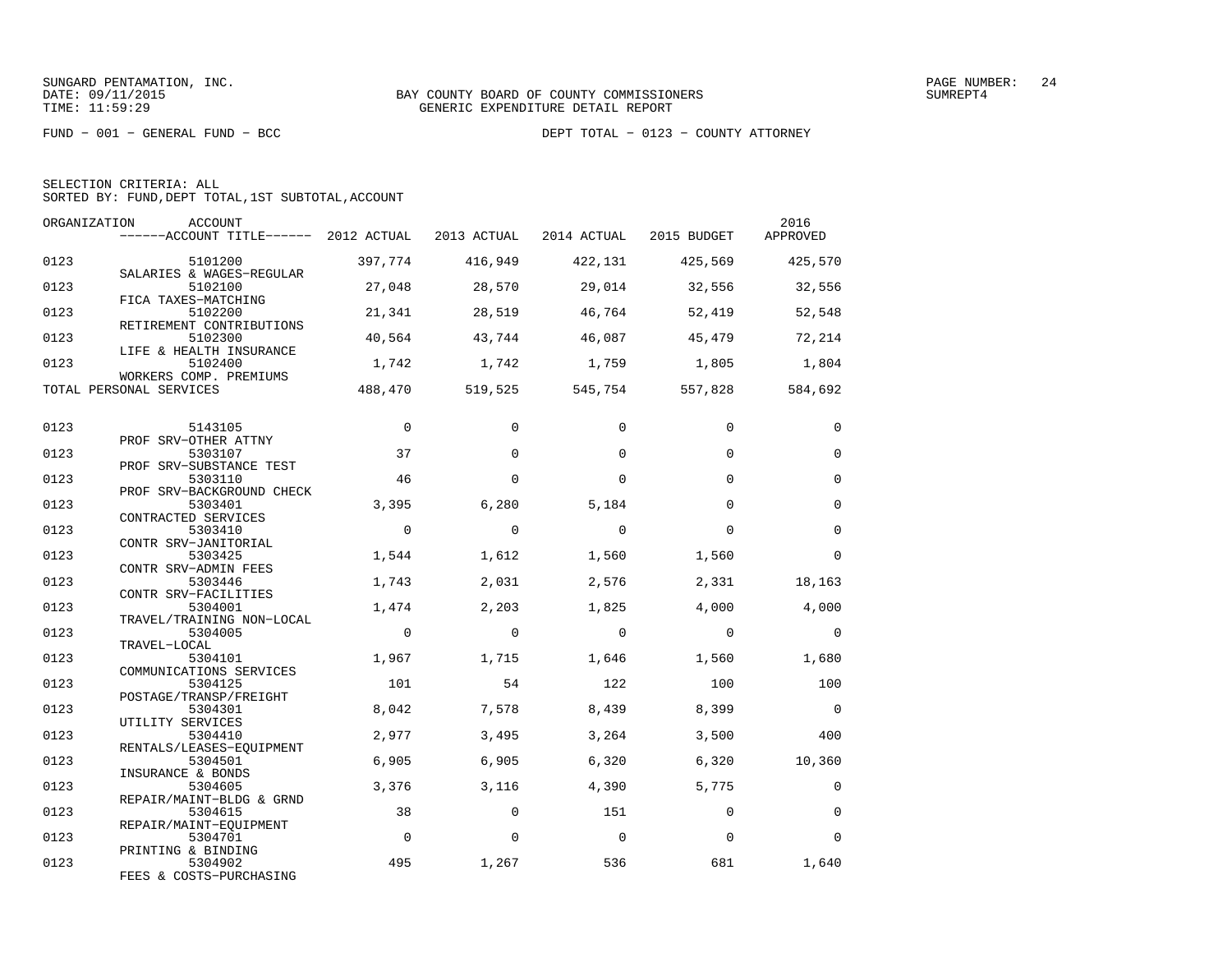FUND − 001 − GENERAL FUND − BCC DEPT TOTAL − 0123 − COUNTY ATTORNEY

| SELECTION CRITERIA: ALL |  |  |                                                    |  |
|-------------------------|--|--|----------------------------------------------------|--|
|                         |  |  | SORTED BY: FUND, DEPT TOTAL, 1ST SUBTOTAL, ACCOUNT |  |

|      | ORGANIZATION<br><b>ACCOUNT</b><br>------ACCOUNT TITLE------ 2012 ACTUAL |             | 2013 ACTUAL | 2014 ACTUAL | 2015 BUDGET | 2016<br>APPROVED |
|------|-------------------------------------------------------------------------|-------------|-------------|-------------|-------------|------------------|
| 0123 | 5304905<br>FEES&COSTS-LGL ADV/ADVERT                                    | 285         | $\Omega$    | 609         | $\Omega$    | $\Omega$         |
| 0123 | 5304909<br>FEES & COSTS-COURT FILING                                    | $\Omega$    | $\mathbf 0$ | 500         | $\Omega$    | $\mathbf 0$      |
| 0123 | 5304990                                                                 | 181         | 256         | 380         | 100         | 100              |
| 0123 | MISCELLANEOUS EXPENSES<br>5305101                                       | 2,238       | 1,615       | 675         | 3,845       | 3,845            |
| 0123 | OFFICE SUPPLIES<br>5305201<br>OPERATING SUPPLIES                        | 14          | $\Omega$    | 53          | $\Omega$    | 0                |
| 0123 | 5305202<br>OPER SUPPLIES-JANITORIAL                                     | 92          | 128         | 41          | 250         | 250              |
| 0123 | 5305210<br>SAFETY GEAR & SUPPLIES                                       | $\Omega$    | $\Omega$    | $\Omega$    | $\Omega$    | $\mathbf 0$      |
| 0123 | 5305401<br>BOOKS/RESOURCE MATR/SUBSC                                    | 1,075       | 762         | 2,425       | 8,399       | 6,537            |
| 0123 | 5305402<br><b>DUES &amp; MEMBERSHIPS</b>                                | 1,365       | 1,690       | 1,811       | 1,470       | 1,910            |
| 0123 | 5305406<br>TRAINING & TUITION                                           | $\Omega$    | $\Omega$    | 583         | 1,000       | 1,500            |
|      | TOTAL OPERATING EXPENSES                                                | 37,389      | 40,707      | 43,090      | 49,290      | 50,485           |
| 0123 | 5606401<br>EOUIPMENT                                                    | 8,074       | $\Omega$    | $\Omega$    | $\mathbf 0$ | $\mathbf 0$      |
| 0123 | 5606402<br>EQUIP LESS THAN \$1000                                       | 414         | 85          | $\Omega$    | 100         | 450              |
| 0123 | 5606450<br>COMPUTER SOFTWARE                                            | $\Omega$    | $\Omega$    | 289         | $\Omega$    | $\overline{0}$   |
|      | TOTAL CAPITAL OUTLAY                                                    | 8,488       | 85          | 289         | 100         | 450              |
| 0123 | 5905998                                                                 | $\mathbf 0$ | $\Omega$    | $\Omega$    | $\Omega$    | 0                |
| 0123 | DEPRECIATION EXPENSE<br>5909915                                         | $\mathbf 0$ | $\Omega$    | 0           | 0           | $\mathbf 0$      |
|      | RESERVE FOR PAY ADJUSTMNT<br>TOTAL NON-OPERATING EXPENSES               | $\Omega$    | $\Omega$    | 0           | 0           | 0                |
|      | TOTAL COUNTY ATTORNEY                                                   | 534,347     | 560,317     | 589,133     | 607,218     | 635,627          |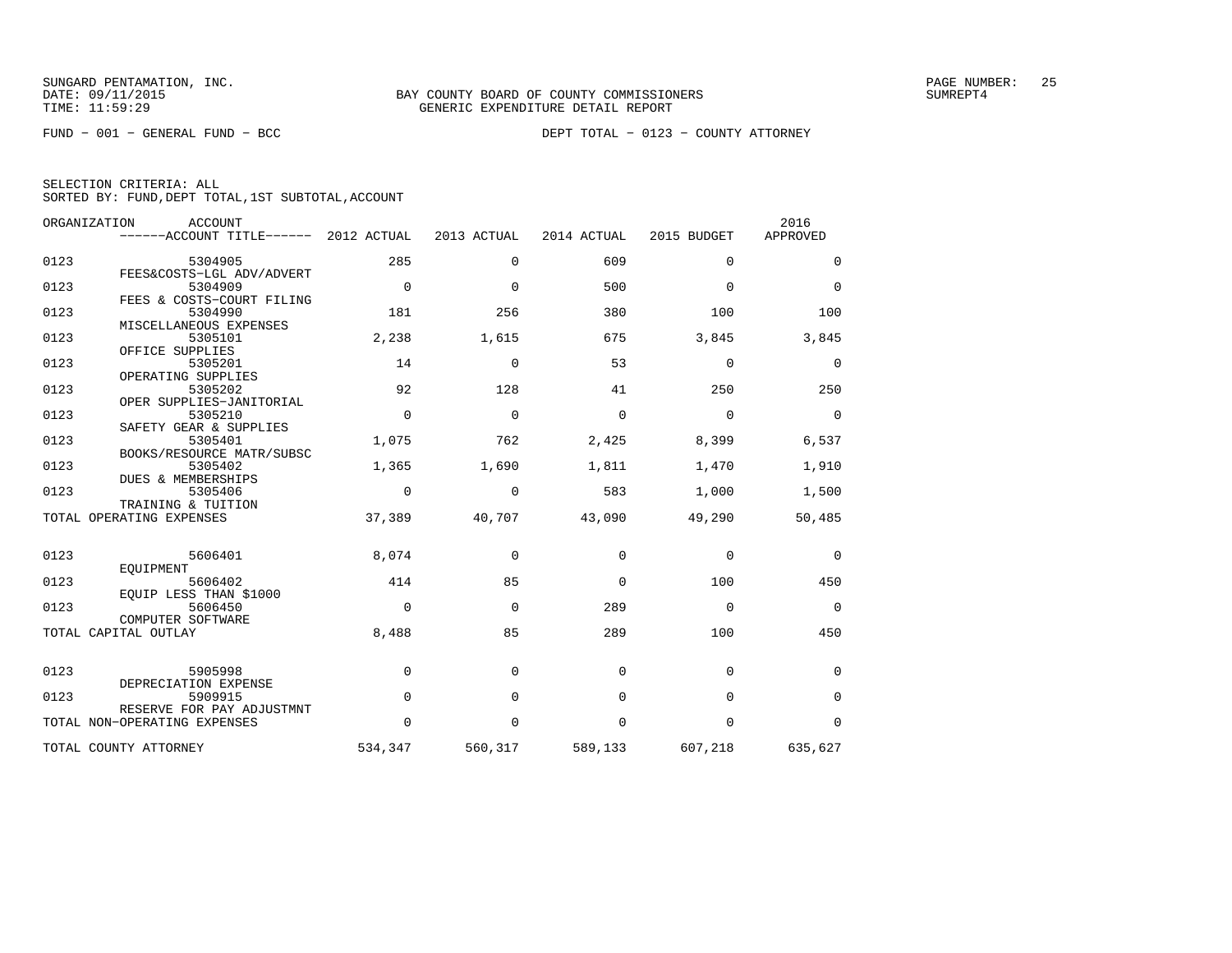| SELECTION CRITERIA: ALL |  |  |                                                    |  |
|-------------------------|--|--|----------------------------------------------------|--|
|                         |  |  | SORTED BY: FUND, DEPT TOTAL, 1ST SUBTOTAL, ACCOUNT |  |

|      | ORGANIZATION<br>ACCOUNT<br>------ACCOUNT TITLE------ 2012 ACTUAL 2013 ACTUAL 2014 ACTUAL 2015 BUDGET APPROVED |                |                |                |                                              | 2016           |
|------|---------------------------------------------------------------------------------------------------------------|----------------|----------------|----------------|----------------------------------------------|----------------|
|      |                                                                                                               |                |                |                |                                              |                |
| 0125 | 5101200                                                                                                       | 583,333        | 505,442        |                | 562,802 564,771 557,942                      |                |
|      | SALARIES & WAGES-REGULAR                                                                                      |                |                |                |                                              |                |
| 0125 | 5101205<br>SALARIES & WAGES-DISASTER                                                                          | $\Omega$       | 1,430          | 1,033          | $\Omega$                                     | $\Omega$       |
| 0125 | 5101400                                                                                                       | $\mathbf 0$    | $\overline{0}$ | $\overline{0}$ | $\Omega$                                     | $\Omega$       |
|      | SALARIES & WAGES-OVERTIME                                                                                     |                |                |                |                                              |                |
| 0125 | 5102100                                                                                                       | 39,000         | 34,636         | 39,117         | 43,205                                       | 42,683         |
|      | FICA TAXES-MATCHING                                                                                           |                |                |                |                                              |                |
| 0125 | 5102200                                                                                                       | 33,939         | 37,760         | 65,146         | 69,168                                       | 82,202         |
|      | RETIREMENT CONTRIBUTIONS                                                                                      |                |                |                |                                              | 56,994         |
| 0125 | 5102300<br>LIFE & HEALTH INSURANCE                                                                            | 33,648         | 32,025         | 39,661         | 62,218                                       |                |
| 0125 | 5102400                                                                                                       | 2,484          | 1,938          | 2,379 2,403    |                                              | 2,373          |
|      | WORKERS COMP. PREMIUMS                                                                                        |                |                |                |                                              |                |
| 0125 | 5102500                                                                                                       |                | $3,739$ 0      | $\overline{0}$ | 6.600                                        | $\Omega$       |
|      | UNEMPLOYMENT COMPENSATION                                                                                     |                |                |                |                                              |                |
|      | TOTAL PERSONAL SERVICES                                                                                       |                |                |                | 696, 144 613, 230 710, 138 748, 365 742, 194 |                |
|      |                                                                                                               |                |                |                |                                              |                |
| 0125 | 5143105                                                                                                       | $\mathbf 0$    | 20,868         | $\Omega$       | $\Omega$                                     | 0              |
|      | PROF SRV-OTHER ATTNY                                                                                          |                |                |                |                                              |                |
| 0125 | 5143110                                                                                                       | $\Omega$       | $\Omega$       | $\Omega$       | $\Omega$                                     | $\Omega$       |
|      | PROF SRV-LITIGATION                                                                                           |                |                |                |                                              |                |
| 0125 | 5303107                                                                                                       | 37             | 74             | $\Omega$       | $\Omega$                                     | $\mathbf 0$    |
|      | PROF SRV-SUBSTANCE TEST                                                                                       |                |                |                |                                              |                |
| 0125 | 5303110                                                                                                       | 33             | 145            | 15             | $\Omega$                                     | $\Omega$       |
|      | PROF SRV-BACKGROUND CHECK                                                                                     |                |                |                |                                              |                |
| 0125 | 5303401                                                                                                       | 147            | 977            | 793            | $\Omega$                                     | 5,000          |
|      | CONTRACTED SERVICES                                                                                           |                |                |                |                                              |                |
| 0125 | 5303410                                                                                                       | $\mathbf 0$    | $\overline{0}$ | $\mathbf{0}$   | $\Omega$                                     | $\mathbf 0$    |
| 0125 | CONTR SRV-JANITORIAL<br>5303425                                                                               | 1,544          | 1,612          | 1,560          | 1,560                                        | $\Omega$       |
|      | CONTR SRV-ADMIN FEES                                                                                          |                |                |                |                                              |                |
| 0125 | 5303446                                                                                                       | 5,780          | 9,856          | 16,019         | 18,810                                       | 55,916         |
|      | CONTR SRV-FACILITIES                                                                                          |                |                |                |                                              |                |
| 0125 | 5304001                                                                                                       | 2,539          | 3,983          | 203            | 5,000                                        | 2,000          |
|      | TRAVEL/TRAINING NON-LOCAL                                                                                     |                |                |                |                                              |                |
| 0125 | 5304005                                                                                                       | 546            | $\Omega$       | 681            | 500                                          | 500            |
|      | TRAVEL-LOCAL                                                                                                  |                |                |                |                                              |                |
| 0125 | 5304050                                                                                                       | $\overline{0}$ | $\mathbf 0$    | $\overline{0}$ | $\overline{0}$                               | $\overline{0}$ |
|      | MOVING EXPENSE                                                                                                |                |                |                |                                              |                |
| 0125 | 5304101                                                                                                       | 3,115          | 2,796          | 3,517          | 2,760                                        | 4,080          |
|      | COMMUNICATIONS SERVICES                                                                                       |                |                |                |                                              |                |
| 0125 | 5304125                                                                                                       | 182            | 372            | 252            | 200                                          | 200            |
| 0125 | POSTAGE/TRANSP/FREIGHT<br>5304301                                                                             | 19,283         | 18,171         | 20,236         | 20,171                                       | $\overline{0}$ |
|      | UTILITY SERVICES                                                                                              |                |                |                |                                              |                |
| 0125 | 5304405                                                                                                       | $\mathbf 0$    | $\mathbf 0$    | $\mathbf 0$    | $\mathbf 0$                                  | $\Omega$       |
|      | RENTALS/LEASES-BUILDINGS                                                                                      |                |                |                |                                              |                |
|      |                                                                                                               |                |                |                |                                              |                |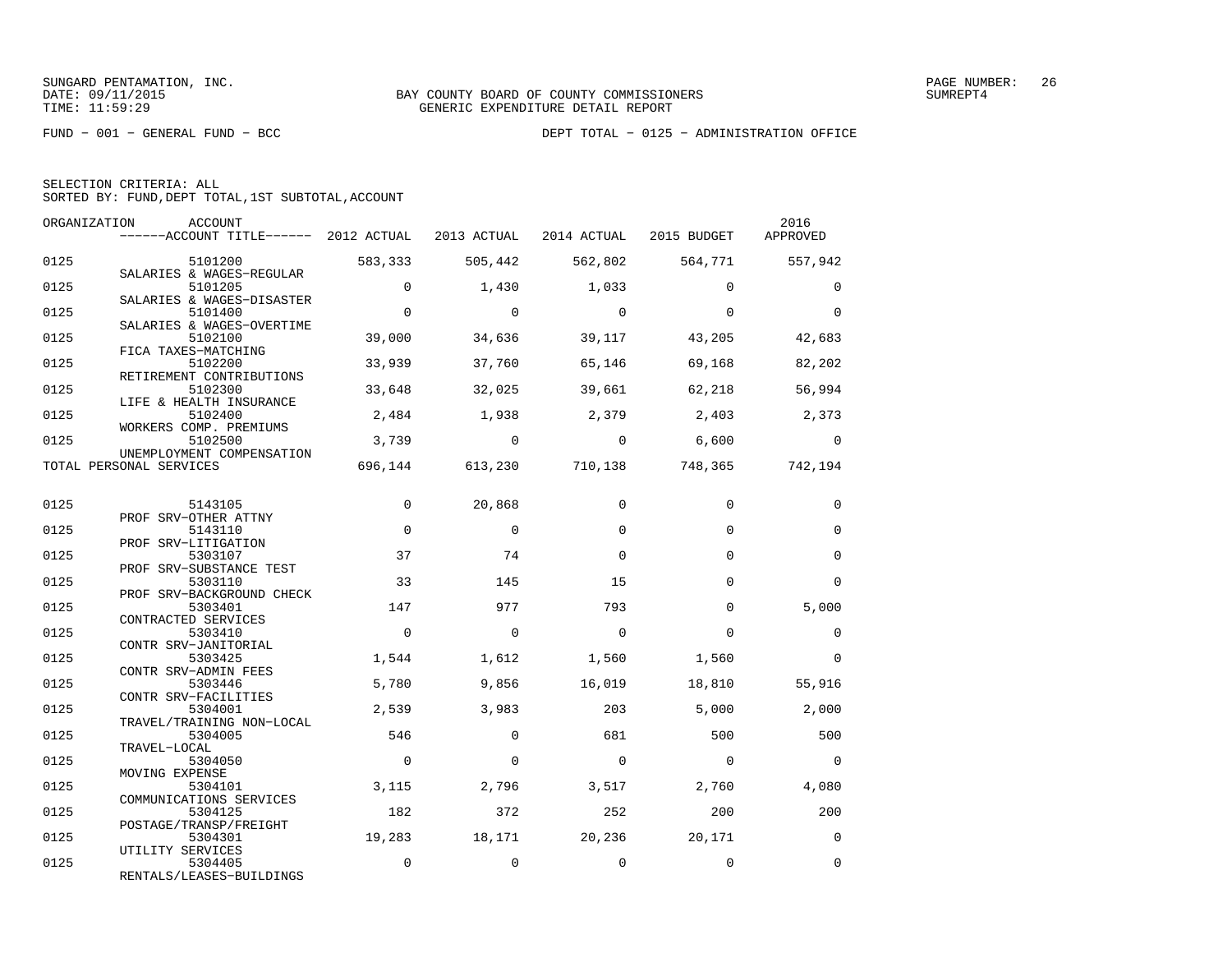| SELECTION CRITERIA: ALL |  |                                                    |  |
|-------------------------|--|----------------------------------------------------|--|
|                         |  | SORTED BY: FUND. DEPT TOTAL. 1ST SUBTOTAL. ACCOUNT |  |

| ORGANIZATION | <b>ACCOUNT</b><br>------ACCOUNT TITLE------ 2012 ACTUAL      |                |             | 2013 ACTUAL 2014 ACTUAL 2015 BUDGET |                | 2016<br>APPROVED |
|--------------|--------------------------------------------------------------|----------------|-------------|-------------------------------------|----------------|------------------|
| 0125         | 5304410                                                      | 2,976          | 2,132       | 3,533                               | 7,018          | 9,500            |
| 0125         | RENTALS/LEASES-EQUIPMENT<br>5304501                          | 5,178          | 5,178       | 4,739                               | 4,739          | 14,628           |
| 0125         | INSURANCE & BONDS<br>5304605                                 | 8,402          | 7,627       | 11,284                              | 13,860         | $\Omega$         |
| 0125         | REPAIR/MAINT-BLDG & GRND<br>5304611                          | $\overline{0}$ | $\Omega$    | $\Omega$                            | $\Omega$       | $\mathbf 0$      |
| 0125         | REPAIR/MAINT-FLEET MAINT<br>5304615                          | 38             | $\Omega$    | $\Omega$                            | $\Omega$       | $\Omega$         |
| 0125         | REPAIR/MAINT-EOUIPMENT<br>5304701<br>PRINTING & BINDING      | 98             | 129         | 50                                  | 600            | 200              |
| 0125         | 5304902<br>FEES & COSTS-PURCHASING                           | 594            | 1,158       | 804                                 | 1,022          | 2,049            |
| 0125         | 5304905<br>FEES&COSTS-LGL ADV/ADVERT                         | 71             | $\Omega$    | $\Omega$                            | $\Omega$       | $\Omega$         |
| 0125         | 5304990<br>MISCELLANEOUS EXPENSES                            | 5,181          | 394         | 483                                 | 1,000          | 1,000            |
| 0125         | 5305101<br>OFFICE SUPPLIES                                   | 2,436          | 1,144       | 907                                 | 2,500          | 1,500            |
| 0125         | 5305201<br>OPERATING SUPPLIES                                | 14             | 5,800       | 558                                 | 750            | 750              |
| 0125         | 5305202<br>OPER SUPPLIES-JANITORIAL                          | 92             | 127         | 171                                 | 500            | 500              |
| 0125         | 5305205<br>GAS, OIL & LUBRICANTS                             | $\Omega$       | $\Omega$    | $\Omega$                            | 100            | $\Omega$         |
| 0125         | 5305210<br>SAFETY GEAR & SUPPLIES                            | $\mathbf 0$    | $\mathbf 0$ | $\mathbf 0$                         | $\overline{0}$ | $\mathbf 0$      |
| 0125         | 5305401<br>BOOKS/RESOURCE MATR/SUBSC                         | 90             | 89          | $\Omega$                            | 100            | 100              |
| 0125         | 5305402<br>DUES & MEMBERSHIPS                                | 1,368          | 1,055       | 688                                 | 2,800          | 2,000            |
| 0125         | 5305406<br>TRAINING & TUITION                                | 16,749         | $\mathbf 0$ | 5,688                               | 13,000         | 10,000           |
|              | TOTAL OPERATING EXPENSES                                     | 76,492         | 83,686      | 72,181                              | 96,990         | 109,923          |
| 0125         | 5606401<br>EOUIPMENT                                         | $\Omega$       | $\Omega$    | $\Omega$                            | $\Omega$       | $\Omega$         |
| 0125         | 5606402<br>EQUIP LESS THAN \$1000                            | $\Omega$       | 1,998       | $\Omega$                            | 500            | $\Omega$         |
| 0125         | 5606450<br>COMPUTER SOFTWARE                                 | $\Omega$       | 595         | $\Omega$                            | $\Omega$       | $\mathbf 0$      |
|              | TOTAL CAPITAL OUTLAY                                         | $\Omega$       | 2,593       | $\Omega$                            | 500            | $\mathbf 0$      |
| 0125         | 5905998                                                      | $\mathbf 0$    | 0           | $\Omega$                            | $\Omega$       | $\mathbf 0$      |
| 0125         | DEPRECIATION EXPENSE<br>5909915<br>RESERVE FOR PAY ADJUSTMNT | $\Omega$       | 0           | 0                                   | $\mathbf 0$    | $\mathbf 0$      |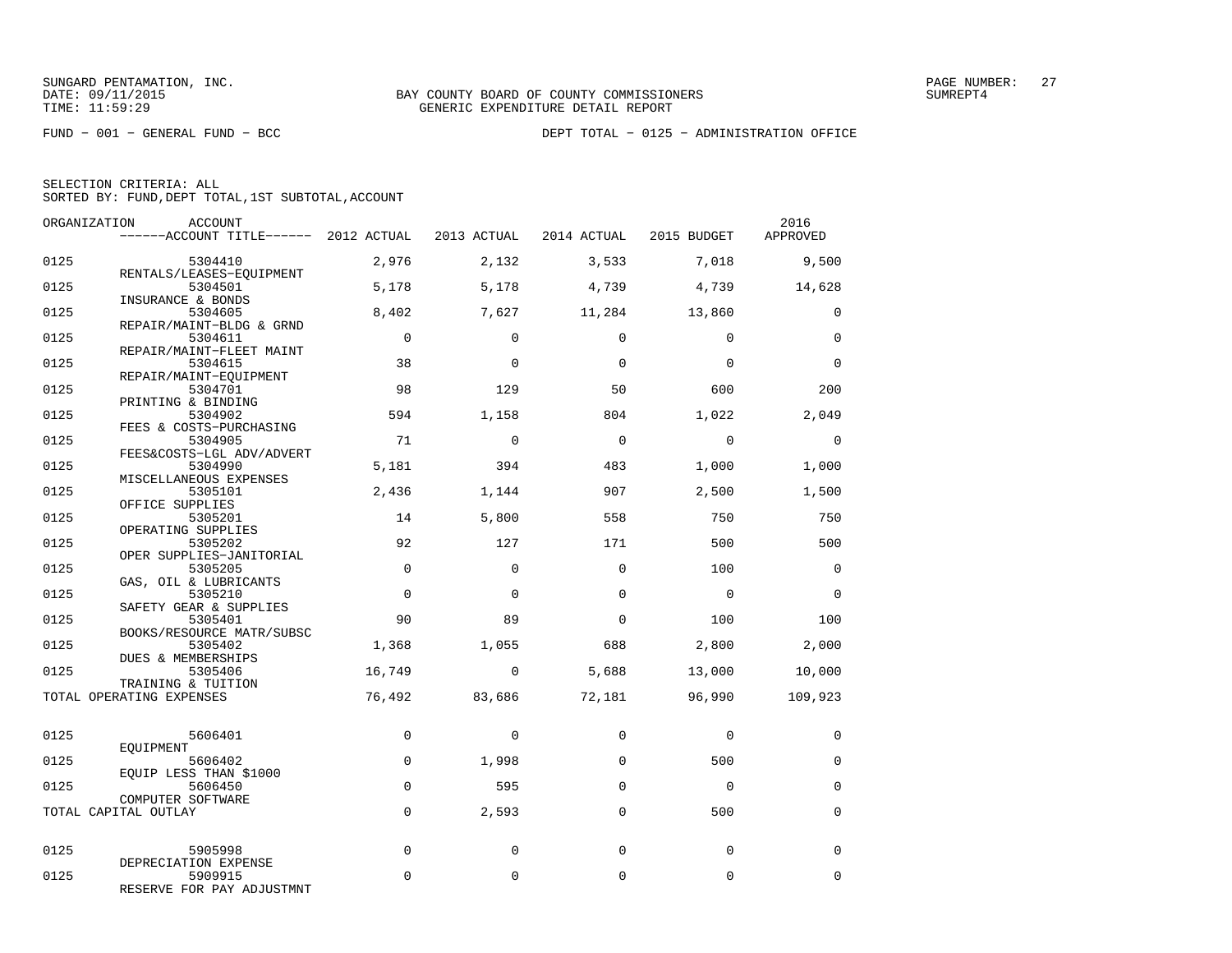FUND − 001 − GENERAL FUND − BCC DEPT TOTAL − 0125 − ADMINISTRATION OFFICE

| ORGANIZATION<br>ACCOUNT<br>$----ACCOUNT$ TITLE $---2012$ ACTUAL $2013$ ACTUAL $2014$ ACTUAL |         |              |                | 2015 BUDGET | 2016<br>APPROVED |
|---------------------------------------------------------------------------------------------|---------|--------------|----------------|-------------|------------------|
| TOTAL NON-OPERATING EXPENSES                                                                |         | $\mathsf{A}$ | $\overline{a}$ |             |                  |
| TOTAL ADMINISTRATION OFFICE                                                                 | 772,636 | 699.510      | 782,319        | 845.855     | 852,117          |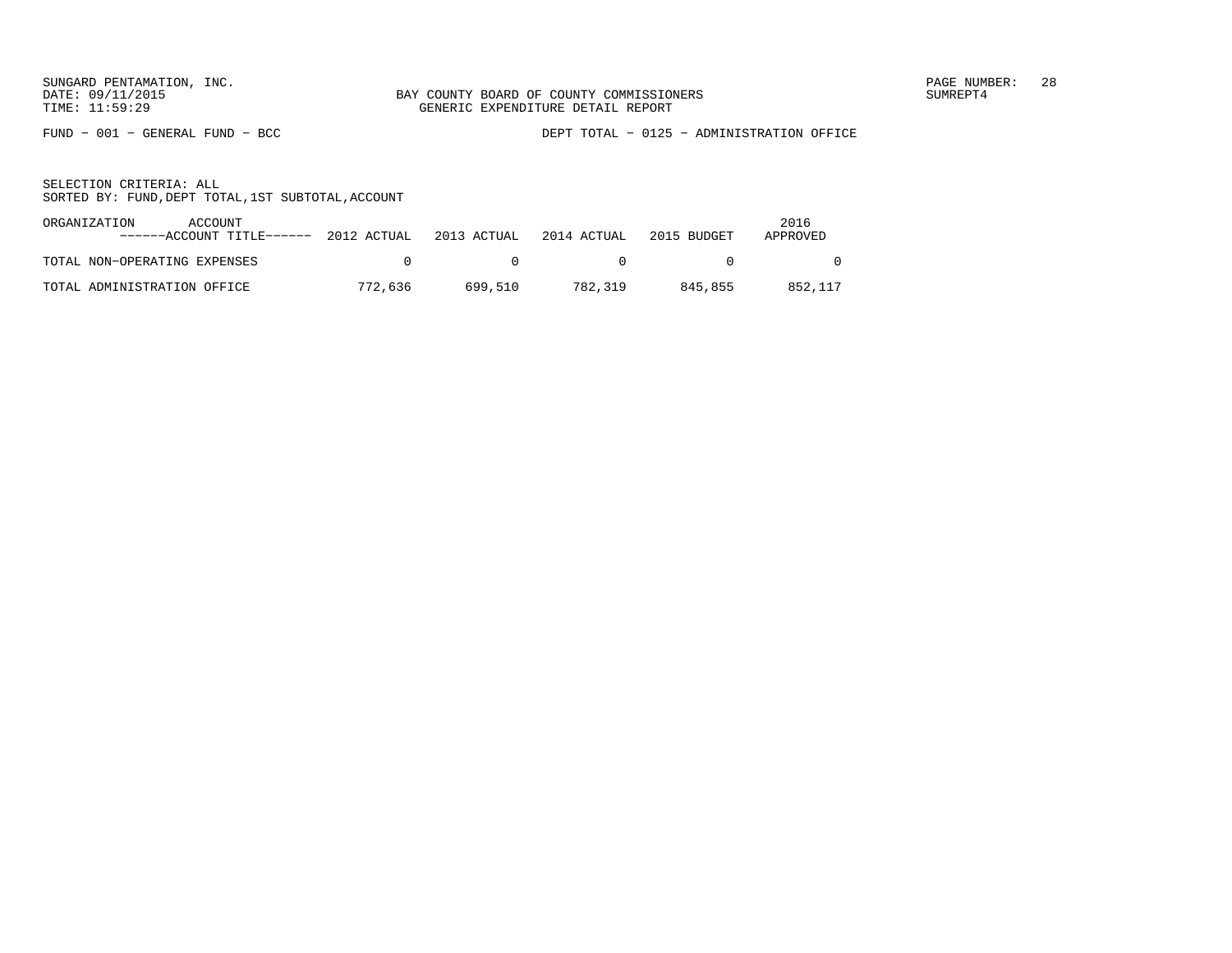FUND − 001 − GENERAL FUND − BCC DEPT TOTAL − 0127 − HUMAN RESOURCES

|  | SELECTION CRITERIA: ALL |                                                    |  |
|--|-------------------------|----------------------------------------------------|--|
|  |                         | SORTED BY: FUND, DEPT TOTAL, 1ST SUBTOTAL, ACCOUNT |  |

| ORGANIZATION | ACCOUNT<br>------ACCOUNT TITLE------ 2012 ACTUAL 2013 ACTUAL 2014 ACTUAL 2015 BUDGET |                |                |                |                                         | 2016<br>APPROVED |
|--------------|--------------------------------------------------------------------------------------|----------------|----------------|----------------|-----------------------------------------|------------------|
| 0127         | 5101200<br>SALARIES & WAGES-REGULAR                                                  | 249,027        | 244,208        | 291,831        | 309,540                                 | 323,378          |
| 0127         | 5101400<br>SALARIES & WAGES-OVERTIME                                                 | 53             | $\Omega$       | 219            | 500                                     | 500              |
| 0127         | 5102100<br>FICA TAXES-MATCHING                                                       | 17,426         | 17,437         | 20,772         | 23,718                                  | 24,777           |
| 0127         | 5102200<br>RETIREMENT CONTRIBUTIONS                                                  | 12,161         | 14,052         | 20,064         | 23,421                                  | 24,101           |
| 0127         | 5102300<br>LIFE & HEALTH INSURANCE                                                   | 25,267         | 21,742         | 32,221         | 44,628                                  | 61,731           |
| 0127         | 5102400<br>WORKERS COMP. PREMIUMS                                                    | 1,087          | 1,025          | 1,075          | 1,332                                   | 1,391            |
| 0127         | 5102500<br>UNEMPLOYMENT COMPENSATION                                                 | $\overline{0}$ | $\overline{0}$ | $\overline{0}$ | $\overline{0}$                          | $\overline{0}$   |
|              | TOTAL PERSONAL SERVICES                                                              |                |                |                | 305,021 298,463 366,183 403,139 435,878 |                  |
| 0127         | 5143103<br>PROF SRV-LABOR ATTNY                                                      | $\mathbf 0$    | $\mathbf 0$    | $\mathbf 0$    | $\Omega$                                | $\mathbf 0$      |
| 0127         | 5303107<br>PROF SRV-SUBSTANCE TEST                                                   | $\mathbf 0$    | $\Omega$       | 37             | $\Omega$                                | $\mathbf 0$      |
| 0127         | 5303110<br>PROF SRV-BACKGROUND CHECK                                                 | $\Omega$       | 18             | 46             | $\Omega$                                | $\Omega$         |
| 0127         | 5303401<br>CONTRACTED SERVICES                                                       | 10,819         | 26,731         | 18,143         | 900                                     | 57,671           |
| 0127         | 5303410<br>CONTR SRV-JANITORIAL                                                      | $\overline{0}$ | $\mathbf 0$    | $\bigcirc$     | $\Omega$                                | 0                |
| 0127         | 5303425<br>CONTR SRV-ADMIN FEES                                                      | 1,544          | 1,612          | 1,560          | 1,560                                   | $\overline{0}$   |
| 0127         | 5303446<br>CONTR SRV-FACILITIES                                                      | 11,651         | 5,360          | 6,714          | 5,579                                   | 23,985           |
| 0127         | 5304001<br>TRAVEL/TRAINING NON-LOCAL                                                 | 757            | 419            | 1,112          | 3,400                                   | 3,200            |
| 0127         | 5304005<br>TRAVEL-LOCAL                                                              | 202            | 15             | $\Omega$       | 108                                     | 100              |
| 0127         | 5304101<br>COMMUNICATIONS SERVICES                                                   | 1,310          | 1,065          | 1,058          | 900                                     | 1,020            |
| 0127         | 5304125<br>POSTAGE/TRANSP/FREIGHT                                                    | 366            | 352            | 371            | 251                                     | 500              |
| 0127         | 5304301<br>UTILITY SERVICES                                                          | 9.125          | 8,529          | 9,499          | 9,485                                   | $\Omega$         |
| 0127         | 5304405<br>RENTALS/LEASES-BUILDINGS                                                  | $\overline{0}$ | $\overline{0}$ | $\overline{0}$ | $\overline{0}$                          | $\mathbf 0$      |
| 0127         | 5304410<br>RENTALS/LEASES-EQUIPMENT                                                  | 1,767          | 2,510          | 2,796          | 4,454                                   | 7,315            |
| 0127         | 5304501<br>INSURANCE & BONDS                                                         | 2,805          | 2,805          | 2,567          | 2,567                                   | 13,521           |
| 0127         | 5304605<br>REPAIR/MAINT-BLDG & GRND                                                  | 4,343          | 3,538          | 5,493          | 6,512                                   | $\Omega$         |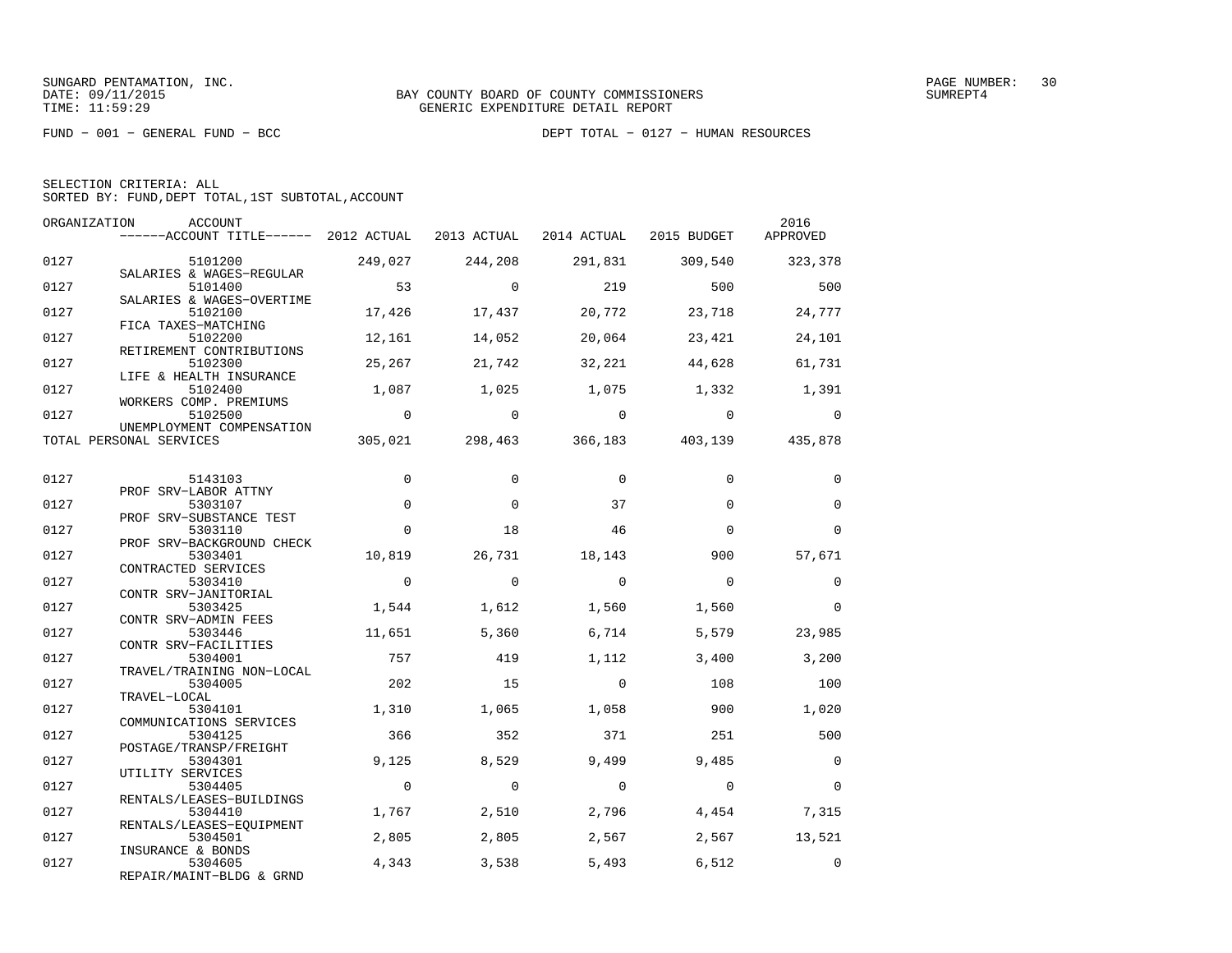FUND − 001 − GENERAL FUND − BCC DEPT TOTAL − 0127 − HUMAN RESOURCES

|  | SELECTION CRITERIA: ALL |                                                    |  |
|--|-------------------------|----------------------------------------------------|--|
|  |                         | SORTED BY: FUND, DEPT TOTAL, 1ST SUBTOTAL, ACCOUNT |  |

|      | ORGANIZATION<br><b>ACCOUNT</b><br>------ACCOUNT TITLE------ 2012 ACTUAL |             | 2013 ACTUAL | 2014 ACTUAL | 2015 BUDGET | 2016<br>APPROVED |
|------|-------------------------------------------------------------------------|-------------|-------------|-------------|-------------|------------------|
| 0127 | 5304615                                                                 | 28          | $\Omega$    | $\Omega$    | $\mathbf 0$ | 0                |
| 0127 | REPAIR/MAINT-EQUIPMENT<br>5304701                                       | $\Omega$    | $\Omega$    | $\Omega$    | 200         | 2,700            |
| 0127 | PRINTING & BINDING<br>5304902                                           | 445         | 1,372       | 536         | 1,022       | 2,049            |
| 0127 | FEES & COSTS-PURCHASING<br>5304905                                      | $\Omega$    | $\Omega$    | $\Omega$    | $\Omega$    | 0                |
|      | FEES&COSTS-LGL ADV/ADVERT                                               |             |             |             |             |                  |
| 0127 | 5304990<br>MISCELLANEOUS EXPENSES                                       | 112         | $\Omega$    | $\Omega$    | $\Omega$    | $\Omega$         |
| 0127 | 5305101<br>OFFICE SUPPLIES                                              | 1,878       | 3,157       | 3,252       | 3,450       | 3,200            |
| 0127 | 5305201<br>OPERATING SUPPLIES                                           | 0           | $\Omega$    | 33          | $\mathbf 0$ | 0                |
| 0127 | 5305202                                                                 | $\Omega$    | $\Omega$    | $\mathbf 0$ | $\mathbf 0$ | $\Omega$         |
| 0127 | OPER SUPPLIES-JANITORIAL<br>5305224                                     | 22,154      | 14,290      | 28,243      | 34,920      | 41,600           |
| 0127 | EMPLOYEE DEVELOPMENT<br>5305401                                         | 19          | 397         | 684         | 492         | 500              |
| 0127 | BOOKS/RESOURCE MATR/SUBSC<br>5305402                                    | 602         | 325         | 275         | 280         | 270              |
| 0127 | <b>DUES &amp; MEMBERSHIPS</b><br>5305406                                | 327         | 179         | 188         | 500         | 780              |
|      | TRAINING & TUITION<br>TOTAL OPERATING EXPENSES                          | 70,254      | 72,675      | 82,607      | 76,580      | 158,411          |
|      |                                                                         |             |             |             |             |                  |
| 0127 | 5606401                                                                 | 1,878       | 5,952       | 1,730       | $\Omega$    | $\Omega$         |
| 0127 | EOUIPMENT<br>5606402                                                    | 100         | 65          | 344         | $\Omega$    | $\Omega$         |
| 0127 | EQUIP LESS THAN \$1000<br>5606450                                       | $\mathbf 0$ | 644         | 13,949      | 21,250      | 21,120           |
|      | COMPUTER SOFTWARE<br>TOTAL CAPITAL OUTLAY                               | 1,978       | 6,661       | 16,023      | 21,250      | 21,120           |
|      |                                                                         |             |             |             |             |                  |
| 0127 | 5905998<br>DEPRECIATION EXPENSE                                         | 0           | $\mathbf 0$ | $\mathbf 0$ | $\mathbf 0$ | 0                |
| 0127 | 5909915                                                                 | $\mathbf 0$ | $\Omega$    | $\Omega$    | $\mathbf 0$ | 0                |
|      | RESERVE FOR PAY ADJUSTMNT<br>TOTAL NON-OPERATING EXPENSES               | $\Omega$    | $\Omega$    | $\Omega$    | $\Omega$    | $\Omega$         |
|      | TOTAL HUMAN RESOURCES                                                   | 377,252     | 377,799     | 464,813     | 500,969     | 615,409          |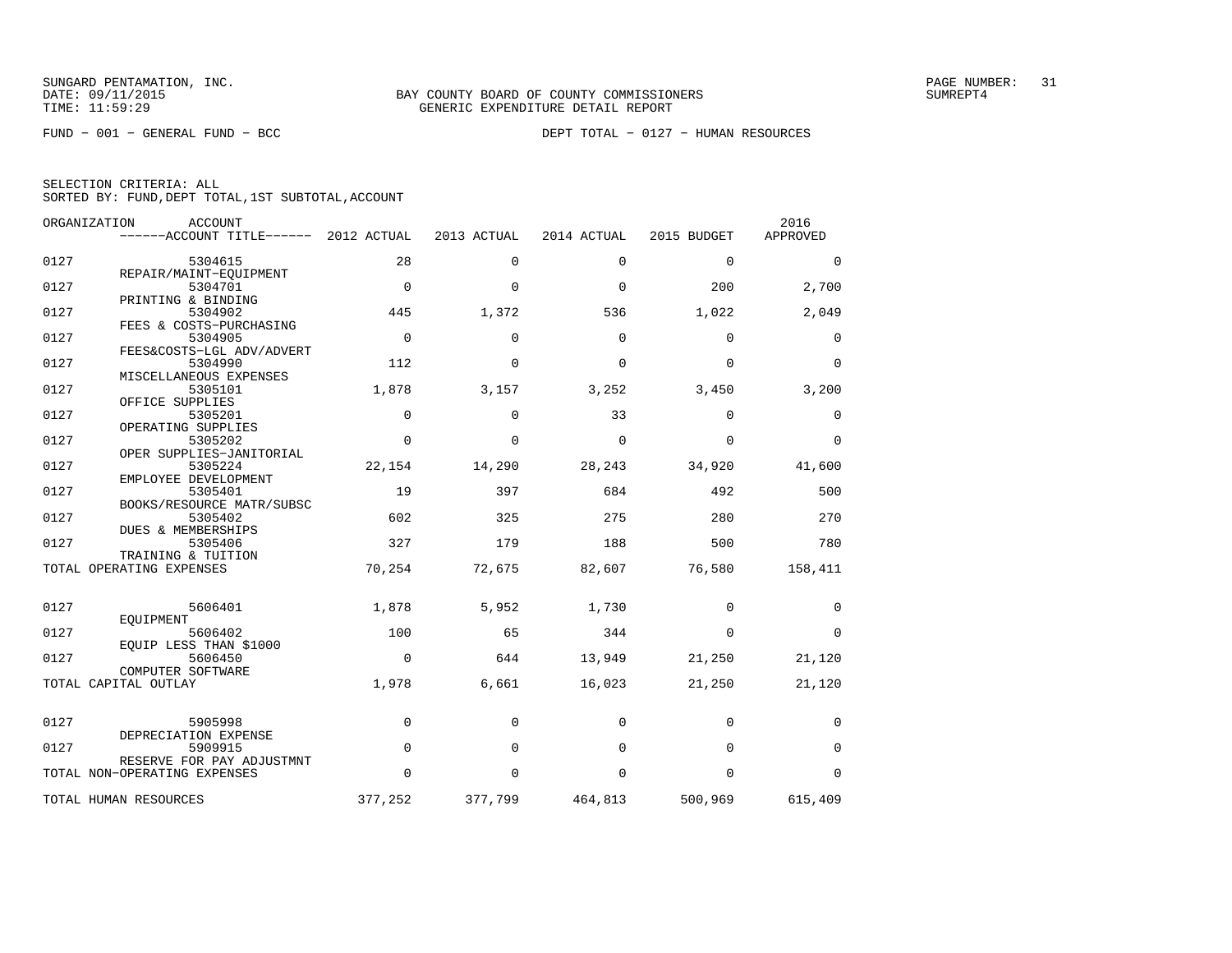| SELECTION CRITERIA: ALL |  |  |                                                    |  |
|-------------------------|--|--|----------------------------------------------------|--|
|                         |  |  | SORTED BY: FUND, DEPT TOTAL, 1ST SUBTOTAL, ACCOUNT |  |

| ORGANIZATION | ACCOUNT<br>------ACCOUNT TITLE------ 2012 ACTUAL 2013 ACTUAL |                |             | 2014 ACTUAL                     | 2015 BUDGET  | 2016<br>APPROVED |
|--------------|--------------------------------------------------------------|----------------|-------------|---------------------------------|--------------|------------------|
|              |                                                              |                |             |                                 |              |                  |
| 0130         | 5101200                                                      | 168,422        | 168,241     | 172,210                         | 172,621      | 172,621          |
|              | SALARIES & WAGES-REGULAR                                     |                |             |                                 |              |                  |
| 0130         | 5101400                                                      | 42             | $\Omega$    | 22                              | 100          | $\overline{0}$   |
| 0130         | SALARIES & WAGES-OVERTIME<br>5102100                         | 11,947         | 12,049      | 12,615                          | 13,214       | 13,206           |
|              | FICA TAXES-MATCHING                                          |                |             |                                 |              |                  |
| 0130         | 5102200                                                      | 9,564          | 12,793      | 23,988                          | 25,949       | 26,121           |
|              | RETIREMENT CONTRIBUTIONS                                     |                |             |                                 |              |                  |
| 0130         | 5102300                                                      | 26,127         | 24,486      | 17,465                          | 18,940       | 23,981           |
| 0130         | LIFE & HEALTH INSURANCE<br>5102400                           | 722            | 722         | 734                             | 743          | 742              |
|              | WORKERS COMP. PREMIUMS                                       |                |             |                                 |              |                  |
| 0130         | 5102500                                                      | 994            | $\mathbf 0$ | $\overline{0}$                  | $\mathbf{0}$ | $\overline{0}$   |
|              | UNEMPLOYMENT COMPENSATION                                    |                |             |                                 |              |                  |
|              | TOTAL PERSONAL SERVICES                                      |                |             | 217,818 218,293 227,036 231,567 |              | 236,671          |
|              |                                                              |                |             |                                 |              |                  |
| 0130         | 5303106                                                      | $\mathbf 0$    | 0           | $\mathbf 0$                     | $\Omega$     | $\mathbf 0$      |
|              | PROF SRV-PHYSICLS/MEDICAL                                    |                |             |                                 |              |                  |
| 0130         | 5303107                                                      | $\mathbf 0$    | $\Omega$    | 74                              | $\Omega$     | $\mathbf 0$      |
|              | PROF SRV-SUBSTANCE TEST                                      |                |             |                                 |              |                  |
| 0130         | 5303110                                                      | $\Omega$       | $\Omega$    | 71                              | $\Omega$     | $\Omega$         |
|              | PROF SRV-BACKGROUND CHECK                                    |                |             |                                 |              |                  |
| 0130         | 5303401<br>CONTRACTED SERVICES                               | $\Omega$       | 0           | 22,250                          | $\Omega$     | $\mathbf 0$      |
| 0130         | 5303410                                                      | $\Omega$       | $\Omega$    | $\Omega$                        | $\Omega$     | $\Omega$         |
|              | CONTR SRV-JANITORIAL                                         |                |             |                                 |              |                  |
| 0130         | 5303425                                                      | 1,544          | 1,612       | 1,560                           | 1,560        | $\mathbf 0$      |
|              | CONTR SRV-ADMIN FEES                                         |                |             |                                 |              |                  |
| 0130         | 5303446                                                      | 3,027          | 3,037       | 2,108                           | 1,088        | 11,902           |
| 0130         | CONTR SRV-FACILITIES<br>5304001                              | 30             | 40          | $\overline{0}$                  | $\mathbf 0$  | $\mathbf 0$      |
|              | TRAVEL/TRAINING NON-LOCAL                                    |                |             |                                 |              |                  |
| 0130         | 5304101                                                      | 233            | 158         | 144                             | 240          | 240              |
|              | COMMUNICATIONS SERVICES                                      |                |             |                                 |              |                  |
| 0130         | 5304125                                                      | 64             | 38          | 90                              | 56           | 55               |
|              | POSTAGE/TRANSP/FREIGHT                                       |                |             |                                 |              |                  |
| 0130         | 5304301<br>UTILITY SERVICES                                  | 4,842          | 4,563       | 5,081                           | 5,042        | $\Omega$         |
| 0130         | 5304410                                                      | 2,568          | 2,177       | 1,306                           | 2,105        | 3,520            |
|              | RENTALS/LEASES-EOUIPMENT                                     |                |             |                                 |              |                  |
| 0130         | 5304501                                                      | 2,805          | 2,805       | 2,567                           | 2,567        | 9,333            |
|              | INSURANCE & BONDS                                            |                |             |                                 |              |                  |
| 0130         | 5304605                                                      | 2,172          | 1,889       | 2,866                           | 3,472        | 0                |
| 0130         | REPAIR/MAINT-BLDG & GRND<br>5304615                          | $\overline{0}$ | $\mathbf 0$ | $\overline{0}$                  | $\Omega$     | $\Omega$         |
|              | REPAIR/MAINT-EOUIPMENT                                       |                |             |                                 |              |                  |
| 0130         | 5304701                                                      | 2,074          | 3,113       | 3,403                           | 3,200        | 3,600            |
|              | PRINTING & BINDING                                           |                |             |                                 |              |                  |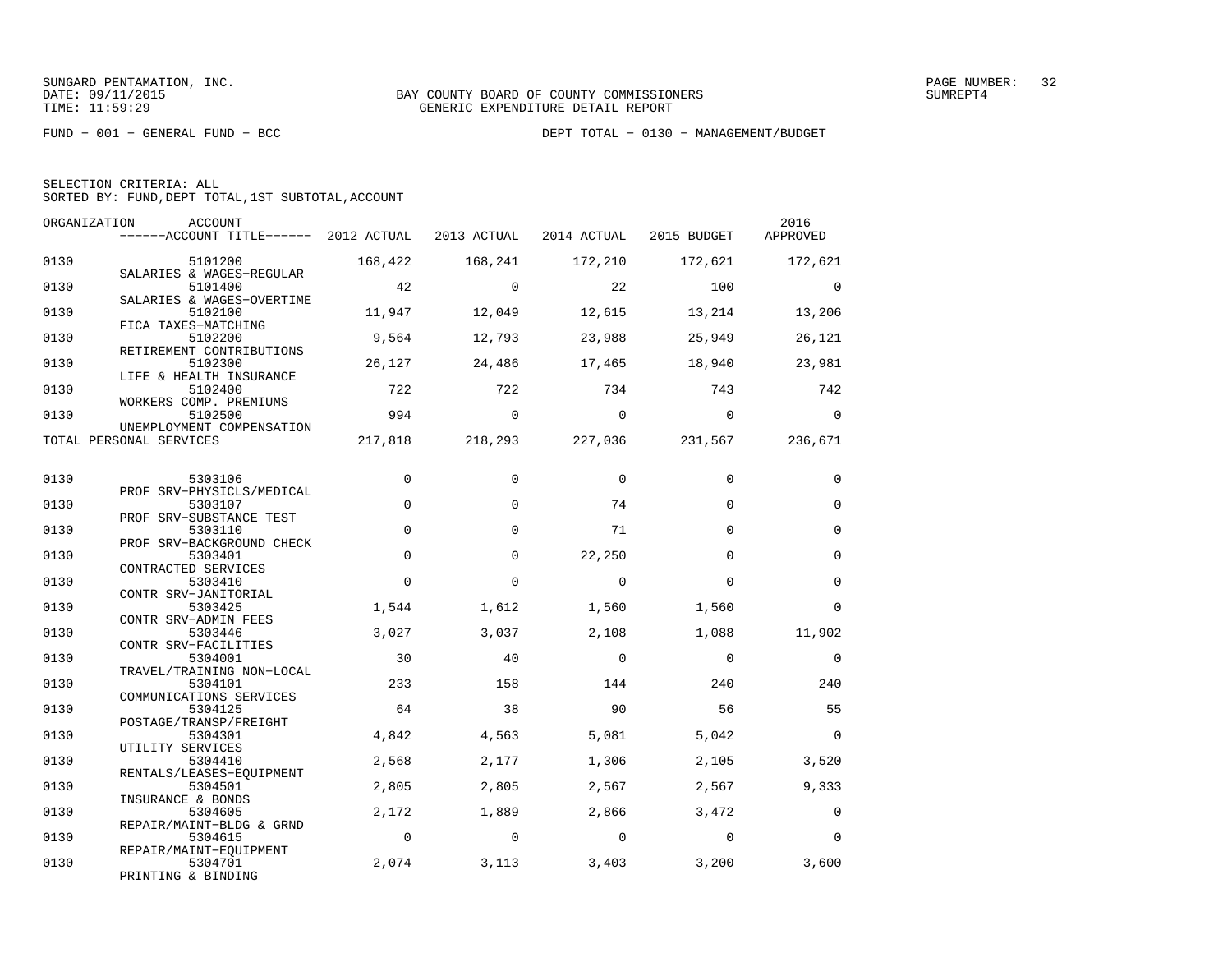FUND − 001 − GENERAL FUND − BCC DEPT TOTAL − 0130 − MANAGEMENT/BUDGET

SELECTION CRITERIA: ALL

SORTED BY: FUND,DEPT TOTAL,1ST SUBTOTAL,ACCOUNT

|      | ORGANIZATION<br><b>ACCOUNT</b><br>$----ACCOUNT$ TITLE $----2012$ ACTUAL |             | 2013 ACTUAL | 2014 ACTUAL | 2015 BUDGET | 2016<br>APPROVED |
|------|-------------------------------------------------------------------------|-------------|-------------|-------------|-------------|------------------|
| 0130 | 5304902                                                                 | 297         | 1,584       | 268         | 1,022       | 1,640            |
| 0130 | FEES & COSTS-PURCHASING<br>5304905                                      | 1,318       | 1,355       | 1,230       | 1,500       | 1,700            |
| 0130 | FEES&COSTS-LGL ADV/ADVERT<br>5304990                                    | $\mathbf 0$ | $\mathbf 0$ | 0           | $\mathbf 0$ | 0                |
| 0130 | MISCELLANEOUS EXPENSES<br>5305101                                       | 509         | 344         | 597         | 500         | 700              |
| 0130 | OFFICE SUPPLIES<br>5305201                                              | $\Omega$    | $\Omega$    | $\Omega$    | $\Omega$    | $\Omega$         |
| 0130 | OPERATING SUPPLIES<br>5305202                                           | $\mathbf 0$ | $\Omega$    | $\Omega$    | $\mathbf 0$ | $\mathbf 0$      |
| 0130 | OPER SUPPLIES-JANITORIAL<br>5305205                                     | $\Omega$    | 51          | $\Omega$    | $\Omega$    | $\Omega$         |
| 0130 | GAS, OIL & LUBRICANTS<br>5305210                                        | $\Omega$    | $\Omega$    | $\Omega$    | $\Omega$    | $\mathbf 0$      |
| 0130 | SAFETY GEAR & SUPPLIES<br>5305401<br>BOOKS/RESOURCE MATR/SUBSC          | 250         | $\Omega$    | 45          | 100         | 100              |
| 0130 | 5305402<br>DUES & MEMBERSHIPS                                           | 220         | 195         | 185         | 195         | 189              |
| 0130 | 5305406<br>TRAINING & TUITION                                           | $\Omega$    | $\mathbf 0$ | $\Omega$    | $\mathbf 0$ | $\mathbf 0$      |
|      | TOTAL OPERATING EXPENSES                                                | 21,952      | 22,960      | 43,845      | 22,647      | 32,979           |
| 0130 | 5606401                                                                 | $\Omega$    | $\Omega$    | $\Omega$    | $\Omega$    | 0                |
| 0130 | EOUIPMENT<br>5606402                                                    | $\mathbf 0$ | 65          | $\Omega$    | $\Omega$    | $\mathbf 0$      |
| 0130 | EOUIP LESS THAN \$1000<br>5606450                                       | $\mathbf 0$ | $\Omega$    | $\Omega$    | $\Omega$    | $\Omega$         |
|      | COMPUTER SOFTWARE<br>TOTAL CAPITAL OUTLAY                               | $\Omega$    | 65          | $\Omega$    | $\Omega$    | $\mathbf 0$      |
|      |                                                                         |             |             |             |             |                  |
| 0130 | 5905998<br>DEPRECIATION EXPENSE                                         | $\mathbf 0$ | $\Omega$    | $\Omega$    | $\Omega$    | $\mathbf 0$      |
| 0130 | 5909915<br>RESERVE FOR PAY ADJUSTMNT                                    | $\Omega$    | $\Omega$    | $\Omega$    | $\Omega$    | $\Omega$         |
|      | TOTAL NON-OPERATING EXPENSES                                            | $\Omega$    | $\Omega$    | 0           | $\mathbf 0$ | $\Omega$         |
|      | TOTAL MANAGEMENT/BUDGET                                                 | 239,770     | 241,318     | 270,880     | 254,214     | 269,650          |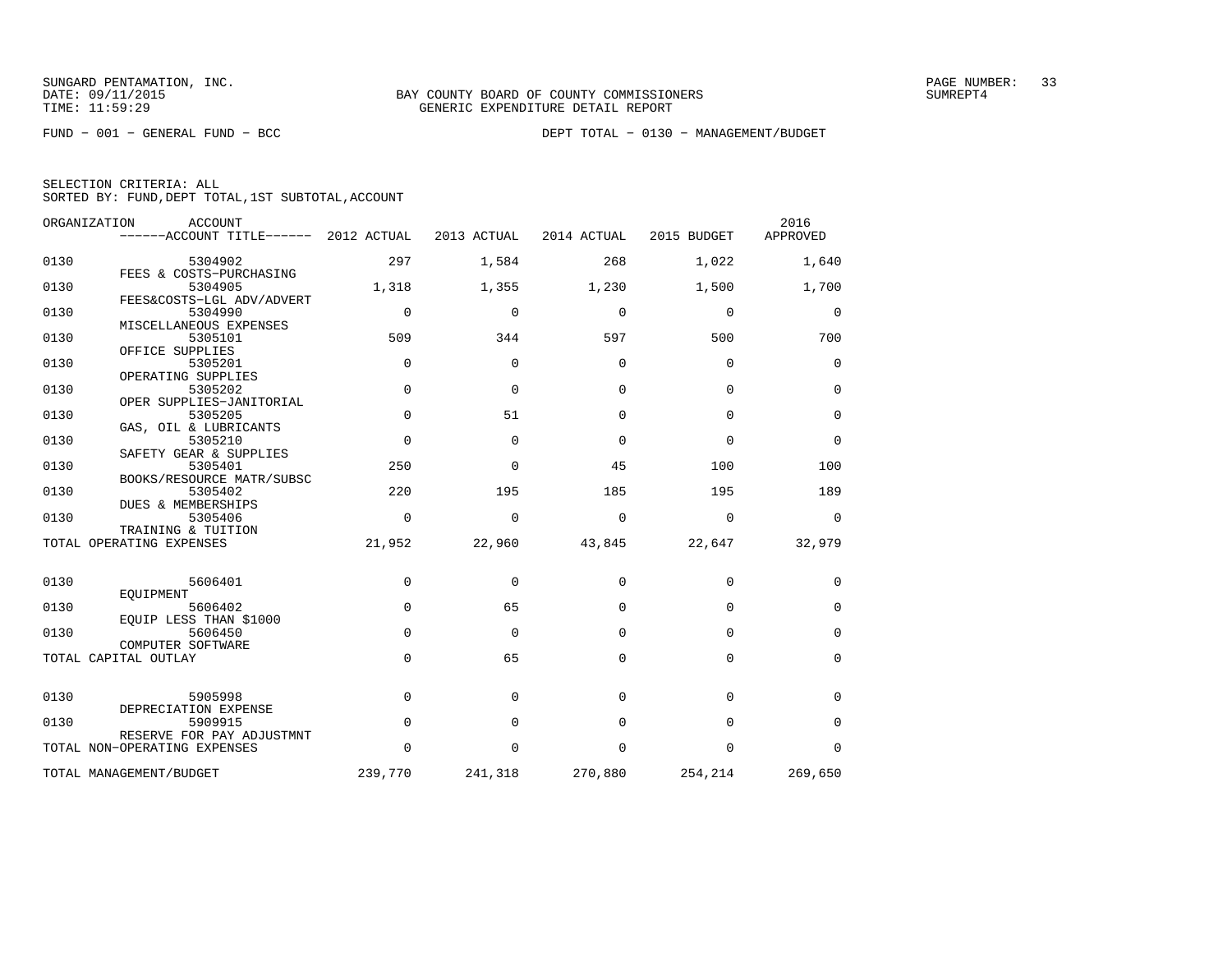FUND − 001 − GENERAL FUND − BCC DEPT TOTAL − 0135 − PLANNING

|  | SELECTION CRITERIA: ALL |                                                    |
|--|-------------------------|----------------------------------------------------|
|  |                         | SORTED BY: FUND, DEPT TOTAL, 1ST SUBTOTAL, ACCOUNT |

| ORGANIZATION | ACCOUNT<br>------ACCOUNT TITLE------ 2012 ACTUAL |                | 2013 ACTUAL | 2014 ACTUAL    | 2015 BUDGET             | 2016<br>APPROVED |
|--------------|--------------------------------------------------|----------------|-------------|----------------|-------------------------|------------------|
| 0135         | 5101200                                          | 412,695        | 376,255     | 301,585        | 309,817                 | 319,889          |
|              | SALARIES & WAGES-REGULAR                         |                |             |                |                         |                  |
| 0135         | 5101400                                          | $\overline{0}$ | $\Omega$    | $\Omega$       | 500                     | 500              |
| 0135         | SALARIES & WAGES-OVERTIME<br>5102100             | 29,758         | 27,074      | 21,555         | 23,739                  | 24,510           |
|              | FICA TAXES-MATCHING                              |                |             |                |                         |                  |
| 0135         | 5102200                                          | 20,508         | 22,158      | 22,746         | 24,957                  | 25,561           |
| 0135         | RETIREMENT CONTRIBUTIONS<br>5102300              | 50,653         | 51,912      | 43,867         | 47,233                  | 54,293           |
|              | LIFE & HEALTH INSURANCE                          |                |             |                |                         |                  |
| 0135         | 5102400                                          | 1,766          | 1,551       | 1,596          | 1,333                   | 1,376            |
|              | WORKERS COMP. PREMIUMS                           | $\overline{0}$ | $\Omega$    | $\Omega$       | $\Omega$                |                  |
| 0135         | 5102500<br>UNEMPLOYMENT COMPENSATION             |                |             |                |                         | $\mathbf 0$      |
|              | TOTAL PERSONAL SERVICES                          | 515,380        | 478,950     |                | 391,348 407,579 426,129 |                  |
|              |                                                  |                |             |                |                         |                  |
| 0135         | 5153105                                          | $\mathbf 0$    | 0           | $\mathbf 0$    | 0                       | $\mathbf 0$      |
|              | PLANNING COMMISSION/DRB                          |                |             |                |                         |                  |
| 0135         | 5303107                                          | $\mathbf 0$    | $\mathbf 0$ | $\Omega$       | $\Omega$                | $\mathbf 0$      |
| 0135         | PROF SRV-SUBSTANCE TEST<br>5303110               | $\Omega$       | $\Omega$    | $\Omega$       | $\Omega$                | $\Omega$         |
|              | PROF SRV-BACKGROUND CHECK                        |                |             |                |                         |                  |
| 0135         | 5303401                                          | 5,000          | $\Omega$    | 5,385          | $\Omega$                | $\Omega$         |
| 0135         | CONTRACTED SERVICES                              | $\Omega$       | $\Omega$    | $\Omega$       | $\Omega$                | $\Omega$         |
|              | 5303410<br>CONTR SRV-JANITORIAL                  |                |             |                |                         |                  |
| 0135         | 5303422                                          | 300            | $\Omega$    | $\Omega$       | $\Omega$                | $\mathbf 0$      |
|              | CONTR SRV-GIS                                    |                |             |                |                         |                  |
| 0135         | 5303425<br>CONTR SRV-ADMIN FEES                  | 2,162          | 2,286       | 2,184          | 2,184                   | $\Omega$         |
| 0135         | 5303446                                          | 1,927          | 2,816       | 3,341          | 3,287                   | 29,439           |
|              | CONTR SRV-FACILITIES                             |                |             |                |                         |                  |
| 0135         | 5304001<br>TRAVEL/TRAINING NON-LOCAL             | 4,378          | 6,233       | 3,762          | 7,650                   | 7,650            |
| 0135         | 5304101                                          | 823            | 670         | 610            | 720                     | 720              |
|              | COMMUNICATIONS SERVICES                          |                |             |                |                         |                  |
| 0135         | 5304125                                          | 591            | 676         | 576            | 600                     | 600              |
| 0135         | POSTAGE/TRANSP/FREIGHT<br>5304301                | 13,263         | 12,498      | 13,918         | 13,872                  | $\Omega$         |
|              | UTILITY SERVICES                                 |                |             |                |                         |                  |
| 0135         | 5304405                                          | $\overline{0}$ | $\Omega$    | $\overline{0}$ | $\Omega$                | $\Omega$         |
| 0135         | RENTALS/LEASES-BUILDINGS<br>5304410              | 5,792          | 4,572       | 3,354          | 6,594                   | 7,169            |
|              | RENTALS/LEASES-EQUIPMENT                         |                |             |                |                         |                  |
| 0135         | 5304501                                          | 5,610          | 5,610       | 5,134          | 5,134                   | 13,922           |
|              | INSURANCE & BONDS                                |                |             |                |                         |                  |
| 0135         | 5304605<br>REPAIR/MAINT-BLDG & GRND              | 5,498          | 5,174       | 7,122          | 9,532                   | $\Omega$         |
|              |                                                  |                |             |                |                         |                  |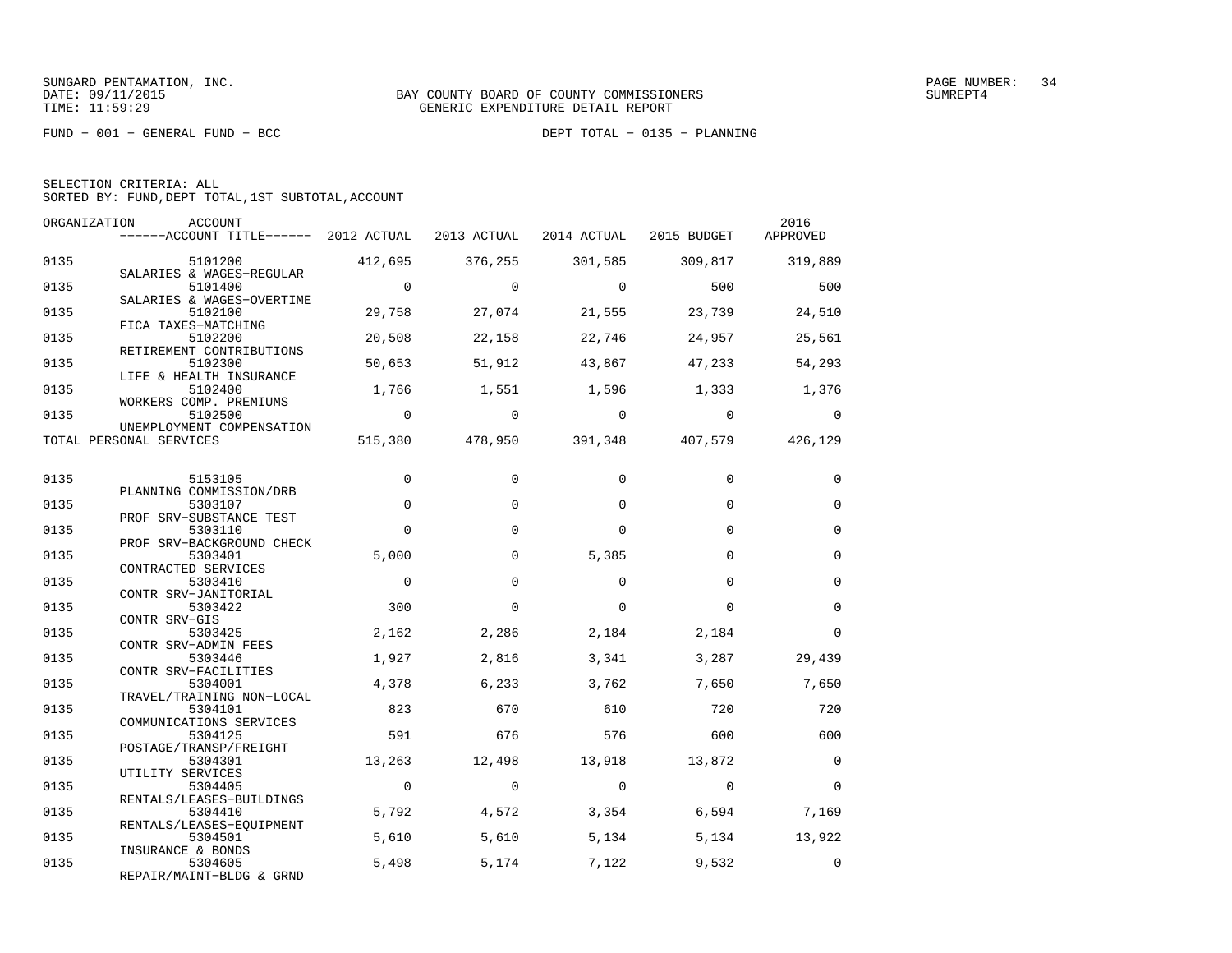FUND − 001 − GENERAL FUND − BCC DEPT TOTAL − 0135 − PLANNING

| SELECTION CRITERIA: ALL |  |  |                                                    |  |
|-------------------------|--|--|----------------------------------------------------|--|
|                         |  |  | SORTED BY: FUND, DEPT TOTAL, 1ST SUBTOTAL, ACCOUNT |  |

| ORGANIZATION | ACCOUNT<br>$----ACCOUNT$ TITLE $--- 2012$ ACTUAL |                | 2013 ACTUAL | 2014 ACTUAL  | 2015 BUDGET | 2016<br>APPROVED |
|--------------|--------------------------------------------------|----------------|-------------|--------------|-------------|------------------|
|              |                                                  |                |             |              |             |                  |
| 0135         | 5304610                                          | 328            | 858         | 186          | 750         | 750              |
| 0135         | REPAIR/MAINT-AUTO EQUIP<br>5304611               | $\overline{0}$ | $\Omega$    | $\Omega$     | $\Omega$    | $\Omega$         |
|              | REPAIR/MAINT-FLEET MAINT                         |                |             |              |             |                  |
| 0135         | 5304615                                          | 584            | 5,550       | 236          | 714         | 714              |
| 0135         | REPAIR/MAINT-EQUIPMENT<br>5304701                | 1,145          | $\Omega$    | 91           | $\Omega$    | $\Omega$         |
|              | PRINTING & BINDING                               |                |             |              |             |                  |
| 0135         | 5304902                                          | 2,720          | 6,964       | 1,073        | 1,363       | 3,689            |
|              | FEES & COSTS-PURCHASING                          |                |             |              |             |                  |
| 0135         | 5304905<br>FEES&COSTS-LGL ADV/ADVERT             | 12,819         | 10,685      | 9,617        | 15,000      | 15,000           |
| 0135         | 5304909                                          | $\Omega$       | $\Omega$    | $\Omega$     | 25          | 25               |
|              | FEES & COSTS-COURT FILING                        |                |             |              |             |                  |
| 0135         | 5304990                                          | 9              | 79          | $\mathbf{1}$ | 50          | 50               |
| 0135         | MISCELLANEOUS EXPENSES<br>5305101                | 2,056          | 865         | 733          | 2,000       | 2,000            |
|              | OFFICE SUPPLIES                                  |                |             |              |             |                  |
| 0135         | 5305201                                          | $\Omega$       | $\Omega$    | $\Omega$     | $\Omega$    | $\mathbf 0$      |
|              | OPERATING SUPPLIES                               |                |             |              |             |                  |
| 0135         | 5305202<br>OPER SUPPLIES-JANITORIAL              | $\mathbf 0$    | $\Omega$    | $\mathbf 0$  | $\Omega$    | $\mathbf 0$      |
| 0135         | 5305205                                          | 653            | 1,215       | 1,113        | 1,300       | 1,300            |
|              | GAS, OIL & LUBRICANTS                            |                |             |              |             |                  |
| 0135         | 5305210                                          | $\mathbf 0$    | $\mathbf 0$ | $\Omega$     | 50          | 50               |
| 0135         | SAFETY GEAR & SUPPLIES<br>5305215                | $\mathbf 0$    | $\Omega$    | $\Omega$     | $\Omega$    | $\mathbf 0$      |
|              | CLOTHING & WEARING APPRL                         |                |             |              |             |                  |
| 0135         | 5305401                                          | 216            | 664         | 237          | 300         | 300              |
|              | BOOKS/RESOURCE MATR/SUBSC                        |                |             |              |             |                  |
| 0135         | 5305402<br>DUES & MEMBERSHIPS                    | 1,045          | 1,547       | 956          | 1,807       | 2,067            |
| 0135         | 5305406                                          | $\Omega$       | 85          | 400          | 250         | 250              |
|              | TRAINING & TUITION                               |                |             |              |             |                  |
|              | TOTAL OPERATING EXPENSES                         | 66,918         | 69,047      | 60,031       | 73,182      | 85,695           |
|              |                                                  |                |             |              |             |                  |
| 0135         | 5606401                                          | $\Omega$       | 7,354       | $\Omega$     | $\Omega$    | 0                |
|              | EOUIPMENT                                        |                |             |              |             |                  |
| 0135         | 5606402<br>EQUIP LESS THAN \$1000                | 863            | $\mathbf 0$ | $\mathbf 0$  | $\mathbf 0$ | $\mathbf 0$      |
| 0135         | 5606450                                          | $\Omega$       | 658         | $\Omega$     | 6,175       | 7,150            |
|              | COMPUTER SOFTWARE                                |                |             |              |             |                  |
|              | TOTAL CAPITAL OUTLAY                             | 863            | 8,012       | $\Omega$     | 6,175       | 7,150            |
|              |                                                  |                |             |              |             |                  |
| 0135         | 5808113                                          | $\mathbf 0$    | $\circ$     | 19,900       | 60,000      | 978,542          |
|              | GRANT-STATE                                      |                |             |              |             |                  |
| 0135         | 5808121<br>GRANT-FEDERAL                         | 221,415        | 41,522      | 50,000       | $\Omega$    | $\mathbf 0$      |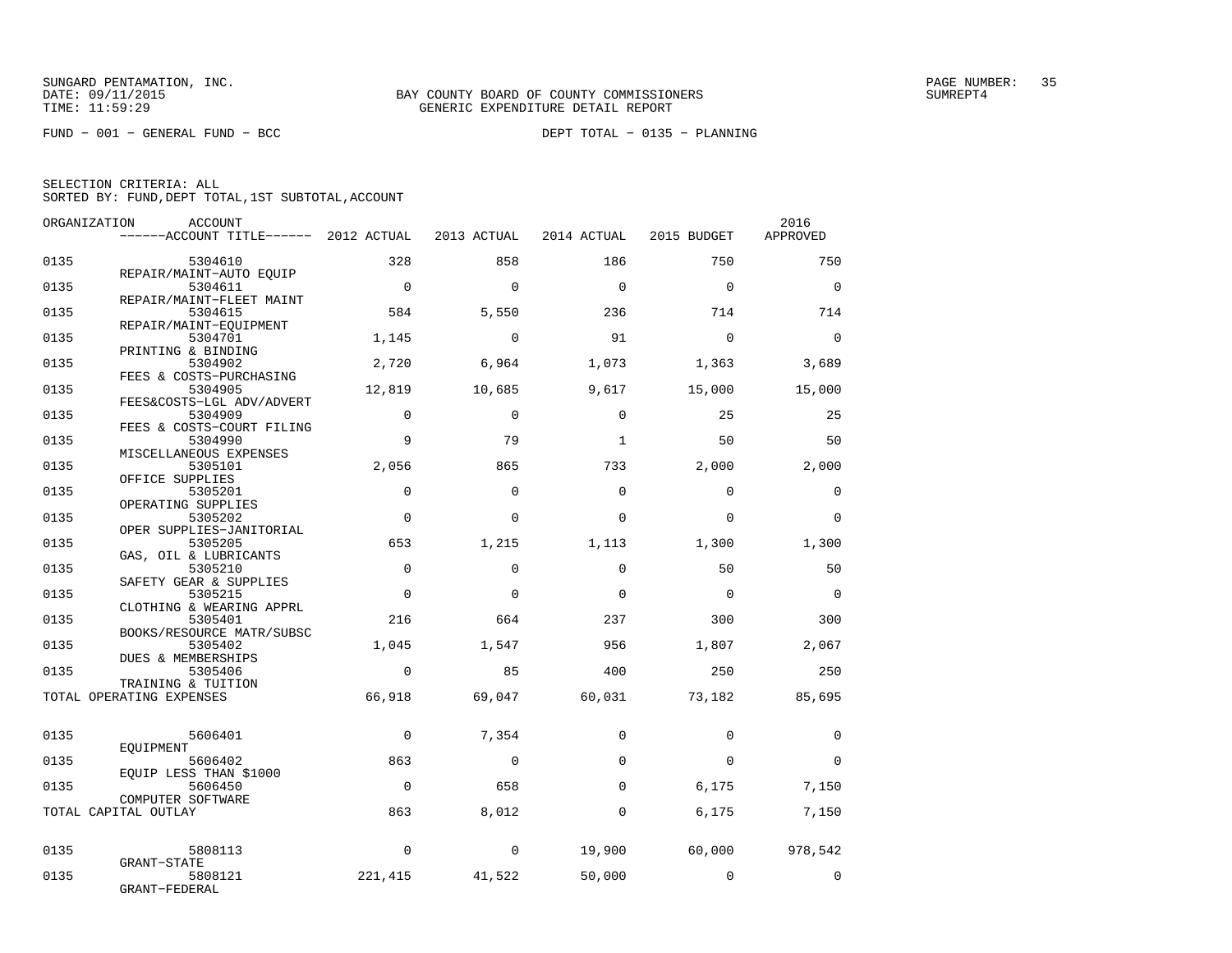FUND − 001 − GENERAL FUND − BCC DEPT TOTAL − 0135 − PLANNING

| SELECTION CRITERIA: ALL |  |  |                                                    |  |
|-------------------------|--|--|----------------------------------------------------|--|
|                         |  |  | SORTED BY: FUND, DEPT TOTAL, 1ST SUBTOTAL, ACCOUNT |  |

|      | ORGANIZATION<br>ACCOUNT<br>------ACCOUNT TITLE------ | 2012 ACTUAL | 2013 ACTUAL | 2014 ACTUAL | 2015 BUDGET | 2016<br>APPROVED |
|------|------------------------------------------------------|-------------|-------------|-------------|-------------|------------------|
| 0135 | 5808300<br>OTHER GRANTS & AIDS                       |             |             |             |             |                  |
|      | TOTAL GRANTS & AIDS                                  | 221,415     | 41,522      | 69,900      | 60,000      | 978,542          |
| 0135 | 5905908<br>LOSS ON DISPOSAL                          |             |             |             |             |                  |
| 0135 | 5905998<br>DEPRECIATION EXPENSE                      |             |             |             |             |                  |
| 0135 | 5909915<br>RESERVE FOR PAY ADJUSTMNT                 |             |             |             |             |                  |
|      | TOTAL NON-OPERATING EXPENSES                         |             |             |             |             |                  |
|      | TOTAL PLANNING                                       | 804,575     | 597,532     | 521,279     | 546,936     | 1,497,516        |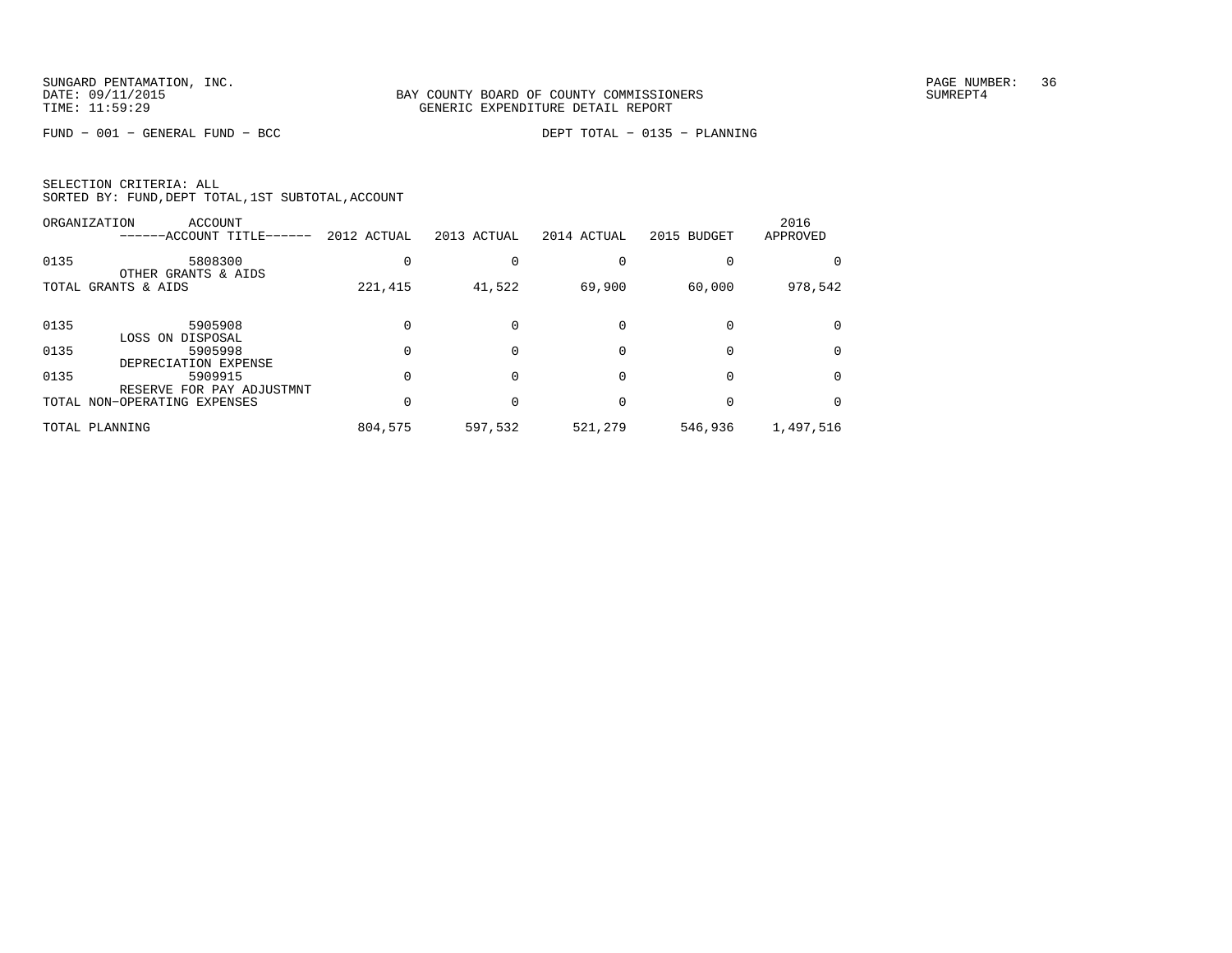FUND − 001 − GENERAL FUND − BCC DEPT TOTAL − 0136 − G.I.S.

SELECTION CRITERIA: ALL

SORTED BY: FUND,DEPT TOTAL,1ST SUBTOTAL,ACCOUNT

| ORGANIZATION | <b>ACCOUNT</b><br>------ACCOUNT TITLE------ 2012 ACTUAL |                | 2013 ACTUAL | 2014 ACTUAL | 2015 BUDGET | 2016<br>APPROVED  |
|--------------|---------------------------------------------------------|----------------|-------------|-------------|-------------|-------------------|
| 0136         | 5101200                                                 | 294,154        | 202,678     | 229,735     |             | 250, 129 248, 457 |
| 0136         | SALARIES & WAGES-REGULAR<br>5101205                     | $\mathbf 0$    | $\Omega$    | 221         | $\Omega$    | $\mathbf 0$       |
| 0136         | SALARIES & WAGES-DISASTER<br>5101400                    | $\mathbf 0$    | $\Omega$    | $\mathbf 0$ | $\Omega$    | $\Omega$          |
| 0136         | SALARIES & WAGES-OVERTIME<br>5102100                    | 20,708         | 14,356      | 16,469      | 19,135      | 19,007            |
| 0136         | FICA TAXES-MATCHING<br>5102200                          | 19,457         | 11,440      | 15,742      | 18,895      | 18,489            |
| 0136         | RETIREMENT CONTRIBUTIONS<br>5102300                     | 34,023         | 29,562      | 30,038      | 33,670      | 23,920            |
| 0136         | LIFE & HEALTH INSURANCE<br>5102400                      | 17,830         | 15,817      | 12,136      | 9,504       | 4,696             |
| 0136         | WORKERS COMP. PREMIUMS<br>5102500                       | $-700$         | 5,549       | $\bigcirc$  | $\Omega$    | $\Omega$          |
|              | UNEMPLOYMENT COMPENSATION<br>TOTAL PERSONAL SERVICES    | 385,473        | 279,402     | 304,342     | 331,333     | 314,569           |
| 0136         | 5303107                                                 | $\mathbf 0$    | 74          | 37          | 100         | 100               |
| 0136         | PROF SRV-SUBSTANCE TEST<br>5303110                      | $\mathbf 0$    | 139         | 71          | 100         | 100               |
| 0136         | PROF SRV-BACKGROUND CHECK<br>5303401                    | 10,232         | 11,978      | 7,200       | 23,400      | $\mathbf 0$       |
| 0136         | CONTRACTED SERVICES<br>5303410                          | $\mathbf 0$    | $\Omega$    | $\Omega$    | $\Omega$    | $\mathbf 0$       |
| 0136         | CONTR SRV-JANITORIAL<br>5303422                         | $\mathbf 0$    | $\mathbf 0$ | $\Omega$    | $\Omega$    | $\mathbf 0$       |
| 0136         | CONTR SRV-GIS<br>5303425                                | 1,544          | 1,612       | 1,560       | 1,560       | $\Omega$          |
| 0136         | CONTR SRV-ADMIN FEES<br>5303446                         | 1,193          | 1,187       | 1,577       | 2,104       | 23,528            |
| 0136         | CONTR SRV-FACILITIES<br>5304001                         | 1,892          | 2,360       | 11,662      | 8,000       | 8,000             |
| 0136         | TRAVEL/TRAINING NON-LOCAL<br>5304005                    | $\overline{0}$ | $\mathbf 0$ | $\mathbf 0$ | $\mathbf 0$ | $\mathbf 0$       |
| 0136         | TRAVEL-LOCAL<br>5304101                                 | 574            | 284         | 519         | 300         | 300               |
| 0136         | COMMUNICATIONS SERVICES<br>5304125                      | 82             | 129         | 269         | 100         | 100               |
| 0136         | POSTAGE/TRANSP/FREIGHT<br>5304301                       | 11,031         | 10,395      | 11,576      | 11,514      | $\Omega$          |
| 0136         | UTILITY SERVICES<br>5304410                             | 1,354          | 1,703       | 2,544       | 4,020       | 4,000             |
| 0136         | RENTALS/LEASES-EOUIPMENT<br>5304501                     | 4,100          | 4,100       | 3,817       | 3,752       | 11,169            |
| 0136         | INSURANCE & BONDS<br>5304605                            | 4,528          | 4,257       | 5,772       | 7,920       | $\mathbf 0$       |
|              | <b>DEDITE</b> 1959<br>$\sim$ $\sim$ $\sim$ $\sim$       |                |             |             |             |                   |

REPAIR/MAINT−BLDG & GRND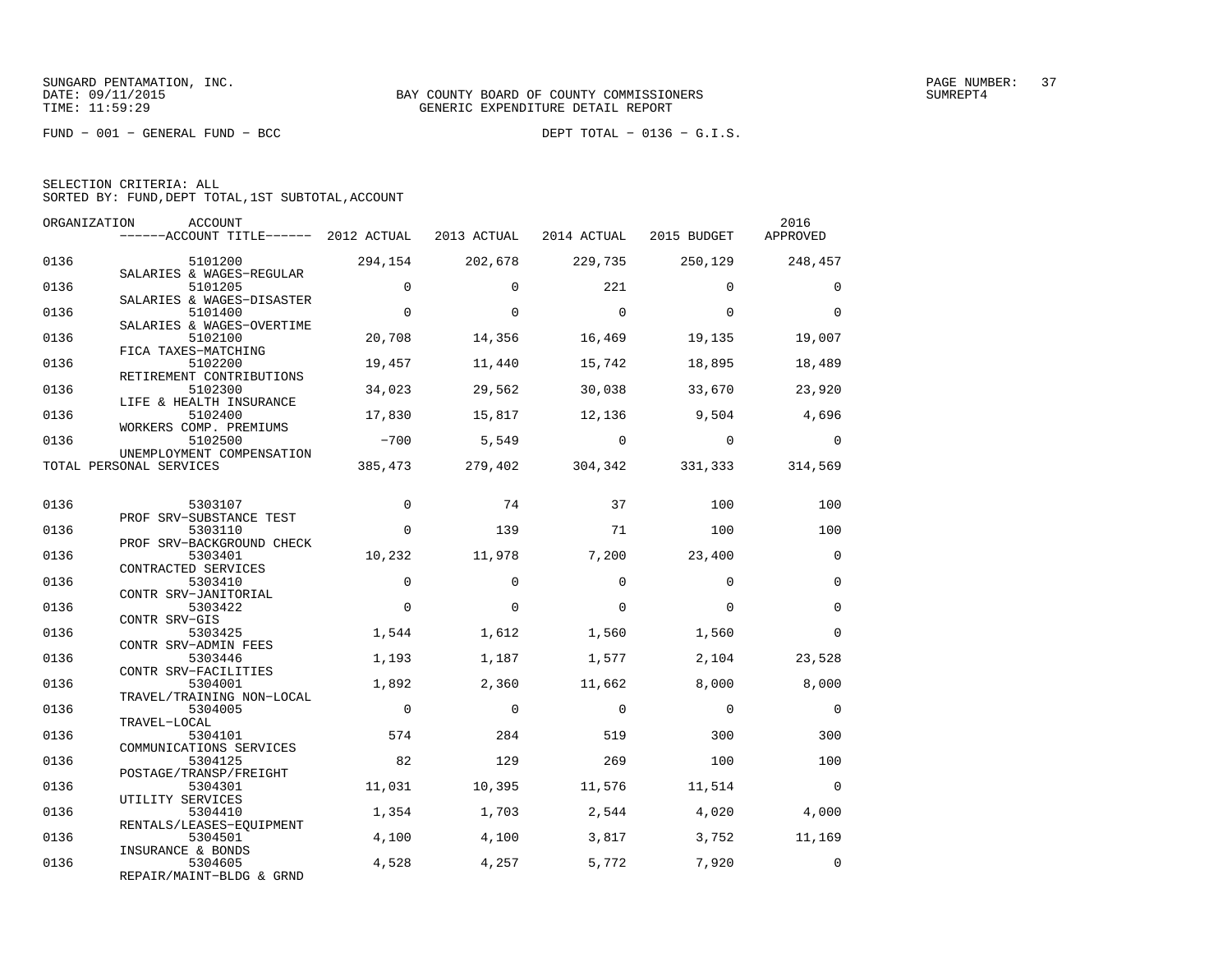FUND − 001 − GENERAL FUND − BCC DEPT TOTAL − 0136 − G.I.S.

| SELECTION CRITERIA: ALL |  |  |                                                    |  |
|-------------------------|--|--|----------------------------------------------------|--|
|                         |  |  | SORTED BY: FUND, DEPT TOTAL, 1ST SUBTOTAL, ACCOUNT |  |

|      | ORGANIZATION<br>ACCOUNT                   |                |             |             |                | 2016        |
|------|-------------------------------------------|----------------|-------------|-------------|----------------|-------------|
|      | ------ACCOUNT TITLE------ 2012 ACTUAL     |                | 2013 ACTUAL | 2014 ACTUAL | 2015 BUDGET    | APPROVED    |
| 0136 | 5304610                                   | 194            | 1,042       | 601         | 500            | 500         |
| 0136 | REPAIR/MAINT-AUTO EQUIP<br>5304611        | $\overline{0}$ | $\mathbf 0$ | $\Omega$    | $\Omega$       | $\Omega$    |
| 0136 | REPAIR/MAINT-FLEET MAINT                  |                |             |             |                |             |
|      | 5304615<br>REPAIR/MAINT-EQUIPMENT         | 60,737         | 9,445       | 34,510      | 3,445          | 3,445       |
| 0136 | 5304701                                   | 102            | $\Omega$    | $\Omega$    | 50             | 50          |
| 0136 | PRINTING & BINDING<br>5304902             | 692            | 2,112       | 3,486       | 3,066          | 7,378       |
|      | FEES & COSTS-PURCHASING                   | $\mathbf 0$    |             | $\Omega$    | $\Omega$       |             |
| 0136 | 5304905<br>FEES&COSTS-LGL ADV/ADVERT      |                | $\mathbf 0$ |             |                | 0           |
| 0136 | 5304990                                   | $\Omega$       | $\mathbf 0$ | $\Omega$    | 100            | 100         |
|      | MISCELLANEOUS EXPENSES                    |                |             |             |                |             |
| 0136 | 5305101                                   | 1,298          | 883         | 911         | 2,000          | 2,000       |
| 0136 | OFFICE SUPPLIES                           | 2,390          | 1,780       | 2,546       | 3,000          | 3,000       |
|      | 5305201<br>OPERATING SUPPLIES             |                |             |             |                |             |
| 0136 | 5305202                                   | $\overline{0}$ | $\Omega$    | $\mathbf 0$ | $\Omega$       | $\Omega$    |
|      | OPER SUPPLIES-JANITORIAL                  |                |             |             |                |             |
| 0136 | 5305205                                   | 893            | 371         | 853         | 1,000          | 1,000       |
| 0136 | GAS, OIL & LUBRICANTS<br>5305210          | $\overline{0}$ | $\mathbf 0$ | 0           | $\mathbf 0$    | 0           |
|      | SAFETY GEAR & SUPPLIES                    |                |             |             |                |             |
| 0136 | 5305215                                   | 185            | 584         | 700         | 860            | 800         |
|      | CLOTHING & WEARING APPRL                  |                |             |             |                |             |
| 0136 | 5305401<br>BOOKS/RESOURCE MATR/SUBSC      | $\Omega$       | 220         | 543         | 360            | 300         |
| 0136 | 5305402                                   | 113            | 325         | 356         | 275            | 275         |
| 0136 | DUES & MEMBERSHIPS<br>5305406             | 19,365         | 3,799       | 13,908      | 16,000         | 16,000      |
|      | TRAINING & TUITION                        |                |             |             |                |             |
|      | TOTAL OPERATING EXPENSES                  | 122,499        | 58,778      | 105,019     | 93,526         | 82,145      |
| 0136 |                                           | 53,755         |             | 16,821      |                |             |
|      | 5606401<br>EOUIPMENT                      |                | 26,044      |             | 14,750         | 10,000      |
| 0136 | 5606402<br>EQUIP LESS THAN \$1000         | 139            | 1,070       | 1,604       | $\overline{0}$ | 1,000       |
| 0136 | 5606450                                   | 6,595          | 67,737      | 10,001      | 31,827         | 153,300     |
|      | COMPUTER SOFTWARE<br>TOTAL CAPITAL OUTLAY | 60,489         | 94,851      | 28,426      | 46,577         | 164,300     |
|      |                                           |                |             |             |                |             |
| 0136 | 5905998                                   | $\mathbf 0$    | 0           | 0           | 0              | 0           |
| 0136 | DEPRECIATION EXPENSE<br>5909915           | $\Omega$       | 0           | $\mathbf 0$ | $\mathbf 0$    | 0           |
|      | RESERVE FOR PAY ADJUSTMNT                 |                |             |             |                |             |
|      | TOTAL NON-OPERATING EXPENSES              | $\Omega$       | 0           | 0           | $\mathbf 0$    | $\mathbf 0$ |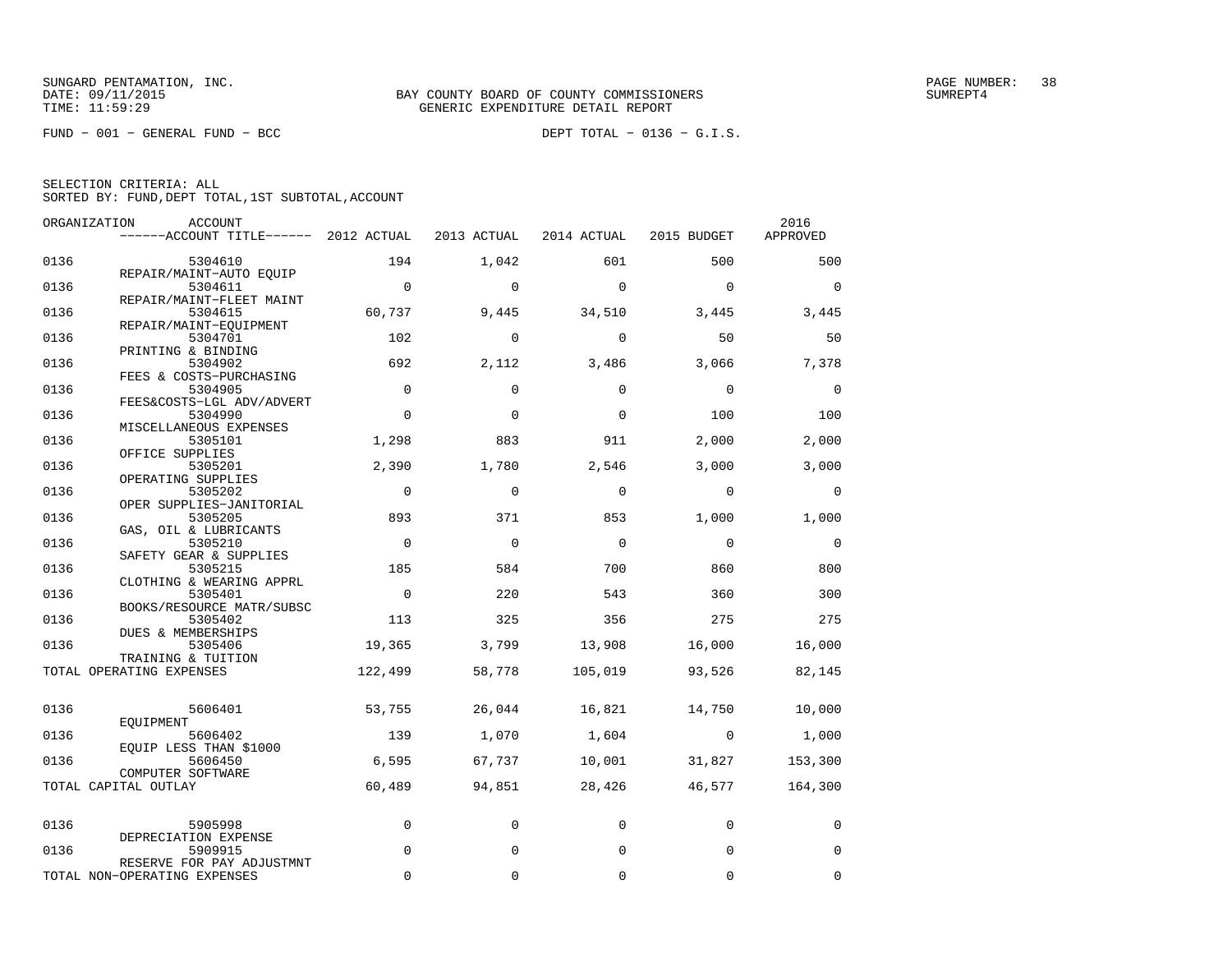FUND − 001 − GENERAL FUND − BCC DEPT TOTAL − 0136 − G.I.S.

| ORGANIZATION<br>ACCOUNT               |         |             |             |             | 2016     |
|---------------------------------------|---------|-------------|-------------|-------------|----------|
| ------ACCOUNT TITLE------ 2012 ACTUAL |         | 2013 ACTUAL | 2014 ACTUAL | 2015 BUDGET | APPROVED |
|                                       |         |             |             |             |          |
| TOTAL G.I.S.                          | 568,461 | 433.031     | 437.786     | 471.436     | 561,014  |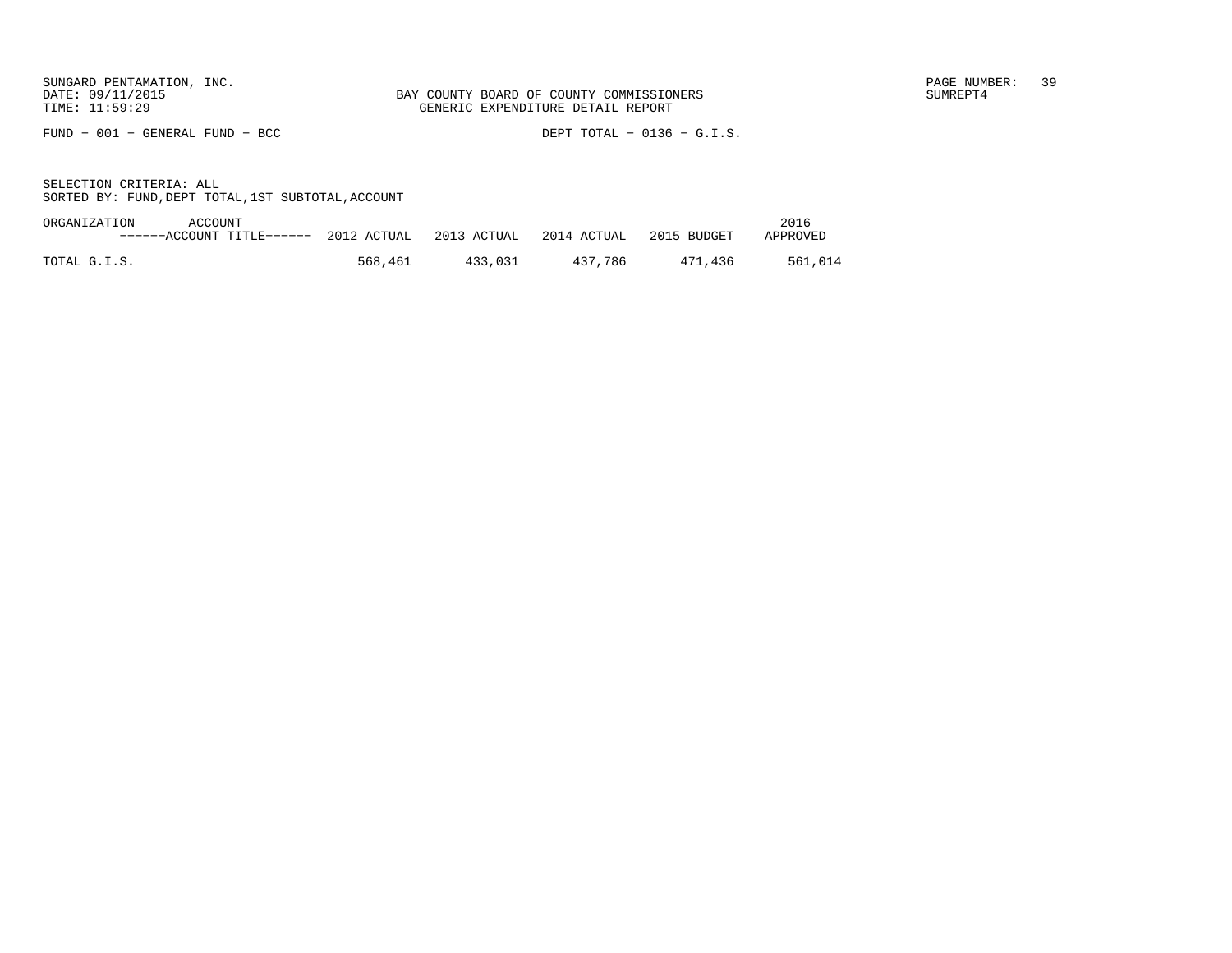FUND − 001 − GENERAL FUND − BCC DEPT TOTAL − 0137 − CDBG

| SELECTION CRITERIA: ALL |  |  |                                                    |  |
|-------------------------|--|--|----------------------------------------------------|--|
|                         |  |  | SORTED BY: FUND, DEPT TOTAL, 1ST SUBTOTAL, ACCOUNT |  |

|            | ORGANIZATION<br><b>ACCOUNT</b><br>------ACCOUNT TITLE------ 2012 ACTUAL |          | 2013 ACTUAL | 2014 ACTUAL  | 2015 BUDGET | 2016<br>APPROVED |
|------------|-------------------------------------------------------------------------|----------|-------------|--------------|-------------|------------------|
| 0137       | 5303401<br>CONTRACTED SERVICES                                          | 131,109  | 118,852     | 143,194      | $\Omega$    | $\Omega$         |
| 0137       | 5304909<br>FEES & COSTS-COURT FILING                                    | 90       |             |              |             | $\Omega$         |
| 0137       | 5304990<br>MISCELLANEOUS EXPENSES                                       | 0        | 0           | 1,188        | $\Omega$    | $\Omega$         |
|            | TOTAL OPERATING EXPENSES                                                | 131,199  | 118,852     | 144,383      | $\Omega$    | $\mathbf 0$      |
| 0137       | 5606101<br>LAND                                                         | 116,051  | 510,790     | 208,599      | $\Omega$    | $\Omega$         |
|            | TOTAL CAPITAL OUTLAY                                                    | 116,051  | 510,790     | 208,599      | $\Omega$    | $\Omega$         |
| 0137       | 5808118<br>GRANT-HAZARD MITIGATION                                      | $\Omega$ | 28          | $\Omega$     | $\Omega$    | $\Omega$         |
|            | TOTAL GRANTS & AIDS                                                     | $\Omega$ | 28          | $\Omega$     | $\Omega$    | $\Omega$         |
| 0137       | 5905998<br>DEPRECIATION EXPENSE                                         | $\Omega$ | $\Omega$    | $\cap$       | $\Omega$    | $\Omega$         |
|            | TOTAL NON-OPERATING EXPENSES                                            | $\Omega$ |             | <sup>n</sup> | $\Omega$    | $\Omega$         |
| TOTAL CDBG |                                                                         | 247,250  | 629,670     | 352,982      |             | 0                |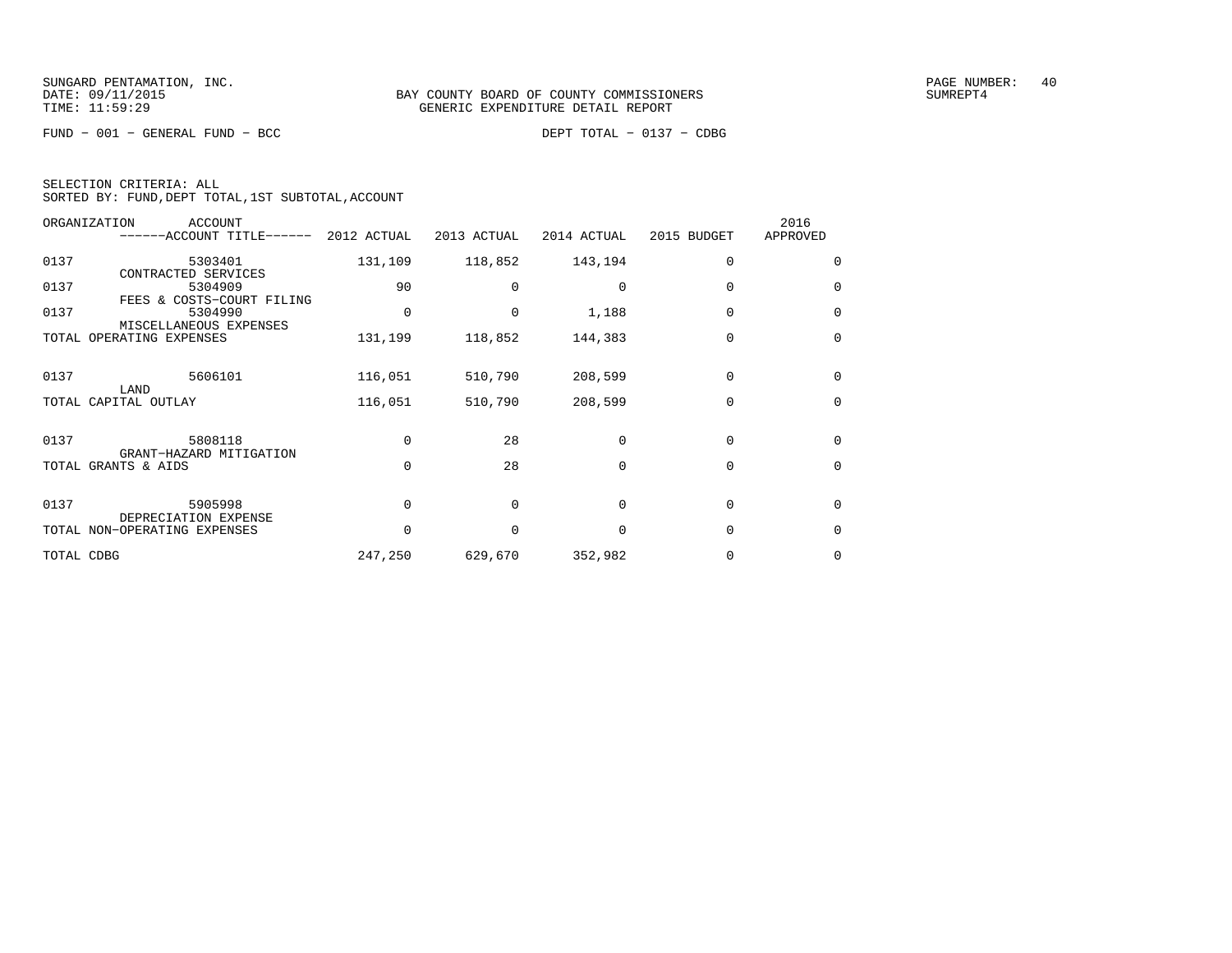FUND − 001 − GENERAL FUND − BCC DEPT TOTAL − 0138 − COMMUNITY ACTION AGENCY

| ORGANIZATION | ACCOUNT<br>------ACCOUNT TITLE------ | 2012 ACTUAL | 2013 ACTUAL | 2014 ACTUAL | 2015 BUDGET | 2016<br>APPROVED |
|--------------|--------------------------------------|-------------|-------------|-------------|-------------|------------------|
| 0138         | 5808205<br>AID-ST GRANT/CSBG         |             |             |             |             | $\Omega$         |
| 0138         | 5808210<br>AID-ST GRANTS/MATCH       | 98,500      | 98,500      | 98,500      | 98,500      | 99,500           |
|              | TOTAL GRANTS & AIDS                  | 98,500      | 98,500      | 98,500      | 98,500      | 99,500           |
|              | TOTAL COMMUNITY ACTION AGENCY        | 98,500      | 98,500      | 98,500      | 98,500      | 99,500           |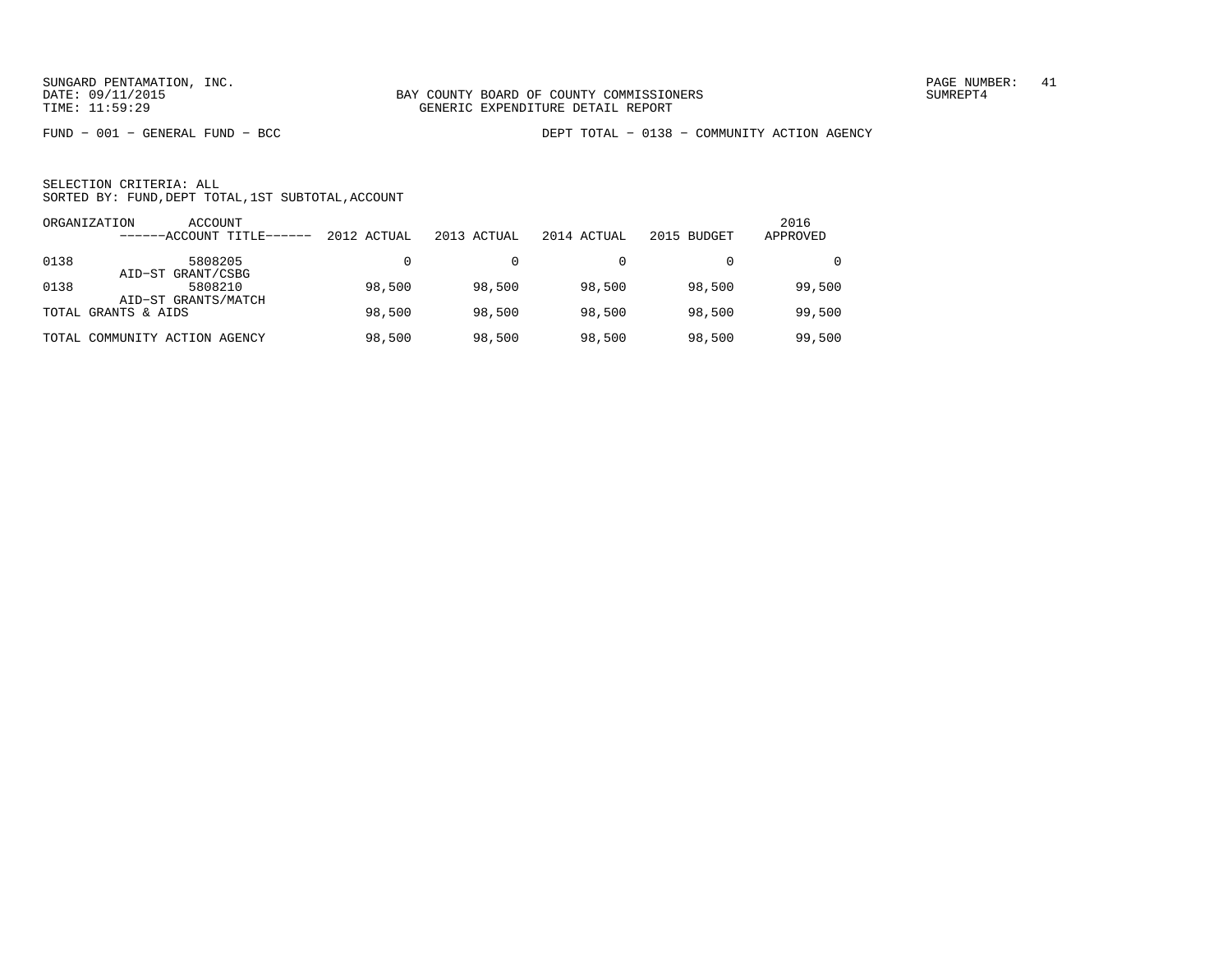FUND − 001 − GENERAL FUND − BCC DEPT TOTAL − 0144 − S.H.I.P.

| SELECTION CRITERIA: ALL |  |  |                                                    |  |
|-------------------------|--|--|----------------------------------------------------|--|
|                         |  |  | SORTED BY: FUND, DEPT TOTAL, 1ST SUBTOTAL, ACCOUNT |  |

|      | ORGANIZATION<br>ACCOUNT<br>---ACCOUNT TITLE------ | 2012 ACTUAL | 2013 ACTUAL | 2014 ACTUAL | 2015 BUDGET | 2016<br>APPROVED |
|------|---------------------------------------------------|-------------|-------------|-------------|-------------|------------------|
| 0144 | 5303401<br>CONTRACTED SERVICES                    | 110         | 110         | 110         |             |                  |
| 0144 | 5303496<br>CONTR SRV-COMM.DEV. PLAN               | 332,340     | 267,473     | 97,782      | 165,000     | 165,000          |
|      | TOTAL OPERATING EXPENSES                          | 332,450     | 267,583     | 97,892      | 165,000     | 165,000          |
| 0144 | 5606101<br>LAND                                   |             |             |             |             |                  |
|      | TOTAL CAPITAL OUTLAY                              |             | $\Omega$    | 0           | $\Omega$    | $\Omega$         |
| 0144 | 5808101<br>AID-GOV'T AGENGY                       |             |             | $\Omega$    | $\Omega$    | $\Omega$         |
|      | TOTAL GRANTS & AIDS                               |             |             | $\Omega$    |             | 0                |
|      | TOTAL S.H.I.P.                                    | 332,450     | 267,583     | 97,892      | 165,000     | 165,000          |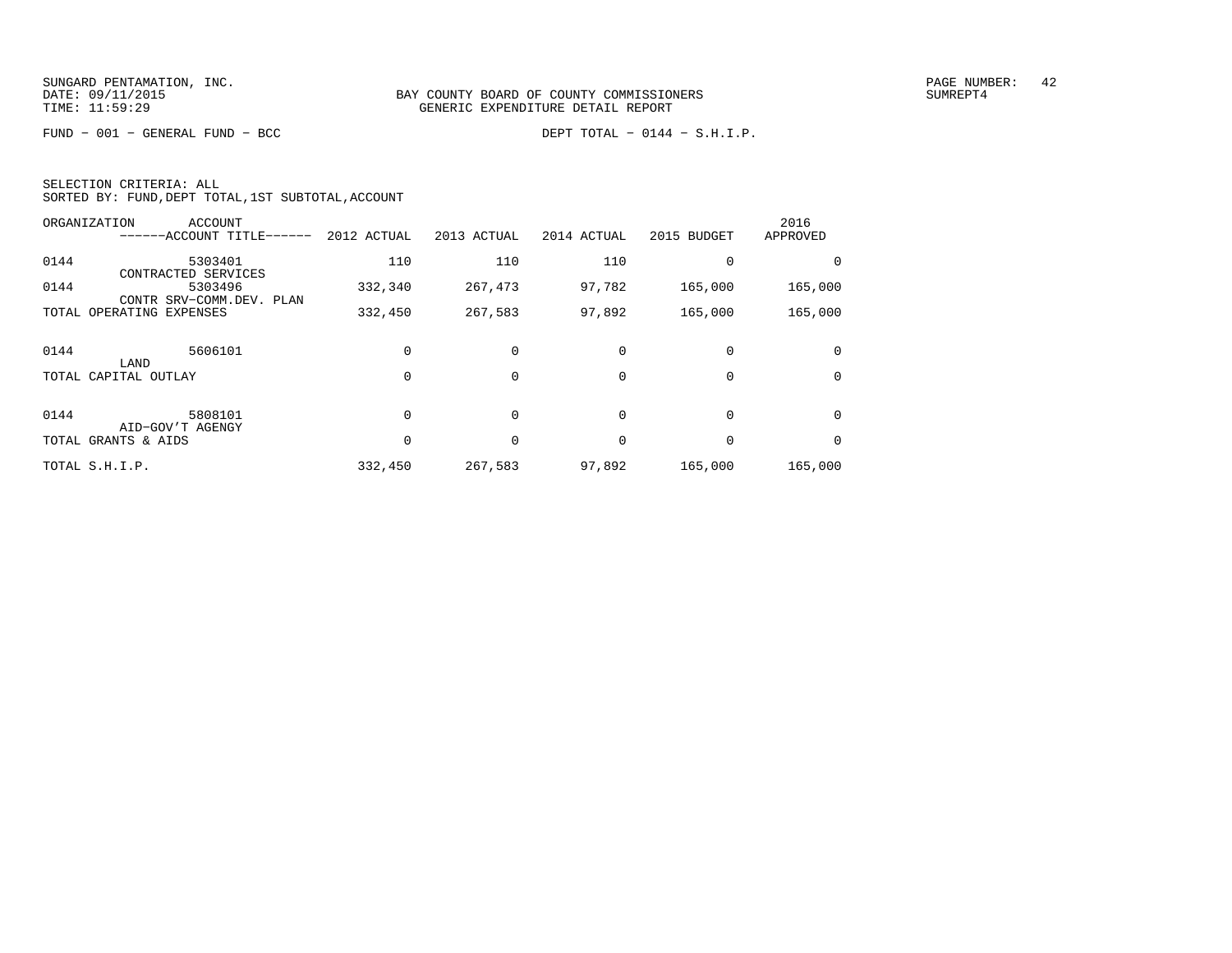| SELECTION CRITERIA: ALL |                                                    |  |
|-------------------------|----------------------------------------------------|--|
|                         | SORTED BY: FUND, DEPT TOTAL, 1ST SUBTOTAL, ACCOUNT |  |

| ORGANIZATION | ACCOUNT                                                                   |                |             |             |                                 | 2016        |
|--------------|---------------------------------------------------------------------------|----------------|-------------|-------------|---------------------------------|-------------|
|              | ------ACCOUNT TITLE------ 2012 ACTUAL 2013 ACTUAL 2014 ACTUAL 2015 BUDGET |                |             |             |                                 | APPROVED    |
| 0150         | 5303135                                                                   | 621,555        | 640,202     | 640,202     | 640,202                         | 640,202     |
| 0150         | PROF SRV-MEDICAL EXAMINER<br>5303401                                      | $\overline{0}$ | 160         | $\Omega$    | 2,600                           | 2,600       |
| 0150         | CONTRACTED SERVICES<br>5303408                                            | 403            | 403         | 373         | 352                             | 321         |
| 0150         | CONTR SRV-800 MHZ<br>5303413                                              | 54,195         | 17,226      | $\Omega$    | $\Omega$                        | $\Omega$    |
| 0150         | CONTR SRV-ME TRANSPORT<br>5303414                                         | 114,429        | 103,460     | 135,592     | 130,000                         | 130,000     |
| 0150         | CONTR SRV-ME OPERATING<br>5303446                                         | 21,926         |             |             | 17,771 8,774 10,831 14,588      |             |
| 0150         | CONTR SRV-FACILITIES<br>5304001                                           | $\overline{0}$ | $\mathbf 0$ | $\mathbf 0$ | $\mathbf 0$                     | 0           |
| 0150         | TRAVEL/TRAINING NON-LOCAL<br>5304101                                      | 290            | 165         | $\Omega$    | $\Omega$                        | $\mathbf 0$ |
| 0150         | COMMUNICATIONS SERVICES<br>5304301                                        | 987            | $\Omega$    | $\Omega$    | $\Omega$                        | $\Omega$    |
| 0150         | UTILITY SERVICES<br>5304410                                               | $\Omega$       | $\Omega$    | $\Omega$    | 1,150                           | 1,484       |
| 0150         | RENTALS/LEASES-EOUIPMENT<br>5304501                                       | 3,452          | 3,452       | 3,159       | 3,159                           | 9,564       |
|              | INSURANCE & BONDS                                                         |                |             |             |                                 |             |
| 0150         | 5304605<br>REPAIR/MAINT-BLDG & GRND                                       | 8,198          | 8,081       | 2,337       | 56,612                          | 79,612      |
| 0150         | 5304610<br>REPAIR/MAINT-AUTO EQUIP                                        | $\overline{0}$ | 37          | $\mathbf 0$ | $\overline{0}$                  | $\mathbf 0$ |
| 0150         | 5304902<br>FEES & COSTS-PURCHASING                                        | 396            | 316         | 804         | 1,363                           | 410         |
| 0150         | 5304905<br>FEES&COSTS-LGL ADV/ADVERT                                      | $\Omega$       | $\Omega$    | $\Omega$    | $\Omega$                        | $\Omega$    |
|              | TOTAL OPERATING EXPENSES                                                  | 825,831        |             |             | 791,273 791,241 846,269 878,781 |             |
| 0150         | 5606401                                                                   | $\mathbf{0}$   | $\mathbf 0$ | $\mathbf 0$ | $\Omega$                        | 0           |
| 0150         | EOUIPMENT<br>5606402                                                      | 1,911          | 65          | $\Omega$    | $\Omega$                        | $\mathbf 0$ |
|              | EQUIP LESS THAN \$1000<br>TOTAL CAPITAL OUTLAY                            | 1,911          | 65          | $\mathbf 0$ | $\Omega$                        | $\mathbf 0$ |
| 0150         | 5808121                                                                   | 4,738          | $\Omega$    | $\Omega$    | $\Omega$                        | $\Omega$    |
|              | GRANT-FEDERAL                                                             |                |             |             |                                 |             |
|              | TOTAL GRANTS & AIDS                                                       | 4,738          | $\Omega$    | $\Omega$    | $\Omega$                        | $\mathbf 0$ |
| 0150         | 5905998                                                                   | $\mathbf 0$    | $\mathbf 0$ | $\Omega$    | $\Omega$                        | $\mathbf 0$ |
|              | DEPRECIATION EXPENSE<br>TOTAL NON-OPERATING EXPENSES                      | $\mathbf 0$    | $\Omega$    | $\Omega$    | $\mathbf 0$                     | $\Omega$    |
|              | TOTAL MEDICAL EXAMINER                                                    | 832,481        | 791,337     | 791,241     | 846,269                         | 878,781     |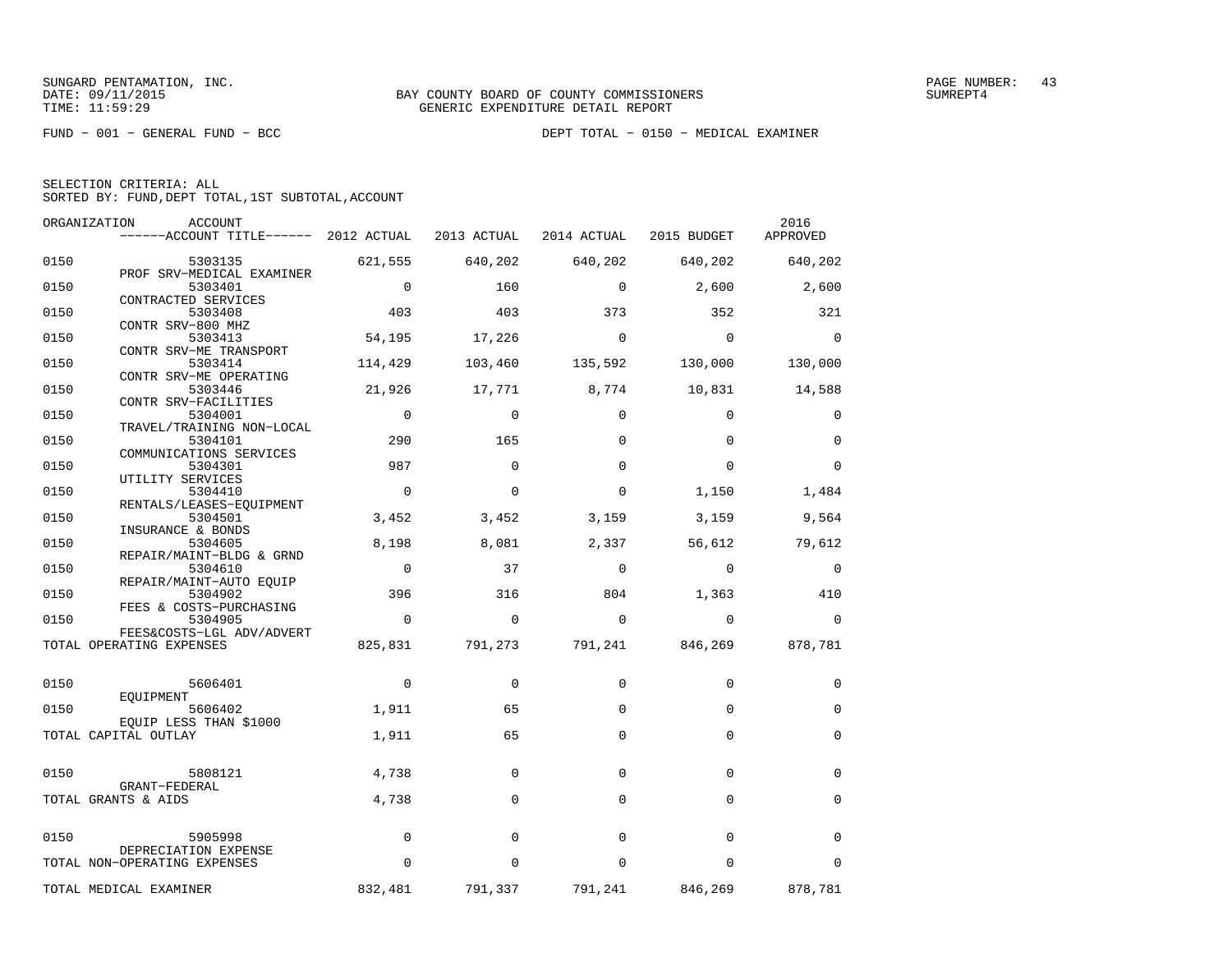FUND − 001 − GENERAL FUND − BCC DEPT TOTAL − 0150 − MEDICAL EXAMINER

SELECTION CRITERIA: ALLSORTED BY: FUND,DEPT TOTAL,1ST SUBTOTAL,ACCOUNT

ORGANIZATION ACCOUNT 2016−−−−−−ACCOUNT TITLE−−−−−− 2012 ACTUAL 2013 ACTUAL 2014 ACTUAL 2015 BUDGET APPROVED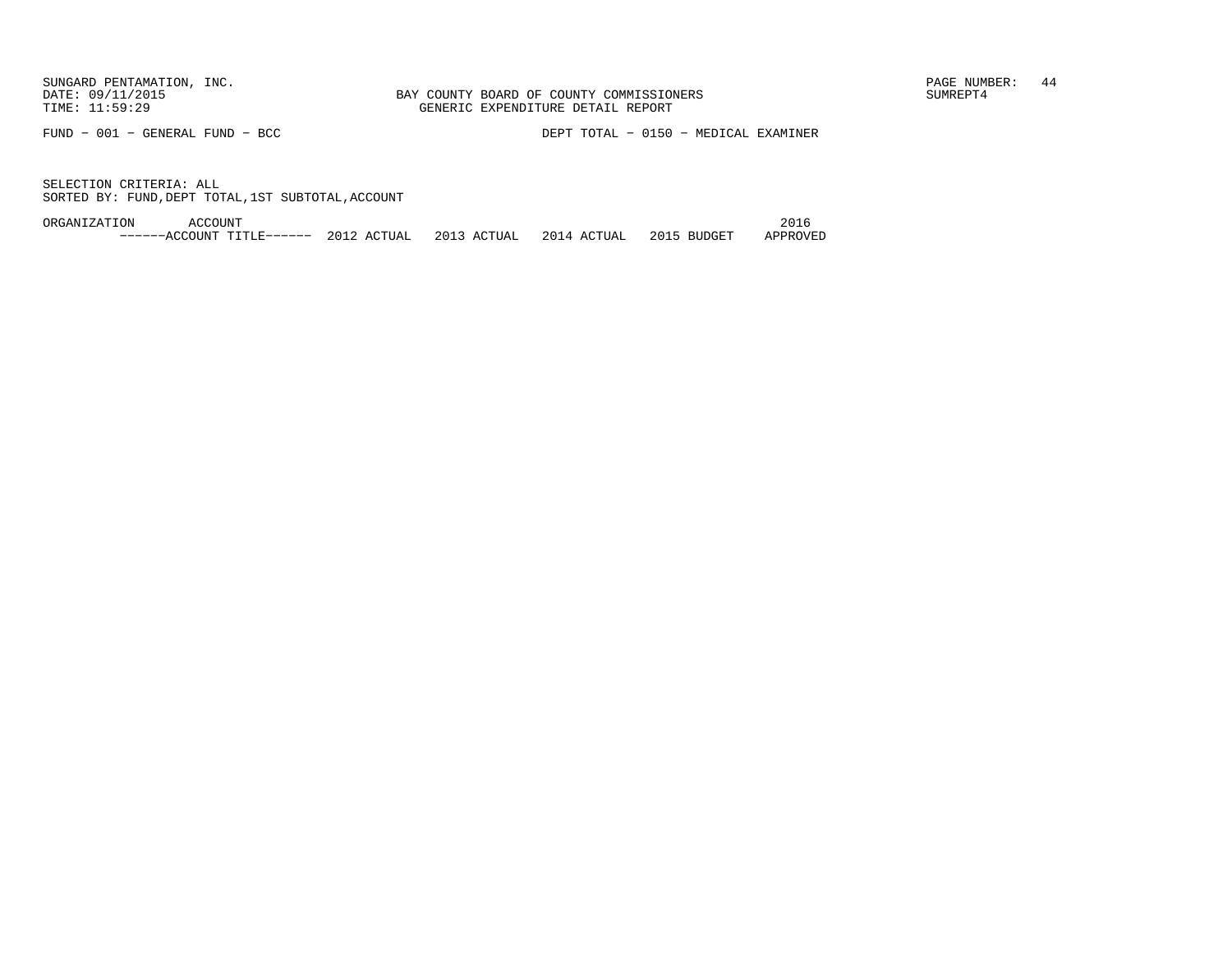FUND − 001 − GENERAL FUND − BCC DEPT TOTAL − 0153 − M E TRANSPORT

SELECTION CRITERIA: ALL

SORTED BY: FUND,DEPT TOTAL,1ST SUBTOTAL,ACCOUNT

| ORGANIZATION             | <b>ACCOUNT</b><br>------ACCOUNT TITLE------ 2012 ACTUAL      |             | 2013 ACTUAL | 2014 ACTUAL | 2015 BUDGET | 2016<br>APPROVED |
|--------------------------|--------------------------------------------------------------|-------------|-------------|-------------|-------------|------------------|
| 0153                     | 5101200<br>SALARIES & WAGES-REGULAR                          | 0           | 6,780       | 8,475       | $\mathbf 0$ | $\mathbf 0$      |
| 0153                     | 5101400<br>SALARIES & WAGES-OVERTIME                         | $\Omega$    | 15,906      | 21,693      | $\Omega$    | $\Omega$         |
| 0153                     | 5102100<br>FICA TAXES-MATCHING                               | $\mathbf 0$ | 1,736       | 2,308       | $\Omega$    | $\mathbf 0$      |
| 0153                     | 5102200<br>RETIREMENT CONTRIBUTIONS                          | $\Omega$    | 3,783       | 5,809       | $\Omega$    | $\mathbf 0$      |
| TOTAL PERSONAL SERVICES  |                                                              | 0           | 28,204      | 38,285      | $\Omega$    | $\mathbf 0$      |
| 0153                     | 5303413<br>CONTR SRV-ME TRANSPORT                            | $\mathbf 0$ | 0           | 0           | 40,000      | 40,000           |
| 0153                     | 5304610<br>REPAIR/MAINT-AUTO EOUIP                           | $\mathbf 0$ | 1,352       | 85          | 5,000       | 5,000            |
| 0153                     | 5304615<br>REPAIR/MAINT-EQUIPMENT                            | 0           | 0           | $\Omega$    | 2,000       | 2,000            |
| 0153                     | 5305201<br>OPERATING SUPPLIES                                | $\mathbf 0$ | 0           | $\mathbf 0$ | 1,000       | 1,000            |
| 0153                     | 5305205                                                      | $\mathbf 0$ | 953         | 1,633       | 2,500       | 2,500            |
| 0153                     | GAS, OIL & LUBRICANTS<br>5305215<br>CLOTHING & WEARING APPRL | 0           | 683         | 1,285       | 1,500       | 1,500            |
| TOTAL OPERATING EXPENSES |                                                              | 0           | 2,988       | 3,004       | 52,000      | 52,000           |
| 0153                     | 5606401                                                      | $\mathbf 0$ | 3,500       | $\mathbf 0$ | 3,500       | 25,000           |
| TOTAL CAPITAL OUTLAY     | EOUIPMENT                                                    | 0           | 3,500       | 0           | 3,500       | 25,000           |
| 0153                     | 5905998                                                      | $\mathbf 0$ | 0           | 0           | $\mathbf 0$ | 0                |
|                          | DEPRECIATION EXPENSE<br>TOTAL NON-OPERATING EXPENSES         | $\Omega$    | 0           | 0           | $\mathbf 0$ | $\Omega$         |
| TOTAL M E TRANSPORT      |                                                              | 0           | 34,692      | 41,289      | 55,500      | 77,000           |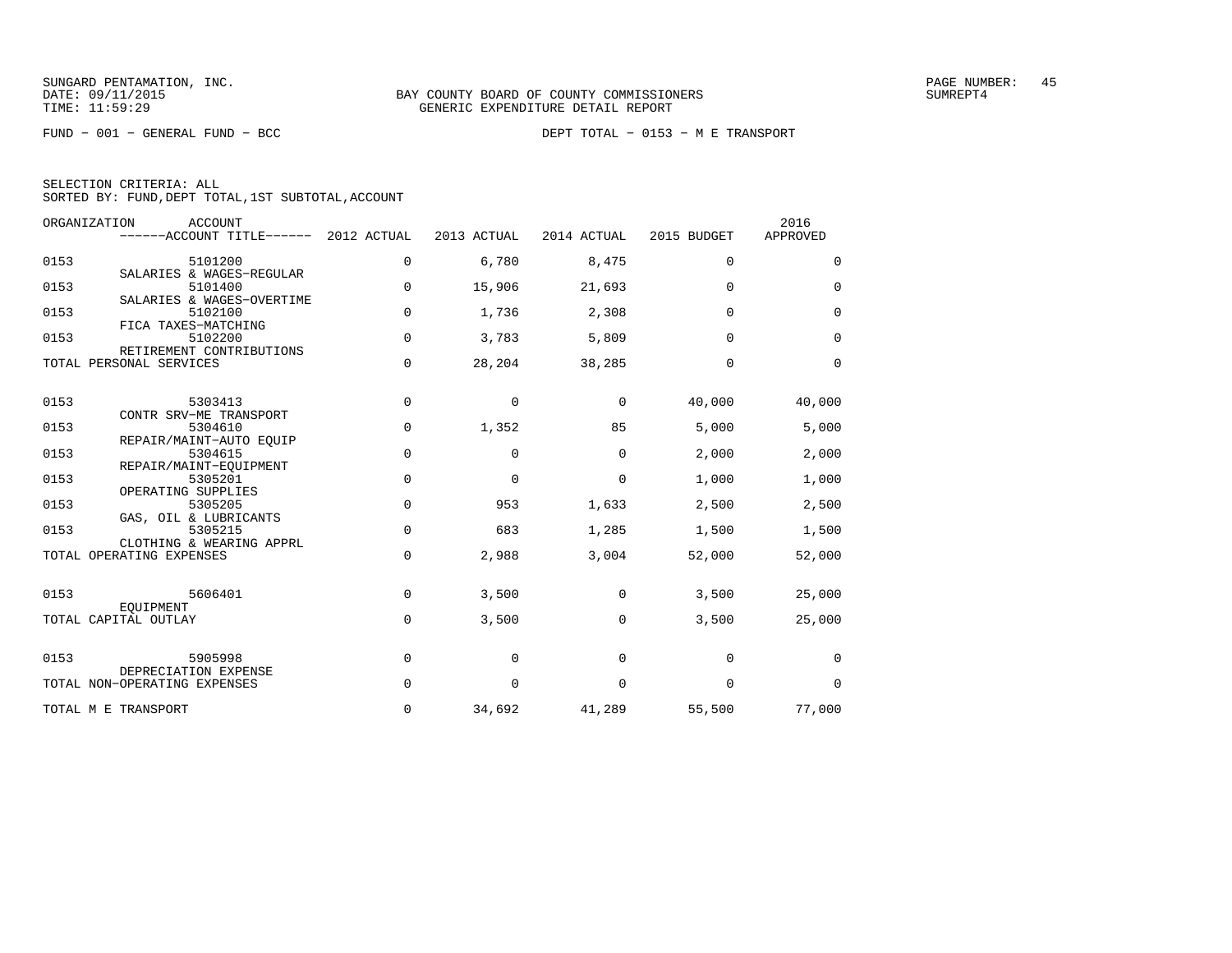FUND − 001 − GENERAL FUND − BCC DEPT TOTAL − 0154 − ANIMAL CONTROL

|  | SELECTION CRITERIA: ALL                            |  |  |
|--|----------------------------------------------------|--|--|
|  | SORTED BY: FUND, DEPT TOTAL, 1ST SUBTOTAL, ACCOUNT |  |  |

| ORGANIZATION | ACCOUNT<br>------ACCOUNT TITLE------ 2012 ACTUAL            |                | 2013 ACTUAL     | 2014 ACTUAL 2015 BUDGET |                 | 2016<br>APPROVED |
|--------------|-------------------------------------------------------------|----------------|-----------------|-------------------------|-----------------|------------------|
| 0154         | 5101200                                                     | 331,479        | 276,009         | 336,698                 | 536,835         | 525,259          |
| 0154         | SALARIES & WAGES-REGULAR<br>5101205                         | 1,184          | $\Omega$        | $\Omega$                | $\overline{0}$  | $\Omega$         |
| 0154         | SALARIES & WAGES-DISASTER<br>5101400                        | 65,192         | 62,117          | 69,867                  | 56,000          | 56,000           |
| 0154         | SALARIES & WAGES-OVERTIME<br>5101405                        | 1,211          | $\overline{0}$  | 499                     | $\overline{0}$  | $\Omega$         |
| 0154         | SALARIES-DISASTER O/T<br>5102100<br>FICA TAXES-MATCHING     | 28,616         | 24,151          | 29,607                  | 45,352          | 44,466           |
| 0154         | 5102200<br>RETIREMENT CONTRIBUTIONS                         | 22,210         | 19,061          | 28,369                  | 44,784          | 43,254           |
| 0154         | 5102300<br>LIFE & HEALTH INSURANCE                          | 52,610         | 55,567          | 64,561                  | 157,022         | 190,272          |
| 0154         | 5102400<br>WORKERS COMP. PREMIUMS                           | 11,626         | 9,809           | 14,709                  | 15,779 15,435   |                  |
| 0154         | 5102500<br>UNEMPLOYMENT COMPENSATION                        | 1,727          | 4,032           | 1,489                   | $\overline{0}$  | $\Omega$         |
|              | TOTAL PERSONAL SERVICES                                     |                | 515,855 450,746 |                         | 545,800 855,772 | 874,686          |
| 0154         | 5143105                                                     | $\Omega$       | $\Omega$        | $\Omega$                | $\Omega$        | $\Omega$         |
| 0154         | PROF SRV-OTHER ATTNY<br>5303101                             | $\Omega$       | $\Omega$        | $\Omega$                | $\Omega$        | $\Omega$         |
| 0154         | PROFESSIONAL SERVICES<br>5303106                            | 8,657          | 2,592           | 5,524                   | 4,000           | 4,000            |
| 0154         | PROF SRV-PHYSICLS/MEDICAL<br>5303107                        | 391            | 462             | 681                     | 1,000           | 1,000            |
| 0154         | PROF SRV-SUBSTANCE TEST<br>5303109<br>PROF SRV-VETERINARIAN | 49,352         | 46,917          | 48,712                  | 66,000          | 56,000           |
| 0154         | 5303110<br>PROF SRV-BACKGROUND CHECK                        | 403            | 326             | 2,611                   | 800             | 800              |
| 0154         | 5303401<br>CONTRACTED SERVICES                              | $\Omega$       | 69,262          | 78,868                  | 66,000          | 66,000           |
| 0154         | 5303403<br>CONTR SRV-BANK CHRG POOL                         | $\Omega$       | 368             | 1,477                   | 1,500           | 1,500            |
| 0154         | 5303408<br>CONTR SRV-800 MHZ                                | 15,130         | 3,623           | 3,354                   | 3,167           | 2,885            |
| 0154         | 5303446<br>CONTR SRV-FACILITIES                             | 23,761         | 21,019          | 22,202                  | 22,058          | 28,790           |
| 0154         | 5304001<br>TRAVEL/TRAINING NON-LOCAL                        | $\overline{0}$ | 1,002           | 1,921                   | 1,000           | 1,000            |
| 0154         | 5304101<br>COMMUNICATIONS SERVICES                          | 10,709         | 10,355          | 11,104                  | 14,208          | 12,360           |
| 0154         | 5304122<br>COMM SRV-LEASED LINES                            | 5,212          | $\overline{0}$  | $\overline{0}$          | $\overline{0}$  | $\Omega$         |
| 0154         | 5304125<br>POSTAGE/TRANSP/FREIGHT                           | 141            | 661             | 727                     | 1,000           | 1,000            |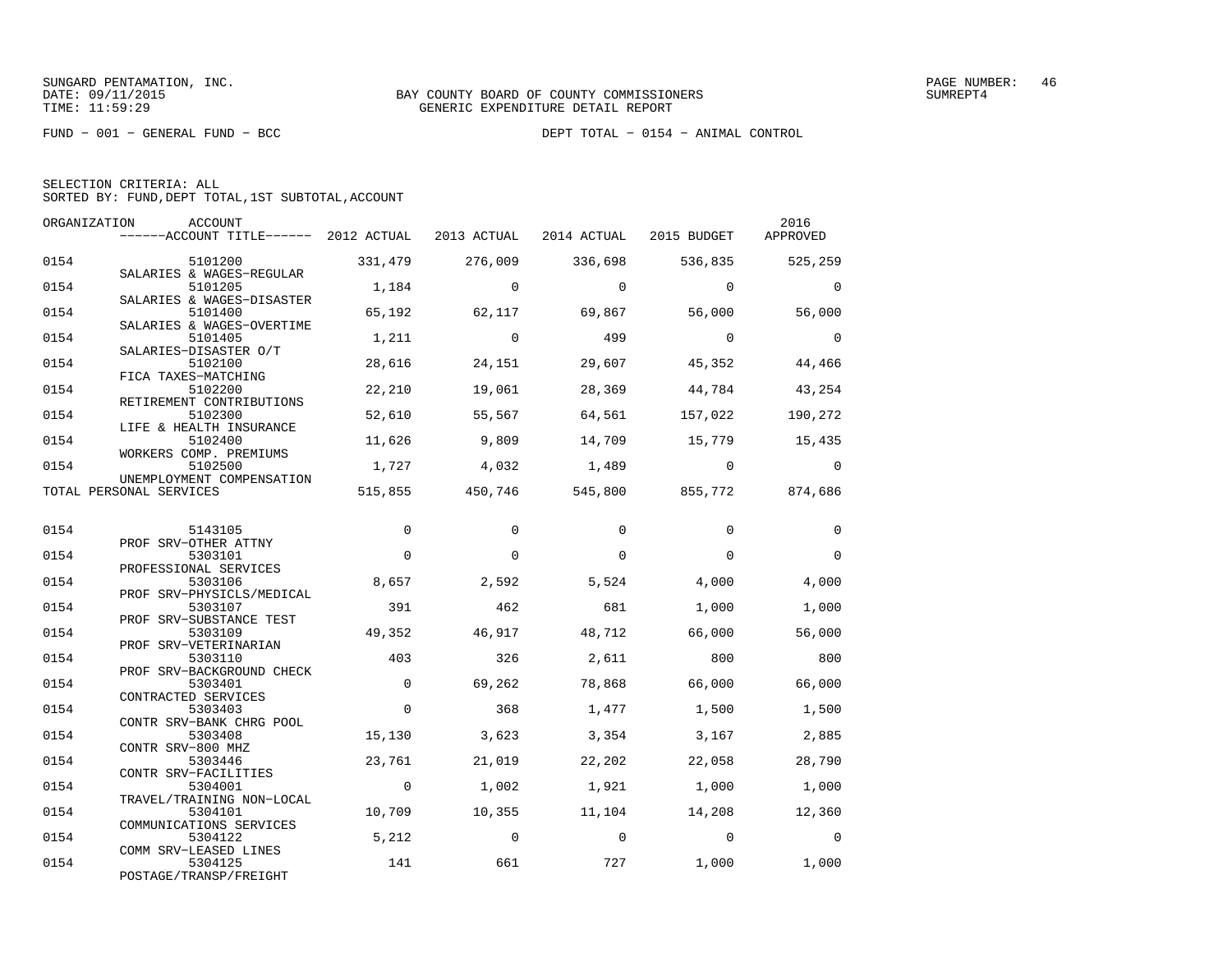FUND − 001 − GENERAL FUND − BCC DEPT TOTAL − 0154 − ANIMAL CONTROL

|  | SELECTION CRITERIA: ALL                            |  |  |
|--|----------------------------------------------------|--|--|
|  | SORTED BY: FUND, DEPT TOTAL, 1ST SUBTOTAL, ACCOUNT |  |  |

| ORGANIZATION | <b>ACCOUNT</b>                        |                |             |                         |                | 2016        |
|--------------|---------------------------------------|----------------|-------------|-------------------------|----------------|-------------|
|              | ------ACCOUNT TITLE------ 2012 ACTUAL |                | 2013 ACTUAL | 2014 ACTUAL 2015 BUDGET |                | APPROVED    |
| 0154         | 5304301                               | 39,087         | 43,494      | 44,697                  | 43,600         | 53,600      |
|              | UTILITY SERVICES                      |                |             |                         |                |             |
| 0154         | 5304410                               | 6,183          | 6,791       | 6,477                   | 8,347          | 10,748      |
|              | RENTALS/LEASES-EOUIPMENT              |                |             |                         |                |             |
| 0154         | 5304501                               | 11,004         | 11,004      | 10,071                  | 10,071         | 23,292      |
|              | INSURANCE & BONDS                     | $\overline{0}$ |             |                         |                |             |
| 0154         | 5304604<br>REPAIR/MAINT-BLD&GRD DEPT  |                | 5,739       | 8,153                   | 60,500         | 20,000      |
| 0154         | 5304605                               | 14,829         | 15,498      | 3,427                   | 20,000         | 11,500      |
|              | REPAIR/MAINT-BLDG & GRND              |                |             |                         |                |             |
| 0154         | 5304610                               | 11,519         | 7,801       | 8,404                   | 8,000          | 8,000       |
|              | REPAIR/MAINT-AUTO EQUIP               |                |             |                         |                |             |
| 0154         | 5304611<br>REPAIR/MAINT-FLEET MAINT   | $\overline{0}$ | $\Omega$    | $\Omega$                | $\overline{0}$ | $\Omega$    |
| 0154         | 5304615                               | 4,703          | 6,643       | 5,066                   | 13,200         | 13,200      |
|              | REPAIR/MAINT-EOUIPMENT                |                |             |                         |                |             |
| 0154         | 5304701                               | 826            | 627         | 1,338                   | 1,470          | 1,470       |
|              | PRINTING & BINDING                    |                |             |                         |                |             |
| 0154         | 5304902                               | 1,138          | 2,846       | 1,073                   | 3,406          | 9,018       |
| 0154         | FEES & COSTS-PURCHASING<br>5304905    | 40             | 184         | 106                     | 300            | 300         |
|              | FEES&COSTS-LGL ADV/ADVERT             |                |             |                         |                |             |
| 0154         | 5304909                               | 40             | 430         | $\Omega$                | 200            | 200         |
|              | FEES & COSTS-COURT FILING             |                |             |                         |                |             |
| 0154         | 5304922                               | $\Omega$       | $\Omega$    | $\Omega$                | $\Omega$       | 1,200       |
|              | FEES & COSTS-PERMITS                  |                |             |                         |                |             |
| 0154         | 5304984<br><b>BAD DEBT</b>            | $\Omega$       | $\Omega$    | $\Omega$                | $\Omega$       | $\mathbf 0$ |
| 0154         | 5304990                               | 51             | $\Omega$    | 281                     | $\Omega$       | $\Omega$    |
|              | MISCELLANEOUS EXPENSES                |                |             |                         |                |             |
| 0154         | 5305101                               | 1,638          | 4,617       | 3,218                   | 6,600          | 6,600       |
|              | OFFICE SUPPLIES                       |                |             |                         |                |             |
| 0154         | 5305201                               | 54,972         | 64,734      | 79,982                  | 46,000         | 46,000      |
| 0154         | OPERATING SUPPLIES<br>5305202         | $\Omega$       | 3,248       | 10,737                  | 4,000          | 15,500      |
|              | OPER SUPPLIES-JANITORIAL              |                |             |                         |                |             |
| 0154         | 5305205                               | 40,060         | 34,050      | 31,858                  | 35,000         | 35,000      |
|              | GAS, OIL & LUBRICANTS                 |                |             |                         |                |             |
| 0154         | 5305210                               | 32             | 735         | 2,565                   | 4,200          | 4,000       |
| 0154         | SAFETY GEAR & SUPPLIES<br>5305211     | $\Omega$       | $\Omega$    | $\Omega$                | $\Omega$       | 28,300      |
|              | MEDICAL SUPPLIES                      |                |             |                         |                |             |
| 0154         | 5305215                               | 4,699          | 4,317       | 9,227                   | 10,000         | 6,200       |
|              | CLOTHING & WEARING APPRL              |                |             |                         |                |             |
| 0154         | 5305220                               | 57             | 106         | 44                      | 100            | 500         |
|              | TOOL & SMALL IMPLEMENTS               |                |             |                         |                |             |
| 0154         | 5305401<br>BOOKS/RESOURCE MATR/SUBSC  | 98             | $-3$        | 333                     | 500            | 500         |
| 0154         | 5305402                               | 200            | 849         | 752                     | 500            | 500         |
|              | DUES & MEMBERSHIPS                    |                |             |                         |                |             |
|              |                                       |                |             |                         |                |             |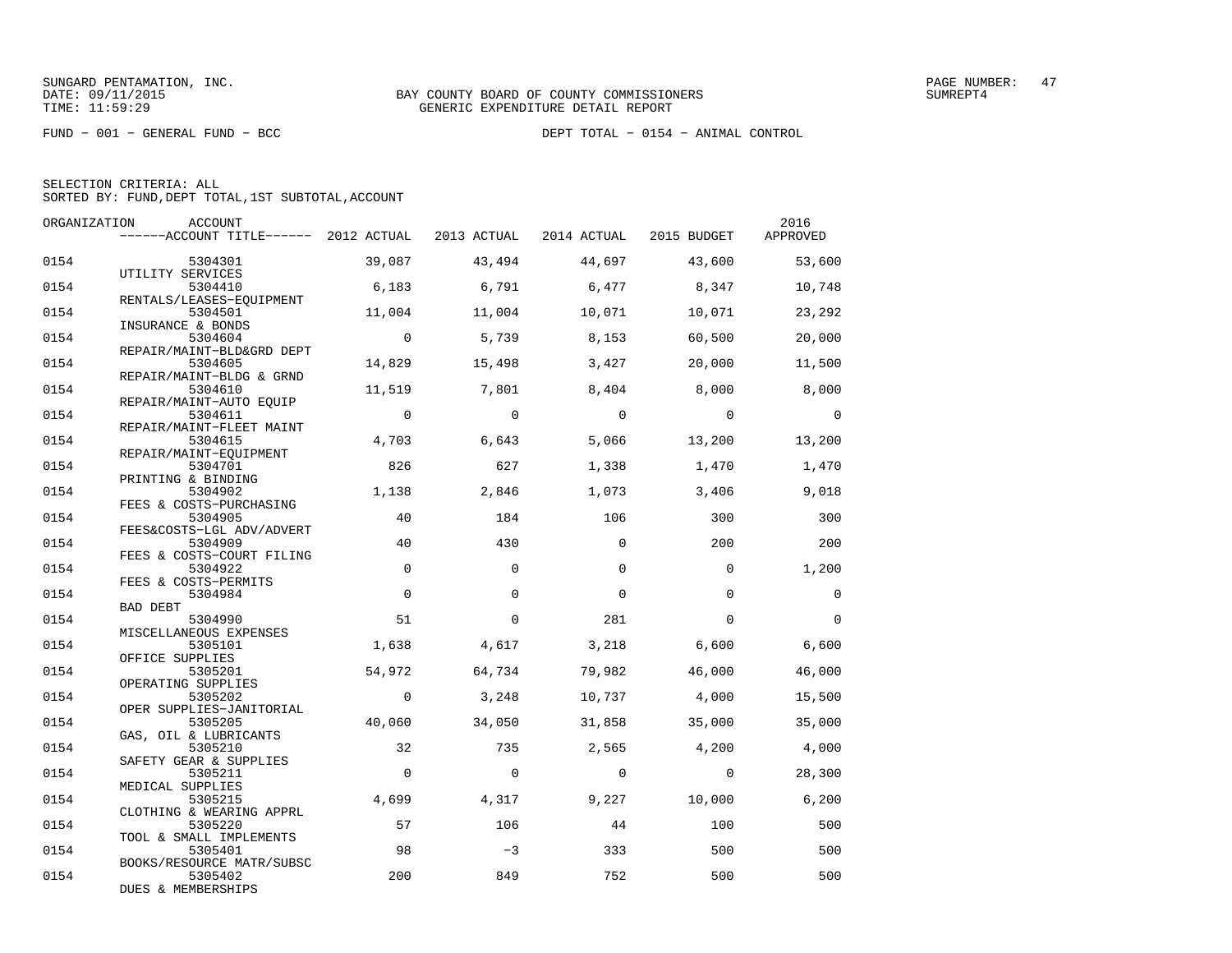FUND − 001 − GENERAL FUND − BCC DEPT TOTAL − 0154 − ANIMAL CONTROL

| SELECTION CRITERIA: ALL |  |  |                                                    |  |
|-------------------------|--|--|----------------------------------------------------|--|
|                         |  |  | SORTED BY: FUND, DEPT TOTAL, 1ST SUBTOTAL, ACCOUNT |  |

| ORGANIZATION | <b>ACCOUNT</b><br>------ACCOUNT TITLE------ 2012 ACTUAL |          | 2013 ACTUAL | 2014 ACTUAL | 2015 BUDGET     | 2016<br>APPROVED |
|--------------|---------------------------------------------------------|----------|-------------|-------------|-----------------|------------------|
| 0154         | 5305406<br>TRAINING & TUITION                           | 700      | 4,005       | 8,634       | 12,000          | 10,000           |
| 0154         | 5620101<br>DONATIONS EXPENSED                           | 0        | 0           | 30,304      | $\Omega$        | $\Omega$         |
| TOTAL        | OPERATING EXPENSES                                      | 305,632  | 374,303     |             | 443,929 468,727 | 480,963          |
| 0154         | 5606101                                                 | $\Omega$ | 0           | $\Omega$    | $\Omega$        | $\Omega$         |
| 0154         | LAND<br>5606201<br><b>BUILDINGS</b>                     | $\Omega$ | 0           | $\Omega$    | $\Omega$        | $\Omega$         |
| 0154         | 5606401<br>EQUIPMENT                                    | 6,924    | 60,469      | 40,698      | 0               | 2,000            |
| 0154         | 5606402<br>EQUIP LESS THAN \$1000                       | 14,524   | 11,851      | 8,557       | 4,500           | 4,500            |
| 0154         | 5606450<br>COMPUTER SOFTWARE                            | 5,760    | 456         | 8,195       | 8,000           | 8,000            |
| 0154         | 5606528<br>CIP-ANIMAL CNTRL FACILITY                    | $\Omega$ | $\Omega$    | $\Omega$    | $\Omega$        | $\Omega$         |
| TOTAL        | CAPITAL OUTLAY                                          | 27,208   | 72,776      | 57,450      | 12,500          | 14,500           |
| 0154         | 5905998<br>DEPRECIATION EXPENSE                         | 0        | 0           | $\Omega$    | <sup>0</sup>    | $\Omega$         |
|              | TOTAL NON-OPERATING EXPENSES                            | $\Omega$ | $\Omega$    | $\Omega$    | $\Omega$        | $\Omega$         |
|              | TOTAL ANIMAL CONTROL                                    | 848,695  | 897,825     | 1,047,179   | 1,336,999       | 1,370,149        |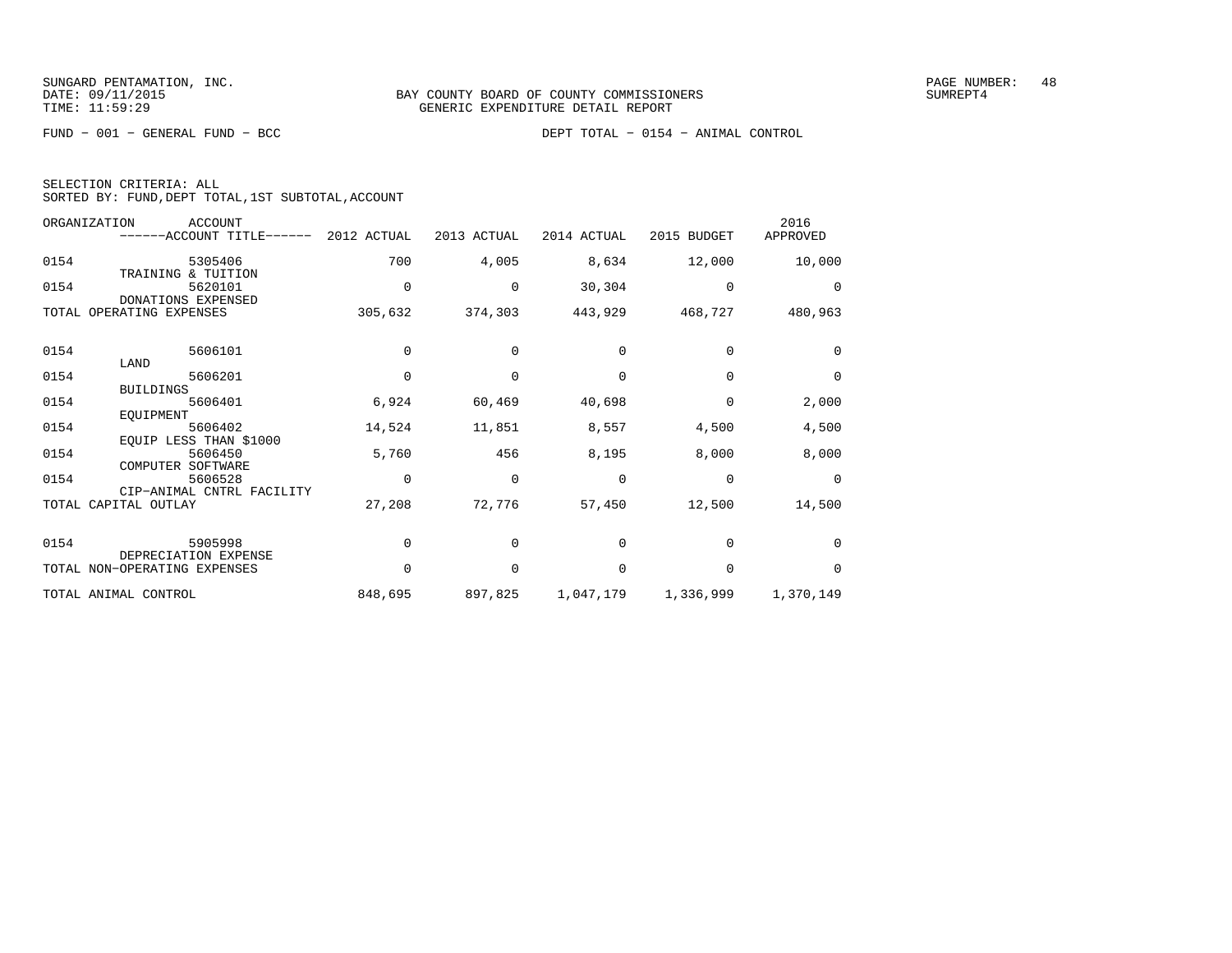| SELECTION CRITERIA: ALL |  |  |                                                    |  |
|-------------------------|--|--|----------------------------------------------------|--|
|                         |  |  | SORTED BY: FUND, DEPT TOTAL, 1ST SUBTOTAL, ACCOUNT |  |

| ORGANIZATION | ACCOUNT<br>------ACCOUNT TITLE------ 2012 ACTUAL 2013 ACTUAL 2014 ACTUAL 2015 BUDGET APPROVED |                |                |                |                                         | 2016                     |
|--------------|-----------------------------------------------------------------------------------------------|----------------|----------------|----------------|-----------------------------------------|--------------------------|
| 0166         | 5101200                                                                                       | 287,066        | 262,556        |                | 316,017 339,768 345,925                 |                          |
| 0166         | SALARIES & WAGES-REGULAR<br>5101205<br>SALARIES & WAGES-DISASTER                              | $\overline{0}$ | $\overline{0}$ | 221            | $\overline{0}$                          | $\overline{\phantom{0}}$ |
| 0166         | 5102100<br>FICA TAXES-MATCHING                                                                | 20,756         | 18,925         | 21,484         | 25,992                                  | 26,463                   |
| 0166         | 5102200<br>RETIREMENT CONTRIBUTIONS                                                           | 14,092         | 16,124         | 25,014         | 28,347                                  | 28,785                   |
| 0166         | 5102300<br>LIFE & HEALTH INSURANCE                                                            | 28,986         | 29,715         | 41,740         | 54,051                                  | 46,285                   |
| 0166         | 5102400<br>WORKERS COMP. PREMIUMS                                                             | 1,221          |                |                | $1,240$ $1,252$ $1,461$ $1,487$         |                          |
|              | TOTAL PERSONAL SERVICES                                                                       |                |                |                | 352,122 328,560 405,728 449,619 448,945 |                          |
| 0166         | 5303106                                                                                       | $\overline{0}$ | $\Omega$       | $\Omega$       | $\Omega$                                | $\overline{0}$           |
| 0166         | PROF SRV-PHYSICLS/MEDICAL<br>5303107                                                          | 89             | 37             | 37             | 100                                     | 100                      |
| 0166         | PROF SRV-SUBSTANCE TEST<br>5303110                                                            | $\Omega$       | 155            | $\Omega$       | 155                                     | $\Omega$                 |
| 0166         | PROF SRV-BACKGROUND CHECK<br>5303401<br>CONTRACTED SERVICES                                   | 38,984         | 29,737         | 20,158         |                                         | 59,000 118,795           |
| 0166         | 5303410<br>CONTR SRV-JANITORIAL                                                               | $\overline{0}$ | $\mathbf{0}$   | $\overline{0}$ | $\mathbf{0}$                            | $\mathbf 0$              |
| 0166         | 5303425<br>CONTR SRV-ADMIN FEES                                                               | 1,544          | 1,612          | 1,560          | 1,560                                   | $\mathbf 0$              |
| 0166         | 5303446<br>CONTR SRV-FACILITIES                                                               | 4,312          | 5,280          | 5,262          | 4,590                                   | 25,591                   |
| 0166         | 5304001<br>TRAVEL/TRAINING NON-LOCAL                                                          | 745            | $\Omega$       | 1,192          | 18,000                                  | 18,000                   |
| 0166         | 5304005<br>TRAVEL-LOCAL                                                                       | $\overline{0}$ | $\mathbf 0$    | $\overline{0}$ | $\overline{0}$                          | $\overline{0}$           |
| 0166         | 5304101<br>COMMUNICATIONS SERVICES                                                            | 48,240         | 23,458         | 13,789         | 15,240                                  | 15,440                   |
| 0166         | 5304122<br>COMM SRV-LEASED LINES                                                              | 7,200          | 7,200          | 6,000          | 8,700                                   | 18,200                   |
| 0166         | 5304125<br>POSTAGE/TRANSP/FREIGHT                                                             | 121            | 194            | 79             | 250                                     | 250                      |
| 0166         | 5304301<br>UTILITY SERVICES                                                                   | 11,031         | 10,395         | 11,576         | 11,514                                  | $\overline{0}$           |
| 0166         | 5304410<br>RENTALS/LEASES-EQUIPMENT                                                           | 1,364          | 1,703          | 4,921          | 7,980                                   | 24,160                   |
| 0166         | 5304501<br>INSURANCE & BONDS                                                                  | 6,042          | 6,042          | 5,530          | 5,530                                   | 14,389                   |
| 0166         | 5304605<br>REPAIR/MAINT-BLDG & GRND                                                           | 4,752          | 4,285          | 6,133          | 7,920                                   | 60,000                   |
| 0166         | 5304610<br>REPAIR/MAINT-AUTO EQUIP                                                            | 338            | 1,254          | 1,633          | 2,520                                   | 2,400                    |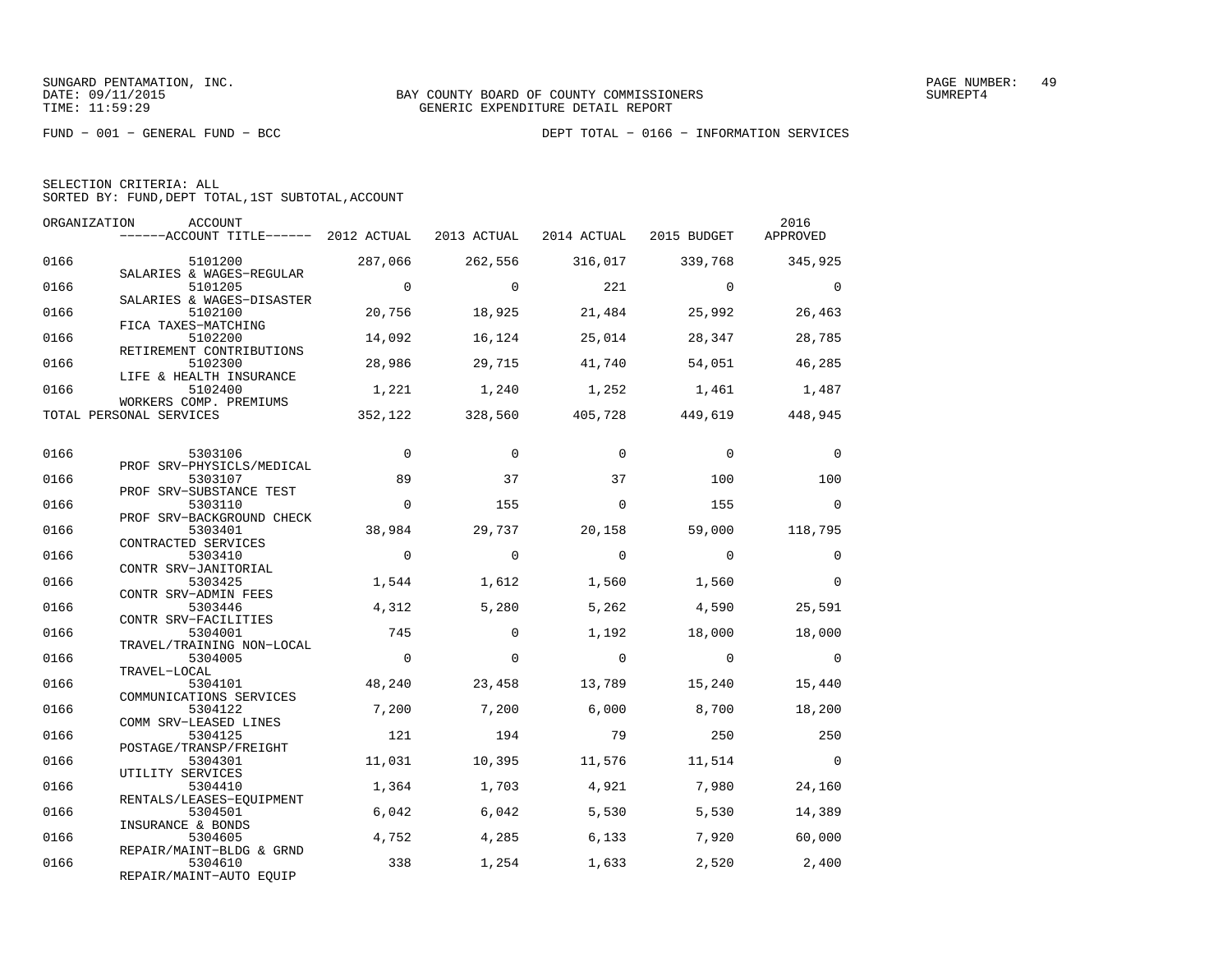|  | SELECTION CRITERIA: ALL                            |  |  |
|--|----------------------------------------------------|--|--|
|  | SORTED BY: FUND, DEPT TOTAL, 1ST SUBTOTAL, ACCOUNT |  |  |

|      | ORGANIZATION<br>ACCOUNT                   |                |             |              |             | 2016        |
|------|-------------------------------------------|----------------|-------------|--------------|-------------|-------------|
|      | ------ACCOUNT TITLE------ 2012 ACTUAL     |                | 2013 ACTUAL | 2014 ACTUAL  | 2015 BUDGET | APPROVED    |
| 0166 | 5304611                                   | $\mathbf 0$    | $\mathbf 0$ | $\mathbf 0$  | $\Omega$    | $\Omega$    |
| 0166 | REPAIR/MAINT-FLEET MAINT<br>5304615       | 7,077          | 8,358       | 3,750        | 10,000      | 10,000      |
| 0166 | REPAIR/MAINT-EOUIPMENT<br>5304902         | 791            | 3,059       | 10,457       | 5,450       | 10,247      |
| 0166 | FEES & COSTS-PURCHASING<br>5304905        | $\overline{0}$ | $\Omega$    | $\Omega$     | $\Omega$    | 0           |
|      | FEES&COSTS-LGL ADV/ADVERT                 |                |             |              |             |             |
| 0166 | 5304990<br>MISCELLANEOUS EXPENSES         | 97             | $\mathbf 0$ | $\Omega$     | $\Omega$    | $\mathbf 0$ |
| 0166 | 5305101                                   | 26,342         | 625         | 3,046        | 2,000       | 3,000       |
| 0166 | OFFICE SUPPLIES<br>5305201                | 2,647          | 320         | 2,047        | 5,000       | 5,000       |
| 0166 | OPERATING SUPPLIES<br>5305202             | $\mathbf 0$    | $\mathbf 0$ | 0            | 0           | $\Omega$    |
|      | OPER SUPPLIES-JANITORIAL                  |                |             |              |             |             |
| 0166 | 5305205<br>GAS, OIL & LUBRICANTS          | 1,889          | 999         | 1,378        | 2,400       | 1,560       |
| 0166 | 5305210                                   | 0              | $\mathbf 0$ | $\mathbf 0$  | $\mathbf 0$ | $\mathbf 0$ |
| 0166 | SAFETY GEAR & SUPPLIES<br>5305215         | $\mathbf 0$    | $\mathbf 0$ | 116          | 525         | 630         |
| 0166 | CLOTHING & WEARING APPRL<br>5305220       | $\Omega$       | $\Omega$    | $\Omega$     | $\Omega$    | $\Omega$    |
| 0166 | TOOL & SMALL IMPLEMENTS<br>5305401        | 853            | 839         | $\Omega$     | 2,500       | 2,000       |
|      | BOOKS/RESOURCE MATR/SUBSC                 |                |             |              |             |             |
| 0166 | 5305402<br>DUES & MEMBERSHIPS             | 484            | 127         | 295          | 300         | 300         |
| 0166 | 5305406<br>TRAINING & TUITION             | $\overline{0}$ | 198         | 0            | 3,500       | 3,500       |
|      | TOTAL OPERATING EXPENSES                  | 164,942        | 105,878     | 98,959       | 174,734     | 333,562     |
| 0166 | 5606314                                   | $\overline{0}$ | 26,527      | $\mathbf{0}$ | 160,000     | 20,000      |
|      | IMPRV-NETWORK CONNECT                     |                |             |              |             |             |
| 0166 | 5606401<br>EOUIPMENT                      | 322,965        | 37,020      | 20,000       | 84,000      | 101,000     |
| 0166 | 5606402<br>EQUIP LESS THAN \$1000         | 27,953         | 11,630      | 25,170       | 10,000      | 10,000      |
| 0166 | 5606450                                   | 36,501         | 14,596      | 48,953       | 104,000     | 50,000      |
|      | COMPUTER SOFTWARE<br>TOTAL CAPITAL OUTLAY | 387,419        | 89,773      | 94,123       | 358,000     | 181,000     |
| 0166 | 5905998                                   | $\mathbf 0$    | 0           | 0            | $\mathbf 0$ | 0           |
| 0166 | DEPRECIATION EXPENSE<br>5909915           | $\Omega$       | 0           | 0            | $\Omega$    | 0           |
|      | RESERVE FOR PAY ADJUSTMNT                 |                |             |              |             |             |
|      | TOTAL NON-OPERATING EXPENSES              | $\Omega$       | $\Omega$    | 0            | 0           | 0           |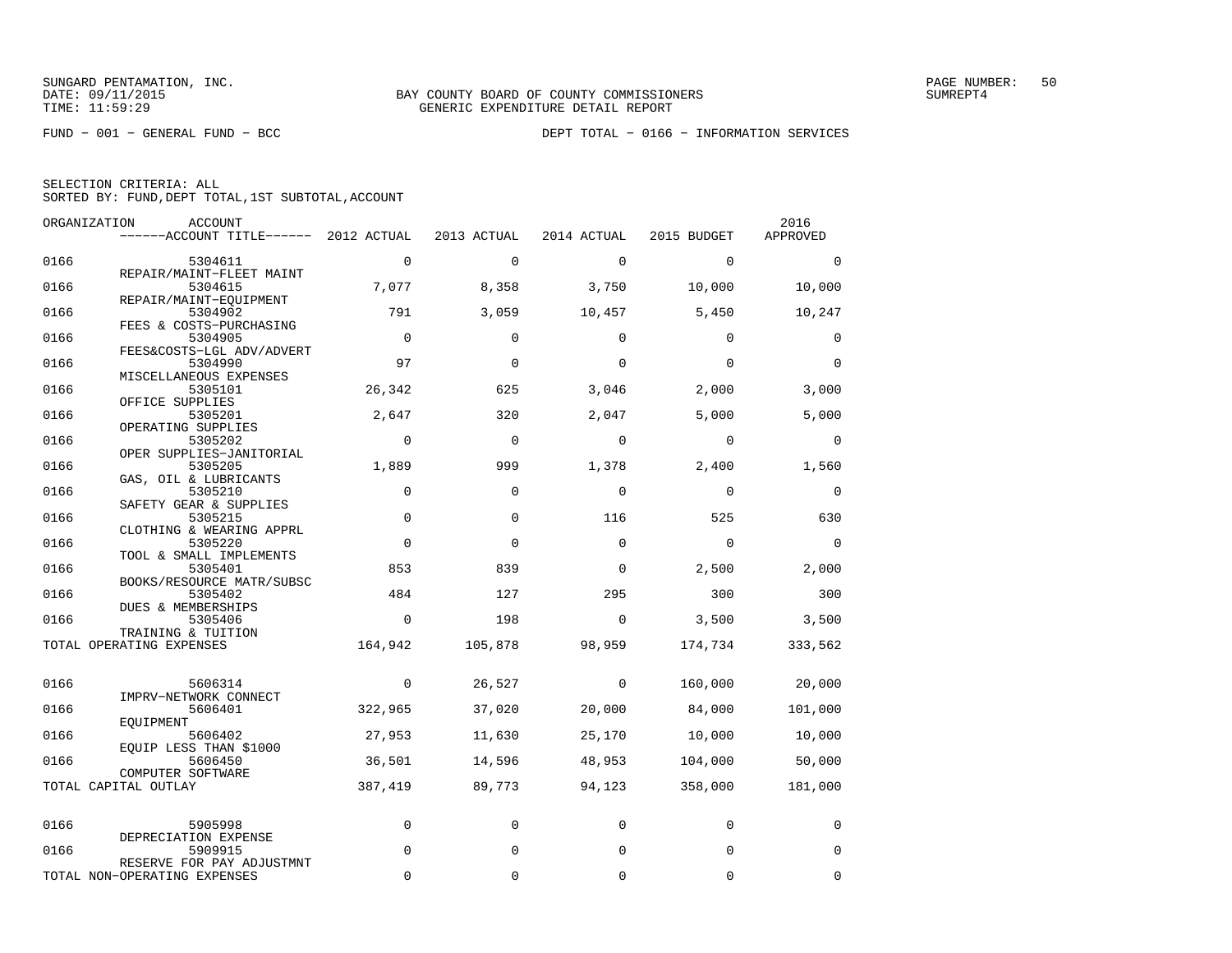FUND − 001 − GENERAL FUND − BCC DEPT TOTAL − 0166 − INFORMATION SERVICES

| ORGANIZATION<br>ACCOUNT                                       |         |         |         |             | 2016     |
|---------------------------------------------------------------|---------|---------|---------|-------------|----------|
| ------ACCOUNT TITLE------ 2012 ACTUAL 2013 ACTUAL 2014 ACTUAL |         |         |         | 2015 BUDGET | APPROVED |
|                                                               |         |         |         |             |          |
| TOTAL INFORMATION SERVICES                                    | 904,483 | 524.210 | 598.810 | 982.353     | 963.507  |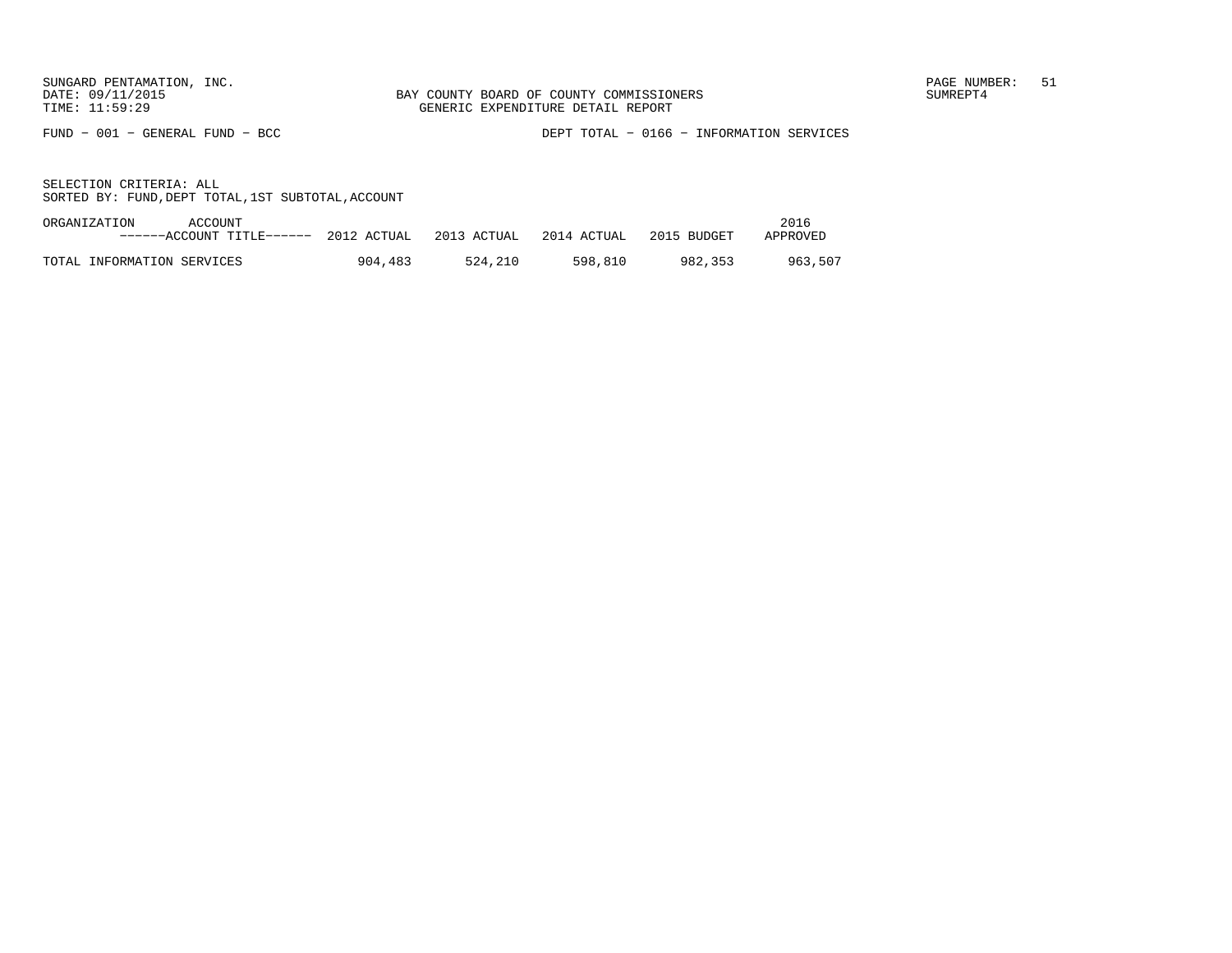FUND − 001 − GENERAL FUND − BCC DEPT TOTAL − 0168 − LAW ENFORCEMENT

| ORGANIZATION | ACCOUNT<br>------ACCOUNT TITLE------ | 2012 ACTUAL | 2013 ACTUAL | 2014 ACTUAL | 2015 BUDGET | 2016<br>APPROVED |
|--------------|--------------------------------------|-------------|-------------|-------------|-------------|------------------|
| 0168         | 5819154<br>FEES & COST-SHER/LEE TRST | 53,357      | 33,000      | 203,917     | 90,000      | 90,000           |
|              | TOTAL NON-OPERATING EXPENSES         | 53,357      | 33,000      | 203,917     | 90,000      | 90,000           |
|              | TOTAL LAW ENFORCEMENT                | 53,357      | 33,000      | 203,917     | 90,000      | 90,000           |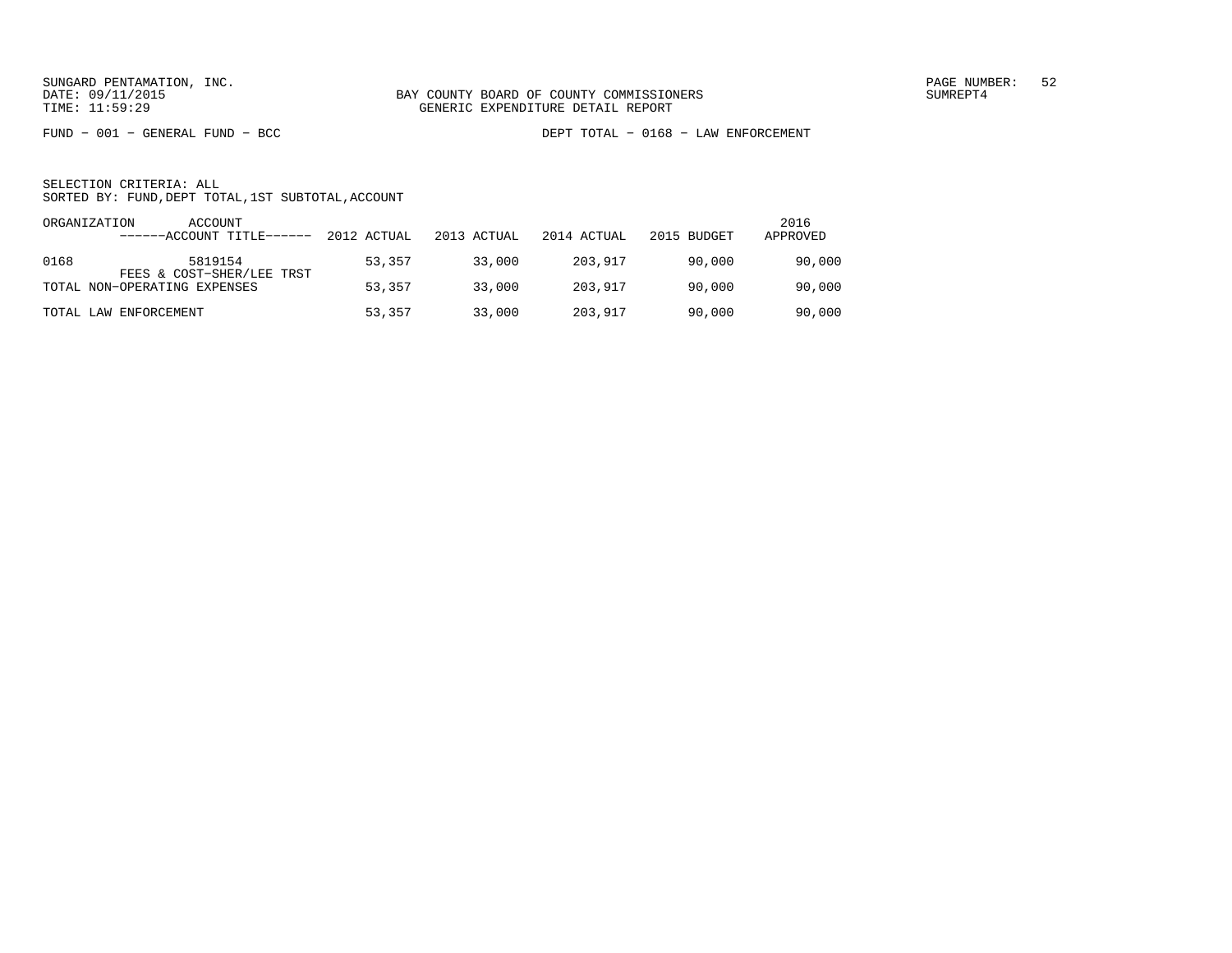FUND − 001 − GENERAL FUND − BCC DEPT TOTAL − 0172 − INFRASTRUCTURE

| SELECTION CRITERIA: ALL |                                                    |  |
|-------------------------|----------------------------------------------------|--|
|                         | SORTED BY: FUND, DEPT TOTAL, 1ST SUBTOTAL, ACCOUNT |  |

|      | ORGANIZATION<br>ACCOUNT                                                   |                |                |                         |                         | 2016          |
|------|---------------------------------------------------------------------------|----------------|----------------|-------------------------|-------------------------|---------------|
|      | $---$ ACCOUNT TITLE------ 2012 ACTUAL 2013 ACTUAL 2014 ACTUAL 2015 BUDGET |                |                |                         |                         | APPROVED      |
| 0172 | 5253401                                                                   | 402            | $\Omega$       | $\Omega$                | $\Omega$                | $\Omega$      |
|      | DISASTER PREP/RECOVERY                                                    |                |                |                         |                         |               |
| 0172 | 5303401                                                                   | 37,386         | 40,325         | 5,640                   | $\Omega$                | $\Omega$      |
|      | CONTRACTED SERVICES                                                       |                |                |                         |                         |               |
| 0172 | 5303438                                                                   | $\overline{0}$ | $\Omega$       | $\Omega$                | $\Omega$                | $\Omega$      |
|      | CONTR SRV-DEBRIS REMOVAL                                                  |                |                |                         |                         |               |
| 0172 | 5303446                                                                   | 7,981          | 15,860         | 19,079                  | 20,943                  | 27,638        |
| 0172 | CONTR SRV-FACILITIES<br>5304050                                           | $\overline{0}$ | $\Omega$       | $\Omega$                | $\Omega$                | $\Omega$      |
|      | MOVING EXPENSE                                                            |                |                |                         |                         |               |
| 0172 | 5304301                                                                   |                |                | 27, 241 28, 646 18, 798 | 22,000                  | 22,000        |
|      | UTILITY SERVICES                                                          |                |                |                         |                         |               |
| 0172 | 5304601                                                                   | 175            | $\Omega$       | $\Omega$                | $\Omega$                | $\mathbf 0$   |
|      | DISASTER RECOVERY/RESTOR                                                  |                |                |                         |                         |               |
| 0172 | 5304604                                                                   | $\overline{0}$ | $\Omega$       | $\Omega$                | $\Omega$                | $\Omega$      |
|      | REPAIR/MAINT-BLD&GRD DEPT                                                 |                |                |                         |                         |               |
| 0172 | 5304605<br>REPAIR/MAINT-BLDG & GRND                                       | 57,781         | 30,155         | 18,520                  | 1,100                   | 1,100         |
| 0172 | 5304615                                                                   | $\overline{0}$ | 2,675          | $\overline{0}$          | $\mathbf 0$             | 0             |
|      | REPAIR/MAINT-EQUIPMENT                                                    |                |                |                         |                         |               |
| 0172 | 5304902                                                                   | 3,512          | 2,847          |                         | 3,754 7,835             | 11,887        |
|      | FEES & COSTS-PURCHASING                                                   |                |                |                         |                         |               |
| 0172 | 5304905                                                                   | 160            | $\Omega$       | $\Omega$                | $\Omega$                | $\Omega$      |
|      | FEES&COSTS-LGL ADV/ADVERT                                                 |                |                |                         |                         |               |
| 0172 | 5304922                                                                   | 25             | 25             | $\Omega$                | $\Omega$                | $\Omega$      |
|      | FEES & COSTS-PERMITS                                                      | $\overline{0}$ | $\overline{0}$ | $\Omega$                | $\Omega$                | $\Omega$      |
| 0172 | 5305101<br>OFFICE SUPPLIES                                                |                |                |                         |                         |               |
|      | TOTAL OPERATING EXPENSES                                                  |                |                | 134,662 120,534 65,791  |                         | 51,878 62,625 |
|      |                                                                           |                |                |                         |                         |               |
|      |                                                                           |                |                |                         |                         |               |
| 0172 | 5606101                                                                   | $\Omega$       | $\Omega$       | $\Omega$                | $\Omega$                | 0             |
|      | LAND                                                                      |                |                |                         |                         |               |
| 0172 | 5606201<br>BUILDINGS                                                      | $\Omega$       | $\Omega$       | $\Omega$                | $\Omega$                | $\Omega$      |
| 0172 | 5606202                                                                   | $\mathbf 0$    | $\Omega$       | 272,520                 | $\Omega$                | $\mathbf 0$   |
|      | BLDG-FACILITIES                                                           |                |                |                         |                         |               |
| 0172 | 5606203                                                                   | $\Omega$       | $\Omega$       | $\Omega$                | $\Omega$                | $\Omega$      |
|      | BLDG-CLERK STORAGE                                                        |                |                |                         |                         |               |
| 0172 | 5606301                                                                   | $\Omega$       | $\Omega$       | 29,962                  | $\Omega$                | $\mathbf 0$   |
|      | IMPRV OTHER THAN BLDGS                                                    |                |                |                         |                         |               |
| 0172 | 5606318                                                                   | 1,325,939      | 6,500          | $\sim$ 0                | $\Omega$                | $\Omega$      |
| 0172 | IMPRV-COUNTY PIER<br>5606349                                              | $\sim$ 0       | $\mathbf 0$    | 517                     | $\Omega$                | 0             |
|      | IMPRV-ARTIFICIAL REEF                                                     |                |                |                         |                         |               |
| 0172 | 5606350                                                                   | 56,413         | 8,783          |                         | 473,584 100,000 100,000 |               |
|      | IMPRV-BOATING                                                             |                |                |                         |                         |               |
| 0172 | 5606371                                                                   | 1,310          | $\mathbf 0$    | $\mathbf 0$             | $\Omega$                | $\mathbf 0$   |
|      | IMPRV-CRTHSE SECURITY                                                     |                |                |                         |                         |               |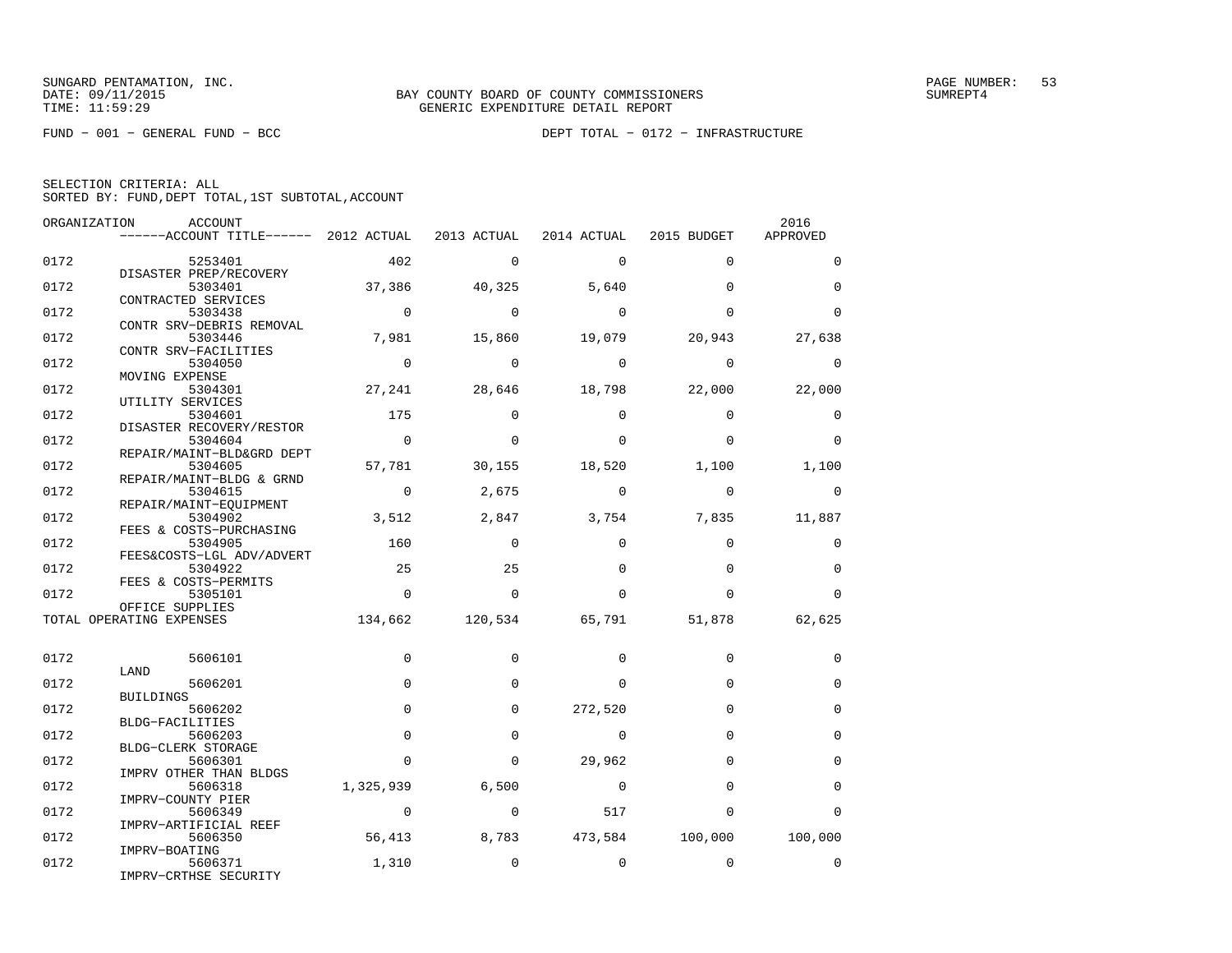FUND − 001 − GENERAL FUND − BCC DEPT TOTAL − 0172 − INFRASTRUCTURE

| ORGANIZATION | <b>ACCOUNT</b><br>------ACCOUNT TITLE------ 2012 ACTUAL |             | 2013 ACTUAL  | 2014 ACTUAL | 2015 BUDGET | 2016<br>APPROVED |
|--------------|---------------------------------------------------------|-------------|--------------|-------------|-------------|------------------|
| 0172         | 5606401                                                 | 1,693       | 2,800        | $\mathbf 0$ | $\mathbf 0$ | 0                |
|              | EQUIPMENT                                               |             |              |             |             |                  |
| 0172         | 5606402                                                 | $\mathbf 0$ | 0            | $\Omega$    | $\Omega$    | 0                |
| 0172         | EOUIP LESS THAN \$1000<br>5606502                       | $\Omega$    | $\Omega$     | $\Omega$    | $\Omega$    | $\Omega$         |
|              | CIP-EAST BAY PASS                                       |             |              |             |             |                  |
| 0172         | 5606515                                                 | $\mathbf 0$ | $\Omega$     | $\Omega$    | $\Omega$    | $\mathbf 0$      |
|              | CIP-LIBRARY                                             |             |              |             |             |                  |
| 0172         | 5606516                                                 | $\mathbf 0$ | <sup>0</sup> | $\Omega$    | $\Omega$    | $\mathbf 0$      |
|              | CIP-BCC ADMIN BLDG                                      |             |              |             |             |                  |
| 0172         | 5606517                                                 | 198         | 716,465      | 553,789     | $\Omega$    | $\Omega$         |
|              | CIP-COURTHOUSE                                          |             |              |             |             |                  |
| 0172         | 5606519                                                 | $\mathbf 0$ | $\mathbf 0$  | $\Omega$    | $\Omega$    | $\mathbf 0$      |
|              | CIP-JUDICIAL FACILITY                                   |             |              |             |             |                  |
| 0172         | 5606520                                                 | $\mathbf 0$ | $\Omega$     | $\Omega$    | 3,100       | 0                |
|              | CIP-FUEL TANKS                                          |             |              |             |             |                  |
| 0172         | 5606521<br>$CIP - JAIL$                                 | $\Omega$    | $\Omega$     | $\Omega$    | $\Omega$    | $\Omega$         |
| 0172         | 5606522                                                 | $\Omega$    | $\Omega$     | $\Omega$    | $\Omega$    | $\Omega$         |
|              | CIP-EMERG OPERATIONS CNTR                               |             |              |             |             |                  |
| 0172         | 5606524                                                 | $\mathbf 0$ | $\Omega$     | $\Omega$    | $\Omega$    | $\mathbf 0$      |
|              | CIP-CSS OPERATIONS CENTER                               |             |              |             |             |                  |
| 0172         | 5606526                                                 | $\Omega$    | $\Omega$     | $\Omega$    | $\Omega$    | $\Omega$         |
|              | CIP-ROOF REPAIRS                                        |             |              |             |             |                  |
| 0172         | 5606571                                                 | $\Omega$    | $\Omega$     | $\Omega$    | $\Omega$    | $\Omega$         |
|              | CIP-MEDIATION PROJ AWT                                  |             |              |             |             |                  |
| 0172         | 5606574                                                 | $\Omega$    | 0            | 0           | $\Omega$    | $\Omega$         |
|              | CIP-BAYSIDE DREDGING                                    |             |              |             |             |                  |
|              | TOTAL CAPITAL OUTLAY                                    | 1,385,553   | 734,548      | 1,330,372   | 103,100     | 100,000          |
|              |                                                         |             |              |             |             |                  |
| 0172         | 5808118                                                 | $\mathbf 0$ | 0            | $\Omega$    | $\Omega$    | 0                |
|              | GRANT-HAZARD MITIGATION                                 |             |              |             |             |                  |
| 0172         | 5810010                                                 | $\mathbf 0$ | 0            | 0           | $\Omega$    | 0                |
|              | CONTRIBUTION-OTHER GOVT                                 |             |              |             |             |                  |
|              | TOTAL GRANTS & AIDS                                     | $\Omega$    | $\Omega$     | $\Omega$    | $\Omega$    | $\Omega$         |
|              |                                                         |             |              |             |             |                  |
|              |                                                         |             |              |             |             |                  |
| 0172         | 5905998                                                 | $\mathbf 0$ | $\Omega$     | $\Omega$    | $\Omega$    | $\Omega$         |
| 0172         | DEPRECIATION EXPENSE                                    |             |              |             |             |                  |
|              | 5909920<br>RESERVE-FUTURE CAP OUTLAY                    | $\mathbf 0$ | $\Omega$     | 0           | $\Omega$    | 0                |
|              | TOTAL NON-OPERATING EXPENSES                            | $\Omega$    | $\Omega$     | $\Omega$    | $\Omega$    | $\Omega$         |
|              |                                                         |             |              |             |             |                  |
|              | TOTAL INFRASTRUCTURE                                    | 1,520,215   | 855,081      | 1,396,163   | 154,978     | 162,625          |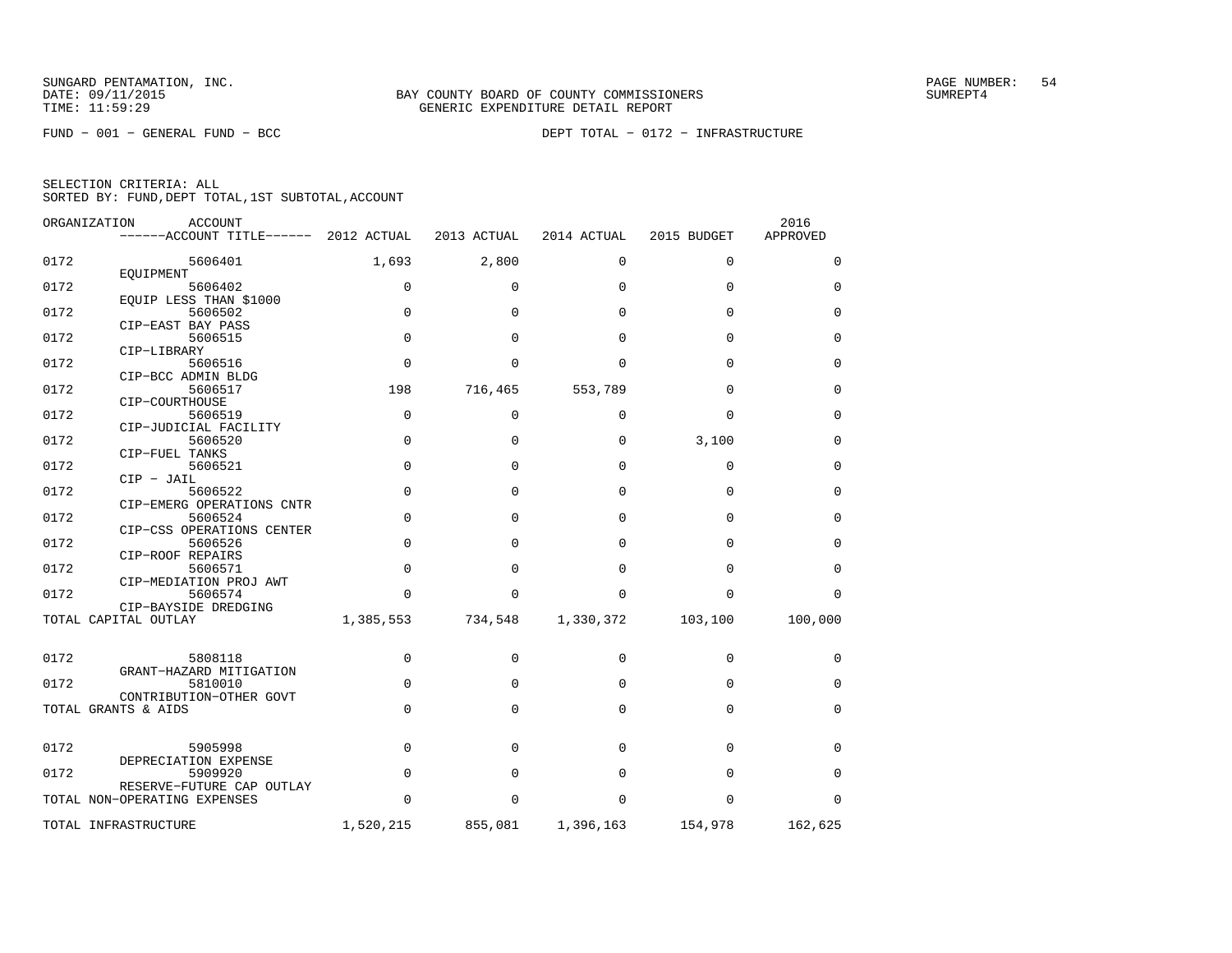FUND − 001 − GENERAL FUND − BCC DEPT TOTAL − 0180 − PARKS

|      | ORGANIZATION<br>ACCOUNT                           |                |                 |                                         |                | 2016           |
|------|---------------------------------------------------|----------------|-----------------|-----------------------------------------|----------------|----------------|
|      | ------ACCOUNT TITLE------ 2012 ACTUAL 2013 ACTUAL |                |                 | 2014 ACTUAL 2015 BUDGET                 |                | APPROVED       |
| 0180 | 5101200                                           | 583,299        | 562,139         | 537,580                                 | 606,690        | 582,582        |
| 0180 | SALARIES & WAGES-REGULAR<br>5101210               | $\overline{0}$ | $\Omega$        | $\overline{0}$                          | $\overline{0}$ | 59,280         |
| 0180 | SALARIES & WAGES-TEMP<br>5101400                  | 7,906          | 19,474          | 54,149                                  | 30,000         | 30,000         |
| 0180 | SALARIES & WAGES-OVERTIME<br>5101405              | $\overline{0}$ | 453             | 233                                     | $\overline{0}$ | $\bigcirc$     |
|      | SALARIES-DISASTER O/T                             |                |                 |                                         |                |                |
| 0180 | 5102100<br>FICA TAXES-MATCHING                    | 41,669         | 41,687          | 40,214                                  | 48,706         | 51,398         |
| 0180 | 5102200                                           | 28,913         | 35,062          | 43,899                                  | 48,372         | 51,608         |
|      | RETIREMENT CONTRIBUTIONS                          |                |                 |                                         |                |                |
| 0180 | 5102300                                           | 114,138        | 114,680         | 119,009                                 | 130,856        | 160,937        |
| 0180 | LIFE & HEALTH INSURANCE<br>5102400                |                | 32, 264 32, 263 | 30,290                                  | 34,272 36,870  |                |
|      | WORKERS COMP. PREMIUMS                            |                |                 |                                         |                |                |
| 0180 | 5102500<br>UNEMPLOYMENT COMPENSATION              | 2,006          | $\sim$ 0        | $\overline{0}$                          | $\overline{0}$ | $\overline{0}$ |
|      | TOTAL PERSONAL SERVICES                           |                |                 | 810,195 805,759 825,374 898,896 972,675 |                |                |
|      |                                                   |                |                 |                                         |                |                |
| 0180 | 5292001<br>BEACH WARNING FLAGS                    | $\mathbf 0$    | $\Omega$        | 7,300                                   | 10,000         | 10,000         |
| 0180 | 5303104                                           | $\mathbf 0$    | $\Omega$        | $\Omega$                                | $\overline{0}$ | $\overline{0}$ |
| 0180 | PROF SRV-ENGINEERING<br>5303106                   | $\Omega$       | 130             | 412                                     | 728            | 412            |
|      | PROF SRV-PHYSICLS/MEDICAL                         |                |                 |                                         |                |                |
| 0180 | 5303107<br>PROF SRV-SUBSTANCE TEST                | 237            | 274             | 1,032                                   | 449            | 1,032          |
| 0180 | 5303110                                           | 83             | 117             | 769                                     | 100            | 770            |
|      | PROF SRV-BACKGROUND CHECK                         |                |                 |                                         |                |                |
| 0180 | 5303118<br>PROF SRV-UMPIRE & SCR KPR              | 12,872         | 16,394          | 14,345                                  | 34,526         | 34,526         |
| 0180 | 5303401                                           | 60,547         | 69,944          | 61,719                                  | 82,048         | 82,048         |
|      | CONTRACTED SERVICES                               |                |                 |                                         |                |                |
| 0180 | 5303408<br>CONTR SRV-800 MHZ                      | 27,438         | 5,234           | 4,845                                   | 4,574          | 4,167          |
| 0180 | 5303410                                           | $\overline{0}$ | $\Omega$        | $\Omega$                                | $\Omega$       | $\mathbf 0$    |
|      | CONTR SRV-JANITORIAL                              |                |                 |                                         |                |                |
| 0180 | 5303422                                           | 600            | 600             | $\Omega$                                | $\Omega$       | $\Omega$       |
|      | CONTR SRV-GIS                                     |                |                 |                                         |                |                |
| 0180 | 5303425                                           | $\Omega$       | 832             | 780                                     | 780            | $\Omega$       |
| 0180 | CONTR SRV-ADMIN FEES<br>5303426                   | $\Omega$       | 0               | $\Omega$                                | $\Omega$       | $\Omega$       |
|      | CONTR SRV-UTIL ADMIN FEES                         |                |                 |                                         |                |                |
| 0180 | 5303446                                           | 4,770          | 3,138           | 1,795                                   | 5,655          | 7,965          |
|      | CONTR SRV-FACILITIES                              |                |                 |                                         |                |                |
| 0180 | 5303464<br>CONTR SRV-LAB                          | 340            | 372             | 486                                     | 372            | 500            |
|      |                                                   |                |                 |                                         |                |                |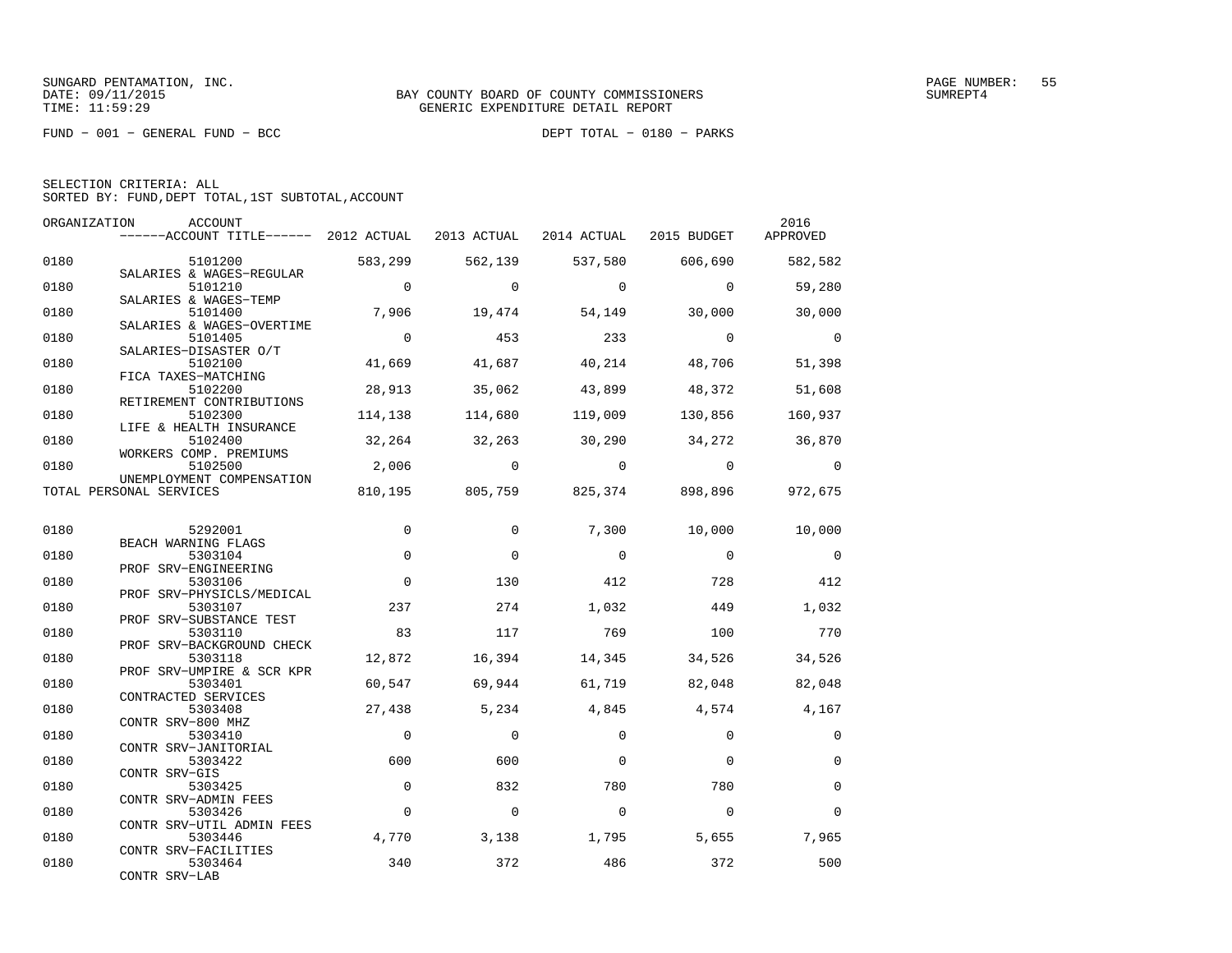FUND − 001 − GENERAL FUND − BCC DEPT TOTAL − 0180 − PARKS

| ORGANIZATION | ACCOUNT                               |                |             |                |                | 2016           |
|--------------|---------------------------------------|----------------|-------------|----------------|----------------|----------------|
|              | ------ACCOUNT TITLE------ 2012 ACTUAL |                | 2013 ACTUAL | 2014 ACTUAL    | 2015 BUDGET    | APPROVED       |
| 0180         | 5303477                               | 0              | $\mathbf 0$ | $\mathbf 0$    | $\mathbf 0$    | $\Omega$       |
|              | CONTR SRV-GOLF COURSE OP              |                |             |                |                |                |
| 0180         | 5304001                               | $\Omega$       | 363         | 35             | 1,000          | 2,500          |
|              | TRAVEL/TRAINING NON-LOCAL             |                |             |                |                |                |
| 0180         | 5304005                               | $\Omega$       | $\Omega$    | $\Omega$       | $\Omega$       | $\mathbf 0$    |
| 0180         | TRAVEL-LOCAL<br>5304101               | 24,827         | 5,433       | 5,907          | 5,900          | 7,560          |
|              | COMMUNICATIONS SERVICES               |                |             |                |                |                |
| 0180         | 5304125                               | 74             | 226         | 90             | 500            | 500            |
|              | POSTAGE/TRANSP/FREIGHT                |                |             |                |                |                |
| 0180         | 5304301                               | 120,316        | 123,358     | 121,999        | 175,000        | 150,000        |
|              | UTILITY SERVICES                      |                |             |                |                |                |
| 0180         | 5304403                               | 312            | 315         | $\Omega$       | 317            | 317            |
|              | RENTALS/LEASES-LAND                   |                |             |                |                |                |
| 0180         | 5304405                               | $\mathbf 0$    | $\Omega$    | $\Omega$       | $\Omega$       | $\bigcirc$     |
|              | RENTALS/LEASES-BUILDINGS              |                |             |                |                |                |
| 0180         | 5304410                               | 22,542         | 25,509      | 31,712         | 32,110         | 33,811         |
|              | RENTALS/LEASES-EQUIPMENT              |                |             |                |                |                |
| 0180         | 5304501                               | 23,007         | 23,007      | 21,320         | 21,320         | 46,301         |
|              | INSURANCE & BONDS                     |                |             |                |                |                |
| 0180         | 5304604                               | 88,074         | 91,570      | 94,428         | 110,000        | 155,000        |
|              | REPAIR/MAINT-BLD&GRD DEPT             |                |             |                |                |                |
| 0180         | 5304605                               | 4,559          | 5,800       | 5,993          | 3,570          | 4,068          |
|              | REPAIR/MAINT-BLDG & GRND              |                |             |                |                |                |
| 0180         | 5304610                               | 9,026          | 24,051      | 11,324         | 24,000         | 24,000         |
|              | REPAIR/MAINT-AUTO EQUIP               |                |             |                |                |                |
| 0180         | 5304611                               | $\overline{0}$ | $\Omega$    | $\overline{0}$ | $\overline{0}$ | $\overline{0}$ |
|              | REPAIR/MAINT-FLEET MAINT              |                |             |                |                |                |
| 0180         | 5304615                               | 22,156         | 26,672      | 28,886         | 13,455         | 25,000         |
|              | REPAIR/MAINT-EQUIPMENT                | $\Omega$       | $\Omega$    | 167            | 250            |                |
| 0180         | 5304701                               |                |             |                |                | 350            |
| 0180         | PRINTING & BINDING                    |                |             |                |                |                |
|              | 5304902                               | 1,236          | 1,688       | 5,363          | 6,813          | 23,364         |
| 0180         | FEES & COSTS-PURCHASING<br>5304905    | 295            | 144         | 72             | 500            | 500            |
|              | FEES&COSTS-LGL ADV/ADVERT             |                |             |                |                |                |
| 0180         | 5304922                               | 200            | 350         | 100            | 350            | 350            |
|              | FEES & COSTS-PERMITS                  |                |             |                |                |                |
| 0180         | 5304990                               | $\mathbf 0$    | 3,497       | 167            | 150            | 150            |
|              | MISCELLANEOUS EXPENSES                |                |             |                |                |                |
| 0180         | 5305101                               | 4,895          | 3,398       | 2,175          | 3,700          | 3,700          |
|              | OFFICE SUPPLIES                       |                |             |                |                |                |
| 0180         | 5305201                               | 81,990         | 76,986      | 70,995         | 76,500         | 76,500         |
|              | OPERATING SUPPLIES                    |                |             |                |                |                |
| 0180         | 5305202                               | 14,490         | 7,760       | 6,626          | 7,760          | 7,760          |
|              | OPER SUPPLIES-JANITORIAL              |                |             |                |                |                |
| 0180         | 5305204                               | $\overline{0}$ | 287         | 91             | 159            | 159            |
|              | OPER. SUPPLIES-CHEMICALS              |                |             |                |                |                |
| 0180         | 5305205                               | 61,128         | 57,613      | 55,389         | 70,000         | 70,000         |
|              | GAS, OIL & LUBRICANTS                 |                |             |                |                |                |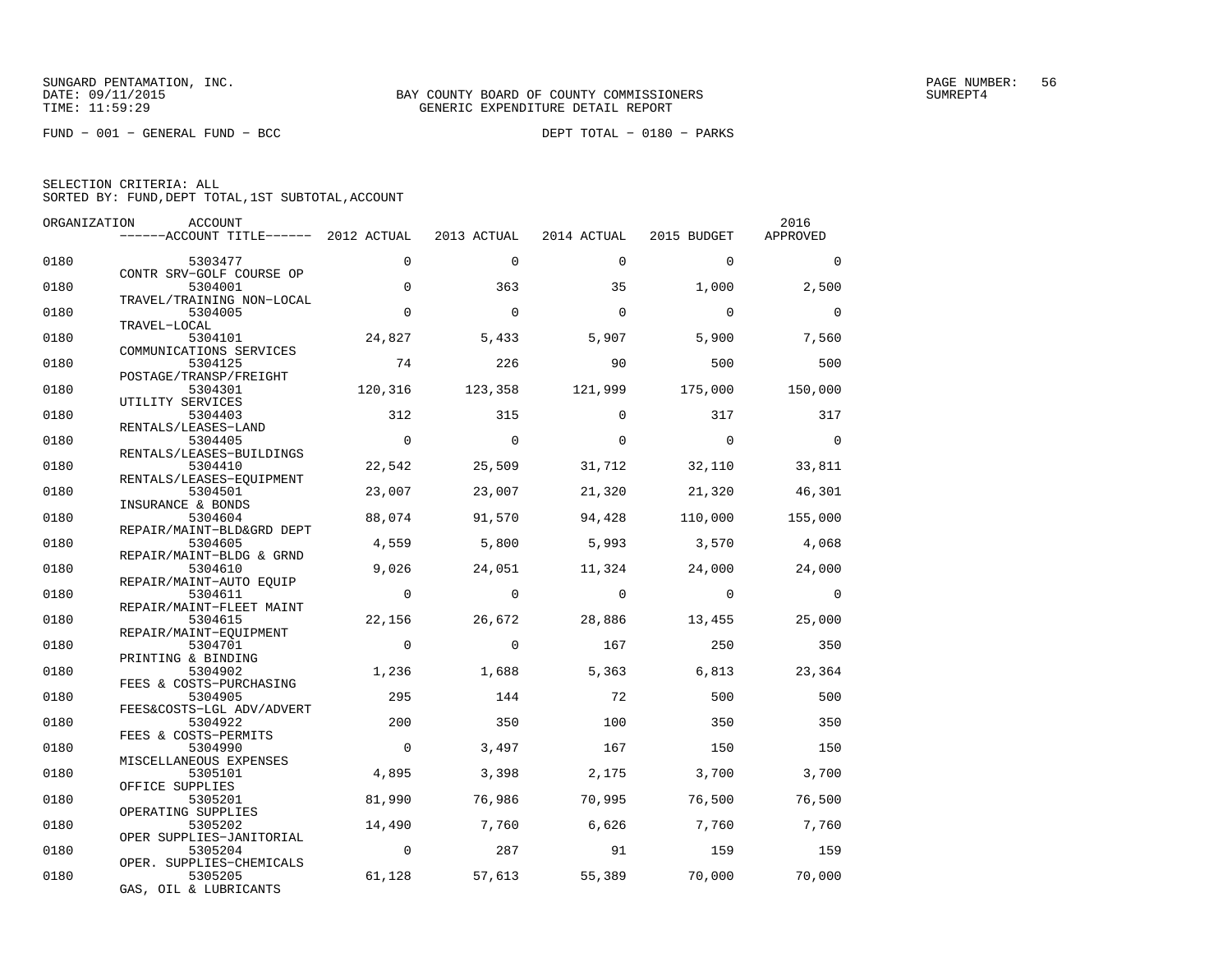FUND − 001 − GENERAL FUND − BCC DEPT TOTAL − 0180 − PARKS

|  | SELECTION CRITERIA: ALL |  |                                                    |  |
|--|-------------------------|--|----------------------------------------------------|--|
|  |                         |  | SORTED BY: FUND, DEPT TOTAL, 1ST SUBTOTAL, ACCOUNT |  |

|      | ORGANIZATION<br>ACCOUNT<br>$----ACCOUNT$ TITLE $----$ 2012 ACTUAL |                | 2013 ACTUAL    | 2014 ACTUAL | 2015 BUDGET     | 2016<br>APPROVED |
|------|-------------------------------------------------------------------|----------------|----------------|-------------|-----------------|------------------|
|      |                                                                   |                |                |             |                 |                  |
| 0180 | 5305206<br>MATERIALS-SIGNS                                        | $\mathbf 0$    | $\mathbf 0$    | 254         | $\mathbf 0$     | 254              |
| 0180 | 5305210<br>SAFETY GEAR & SUPPLIES                                 | 1,233          | 1,375          | 1,312       | 1,375           | 1,375            |
| 0180 | 5305215<br>CLOTHING & WEARING APPRL                               | 6,308          | 9,030          | 7,220       | 9,030           | 9,030            |
| 0180 | 5305220<br>TOOL & SMALL IMPLEMENTS                                | 7,854          | 6,518          | 7,123       | 6,500           | 7,500            |
| 0180 | 5305401<br>BOOKS/RESOURCE MATR/SUBSC                              | 208            | 221            | $\Omega$    | 221             | 221              |
| 0180 | 5305402<br>DUES & MEMBERSHIPS                                     | 274            | 729            | 771         | 729             | 729              |
| 0180 | 5305406<br>TRAINING & TUITION                                     | 1,040          | 2,719          | 2,005       | 2,700           | 2,700            |
| 0180 | 5357201<br>HARDERS CONCESSION                                     | $\Omega$       | $\Omega$       | 21,937      | 25,000          | 25,000           |
| 0180 | 5394901<br>COST OF GOODS SOLD                                     | $\mathbf 0$    | $\mathbf 0$    | $\circ$     | $\mathbf 0$     | 0                |
|      | TOTAL OPERATING EXPENSES                                          | 602,931        | 595,655        |             | 596,942 738,141 | 820,119          |
| 0180 | 5606101                                                           | $\overline{0}$ | $\Omega$       | $\Omega$    | $\Omega$        | $\Omega$         |
| 0180 | LAND<br>5606305<br>IMPRV-PARK DEVELOPMENT                         | 1,500          | $\mathbf 0$    | $\Omega$    | $\Omega$        | $\Omega$         |
| 0180 | 5606401<br>EOUIPMENT                                              | 4,265          | 50,746         | 110,073     | 76,846          | $\Omega$         |
| 0180 | 5606402<br>EQUIP LESS THAN \$1000                                 | 11,603         | 11,290         | 15,477      | 5,000           | 7,000            |
| 0180 | 5606601<br>IMPACT FEE PROJECTS                                    | $\overline{0}$ | 11,377         | 760,516     | 50,000          | 150,000          |
|      | TOTAL CAPITAL OUTLAY                                              | 17,368         | 73,413         | 886,066     | 131,846         | 157,000          |
| 0180 | 5808101                                                           | $\overline{0}$ | $\overline{0}$ | $\circ$     | $\mathbf 0$     | 0                |
| 0180 | AID-GOV'T AGENGY<br>5808225                                       | 2,491          | 2,418          | 2,349       | 5,000           | $\mathbf 0$      |
|      | AID-HORSE SHOW<br>TOTAL GRANTS & AIDS                             | 2,491          | 2,418          | 2,349       | 5,000           | $\mathbf 0$      |
| 0180 | 5905908                                                           | $\Omega$       | $\Omega$       | $\Omega$    | $\Omega$        | $\Omega$         |
| 0180 | LOSS ON DISPOSAL<br>5905998                                       | $\mathbf 0$    | 0              | $\Omega$    | $\Omega$        | $\Omega$         |
| 0180 | DEPRECIATION EXPENSE<br>5909913                                   | $\Omega$       | $\Omega$       | 0           | 65,000          | 115,000          |
| 0180 | RESERVE-IMPACT FEES<br>5909915                                    | $\mathbf 0$    | $\mathbf 0$    | $\mathsf 0$ | $\mathsf{O}$    | 0                |
|      | RESERVE FOR PAY ADJUSTMNT                                         |                |                |             |                 |                  |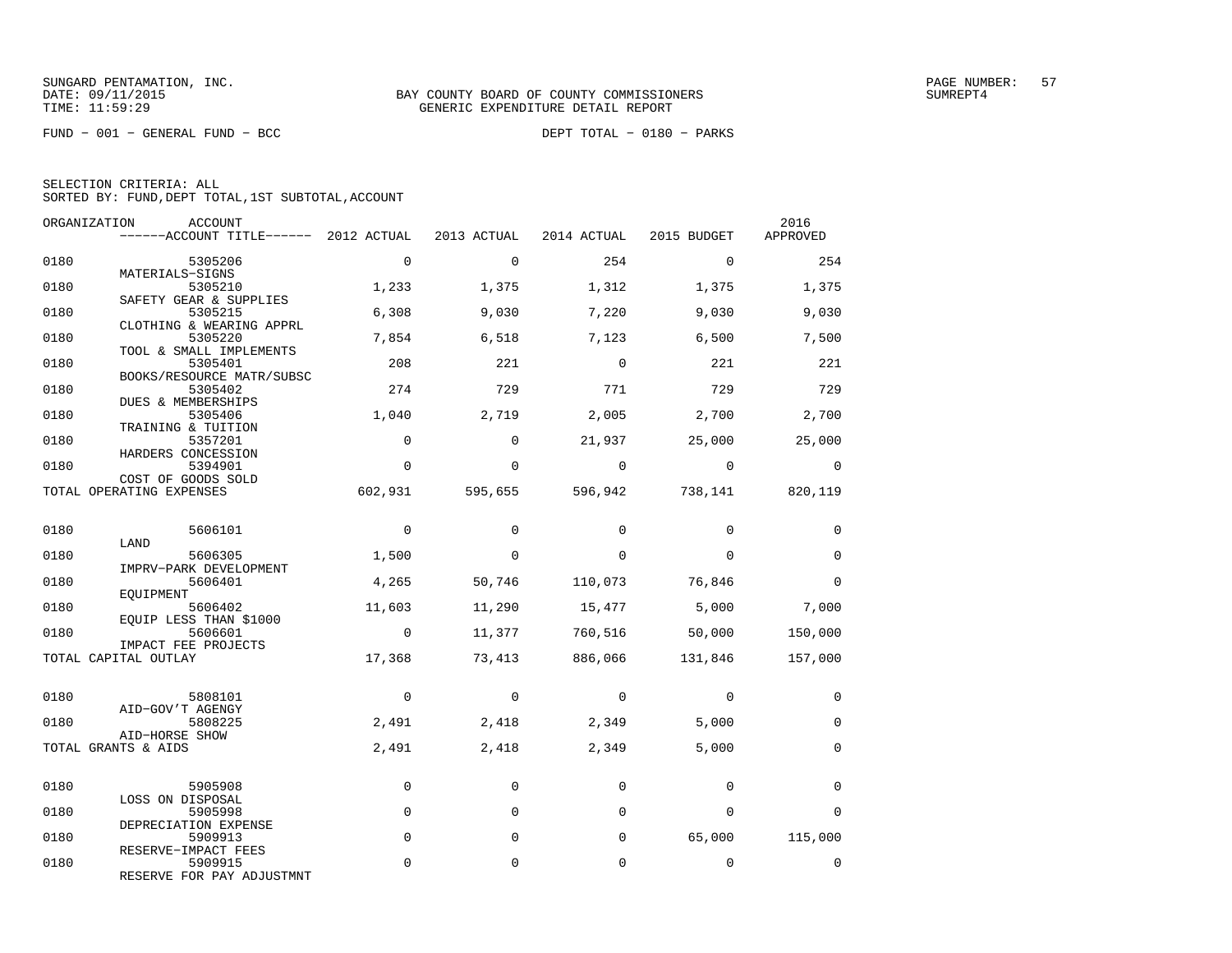FUND − 001 − GENERAL FUND − BCC DEPT TOTAL − 0180 − PARKS

| ORGANIZATION | ACCOUNT                                                   |           |                |                |             | 2016      |
|--------------|-----------------------------------------------------------|-----------|----------------|----------------|-------------|-----------|
|              | ------ACCOUNT TITLE------ 2012 ACTUAL                     |           | 2013 ACTUAL    | 2014 ACTUAL    | 2015 BUDGET | APPROVED  |
| 0180         | 5909920                                                   | n.        | n.             |                |             | $\Omega$  |
|              | RESERVE-FUTURE CAP OUTLAY<br>TOTAL NON-OPERATING EXPENSES | n.        | $\overline{0}$ | $\overline{0}$ | 65,000      | 115,000   |
| TOTAL PARKS  |                                                           | 1,432,986 | 1,477,244      | 2,310,731      | 1,838,883   | 2,064,794 |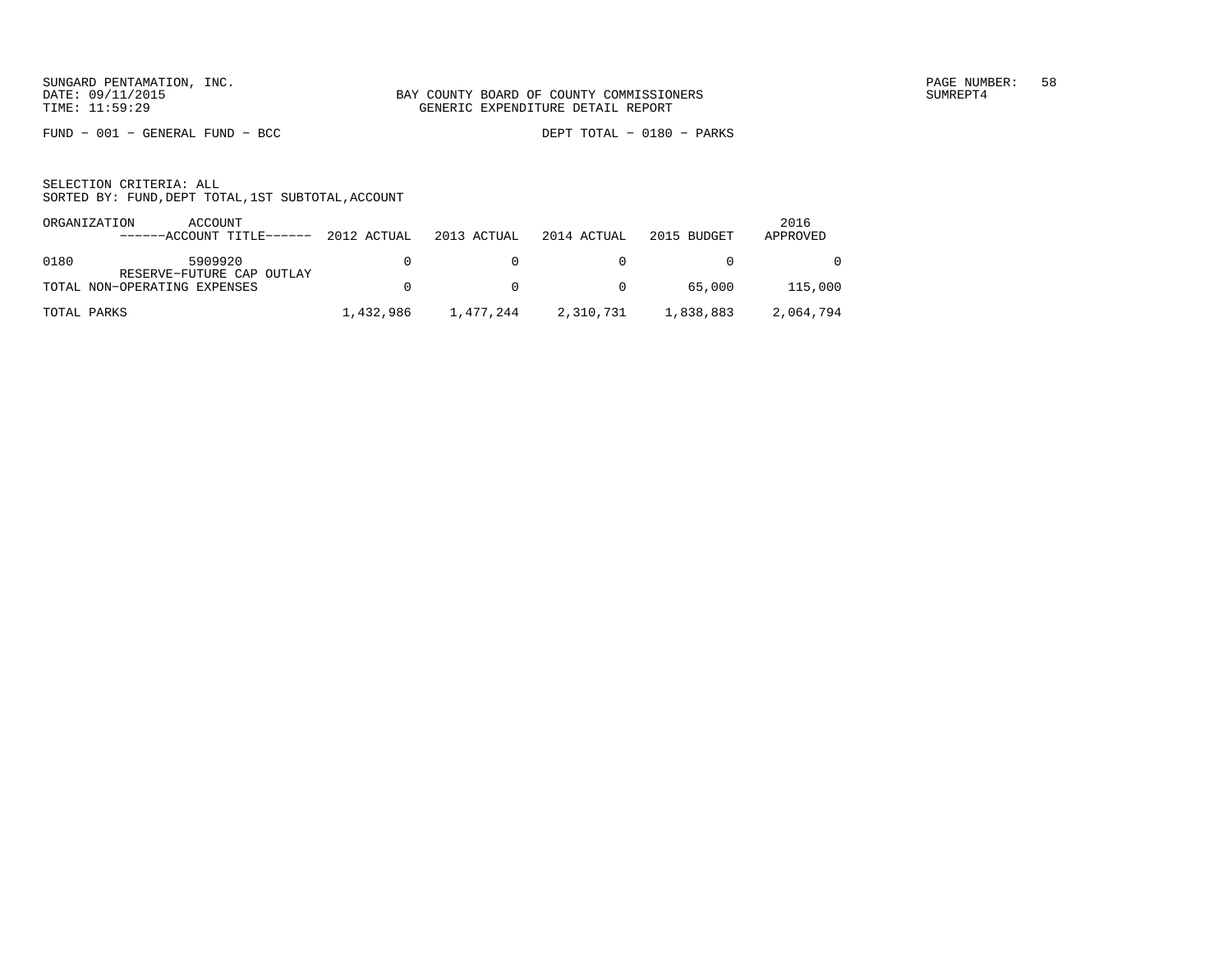FUND − 001 − GENERAL FUND − BCC DEPT TOTAL − 0186 − PARKS−PIER

| ORGANIZATION | ACCOUNT<br>------ACCOUNT TITLE------ 2012 ACTUAL 2013 ACTUAL 2014 ACTUAL 2015 BUDGET APPROVED |                      |                |             |                                 | 2016        |
|--------------|-----------------------------------------------------------------------------------------------|----------------------|----------------|-------------|---------------------------------|-------------|
| 0186         | 5101200                                                                                       | 170,648              | 184,873        | 226,424     | 186,479                         | 184,684     |
| 0186         | SALARIES & WAGES-REGULAR<br>5101400<br>SALARIES & WAGES-OVERTIME                              | 9,288                | 7,368          | 10,439      | 8,000                           | 8,000       |
| 0186         | 5102100<br>FICA TAXES-MATCHING                                                                | 12,856               | 13,870         | 17,250      | 14,877                          | 14,740      |
| 0186         | 5102200<br>RETIREMENT CONTRIBUTIONS                                                           | 7,021                | 10,679         | 16,175      | 14,691                          | 16,339      |
| 0186         | 5102300<br>LIFE & HEALTH INSURANCE                                                            | 37,545               | 32,581         | 28,867      | 23,446                          | 56,722      |
| 0186         | 5102400<br>WORKERS COMP. PREMIUMS                                                             | 8,469                | 10,432         | 10,975      | 11,027                          | 10,923      |
| 0186         | 5102500<br>UNEMPLOYMENT COMPENSATION                                                          | 3,158                | $\overline{0}$ | $\mathbf 0$ | $\mathbf 0$                     | $\mathbf 0$ |
|              | TOTAL PERSONAL SERVICES                                                                       |                      |                |             | 248,986 259,804 310,130 258,520 | 291,408     |
| 0186         | 5303106                                                                                       | $\mathbf 0$          | $\Omega$       | $\Omega$    | 210                             | 210         |
| 0186         | PROF SRV-PHYSICLS/MEDICAL<br>5303107<br>PROF SRV-SUBSTANCE TEST                               | 37                   | 37             | 37          | 185                             | 185         |
| 0186         | 5303110<br>PROF SRV-BACKGROUND CHECK                                                          | 30                   | $\Omega$       | $\Omega$    | 113                             | 113         |
| 0186         | 5303401<br>CONTRACTED SERVICES                                                                | $\mathbf 0$          | $\Omega$       | $\Omega$    | $\Omega$                        | $\Omega$    |
| 0186         | 5303403<br>CONTR SRV-BANK CHRG POOL                                                           | $\mathbf 0$          | 606            | 3,682       | 1,200                           | 3,700       |
| 0186         | 5303408<br>CONTR SRV-800 MHZ                                                                  | $\Omega$             | $\Omega$       | $\Omega$    | $\Omega$                        | $\Omega$    |
| 0186         | 5303425<br>CONTR SRV-ADMIN FEES                                                               | $\Omega$             | $\Omega$       | $\Omega$    | $\Omega$                        | $\Omega$    |
| 0186         | 5303446<br>CONTR SRV-FACILITIES                                                               | $\mathbf 0$          | $\mathbf 0$    | $\mathbf 0$ | 1,972                           | 4,359       |
| 0186         | 5304101<br>COMMUNICATIONS SERVICES                                                            | 265                  | 1,306          | 1,409       | 1,300                           | 1,300       |
| 0186         | 5304301<br>UTILITY SERVICES                                                                   | 42,599               | 44,929         | 33,664      | 45,000                          | 45,000      |
| 0186         | 5304405<br>RENTALS/LEASES-BUILDINGS                                                           | $\Omega$             | $\Omega$       | $\Omega$    | $\Omega$                        | $\Omega$    |
| 0186         | 5304410<br>RENTALS/LEASES-EQUIPMENT                                                           | 1,714                | 429            | 2,139       | 1,500                           | 1,500       |
| 0186         | 5304501<br>INSURANCE & BONDS                                                                  | 20,498               | 20,498         | 18,759      | 18,759                          | 14,648      |
| 0186         | 5304604<br>REPAIR/MAINT-BLD&GRD DEPT                                                          | 28,552               | 5,799          | 3,841       | 70,000                          | 5,000       |
| 0186         | 5304605<br>REPAIR/MAINT-BLDG & GRND                                                           | 2,572<br>$\mathbf 0$ | 4,211          | 4,386       | $\overline{0}$                  | $\Omega$    |
| 0186         | 5304610<br>REPAIR/MAINT-AUTO EQUIP                                                            |                      | $\mathbf 0$    | 157         | 1,500                           | 1,500       |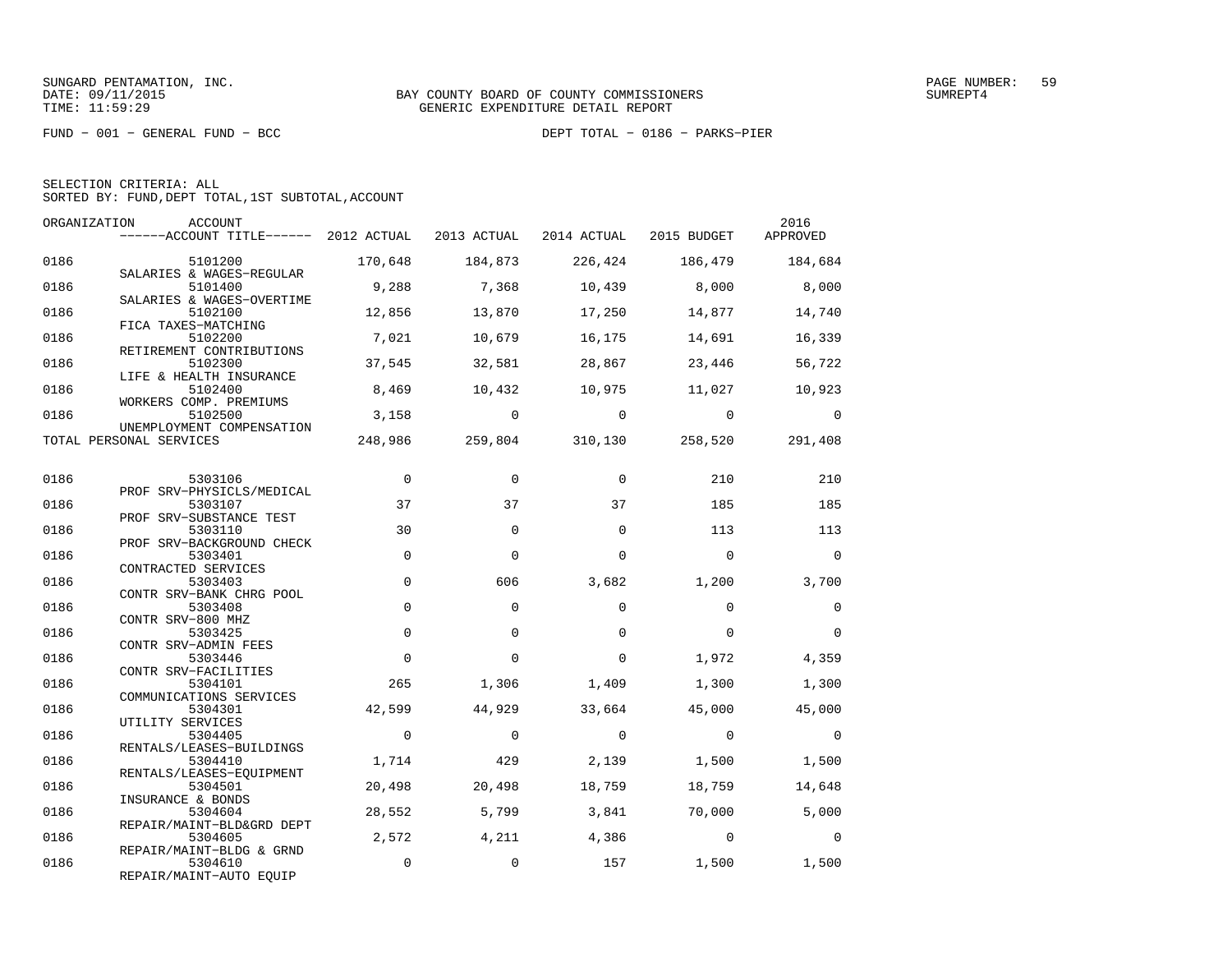FUND − 001 − GENERAL FUND − BCC DEPT TOTAL − 0186 − PARKS−PIER

|      | ORGANIZATION<br>ACCOUNT               |             |             |             |             | 2016     |
|------|---------------------------------------|-------------|-------------|-------------|-------------|----------|
|      | ------ACCOUNT TITLE------ 2012 ACTUAL |             | 2013 ACTUAL | 2014 ACTUAL | 2015 BUDGET | APPROVED |
| 0186 | 5304611                               | $\mathbf 0$ | $\mathbf 0$ | $\Omega$    | $\Omega$    | $\Omega$ |
| 0186 | REPAIR/MAINT-FLEET MAINT<br>5304615   | 205         | 647         | 628         | 500         | 500      |
|      | REPAIR/MAINT-EOUIPMENT                |             |             |             |             |          |
| 0186 | 5304701                               | $\mathbf 0$ | $\mathbf 0$ | 112         | 1,000       | 1,000    |
| 0186 | PRINTING & BINDING<br>5304902         | $\mathbf 0$ | 316         | 1,341       | 681         | 820      |
|      | FEES & COSTS-PURCHASING               |             |             |             |             |          |
| 0186 | 5304905                               | $\mathbf 0$ | $\mathbf 0$ | $\mathbf 0$ | 500         | 500      |
| 0186 | FEES&COSTS-LGL ADV/ADVERT<br>5304922  | 502         | 502         | 502         | 600         | 600      |
|      | FEES & COSTS-PERMITS                  |             |             |             |             |          |
| 0186 | 5304990                               | $\Omega$    | $\mathbf 0$ | $\mathbf 0$ | 1,000       | 1,000    |
|      | MISCELLANEOUS EXPENSES                |             |             |             |             |          |
| 0186 | 5305101                               | 1,820       | 2,350       | 3,076       | 2,500       | 3,200    |
|      | OFFICE SUPPLIES                       |             |             |             |             |          |
| 0186 | 5305201                               | 269         | 2,238       | 1,303       | 5,000       | 5,000    |
|      | OPERATING SUPPLIES                    |             |             |             |             |          |
| 0186 | 5305202<br>OPER SUPPLIES-JANITORIAL   | 1,467       | 5,370       | 8,013       | 5,500       | 9,000    |
| 0186 | 5305204                               | 0           | $\mathbf 0$ | $\Omega$    | 1,200       | 1,200    |
|      | OPER. SUPPLIES-CHEMICALS              |             |             |             |             |          |
| 0186 | 5305205                               | $\mathbf 0$ | $\Omega$    | $\Omega$    | 2,500       | 2,500    |
|      | GAS, OIL & LUBRICANTS                 |             |             |             |             |          |
| 0186 | 5305210                               | $\mathbf 0$ | 97          | $\Omega$    | 500         | 500      |
|      | SAFETY GEAR & SUPPLIES                |             |             |             |             |          |
| 0186 | 5305215                               | 810         | 2,611       | 1,075       | 2,611       | 2,600    |
|      | CLOTHING & WEARING APPRL              |             |             |             |             |          |
| 0186 | 5305220                               | 131         | 14          | 30          | 3,000       | 3,000    |
|      | TOOL & SMALL IMPLEMENTS               |             |             |             |             |          |
| 0186 | 5305406                               | $\mathbf 0$ | 170         | 0           | 1,000       | 1,000    |
|      | TRAINING & TUITION                    |             |             |             |             |          |
|      | TOTAL OPERATING EXPENSES              | 101,470     | 92,128      | 84,153      | 169,831     | 109,935  |
|      |                                       |             |             |             |             |          |
| 0186 | 5606401                               | 0           | 1,511       | 24,810      | 17,423      | 0        |
|      | EOUIPMENT                             |             |             |             |             |          |
| 0186 | 5606402                               | 0           | 2,972       | 0           | 3,000       | 3,000    |
|      | EQUIP LESS THAN \$1000                |             |             |             |             |          |
|      | TOTAL CAPITAL OUTLAY                  | $\mathbf 0$ | 4,483       | 24,810      | 20,423      | 3,000    |
|      |                                       |             |             |             |             |          |
| 0186 | 5905998                               | $\mathbf 0$ | 0           | $\Omega$    | $\Omega$    | 0        |
|      | DEPRECIATION EXPENSE                  |             |             |             |             |          |
| 0186 | 5909910                               | $\mathbf 0$ | $\Omega$    | $\Omega$    | $\Omega$    | $\Omega$ |
|      | RESERVE FOR CONTINGENCIES             |             |             |             |             |          |
|      | TOTAL NON-OPERATING EXPENSES          | 0           | $\Omega$    | 0           | $\Omega$    | 0        |
|      | TOTAL PARKS-PIER                      | 350,456     | 356,416     | 419,092     | 448,774     | 404,343  |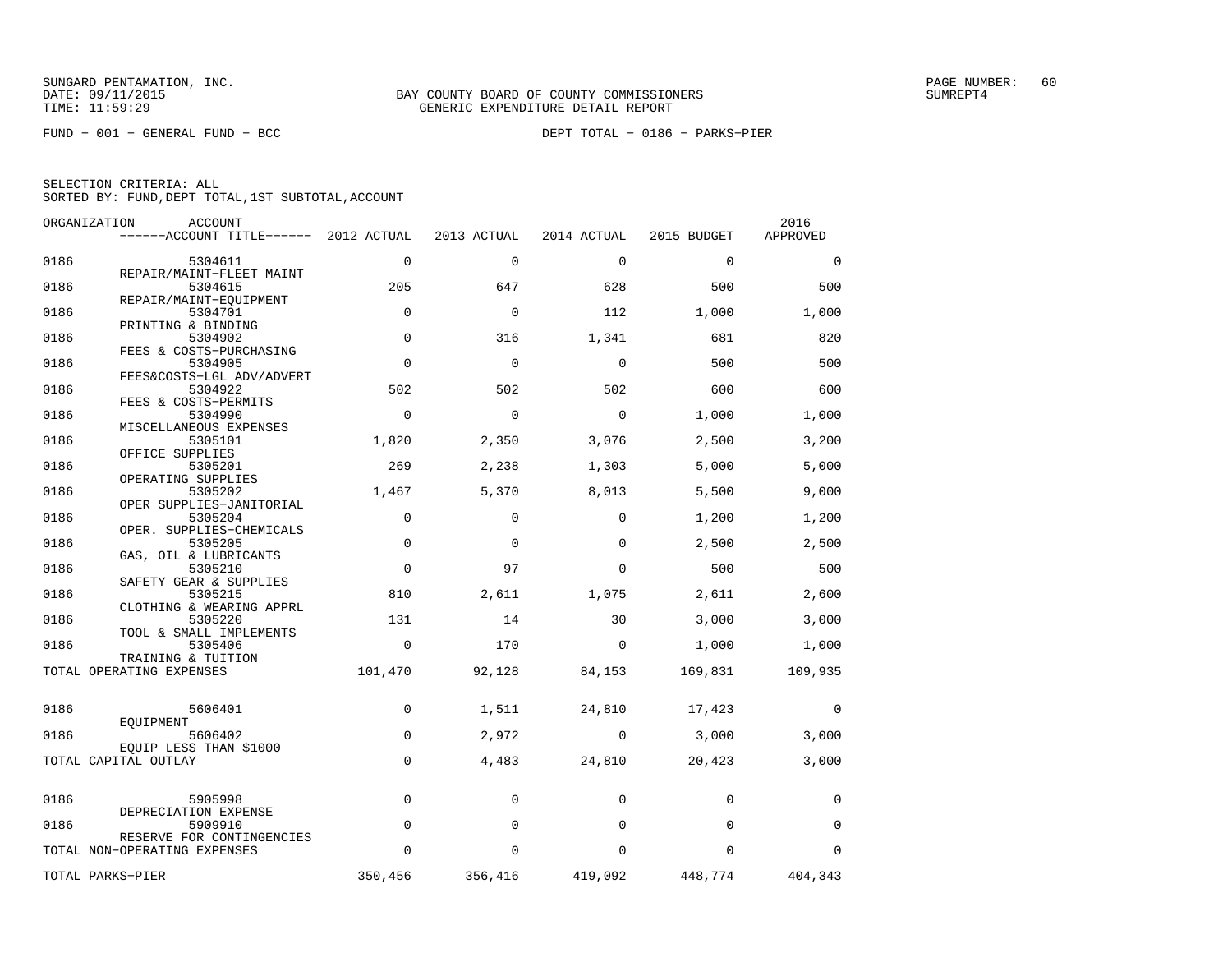|  | SELECTION CRITERIA: ALL                            |  |  |
|--|----------------------------------------------------|--|--|
|  | SORTED BY: FUND, DEPT TOTAL, 1ST SUBTOTAL, ACCOUNT |  |  |

| ORGANIZATION | <b>ACCOUNT</b><br>$----ACCOUNT$ TITLE $----$ 2012 ACTUAL       |              | 2013 ACTUAL | 2014 ACTUAL | 2015 BUDGET | 2016<br>APPROVED |
|--------------|----------------------------------------------------------------|--------------|-------------|-------------|-------------|------------------|
| 0195         | 5101200                                                        | 110,826      | 109,907     | 113,672     | 118,991     | 118,991          |
| 0195         | SALARIES & WAGES-REGULAR<br>5102100                            | 6,316        | 8,067       | 6,507       | 6,985       | 6,985            |
| 0195         | FICA TAXES-MATCHING<br>5102200                                 | 4,518        | 4,835       | 5,812       | 6,898       | 6,795            |
| 0195         | RETIREMENT CONTRIBUTIONS<br>5102300<br>LIFE & HEALTH INSURANCE | 3,829        | 4,171       | 4,429       | 4,802       | 5,782            |
| 0195         | 5102400<br>WORKERS COMP. PREMIUMS                              | 122          | 122         | 126         | 126         | 125              |
| 0195         | 5102500<br>UNEMPLOYMENT COMPENSATION                           | $\Omega$     | $\Omega$    | $\Omega$    | $\Omega$    | $\Omega$         |
|              | TOTAL PERSONAL SERVICES                                        | 125,611      | 127,102     | 130,545     | 137,802     | 138,678          |
| 0195         | 5303101                                                        | $\mathbf{0}$ | $\Omega$    | $\Omega$    | $\Omega$    | 0                |
| 0195         | PROFESSIONAL SERVICES<br>5303107                               | 74           | 37          | 37          | 50          | 50               |
| 0195         | PROF SRV-SUBSTANCE TEST<br>5303110                             | 168          | 160         | 81          | 245         | 430              |
| 0195         | PROF SRV-BACKGROUND CHECK<br>5303401                           | 10,080       | 1,320       | 480         | 2,240       | 2,400            |
| 0195         | CONTRACTED SERVICES<br>5303410<br>CONTR SRV-JANITORIAL         | $\mathbf 0$  | $\Omega$    | $\mathbf 0$ | $\mathbf 0$ | $\mathbf 0$      |
| 0195         | 5303425<br>CONTR SRV-ADMIN FEES                                | 772          | 832         | 780         | 780         | $\Omega$         |
| 0195         | 5303446<br>CONTR SRV-FACILITIES                                | 16,055       | 25,444      | 17,830      | 16,852      | 20,644           |
| 0195         | 5304001<br>TRAVEL/TRAINING NON-LOCAL                           | 1,857        | 3,782       | 232         | 3,500       | 3,500            |
| 0195         | 5304005<br>TRAVEL-LOCAL                                        | 2,119        | 1,470       | 644         | 2,000       | 2,000            |
| 0195         | 5304101<br>COMMUNICATIONS SERVICES                             | 1,769        | 3,143       | 5.021       | 3,100       | 1,980            |
| 0195         | 5304125<br>POSTAGE/TRANSP/FREIGHT                              | 27           | 253         | 112         | 200         | 200              |
| 0195         | 5304301<br>UTILITY SERVICES                                    | 8,015        | 7,225       | 8,478       | 9.000       | 10,000           |
| 0195         | 5304405<br>RENTALS/LEASES-BUILDINGS                            | $\mathbf 0$  | $\Omega$    | $\Omega$    | $\Omega$    | $\Omega$         |
| 0195         | 5304410<br>RENTALS/LEASES-EQUIPMENT                            | 5,576        | 5,080       | 5,250       | 6,500       | 6,500            |
| 0195         | 5304501<br>INSURANCE & BONDS                                   | 3,452        | 3,452       | 3,159       | 3,159       | 11,883           |
| 0195         | 5304605<br>REPAIR/MAINT-BLDG & GRND                            | 8,490        | 46,703      | 10,289      | 74,300      | 34,300           |
| 0195         | 5304610<br>REPAIR/MAINT-AUTO EQUIP                             | 302          | 547         | 1,927       | 2,000       | 2,000            |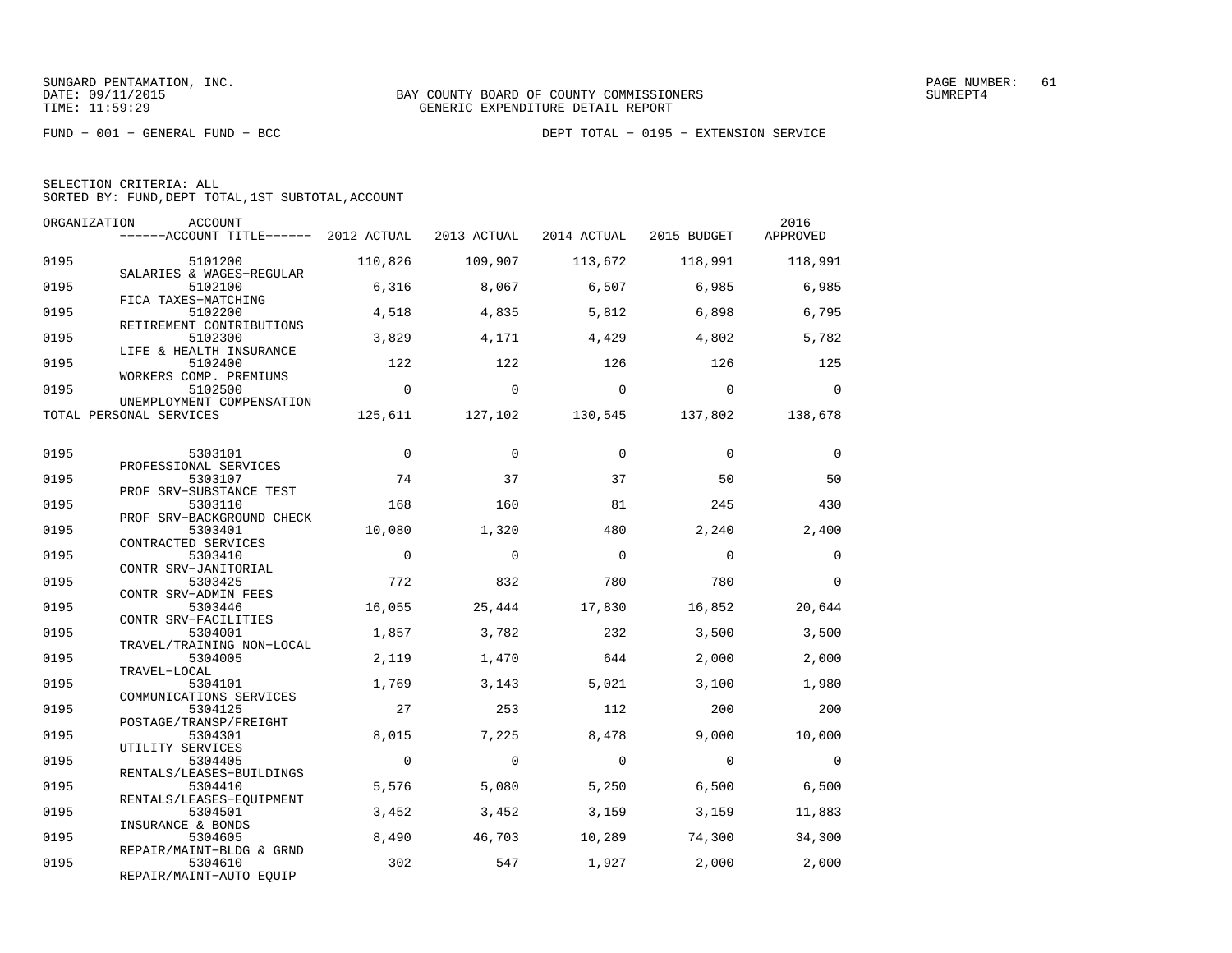|  | SELECTION CRITERIA: ALL                            |  |  |
|--|----------------------------------------------------|--|--|
|  | SORTED BY: FUND, DEPT TOTAL, 1ST SUBTOTAL, ACCOUNT |  |  |

| ORGANIZATION | ACCOUNT                                        |             |             |             |             | 2016        |
|--------------|------------------------------------------------|-------------|-------------|-------------|-------------|-------------|
|              | ------ACCOUNT TITLE------ 2012 ACTUAL          |             | 2013 ACTUAL | 2014 ACTUAL | 2015 BUDGET | APPROVED    |
| 0195         | 5304611                                        | $\mathbf 0$ | $\mathbf 0$ | $\mathbf 0$ | $\mathbf 0$ | $\mathbf 0$ |
|              | REPAIR/MAINT-FLEET MAINT                       |             |             |             |             |             |
| 0195         | 5304615                                        | $\mathbf 0$ | $\Omega$    | 125         | 100         | 125         |
| 0195         | REPAIR/MAINT-EQUIPMENT<br>5304701              | $\mathbf 0$ | $\Omega$    | $\mathbf 0$ | $\mathbf 0$ | $\mathbf 0$ |
|              | PRINTING & BINDING                             |             |             |             |             |             |
| 0195         | 5304902                                        | 297         | 948         | 536         | 2,384       | 410         |
|              | FEES & COSTS-PURCHASING                        |             |             |             |             |             |
| 0195         | 5304905                                        | $\mathbf 0$ | 144         | $\mathbf 0$ | $\mathbf 0$ | $\mathsf 0$ |
| 0195         | FEES&COSTS-LGL ADV/ADVERT<br>5304990           | $\Omega$    | $\Omega$    | $\Omega$    | $\Omega$    | $\Omega$    |
|              | MISCELLANEOUS EXPENSES                         |             |             |             |             |             |
| 0195         | 5305101                                        | 3,171       | 1,919       | 2,248       | 4,500       | 4,500       |
|              | OFFICE SUPPLIES                                |             |             |             |             |             |
| 0195         | 5305201                                        | 10          | 5           | 24          | $\mathbf 0$ | 200         |
|              | OPERATING SUPPLIES                             |             |             |             |             |             |
| 0195         | 5305202<br>OPER SUPPLIES-JANITORIAL            | 79          | 76          | 13          | 200         | 200         |
| 0195         | 5305205                                        | $\mathbf 0$ | $\mathbf 0$ | 1,562       | 1,500       | 1,600       |
|              | GAS, OIL & LUBRICANTS                          |             |             |             |             |             |
| 0195         | 5305210                                        | $\mathbf 0$ | 0           | 0           | 75          | 75          |
|              | SAFETY GEAR & SUPPLIES                         |             |             |             |             |             |
| 0195         | 5305227                                        | 727         | 27          | $\mathbf 0$ | 500         | 500         |
|              | DEMO-SEA GRANT MARINE                          |             |             |             |             |             |
| 0195         | 5305228                                        | 249         | 354         | 607         | 500         | 500         |
|              | DEMO-HOME ECONOMICS                            |             |             |             |             |             |
| 0195         | 5305229                                        | 196         | 138         | 399         | 500         | 500         |
| 0195         | DEMO-HORTICULTURE<br>5305232                   | 83          | 469         | 495         | 500         | 500         |
|              | 4-H MATERIALS & SUPPLIES                       |             |             |             |             |             |
| 0195         | 5305236                                        | 2,000       | 2,000       | 2,500       | 2,700       | 3,000       |
|              | 4-H SCHOLARSHIPS                               |             |             |             |             |             |
| 0195         | 5305401                                        | $\mathbf 0$ | $\mathbf 0$ | $\mathbf 0$ | 150         | 150         |
|              | BOOKS/RESOURCE MATR/SUBSC                      |             |             |             |             |             |
| 0195         | 5305402                                        | 772         | 850         | 250         | 700         | 750         |
|              | DUES & MEMBERSHIPS                             |             |             |             |             |             |
| 0195         | 5305406                                        | $\mathbf 0$ | 150         | $\mathbf 0$ | 100         | 100         |
|              | TRAINING & TUITION<br>TOTAL OPERATING EXPENSES | 66,340      | 106,528     | 63,079      | 138,335     | 108,997     |
|              |                                                |             |             |             |             |             |
|              |                                                |             |             |             |             |             |
| 0195         | 5606349                                        | 0           | $\mathbf 0$ | 0           | 0           | 64,000      |
|              | IMPRV-ARTIFICIAL REEF                          |             |             |             |             |             |
| 0195         | 5606401                                        | 4,611       | 0           | 1,268       | 1,500       | 23,079      |
|              | EQUIPMENT                                      |             |             |             |             |             |
| 0195         | 5606402<br>EQUIP LESS THAN \$1000              | $\mathbf 0$ | 5,398       | 2,660       | 700         | 800         |
| 0195         | 5606450                                        | $\mathbf 0$ | 0           | 45          | $\mathbf 0$ | 0           |
|              | COMPUTER SOFTWARE                              |             |             |             |             |             |
|              | TOTAL CAPITAL OUTLAY                           | 4,611       | 5,398       | 3,973       | 2,200       | 87,879      |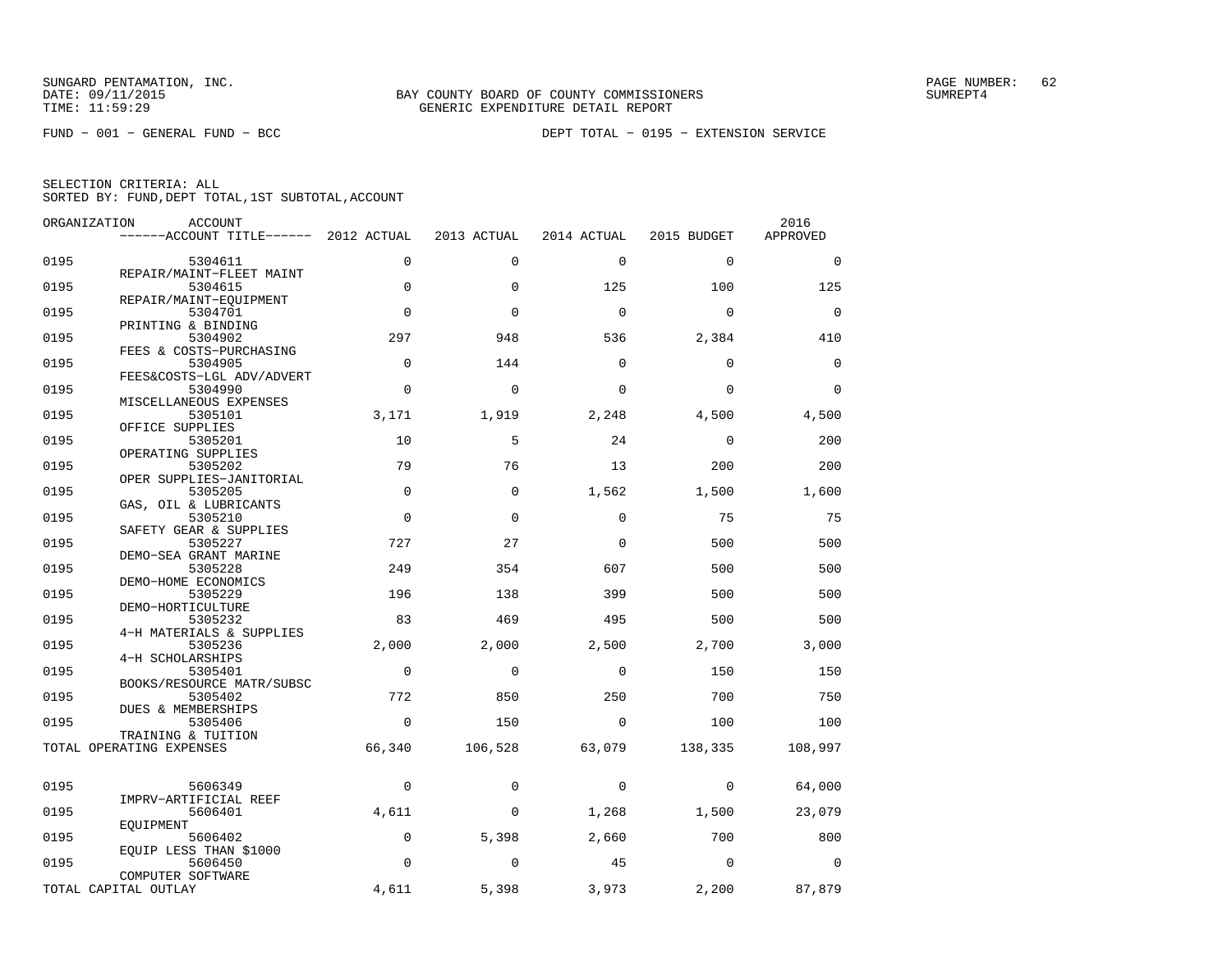|      | ORGANIZATION<br>ACCOUNT<br>------ACCOUNT TITLE------      | 2012 ACTUAL | 2013 ACTUAL | 2014 ACTUAL | 2015 BUDGET | 2016<br>APPROVED |
|------|-----------------------------------------------------------|-------------|-------------|-------------|-------------|------------------|
| 0195 | 5808118<br>GRANT-HAZARD MITIGATION                        | 785         | $\Omega$    | 327,341     |             |                  |
|      | TOTAL GRANTS & AIDS                                       | 785         | 0           | 327,341     |             | $\Omega$         |
| 0195 | 5905998<br>DEPRECIATION EXPENSE                           |             |             | $\Omega$    |             |                  |
| 0195 | 5909915                                                   |             |             | $\Omega$    |             |                  |
|      | RESERVE FOR PAY ADJUSTMNT<br>TOTAL NON-OPERATING EXPENSES |             |             | $\Omega$    |             |                  |
|      | TOTAL EXTENSION SERVICE                                   | 197,348     | 239,028     | 524,938     | 278,337     | 335,554          |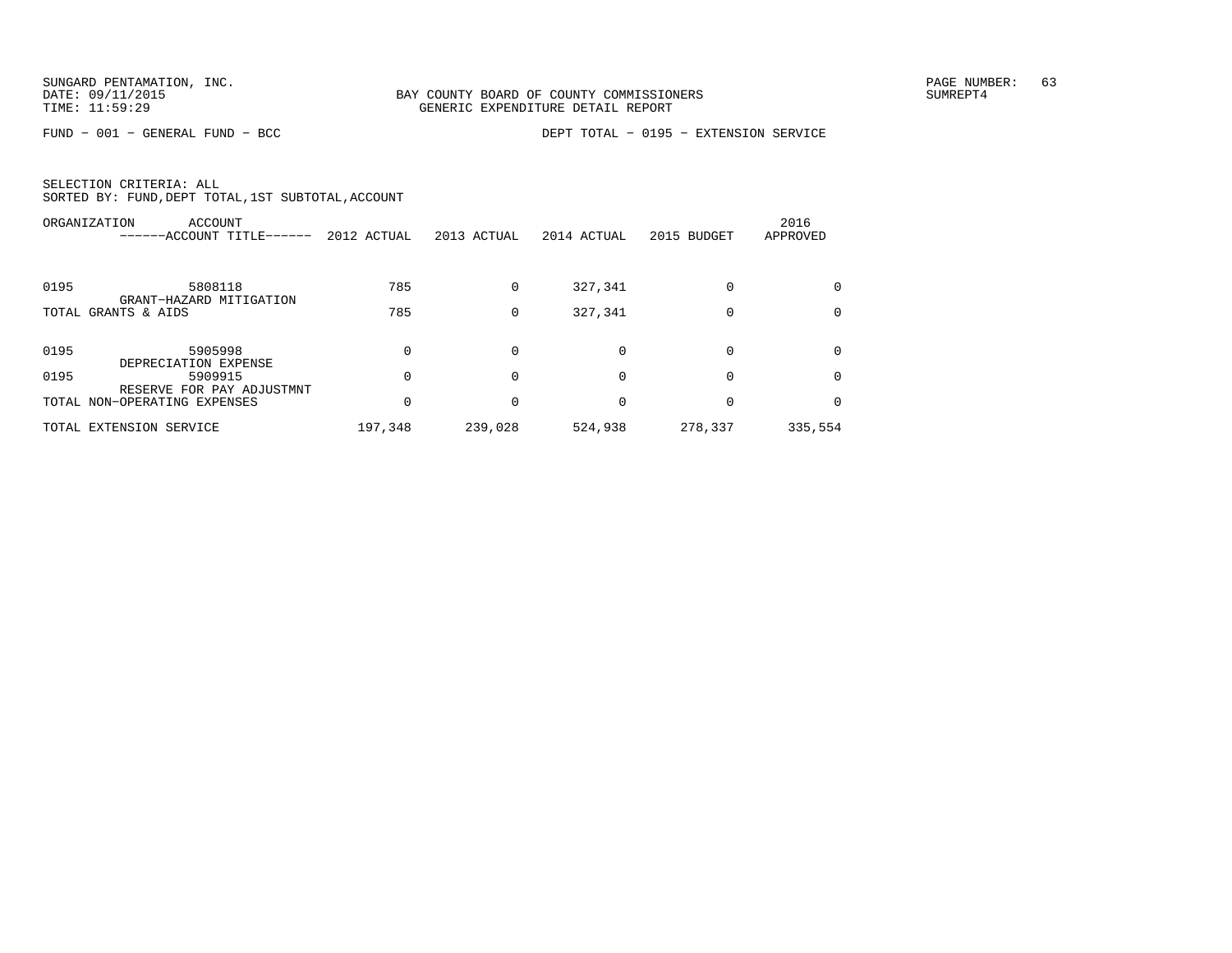|  | SELECTION CRITERIA: ALL                            |  |  |
|--|----------------------------------------------------|--|--|
|  | SORTED BY: FUND, DEPT TOTAL, 1ST SUBTOTAL, ACCOUNT |  |  |

| ORGANIZATION | ACCOUNT<br>------ACCOUNT TITLE------ 2012 ACTUAL 2013 ACTUAL 2014 ACTUAL 2015 BUDGET |                |                |                |                         | 2016<br>APPROVED         |
|--------------|--------------------------------------------------------------------------------------|----------------|----------------|----------------|-------------------------|--------------------------|
| 0205         | 5101200                                                                              | 178,184        | 167,000        |                | 168,156 166,875         | 168,321                  |
| 0205         | SALARIES & WAGES-REGULAR<br>5101400<br>SALARIES & WAGES-OVERTIME                     | $\overline{0}$ | $\Omega$       | $\overline{0}$ | 425                     | 425                      |
| 0205         | 5102100<br>FICA TAXES-MATCHING                                                       | 13,035         | 12,157         | 12,178         | 12,799                  | 12,909                   |
| 0205         | 5102200<br>RETIREMENT CONTRIBUTIONS                                                  | 8,834          | 9,564          | 11,545         | 12,638                  | 12,557                   |
| 0205         | 5102300<br>LIFE & HEALTH INSURANCE                                                   | 16,152         | 18,237         | 18,310         | 21,051                  | 17,115                   |
| 0205         | 5102400<br>WORKERS COMP. PREMIUMS                                                    | 795            | 760            | 719            | 718                     | 724                      |
|              | TOTAL PERSONAL SERVICES                                                              | 217,000        |                |                | 207,718 210,908 214,506 | 212,051                  |
| 0205         | 5303107                                                                              | $\overline{0}$ | 37             | $\Omega$       | $\Omega$                | $\mathbf 0$              |
| 0205         | PROF SRV-SUBSTANCE TEST<br>5303110<br>PROF SRV-BACKGROUND CHECK                      | 28             | 20             | $\Omega$       | $\Omega$                | $\mathbf 0$              |
| 0205         | 5303401<br>CONTRACTED SERVICES                                                       | $\Omega$       | $\Omega$       | $\Omega$       | $\Omega$                | $\Omega$                 |
| 0205         | 5303410<br>CONTR SRV-JANITORIAL                                                      | $\Omega$       | $\Omega$       | $\Omega$       | $\Omega$                | $\mathbf 0$              |
| 0205         | 5303425<br>CONTR SRV-ADMIN FEES                                                      | 1,544          | 1,612          | 1,560          | 1,560                   | $\mathbf 0$              |
| 0205         | 5303446<br>CONTR SRV-FACILITIES                                                      | 1,193          | 2,735          | 6,011          | 6,680                   | 19,375                   |
| 0205         | 5304001<br>TRAVEL/TRAINING NON-LOCAL                                                 | 3,882          | 4,189          | 4,521          | 4,305                   | 4,800                    |
| 0205         | 5304005<br>TRAVEL-LOCAL                                                              | $\overline{0}$ | $\overline{0}$ | $\bigcirc$     | $\bigcirc$              | $\overline{0}$           |
| 0205         | 5304101<br>COMMUNICATIONS SERVICES                                                   | 1,072          | 546            | 517            | 600                     | 600                      |
| 0205         | 5304125<br>POSTAGE/TRANSP/FREIGHT                                                    | 2,000          | 2,001          | 990            | 2,000                   | 2,000                    |
| 0205         | 5304301<br>UTILITY SERVICES                                                          | 5,684          | 5,356          | 5,965          | 5,949                   | $\mathbf 0$              |
| 0205         | 5304405<br>RENTALS/LEASES-BUILDINGS                                                  | $\overline{0}$ | $\Omega$       | $\Omega$       | $\Omega$                | $\Omega$                 |
| 0205         | 5304410<br>RENTALS/LEASES-EOUIPMENT                                                  | 4,147          | 4,122          | 3,180          | 5,090                   | 7,619                    |
| 0205         | 5304501<br>INSURANCE & BONDS                                                         | 2,589          | 2,589          | 2,369          | 2,369                   | 10,622                   |
| 0205         | 5304605<br>REPAIR/MAINT-BLDG & GRND                                                  | 3,293          | 2,241          | 3,582          | 4,086                   | $\overline{\phantom{0}}$ |
| 0205         | 5304610<br>REPAIR/MAINT-AUTO EQUIP                                                   | 154            | 218            | 130            | 250                     | 250                      |
| 0205         | 5304611<br>REPAIR/MAINT-FLEET MAINT                                                  | $\mathbf 0$    | $\mathbf 0$    | $\mathbf 0$    | $\mathbf 0$             | $\mathbf 0$              |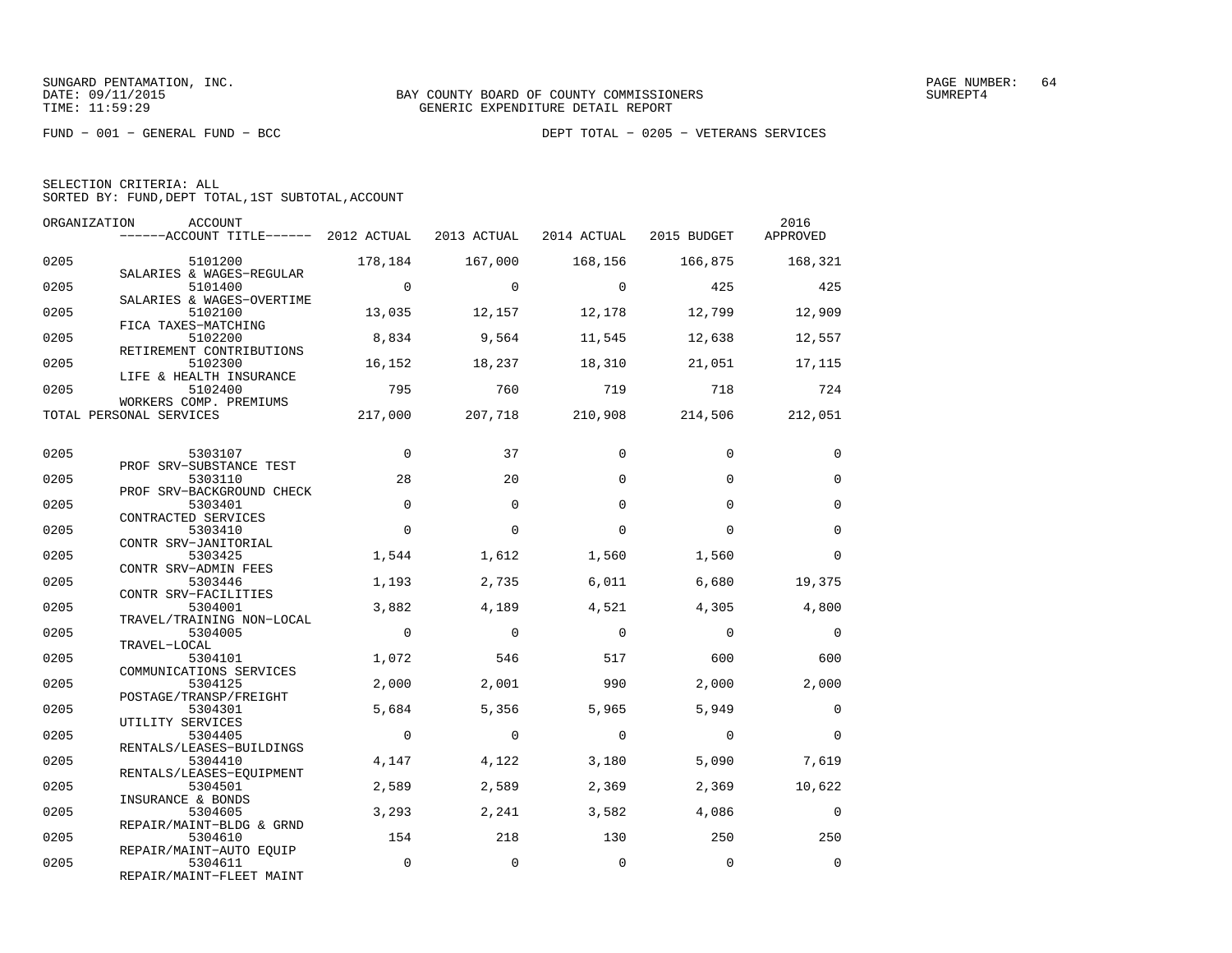|  | SELECTION CRITERIA: ALL |                                                    |
|--|-------------------------|----------------------------------------------------|
|  |                         | SORTED BY: FUND, DEPT TOTAL, 1ST SUBTOTAL, ACCOUNT |

|      | ORGANIZATION<br><b>ACCOUNT</b>   |             |             |             |             | 2016        |
|------|----------------------------------|-------------|-------------|-------------|-------------|-------------|
|      | ------ACCOUNT TITLE------        | 2012 ACTUAL | 2013 ACTUAL | 2014 ACTUAL | 2015 BUDGET | APPROVED    |
| 0205 | 5304615                          | $\Omega$    | $\mathbf 0$ | 7           | 150         | 150         |
|      | REPAIR/MAINT-EQUIPMENT           |             |             |             |             |             |
| 0205 | 5304902                          | 495         | 1,267       | 536         | 681         | 1,640       |
|      | FEES & COSTS-PURCHASING          |             |             |             |             |             |
| 0205 | 5304905                          | $\mathbf 0$ | $\mathbf 0$ | $\Omega$    | $\Omega$    | 0           |
|      | FEES&COSTS-LGL ADV/ADVERT        |             |             |             |             |             |
| 0205 | 5304990                          | $\Omega$    | 174         | $\Omega$    | $\Omega$    | $\Omega$    |
|      | MISCELLANEOUS EXPENSES           |             |             |             |             |             |
| 0205 | 5305101                          | 3,529       | 3,981       | 2,009       | 4,205       | 4,205       |
|      | OFFICE SUPPLIES                  |             |             |             |             |             |
| 0205 | 5305201                          | $\Omega$    | $\Omega$    | 215         | $\Omega$    | 0           |
|      | OPERATING SUPPLIES               |             |             |             |             |             |
| 0205 | 5305205                          | 222         | 161         | 202         | 250         | 250         |
| 0205 | GAS, OIL & LUBRICANTS<br>5305208 | 1,829       | 1,658       | 1,463       | 2,400       | 2,400       |
|      | OPERATING/PROMO EXPS             |             |             |             |             |             |
| 0205 | 5305210                          | $\Omega$    | $\Omega$    | $\Omega$    | 50          | 50          |
|      | SAFETY GEAR & SUPPLIES           |             |             |             |             |             |
| 0205 | 5305402                          | 70          | 35          | 150         | 120         | 160         |
|      | DUES & MEMBERSHIPS               |             |             |             |             |             |
| 0205 | 5305406                          | 250         | 125         | $\Omega$    | $\Omega$    | $\Omega$    |
|      | TRAINING & TUITION               |             |             |             |             |             |
|      | TOTAL OPERATING EXPENSES         | 31,980      | 33,068      | 33,406      | 40,745      | 54,121      |
|      |                                  |             |             |             |             |             |
| 0205 | 5606401                          | 924         | $\mathbf 0$ | 0           | 0           | 6,962       |
|      | EQUIPMENT                        |             |             |             |             |             |
| 0205 | 5606402                          | 531         | 1,188       | 559         | 1,000       | 600         |
|      | EQUIP LESS THAN \$1000           |             |             |             |             |             |
| 0205 | 5606450                          | $\Omega$    | 1,315       | 117         | 1,036       | 1,036       |
|      | COMPUTER SOFTWARE                |             |             |             |             |             |
|      | TOTAL CAPITAL OUTLAY             | 1,455       | 2,503       | 676         | 2,036       | 8,598       |
|      |                                  |             |             |             |             |             |
| 0205 | 5905998                          | $\mathbf 0$ | $\Omega$    | $\Omega$    | 0           | 0           |
|      | DEPRECIATION EXPENSE             |             |             |             |             |             |
| 0205 | 5909915                          | $\Omega$    | $\Omega$    | $\Omega$    | $\Omega$    | $\mathbf 0$ |
|      | RESERVE FOR PAY ADJUSTMNT        |             |             |             |             |             |
|      | TOTAL NON-OPERATING EXPENSES     | $\Omega$    | $\mathbf 0$ | $\mathbf 0$ | $\mathbf 0$ | $\mathbf 0$ |
|      | TOTAL VETERANS SERVICES          | 250,435     | 243,289     | 244,989     | 257,287     | 274,770     |
|      |                                  |             |             |             |             |             |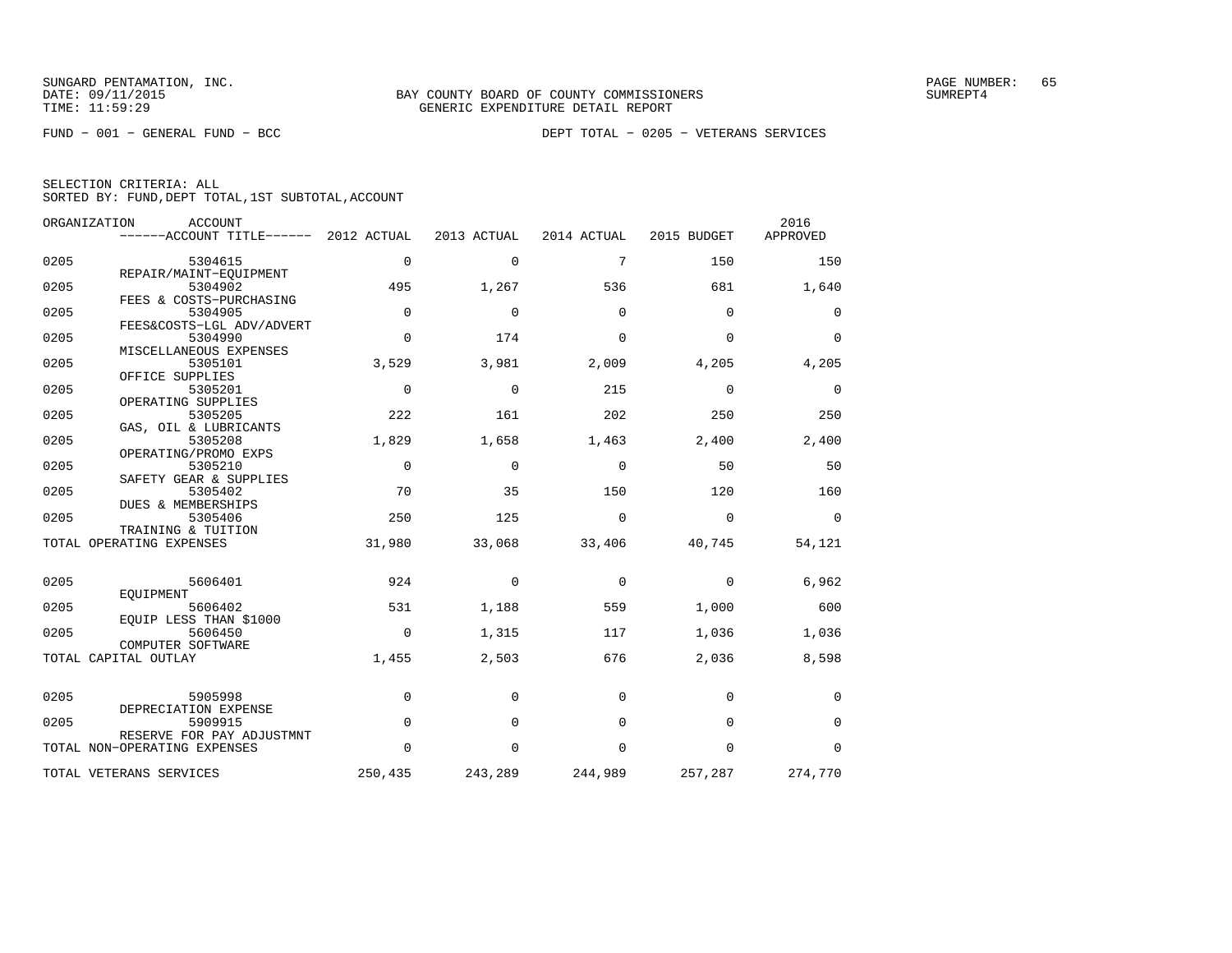| SELECTION CRITERIA: ALL |  |  |                                                    |  |
|-------------------------|--|--|----------------------------------------------------|--|
|                         |  |  | SORTED BY: FUND, DEPT TOTAL, 1ST SUBTOTAL, ACCOUNT |  |

|      | ORGANIZATION<br>ACCOUNT<br>------ACCOUNT TITLE------ 2012 ACTUAL 2013 ACTUAL 2014 ACTUAL 2015 BUDGET |                |                |          |                                 | 2016<br>APPROVED |
|------|------------------------------------------------------------------------------------------------------|----------------|----------------|----------|---------------------------------|------------------|
| 0210 | 5101200                                                                                              | 318,126        | 353,338        | 362,915  | 416,760                         | 696,097          |
| 0210 | SALARIES & WAGES-REGULAR<br>5101205<br>SALARIES & WAGES-DISASTER                                     | 751            | $\Omega$       | 1,979    | $\Omega$                        | $\mathbf{0}$     |
| 0210 | 5101400<br>SALARIES & WAGES-OVERTIME                                                                 | 68,015         | 68,353         | 65,611   | 72,000                          | 72,000           |
| 0210 | 5101405<br>SALARIES-DISASTER O/T                                                                     | 1,014          | $\bigcirc$     | 4,516    | $\Omega$                        | $\overline{0}$   |
| 0210 | 5102100<br>FICA TAXES-MATCHING                                                                       | 26,305         | 28,504         | 29,385   | 37,390                          | 58,760           |
| 0210 | 5102200<br>RETIREMENT CONTRIBUTIONS                                                                  | 21,193         | 26,781         | 32,156   | 40,364                          | 66,375           |
| 0210 | 5102300<br>LIFE & HEALTH INSURANCE                                                                   | 81,455         | 105,470        | 109,834  | 122,285                         | 255,246          |
| 0210 | 5102400<br>WORKERS COMP. PREMIUMS                                                                    | 2,593          | 2,626          | 2,713    | 3,015                           | 4,083            |
| 0210 | 5102500<br>UNEMPLOYMENT COMPENSATION                                                                 | $\overline{0}$ | $\overline{0}$ | $\Omega$ | $\Omega$                        | $\Omega$         |
|      | TOTAL PERSONAL SERVICES                                                                              |                |                |          | 519,452 585,072 609,110 691,814 | 1,152,561        |
| 0210 | 5303106                                                                                              | $\overline{0}$ | $\Omega$       | $\Omega$ | $\mathbf 0$                     | $\mathbf 0$      |
| 0210 | PROF SRV-PHYSICLS/MEDICAL<br>5303107                                                                 | 111            | 74             | 74       | 162                             | 162              |
| 0210 | PROF SRV-SUBSTANCE TEST<br>5303110                                                                   | 77             | $\mathbf 0$    | 302      | 200                             | $\Omega$         |
| 0210 | PROF SRV-BACKGROUND CHECK<br>5303401                                                                 | 4,229          | 658            | 3,392    | 5,000                           | 5,000            |
| 0210 | CONTRACTED SERVICES<br>5303410<br>CONTR SRV-JANITORIAL                                               | $\Omega$       | 99             | $\Omega$ | $\Omega$                        | $\mathbf 0$      |
| 0210 | 5303425<br>CONTR SRV-ADMIN FEES                                                                      | 772            | 832            | 780      | 780                             | $\mathbf 0$      |
| 0210 | 5303446<br>CONTR SRV-FACILITIES                                                                      | 8,073          | $\Omega$       | $\Omega$ | $\Omega$                        | 970              |
| 0210 | 5304001<br>TRAVEL/TRAINING NON-LOCAL                                                                 | 35             | 174            | 66       | $\Omega$                        | $\mathbf 0$      |
| 0210 | 5304005<br>TRAVEL-LOCAL                                                                              | $\mathbf 0$    | $\Omega$       | $\Omega$ | $\Omega$                        | $\mathbf 0$      |
| 0210 | 5304101<br>COMMUNICATIONS SERVICES                                                                   | 9              | $\mathsf{Q}$   | $\Omega$ | $\Omega$                        | $\Omega$         |
| 0210 | 5304125<br>POSTAGE/TRANSP/FREIGHT                                                                    | 129            | 213            | 303      | 165                             | 165              |
| 0210 | 5304301<br>UTILITY SERVICES                                                                          | $\mathbf 0$    | 2,435          | 3,323    | 2,500                           | 3,000            |
| 0210 | 5304410<br>RENTALS/LEASES-EQUIPMENT                                                                  | $\mathbf 0$    | $\mathbf 0$    | 2,312    | 3,662                           | 5,855            |
| 0210 | 5304501<br>INSURANCE & BONDS                                                                         | 8,415          | 8,415          | 7,701    | 7,701                           | 17,567           |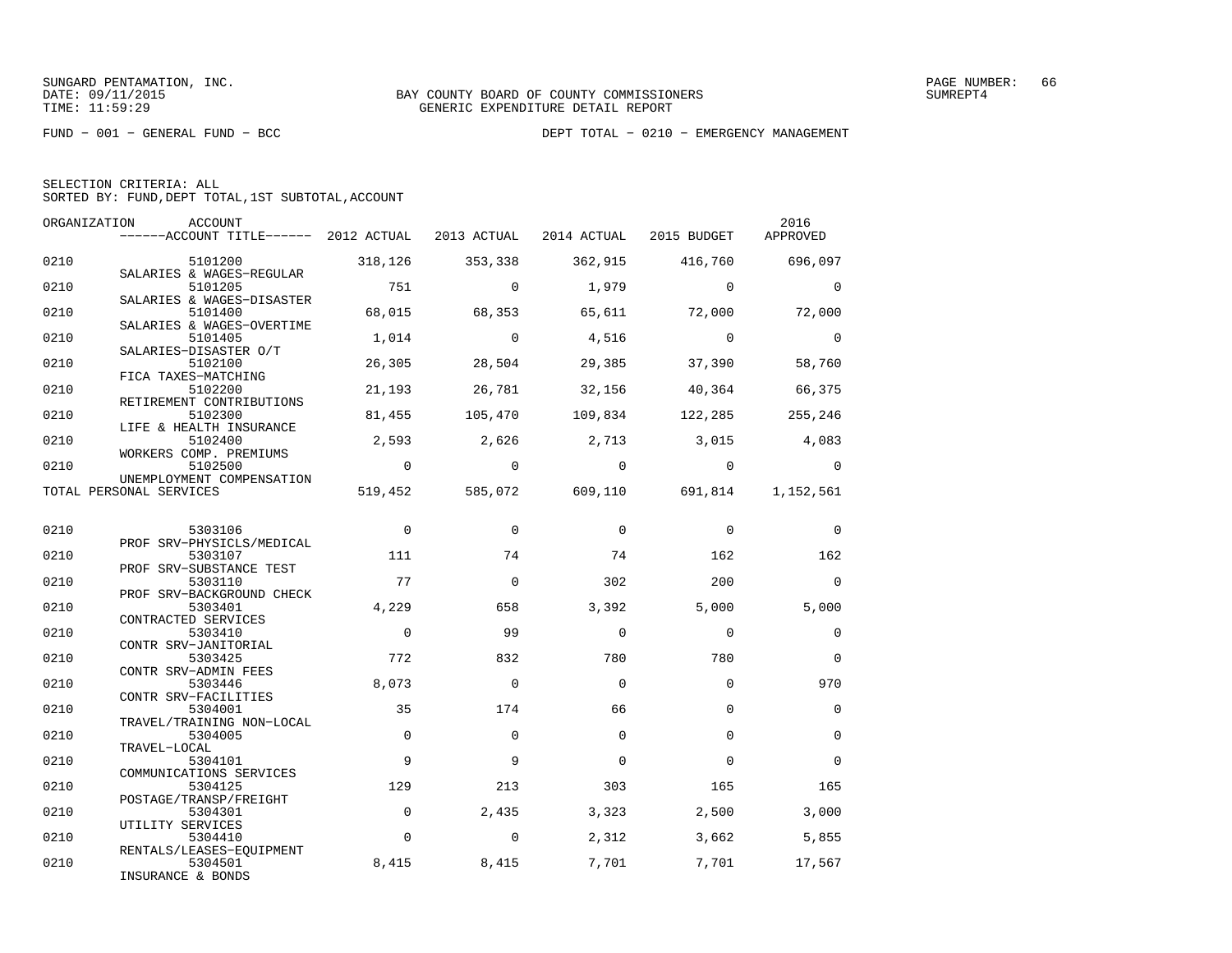FUND − 001 − GENERAL FUND − BCC DEPT TOTAL − 0210 − EMERGENCY MANAGEMENT

| ORGANIZATION | ACCOUNT                               |                |             |                |             | 2016        |
|--------------|---------------------------------------|----------------|-------------|----------------|-------------|-------------|
|              | ------ACCOUNT TITLE------ 2012 ACTUAL |                | 2013 ACTUAL | 2014 ACTUAL    | 2015 BUDGET | APPROVED    |
| 0210         | 5304605                               | 3,099          | 738         | 76             | $\mathbf 0$ | $\mathbf 0$ |
|              | REPAIR/MAINT-BLDG & GRND              |                |             |                |             |             |
| 0210         | 5304610                               | 59             | 809         | $\Omega$       | 1,871       | 1,800       |
| 0210         | REPAIR/MAINT-AUTO EOUIP<br>5304611    | $\Omega$       | $\Omega$    | $\Omega$       | $\Omega$    | $\mathbf 0$ |
|              | REPAIR/MAINT-FLEET MAINT              |                |             |                |             |             |
| 0210         | 5304615                               | 4,000          | 170         | 4,028          | 500         | 500         |
|              | REPAIR/MAINT-EQUIPMENT                |                |             |                |             |             |
| 0210         | 5304701                               | $\Omega$       | $\Omega$    | $\Omega$       | $\Omega$    | $\Omega$    |
| 0210         | PRINTING & BINDING<br>5304902         | 445            | 844         | 2,145          | 2,044       | 4,509       |
|              | FEES & COSTS-PURCHASING               |                |             |                |             |             |
| 0210         | 5304905                               | $\Omega$       | $\Omega$    | 159            | $\Omega$    | $\mathbf 0$ |
|              | FEES&COSTS-LGL ADV/ADVERT             |                |             |                |             |             |
| 0210         | 5304922                               | $\Omega$       | $\Omega$    | $\Omega$       | $\Omega$    | $\Omega$    |
| 0210         | FEES & COSTS-PERMITS                  | $\Omega$       | 31          | $\Omega$       | $\Omega$    | $\Omega$    |
|              | 5304990<br>MISCELLANEOUS EXPENSES     |                |             |                |             |             |
| 0210         | 5305101                               | 2,150          | 429         | 1,127          | 2,000       | 2,000       |
|              | OFFICE SUPPLIES                       |                |             |                |             |             |
| 0210         | 5305201                               | 542            | 320         | 259            | 300         | 300         |
|              | OPERATING SUPPLIES                    | $\overline{0}$ |             |                |             |             |
| 0210         | 5305202<br>OPER SUPPLIES-JANITORIAL   |                | $\mathbf 0$ | $\Omega$       | $\Omega$    | $\mathbf 0$ |
| 0210         | 5305205                               | 3,682          | 3,086       | 3,419          | 3,500       | 3,500       |
|              | GAS, OIL & LUBRICANTS                 |                |             |                |             |             |
| 0210         | 5305210                               | $\mathbf 0$    | $\Omega$    | $\Omega$       | $\Omega$    | $\mathbf 0$ |
|              | SAFETY GEAR & SUPPLIES                |                |             |                |             |             |
| 0210         | 5305215<br>CLOTHING & WEARING APPRL   | $\Omega$       | 127         | 281            | $\Omega$    | $\mathbf 0$ |
| 0210         | 5305401                               | $\overline{0}$ | $\mathbf 0$ | $\Omega$       | $\Omega$    | $\mathbf 0$ |
|              | BOOKS/RESOURCE MATR/SUBSC             |                |             |                |             |             |
| 0210         | 5305402                               | $\Omega$       | 295         | 100            | 395         | 295         |
|              | DUES & MEMBERSHIPS                    |                |             |                |             |             |
| 0210         | 5305406<br>TRAINING & TUITION         | 450            | 557         | 20             | $\Omega$    | $\Omega$    |
|              | TOTAL OPERATING EXPENSES              | 36,277         | 20,315      | 29,867         | 30,780      | 45,623      |
|              |                                       |                |             |                |             |             |
|              |                                       |                |             |                |             |             |
| 0210         | 5606401                               | $\mathbf 0$    | 1,025       | $\mathbf 0$    | $\Omega$    | $\mathbf 0$ |
| 0210         | EOUIPMENT<br>5606402                  | $\mathbf 0$    | $\mathbf 0$ | 294            | $\Omega$    | $\Omega$    |
|              | EQUIP LESS THAN \$1000                |                |             |                |             |             |
| 0210         | 5606450                               | $\mathbf 0$    | 219         | 155            | 3,500       | 13,900      |
|              | COMPUTER SOFTWARE                     |                |             |                |             |             |
|              | TOTAL CAPITAL OUTLAY                  | $\mathbf 0$    | 1,244       | 449            | 3,500       | 13,900      |
|              |                                       |                |             |                |             |             |
| 0210         | 5808118                               | $\Omega$       |             | 151,291 36,129 | $\mathbf 0$ | $\Omega$    |
|              | GRANT-HAZARD MITIGATION               |                |             |                |             |             |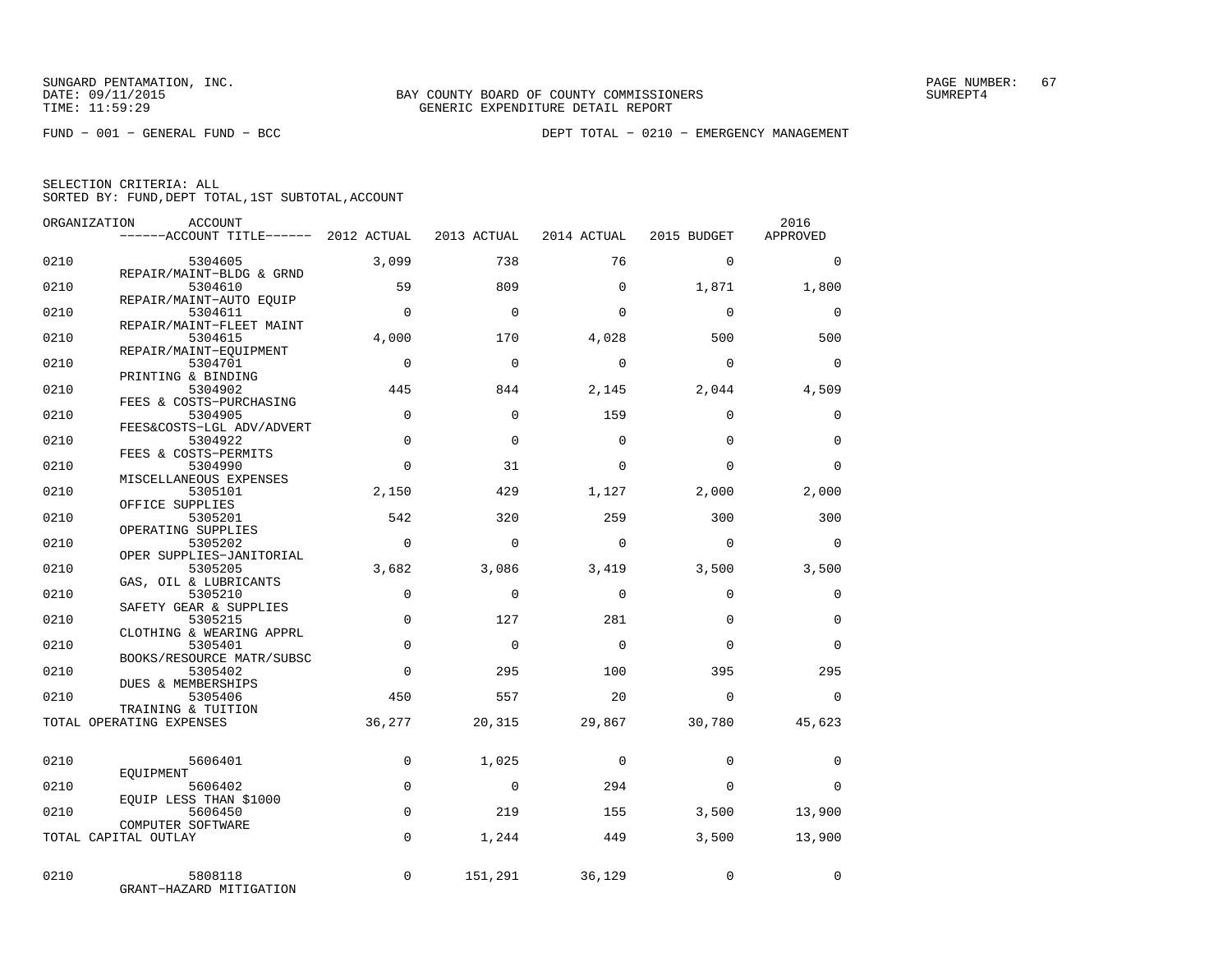FUND − 001 − GENERAL FUND − BCC DEPT TOTAL − 0210 − EMERGENCY MANAGEMENT

| SELECTION CRITERIA: ALL |  |  |                                                    |  |
|-------------------------|--|--|----------------------------------------------------|--|
|                         |  |  | SORTED BY: FUND, DEPT TOTAL, 1ST SUBTOTAL, ACCOUNT |  |

|      | ORGANIZATION<br>ACCOUNT<br>-----ACCOUNT TITLE------ | 2012 ACTUAL | 2013 ACTUAL | 2014 ACTUAL | 2015 BUDGET  | 2016<br>APPROVED |
|------|-----------------------------------------------------|-------------|-------------|-------------|--------------|------------------|
| 0210 | 5808174<br>GRANT-HAZ MAT                            |             | 3,048       | 22,560      |              |                  |
| 0210 | 5808178<br>GRANT-HOMELAND SECURITY                  | 130,767     | 49,085      | 33,237      |              | $\Omega$         |
| 0210 | 5808179<br>GRANT-FEMA FLOOD                         |             |             |             |              | 0                |
|      | TOTAL GRANTS & AIDS                                 | 130,767     | 203,424     | 91,926      |              | 0                |
| 0210 | 5905998<br>DEPRECIATION EXPENSE                     |             |             |             |              | $\Omega$         |
| 0210 | 5909915<br>RESERVE FOR PAY ADJUSTMNT                |             |             |             |              | $\Omega$         |
|      | TOTAL NON-OPERATING EXPENSES                        |             |             |             | <sup>0</sup> | $\Omega$         |
|      | TOTAL EMERGENCY MANAGEMENT                          | 686,496     | 810,055     | 731,351     | 726,094      | 1,212,084        |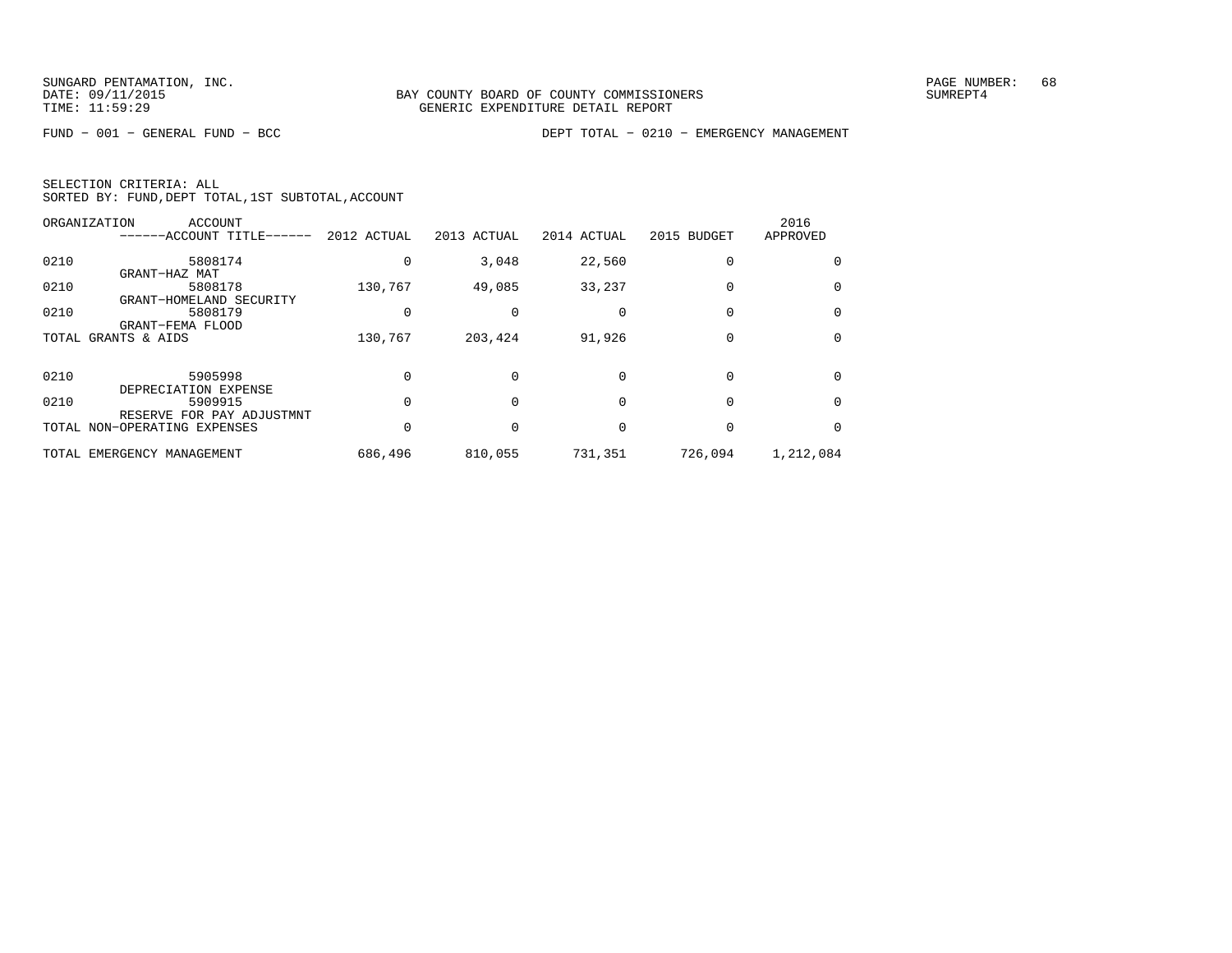| SELECTION CRITERIA: ALL |  |  |                                                    |  |
|-------------------------|--|--|----------------------------------------------------|--|
|                         |  |  | SORTED BY: FUND, DEPT TOTAL, 1ST SUBTOTAL, ACCOUNT |  |

| ORGANIZATION | ACCOUNT<br>------ACCOUNT TITLE------ 2012 ACTUAL 2013 ACTUAL 2014 ACTUAL 2015 BUDGET |                |             |                 |                | 2016<br>APPROVED |
|--------------|--------------------------------------------------------------------------------------|----------------|-------------|-----------------|----------------|------------------|
| 0211         | 5101200<br>SALARIES & WAGES-REGULAR                                                  | 78,628         | 78,809      | 79,305          | 80,677         | 86,427           |
| 0211         | 5101205<br>SALARIES & WAGES-DISASTER                                                 | 301            | $\Omega$    | 570             | $\Omega$       | $\overline{0}$   |
| 0211         | 5102100<br>FICA TAXES-MATCHING                                                       | 5,252          | 5,343       | 5,392           | 6,172          | 6,612            |
| 0211         | 5102200<br>RETIREMENT CONTRIBUTIONS                                                  | 5,842          | 6,636       | 8,092           | 8,799          | 9,756            |
| 0211         | 5102300<br>LIFE & HEALTH INSURANCE                                                   | 14,822         | 15,959      | 17,728          | 19,786         | 23,834           |
| 0211         | 5102400<br>WORKERS COMP. PREMIUMS                                                    | 3,622          | 3,622       | 3,644           | 3,695          | 3,751            |
|              | TOTAL PERSONAL SERVICES                                                              | 108,467        | 110,370     | 114,732 119,129 |                | 130,380          |
| 0211         | 5303107                                                                              | $\mathbf 0$    | $\mathbf 0$ | 37              | 37             | 37               |
| 0211         | PROF SRV-SUBSTANCE TEST<br>5303401<br>CONTRACTED SERVICES                            | $\Omega$       | $\Omega$    | $-119$          | $\Omega$       | $\overline{0}$   |
| 0211         | 5304001<br>TRAVEL/TRAINING NON-LOCAL                                                 | 3,870          | 4,975       | 5,086           | 3,500          | 4,000            |
| 0211         | 5304005<br>TRAVEL-LOCAL                                                              | $\overline{0}$ | $\Omega$    | $\Omega$        | $\Omega$       | $\Omega$         |
| 0211         | 5304101<br>COMMUNICATIONS SERVICES                                                   | 5,342          | 3,526       | 4,131           | 3,500          | 3,000            |
| 0211         | 5304125<br>POSTAGE/TRANSP/FREIGHT                                                    | 178            | 89          | 87              | 125            | 200              |
| 0211         | 5304301<br>UTILITY SERVICES                                                          | 96             | 630         | $\Omega$        | $\overline{0}$ | $\overline{0}$   |
| 0211         | 5304410<br>RENTALS/LEASES-EOUIPMENT                                                  | 100            | 36          | $\Omega$        | 500            | 500              |
| 0211         | 5304501<br>INSURANCE & BONDS                                                         | 1,510          | 1,510       | 1,383           | 1,383          | 5,791            |
| 0211         | 5304605<br>REPAIR/MAINT-BLDG & GRND                                                  | 825            | $\Omega$    | $\Omega$        | $\Omega$       | $\Omega$         |
| 0211         | 5304610<br>REPAIR/MAINT-AUTO EOUIP                                                   | 114            | 68          | 364             | 250            | 250              |
| 0211         | 5304615<br>REPAIR/MAINT-EOUIPMENT                                                    | 666            | $\Omega$    | 81              | $\Omega$       | $\Omega$         |
| 0211         | 5304701<br>PRINTING & BINDING                                                        | $\overline{0}$ | 98          | $\Omega$        | 50             | 50               |
| 0211         | 5304902<br>FEES & COSTS-PURCHASING                                                   | 99             | 527         | 536             | 6,813          | 4,509            |
| 0211         | 5304905<br>FEES&COSTS-LGL ADV/ADVERT                                                 | $\mathbf 0$    | $\Omega$    | 73              | 100            | $\Omega$         |
| 0211         | 5305101<br>OFFICE SUPPLIES                                                           | 3,048          | 1,169       | 1,946           | 1,500          | 1,500            |
| 0211         | 5305201<br>OPERATING SUPPLIES                                                        | $\Omega$       | $\mathbf 0$ | 49              | $\mathbf 0$    | $\Omega$         |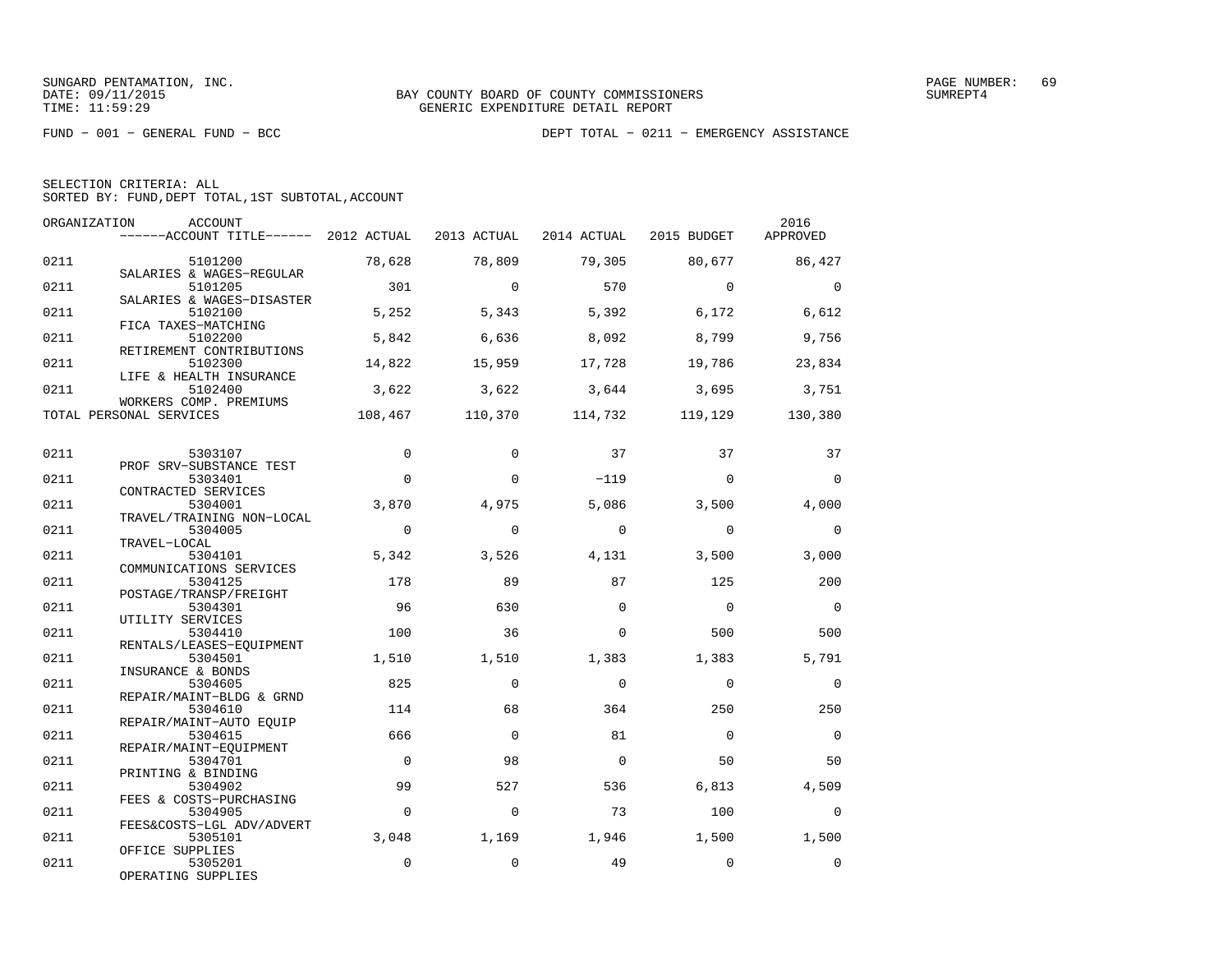|  | SELECTION CRITERIA: ALL                            |  |  |
|--|----------------------------------------------------|--|--|
|  | SORTED BY: FUND, DEPT TOTAL, 1ST SUBTOTAL, ACCOUNT |  |  |

| ORGANIZATION | ACCOUNT<br>------ACCOUNT TITLE------ 2012 ACTUAL          |             | 2013 ACTUAL | 2014 ACTUAL | 2015 BUDGET | 2016<br>APPROVED |
|--------------|-----------------------------------------------------------|-------------|-------------|-------------|-------------|------------------|
| 0211         | 5305205                                                   | 0           | $\Omega$    | 20          | $\Omega$    | 0                |
| 0211         | GAS, OIL & LUBRICANTS<br>5305215                          | $\mathbf 0$ | $\Omega$    | 40          | $\Omega$    | $\mathbf 0$      |
| 0211         | CLOTHING & WEARING APPRL<br>5305401                       | $\mathbf 0$ | $\Omega$    | 30          | $\Omega$    | $\Omega$         |
| 0211         | BOOKS/RESOURCE MATR/SUBSC<br>5305402                      | 150         | 75          | 495         | 1,000       | 1,000            |
| 0211         | DUES & MEMBERSHIPS<br>5305406                             | 50          | $\mathbf 0$ | $\mathbf 0$ | $\mathbf 0$ | 0                |
|              | TRAINING & TUITION<br>TOTAL OPERATING EXPENSES            | 16,049      | 12,705      | 14,240      | 18,758      | 20,837           |
| 0211         | 5606342                                                   | $\Omega$    | 169,344     | 271,066     | $\Omega$    | 0                |
|              | IMPRV-SALV ARMY RENTALS                                   |             |             |             |             |                  |
| 0211         | 5606401<br>EOUIPMENT                                      | $\Omega$    | $\Omega$    | 25,590      | $\Omega$    | $\Omega$         |
| 0211         | 5606402<br>EQUIP LESS THAN \$1000                         | 164         | $\Omega$    | 624         | 3,000       | 3,000            |
| 0211         | 5606450                                                   | $\Omega$    | $\Omega$    | 586         | $\Omega$    | 0                |
| 0211         | COMPUTER SOFTWARE<br>5606523<br>CIP-EMG SVC LOGISTICS CTR | 121,675     | 801,866     | 17,428      | $\Omega$    | $\Omega$         |
|              | TOTAL CAPITAL OUTLAY                                      | 121,839     | 971,210     | 315,295     | 3,000       | 3,000            |
| 0211         | 5808118                                                   | $\mathbf 0$ | 0           | $\Omega$    | $\mathbf 0$ | 0                |
|              | GRANT-HAZARD MITIGATION                                   |             |             |             |             |                  |
| 0211         | 5808179<br>GRANT-FEMA FLOOD                               | $\Omega$    | $\Omega$    | $\Omega$    | $\Omega$    | $\mathbf 0$      |
| 0211         | 5808181                                                   | $\Omega$    | $\Omega$    | $\Omega$    | $\Omega$    | $\mathbf 0$      |
|              | GRANT-DREF EOC/EMS<br>TOTAL GRANTS & AIDS                 | $\Omega$    | $\Omega$    | $\Omega$    | $\Omega$    | $\mathbf 0$      |
|              |                                                           |             |             |             |             |                  |
| 0211         | 5905998<br>DEPRECIATION EXPENSE                           | $\mathbf 0$ | 0           | $\Omega$    | $\Omega$    | 0                |
| 0211         | 5909910                                                   | $\Omega$    | $\Omega$    | $\Omega$    | $\Omega$    | $\Omega$         |
| 0211         | RESERVE FOR CONTINGENCIES<br>5909915                      | $\mathbf 0$ | $\Omega$    | $\Omega$    | $\Omega$    | $\mathbf 0$      |
|              | RESERVE FOR PAY ADJUSTMNT<br>TOTAL NON-OPERATING EXPENSES | $\Omega$    | $\Omega$    | $\Omega$    | $\Omega$    | $\Omega$         |
|              | TOTAL EMERGENCY ASSISTANCE                                | 246,355     | 1,094,284   | 444,266     | 140,887     | 154,217          |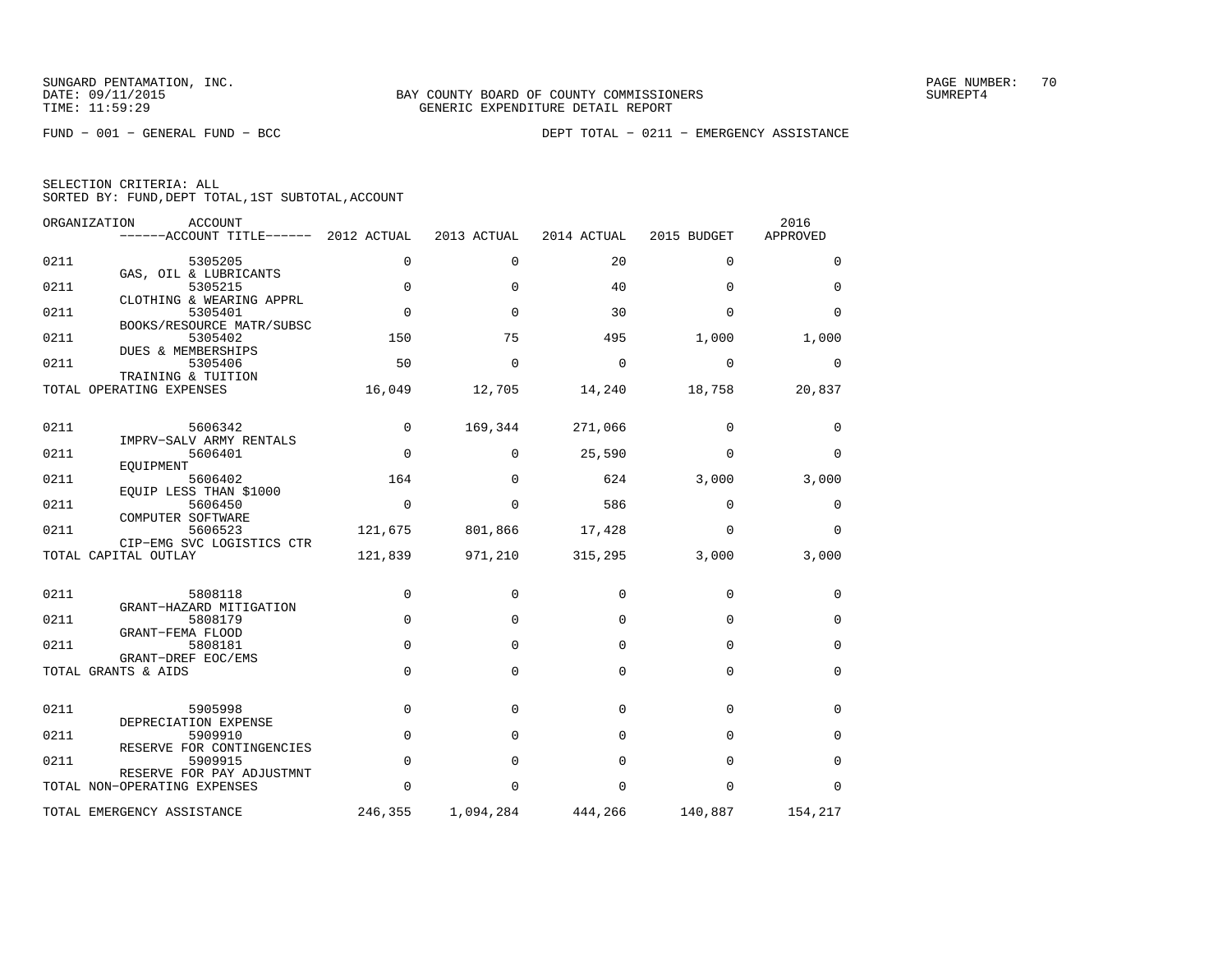FUND − 001 − GENERAL FUND − BCC DEPT TOTAL − 0602 − STATE ATTORNEY

| ORGANIZATION | <b>ACCOUNT</b>                                      |             |             |             |             | 2016        |
|--------------|-----------------------------------------------------|-------------|-------------|-------------|-------------|-------------|
|              | ------ACCOUNT TITLE------ 2012 ACTUAL               |             | 2013 ACTUAL | 2014 ACTUAL | 2015 BUDGET | APPROVED    |
| 0602         | 5303107                                             | $\Omega$    | $\Omega$    | $\Omega$    | $\Omega$    | $\Omega$    |
| 0602         | PROF SRV-SUBSTANCE TEST<br>5303162                  | 0           | $\Omega$    | $\Omega$    | $\Omega$    | $\Omega$    |
|              | CONSULT COSTS-PRETRAIL                              |             |             |             |             |             |
| 0602         | 5303301<br>COURT REPORTER SERVICES                  | 0           | $\Omega$    | $\Omega$    | $\Omega$    | 0           |
| 0602         | 5303401<br>CONTRACTED SERVICES                      | $\mathbf 0$ | $\Omega$    | $\Omega$    | $\Omega$    | $\mathbf 0$ |
| 0602         | 5303408                                             | $\Omega$    | $\Omega$    | $\Omega$    | $\Omega$    | $\Omega$    |
| 0602         | CONTR SRV-800 MHZ<br>5303410                        | $\Omega$    | $\Omega$    | $\Omega$    | $\Omega$    | $\Omega$    |
| 0602         | CONTR SRV-JANITORIAL<br>5303446                     | 83,392      | 102,580     | 81,999      | 42,790      | 52,586      |
| 0602         | CONTR SRV-FACILITIES<br>5304010                     | 0           | $\Omega$    | $\Omega$    | $\Omega$    | 0           |
|              | TRAVEL & PER DIEM-ST ATTY                           |             |             |             |             |             |
| 0602         | 5304101<br>COMMUNICATIONS SERVICES                  | $\mathbf 0$ | $\Omega$    | $\Omega$    | $\Omega$    | $\Omega$    |
| 0602         | 5304105<br>COMM SRV-TELEPHONE                       | 31,671      | 30,374      | 29,682      | 36,000      | 36,000      |
| 0602         | 5304125                                             | $\Omega$    | $\Omega$    | $\Omega$    | $\Omega$    | $\Omega$    |
| 0602         | POSTAGE/TRANSP/FREIGHT<br>5304301                   | 50,377      | 48,109      | 58,050      | 50,108      | 60,000      |
| 0602         | UTILITY SERVICES<br>5304405                         | 15,300      | 16,193      | 16,830      | 16,830      | 16,800      |
| 0602         | RENTALS/LEASES-BUILDINGS<br>5304410                 | 50,184      | 46,643      | 49,788      | 53,160      | 60,018      |
|              | RENTALS/LEASES-EOUIPMENT                            |             |             |             |             |             |
| 0602         | 5304501<br>INSURANCE & BONDS                        | 13,160      | 13,464      | 11,848      | 11,848      | 22,366      |
| 0602         | 5304605<br>REPAIR/MAINT-BLDG & GRND                 | 44,190      | 60,744      | 43,244      | 84,212      | 112,382     |
| 0602         | 5304615                                             | 60          | $\Omega$    | 663         | 100         | 700         |
| 0602         | REPAIR/MAINT-EQUIPMENT<br>5304752                   | $\mathbf 0$ | $\Omega$    | $\Omega$    | $\Omega$    | $\mathbf 0$ |
| 0602         | COPIES-DEPOSTION/ST WTNSS<br>5304905                | $\mathbf 0$ | $\Omega$    | $\Omega$    | $\Omega$    | $\Omega$    |
| 0602         | FEES&COSTS-LGL ADV/ADVERT<br>5304916                | $\mathbf 0$ | $\Omega$    | $\Omega$    | $\Omega$    | $\Omega$    |
|              | FEES & COSTS-LIBRARY SRV                            |             |             |             |             |             |
| 0602         | 5305101<br>OFFICE SUPPLIES                          | $\mathbf 0$ | $\Omega$    | $\Omega$    | $\Omega$    | 0           |
| 0602         | 5305201<br>OPERATING SUPPLIES                       | $\mathbf 0$ | 412         | $\Omega$    | $\Omega$    | $\Omega$    |
| 0602         | 5305202                                             | 589         | 689         | 897         | 675         | 900         |
| 0602         | OPER SUPPLIES-JANITORIAL<br>5305245                 | $\Omega$    | $\Omega$    | $\Omega$    | $\Omega$    | $\Omega$    |
|              | OPERATING SUPPLIES-(SA)<br>TOTAL OPERATING EXPENSES | 288,924     | 319,208     | 293,001     | 295,723     | 361,752     |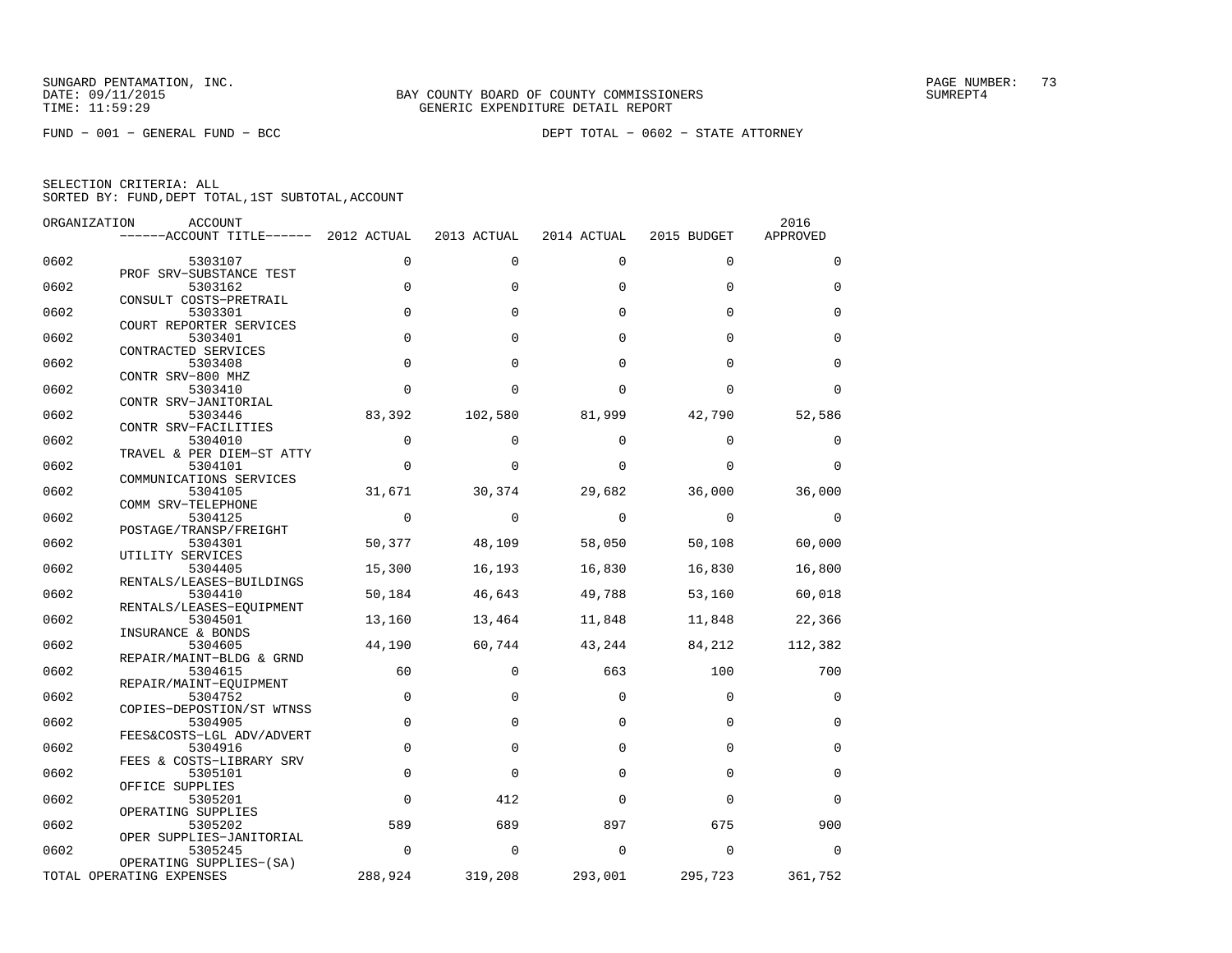FUND − 001 − GENERAL FUND − BCC DEPT TOTAL − 0602 − STATE ATTORNEY

| <sup>0</sup> |
|--------------|
|              |
|              |
|              |
| $\Omega$     |
|              |
|              |
|              |
|              |
|              |
| 361,752      |
|              |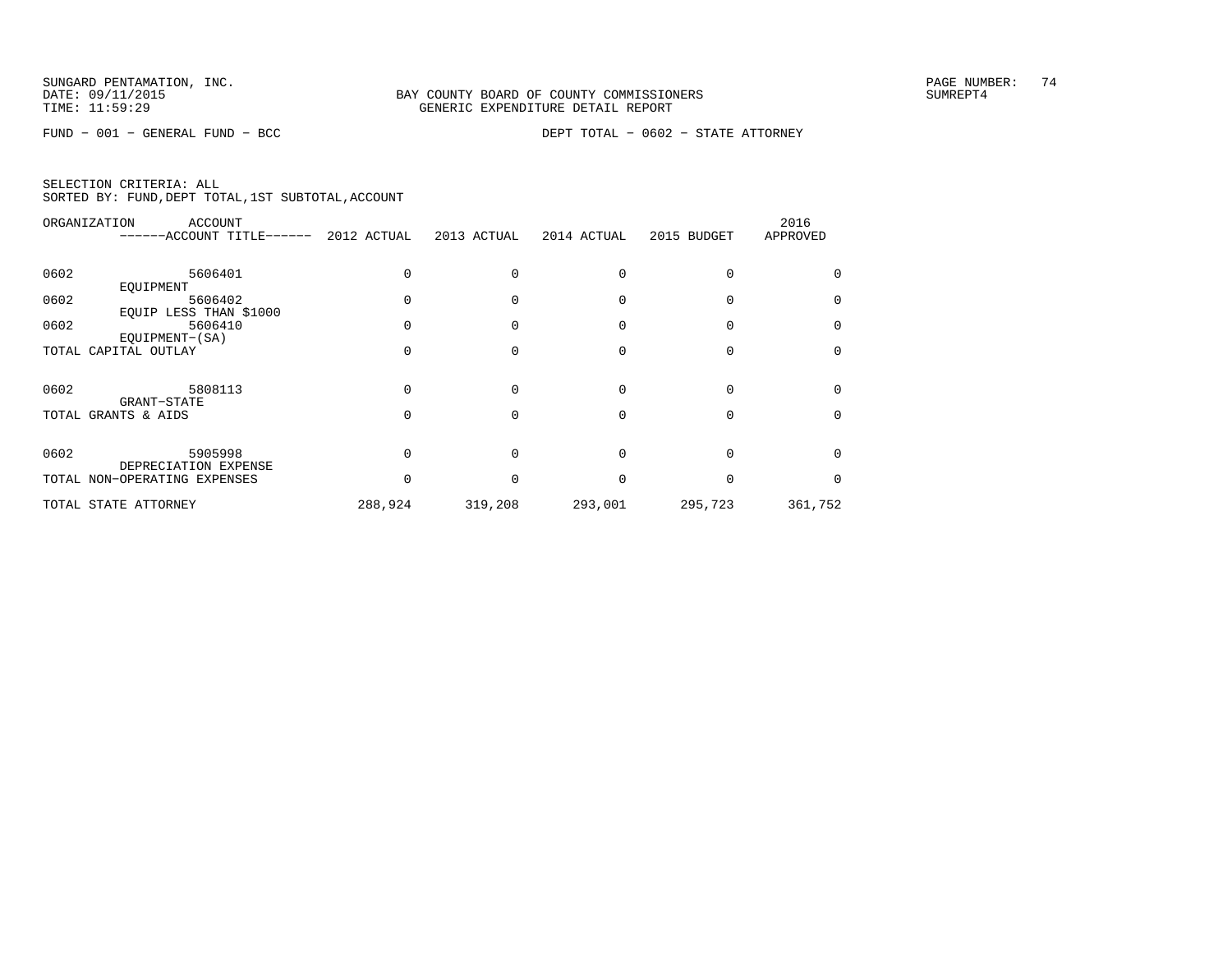|  | SELECTION CRITERIA: ALL |                                                    |  |
|--|-------------------------|----------------------------------------------------|--|
|  |                         | SORTED BY: FUND, DEPT TOTAL, 1ST SUBTOTAL, ACCOUNT |  |

|      | ORGANIZATION<br>ACCOUNT                        |                |             |                         |                   | 2016        |
|------|------------------------------------------------|----------------|-------------|-------------------------|-------------------|-------------|
|      | ------ACCOUNT TITLE------ 2012 ACTUAL          |                | 2013 ACTUAL | 2014 ACTUAL             | 2015 BUDGET       | APPROVED    |
| 0603 | 5303162                                        | $\mathbf 0$    | $\mathbf 0$ | 0                       | $\mathbf 0$       | 0           |
| 0603 | CONSULT COSTS-PRETRAIL<br>5303401              | $\Omega$       | $\Omega$    | $\Omega$                | $\Omega$          | $\Omega$    |
| 0603 | CONTRACTED SERVICES<br>5303410                 | $\Omega$       | $\Omega$    | $\Omega$                | $\Omega$          | $\Omega$    |
| 0603 | CONTR SRV-JANITORIAL<br>5303446                | 17,798         | 32,283      | 25,355                  | 27,699            | 30,378      |
| 0603 | CONTR SRV-FACILITIES<br>5304001                | $\overline{0}$ | $\Omega$    | $\Omega$                | $\Omega$          | $\Omega$    |
|      | TRAVEL/TRAINING NON-LOCAL                      |                |             |                         |                   |             |
| 0603 | 5304101<br>COMMUNICATIONS SERVICES             | 6,823          |             |                         | 6,100 5,838 6,336 | 6,336       |
| 0603 | 5304125<br>POSTAGE/TRANSP/FREIGHT              | $\overline{0}$ | $\Omega$    | $\Omega$                | $\Omega$          | $\Omega$    |
| 0603 | 5304301<br>UTILITY SERVICES                    | 32,149         | 30,611      | 37,007                  | 34,000            | 40,000      |
| 0603 | 5304410<br>RENTALS/LEASES-EOUIPMENT            | $\overline{0}$ | $\Omega$    | $\Omega$                | $\Omega$          | $\Omega$    |
| 0603 | 5304501<br>INSURANCE & BONDS                   | 12,946         | 12,946      | 11,848                  | 11,848            | 21,541      |
| 0603 | 5304605                                        | 21,735         | 19,177      | 22,233                  | 65,554            | 75,179      |
| 0603 | REPAIR/MAINT-BLDG & GRND<br>5304615            | 6              | $\mathbf 0$ | 52                      | $\Omega$          | 0           |
| 0603 | REPAIR/MAINT-EQUIPMENT<br>5304755              | $\mathbf 0$    | $\Omega$    | $\Omega$                | $\Omega$          | 0           |
| 0603 | COPIES-DEPOSTION/PUB DEF<br>5304916            | $\Omega$       | $\Omega$    | $\Omega$                | $\Omega$          | $\Omega$    |
| 0603 | FEES & COSTS-LIBRARY SRV<br>5304935            | $\mathbf 0$    | $\Omega$    | $\Omega$                | $\Omega$          | $\mathbf 0$ |
| 0603 | WTNSS CSTS-EXPERT/P.D.<br>5304990              | $\Omega$       | $\Omega$    | $\Omega$                | $\Omega$          | $\Omega$    |
| 0603 | MISCELLANEOUS EXPENSES<br>5305101              | $\Omega$       | $\Omega$    | $\Omega$                | $\Omega$          | $\Omega$    |
| 0603 | OFFICE SUPPLIES<br>5305201                     | $\Omega$       | $\Omega$    | $\Omega$                | $\Omega$          | $\Omega$    |
|      | OPERATING SUPPLIES                             | $\Omega$       | $\Omega$    | $\Omega$                | $\Omega$          | $\Omega$    |
| 0603 | 5305202<br>OPER SUPPLIES-JANITORIAL            |                |             |                         |                   |             |
|      | TOTAL OPERATING EXPENSES                       | 91,457         |             | 101,118 102,331 145,437 |                   | 173,434     |
| 0603 | 5606401                                        | 0              | $\mathbf 0$ | 0                       | $\Omega$          | 0           |
| 0603 | EOUIPMENT<br>5606402                           | $\Omega$       | $\Omega$    | $\Omega$                | $\Omega$          | $\Omega$    |
|      | EOUIP LESS THAN \$1000<br>TOTAL CAPITAL OUTLAY | $\mathbf 0$    | $\Omega$    | $\Omega$                | $\mathbf 0$       | 0           |
| 0603 | 5905998<br>DEPRECIATION EXPENSE                | $\Omega$       | $\Omega$    | $\Omega$                | $\Omega$          | $\Omega$    |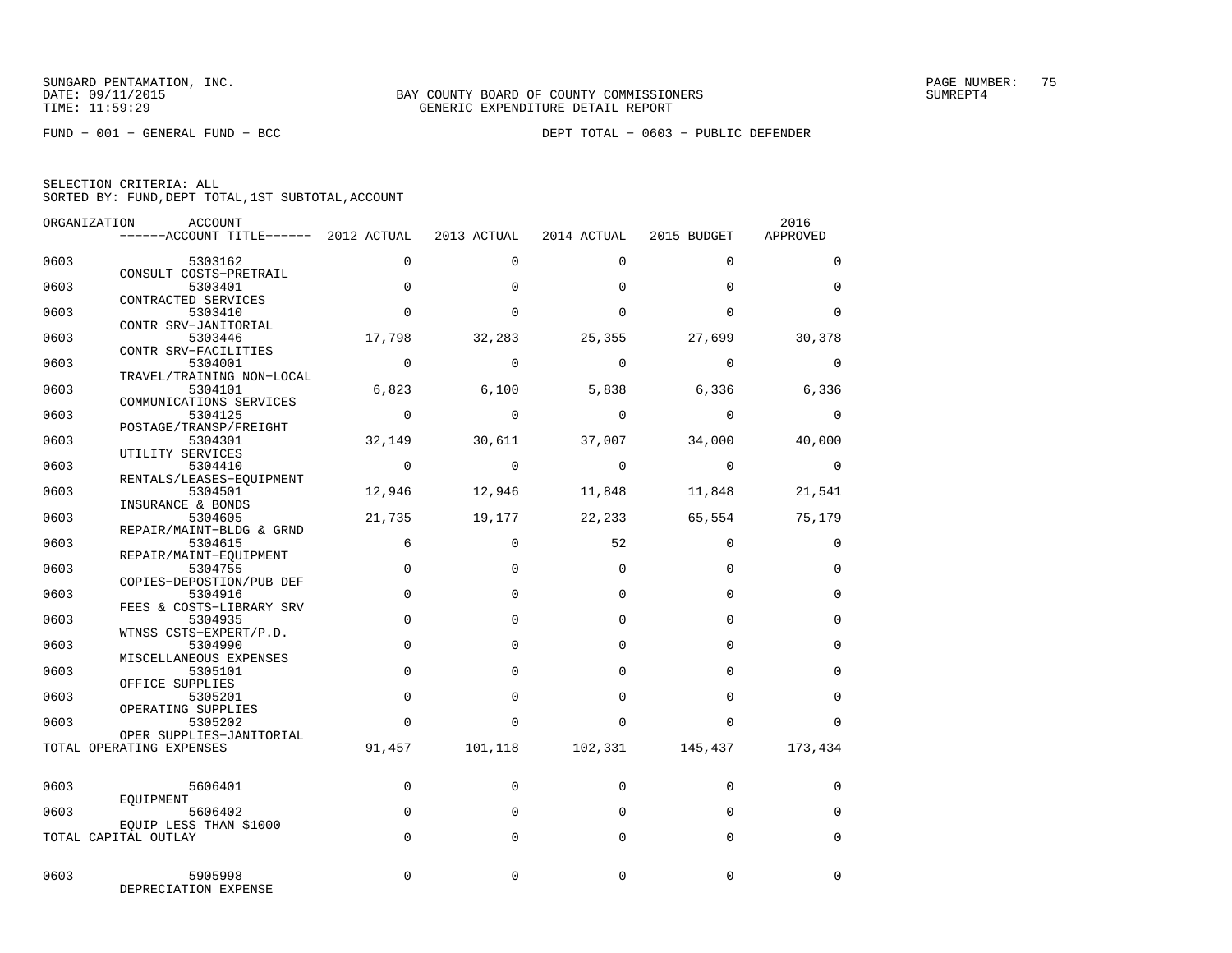FUND − 001 − GENERAL FUND − BCC DEPT TOTAL − 0603 − PUBLIC DEFENDER

| ORGANIZATION<br>ACCOUNT<br>------ACCOUNT TITLE------ 2012 ACTUAL 2013 ACTUAL |              |                | 2014 ACTUAL | 2015 BUDGET | 2016<br>APPROVED |
|------------------------------------------------------------------------------|--------------|----------------|-------------|-------------|------------------|
| TOTAL NON-OPERATING EXPENSES                                                 | $\mathbf{r}$ | $\overline{0}$ | $\sim$ 0    |             |                  |
| TOTAL PUBLIC DEFENDER                                                        | 91.457       | 101.118        | 102,331     | 145.437     | 173,434          |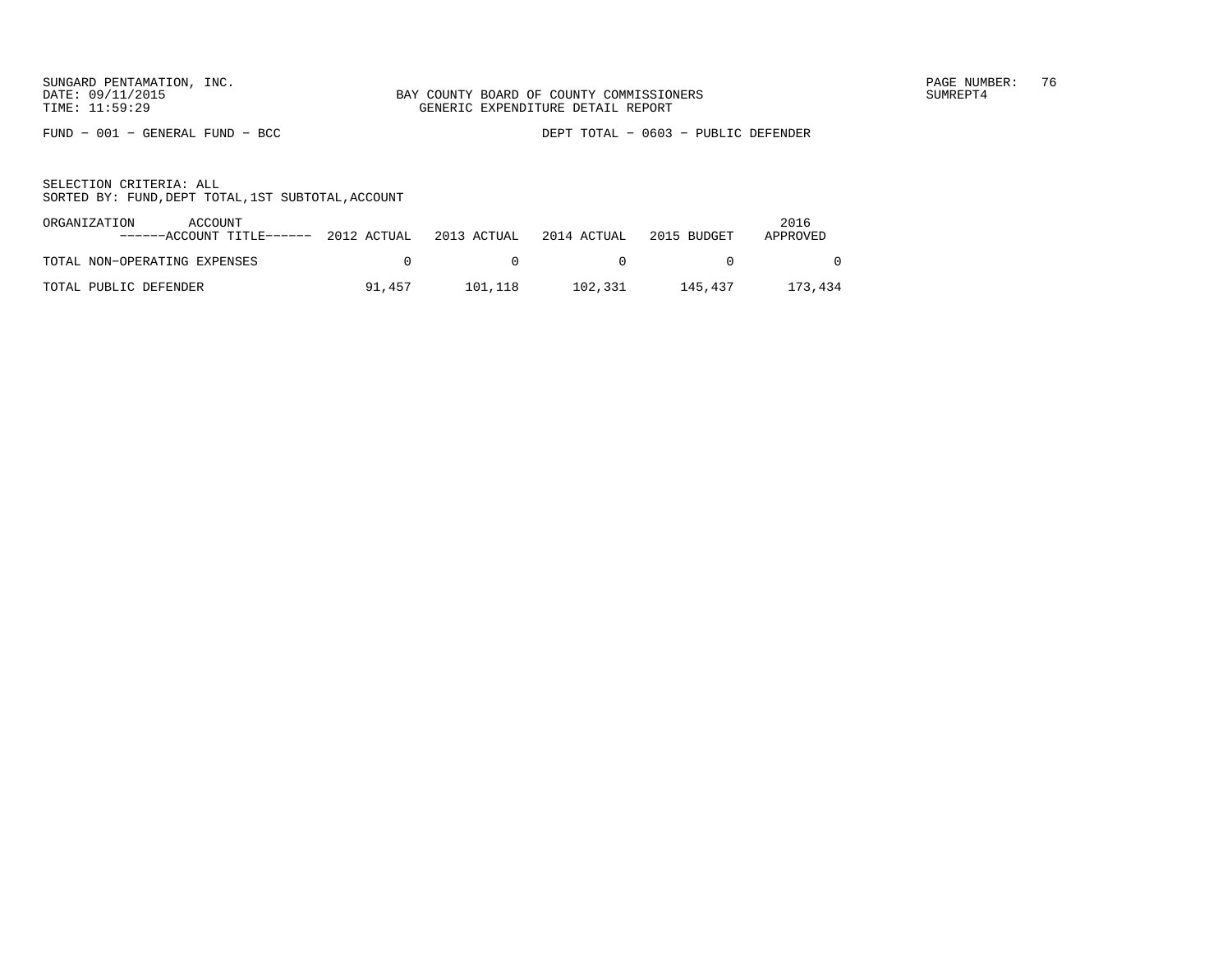SELECTION CRITERIA: ALL

SORTED BY: FUND,DEPT TOTAL,1ST SUBTOTAL,ACCOUNT

FUND − 001 − GENERAL FUND − BCC DEPT TOTAL − 0604 − CLERK OF CIRCUIT COURT

|      | ORGANIZATION<br>ACCOUNT<br>------ACCOUNT TITLE------             | 2012 ACTUAL  | 2013 ACTUAL | 2014 ACTUAL | 2015 BUDGET  | 2016<br>APPROVED |
|------|------------------------------------------------------------------|--------------|-------------|-------------|--------------|------------------|
| 0604 | 5102400                                                          | 0            | 0           | 0           | $\Omega$     | 20,468           |
|      | WORKERS COMP. PREMIUMS<br>TOTAL PERSONAL SERVICES                | $\Omega$     | $\Omega$    | $\Omega$    | $\Omega$     | 20,468           |
| 0604 | 5303410<br>CONTR SRV-JANITORIAL                                  | $\Omega$     | $\Omega$    | $\Omega$    | $\Omega$     | $\Omega$         |
| 0604 | 5304107<br>COMM SRV-COURT RELATED                                | 20,116       | 17,223      | 16,438      | 20,000       | 20,000           |
| 0604 | 5304501                                                          | 4,963        | 4,963       | 4,542       | 4,542        | 7,636            |
| 0604 | INSURANCE & BONDS<br>5304611<br>REPAIR/MAINT-FLEET MAINT         | 0            | 0           | $\mathbf 0$ | $\Omega$     | 0                |
| 0604 | 5304905                                                          | $\Omega$     | $\Omega$    | 74          | $\Omega$     | $\Omega$         |
|      | FEES&COSTS-LGL ADV/ADVERT<br>TOTAL OPERATING EXPENSES            | 25,079       | 22,186      | 21,054      | 24,542       | 27,636           |
| 0604 | 5808175<br>GRANT-BYRNE GRANT                                     | $\Omega$     | 0           | $\Omega$    | <sup>n</sup> | $\Omega$         |
|      | TOTAL GRANTS & AIDS                                              | $\Omega$     | $\Omega$    | $\Omega$    | $\Omega$     | $\Omega$         |
| 0604 | 5819180                                                          | $\Omega$     | $\cap$      | $\Omega$    | <sup>n</sup> | $\Omega$         |
| 0604 | FEES & COST-CLERK<br>5819181                                     | <sup>n</sup> | $\cap$      | $\cap$      | <sup>n</sup> | $\cap$           |
| 0604 | FEES & COST-COUNTY COURT<br>5819182<br>FEES & COST-BOARD FINANCE | 1,083,644    | 1,076,055   | 1,156,527   | 1,214,143    | 1,270,838        |
| 0604 | 5905998                                                          | $\Omega$     | $\Omega$    | $\Omega$    | $\cap$       | <sup>0</sup>     |
|      | DEPRECIATION EXPENSE<br>TOTAL NON-OPERATING EXPENSES             | 1,083,644    | 1,076,055   | 1,156,527   | 1,214,143    | 1,270,838        |
|      | TOTAL CLERK OF CIRCUIT COURT                                     | 1,108,723    | 1,098,241   | 1,177,581   | 1,238,685    | 1,318,942        |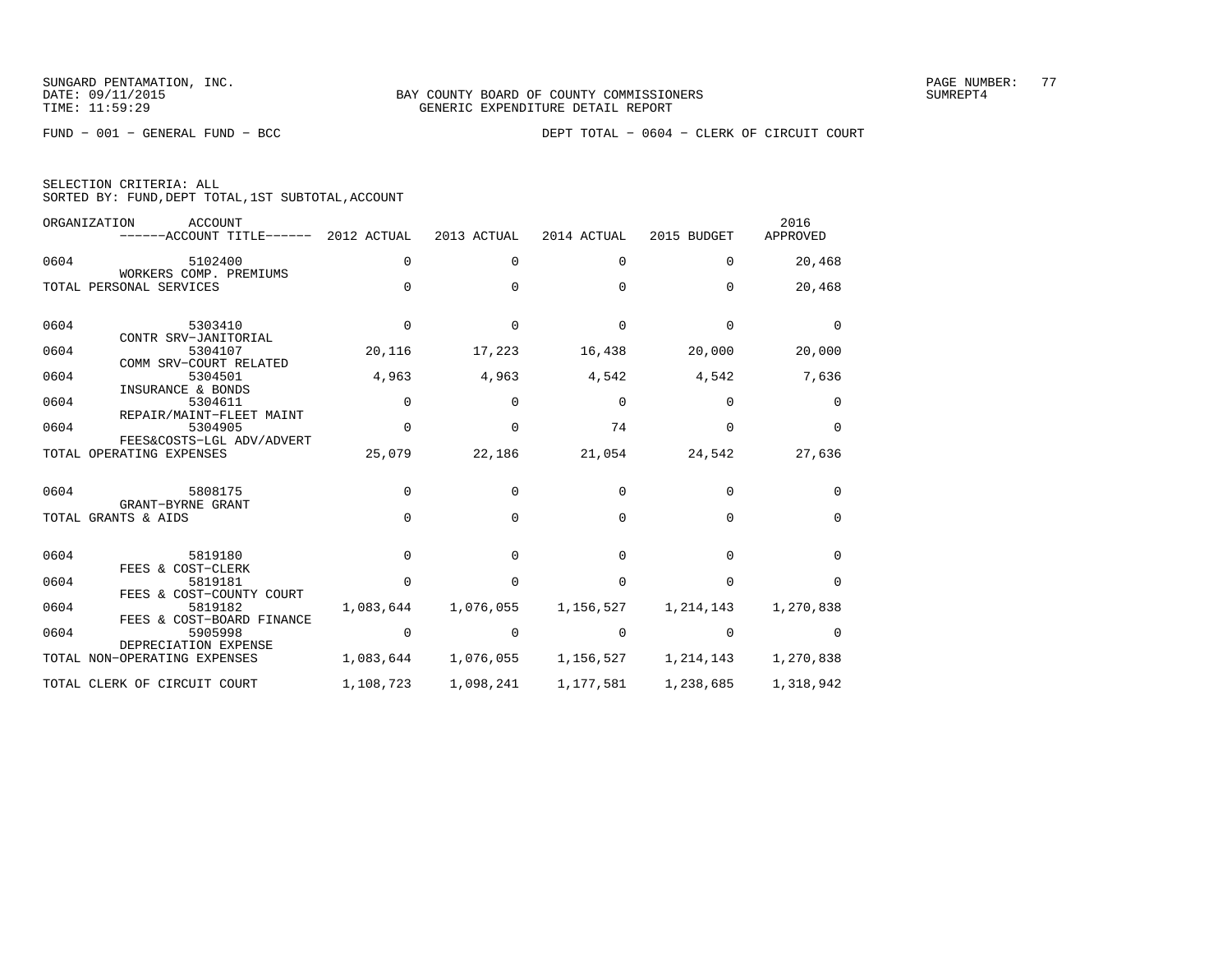| SELECTION CRITERIA: ALL |  |  |                                                    |  |
|-------------------------|--|--|----------------------------------------------------|--|
|                         |  |  | SORTED BY: FUND, DEPT TOTAL, 1ST SUBTOTAL, ACCOUNT |  |

| ORGANIZATION | <b>ACCOUNT</b><br>------ACCOUNT TITLE------ 2012 ACTUAL    |          | 2013 ACTUAL | 2014 ACTUAL | 2015 BUDGET | 2016<br>APPROVED |
|--------------|------------------------------------------------------------|----------|-------------|-------------|-------------|------------------|
| 0605         | 5101200                                                    | 50,302   | 51,905      | 56,047      | 54,176      | 54,176           |
| 0605         | SALARIES & WAGES-REGULAR<br>5102100<br>FICA TAXES-MATCHING | 3,765    | 3,883       | 4,163       | 4,145       | 4,144            |
| 0605         | 5102200<br>RETIREMENT CONTRIBUTIONS                        | 2,499    | 2,983       | 3,832       | 4,092       | 4,032            |
| 0605         | 5102300<br>LIFE & HEALTH INSURANCE                         | 2,932    | 3,461       | 4,429       | 4,802       | 5,782            |
| 0605         | 5102400<br>WORKERS COMP. PREMIUMS                          | 226      | 226         | 235         | 233         | 233              |
| 0605         | 5102500<br>UNEMPLOYMENT COMPENSATION                       | 6,130    | 0           | 0           | 0           | $\mathbf 0$      |
|              | TOTAL PERSONAL SERVICES                                    | 65,853   | 62,459      | 68,706      | 67,448      | 68,367           |
| 0605         | 5303107                                                    | 0        | 37          | $\Omega$    | 0           | 0                |
| 0605         | PROF SRV-SUBSTANCE TEST<br>5303110                         | $\Omega$ | 36          | $\mathbf 0$ | $\mathbf 0$ | 0                |
| 0605         | PROF SRV-BACKGROUND CHECK<br>5304501                       | 432      | 432         | 395         | 395         | 6,171            |
| 0605         | INSURANCE & BONDS<br>5304902                               | 49       | $\Omega$    | $\Omega$    | $\mathbf 0$ | 0                |
| 0605         | FEES & COSTS-PURCHASING<br>5305101                         | $\Omega$ | $\Omega$    | $\Omega$    | $\mathbf 0$ | 0                |
| 0605         | OFFICE SUPPLIES<br>5305406<br>TRAINING & TUITION           | $\Omega$ | $\Omega$    | $\Omega$    | $\mathbf 0$ | 0                |
|              | TOTAL OPERATING EXPENSES                                   | 481      | 505         | 395         | 395         | 6,171            |
| 0605         | 5606402                                                    | 0        | $\mathbf 0$ | 0           | $\mathbf 0$ | 0                |
|              | EQUIP LESS THAN \$1000<br>TOTAL CAPITAL OUTLAY             | $\Omega$ | $\mathbf 0$ | $\mathbf 0$ | $\mathbf 0$ | 0                |
|              | TOTAL PUBLIC INFO/COURT EFF                                | 66,334   | 62,964      | 69,101      | 67,843      | 74,538           |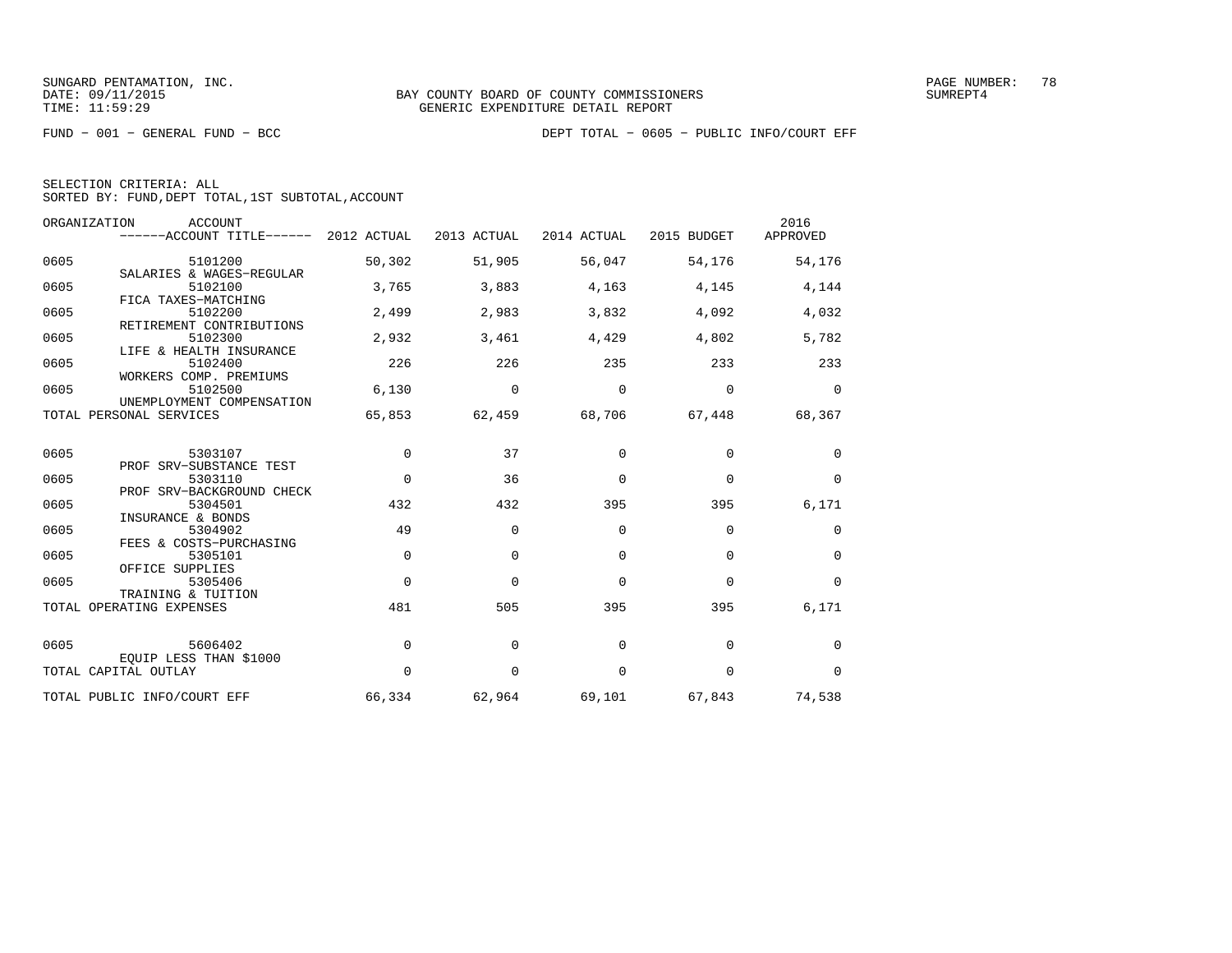|      | ORGANIZATION<br><b>ACCOUNT</b><br>------ACCOUNT TITLE------ | 2012 ACTUAL | 2013 ACTUAL | 2014 ACTUAL | 2015 BUDGET | 2016<br>APPROVED |
|------|-------------------------------------------------------------|-------------|-------------|-------------|-------------|------------------|
| 0608 | 5303401                                                     | 150         | 130         | 751         | 1,000       | 1,500            |
| 0608 | CONTRACTED SERVICES<br>5303410                              | 0           | $\Omega$    | $\Omega$    | $\mathbf 0$ | 0                |
|      | CONTR SRV-JANITORIAL                                        |             |             |             |             |                  |
| 0608 | 5304001<br>TRAVEL/TRAINING NON-LOCAL                        | $\Omega$    | $\Omega$    | $\Omega$    | $\Omega$    | $\Omega$         |
| 0608 | 5304005                                                     | $\Omega$    | $\Omega$    | $\Omega$    | $\Omega$    | $\Omega$         |
| 0608 | TRAVEL-LOCAL<br>5304101                                     | 43,154      | 46,177      | 47,590      | 51,500      | 49,000           |
|      | COMMUNICATIONS SERVICES                                     |             |             |             |             |                  |
| 0608 | 5304301<br>UTILITY SERVICES                                 | $\Omega$    | $\Omega$    | $\Omega$    | $\Omega$    | 0                |
| 0608 | 5304405                                                     | $\Omega$    | $\Omega$    | $\Omega$    | $\Omega$    | $\mathbf 0$      |
| 0608 | RENTALS/LEASES-BUILDINGS                                    |             |             |             |             |                  |
|      | 5304410<br>RENTALS/LEASES-EQUIPMENT                         | 22,982      | 23,044      | 22,949      | 25,038      | 27,000           |
| 0608 | 5304605                                                     | 2,541       | 741         | 10          | 1,500       | 1,500            |
| 0608 | REPAIR/MAINT-BLDG & GRND<br>5304615                         | 80          | $\Omega$    | 893         | 1,000       | 1,000            |
|      | REPAIR/MAINT-EOUIPMENT                                      |             |             |             |             |                  |
| 0608 | 5304701<br>PRINTING & BINDING                               | $\Omega$    | 290         | 894         | 1,000       | 1,000            |
| 0608 | 5304902                                                     | 148         | $\mathbf 0$ | 268         | $\mathbf 0$ | 0                |
| 0608 | FEES & COSTS-PURCHASING<br>5305101                          | 50          | 589         | 124         | $\Omega$    | $\Omega$         |
|      | OFFICE SUPPLIES                                             |             |             |             |             |                  |
| 0608 | 5305401                                                     | $\Omega$    | $\Omega$    | $\Omega$    | $\Omega$    | $\Omega$         |
|      | BOOKS/RESOURCE MATR/SUBSC<br>TOTAL OPERATING EXPENSES       | 69,105      | 70,972      | 73,479      | 81,038      | 81,000           |
|      |                                                             |             |             |             |             |                  |
| 0608 | 5606401                                                     | 0           | $\mathbf 0$ | $\Omega$    | 3,600       | 9,000            |
| 0608 | EOUIPMENT<br>5606402                                        | 4,658       | 793         | 2,469       | 2,300       | 25,000           |
|      | EQUIP LESS THAN \$1000                                      |             |             |             |             |                  |
|      | TOTAL CAPITAL OUTLAY                                        | 4,658       | 793         | 2,469       | 5,900       | 34,000           |
|      |                                                             |             |             |             |             |                  |
| 0608 | 5905998<br>DEPRECIATION EXPENSE                             | 0           | $\mathbf 0$ | $\mathbf 0$ | 0           | 0                |
|      | TOTAL NON-OPERATING EXPENSES                                | $\Omega$    | $\Omega$    | $\Omega$    | $\mathbf 0$ | $\Omega$         |
|      | TOTAL COURT OPERATIONS                                      | 73,763      | 71,765      | 75,949      | 86,938      | 115,000          |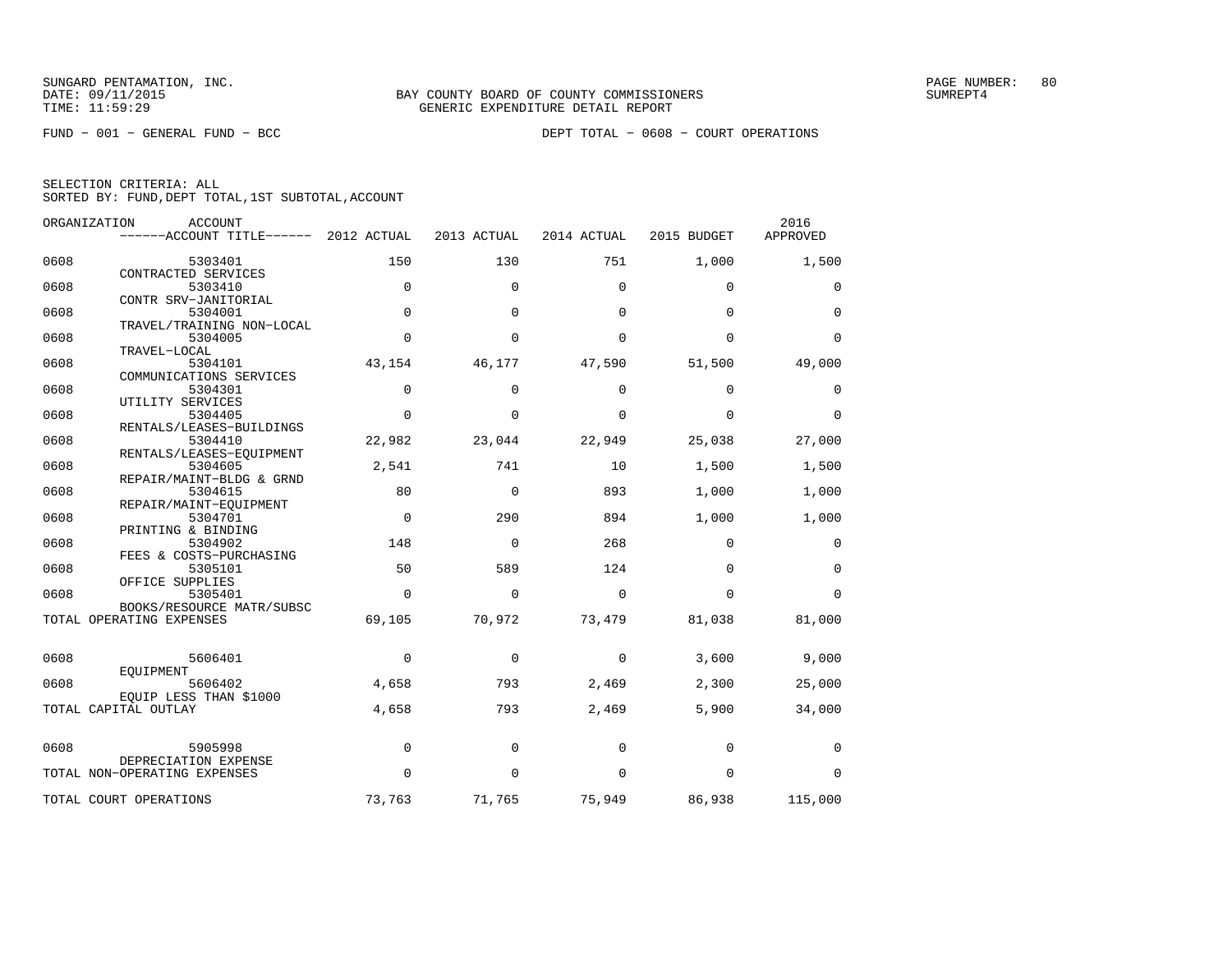FUND − 001 − GENERAL FUND − BCC DEPT TOTAL − 0622 − DRUG COURT

SELECTION CRITERIA: ALL

SORTED BY: FUND,DEPT TOTAL,1ST SUBTOTAL,ACCOUNT

|      | ORGANIZATION<br>ACCOUNT<br>------ACCOUNT TITLE------ 2012 ACTUAL |             | 2013 ACTUAL | 2014 ACTUAL | 2015 BUDGET | 2016<br>APPROVED |
|------|------------------------------------------------------------------|-------------|-------------|-------------|-------------|------------------|
| 0622 | 5303401                                                          | 39,012      | 31,466      | 17,805      | 100,000     | 100,000          |
|      | CONTRACTED SERVICES                                              |             |             |             |             |                  |
| 0622 | 5304001                                                          | 6,345       | 1,903       | $\mathbf 0$ | 6,000       | 6,000            |
|      | TRAVEL/TRAINING NON-LOCAL                                        |             |             |             |             |                  |
| 0622 | 5304005                                                          | $\mathbf 0$ | $\Omega$    | 175         | 250         | 250              |
|      | TRAVEL-LOCAL                                                     |             |             |             |             |                  |
| 0622 | 5304101                                                          | $\mathbf 0$ | $\mathbf 0$ | $\mathbf 0$ | $\mathbf 0$ | $\mathbf 0$      |
|      | COMMUNICATIONS SERVICES                                          |             |             |             |             |                  |
| 0622 | 5304125                                                          | 5           | 51          | $\Omega$    | 50          | 50               |
|      | POSTAGE/TRANSP/FREIGHT                                           |             |             |             |             |                  |
| 0622 | 5304501                                                          | $\Omega$    | $\mathbf 0$ | $\mathbf 0$ | $\mathbf 0$ | $\mathbf 0$      |
|      | INSURANCE & BONDS                                                |             |             |             |             |                  |
| 0622 | 5304615                                                          | $\Omega$    | $\Omega$    | $\Omega$    | $\Omega$    | $\mathbf 0$      |
|      | REPAIR/MAINT-EOUIPMENT                                           |             |             |             |             |                  |
| 0622 | 5304902                                                          | $\Omega$    | $\Omega$    | 268         | $\Omega$    | $\mathbf 0$      |
|      | FEES & COSTS-PURCHASING                                          |             |             |             |             |                  |
| 0622 | 5305101                                                          | 435         | 237         | 517         | 750         | 750              |
|      | OFFICE SUPPLIES                                                  |             |             |             |             |                  |
| 0622 | 5305201                                                          | $\Omega$    | 8,996       | 8,945       | 10,000      | 10,000           |
|      | OPERATING SUPPLIES                                               |             |             |             |             |                  |
| 0622 | 5305401                                                          | 1,159       | $\Omega$    | 377         | 3,000       | 3,000            |
|      | BOOKS/RESOURCE MATR/SUBSC                                        |             |             |             |             |                  |
| 0622 | 5305402                                                          | 735         | 675         | 500         | 775         | 775              |
|      | <b>DUES &amp; MEMBERSHIPS</b>                                    |             |             |             |             |                  |
|      | TOTAL OPERATING EXPENSES                                         | 47,690      | 43,328      | 28,586      | 120,825     | 120,825          |
|      | TOTAL DRUG COURT                                                 | 47,690      | 43,328      | 28,586      | 120,825     | 120,825          |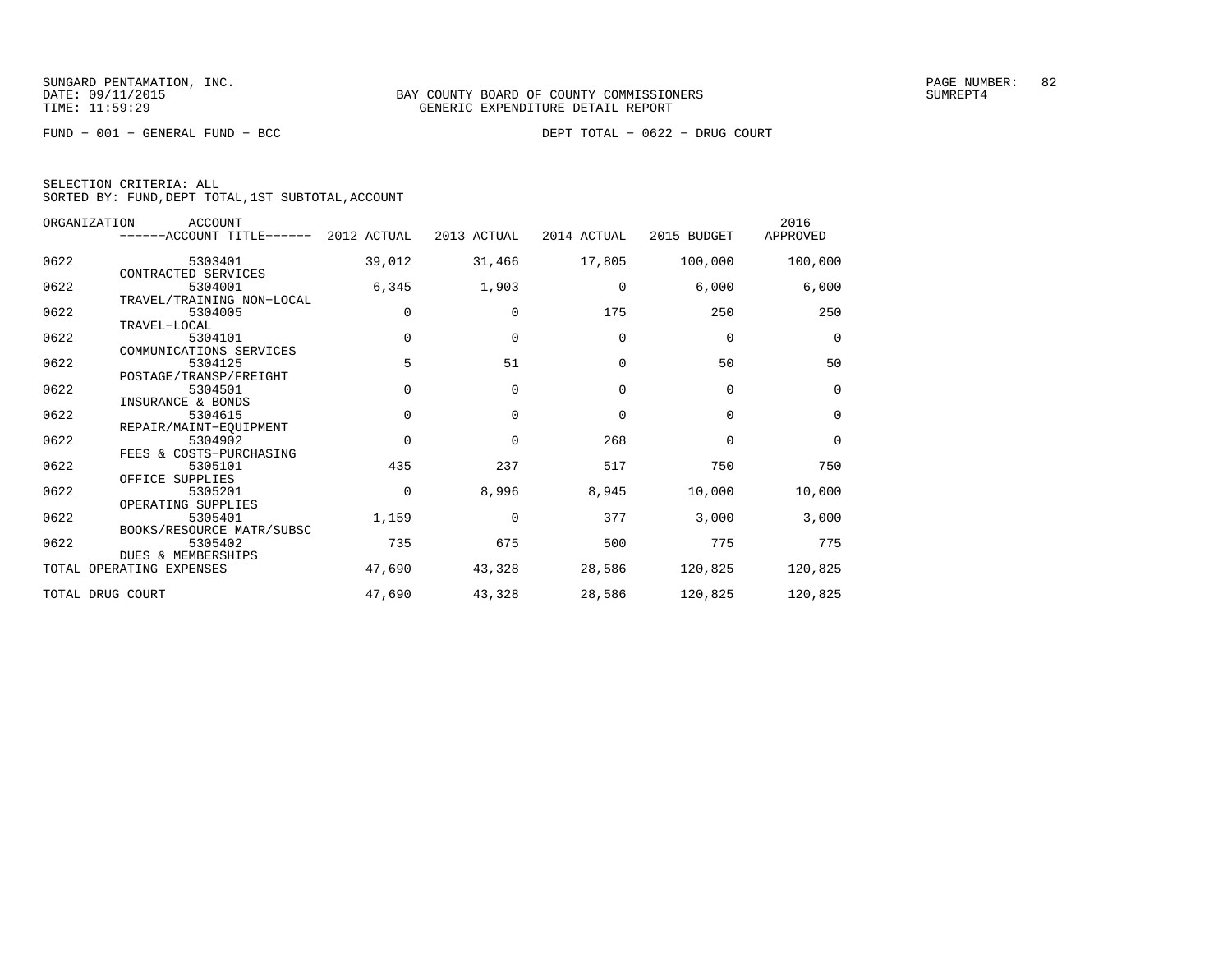| SELECTION CRITERIA: ALL |  |  |                                                    |  |
|-------------------------|--|--|----------------------------------------------------|--|
|                         |  |  | SORTED BY: FUND, DEPT TOTAL, 1ST SUBTOTAL, ACCOUNT |  |

| ORGANIZATION | <b>ACCOUNT</b><br>------ACCOUNT TITLE------ 2012 ACTUAL        |             | 2013 ACTUAL | 2014 ACTUAL | 2015 BUDGET | 2016<br>APPROVED |
|--------------|----------------------------------------------------------------|-------------|-------------|-------------|-------------|------------------|
| 0623         | 5101200                                                        | 50,675      | 50,228      | 51,565      | 51,606      | 51,606           |
| 0623         | SALARIES & WAGES-REGULAR<br>5102100                            | 3,693       | 3,539       | 3,592       | 3,948       | 3,948            |
| 0623         | FICA TAXES-MATCHING<br>5102200                                 | 2,502       | 2,857       | 3,536       | 3,899       | 3,840            |
| 0623         | RETIREMENT CONTRIBUTIONS<br>5102300<br>LIFE & HEALTH INSURANCE | 3,829       | 7,217       | 8,655       | 9,403       | 11,333           |
| 0623         | 5102400<br>WORKERS COMP. PREMIUMS                              | 215         | 215         | 222         | 221         | 222              |
|              | TOTAL PERSONAL SERVICES                                        | 60,914      | 64,056      | 67,570      | 69,077      | 70,949           |
| 0623         | 5304001                                                        | 0           | $\Omega$    | 0           | $\mathbf 0$ | 0                |
| 0623         | TRAVEL/TRAINING NON-LOCAL<br>5304005<br>TRAVEL-LOCAL           | 0           | $\Omega$    | $\Omega$    | $\mathbf 0$ | 0                |
| 0623         | 5304125<br>POSTAGE/TRANSP/FREIGHT                              | $\Omega$    | $\Omega$    | $\Omega$    | $\Omega$    | $\mathbf 0$      |
| 0623         | 5304501<br>INSURANCE & BONDS                                   | 432         | 432         | 395         | 395         | 5,921            |
| 0623         | 5304902<br>FEES & COSTS-PURCHASING                             | $\mathbf 0$ | $\Omega$    | $\Omega$    | $\mathbf 0$ | 0                |
| 0623         | 5304905<br>FEES&COSTS-LGL ADV/ADVERT                           | $\mathbf 0$ | $\Omega$    | $\Omega$    | $\mathbf 0$ | $\mathbf 0$      |
| 0623         | 5305101<br>OFFICE SUPPLIES                                     | $\mathbf 0$ | $\Omega$    | $\Omega$    | $\mathbf 0$ | $\mathbf 0$      |
| 0623         | 5305402<br>DUES & MEMBERSHIPS                                  | $\Omega$    | $\Omega$    | $\Omega$    | $\Omega$    | $\Omega$         |
| 0623         | 5305406<br>TRAINING & TUITION                                  | $\Omega$    | $\Omega$    | $\Omega$    | $\Omega$    | $\Omega$         |
|              | TOTAL OPERATING EXPENSES                                       | 432         | 432         | 395         | 395         | 5,921            |
| 0623         | 5606401<br>EOUIPMENT                                           | 0           | $\mathbf 0$ | $\Omega$    | $\mathbf 0$ | 0                |
| 0623         | 5606402<br>EQUIP LESS THAN \$1000                              | 0           | $\Omega$    | $\Omega$    | $\Omega$    | $\mathbf 0$      |
|              | TOTAL CAPITAL OUTLAY                                           | $\mathbf 0$ | $\Omega$    | $\Omega$    | $\mathbf 0$ | 0                |
| 0623         | 5909915                                                        | 0           | $\mathbf 0$ | 0           | $\mathbf 0$ | 0                |
|              | RESERVE FOR PAY ADJUSTMNT<br>TOTAL NON-OPERATING EXPENSES      | $\Omega$    | $\Omega$    | $\Omega$    | $\Omega$    | $\Omega$         |
|              | TOTAL PRETRIAL RELEASE                                         | 61,346      | 64,488      | 67,965      | 69,472      | 76,870           |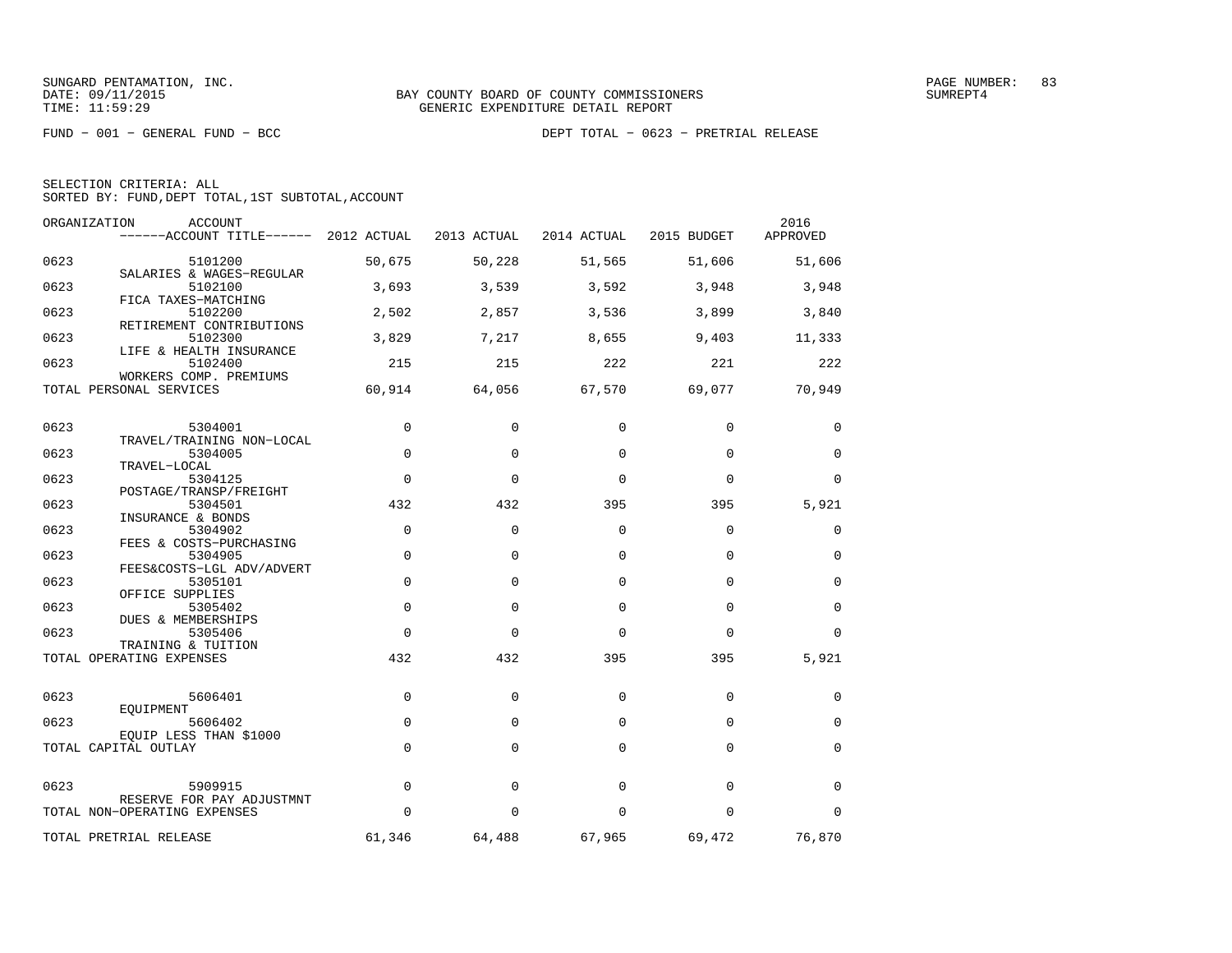| SELECTION CRITERIA: ALL |  |  |                                                    |  |
|-------------------------|--|--|----------------------------------------------------|--|
|                         |  |  | SORTED BY: FUND, DEPT TOTAL, 1ST SUBTOTAL, ACCOUNT |  |

|      | ORGANIZATION<br><b>ACCOUNT</b><br>------ACCOUNT TITLE------ | 2012 ACTUAL | 2013 ACTUAL | 2014 ACTUAL | 2015 BUDGET | 2016<br>APPROVED |
|------|-------------------------------------------------------------|-------------|-------------|-------------|-------------|------------------|
| 0640 | 5303143<br>COURT APPT ATTNY-CONFLICT                        |             |             |             |             | $\mathbf{0}$     |
| 0640 | 5304971<br>UREASA-CHILD SUPPORT                             |             |             |             | 0           | $\mathbf{0}$     |
| 0640 | 5304972<br>UREASA-MILITARY DISCHARGE                        | 206         | 167         | 124         | 1,000       | 1,000            |
|      | TOTAL OPERATING EXPENSES                                    | 206         | 167         | 124         | 1,000       | 1,000            |
|      | TOTAL CIRCUIT CT-CIVIL                                      | 206         | 167         | 124         | 1,000       | 1,000            |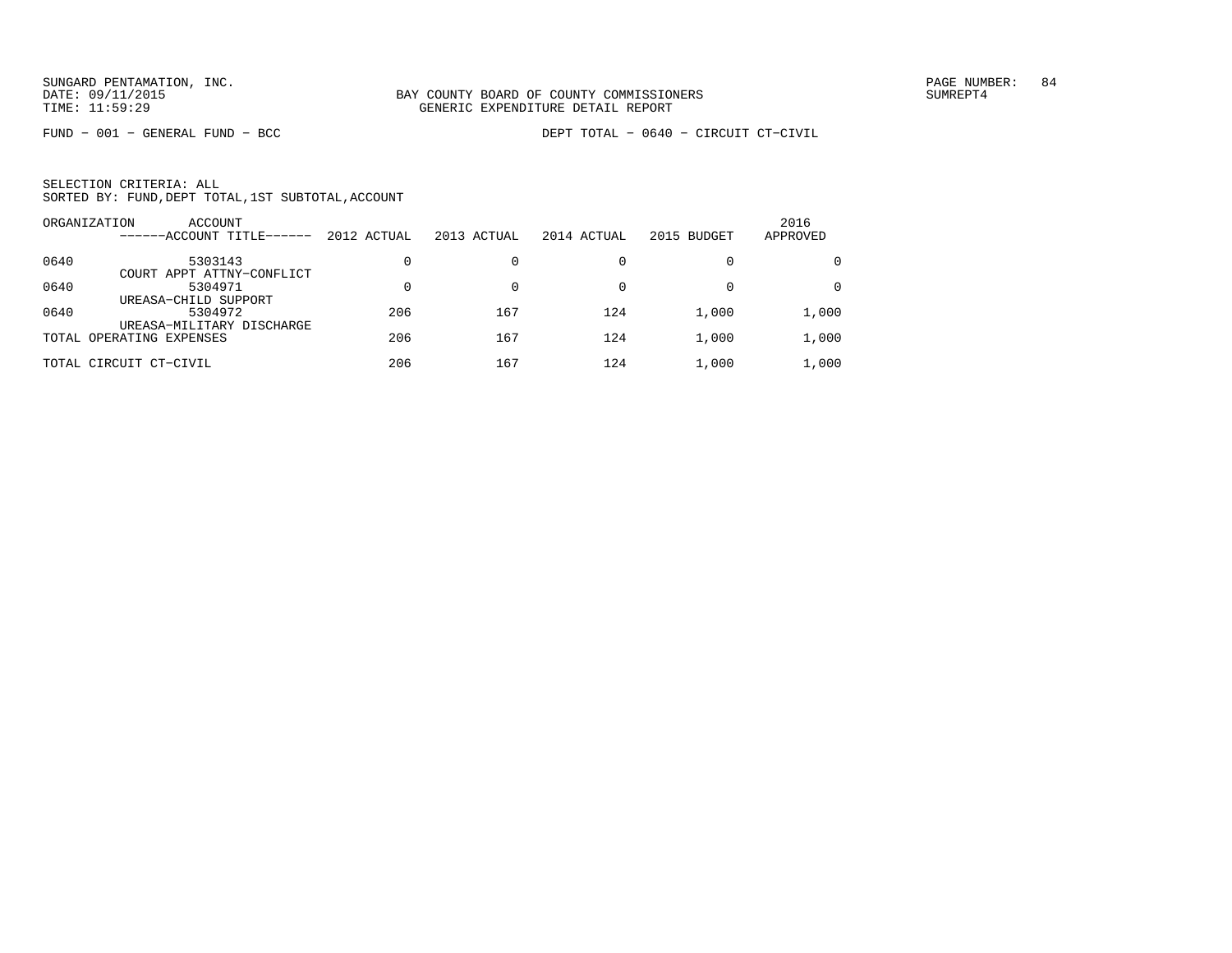| SELECTION CRITERIA: ALL |  |  |                                                    |  |
|-------------------------|--|--|----------------------------------------------------|--|
|                         |  |  | SORTED BY: FUND, DEPT TOTAL, 1ST SUBTOTAL, ACCOUNT |  |

|      | ORGANIZATION<br><b>ACCOUNT</b><br>------ACCOUNT TITLE------ 2012 ACTUAL |             | 2013 ACTUAL | 2014 ACTUAL | 2015 BUDGET | 2016<br>APPROVED |
|------|-------------------------------------------------------------------------|-------------|-------------|-------------|-------------|------------------|
| 0685 | 5303143                                                                 | $\mathbf 0$ | $\mathbf 0$ | $\mathbf 0$ | $\mathbf 0$ | $\mathbf 0$      |
| 0685 | COURT APPT ATTNY-CONFLICT<br>5303401                                    | 400         | 650         | 650         | 600         | 600              |
| 0685 | CONTRACTED SERVICES<br>5304101                                          | 4,348       | 4,033       | 4,082       | 4,140       | 4,260            |
| 0685 | COMMUNICATIONS SERVICES<br>5304125                                      | 0           | $\Omega$    | $\Omega$    | $\mathbf 0$ | 0                |
| 0685 | POSTAGE/TRANSP/FREIGHT<br>5304405                                       | 0           | 2,160       | 0           | 2,200       | 2,200            |
| 0685 | RENTALS/LEASES-BUILDINGS<br>5304410                                     | 2,924       | 2,331       | 4,218       | 7,633       | 7,633            |
| 0685 | RENTALS/LEASES-EQUIPMENT<br>5304501                                     | 863         | 863         | 790         | 790         | 6,396            |
| 0685 | INSURANCE & BONDS<br>5304605                                            | 5,735       | 3,720       | 3,734       | $\mathbf 0$ | 0                |
| 0685 | REPAIR/MAINT-BLDG & GRND<br>5304615                                     | 19          | 14          | $\Omega$    | 500         | 500              |
| 0685 | REPAIR/MAINT-EOUIPMENT<br>5304902                                       | $\mathbf 0$ | 104         | $\Omega$    | $\mathbf 0$ | $\mathbf 0$      |
| 0685 | FEES & COSTS-PURCHASING<br>5304990                                      | 0           | $\mathbf 0$ | $\mathbf 0$ | $\mathbf 0$ | $\mathbf 0$      |
| 0685 | MISCELLANEOUS EXPENSES<br>5305101                                       | $\Omega$    | $\Omega$    | $\Omega$    | $\Omega$    | 0                |
| 0685 | OFFICE SUPPLIES<br>5305202                                              | $\Omega$    | $\Omega$    | $\Omega$    | $\Omega$    | $\mathbf 0$      |
| 0685 | OPER SUPPLIES-JANITORIAL<br>5305402                                     | $\Omega$    | $\Omega$    | $\Omega$    | $\Omega$    | $\Omega$         |
|      | <b>DUES &amp; MEMBERSHIPS</b><br>TOTAL OPERATING EXPENSES               | 14,289      | 13,875      | 13,474      | 15,863      | 21,589           |
|      |                                                                         |             |             |             |             |                  |
| 0685 | 5606401<br>EOUIPMENT                                                    | $\mathbf 0$ | 0           | $\mathbf 0$ | $\mathbf 0$ | 0                |
| 0685 | 5606402<br>EOUIP LESS THAN \$1000                                       | 300         | 474         | 300         | $\Omega$    | $\mathbf 0$      |
|      | TOTAL CAPITAL OUTLAY                                                    | 300         | 474         | 300         | $\Omega$    | $\mathbf 0$      |
| 0685 | 5905998                                                                 | 0           | $\mathbf 0$ | 0           | $\mathbf 0$ | $\mathbf 0$      |
|      | DEPRECIATION EXPENSE<br>TOTAL NON-OPERATING EXPENSES                    | $\Omega$    | $\Omega$    | $\Omega$    | $\Omega$    | $\Omega$         |
|      | TOTAL GUARDIAN AD LITEM                                                 | 14,589      | 14,349      | 13,774      | 15,863      | 21,589           |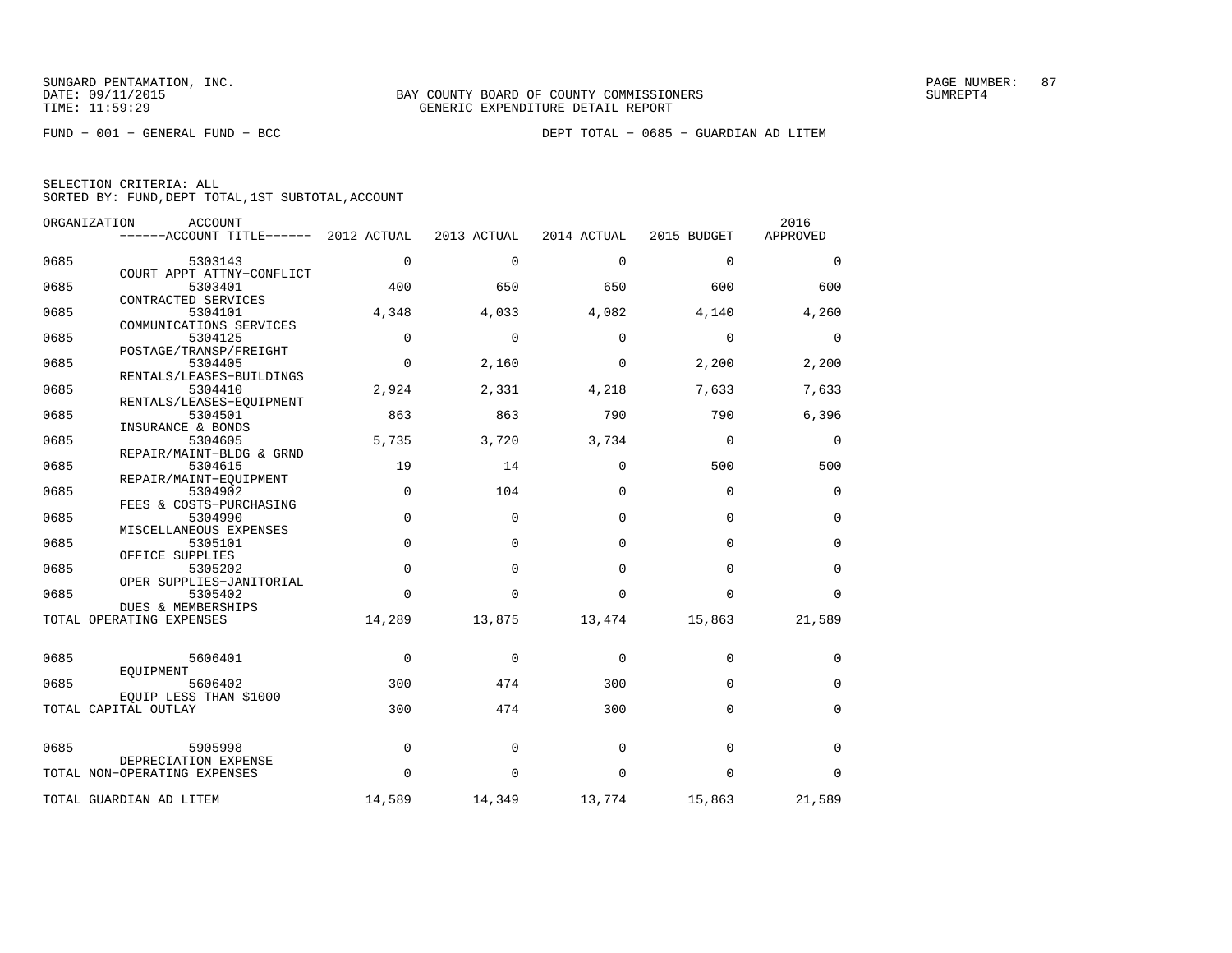|  | SELECTION CRITERIA: ALL |                                                    |  |
|--|-------------------------|----------------------------------------------------|--|
|  |                         | SORTED BY: FUND, DEPT TOTAL, 1ST SUBTOTAL, ACCOUNT |  |

|      | ORGANIZATION<br><b>ACCOUNT</b><br>------ACCOUNT TITLE------ | 2012 ACTUAL | 2013 ACTUAL | 2014 ACTUAL | 2015 BUDGET | 2016<br>APPROVED |
|------|-------------------------------------------------------------|-------------|-------------|-------------|-------------|------------------|
| 0712 | 5303401                                                     | 2,794       | 2,794       | 3,048       | 3,045       | 3,045            |
| 0712 | CONTRACTED SERVICES<br>5303410                              | $\Omega$    | $\Omega$    | $\Omega$    | $\Omega$    | $\Omega$         |
| 0712 | CONTR SRV-JANITORIAL<br>5303446<br>CONTR SRV-FACILITIES     | 259,441     | 223,615     | 204,826     | 227,171     | 256,459          |
| 0712 | 5304101<br>COMMUNICATIONS SERVICES                          | $\Omega$    | $\Omega$    | $\Omega$    | 480         | 480              |
| 0712 | 5304301<br>UTILITY SERVICES                                 | 322,741     | 298,255     | 317,005     | 300,000     | 325,000          |
| 0712 | 5304403<br>RENTALS/LEASES-LAND                              | $\Omega$    | $\Omega$    | $\Omega$    | $\Omega$    | $\Omega$         |
| 0712 | 5304501<br>INSURANCE & BONDS                                | 59,336      | 59,336      | 54,305      | 54,305      | 86,874           |
| 0712 | 5304605<br>REPAIR/MAINT-BLDG & GRND                         | 365,102     | 297,516     | 341,670     | 504,426     | 496,426          |
| 0712 | 5304611<br>REPAIR/MAINT-FLEET MAINT                         | $\Omega$    | $\Omega$    | $\Omega$    | $\Omega$    | 0                |
| 0712 | 5304615<br>REPAIR/MAINT-EOUIPMENT                           | $\Omega$    | $\Omega$    | $\Omega$    | $\Omega$    | $\Omega$         |
| 0712 | 5304902<br>FEES & COSTS-PURCHASING                          | 2,127       | 6,963       | 6,435       | 5,450       | 5,739            |
| 0712 | 5304905<br>FEES&COSTS-LGL ADV/ADVERT                        | $\mathbf 0$ | $\mathbf 0$ | $\mathbf 0$ | 0           | 0                |
| 0712 | 5304990<br>MISCELLANEOUS EXPENSES                           | $\Omega$    | $\Omega$    | 20          | $\Omega$    | $\Omega$         |
| 0712 | 5305202<br>OPER SUPPLIES-JANITORIAL                         | $\Omega$    | $\Omega$    | $\Omega$    | $\Omega$    | $\Omega$         |
|      | TOTAL OPERATING EXPENSES                                    | 1,011,541   | 888,479     | 927,309     | 1,094,877   | 1,174,023        |
| 0712 | 5606371<br>IMPRV-CRTHSE SECURITY                            | 51,687      | $\Omega$    | 0           | $\Omega$    | 0                |
| 0712 | 5606401<br>EOUIPMENT                                        | $\Omega$    | 6,934       | 1,408       | $\Omega$    | 0                |
| 0712 | 5606402<br>EQUIP LESS THAN \$1000                           | $\Omega$    | $\Omega$    | $\Omega$    | $\Omega$    | $\Omega$         |
|      | TOTAL CAPITAL OUTLAY                                        | 51,687      | 6,934       | 1,408       | $\mathbf 0$ | $\Omega$         |
|      | TOTAL COUNTY COURTHOUSE MAINT                               | 1,063,228   | 895,413     | 928,717     | 1,094,877   | 1,174,023        |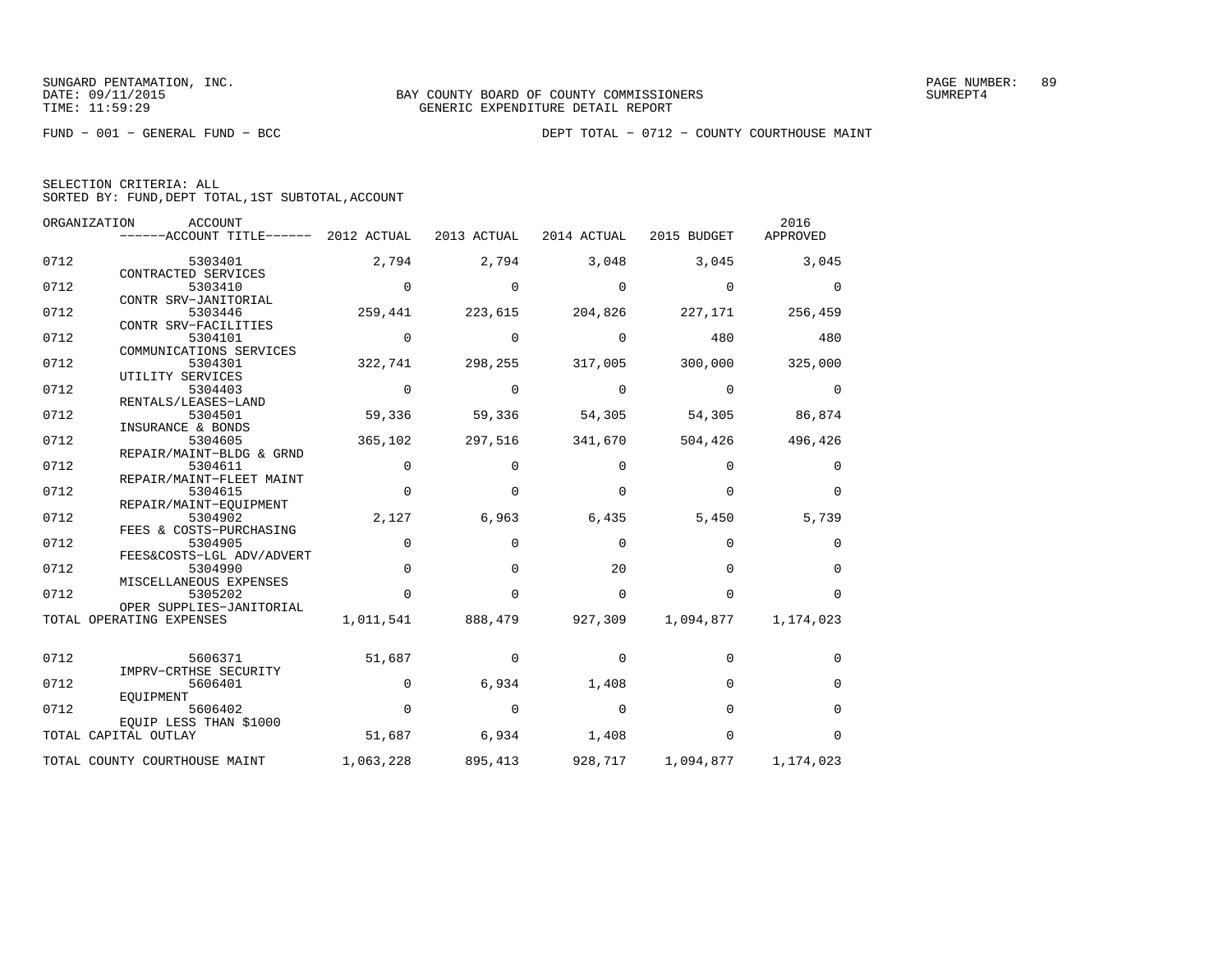FUND − 001 − GENERAL FUND − BCC DEPT TOTAL − 0713 − TECHNOLOGY

SELECTION CRITERIA: ALL

SORTED BY: FUND,DEPT TOTAL,1ST SUBTOTAL,ACCOUNT

| ORGANIZATION | <b>ACCOUNT</b><br>$----ACCOUNT$ TITLE $----$ 2012 ACTUAL |             | 2013 ACTUAL | 2014 ACTUAL | 2015 BUDGET | 2016<br>APPROVED |
|--------------|----------------------------------------------------------|-------------|-------------|-------------|-------------|------------------|
| 0713         | 5101200                                                  | 75,588      | 46,578      | 48,441      | 47,998      | 47,998           |
| 0713         | SALARIES & WAGES-REGULAR<br>5102100                      | 5,631       | 3,429       | 3,558       | 3,672       | 3,672            |
| 0713         | FICA TAXES-MATCHING<br>5102200                           | 3,730       | 2,682       | 3,365       | 3,626       | 3,572            |
| 0713         | RETIREMENT CONTRIBUTIONS<br>5102300                      | 9,077       | 4,171       | 4,429       | 4,802       | 5,782            |
| 0713         | LIFE & HEALTH INSURANCE<br>5102400                       | 381         | 200         | 204         | 206         | 206              |
|              | WORKERS COMP. PREMIUMS<br>TOTAL PERSONAL SERVICES        | 94,407      | 57,060      | 59,996      | 60,304      | 61,230           |
| 0713         | 5303107                                                  | $\Omega$    | $\Omega$    | 25          | $\Omega$    | $\Omega$         |
|              | PROF SRV-SUBSTANCE TEST                                  |             |             |             |             |                  |
| 0713         | 5303401<br>CONTRACTED SERVICES                           | 5,160       | 4,160       | $\Omega$    | 15,000      | 15,000           |
| 0713         | 5303417<br>CONTRACTED SERVICES (SA)                      | 47,789      | 72,650      | 78,034      | 84,375      | 79,387           |
| 0713         | 5303418<br>CONTRACTED SERVICES (PD)                      | 51,169      | 57,363      | 58,261      | 61,290      | 62,238           |
| 0713         | 5304001<br>TRAVEL/TRAINING NON-LOCAL                     | $\Omega$    | $\Omega$    | $\Omega$    | $\Omega$    | 1,500            |
| 0713         | 5304002<br>TRAVEL/TRN NON-LOCAL (SA)                     | 185         | 1,178       | 1,518       | 1,500       | 1,500            |
| 0713         | 5304003<br>TRAVEL/TRN NON-LOCAL (PD)                     | $\Omega$    | $\Omega$    | $\Omega$    | $\Omega$    | $\Omega$         |
| 0713         | 5304005                                                  | $\mathbf 0$ | $\Omega$    | $\Omega$    | $\Omega$    | 500              |
| 0713         | TRAVEL-LOCAL<br>5304101                                  | $\mathbf 0$ | $\Omega$    | $\Omega$    | $\Omega$    | $\Omega$         |
| 0713         | COMMUNICATIONS SERVICES<br>5304105                       | $\Omega$    | $\Omega$    | $\Omega$    | $\Omega$    | 18,125           |
| 0713         | COMM SRV-TELEPHONE<br>5304110                            | 20,292      | 19,976      | 19,833      | 20,000      | $\mathbf 0$      |
| 0713         | COMMUNICATIONS SRV-(SA)<br>5304115                       | $\mathbf 0$ | $\mathbf 0$ | $\Omega$    | $\Omega$    | $\mathbf 0$      |
| 0713         | COMMUNICATIONS SRV-(PD)<br>5304125                       | $\Omega$    | $\Omega$    | 30          | $\Omega$    | $\Omega$         |
| 0713         | POSTAGE/TRANSP/FREIGHT<br>5304410                        | $\Omega$    | $\Omega$    | $\Omega$    | $\Omega$    | $\Omega$         |
| 0713         | RENTALS/LEASES-EOUIPMENT<br>5304411                      | 65          | 13,971      | 13,851      | 13,971      | 13,802           |
| 0713         | RENTALS/LEASES EQUIP-(SA)<br>5304412                     | $\mathbf 0$ | 13,971      | 15,148      | 13,802      | 13,802           |
| 0713         | RENTALS/LEASES EOUIP-(PD)<br>5304501                     | 1,079       | 1,079       | 988         | 988         | 5,671            |
|              | INSURANCE & BONDS                                        |             |             |             |             |                  |
| 0713         | 5304615<br>REPAIR/MAINT-EQUIPMENT                        | 97,419      | 41,737      | 27,160      | 67,450      | 38,000           |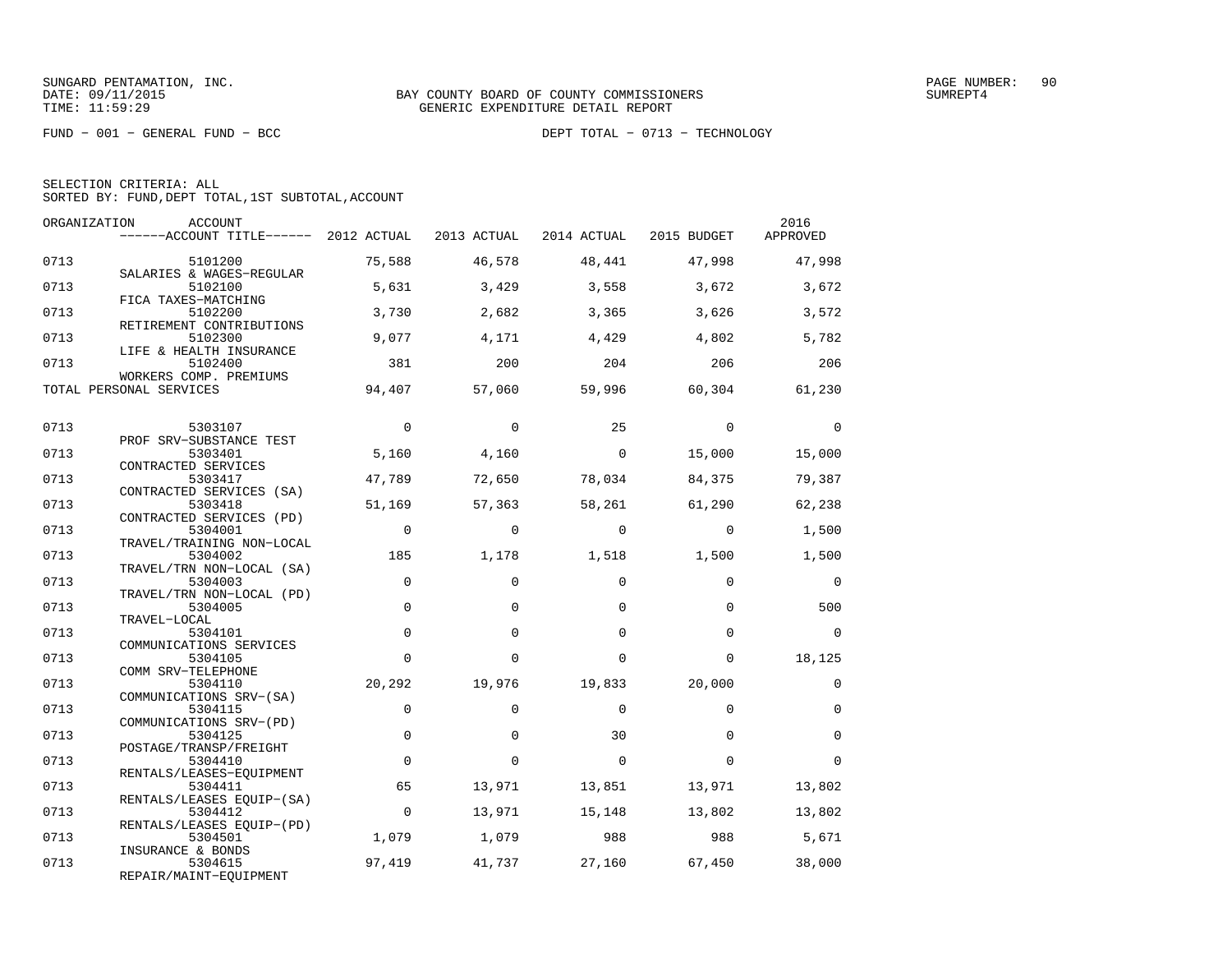FUND − 001 − GENERAL FUND − BCC DEPT TOTAL − 0713 − TECHNOLOGY

| SELECTION CRITERIA: ALL |  |  |                                                    |  |
|-------------------------|--|--|----------------------------------------------------|--|
|                         |  |  | SORTED BY: FUND, DEPT TOTAL, 1ST SUBTOTAL, ACCOUNT |  |

| ORGANIZATION | ACCOUNT<br>------ACCOUNT TITLE------ 2012 ACTUAL              |                |             | 2013 ACTUAL 2014 ACTUAL 2015 BUDGET |                 | 2016<br>APPROVED |
|--------------|---------------------------------------------------------------|----------------|-------------|-------------------------------------|-----------------|------------------|
| 0713         | 5304618                                                       | 2,007          | 33,882      | 30,840                              | 33,550          | 33,250           |
| 0713         | REPAIR/MAINT-EQUIP (SA)<br>5304619                            | 25,260         | 22,084      | 26,685                              | 31,965          | 32,090           |
| 0713         | REPAIR/MAINT-EQUIP (PD)<br>5304902<br>FEES & COSTS-PURCHASING | 940            | 704         | 2,681                               | 5,791           | 11,477           |
| 0713         | 5304905<br>FEES&COSTS-LGL ADV/ADVERT                          | $\overline{0}$ | $\Omega$    | $\Omega$                            | $\Omega$        | $\mathbf 0$      |
| 0713         | 5305101<br>OFFICE SUPPLIES                                    | $\Omega$       | $\Omega$    | $\Omega$                            | $\Omega$        | $\Omega$         |
| 0713         | 5305201<br>OPERATING SUPPLIES                                 | 12,971         | 21,286      | 14,186                              | 20,000          | 20,000           |
| 0713         | 5305245<br>OPERATING SUPPLIES-(SA)                            | 5,600          | 6,751       | 5,504                               | 15,500          | 15,500           |
| 0713         | 5305246<br>OPERATING SUPPLIES-(PD)                            | 13,603         | 9,939       | 11,502                              | 12,000          | 12,000           |
| 0713         | 5305402<br>DUES & MEMBERSHIPS                                 | 250            | 250         | $\overline{0}$                      | $\overline{0}$  | $\Omega$         |
|              | TOTAL OPERATING EXPENSES                                      | 283,788        | 320,983     | 306,245                             | 397,182         | 373,842          |
| 0713         | 5606401<br>EOUIPMENT                                          | 1,029          | 59,871      | 28,431                              | 14,000          | 35,000           |
| 0713         | 5606402<br>EQUIP LESS THAN \$1000                             | 830            | 16,765      | 39,494                              | 39,000          | 40,000           |
| 0713         | 5606410<br>EOUIPMENT-(SA)                                     | 1,519          | 10,548      | 17,862                              | 23,618          | 36,670           |
| 0713         | 5606411<br>EQUIPMENT-(PD)                                     | $\overline{0}$ | $\mathbf 0$ | 11,091                              | 9,600           | 6,000            |
| 0713         | 5606420<br>EQUIP LESS THAN\$1000 (SA)                         | 7,418          | 26,282      | 29,215                              | 14,400          | $\overline{0}$   |
| 0713         | 5606421<br>EQUIP LESS THAN\$1000 (PD)                         | 1,324          | 23,848      | 1,473                               | 1,400           | 1,400            |
| 0713         | 5606450<br>COMPUTER SOFTWARE                                  | $\overline{0}$ | $\mathbf 0$ | 36,347                              | 24,000          | 57,000           |
| 0713         | 5606451<br>COMPUTER SOFTWARE (SA)                             | 4,455          | 6,922       | 10,241                              | 9,922           | 15,079           |
| 0713         | 5606452<br>COMPUTER SOFTWARE (PD)                             | $\overline{0}$ | $\mathbf 0$ | 1,570                               | $\mathbf 0$     | $\overline{0}$   |
|              | TOTAL CAPITAL OUTLAY                                          | 16,575         | 144,236     |                                     | 175,723 135,940 | 191,149          |
| 0713         | 5707201                                                       | $\mathbf 0$    | $\Omega$    | $\Omega$                            | $\Omega$        | 0                |
|              | INTEREST EXPENSE<br>TOTAL DEBT SERVICE                        | $\Omega$       | $\Omega$    | $\Omega$                            | $\Omega$        | $\Omega$         |
| 0713         | 5909910<br>RESERVE FOR CONTINGENCIES                          | $\mathbf 0$    | $\mathbf 0$ | $\mathbf 0$                         | 0               | $\mathbf 0$      |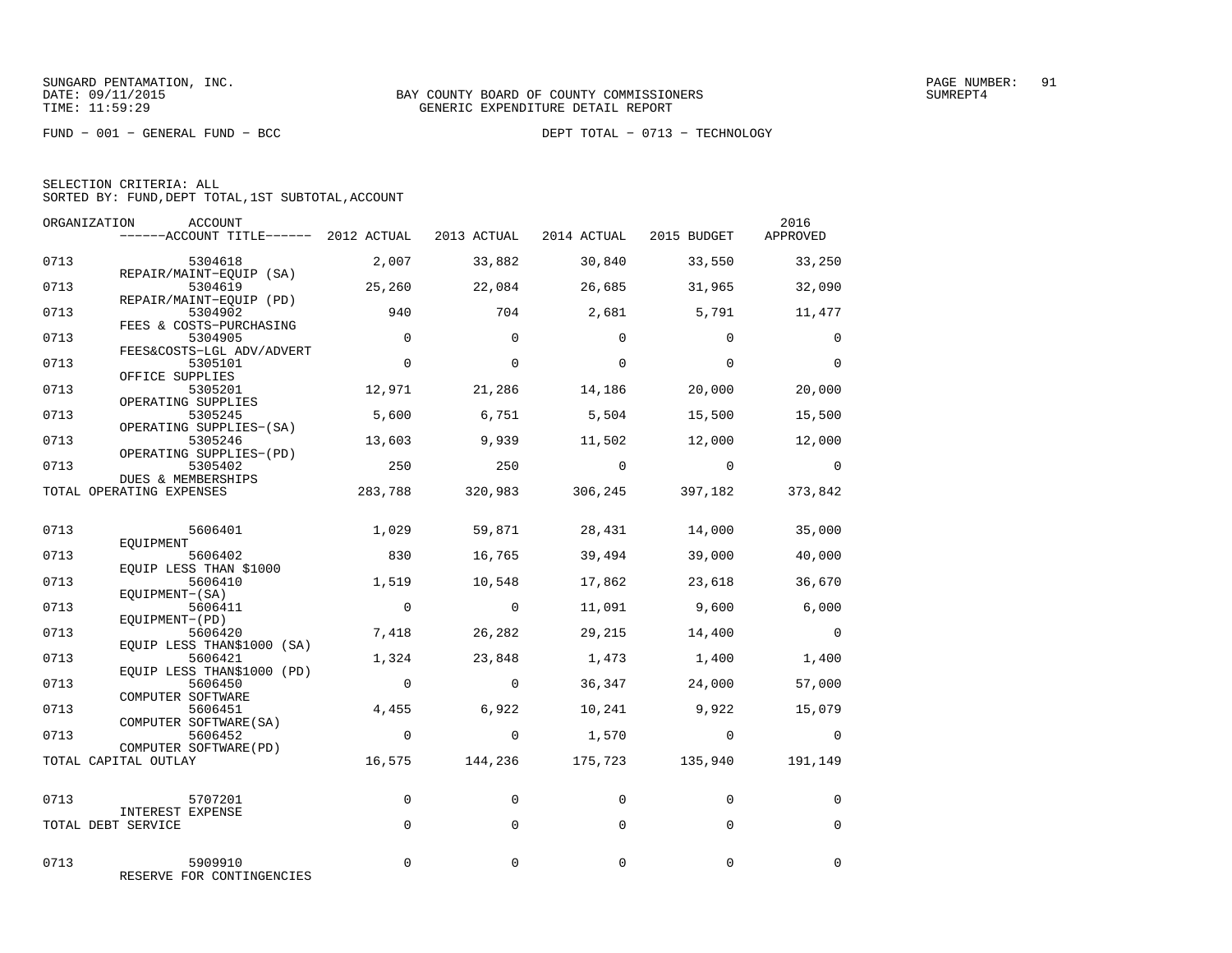FUND − 001 − GENERAL FUND − BCC DEPT TOTAL − 0713 − TECHNOLOGY

| ORGANIZATION | ACCOUNT<br>------ACCOUNT TITLE------                      | 2012 ACTUAL | 2013 ACTUAL | 2014 ACTUAL | 2015 BUDGET | 2016<br>APPROVED |
|--------------|-----------------------------------------------------------|-------------|-------------|-------------|-------------|------------------|
| 0713         | 5909915                                                   |             |             |             |             |                  |
|              | RESERVE FOR PAY ADJUSTMNT<br>TOTAL NON-OPERATING EXPENSES |             |             |             |             | $\Omega$         |
|              | TOTAL TECHNOLOGY                                          | 394,771     | 522,279     | 541,964     | 593,426     | 626,221          |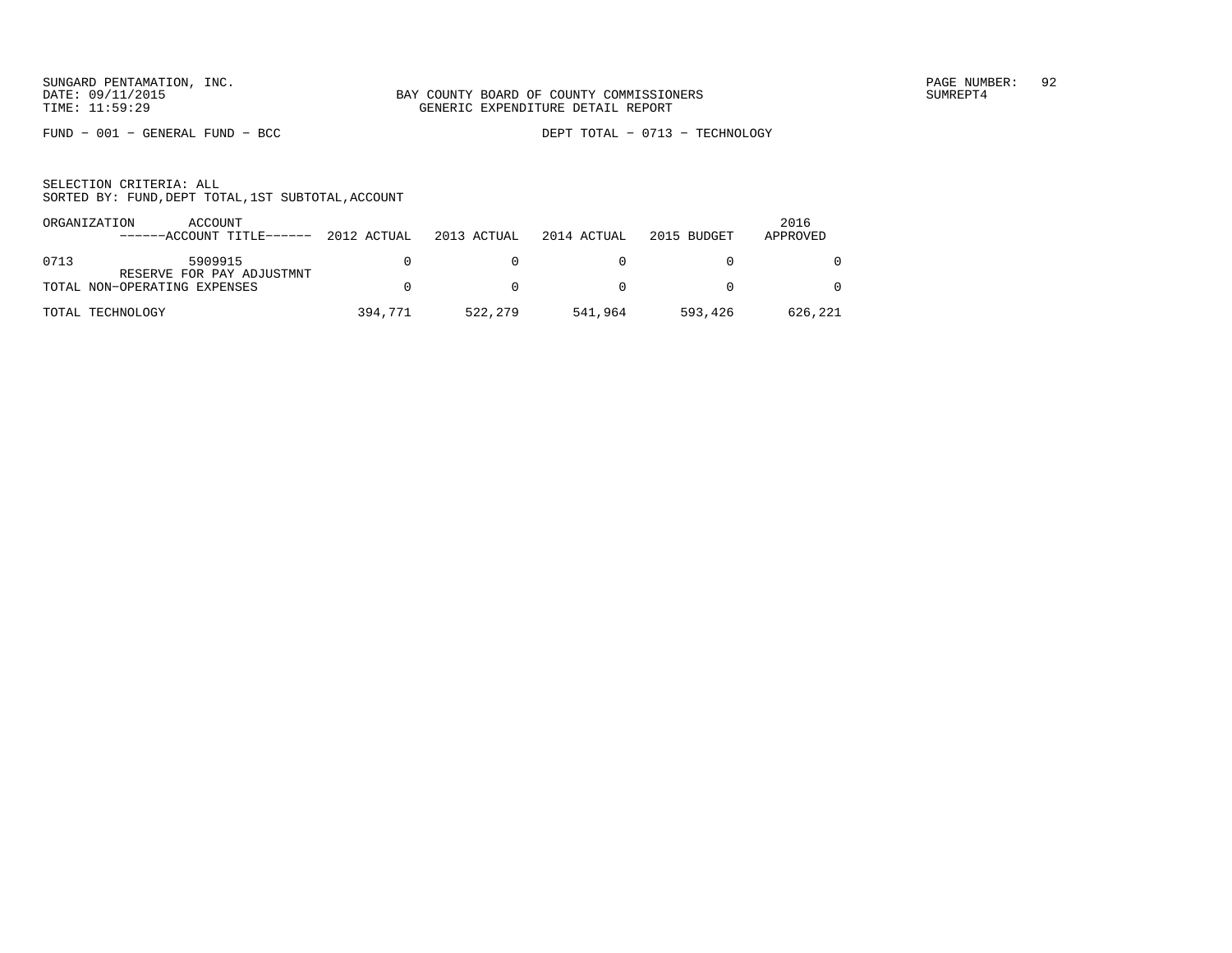FUND − 001 − GENERAL FUND − BCC DEPT TOTAL − 0715 − INNOVATIVE COURT PROGRAMS

|  | SELECTION CRITERIA: ALL |                                                    |
|--|-------------------------|----------------------------------------------------|
|  |                         | SORTED BY: FUND, DEPT TOTAL, 1ST SUBTOTAL, ACCOUNT |

| ORGANIZATION | ACCOUNT<br>------ACCOUNT TITLE------ 2012 ACTUAL  |             | 2013 ACTUAL  | 2014 ACTUAL | 2015 BUDGET | 2016<br>APPROVED |
|--------------|---------------------------------------------------|-------------|--------------|-------------|-------------|------------------|
| 0715         | 5101200                                           | $\Omega$    | $\Omega$     | $\Omega$    | 51,000      | 81,933           |
| 0715         | SALARIES & WAGES-REGULAR<br>5102100               | $\mathbf 0$ | $\Omega$     | $\Omega$    | 3,901       | 6,268            |
| 0715         | FICA TAXES-MATCHING<br>5102200                    | $\Omega$    | $\Omega$     | $\Omega$    | 3,853       | 6,097            |
| 0715         | RETIREMENT CONTRIBUTIONS<br>5102300               | $\Omega$    | $\Omega$     | $\Omega$    | 16,418      | 5,424            |
| 0715         | LIFE & HEALTH INSURANCE<br>5102400                | $\Omega$    | $\Omega$     | $\Omega$    | 219         | 352              |
|              | WORKERS COMP. PREMIUMS<br>TOTAL PERSONAL SERVICES | $\Omega$    | $\Omega$     | $\Omega$    | 75,391      | 100,074          |
| 0715         |                                                   | $\Omega$    | $\Omega$     | $\Omega$    | $\mathbf 0$ | $\Omega$         |
|              | 5303107<br>PROF SRV-SUBSTANCE TEST                |             |              |             |             |                  |
| 0715         | 5303401<br>CONTRACTED SERVICES                    | 35,754      | 31,770       | 5,088       | 48,500      | 15,000           |
| 0715         | 5304001<br>TRAVEL/TRAINING NON-LOCAL              | 607         | 2,556        | 1,738       | 2,500       | 2,500            |
| 0715         | 5304005<br>TRAVEL-LOCAL                           | $\Omega$    | 56           | 30          | 368         | 500              |
| 0715         | 5304125<br>POSTAGE/TRANSP/FREIGHT                 | $\Omega$    | $\Omega$     | 364         | $\Omega$    | 300              |
| 0715         | 5304405                                           | 3,240       | 3,240        | 2,758       | 3,500       | 3,500            |
| 0715         | RENTALS/LEASES-BUILDINGS<br>5304410               | $\Omega$    | $\Omega$     | $\Omega$    | $\Omega$    | $\mathbf 0$      |
| 0715         | RENTALS/LEASES-EQUIPMENT<br>5304604               | 90          | $\Omega$     | $\Omega$    | $\Omega$    | $\mathbf 0$      |
| 0715         | REPAIR/MAINT-BLD&GRD DEPT<br>5304605              | 820         | $\Omega$     | $\Omega$    | $\Omega$    | $\mathbf 0$      |
| 0715         | REPAIR/MAINT-BLDG & GRND<br>5304615               | 670         | $\Omega$     | $\Omega$    | $\Omega$    | $\Omega$         |
| 0715         | REPAIR/MAINT-EOUIPMENT<br>5304701                 | 812         | $\Omega$     | $\Omega$    | 1,000       | 1,000            |
| 0715         | PRINTING & BINDING<br>5304902                     | $\Omega$    | 632          | 268         | $\mathbf 0$ | 0                |
| 0715         | FEES & COSTS-PURCHASING<br>5304905                | 763         | $\Omega$     | $\Omega$    | 2,500       | 2,500            |
| 0715         | FEES&COSTS-LGL ADV/ADVERT<br>5304990              | $\Omega$    | $\Omega$     | $\Omega$    | $\Omega$    | 0                |
| 0715         | MISCELLANEOUS EXPENSES<br>5305101                 | 2,161       | 909          | 1,402       | 3,000       | 4,500            |
|              | OFFICE SUPPLIES<br>5305201                        | 290         | 602          |             | 2,000       | 2,000            |
| 0715         | OPERATING SUPPLIES                                |             |              | 357         |             |                  |
| 0715         | 5305202<br>OPER SUPPLIES-JANITORIAL               | $\Omega$    | $\Omega$     | $\Omega$    | $\Omega$    | $\Omega$         |
| 0715         | 5305215<br>CLOTHING & WEARING APPRL               | $\mathbf 0$ | $\mathbf{0}$ | $\mathbf 0$ | 1,000       | 1,200            |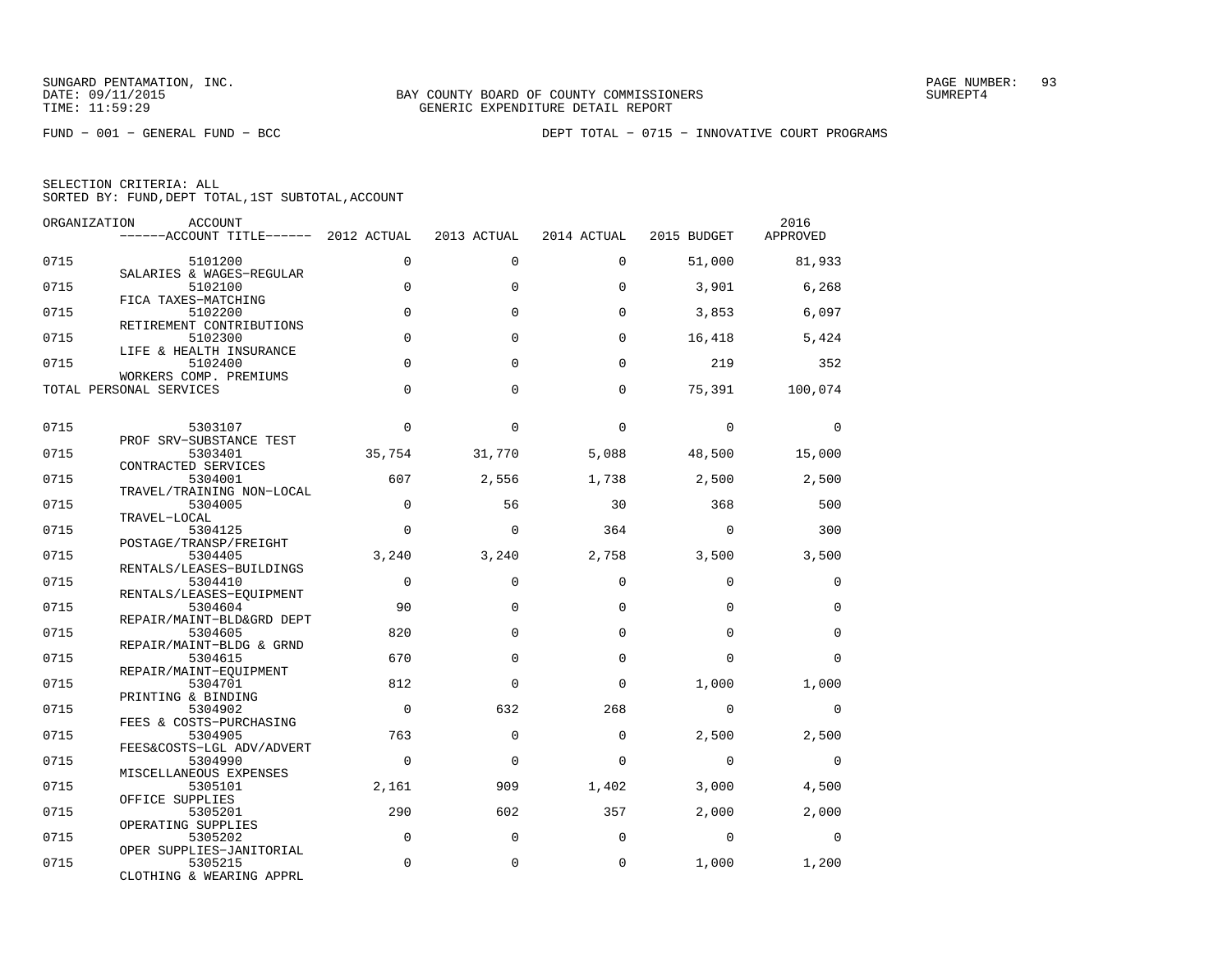FUND − 001 − GENERAL FUND − BCC DEPT TOTAL − 0715 − INNOVATIVE COURT PROGRAMS

| ORGANIZATION                 | ACCOUNT<br>------ACCOUNT TITLE------                       | 2012 ACTUAL | 2013 ACTUAL | 2014 ACTUAL | 2015 BUDGET | 2016<br>APPROVED |
|------------------------------|------------------------------------------------------------|-------------|-------------|-------------|-------------|------------------|
| 0715                         | 5305401                                                    | 0           | 594         | 109         | 2,500       | 2,500            |
| 0715                         | BOOKS/RESOURCE MATR/SUBSC<br>5305402<br>DUES & MEMBERSHIPS | 142         | 350         | 391         | 500         | 500              |
| 0715                         | 5305406<br>TRAINING & TUITION                              | 0           | 2,246       | 4,647       | 7,500       | 7,500            |
| TOTAL OPERATING EXPENSES     |                                                            | 45,349      | 42,955      | 17,151      | 74,868      | 43,500           |
| 0715                         | 5606401                                                    | 0           |             | 0           | 5,000       | 5,000            |
|                              | EOUIPMENT                                                  |             |             |             |             |                  |
| 0715                         | 5606402                                                    | 485         | $\Omega$    | 322         | 2,500       | 2,500            |
| TOTAL CAPITAL OUTLAY         | EQUIP LESS THAN \$1000                                     | 485         | 0           | 322         | 7,500       | 7,500            |
| 0715                         | 5909910                                                    |             | $\Omega$    | $\Omega$    | $\Omega$    | $\Omega$         |
| TOTAL NON-OPERATING EXPENSES | RESERVE FOR CONTINGENCIES                                  | 0           | $\mathbf 0$ | 0           | 0           | $\Omega$         |
|                              |                                                            |             |             |             |             |                  |
|                              | TOTAL INNOVATIVE COURT PROGRAMS                            | 45,834      | 42,955      | 17,473      | 157,759     | 151,074          |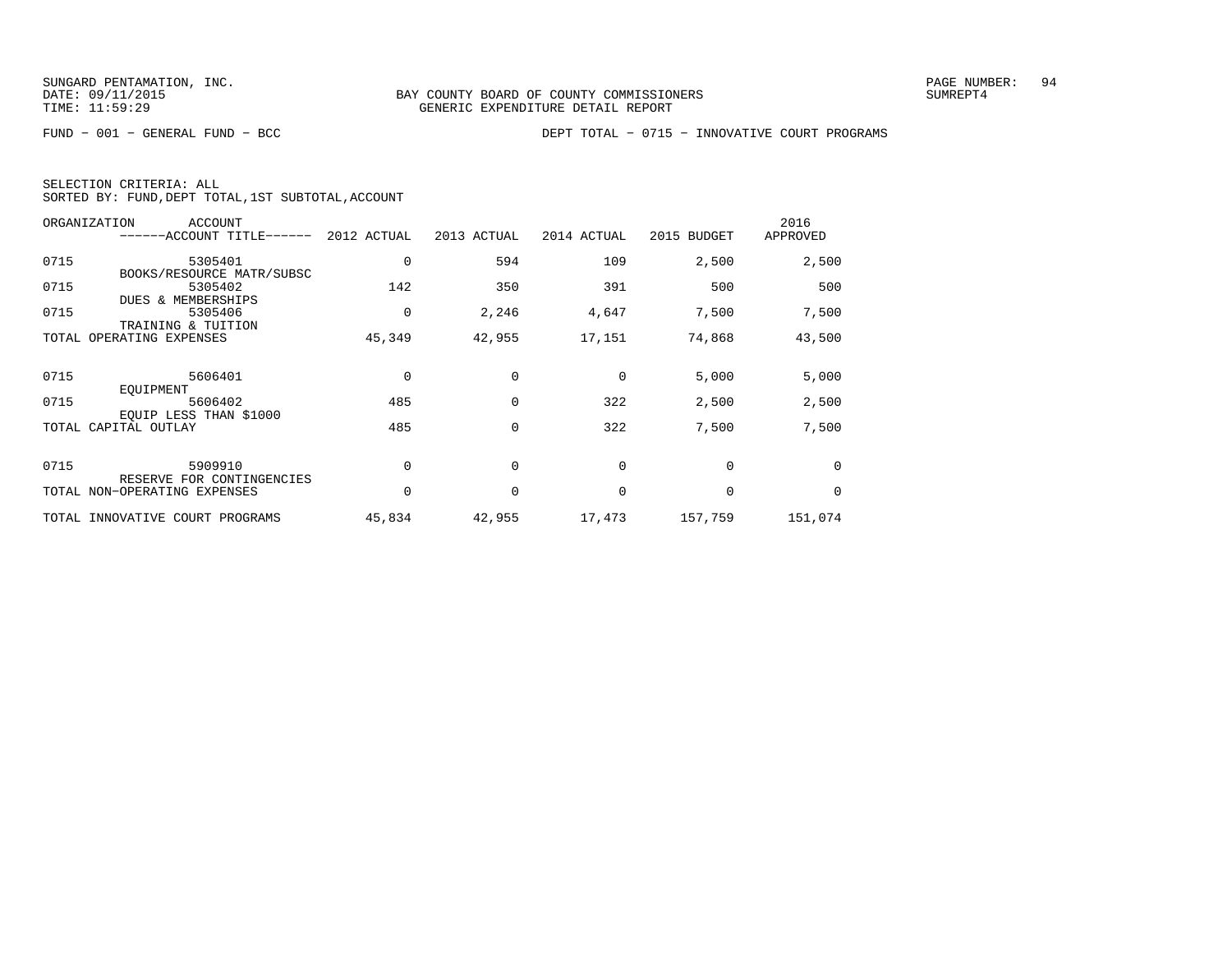FUND − 001 − GENERAL FUND − BCC DEPT TOTAL − 0716 − LEGAL AID

|      | ORGANIZATION<br>ACCOUNT<br>------ACCOUNT TITLE- | 2012 ACTUAL | 2013 ACTUAL | 2014 ACTUAL | 2015 BUDGET | 2016<br>APPROVED |
|------|-------------------------------------------------|-------------|-------------|-------------|-------------|------------------|
| 0716 | 5303401<br>CONTRACTED SERVICES                  | 66,011      | 67,300      | 70,183      | 65,000      | 65,000           |
|      | TOTAL OPERATING EXPENSES                        | 66,011      | 67,300      | 70,183      | 65,000      | 65,000           |
| 0716 | 5909910<br>RESERVE FOR CONTINGENCIES            | $\Omega$    |             | 0           |             | $\Omega$         |
|      | TOTAL NON-OPERATING EXPENSES                    | $\Omega$    | 0           | $\Omega$    | $\Omega$    |                  |
|      | TOTAL LEGAL AID                                 | 66,011      | 67,300      | 70,183      | 65,000      | 65,000           |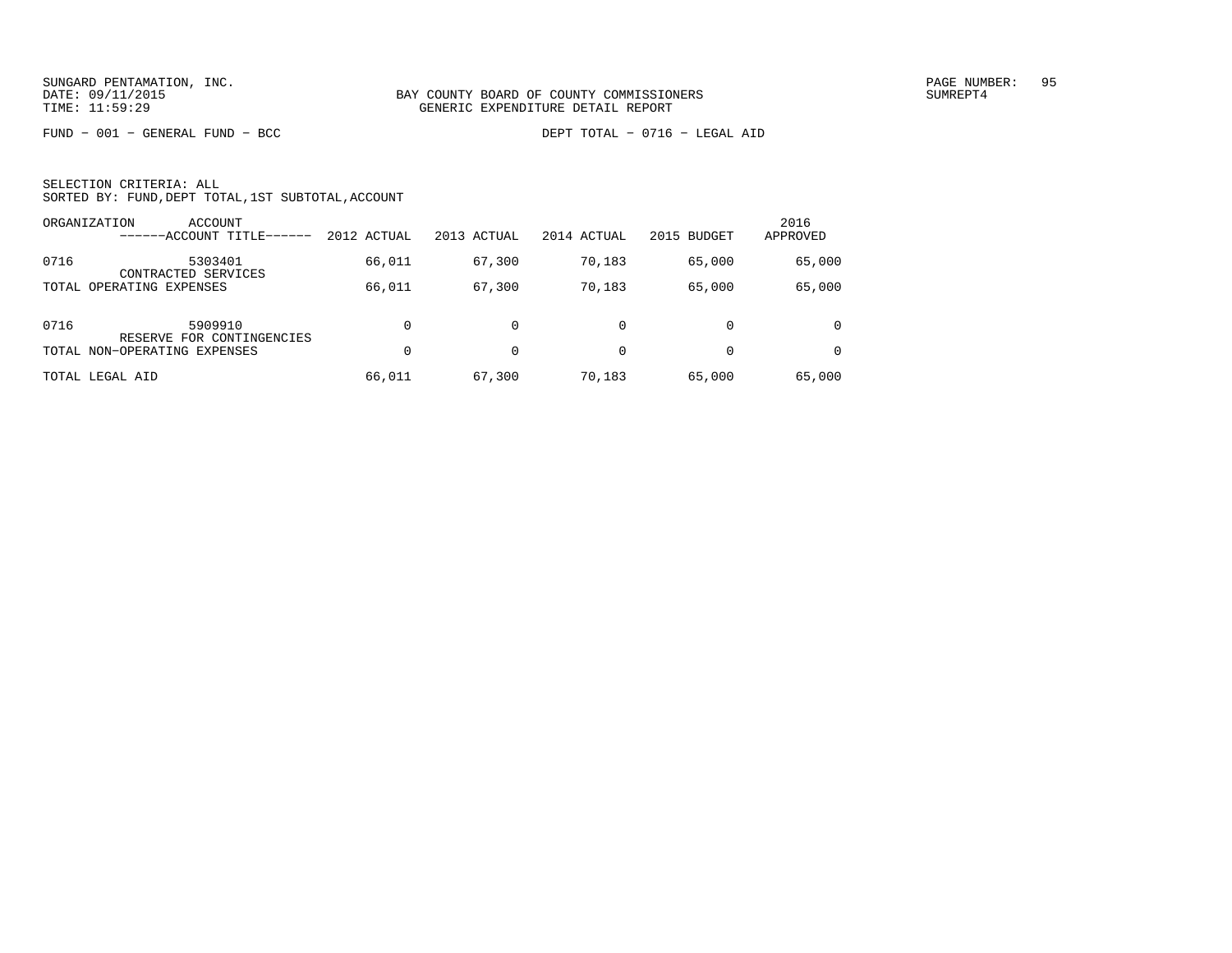FUND − 001 − GENERAL FUND − BCC DEPT TOTAL − 0717 − TEEN COURT

| ORGANIZATION | <b>ACCOUNT</b><br>$----ACCOUNT$ TITLE $----$ 2012 ACTUAL |             | 2013 ACTUAL | 2014 ACTUAL | 2015 BUDGET | 2016<br>APPROVED |
|--------------|----------------------------------------------------------|-------------|-------------|-------------|-------------|------------------|
| 0717         | 5101200                                                  | 75,191      | 72,970      | 75,573      | 75,876      | 75,876           |
| 0717         | SALARIES & WAGES-REGULAR<br>5102100                      | 5,456       | 5,282       | 5,327       | 5,804       | 5,804            |
| 0717         | FICA TAXES-MATCHING<br>5102200                           | 3,730       | 4,256       | 5,226       | 5,732       | 5,646            |
| 0717         | RETIREMENT CONTRIBUTIONS<br>5102300                      | 7,657       | 8,342       | 13,635      | 16,450      | 18,963           |
| 0717         | LIFE & HEALTH INSURANCE<br>5102400                       | 317         | 317         | 326         | 327         | 326              |
|              | WORKERS COMP. PREMIUMS<br>TOTAL PERSONAL SERVICES        | 92,352      | 91,167      | 100,087     | 104,189     | 106,615          |
| 0717         | 5303110                                                  | $\Omega$    | $\Omega$    | $\Omega$    | $\Omega$    | $\Omega$         |
| 0717         | PROF SRV-BACKGROUND CHECK<br>5303401                     | 10,750      | 10,870      | 11,970      | 17,760      | 17,760           |
| 0717         | CONTRACTED SERVICES<br>5304001                           | $\mathbf 0$ | $\Omega$    | $\Omega$    | $\Omega$    | $\mathbf 0$      |
| 0717         | TRAVEL/TRAINING NON-LOCAL<br>5304005                     | $\Omega$    | $\Omega$    | $\Omega$    | $\Omega$    | $\Omega$         |
| 0717         | TRAVEL-LOCAL<br>5304101                                  | $\Omega$    | $\Omega$    | $\Omega$    | $\Omega$    | $\Omega$         |
| 0717         | COMMUNICATIONS SERVICES<br>5304125                       | $\Omega$    | $\Omega$    | $\Omega$    | 192         | 192              |
| 0717         | POSTAGE/TRANSP/FREIGHT<br>5304410                        | $\Omega$    | $\Omega$    | $\Omega$    | $\Omega$    | $\Omega$         |
| 0717         | RENTALS/LEASES-EQUIPMENT<br>5304501                      | 4,297       | 4,297       | 1,580       | 1,580       | 7,637            |
| 0717         | INSURANCE & BONDS<br>5304605                             | 5           | $\Omega$    | 669         | 200         | 200              |
|              | REPAIR/MAINT-BLDG & GRND                                 |             |             | $\Omega$    |             |                  |
| 0717         | 5304610<br>REPAIR/MAINT-AUTO EOUIP                       | 48          | $\Omega$    |             | 250         | 250              |
| 0717         | 5304611<br>REPAIR/MAINT-FLEET MAINT                      | $\mathbf 0$ | $\Omega$    | $\Omega$    | $\Omega$    | $\Omega$         |
| 0717         | 5304615<br>REPAIR/MAINT-EQUIPMENT                        | $\mathbf 0$ | 18          | $\Omega$    | $\Omega$    | $\mathbf 0$      |
| 0717         | 5304902<br>FEES & COSTS-PURCHASING                       | $\mathbf 0$ | $\Omega$    | $\Omega$    | $\Omega$    | $\Omega$         |
| 0717         | 5304905<br>FEES&COSTS-LGL ADV/ADVERT                     | $\mathbf 0$ | 0           | $\Omega$    | $\Omega$    | $\mathbf 0$      |
| 0717         | 5304990<br>MISCELLANEOUS EXPENSES                        | $\Omega$    | $\Omega$    | $\Omega$    | $\Omega$    | $\Omega$         |
| 0717         | 5305101<br>OFFICE SUPPLIES                               | 381         | 165         | 212         | 500         | 500              |
| 0717         | 5305205<br>GAS, OIL & LUBRICANTS                         | 585         | 532         | 618         | 1,000       | 1,000            |
| 0717         | 5305215<br>CLOTHING & WEARING APPRL                      | $\mathbf 0$ | $\mathbf 0$ | $\mathbf 0$ | $\Omega$    | $\mathbf 0$      |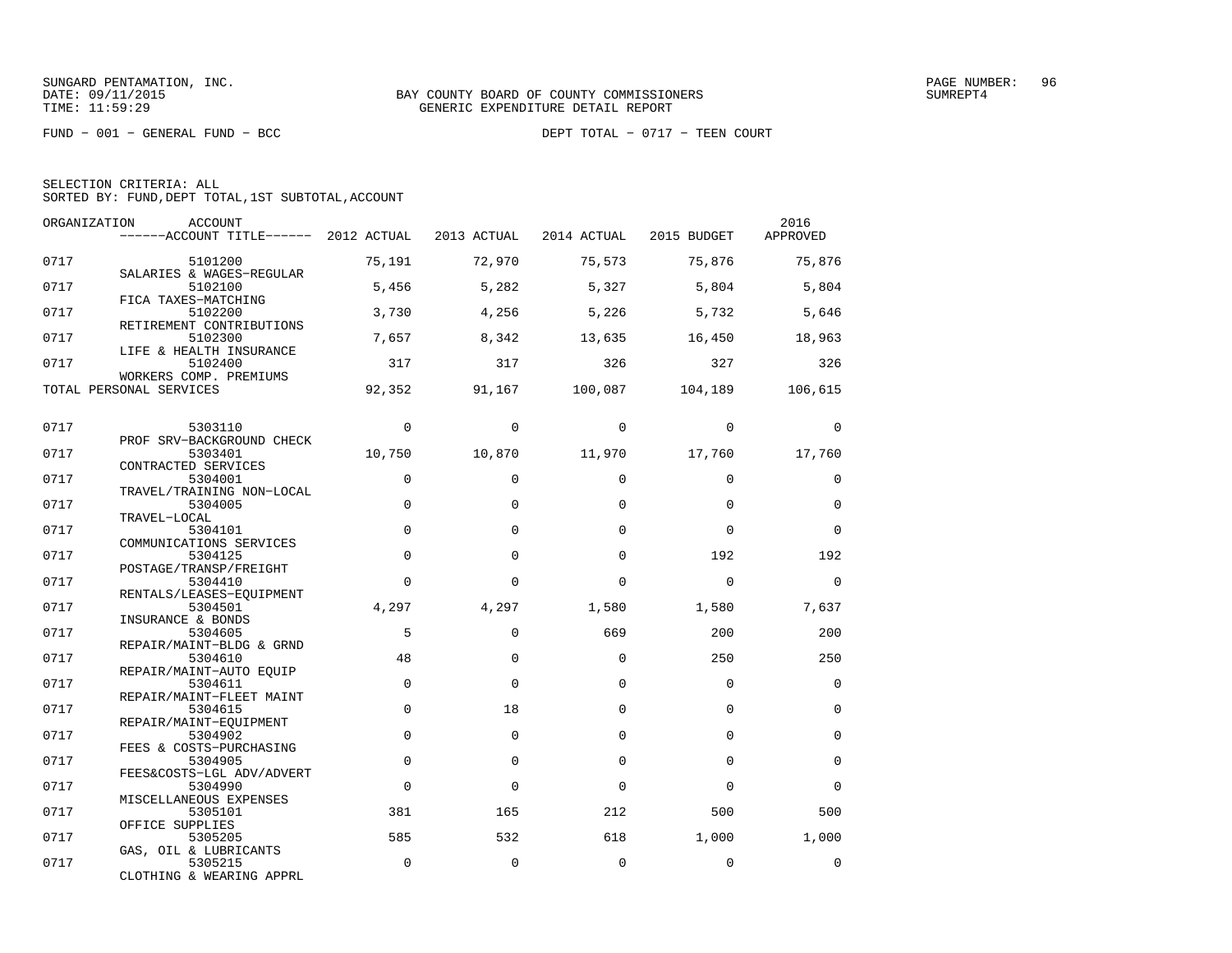FUND − 001 − GENERAL FUND − BCC DEPT TOTAL − 0717 − TEEN COURT

|  | SELECTION CRITERIA: ALL |                                                    |  |
|--|-------------------------|----------------------------------------------------|--|
|  |                         | SORTED BY: FUND, DEPT TOTAL, 1ST SUBTOTAL, ACCOUNT |  |

|      | ORGANIZATION<br><b>ACCOUNT</b><br>$----ACCOUNT$ TITLE $----$ 2012 ACTUAL |          | 2013 ACTUAL  | 2014 ACTUAL | 2015 BUDGET | 2016<br>APPROVED |
|------|--------------------------------------------------------------------------|----------|--------------|-------------|-------------|------------------|
| 0717 | 5305402<br>DUES & MEMBERSHIPS                                            | 200      | 200          | 200         | 200         | 200              |
| 0717 | 5305406<br>TRAINING & TUITION                                            |          |              |             |             | $\Omega$         |
|      | TOTAL OPERATING EXPENSES                                                 | 16,266   | 16,082       | 15,249      | 21,682      | 27,739           |
| 0717 | 5606401<br>EOUIPMENT                                                     | $\Omega$ | 1,000        | $\Omega$    | $\Omega$    | $\Omega$         |
| 0717 | 5606402                                                                  | $\Omega$ | $\Omega$     | $\Omega$    | $\Omega$    | $\Omega$         |
|      | EOUIP LESS THAN \$1000<br>TOTAL CAPITAL OUTLAY                           | $\Omega$ | 1,000        | $\Omega$    | 0           | $\Omega$         |
| 0717 | 5905998<br>DEPRECIATION EXPENSE                                          | $\Omega$ | $\Omega$     | $\Omega$    | $\Omega$    | $\Omega$         |
| 0717 | 5909910<br>RESERVE FOR CONTINGENCIES                                     |          | $\Omega$     | $\Omega$    | $\Omega$    | $\Omega$         |
| 0717 | 5909915<br>RESERVE FOR PAY ADJUSTMNT                                     |          | $\Omega$     | $\Omega$    | $\Omega$    | $\Omega$         |
|      | TOTAL NON-OPERATING EXPENSES                                             |          | <sup>0</sup> | $\Omega$    | $\Omega$    | $\Omega$         |
|      | TOTAL TEEN COURT                                                         | 108,618  | 108,249      | 115,336     | 125,871     | 134,354          |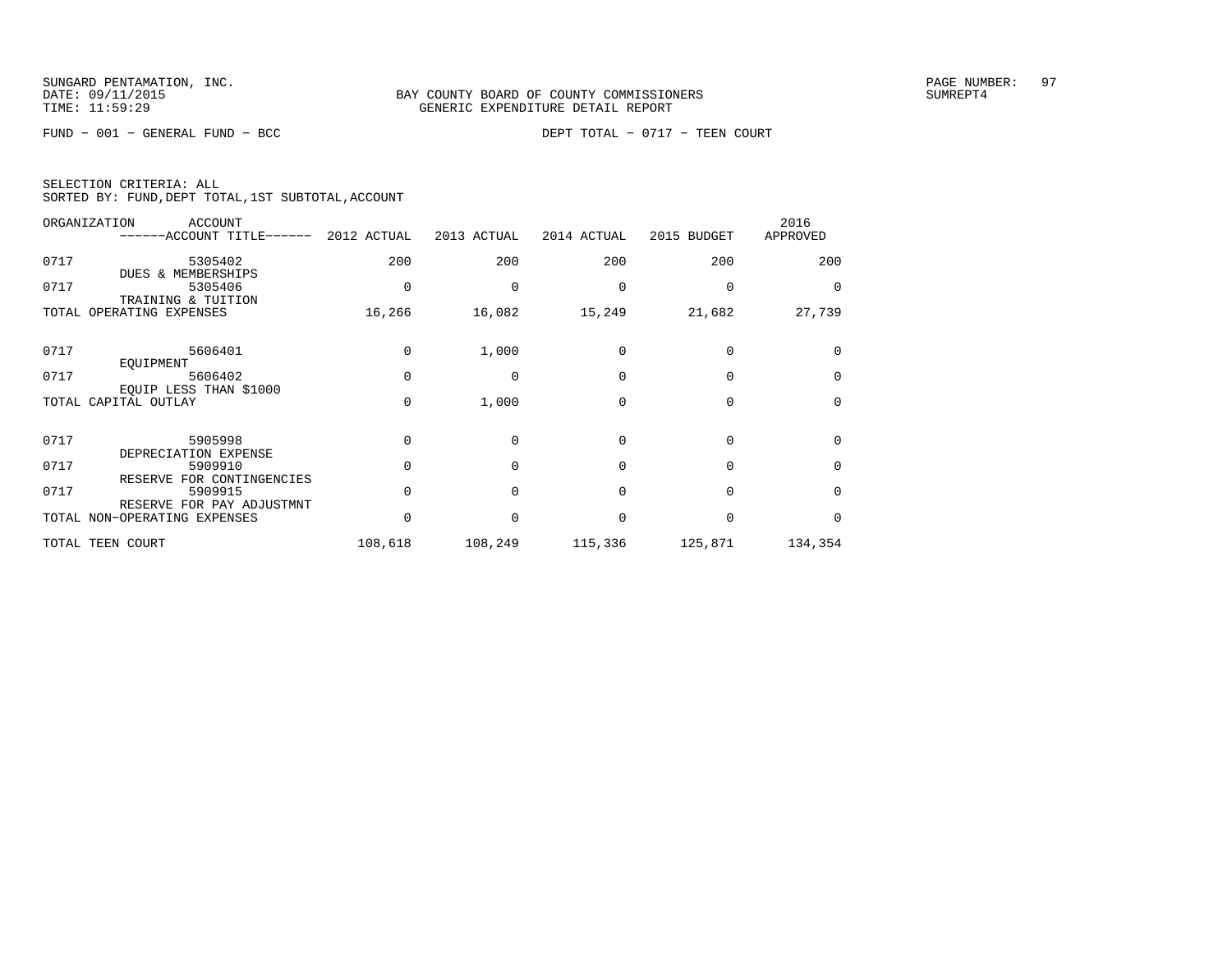FUND − 001 − GENERAL FUND − BCC DEPT TOTAL − 0718 − LAW LIBRARY

SELECTION CRITERIA: ALL

SORTED BY: FUND,DEPT TOTAL,1ST SUBTOTAL,ACCOUNT

|              | ORGANIZATION<br><b>ACCOUNT</b><br>------ACCOUNT TITLE------ 2012 ACTUAL |               | 2013 ACTUAL   | 2014 ACTUAL   | 2015 BUDGET   | 2016<br>APPROVED |
|--------------|-------------------------------------------------------------------------|---------------|---------------|---------------|---------------|------------------|
| 0718         | 5101200<br>SALARIES & WAGES-REGULAR                                     | 44,232        | 41,853        | 42,199        | 44,261        | 44,261           |
| 0718         | 5102100<br>FICA TAXES-MATCHING                                          | 3,009         | 2,829         | 2,915         | 3,386         | 3,386            |
| 0718         | 5102200<br>RETIREMENT CONTRIBUTIONS                                     | 2,194         | 2,451         | 2,924         | 3,343         | 3,294            |
| 0718         | 5102300<br>LIFE & HEALTH INSURANCE                                      | 13,040        | 13,861        | 10,716        | 11,648        | 14,050           |
| 0718         | 5102400<br>WORKERS COMP. PREMIUMS                                       | 176           | 176           | 180           | 191           | 190              |
| 0718         | 5102500<br>UNEMPLOYMENT COMPENSATION                                    | $\Omega$      | $\Omega$      | $\Omega$      | $\Omega$      | $\Omega$         |
|              | TOTAL PERSONAL SERVICES                                                 | 62,652        | 61,169        | 58,934        | 62,829        | 65,181           |
| 0718         | 5303101                                                                 | $\Omega$      | $\Omega$      | $\Omega$      | $\Omega$      | $\mathbf 0$      |
| 0718         | PROFESSIONAL SERVICES<br>5303401<br>CONTRACTED SERVICES                 | 26,314        | 19,521        | 20,264        | 22,400        | 23,650           |
| 0718         | 5304001<br>TRAVEL/TRAINING NON-LOCAL                                    | 422           | $\Omega$      | $\Omega$      | 700           | 700              |
| 0718         | 5304101<br>COMMUNICATIONS SERVICES                                      | 41            | $\Omega$      | $\Omega$      | $\Omega$      | $\Omega$         |
| 0718         | 5304125<br>POSTAGE/TRANSP/FREIGHT                                       | $\Omega$      | $\Omega$      | 73            | $\Omega$      | 125              |
| 0718         | 5304410<br>RENTALS/LEASES-EQUIPMENT                                     | 1,846         | 1,910         | 1,831         | 1,888         | 1,862            |
| 0718         | 5304501<br>INSURANCE & BONDS                                            | 1,079         | 1,079         | 988           | 988           | 6,196            |
| 0718         | 5304605<br>REPAIR/MAINT-BLDG & GRND                                     | $\mathbf 0$   | $\Omega$      | $\Omega$      | $\Omega$      | $\mathbf 0$      |
| 0718         | 5304615<br>REPAIR/MAINT-EOUIPMENT                                       | $\Omega$      | $\Omega$      | $\Omega$      | $\Omega$      | $\Omega$         |
| 0718         | 5304701<br>PRINTING & BINDING                                           | $\Omega$<br>7 | $\Omega$      | $\Omega$      | $\Omega$      | $\Omega$         |
| 0718<br>0718 | 5304990<br>MISCELLANEOUS EXPENSES                                       | 99            | 69            | 67            | 75            | 82               |
| 0718         | 5305101<br>OFFICE SUPPLIES                                              |               | 68            | 96            | 100           | 100              |
| 0718         | 5305401<br>BOOKS/RESOURCE MATR/SUBSC<br>5305402                         | 18,687<br>175 | 15,988<br>190 | 16,900<br>190 | 17,350<br>190 | 17,350<br>190    |
| 0718         | DUES & MEMBERSHIPS<br>5305406                                           | 1,762         | 2,353         | 2,607         | 3,000         | 3,200            |
|              | TRAINING & TUITION<br>TOTAL OPERATING EXPENSES                          | 50,433        | 41,178        | 43,016        | 46,691        | 53,455           |
|              |                                                                         |               |               |               |               |                  |
| 0718         | 5606401<br>EQUIPMENT                                                    | $\Omega$      | $\Omega$      | $\Omega$      | $\Omega$      | $\Omega$         |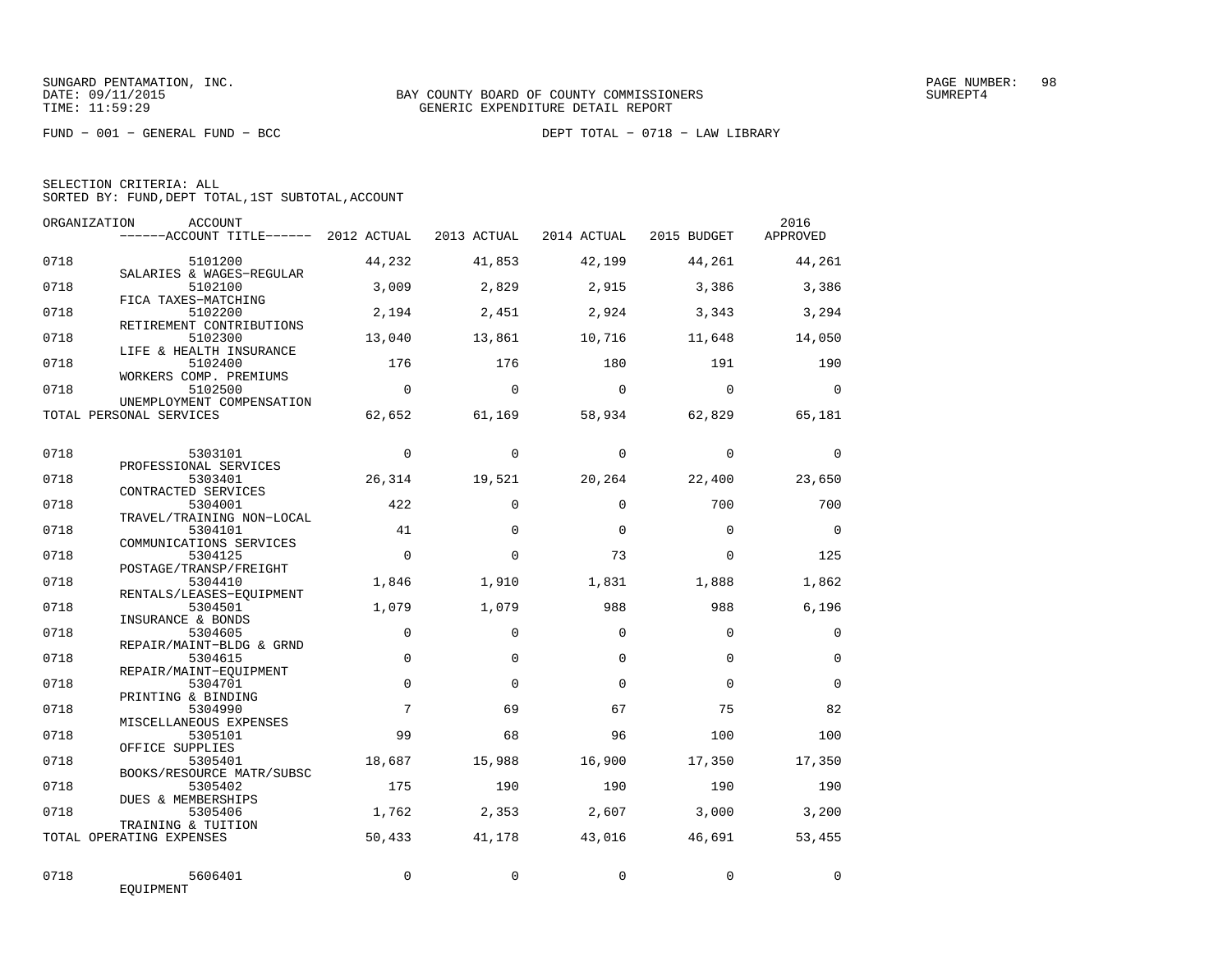FUND − 001 − GENERAL FUND − BCC DEPT TOTAL − 0718 − LAW LIBRARY

| SELECTION CRITERIA: ALL |  |  |                                                    |  |
|-------------------------|--|--|----------------------------------------------------|--|
|                         |  |  | SORTED BY: FUND, DEPT TOTAL, 1ST SUBTOTAL, ACCOUNT |  |

|      | ORGANIZATION<br>ACCOUNT<br>------ACCOUNT TITLE------ | 2012 ACTUAL | 2013 ACTUAL | 2014 ACTUAL | 2015 BUDGET | 2016<br>APPROVED |
|------|------------------------------------------------------|-------------|-------------|-------------|-------------|------------------|
| 0718 | 5606402<br>EQUIP LESS THAN \$1000                    |             |             |             |             |                  |
|      | TOTAL CAPITAL OUTLAY                                 |             |             |             |             |                  |
| 0718 | 5905998<br>DEPRECIATION EXPENSE                      |             |             |             |             |                  |
| 0718 | 5909910<br>RESERVE FOR CONTINGENCIES                 |             |             |             |             |                  |
| 0718 | 5909915<br>RESERVE FOR PAY ADJUSTMNT                 |             |             |             |             |                  |
|      | TOTAL NON-OPERATING EXPENSES                         |             |             |             |             |                  |
|      | TOTAL LAW LIBRARY                                    | 113,085     | 102,346     | 101,950     | 109,520     | 118,636          |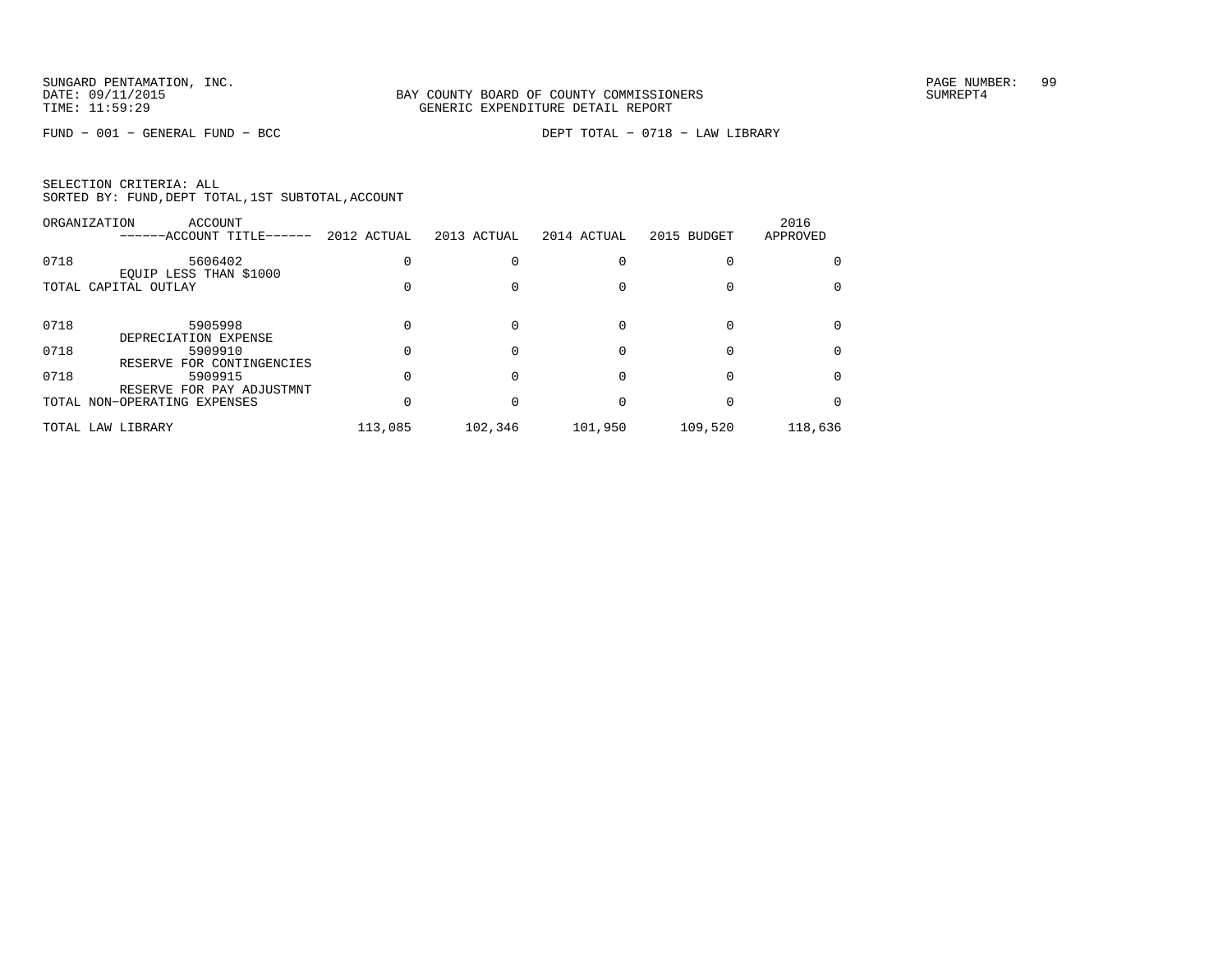| SELECTION CRITERIA: ALL |                                                    |
|-------------------------|----------------------------------------------------|
|                         | SORTED BY: FUND, DEPT TOTAL, 1ST SUBTOTAL, ACCOUNT |

| ORGANIZATION | <b>ACCOUNT</b><br>------ACCOUNT TITLE------ 2012 ACTUAL      |                | 2013 ACTUAL | 2014 ACTUAL | 2015 BUDGET | 2016<br>APPROVED |
|--------------|--------------------------------------------------------------|----------------|-------------|-------------|-------------|------------------|
| 0732         | 5101200                                                      | 52,096         | 52,069      | 53,597      | 52,986      | 52,986           |
| 0732         | SALARIES & WAGES-REGULAR<br>5102100                          | 3,799          | 3,720       | 3,801       | 4,053       | 4,053            |
| 0732         | FICA TAXES-MATCHING<br>5102200                               | 2,581          | 3,033       | 3,699       | 4,003       | 3,943            |
| 0732         | RETIREMENT CONTRIBUTIONS<br>5102300                          | 3,829          | 4,171       | 4,429       | 4,802       | 5,782            |
| 0732         | LIFE & HEALTH INSURANCE<br>5102400<br>WORKERS COMP. PREMIUMS | 221            | 221         | 227         | 228         | 228              |
|              | TOTAL PERSONAL SERVICES                                      | 62,525         | 63,214      | 65,753      | 66,072      | 66,992           |
| 0732         | 5303401                                                      | $\mathbf 0$    | $\Omega$    | 0           | $\mathbf 0$ | 0                |
| 0732         | CONTRACTED SERVICES<br>5304001                               | $\mathbf 0$    | $\Omega$    | $\Omega$    | $\mathbf 0$ | 0                |
|              | TRAVEL/TRAINING NON-LOCAL                                    |                |             |             |             |                  |
| 0732         | 5304005<br>TRAVEL-LOCAL                                      | 454            | 454         | 439         | 450         | 600              |
| 0732         | 5304125                                                      | $\overline{2}$ | $\Omega$    | $\Omega$    | 50          | 50               |
| 0732         | POSTAGE/TRANSP/FREIGHT<br>5304501                            | 432            | 432         | 395         | 395         | 5,921            |
| 0732         | INSURANCE & BONDS<br>5304902                                 | $\Omega$       | $\Omega$    | $\Omega$    | $\Omega$    | $\mathbf 0$      |
| 0732         | FEES & COSTS-PURCHASING<br>5304905                           | $\mathbf 0$    | $\Omega$    | $\Omega$    | $\Omega$    | $\mathbf 0$      |
| 0732         | FEES&COSTS-LGL ADV/ADVERT<br>5305101<br>OFFICE SUPPLIES      | $\mathbf 0$    | $\Omega$    | $\Omega$    | $\Omega$    | 0                |
| 0732         | 5305402<br>DUES & MEMBERSHIPS                                | $\Omega$       | $\Omega$    | $\Omega$    | $\Omega$    | $\Omega$         |
| 0732         | 5305406<br>TRAINING & TUITION                                | $\Omega$       | $\Omega$    | $\Omega$    | $\Omega$    | $\Omega$         |
|              | TOTAL OPERATING EXPENSES                                     | 888            | 886         | 834         | 895         | 6,571            |
| 0732         | 5606401                                                      | $\mathbf 0$    | $\mathbf 0$ | 0           | $\mathbf 0$ | 0                |
| 0732         | EOUIPMENT<br>5606402                                         | $\mathbf 0$    | 0           | 0           | $\mathbf 0$ | 0                |
|              | EQUIP LESS THAN \$1000<br>TOTAL CAPITAL OUTLAY               | $\Omega$       | $\Omega$    | $\Omega$    | $\Omega$    | $\mathbf 0$      |
| 0732         | 5909915                                                      | $\Omega$       | $\Omega$    | $\Omega$    | $\Omega$    | 0                |
|              | RESERVE FOR PAY ADJUSTMNT                                    | $\Omega$       | $\Omega$    | $\Omega$    | $\Omega$    |                  |
|              | TOTAL NON-OPERATING EXPENSES                                 |                |             |             |             | $\mathbf 0$      |
|              | TOTAL BAY COUNTY WORK PROGRAM                                | 63,413         | 64,100      | 66,587      | 66,967      | 73,563           |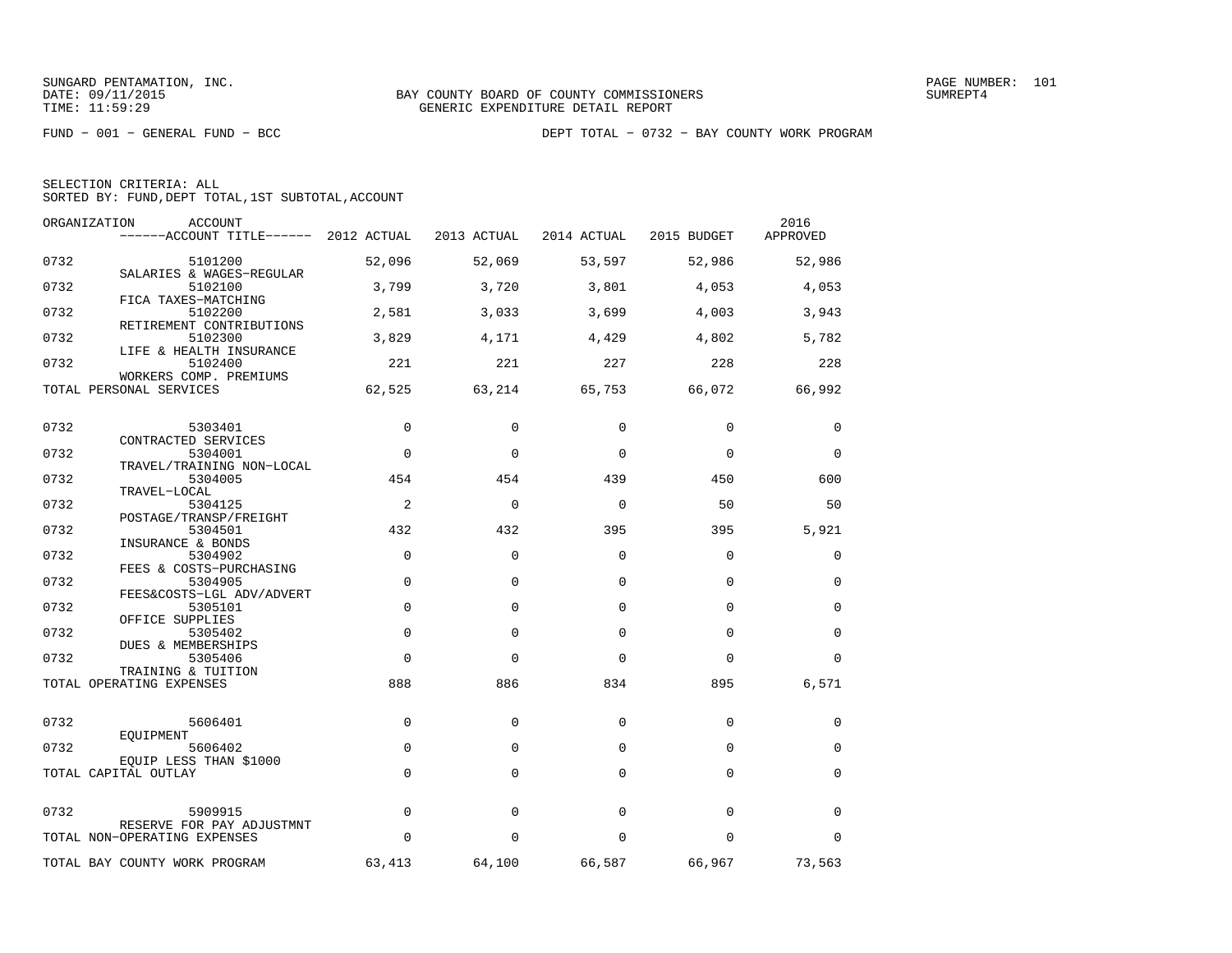| SELECTION CRITERIA: ALL                            |  |
|----------------------------------------------------|--|
| SORTED BY: FUND, DEPT TOTAL, 1ST SUBTOTAL, ACCOUNT |  |

|      | ORGANIZATION<br><b>ACCOUNT</b><br>------ACCOUNT TITLE------ 2012 ACTUAL |             | 2013 ACTUAL | 2014 ACTUAL  | 2015 BUDGET  | 2016<br>APPROVED |
|------|-------------------------------------------------------------------------|-------------|-------------|--------------|--------------|------------------|
| 0970 | 5819103                                                                 | 3,300,000   | 1,499,679   | 2,617,200    | 3,650,000    | 3,169,038        |
| 0970 | TRNSF-TRANSP. (101)<br>5819104<br>TRNSF-INTGOV'T RADIO-133              | 452,030     | 94,610      | 95,774       | 92,544       | 84,299           |
| 0970 | 5819105                                                                 | 0           |             |              |              | $\Omega$         |
| 0970 | TRNSF-STORMWATER (115)<br>5819106                                       | $\Omega$    |             |              |              | $\Omega$         |
| 0970 | TRNSF-INTERNAL SERV (501)<br>5819107                                    | $\mathbf 0$ |             | <sup>n</sup> | <sup>n</sup> | $\Omega$         |
| 0970 | TRNSF-WORKERS COMP (505)<br>5819110<br>TRNSF-INSURANCE (506)            | $\mathbf 0$ |             | <sup>0</sup> | $\Omega$     | $\Omega$         |
| 0970 | 5819114                                                                 | $\Omega$    |             | $\Omega$     | $\Omega$     | $\Omega$         |
| 0970 | TRNSF-JT VENT/AWT (412)<br>5819115                                      | $\Omega$    |             | <sup>n</sup> | U            | $\Omega$         |
| 0970 | TRNSF-ROADS & BRDGS (105)<br>5819116                                    | $\Omega$    |             | <sup>n</sup> |              | $\Omega$         |
| 0970 | TRNFS-PARTIC PAVING (110)<br>5819117                                    | $\Omega$    |             |              |              | $\Omega$         |
| 0970 | TRNSF-WTR SYS 2000 BND PJ<br>5819118                                    | $\Omega$    |             |              |              | $\Omega$         |
| 0970 | TRNSF-PUBLIC SAFETY (130)<br>5819120                                    | 50,000      |             |              |              | $\Omega$         |
| 0970 | TRNSF-BUILDERS SVC (440)<br>5819121                                     | 159,651     |             |              |              | $\Omega$         |
| 0970 | TRNSF-UTIL REG AUTH (195)<br>5819122                                    |             |             |              |              |                  |
| 0970 | TRNSF-RD IMPACT-P C (113)<br>5819124                                    | 1,625,000   | 1,495,000   | 2,082,479    | 1,545,000    | 1,545,000        |
| 0970 | TRNSF-LIBRARY (120)<br>5819132                                          | 0           |             |              |              |                  |
|      | TRNSF-CED GRV CRA<br>TOTAL NON-OPERATING EXPENSES                       | 5,586,681   | 3,089,289   | 4,795,453    | 5,287,544    | 4,798,337        |
|      | TOTAL BUDGET TRANSFERS                                                  | 5,586,681   | 3,089,289   | 4,795,453    | 5,287,544    | 4,798,337        |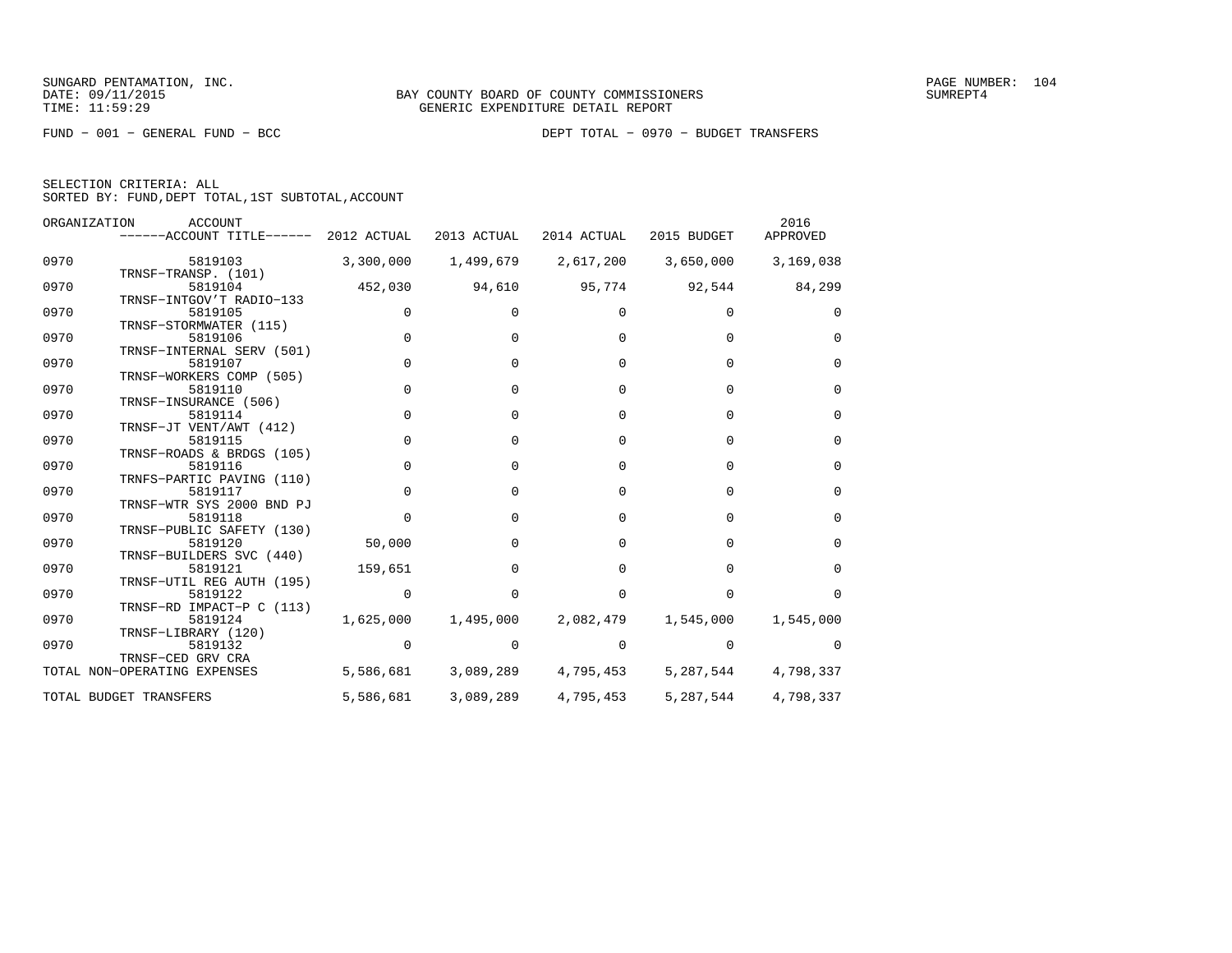FUND − 001 − GENERAL FUND − BCC DEPT TOTAL − 0971 − REFUNDS

|      | ORGANIZATION<br>ACCOUNT<br>------ACCOUNT TITLE------ | 2012 ACTUAL | 2013 ACTUAL | 2014 ACTUAL | 2015 BUDGET | 2016<br>APPROVED |
|------|------------------------------------------------------|-------------|-------------|-------------|-------------|------------------|
| 0971 | 5909905<br>REFUNDS-PRIOR YEAR TAXES                  | 14,253      | 36,445      | 10,853      | 45,000      | 45,000           |
| 0971 | 5909906<br>REFUNDS-PRIOR YR REVENUE                  |             |             |             |             | $\Omega$         |
|      | TOTAL NON-OPERATING EXPENSES                         | 14,253      | 36,445      | 10,853      | 45,000      | 45,000           |
|      | TOTAL REFUNDS                                        | 14,253      | 36,445      | 10,853      | 45,000      | 45,000           |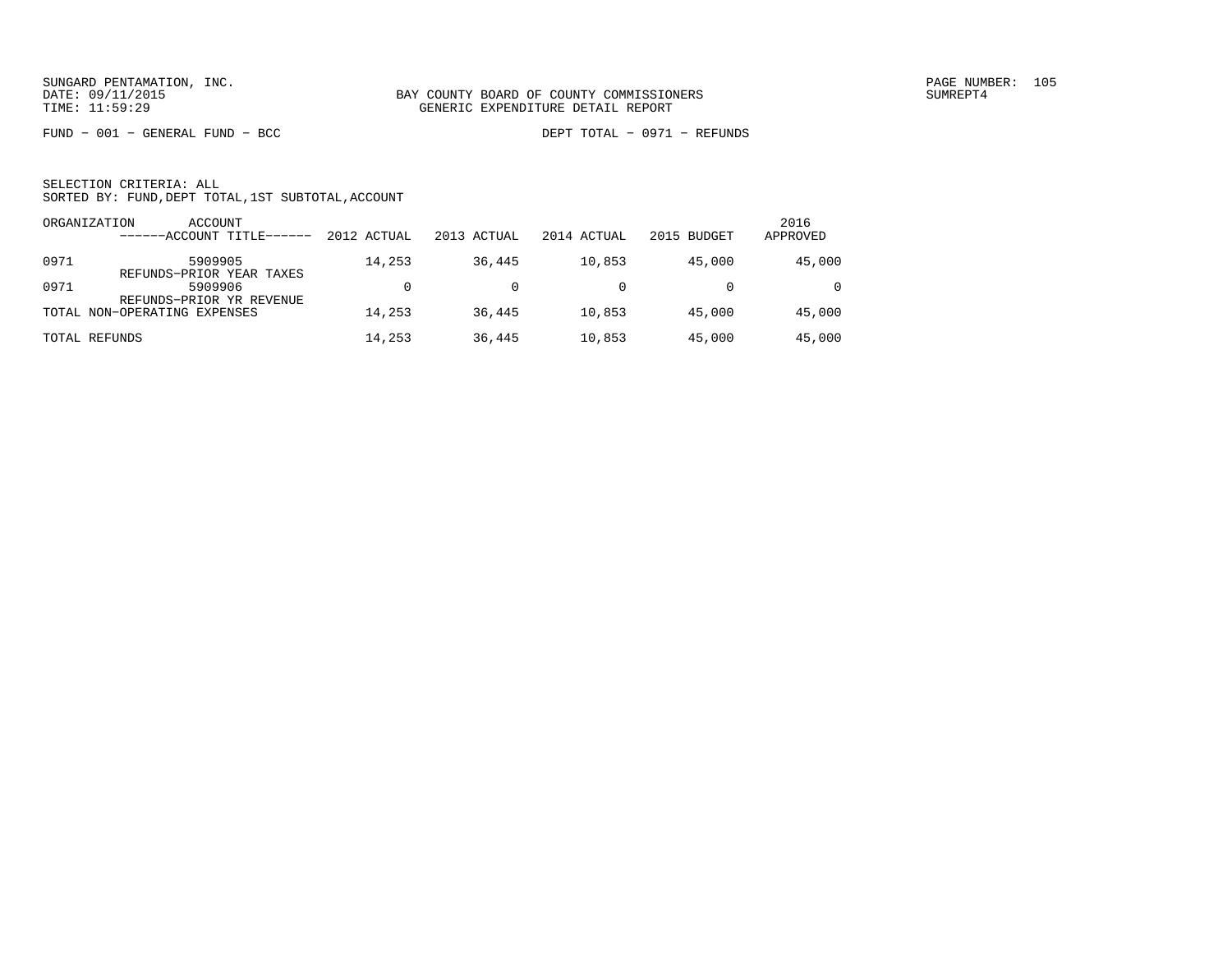FUND − 001 − GENERAL FUND − BCC DEPT TOTAL − 0972 − RESERVES

|      | ORGANIZATION<br>ACCOUNT<br>------ACCOUNT TITLE------ | 2012 ACTUAL | 2013 ACTUAL | 2014 ACTUAL  | 2015 BUDGET | 2016<br>APPROVED |
|------|------------------------------------------------------|-------------|-------------|--------------|-------------|------------------|
| 0972 | 5909910                                              |             |             |              | 500,000     | 500,000          |
| 0972 | FOR CONTINGENCIES<br>RESERVE<br>5909911              |             |             |              |             | $\Omega$         |
| 0972 | RESERVE-EMERG CONTINGENCY<br>5909915                 |             |             |              |             | $\Omega$         |
|      | RESERVE FOR PAY ADJUSTMNT                            |             |             |              |             |                  |
| 0972 | 5909920<br>RESERVE-FUTURE CAP<br>OUTLAY              |             |             |              | 300,000     | $\Omega$         |
| 0972 | 5909924<br>RESERVE-PROMOTION                         |             |             |              |             | $\Omega$         |
| 0972 | 5909999                                              |             |             | $\Omega$     | 9,260,544   | 10,608,006       |
|      | RESERVE-CASH FORWARD<br>TOTAL NON-OPERATING EXPENSES |             |             | $\mathbf{0}$ | 10,060,544  | 11,108,006       |
|      | TOTAL RESERVES                                       |             |             | $\mathbf{0}$ | 10,060,544  | 11,108,006       |
|      | TOTAL GENERAL FUND - BCC                             | 83,960,125  | 82,727,080  | 85,445,711   | 99,391,200  | 106,557,010      |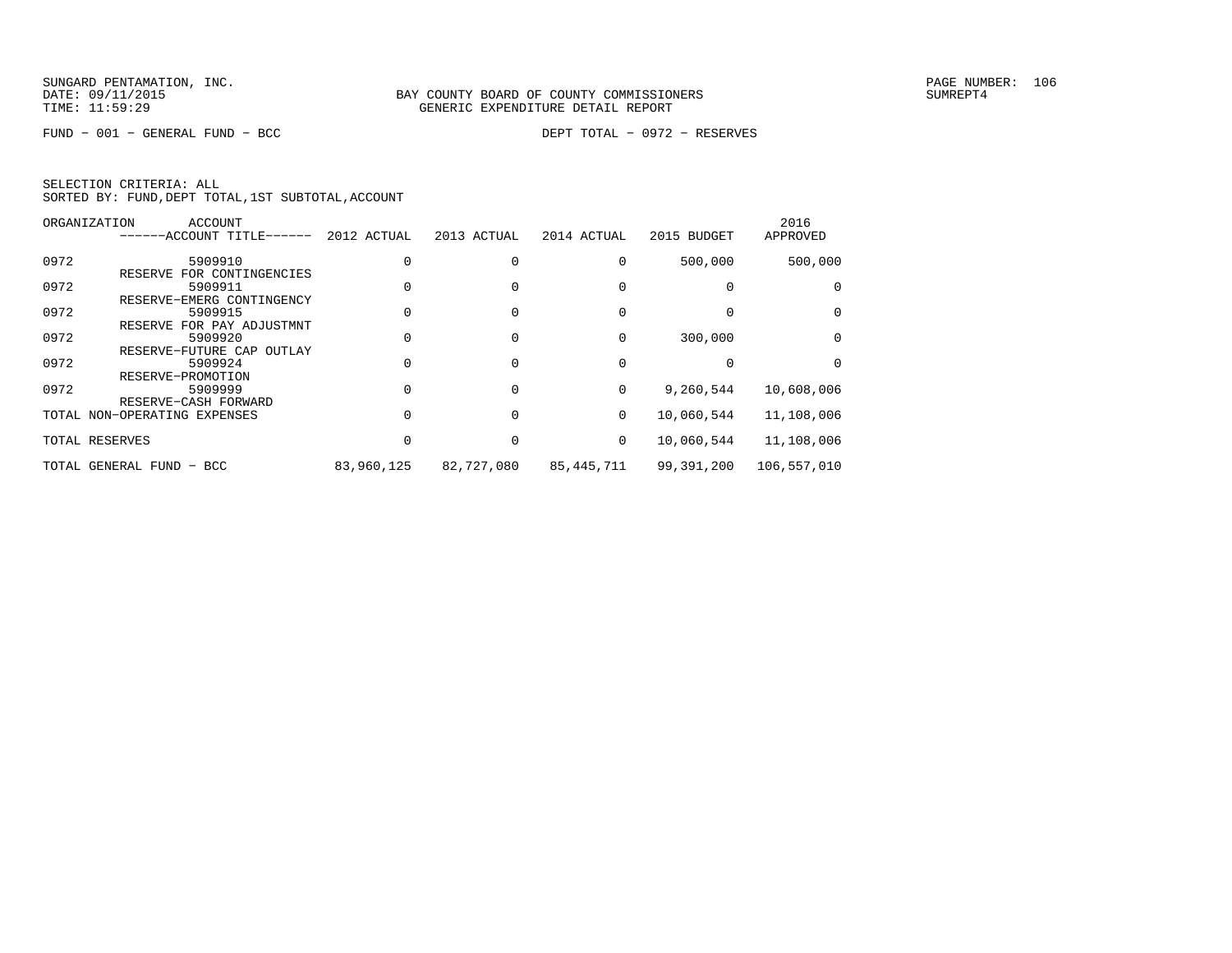FUND − 101 − TRANSPORTATION DEPT TOTAL − 0220 − ENGINEERING

| SELECTION CRITERIA: ALL |  |  |                                                    |  |
|-------------------------|--|--|----------------------------------------------------|--|
|                         |  |  | SORTED BY: FUND, DEPT TOTAL, 1ST SUBTOTAL, ACCOUNT |  |

| ORGANIZATION | ACCOUNT<br>------ACCOUNT TITLE------ 2012 ACTUAL 2013 ACTUAL |              |                | 2014 ACTUAL 2015 BUDGET       |                | 2016<br>APPROVED |
|--------------|--------------------------------------------------------------|--------------|----------------|-------------------------------|----------------|------------------|
| 0220         | 5101200 1,175,148                                            |              | 1,213,469      | 1,206,579                     | 1,244,850      | 1,245,927        |
| 0220         | SALARIES & WAGES-REGULAR<br>5101205                          | 4,284        | $\Omega$       | $\Omega$                      | $\Omega$       | $\Omega$         |
| 0220         | SALARIES & WAGES-DISASTER<br>5101400                         | 9,153        | 9,064          | 10,018                        | 19,000         | 19,000           |
| 0220         | SALARIES & WAGES-OVERTIME<br>5101405                         | 2,978        | $\overline{0}$ | $\Omega$                      | $\overline{0}$ | $\Omega$         |
| 0220         | SALARIES-DISASTER O/T<br>5102100<br>FICA TAXES-MATCHING      | 85,865       | 88,688         | 88,839                        | 96,685         | 96,767           |
| 0220         | 5102200<br>RETIREMENT CONTRIBUTIONS                          | 58,575       | 73,599         | 101,009                       | 104,833        | 110,018          |
| 0220         | 5102300<br>LIFE & HEALTH INSURANCE                           | 120,410      | 119,971        | 99,766                        | 133,699        | 153,953          |
| 0220         | 5102400<br>WORKERS COMP. PREMIUMS                            | 9,102        | 7,236          | 7,694                         | 11,782         | 9,463            |
|              | TOTAL PERSONAL SERVICES                                      |              |                | 1,465,515 1,512,028 1,513,905 | 1,610,849      | 1,635,128        |
| 0220         | 5143101                                                      | 5,285        | 4,574          | 1,225                         | 6,629          | 11,917           |
| 0220         | PROF SRV-CO ATTORNEY<br>5303104                              | $\mathbf{0}$ | $\mathbf 0$    | $\Omega$                      | $\mathbf 0$    | 0                |
| 0220         | PROF SRV-ENGINEERING<br>5303106                              | $\Omega$     | $\Omega$       | $\Omega$                      | $\Omega$       | $\Omega$         |
| 0220         | PROF SRV-PHYSICLS/MEDICAL<br>5303107                         | 126          | 111            | 185                           | 140            | 140              |
| 0220         | PROF SRV-SUBSTANCE TEST<br>5303110                           | 31           | 88             | 225                           | 56             | 56               |
| 0220         | PROF SRV-BACKGROUND CHECK<br>5303401                         | 1,668        | 5,313          | $\Omega$                      | $\Omega$       | $\Omega$         |
| 0220         | CONTRACTED SERVICES<br>5303408                               | 17,621       | 2,818          | 2,609                         | 2,463          | 2,244            |
| 0220         | CONTR SRV-800 MHZ<br>5303410                                 | $\Omega$     | $\Omega$       | $\Omega$                      | $\Omega$       | $\Omega$         |
| 0220         | CONTR SRV-JANITORIAL<br>5303422                              | 1,600        | $\mathbf 0$    | $\Omega$                      | $\Omega$       | $\Omega$         |
| 0220         | CONTR SRV-GIS<br>5303425                                     | 25,749       | 53,891         | 9,882                         | 48,326         | 62,421           |
| 0220         | CONTR SRV-ADMIN FEES<br>5303446<br>CONTR SRV-FACILITIES      | 5,046        | 10,178         | 9,134                         | 10,943         | 63,935           |
| 0220         | 5304001<br>TRAVEL/TRAINING NON-LOCAL                         | 3,915        | 3,273          | 9,834                         | 7,500          | 6,500            |
| 0220         | 5304005<br>TRAVEL-LOCAL                                      | 885          | $\overline{0}$ | $\mathbf 0$                   | $\mathbf{0}$   | $\overline{0}$   |
| 0220         | 5304101<br>COMMUNICATIONS SERVICES                           | 3,977        | 3,497          | 3,702                         | 3,540          | 5,040            |
| 0220         | 5304125<br>POSTAGE/TRANSP/FREIGHT                            | 467          | 1,195          | 1,317                         | 770            | 770              |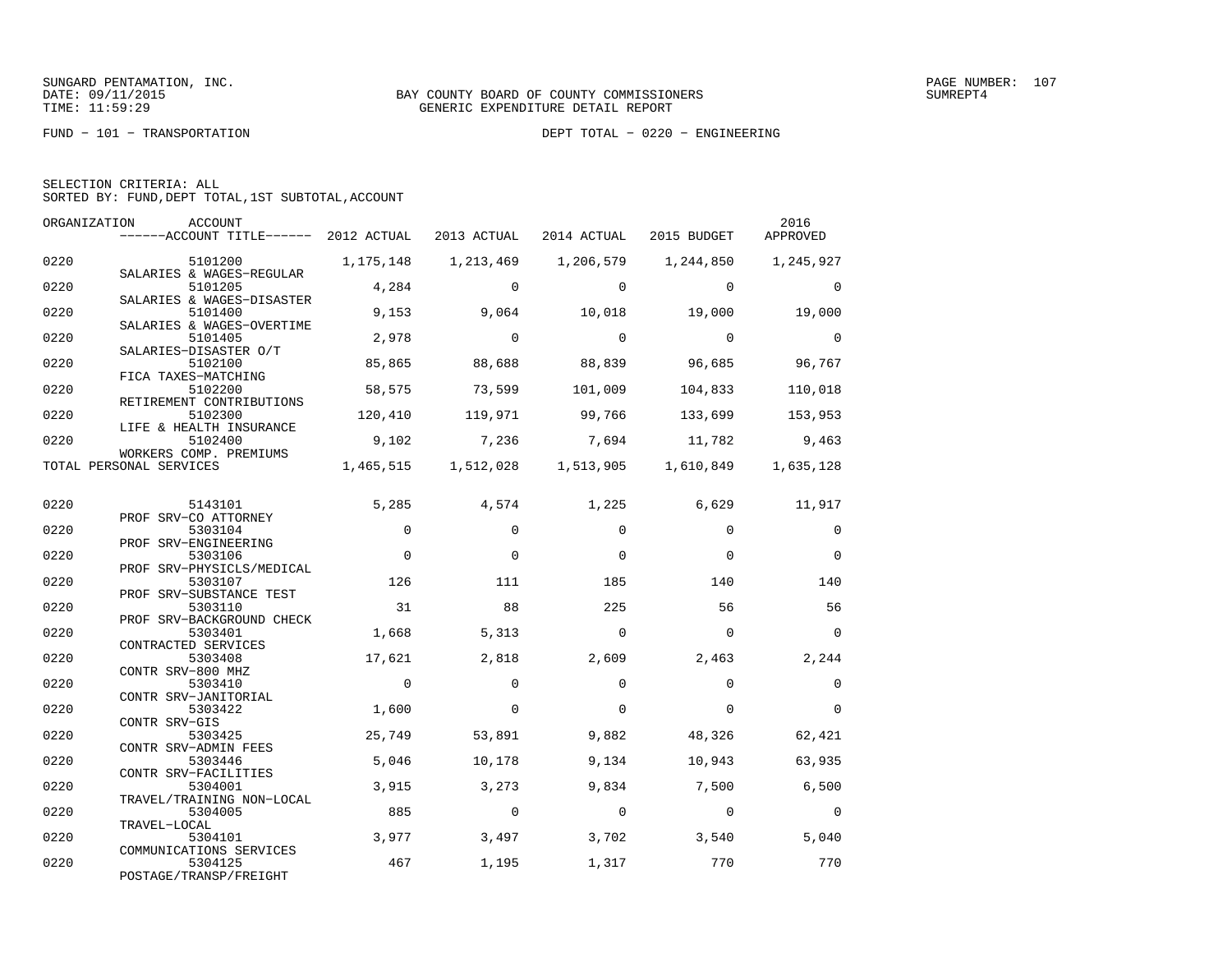FUND − 101 − TRANSPORTATION DEPT TOTAL − 0220 − ENGINEERING

| SELECTION CRITERIA: ALL |  |  |                                                    |  |
|-------------------------|--|--|----------------------------------------------------|--|
|                         |  |  | SORTED BY: FUND, DEPT TOTAL, 1ST SUBTOTAL, ACCOUNT |  |

| ORGANIZATION | ACCOUNT                                        |                |                |             |             | 2016           |
|--------------|------------------------------------------------|----------------|----------------|-------------|-------------|----------------|
|              | $----ACCOUNT$ TITLE $----$ 2012 ACTUAL         |                | 2013 ACTUAL    | 2014 ACTUAL | 2015 BUDGET | APPROVED       |
| 0220         | 5304301                                        | 27,578         | 25,987         | 28,940      | 28,816      | $\Omega$       |
| 0220         | UTILITY SERVICES<br>5304410                    | 4,312          | 2,928          | 4,817       | 7,534       | 8,828          |
| 0220         | RENTALS/LEASES-EOUIPMENT<br>5304501            | 21,469         | 21,469         | 20,973      | 20,973      | 41,677         |
| 0220         | INSURANCE & BONDS<br>5304605                   | 11,804         | 10,906         | 16,117      | 19,810      | $\Omega$       |
| 0220         | REPAIR/MAINT-BLDG & GRND<br>5304610            | 4,895          | 8,191          | 8,545       | 7,000       | 7,000          |
| 0220         | REPAIR/MAINT-AUTO EQUIP<br>5304611             | $\overline{0}$ | $\overline{0}$ | $\mathbf 0$ | $\mathbf 0$ | $\Omega$       |
| 0220         | REPAIR/MAINT-FLEET MAINT<br>5304615            | 11,500         | 14,586         | 7,390       | 1,800       | 1,700          |
| 0220         | REPAIR/MAINT-EOUIPMENT<br>5304701              | 83             | 214            | 320         | $\Omega$    | $\Omega$       |
| 0220         | PRINTING & BINDING<br>5304902                  | 1,286          | 4,009          | 2,413       | 5,791       | 4,509          |
| 0220         | FEES & COSTS-PURCHASING<br>5304905             | 1,273          | 3,017          | 2,373       | 2,750       | 2,750          |
| 0220         | FEES&COSTS-LGL ADV/ADVERT<br>5304909           | $\mathbf 0$    | 580            | 682         | 1,500       | 1,500          |
| 0220         | FEES & COSTS-COURT FILING<br>5304922           | $-500$         | $\Omega$       | $\mathbf 0$ | $\mathbf 0$ | $\overline{0}$ |
| 0220         | FEES & COSTS-PERMITS<br>5304990                | $\overline{0}$ | 100            | 104         | 120         | 120            |
| 0220         | MISCELLANEOUS EXPENSES<br>5305101              | 4,500          | 4,763          | 5,037       | 5,800       | 6,100          |
| 0220         | OFFICE SUPPLIES<br>5305201                     | 2,419          | 4,292          | 2,236       | 1,236       | 1,406          |
| 0220         | OPERATING SUPPLIES<br>5305202                  | $\overline{0}$ | $\Omega$       | 79          | 100         | 100            |
| 0220         | OPER SUPPLIES-JANITORIAL<br>5305205            | 26,288         | 22,331         | 20,476      | 26,040      | 26,040         |
| 0220         | GAS, OIL & LUBRICANTS<br>5305209               | $\overline{0}$ | 3,447          | 3,482       | 4,000       | 4,000          |
| 0220         | ADOPT A HIGHWAY PROGRAM<br>5305210             | 597            | 202            | 761         | 1,132       | 981            |
| 0220         | SAFETY GEAR & SUPPLIES<br>5305215              | 2,909          | 4,233          | 2,932       | 3,680       | 3,780          |
| 0220         | CLOTHING & WEARING APPRL<br>5305220            | 103            | $\Omega$       | 588         | 894         | 642            |
| 0220         | TOOL & SMALL IMPLEMENTS<br>5305401             | 604            | 1,196          | 675         | 892         | 469            |
| 0220         | BOOKS/RESOURCE MATR/SUBSC<br>5305402           | 730            | 2,602          | 1,719       | 2,598       | 3,140          |
| 0220         | DUES & MEMBERSHIPS<br>5305406                  | 1,657          | 1,512          | 120         | 875         | 535            |
|              | TRAINING & TUITION<br>TOTAL OPERATING EXPENSES | 189,877        | 221,503        | 168,890     | 223,708     | 268,300        |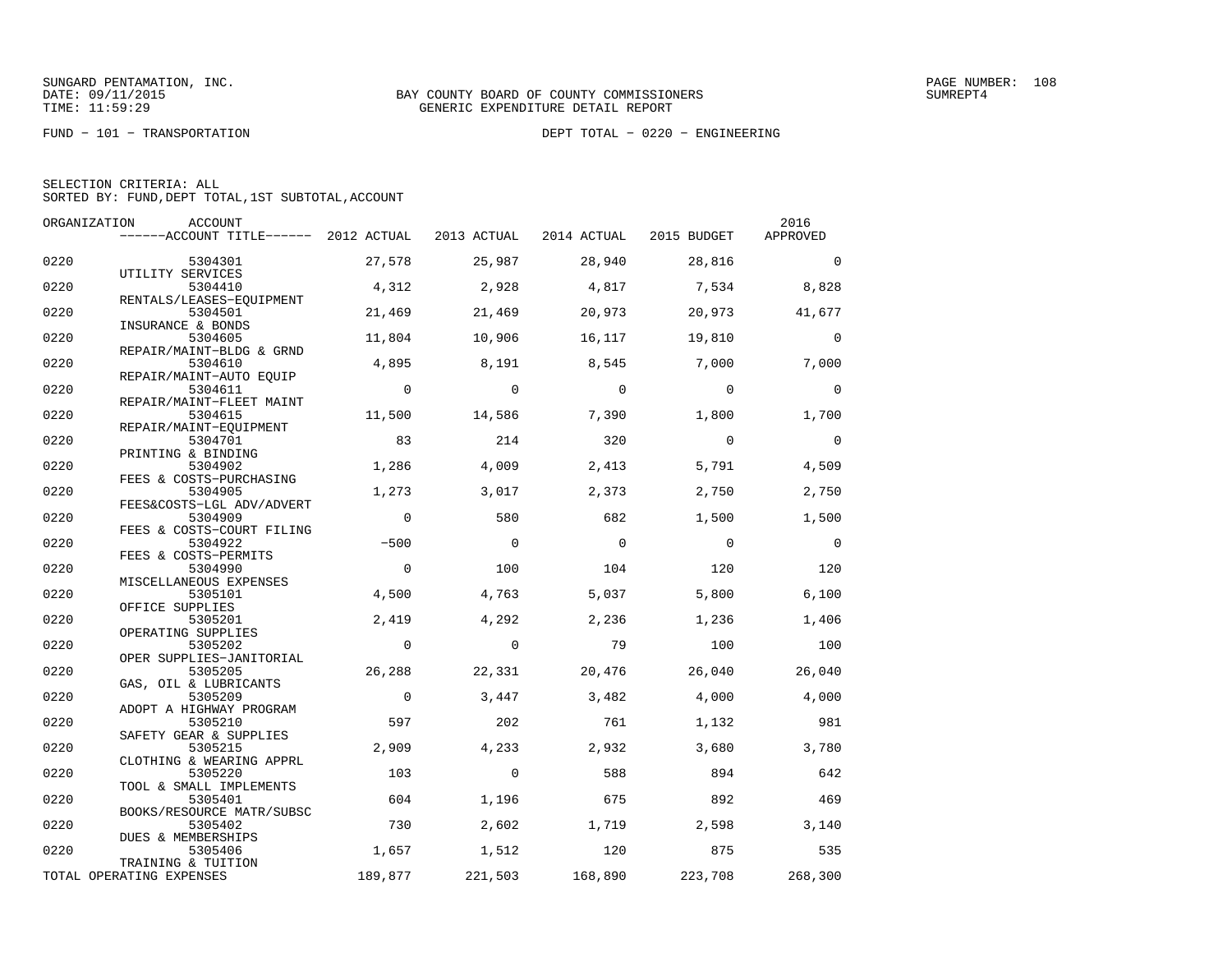FUND − 101 − TRANSPORTATION DEPT TOTAL − 0220 − ENGINEERING

|  | SELECTION CRITERIA: ALL |                                                    |
|--|-------------------------|----------------------------------------------------|
|  |                         | SORTED BY: FUND, DEPT TOTAL, 1ST SUBTOTAL, ACCOUNT |

|      | ORGANIZATION<br><b>ACCOUNT</b><br>------ACCOUNT TITLE------ | 2012 ACTUAL | 2013 ACTUAL | 2014 ACTUAL | 2015 BUDGET | 2016<br>APPROVED |
|------|-------------------------------------------------------------|-------------|-------------|-------------|-------------|------------------|
| 0220 | 5606401                                                     | 37,590      | 51,570      | 7,389       | 9,000       | 2,500            |
|      | EOUIPMENT                                                   |             |             |             |             |                  |
| 0220 | 5606402                                                     | 785         | 3,841       | 769         | 300         | 850              |
| 0220 | EOUIP LESS THAN \$1000<br>5606450<br>COMPUTER<br>SOFTWARE   |             | 438         | 8,597       | 16,802      | 16,608           |
| 0220 | 5616302                                                     |             | $\Omega$    | $\Omega$    | $\Omega$    |                  |
|      | IMPRV-PEDESTRIAN/BIKE LN                                    |             |             |             |             |                  |
|      | TOTAL CAPITAL OUTLAY                                        | 38,375      | 55,849      | 16,755      | 26,102      | 19,958           |
| 0220 | 5905998                                                     |             | $\Omega$    | $\Omega$    | $\Omega$    |                  |
|      | DEPRECIATION EXPENSE                                        |             |             |             |             |                  |
| 0220 | 5909910                                                     |             |             | $\Omega$    | 10,000      | 10,000           |
|      | RESERVE FOR CONTINGENCIES                                   |             |             |             |             |                  |
| 0220 | 5909915                                                     |             |             | $\Omega$    | $\Omega$    |                  |
|      | RESERVE FOR PAY ADJUSTMNT                                   |             |             |             |             |                  |
|      | TOTAL NON-OPERATING EXPENSES                                |             |             | $\Omega$    | 10,000      | 10,000           |
|      | TOTAL ENGINEERING                                           | 1,693,768   | 1,789,380   | 1,699,550   | 1,870,659   | 1,933,386        |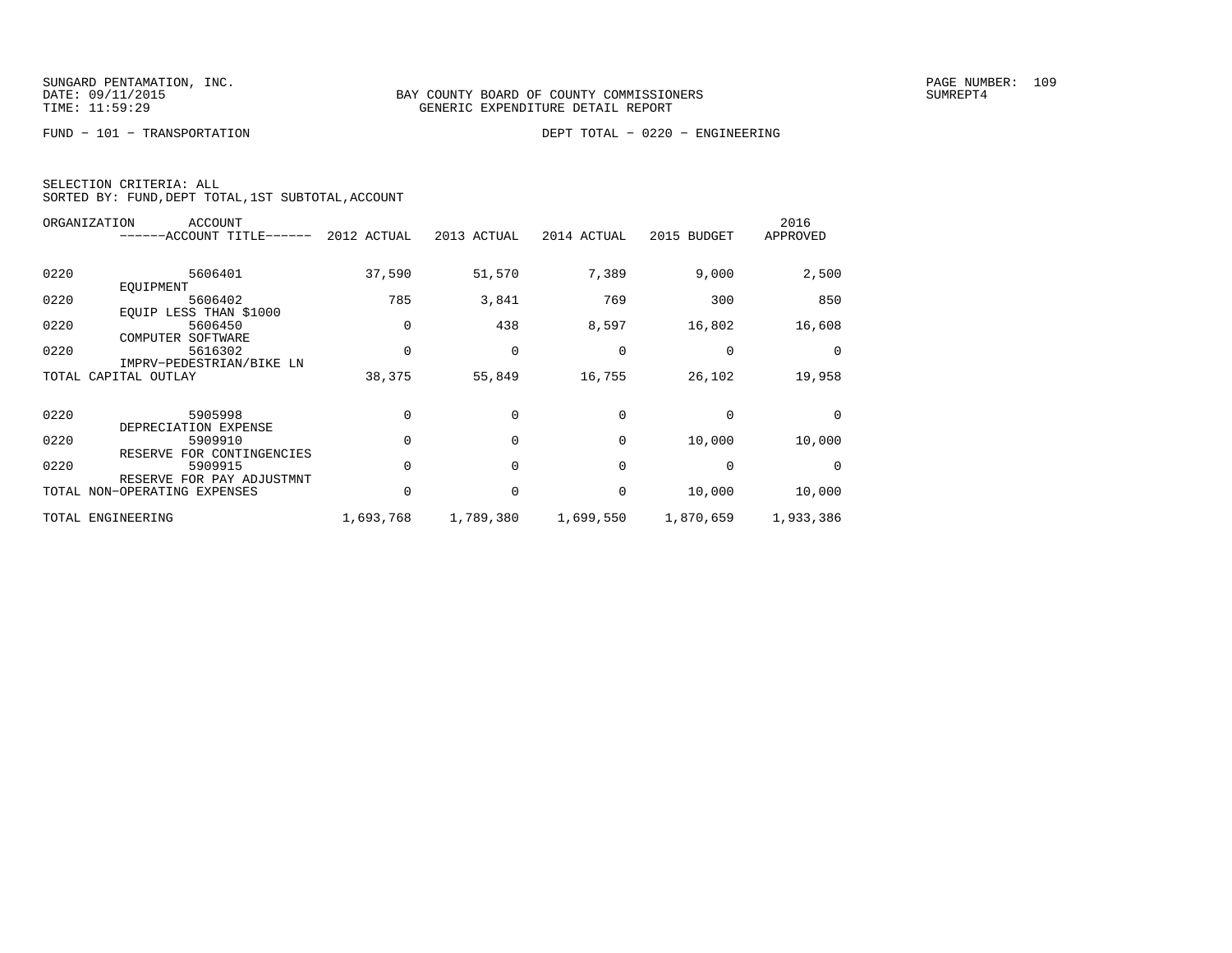FUND − 101 − TRANSPORTATION DEPT TOTAL − 0225 − ROADS

| SELECTION CRITERIA: ALL |  |  |                                                    |  |
|-------------------------|--|--|----------------------------------------------------|--|
|                         |  |  | SORTED BY: FUND, DEPT TOTAL, 1ST SUBTOTAL, ACCOUNT |  |

| ORGANIZATION | ACCOUNT<br>------ACCOUNT TITLE------ 2012 ACTUAL 2013 ACTUAL |             |                     | 2014 ACTUAL    | 2015 BUDGET    | 2016<br>APPROVED |
|--------------|--------------------------------------------------------------|-------------|---------------------|----------------|----------------|------------------|
| 0225         | 5101200                                                      | 3,597,365   | 3,457,409           | 3,522,704      | 3,639,404      | 3,474,094        |
| 0225         | SALARIES & WAGES-REGULAR<br>5101205                          | 15,545      | $\Omega$            | 137            | $\Omega$       | $\Omega$         |
| 0225         | SALARIES & WAGES-DISASTER<br>5101400                         | 106,372     | 124,667             | 107,587        | 122,063        | 122,063          |
|              | SALARIES & WAGES-OVERTIME                                    |             |                     |                |                |                  |
| 0225         | 5101405<br>SALARIES-DISASTER O/T                             | 22,916      | 11,358              | 34,698         | $\Omega$       | $\Omega$         |
| 0225         | 5102100<br>FICA TAXES-MATCHING                               | 265,907     | 254,561             | 262,888        | 287,752        | 275,106          |
| 0225         | 5102200                                                      | 184,866     | 215,174             | 282,818        | 307,171        | 284,157          |
| 0225         | RETIREMENT CONTRIBUTIONS<br>5102300                          | 648,226     | 697,487             | 712,457        | 878,215        | 1,026,742        |
| 0225         | LIFE & HEALTH INSURANCE<br>5102400                           | 125,735     | 120,712             | 60,030         | 175,398        | 167,212          |
| 0225         | WORKERS COMP. PREMIUMS<br>5102500                            | 6,139       | 6,805               | 9,568          | 4,500          | 4,500            |
|              | UNEMPLOYMENT COMPENSATION                                    |             |                     |                |                |                  |
|              | TOTAL PERSONAL SERVICES                                      |             | 4,973,072 4,888,173 | 4,992,886      | 5,414,503      | 5,353,874        |
| 0225         | 5143101                                                      | 27,812      | 28,963              | 30,168         | 23,778         | 7,945            |
| 0225         | PROF SRV-CO ATTORNEY<br>5303104                              | $\Omega$    | $\Omega$            | $\Omega$       | $\Omega$       | $\overline{0}$   |
|              | PROF SRV-ENGINEERING                                         |             |                     |                |                |                  |
| 0225         | 5303106<br>PROF SRV-PHYSICLS/MEDICAL                         | $\Omega$    | 390                 | 1,087          | 500            | 500              |
| 0225         | 5303107<br>PROF SRV-SUBSTANCE TEST                           | 3,274       | 3,250               | 3,908          | 2,750          | 2,750            |
| 0225         | 5303110                                                      | 145         | 107                 | 460            | 300            | 300              |
| 0225         | PROF SRV-BACKGROUND CHECK<br>5303401                         | 18,137      | 41,045              | 63,118         | 35,000         | 100,963          |
| 0225         | CONTRACTED SERVICES<br>5303403                               | 453         | 554                 | 696            | 400            | 400              |
| 0225         | CONTR SRV-BANK CHRG POOL<br>5303408                          | 91,981      | 16,909              | 15,652         | 14,779         | 13,462           |
|              | CONTR SRV-800 MHZ                                            | $\mathbf 0$ |                     |                | $\Omega$       | $\Omega$         |
| 0225         | 5303410<br>CONTR SRV-JANITORIAL                              |             | $\mathbf 0$         | 139            |                |                  |
| 0225         | 5303425<br>CONTR SRV-ADMIN FEES                              | 251,588     | 233,532             | 203,384        | 159,204        | 216,690          |
| 0225         | 5303446<br>CONTR SRV-FACILITIES                              | 28,531      | 22,708              | 16,597         | 20,716         | 48,923           |
| 0225         | 5303464                                                      | $\mathbf 0$ | $\mathbf 0$         | $\overline{0}$ | $\overline{0}$ | $\mathbf 0$      |
| 0225         | CONTR SRV-LAB<br>5304001                                     | $\Omega$    | $\Omega$            | 209            | 1,500          | 1,500            |
| 0225         | TRAVEL/TRAINING NON-LOCAL<br>5304101                         | 8,621       | 8,352               | 8,433          | 9,660          | 9,608            |
|              | COMMUNICATIONS SERVICES                                      |             |                     |                |                |                  |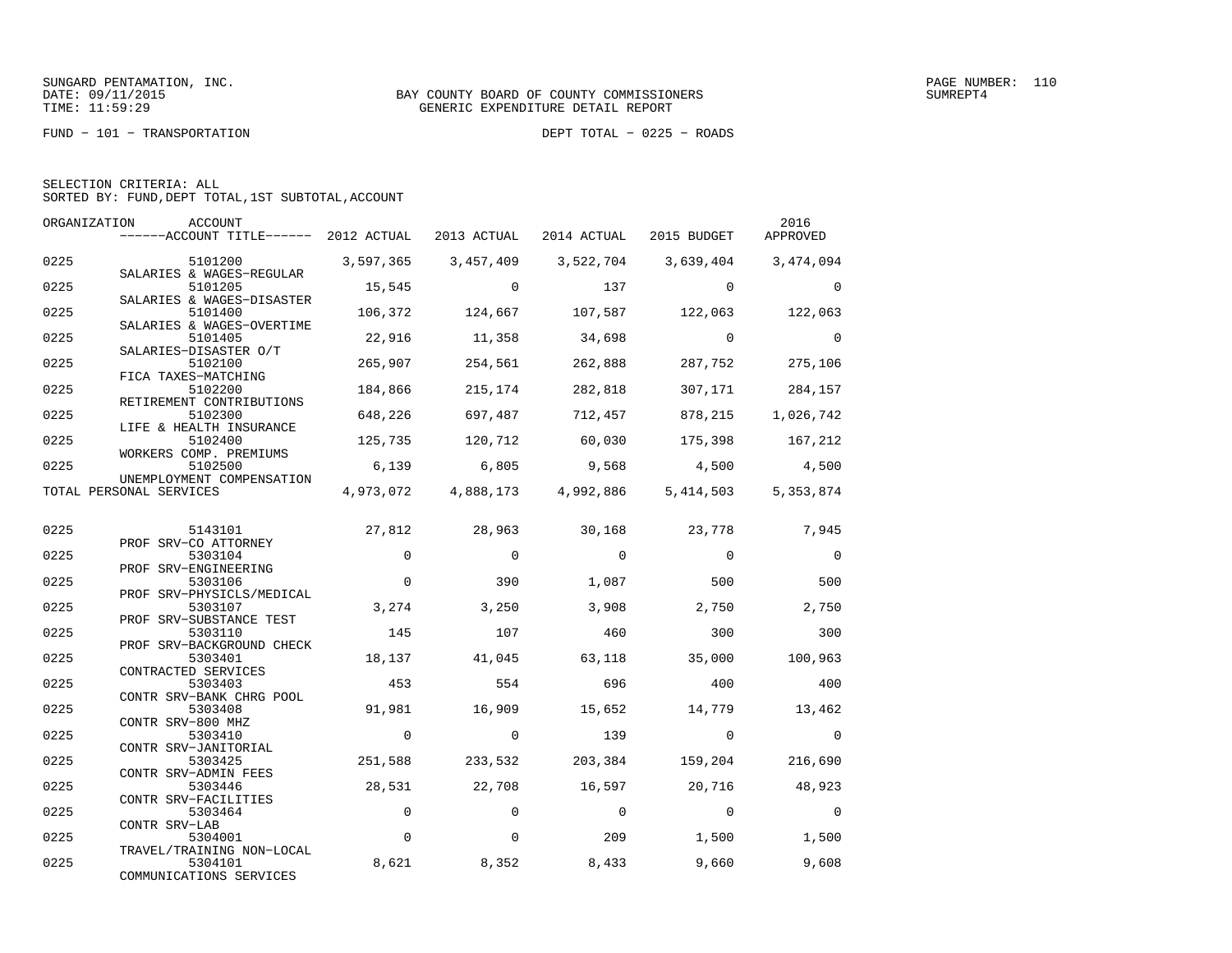FUND − 101 − TRANSPORTATION DEPT TOTAL − 0225 − ROADS

| SELECTION CRITERIA: ALL |  |  |                                                    |  |
|-------------------------|--|--|----------------------------------------------------|--|
|                         |  |  | SORTED BY: FUND, DEPT TOTAL, 1ST SUBTOTAL, ACCOUNT |  |

| ORGANIZATION | ACCOUNT                                                                   |                |                |                                 |                | 2016           |
|--------------|---------------------------------------------------------------------------|----------------|----------------|---------------------------------|----------------|----------------|
|              | ------ACCOUNT TITLE------ 2012 ACTUAL 2013 ACTUAL 2014 ACTUAL 2015 BUDGET |                |                |                                 |                | APPROVED       |
| 0225         | 5304125                                                                   | 42             | 56             | 26                              | 75             | 75             |
|              | POSTAGE/TRANSP/FREIGHT                                                    |                |                |                                 |                |                |
| 0225         | 5304301                                                                   | 41,006         | 42,925         | 45,996                          | 68,000         | 68,000         |
|              | UTILITY SERVICES                                                          |                |                |                                 |                |                |
| 0225         | 5304410<br>RENTALS/LEASES-EOUIPMENT                                       | 13,676         | 20,411         | 26,396                          | 18,956         | 22,455         |
| 0225         | 5304501                                                                   | 184,169        | 223,119        | 147,369                         | 161,374        | 164,552        |
|              | INSURANCE & BONDS                                                         |                |                |                                 |                |                |
| 0225         | 5304604                                                                   | $\overline{0}$ | $\Omega$       | $\Omega$                        | $\overline{0}$ | $\Omega$       |
|              | REPAIR/MAINT-BLD&GRD DEPT                                                 | 6,691          |                |                                 |                |                |
| 0225         | 5304605<br>REPAIR/MAINT-BLDG & GRND                                       |                | 6,657          | 17,870                          | 10,275         | 27,050         |
| 0225         | 5304610                                                                   | 325,306        | 299,154        | 326,864                         | 350,000        | 350,000        |
|              | REPAIR/MAINT-AUTO EOUIP                                                   |                |                |                                 |                |                |
| 0225         | 5304611                                                                   | $\overline{0}$ | $\circ$        | $\overline{0}$                  | $\overline{0}$ | $\overline{0}$ |
|              | REPAIR/MAINT-FLEET MAINT                                                  |                |                |                                 |                |                |
| 0225         | 5304615                                                                   | 369,066        |                | 513,799 389,257                 | 300,000        | 300,000        |
|              | REPAIR/MAINT-EQUIPMENT                                                    |                |                |                                 |                |                |
| 0225         | 5304701                                                                   | $\overline{0}$ | $\Omega$       | $\Omega$                        | $\overline{0}$ | $\Omega$       |
|              | PRINTING & BINDING                                                        |                |                |                                 |                |                |
| 0225         | 5304902                                                                   | 30,616         | 9,176          | 12,602                          | 29,636         | 31,152         |
|              | FEES & COSTS-PURCHASING                                                   |                |                |                                 |                |                |
| 0225         | 5304905                                                                   | 199            | 89             | 256                             | 225            | 225            |
|              | FEES&COSTS-LGL ADV/ADVERT                                                 |                |                |                                 |                |                |
| 0225         | 5304990                                                                   | $\overline{0}$ | $\Omega$       | $\overline{0}$                  | $\overline{0}$ | $\Omega$       |
|              | MISCELLANEOUS EXPENSES                                                    |                |                |                                 |                |                |
| 0225         | 5305101                                                                   | 7,899          | 7,803          | 5,593                           | 7,000          | 7,000          |
|              | OFFICE SUPPLIES                                                           |                |                |                                 |                |                |
| 0225         | 5305201<br>OPERATING SUPPLIES                                             | 27,645         | 17,781         | 28,456                          | 23,200         | 23,200         |
| 0225         | 5305202                                                                   | 2,871          | 6,176          | 4,207                           | 5,000          | 5,000          |
|              | OPER SUPPLIES-JANITORIAL                                                  |                |                |                                 |                |                |
| 0225         | 5305203                                                                   | $\overline{0}$ | $\overline{0}$ | $\overline{0}$                  | $\overline{0}$ | $\Omega$       |
|              | INSECTISIDES & PESTICIDES                                                 |                |                |                                 |                |                |
| 0225         | 5305205                                                                   | 926,928        |                | 899,314 891,536 895,000 805,000 |                |                |
|              | GAS, OIL & LUBRICANTS                                                     |                |                |                                 |                |                |
| 0225         | 5305210                                                                   | 6,399          | 12,635         | 7,551                           | 6,000          | 6,000          |
|              | SAFETY GEAR & SUPPLIES                                                    |                |                |                                 |                |                |
| 0225         | 5305215                                                                   | 44,645         | 39,187         | 35,321                          | 35,000         | 35,000         |
|              | CLOTHING & WEARING APPRL                                                  |                |                |                                 |                |                |
| 0225         | 5305220                                                                   | 3,921          | 5,463          | 4,740                           | 5,000          | 5,000          |
|              | TOOL & SMALL IMPLEMENTS                                                   |                |                |                                 |                |                |
| 0225         | 5305301                                                                   | 390,845        | 505,478        | 511,765                         | 545,000        | 545,000        |
| 0225         | MATERIALS-ROAD & BRIDGES<br>5305302                                       | $\mathbf 0$    | $\Omega$       | $\Omega$                        | $\Omega$       | 0              |
|              | MATERIALS-DREDGING                                                        |                |                |                                 |                |                |
| 0225         | 5305401                                                                   | $\mathbf 0$    | $\Omega$       | 0                               | $\Omega$       | $\Omega$       |
|              | BOOKS/RESOURCE MATR/SUBSC                                                 |                |                |                                 |                |                |
| 0225         | 5305402                                                                   | 35             | 45             | 45                              | 385            | 385            |
|              | DUES & MEMBERSHIPS                                                        |                |                |                                 |                |                |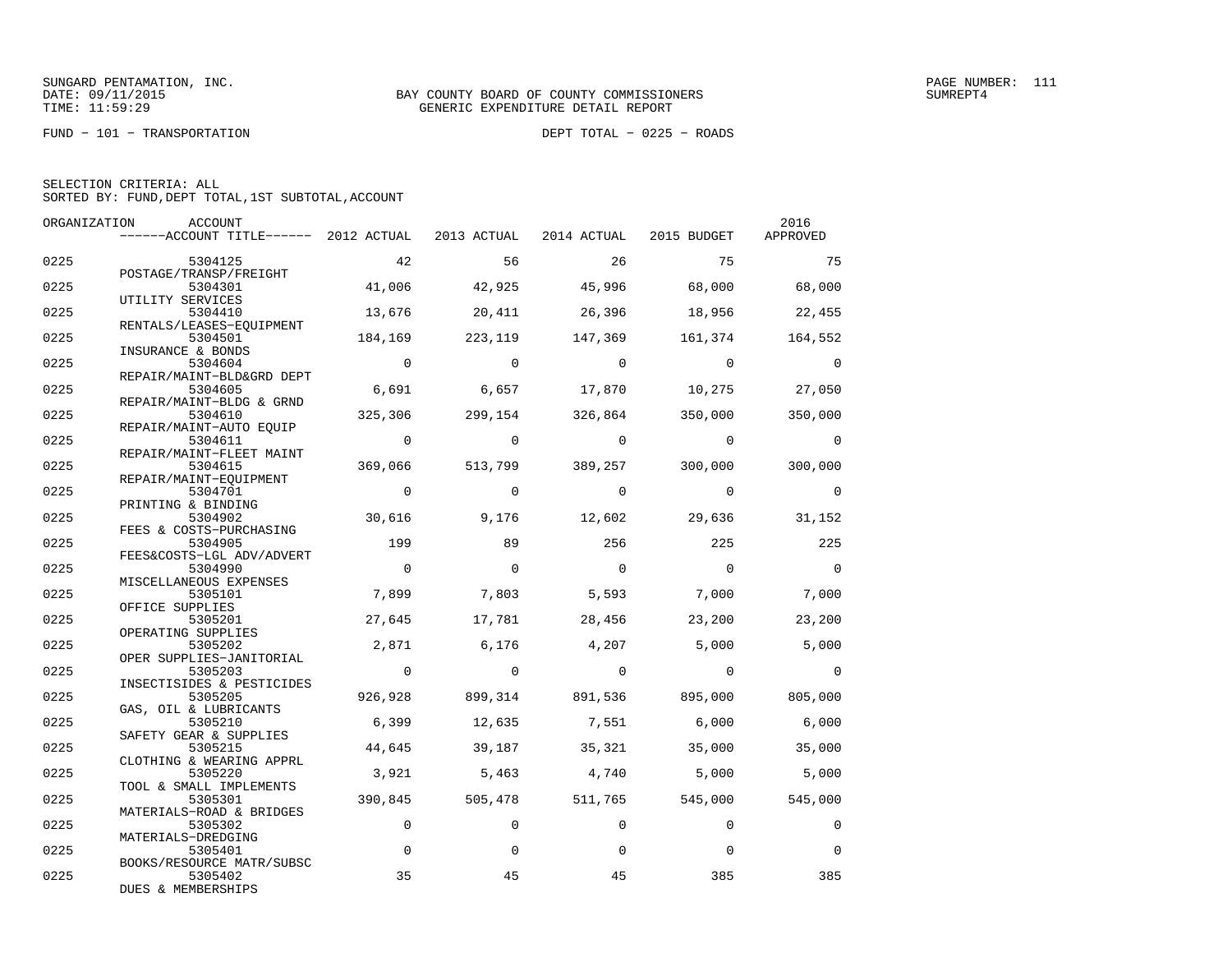FUND − 101 − TRANSPORTATION DEPT TOTAL − 0225 − ROADS

|  | SELECTION CRITERIA: ALL |  |                                                    |  |
|--|-------------------------|--|----------------------------------------------------|--|
|  |                         |  | SORTED BY: FUND, DEPT TOTAL, 1ST SUBTOTAL, ACCOUNT |  |

|      | ORGANIZATION<br><b>ACCOUNT</b><br>------ACCOUNT TITLE------    | 2012 ACTUAL | 2013 ACTUAL | 2014 ACTUAL | 2015 BUDGET | 2016<br>APPROVED |
|------|----------------------------------------------------------------|-------------|-------------|-------------|-------------|------------------|
| 0225 | 5305406                                                        | $-5,422$    | 1,885       | 1,167       | 3,000       | 3,000            |
|      | TRAINING & TUITION<br>TOTAL OPERATING EXPENSES                 | 2,807,079   | 2,966,964   | 2,800,870   | 2,731,713   | 2,801,135        |
| 0225 | 5606101                                                        | $\Omega$    | $\Omega$    | $\Omega$    | $\Omega$    | $\Omega$         |
| 0225 | LAND<br>5606201                                                | $\mathbf 0$ | $\Omega$    | $\Omega$    | $\Omega$    | $\Omega$         |
|      | <b>BUILDINGS</b>                                               |             |             |             |             |                  |
| 0225 | 5606301<br>IMPRV OTHER THAN BLDGS                              | $\Omega$    | $\Omega$    | $\Omega$    | $\Omega$    | $\Omega$         |
| 0225 | 5606401<br>EOUIPMENT                                           | 1,077,802   | 404,722     | 797,154     | 460,000     | 240,000          |
| 0225 | 5606402                                                        | 7,957       | 5,756       | 6,949       | 3,200       | 3,200            |
| 0225 | EOUIP LESS THAN \$1000<br>5606450<br>COMPUTER SOFTWARE         | 80          | 0           | 230         | 0           | 9,763            |
|      | TOTAL CAPITAL OUTLAY                                           | 1,085,839   | 410,478     | 804,333     | 463,200     | 252,963          |
| 0225 | 5819101                                                        | 0           | $\Omega$    | $\Omega$    | $\Omega$    | $\Omega$         |
| 0225 | TRNFS-GENERAL FUND (001)<br>5819105                            | $\Omega$    | $\Omega$    | $\Omega$    | $\Omega$    | $\Omega$         |
| 0225 | TRNSF-STORMWATER (115)<br>5819106<br>TRNSF-INTERNAL SERV (501) | 13,572      | $\Omega$    | $\Omega$    | $\Omega$    | $\Omega$         |
| 0225 | 5905998                                                        | $\mathbf 0$ | $\Omega$    | $\Omega$    | $\Omega$    | $\Omega$         |
| 0225 | DEPRECIATION EXPENSE<br>5909910                                | $\mathbf 0$ | $\Omega$    | 0           | 25,000      | 25,000           |
| 0225 | RESERVE FOR CONTINGENCIES<br>5909915                           | 0           | $\Omega$    | $\Omega$    | $\Omega$    | $\Omega$         |
| 0225 | RESERVE FOR PAY ADJUSTMNT<br>5909999                           | $\Omega$    | $\Omega$    | $\Omega$    | 29,414      | $\Omega$         |
|      | RESERVE-CASH FORWARD<br>TOTAL NON-OPERATING EXPENSES           | 13,572      | 0           | 0           | 54,414      | 25,000           |
|      | TOTAL ROADS                                                    | 8,879,561   | 8,265,615   | 8,598,089   | 8,663,830   | 8,432,972        |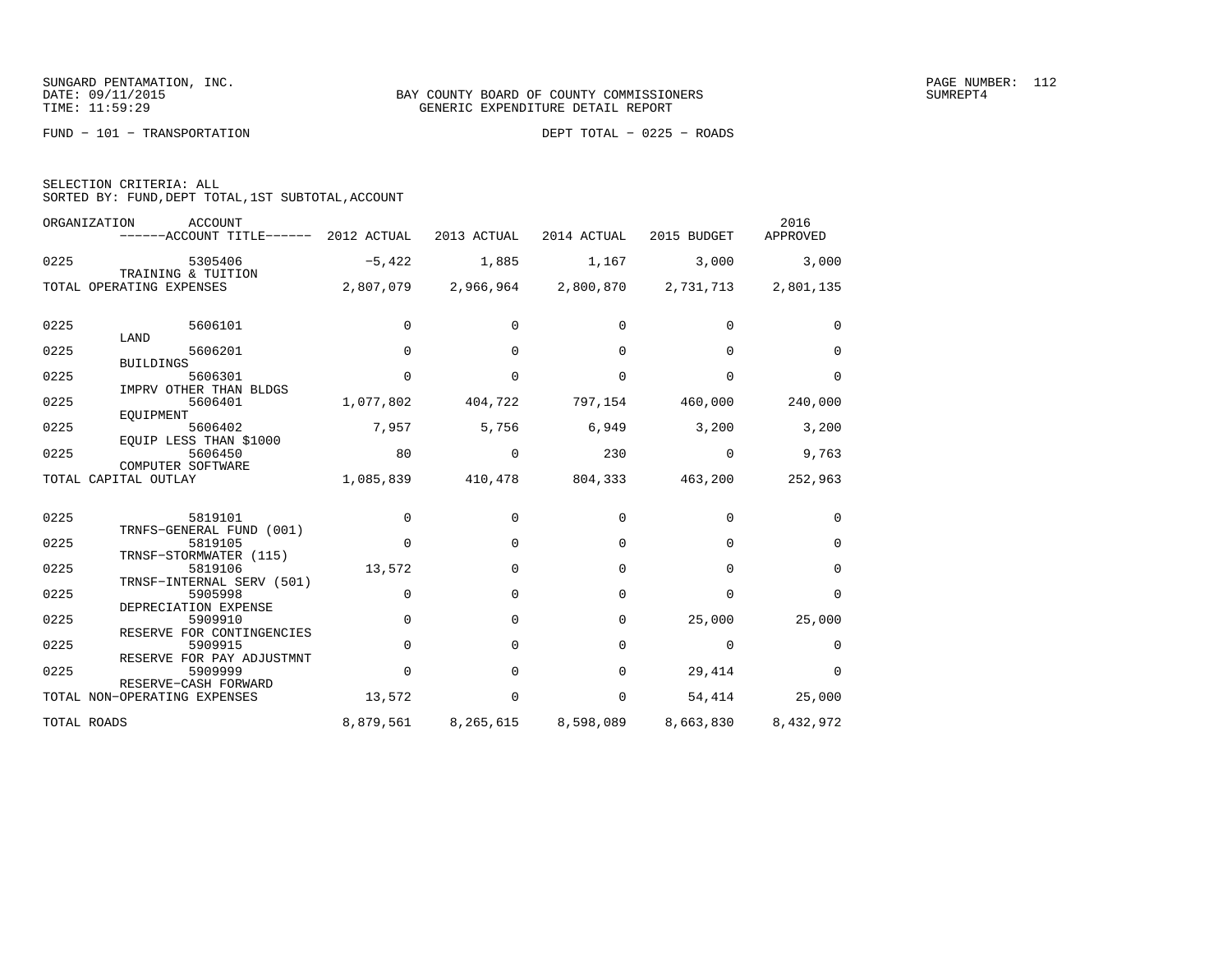FUND − 101 − TRANSPORTATION DEPT TOTAL − 0229 − INTELLIGENT TRNSP SYSTEM

|  | SELECTION CRITERIA: ALL                            |  |  |
|--|----------------------------------------------------|--|--|
|  | SORTED BY: FUND, DEPT TOTAL, 1ST SUBTOTAL, ACCOUNT |  |  |

|      | ORGANIZATION<br>ACCOUNT<br>------ACCOUNT TITLE------ 2012 ACTUAL |             | 2013 ACTUAL | 2014 ACTUAL 2015 BUDGET |                | 2016<br>APPROVED |
|------|------------------------------------------------------------------|-------------|-------------|-------------------------|----------------|------------------|
| 0229 | 5101200                                                          | 215,188     | 221,463     | 213,418                 | 214,690        | 243,685          |
| 0229 | SALARIES & WAGES-REGULAR<br>5101205                              | 509         | $\Omega$    | 1,558                   | $\Omega$       | $\mathbf 0$      |
| 0229 | SALARIES & WAGES-DISASTER<br>5101400                             | 1,162       | 1,501       | 1,088                   | 1,000          | 1,000            |
| 0229 | SALARIES & WAGES-OVERTIME<br>5101405                             | 206         | $\Omega$    | 884                     | $\overline{0}$ | $\Omega$         |
| 0229 | SALARIES-DISASTER O/T<br>5102100<br>FICA TAXES-MATCHING          | 15,043      | 15,542      | 15,150                  | 16,500         | 18,718           |
| 0229 | 5102200<br>RETIREMENT CONTRIBUTIONS                              | 10,737      | 12,837      | 15,054                  | 16,293         | 18,208           |
| 0229 | 5102300<br>LIFE & HEALTH INSURANCE                               | 45,226      | 41,576      | 41,476                  | 45,155         | 95,160           |
| 0229 | 5102400<br>WORKERS COMP. PREMIUMS                                | 13,428      | 13,428      | 13,910                  | 14,200         | 16,415           |
|      | TOTAL PERSONAL SERVICES                                          | 301,498     | 306,348     | 302,538                 | 307,838        | 393,186          |
| 0229 | 5143101                                                          | 1,085       | 1,407       | 1,581                   | $\Omega$       | 1,986            |
| 0229 | PROF SRV-CO ATTORNEY<br>5303107                                  | 74          | $\Omega$    | 37                      | 100            | 100              |
| 0229 | PROF SRV-SUBSTANCE TEST<br>5303110                               | $\Omega$    | $\Omega$    | $\Omega$                | 40             | 40               |
| 0229 | PROF SRV-BACKGROUND CHECK<br>5303401                             | 8,603       | 16,719      | 8,663                   | 20,000         | 20,000           |
| 0229 | CONTRACTED SERVICES<br>5303425                                   | 4,653       | 5,157       | 6,790                   | 10,812         | 13,601           |
| 0229 | CONTR SRV-ADMIN FEES<br>5304001                                  | 4,561       | 2,619       | 1,214                   | 4,000          | 4,000            |
| 0229 | TRAVEL/TRAINING NON-LOCAL<br>5304101                             | 3,567       | 3,174       | 3,851                   | 3,600          | 3,390            |
| 0229 | COMMUNICATIONS SERVICES<br>5304125                               | 67          | 306         | 528                     | 250            | 250              |
| 0229 | POSTAGE/TRANSP/FREIGHT<br>5304301                                | 5,661       | 15,999      | 11,972                  | 12,000         | $\Omega$         |
| 0229 | UTILITY SERVICES<br>5304305                                      | 1,951       | 2,328       | 3,835                   | 2,800          | 4,000            |
| 0229 | UTIL SRV-TRAFFIC CONTROLS<br>5304410                             | $\mathbf 0$ | $\mathbf 0$ | $\mathbf 0$             | $\Omega$       | $\mathbf 0$      |
| 0229 | RENTALS/LEASES-EQUIPMENT<br>5304501                              | 1,510       | 1,510       | 1,383                   | 1,383          | 8,259            |
| 0229 | INSURANCE & BONDS<br>5304605                                     | 8,266       | 13,307      | 1,189                   | 700            | 700              |
| 0229 | REPAIR/MAINT-BLDG & GRND<br>5304610                              | 2,598       | 4,890       | 2,498                   | 2,000          | 2,000            |
| 0229 | REPAIR/MAINT-AUTO EOUIP<br>5304611<br>REPAIR/MAINT-FLEET MAINT   | $\mathbf 0$ | $\mathbf 0$ | $\mathbf 0$             | $\mathbf 0$    | $\mathbf 0$      |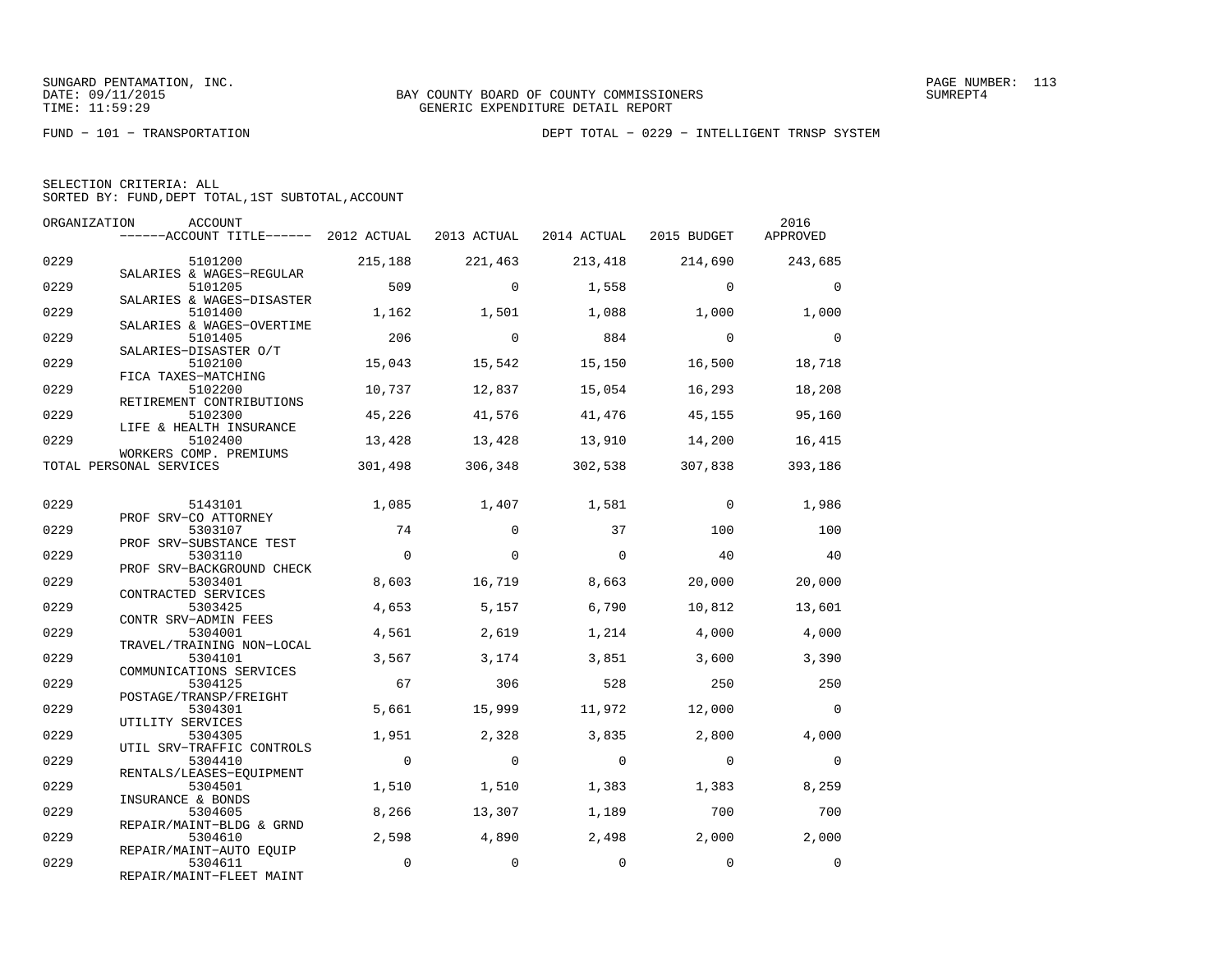FUND − 101 − TRANSPORTATION DEPT TOTAL − 0229 − INTELLIGENT TRNSP SYSTEM

| SELECTION CRITERIA: ALL |  |  |                                                    |  |
|-------------------------|--|--|----------------------------------------------------|--|
|                         |  |  | SORTED BY: FUND, DEPT TOTAL, 1ST SUBTOTAL, ACCOUNT |  |

| ORGANIZATION | ACCOUNT                                                                   |                |             |                |                 | 2016           |
|--------------|---------------------------------------------------------------------------|----------------|-------------|----------------|-----------------|----------------|
|              | ------ACCOUNT TITLE------ 2012 ACTUAL 2013 ACTUAL 2014 ACTUAL 2015 BUDGET |                |             |                |                 | APPROVED       |
| 0229         | 5304615                                                                   | $\overline{0}$ | 706         | 570            | 1,000           | 4,000          |
| 0229         | REPAIR/MAINT-EQUIPMENT<br>5304620                                         | 23,361         | 35,692      | 47,332         | 30,000          | 25,000         |
| 0229         | REPAIR/MAINT-CNTRL DEVICE<br>5304902                                      | 890            | 1,370       | 3,486          | 4,088           | 8,198          |
| 0229         | FEES & COSTS-PURCHASING<br>5304990                                        | $\overline{0}$ | $\Omega$    | $\overline{0}$ | $\Omega$        | $\overline{0}$ |
| 0229         | MISCELLANEOUS EXPENSES<br>5305101<br>OFFICE SUPPLIES                      | 869            | 687         | 200            | 1,000           | 1,000          |
| 0229         | 5305201<br>OPERATING SUPPLIES                                             | 1,866          | 3,608       | 3,197          | 3,000           | 3,000          |
| 0229         | 5305205<br>GAS, OIL & LUBRICANTS                                          | 18,897         | 19,340      | 13,810         | 19,339          | 13,810         |
| 0229         | 5305210<br>SAFETY GEAR & SUPPLIES                                         | 1,136          | 4,756       | 76             | 1,000           | 1,000          |
| 0229         | 5305215<br>CLOTHING & WEARING APPRL                                       | 831            | 1,150       | 621            | 1,700           | 1,700          |
| 0229         | 5305220<br>TOOL & SMALL IMPLEMENTS                                        | 1,620          | 584         | 1,519          | 1,000           | 1,500          |
| 0229         | 5305402<br>DUES & MEMBERSHIPS                                             | 250            | 350         | 210            | 586             | 586            |
| 0229         | 5305406<br>TRAINING & TUITION                                             | 20             | 395         | 175            | $\Omega$        | $\Omega$       |
|              | TOTAL OPERATING EXPENSES                                                  | 92,335         | 136,052     |                | 114,737 120,398 | 118,120        |
| 0229         | 5606304                                                                   | 1,911,941      | 377,196     | 63,500         | $\Omega$        | $\mathbf 0$    |
| 0229         | INTELLIGENT TRNSP SYSTEM<br>5606314<br>IMPRV-NETWORK CONNECT              | 38,399         | $\sim$ 0    | $\bigcirc$     | $\Omega$        | $\Omega$       |
| 0229         | 5606401<br>EOUIPMENT                                                      | 45,599         | 17,398      | 38,606         | 20,000          | 15,190         |
| 0229         | 5606402<br>EQUIP LESS THAN \$1000                                         | $\overline{0}$ | 1,771       | 280            | $\Omega$        | $\mathbf 0$    |
| 0229         | 5606450<br>COMPUTER SOFTWARE                                              | 7,730          | 140         | 10,837         | 300             | 300            |
|              | TOTAL CAPITAL OUTLAY                                                      | 2,003,669      | 396,505     | 113,223        | 20,300          | 15,490         |
| 0229         | 5808149                                                                   | $\mathbf 0$    | $\Omega$    | 446,787        | $\Omega$        | $\Omega$       |
|              | GRANT-ADAPT TRF SGNL SYS<br>TOTAL GRANTS & AIDS                           | $\mathbf 0$    | $\mathbf 0$ | 446,787        | $\mathbf 0$     | $\mathbf 0$    |
| 0229         | 5905998                                                                   | $\Omega$       | $\Omega$    | $\Omega$       | $\Omega$        | $\Omega$       |
|              | DEPRECIATION EXPENSE                                                      |                |             |                |                 |                |
| 0229         | 5909910<br>RESERVE FOR CONTINGENCIES                                      | $\Omega$       | $\mathbf 0$ | 0              | 1,464           | $\mathbf 0$    |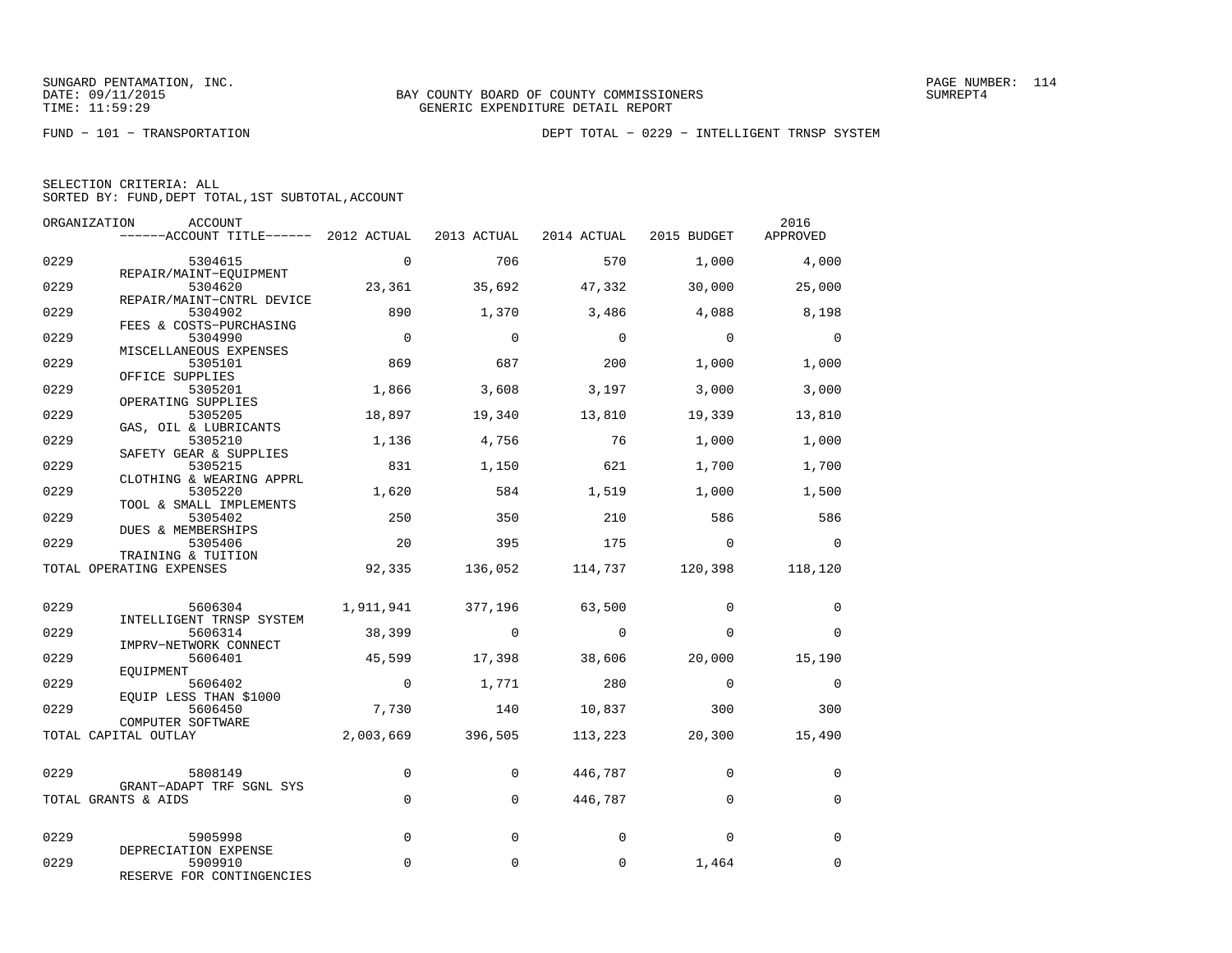FUND − 101 − TRANSPORTATION DEPT TOTAL − 0229 − INTELLIGENT TRNSP SYSTEM

|      | ORGANIZATION<br>ACCOUNT<br>------ACCOUNT TITLE------ | 2012 ACTUAL | 2013 ACTUAL | 2014 ACTUAL | 2015 BUDGET | 2016<br>APPROVED |
|------|------------------------------------------------------|-------------|-------------|-------------|-------------|------------------|
| 0229 | 5909915<br>RESERVE FOR PAY ADJUSTMNT                 |             |             |             |             | $\Omega$         |
| 0229 | 5909920<br>RESERVE-FUTURE CAP OUTLAY                 |             |             |             |             | $\Omega$         |
|      | TOTAL NON-OPERATING EXPENSES                         |             |             |             | 1,464       | $\Omega$         |
|      | TOTAL INTELLIGENT TRNSP SYSTEM                       | 2,397,502   | 838,904     | 977,285     | 450,000     | 526,796          |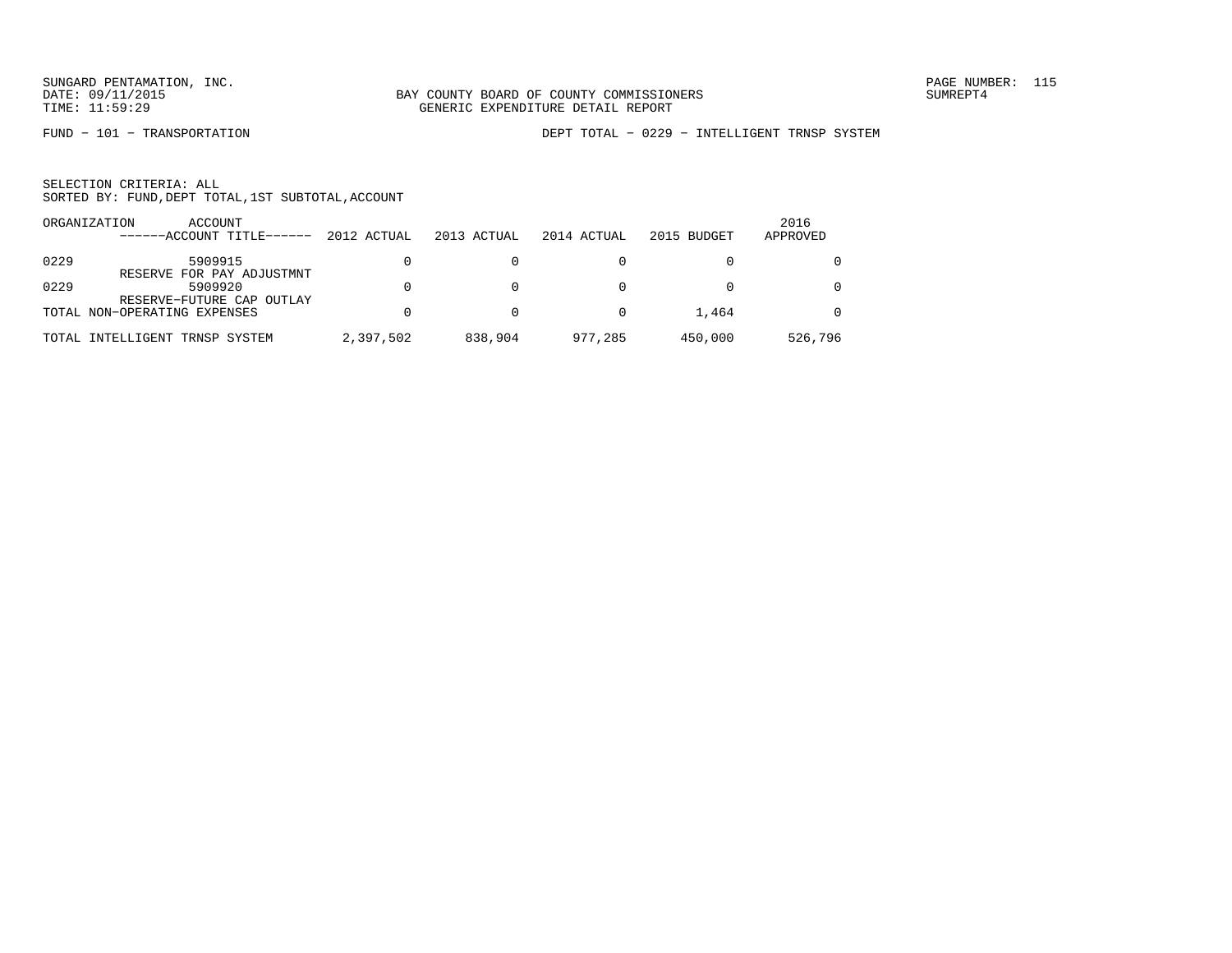FUND − 101 − TRANSPORTATION DEPT TOTAL − 0230 − TRAFFIC CONTROL

|  | SELECTION CRITERIA: ALL                            |  |  |
|--|----------------------------------------------------|--|--|
|  | SORTED BY: FUND, DEPT TOTAL, 1ST SUBTOTAL, ACCOUNT |  |  |

|      | ORGANIZATION<br>ACCOUNT<br>------ACCOUNT TITLE------ 2012 ACTUAL |                | 2013 ACTUAL    | 2014 ACTUAL 2015 BUDGET |                         | 2016<br>APPROVED |
|------|------------------------------------------------------------------|----------------|----------------|-------------------------|-------------------------|------------------|
|      |                                                                  |                |                |                         |                         |                  |
| 0230 | 5101200<br>SALARIES & WAGES-REGULAR                              | 494,102        | 473,930        | 472,219                 | 497,221                 | 499,161          |
| 0230 | 5101205<br>SALARIES & WAGES-DISASTER                             | 2,028          | $\overline{0}$ | 4,015                   | $\Omega$                | $\Omega$         |
| 0230 | 5101400                                                          | 4,742          | 6,638          | 4,459                   | 8,000                   | 8,000            |
| 0230 | SALARIES & WAGES-OVERTIME<br>5101405                             | 1,944          | 444            | 2,950                   | $\overline{0}$          | $\Omega$         |
| 0230 | SALARIES-DISASTER O/T<br>5102100                                 | 35,667         | 33,803         | 33,595                  | 38,650                  | 38,798           |
|      | FICA TAXES-MATCHING                                              |                |                |                         |                         |                  |
| 0230 | 5102200                                                          | 24,955         | 27,742         | 32,905                  | 36,303                  | 39,300           |
| 0230 | RETIREMENT CONTRIBUTIONS<br>5102300                              | 85,063         | 96,342         | 108,008                 | 122,020                 | 151,937          |
|      | LIFE & HEALTH INSURANCE                                          |                |                |                         |                         |                  |
| 0230 | 5102400<br>WORKERS COMP. PREMIUMS                                | 15,566         | 15,920         | 16,747                  | 18,197 18,233           |                  |
| 0230 | 5102500<br>UNEMPLOYMENT COMPENSATION                             | $\overline{0}$ | $\overline{0}$ | $\overline{0}$          | $\overline{0}$          | $\mathbf 0$      |
|      | TOTAL PERSONAL SERVICES                                          | 664,067        |                |                         | 654,820 674,898 720,391 | 755,429          |
|      |                                                                  |                |                |                         |                         |                  |
| 0230 | 5143101                                                          | 3,469          | 4,114          | 4,413                   | 4,434                   | 7,945            |
|      | PROF SRV-CO ATTORNEY                                             |                |                |                         |                         |                  |
| 0230 | 5303107                                                          | 262            | 296            | 259                     | 200                     | 200              |
|      | PROF SRV-SUBSTANCE TEST                                          |                |                |                         |                         |                  |
| 0230 | 5303110                                                          | 40             | 318            | 259                     | 100                     | 100              |
| 0230 | PROF SRV-BACKGROUND CHECK<br>5303401                             | 13,351         | 14,069         | 11,900                  | 17,200                  | 17,200           |
|      | CONTRACTED SERVICES                                              |                |                |                         |                         |                  |
| 0230 | 5303408                                                          | 14,091         | 2,214          | 2,852                   | 1,935                   | 1,763            |
|      | CONTR SRV-800 MHZ                                                |                |                |                         |                         |                  |
| 0230 | 5303410                                                          | $\mathbf 0$    | $\Omega$       | $\Omega$                | $\Omega$                | $\mathbf 0$      |
| 0230 | CONTR SRV-JANITORIAL                                             | 600            | $\Omega$       | $\Omega$                | $\Omega$                | $\Omega$         |
|      | 5303422<br>CONTR SRV-GIS                                         |                |                |                         |                         |                  |
| 0230 | 5303425                                                          | 16,420         | 16,668         | 22,021                  | 32,375                  | 39,466           |
|      | CONTR SRV-ADMIN FEES                                             |                |                |                         |                         |                  |
| 0230 | 5303446                                                          | 5,871          | 6,386          | 10,414                  | 10,425                  | 49,397           |
|      | CONTR SRV-FACILITIES                                             |                |                |                         |                         |                  |
| 0230 | 5304001<br>TRAVEL/TRAINING NON-LOCAL                             | 2,530          | 3,131          | 1,332                   | 5,000                   | 5,000            |
| 0230 | 5304101                                                          | 5,416          | 4,947          | 7,455                   | 6,600                   | 7,860            |
|      | COMMUNICATIONS SERVICES                                          |                |                |                         |                         |                  |
| 0230 | 5304125                                                          | 323            | 878            | 896                     | 600                     | 600              |
|      | POSTAGE/TRANSP/FREIGHT                                           |                |                |                         |                         |                  |
| 0230 | 5304301                                                          | 23,126         | 12,906         |                         | 18,911 18,829 12,000    |                  |
| 0230 | UTILITY SERVICES<br>5304305                                      | 155,880        | 161,451        | 162,661                 | 200,000                 | 200,000          |
|      | UTIL SRV-TRAFFIC CONTROLS                                        |                |                |                         |                         |                  |
|      |                                                                  |                |                |                         |                         |                  |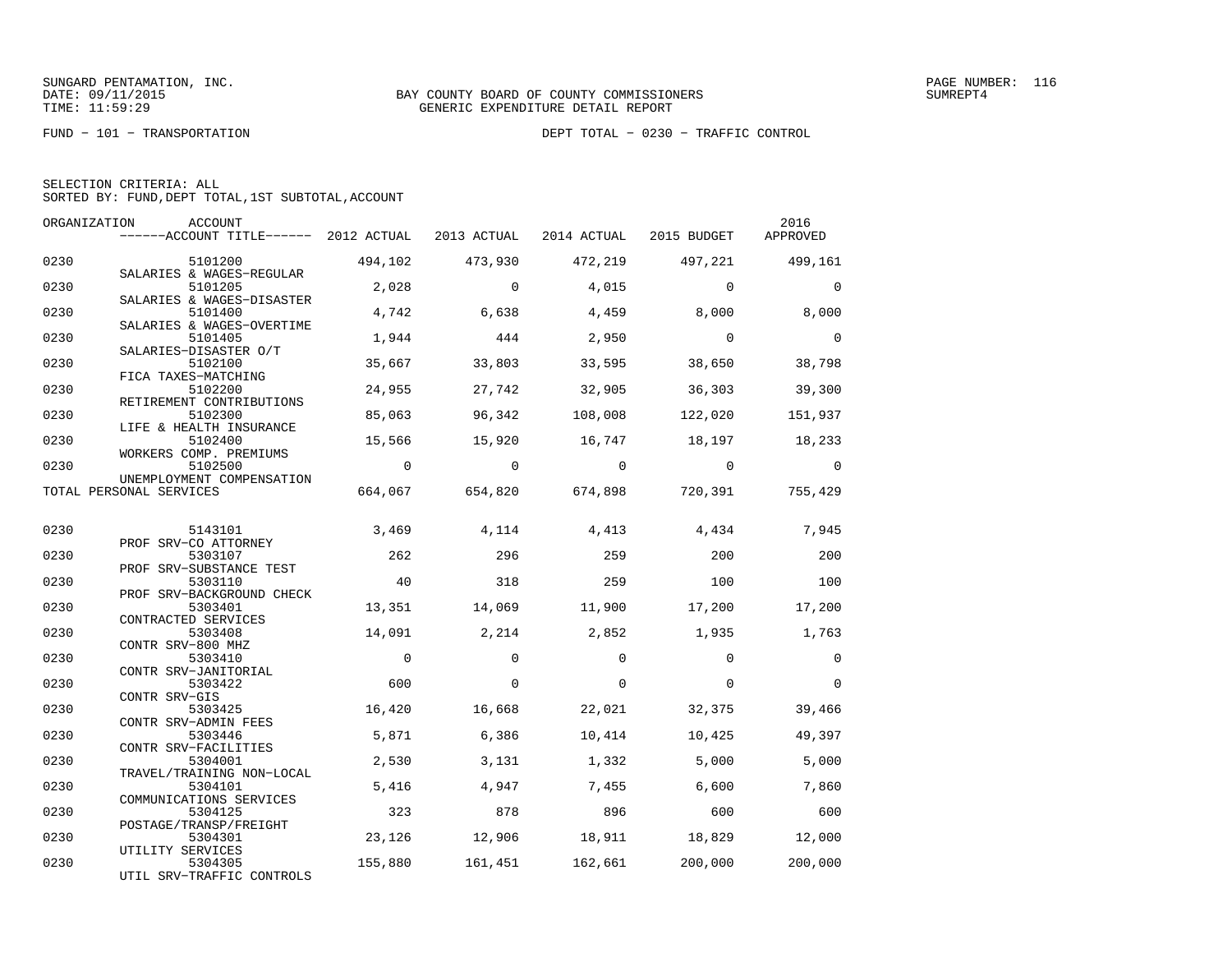FUND − 101 − TRANSPORTATION DEPT TOTAL − 0230 − TRAFFIC CONTROL

| SELECTION CRITERIA: ALL |  |                                                    |  |
|-------------------------|--|----------------------------------------------------|--|
|                         |  | SORTED BY: FUND, DEPT TOTAL, 1ST SUBTOTAL, ACCOUNT |  |

| ORGANIZATION | ACCOUNT                                                                   |                |          |          |                | 2016        |
|--------------|---------------------------------------------------------------------------|----------------|----------|----------|----------------|-------------|
|              | ------ACCOUNT TITLE------ 2012 ACTUAL 2013 ACTUAL 2014 ACTUAL 2015 BUDGET |                |          |          |                | APPROVED    |
| 0230         | 5304410                                                                   | 4,641          | 4,573    | 5.082    | 4,172          | 10,529      |
|              | RENTALS/LEASES-EQUIPMENT                                                  |                |          |          |                |             |
| 0230         | 5304501<br>INSURANCE & BONDS                                              | 14,348         | 14,348   | 13,272   | 13,272         | 30,154      |
| 0230         | 5304605                                                                   | 7,919          | 7,198    | 11,408   | 12,945         | $\Omega$    |
|              | REPAIR/MAINT-BLDG & GRND                                                  |                |          |          |                |             |
| 0230         | 5304610<br>REPAIR/MAINT-AUTO EQUIP                                        | 13,466         | 33,960   | 33,969   | 22,820         | 22,820      |
| 0230         | 5304611                                                                   | $\overline{0}$ | $\Omega$ | $\Omega$ | $\Omega$       | $\Omega$    |
|              | REPAIR/MAINT-FLEET MAINT                                                  |                |          |          |                |             |
| 0230         | 5304615                                                                   | 1,049          | 1,760    | 812      | 5,000          | 5,000       |
|              | REPAIR/MAINT-EQUIPMENT                                                    |                |          |          |                |             |
| 0230         | 5304620                                                                   | 37,156         | 39,688   | 62,567   | 35,000         | 35,000      |
|              | REPAIR/MAINT-CNTRL DEVICE                                                 |                |          |          |                |             |
| 0230         | 5304701                                                                   | 186            | $\Omega$ | $\Omega$ | $\Omega$       | $\Omega$    |
|              | PRINTING & BINDING                                                        | 1,187          |          |          |                |             |
| 0230         | 5304902                                                                   |                | 2,743    | 4,022    | 6,132          | 11,477      |
| 0230         | FEES & COSTS-PURCHASING<br>5304905                                        | $\Omega$       | $\Omega$ | $\Omega$ | 350            | 350         |
|              | FEES&COSTS-LGL ADV/ADVERT                                                 |                |          |          |                |             |
| 0230         | 5304909                                                                   | $\mathbf 0$    | $\Omega$ | $\Omega$ | $\Omega$       | $\mathbf 0$ |
|              | FEES & COSTS-COURT FILING                                                 |                |          |          |                |             |
| 0230         | 5304990                                                                   | $\Omega$       | $\Omega$ | $\Omega$ | $\Omega$       | $\Omega$    |
|              | MISCELLANEOUS EXPENSES                                                    |                |          |          |                |             |
| 0230         | 5305101                                                                   | 1,041          | 1,487    | 1,447    | 1,600          | 1,600       |
|              | OFFICE SUPPLIES                                                           |                |          |          |                |             |
| 0230         | 5305201                                                                   | 2,695          | 2,345    | 2,449    | 2,500          | 2,500       |
|              | OPERATING SUPPLIES                                                        |                |          |          |                |             |
| 0230         | 5305202                                                                   | 223            | 391      | 692      | 374            | 375         |
|              | OPER SUPPLIES-JANITORIAL                                                  |                |          |          |                |             |
| 0230         | 5305203                                                                   | $\overline{0}$ | $\Omega$ | $\Omega$ | $\overline{0}$ | $\Omega$    |
|              | INSECTISIDES & PESTICIDES                                                 |                |          |          |                |             |
| 0230         | 5305205                                                                   | 31,235         | 32,373   | 35,293   | 32,373         | 44,616      |
|              | GAS, OIL & LUBRICANTS                                                     |                |          |          |                |             |
| 0230         | 5305206                                                                   | 42,736         | 64,724   | 59,062   | 65,000         | 65,000      |
|              | MATERIALS-SIGNS                                                           |                |          |          |                |             |
| 0230         | 5305207                                                                   | 1,594          | 9,148    | 8,378    | 9,000          | 9,000       |
|              | MATERIALS-PAINTS                                                          |                |          |          |                |             |
| 0230         | 5305210                                                                   | 240            | 306      | 489      | 250            | 250         |
|              | SAFETY GEAR & SUPPLIES                                                    |                |          |          |                |             |
| 0230         | 5305215                                                                   | 4,046          | 3,614    | 3,575    | 5,300          | 5,300       |
|              | CLOTHING & WEARING APPRL                                                  |                |          |          |                |             |
| 0230         | 5305220                                                                   | 983            | 947      | 1,080    | 1,000          | 1,000       |
|              | TOOL & SMALL IMPLEMENTS                                                   |                |          |          |                |             |
| 0230         | 5305401                                                                   | 47             | $\Omega$ | $\Omega$ | 400            | 400         |
|              | BOOKS/RESOURCE MATR/SUBSC                                                 |                |          |          |                |             |
| 0230         | 5305402<br><b>DUES &amp; MEMBERSHIPS</b>                                  | 1,278          | 1,232    | 943      | 1,500          | 1,500       |
| 0230         | 5305406                                                                   | 580            | 255      | 243      | 500            | 500         |
|              | TRAINING & TUITION                                                        |                |          |          |                |             |
|              |                                                                           |                |          |          |                |             |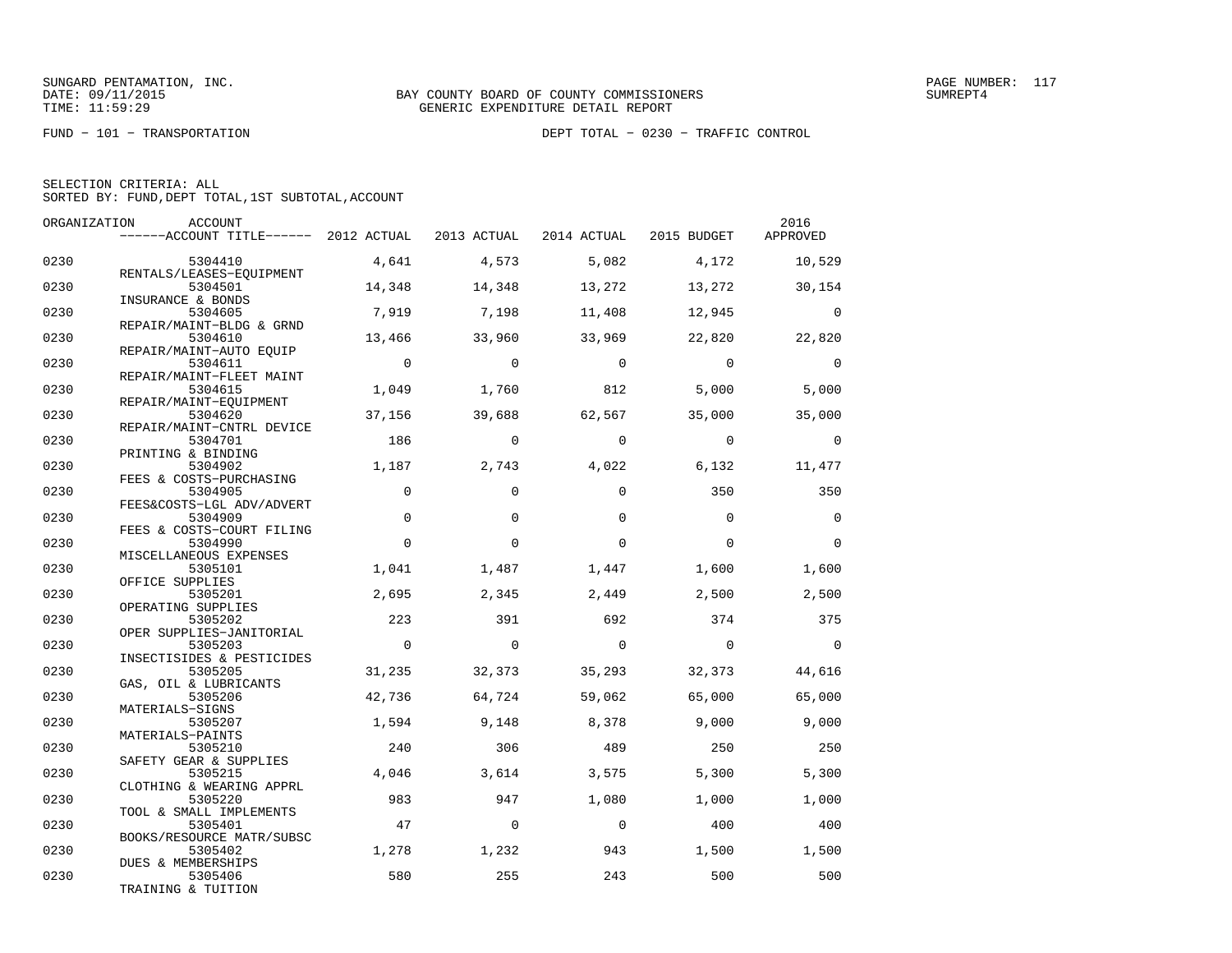FUND − 101 − TRANSPORTATION DEPT TOTAL − 0230 − TRAFFIC CONTROL

| SELECTION CRITERIA: ALL |  |  |                                                    |  |
|-------------------------|--|--|----------------------------------------------------|--|
|                         |  |  | SORTED BY: FUND, DEPT TOTAL, 1ST SUBTOTAL, ACCOUNT |  |

|      | ORGANIZATION<br><b>ACCOUNT</b><br>$----ACCOUNT$ TITLE $--- 2012$ ACTUAL |              | 2013 ACTUAL | 2014 ACTUAL | 2015 BUDGET | 2016<br>APPROVED |
|------|-------------------------------------------------------------------------|--------------|-------------|-------------|-------------|------------------|
|      | TOTAL OPERATING EXPENSES                                                | 408,028      | 448,471     | 488,157     | 517,186     | 588,902          |
| 0230 | 5606201<br><b>BUILDINGS</b>                                             |              |             | $\Omega$    |             | $\Omega$         |
| 0230 | 5606303<br>STREET LIGHTING                                              | $\Omega$     | $\Omega$    | $\Omega$    | $\Omega$    | $\Omega$         |
| 0230 | 5606401<br>EQUIPMENT                                                    | 14,595       | $\Omega$    | 0           | 37,750      | 37,750           |
| 0230 | 5606402<br>EQUIP LESS THAN \$1000                                       | 0            | 130         | 530         | $\Omega$    | 500              |
| 0230 | 5606450<br>COMPUTER SOFTWARE                                            |              | 337         | $\Omega$    | 650         | 6,800            |
| 0230 | 5616302<br>IMPRV-PEDESTRIAN/BIKE LN                                     | $\Omega$     | $\Omega$    | $\Omega$    | 0           | $\Omega$         |
|      | TOTAL CAPITAL OUTLAY                                                    | 14,595       | 467         | 530         | 38,400      | 45,050           |
| 0230 | 5905998<br>DEPRECIATION EXPENSE                                         |              |             | $\Omega$    | $\cap$      | $\Omega$         |
| 0230 | 5909915<br>RESERVE FOR PAY ADJUSTMNT                                    | <sup>n</sup> | $\cap$      | $\Omega$    | $\Omega$    | $\Omega$         |
|      | TOTAL NON-OPERATING EXPENSES                                            | <sup>0</sup> | $\Omega$    | $\Omega$    | $\Omega$    | $\Omega$         |
|      | TOTAL TRAFFIC CONTROL                                                   | 1,086,691    | 1,103,757   | 1,163,585   | 1,275,977   | 1,389,381        |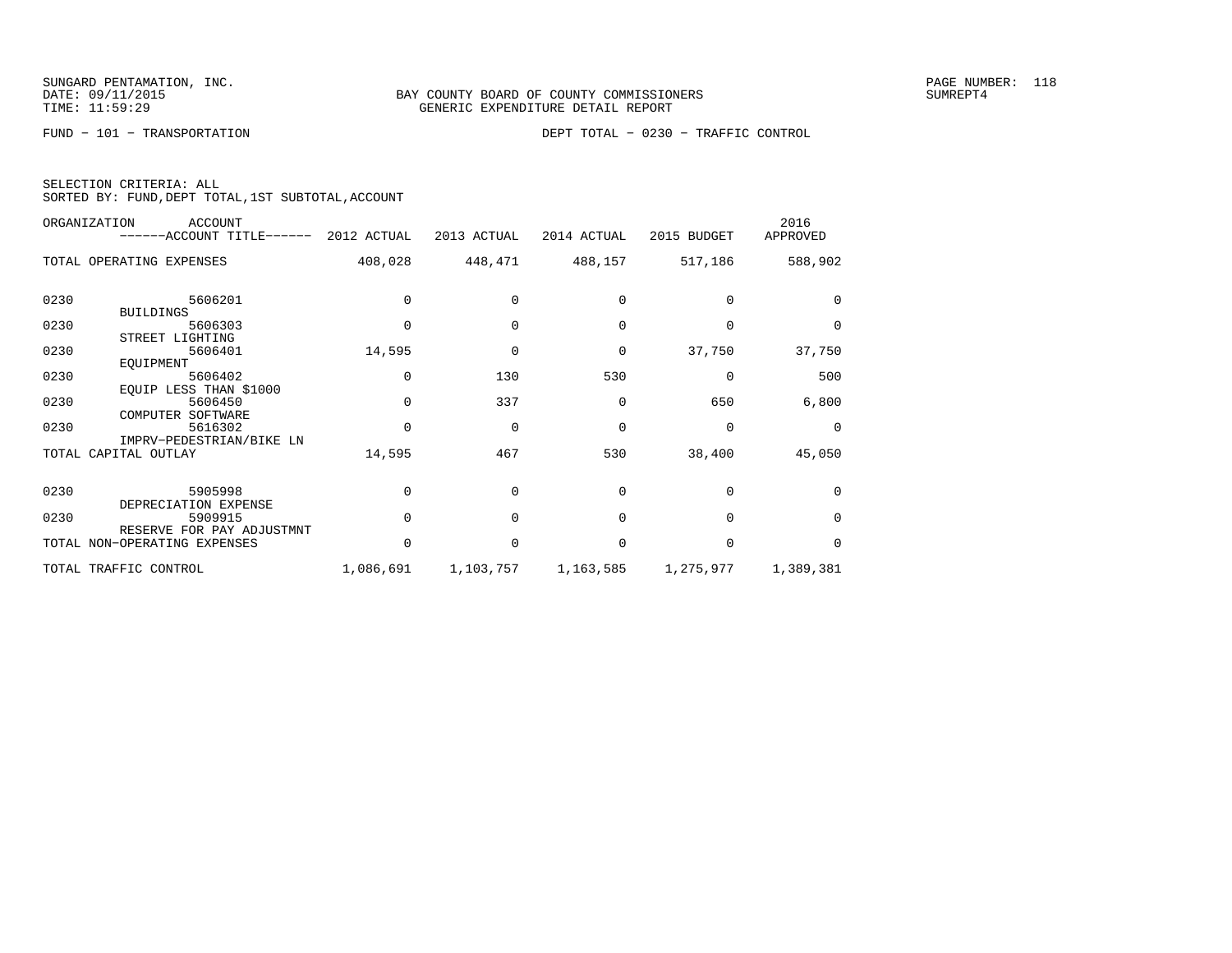FUND − 101 − TRANSPORTATION DEPT TOTAL − 0232 − TRANSP CAPITAL PROJECTS

| SELECTION CRITERIA: ALL |                                                    |
|-------------------------|----------------------------------------------------|
|                         | SORTED BY: FUND, DEPT TOTAL, 1ST SUBTOTAL, ACCOUNT |

| ORGANIZATION | ACCOUNT                                                                            |                |                                                                                                                                                                                                                                                                                                                                 |                   |                                         | 2016              |
|--------------|------------------------------------------------------------------------------------|----------------|---------------------------------------------------------------------------------------------------------------------------------------------------------------------------------------------------------------------------------------------------------------------------------------------------------------------------------|-------------------|-----------------------------------------|-------------------|
|              | ------ACCOUNT TITLE------ 2012 ACTUAL 2013 ACTUAL 2014 ACTUAL 2015 BUDGET APPROVED |                |                                                                                                                                                                                                                                                                                                                                 |                   |                                         |                   |
|              |                                                                                    |                |                                                                                                                                                                                                                                                                                                                                 |                   |                                         |                   |
| 0232         | 5143101                                                                            | 19,581         | 18,588                                                                                                                                                                                                                                                                                                                          |                   | 12,646 10,016 5,959                     |                   |
|              | PROF SRV-CO ATTORNEY                                                               | $\overline{0}$ |                                                                                                                                                                                                                                                                                                                                 |                   |                                         |                   |
| 0232         | 5303107<br>PROF SRV-SUBSTANCE TEST                                                 |                | $\sim$ 0                                                                                                                                                                                                                                                                                                                        | $\Omega$          | $\Omega$                                | $\mathbf 0$       |
| 0232         | 5303401                                                                            | $\overline{0}$ | 845                                                                                                                                                                                                                                                                                                                             | $\Omega$          | $\Omega$                                | $\Omega$          |
|              | CONTRACTED SERVICES                                                                |                |                                                                                                                                                                                                                                                                                                                                 |                   |                                         |                   |
| 0232         | 5303420                                                                            |                |                                                                                                                                                                                                                                                                                                                                 |                   | 139,975 58,358 150,645 100,000 100,000  |                   |
|              | CONTR SRV-RDWAY TRF STRPG                                                          |                |                                                                                                                                                                                                                                                                                                                                 |                   |                                         |                   |
| 0232         | 5303425                                                                            | 159,630        |                                                                                                                                                                                                                                                                                                                                 |                   | $136,854$ $83,968$ $65,670$ $24,039$    |                   |
|              | CONTR SRV-ADMIN FEES                                                               |                |                                                                                                                                                                                                                                                                                                                                 |                   |                                         |                   |
| 0232         | 5304125                                                                            | $\overline{0}$ | $\sim$ 0                                                                                                                                                                                                                                                                                                                        | $\overline{0}$    | $\sim$ 0                                | $\sim$ 0          |
| 0232         | POSTAGE/TRANSP/FREIGHT<br>5304902                                                  |                |                                                                                                                                                                                                                                                                                                                                 |                   | 4,055 4,852 11,261 11,582               | 16,806            |
|              | FEES & COSTS-PURCHASING                                                            |                |                                                                                                                                                                                                                                                                                                                                 |                   |                                         |                   |
| 0232         | 5304905                                                                            | 155            | $\overline{a}$                                                                                                                                                                                                                                                                                                                  | $\sim$ 0          | $\overline{0}$                          | 0                 |
|              | FEES&COSTS-LGL ADV/ADVERT                                                          |                |                                                                                                                                                                                                                                                                                                                                 |                   |                                         |                   |
|              | TOTAL OPERATING EXPENSES                                                           |                |                                                                                                                                                                                                                                                                                                                                 |                   | 323,396 219,497 258,520 187,268 146,804 |                   |
|              |                                                                                    |                |                                                                                                                                                                                                                                                                                                                                 |                   |                                         |                   |
|              |                                                                                    |                |                                                                                                                                                                                                                                                                                                                                 |                   |                                         |                   |
| 0232         | 5606101                                                                            | 5,027          | $\sim$ 0                                                                                                                                                                                                                                                                                                                        | $\sim$ 0          | $\mathbf 0$                             | 0                 |
|              | LAND<br>5606201                                                                    |                | 8,296 55,321                                                                                                                                                                                                                                                                                                                    |                   | $\Omega$                                | $\mathbf 0$       |
| 0232         | BUILDINGS                                                                          | 810,886        |                                                                                                                                                                                                                                                                                                                                 |                   |                                         |                   |
| 0232         | 5606301                                                                            | $\overline{0}$ | $\sim$ 0                                                                                                                                                                                                                                                                                                                        | 55,892            | $\Omega$                                | 0                 |
|              | IMPRV OTHER THAN BLDGS                                                             |                |                                                                                                                                                                                                                                                                                                                                 |                   |                                         |                   |
| 0232         | 5606302                                                                            | $\overline{0}$ | 347,628                                                                                                                                                                                                                                                                                                                         | $\Omega$          | $\Omega$                                | $\Omega$          |
|              | SIDEWLK/BIKE LN-N. LAGOON                                                          |                |                                                                                                                                                                                                                                                                                                                                 |                   |                                         |                   |
| 0232         | 5606304                                                                            | $\overline{0}$ | $\overline{0}$                                                                                                                                                                                                                                                                                                                  | $\Omega$          | $\Omega$                                | $\mathbf 0$       |
|              | INTELLIGENT TRNSP SYSTEM                                                           |                |                                                                                                                                                                                                                                                                                                                                 |                   |                                         |                   |
| 0232         | 5606319                                                                            |                | 156,438 275,422 1,542,645                                                                                                                                                                                                                                                                                                       |                   | $\Omega$                                | $\mathbf 0$       |
|              | IMPRV-WEST BAY BRDG                                                                |                |                                                                                                                                                                                                                                                                                                                                 | $\Omega$          | $\Omega$                                |                   |
| 0232         | 5606401<br>EOUIPMENT                                                               | 8,353          | $\mathbf 0$                                                                                                                                                                                                                                                                                                                     |                   |                                         | $\mathbf 0$       |
| 0232         | 5606529                                                                            | 924,921        | $\Omega$                                                                                                                                                                                                                                                                                                                        | $\Omega$          | $\Omega$                                | $\Omega$          |
|              | CIP-GRAND LAGOON BRIDGE                                                            |                |                                                                                                                                                                                                                                                                                                                                 |                   |                                         |                   |
| 0232         | 5606530                                                                            | $\Omega$       | $\Omega$                                                                                                                                                                                                                                                                                                                        | $\Omega$          | $\Omega$                                | $\Omega$          |
|              | CIP-390 WIDENING                                                                   |                |                                                                                                                                                                                                                                                                                                                                 |                   |                                         |                   |
| 0232         | 5606531                                                                            | $\sim$ 0       |                                                                                                                                                                                                                                                                                                                                 | 489,843 160,758   | 2,481,911                               | $\Omega$          |
|              | CIP-BALDWIN WIDENING                                                               |                |                                                                                                                                                                                                                                                                                                                                 |                   |                                         |                   |
| 0232         | 5616301                                                                            | 41,090         | 92,117                                                                                                                                                                                                                                                                                                                          | $\overline{0}$    | $\overline{0}$                          | 1,817,000         |
| 0232         | IMPRV ROADS & BRIDGES                                                              | 516,198        |                                                                                                                                                                                                                                                                                                                                 | 348,287 2,217,058 |                                         | 1,663,000 807,000 |
|              | 5616302<br>IMPRV-PEDESTRIAN/BIKE LN                                                |                |                                                                                                                                                                                                                                                                                                                                 |                   |                                         |                   |
| 0232         | 5616304                                                                            |                | 64,712 386,057 42,807                                                                                                                                                                                                                                                                                                           |                   | $\Omega$                                | 0                 |
|              | IMPRV-BRIDGE REPLACEMENT                                                           |                |                                                                                                                                                                                                                                                                                                                                 |                   |                                         |                   |
| 0232         | 5616305                                                                            |                | $\begin{matrix} 0 & 0 & 0 \\ 0 & 0 & 0 \\ 0 & 0 & 0 \\ 0 & 0 & 0 \\ 0 & 0 & 0 \\ 0 & 0 & 0 \\ 0 & 0 & 0 \\ 0 & 0 & 0 \\ 0 & 0 & 0 & 0 \\ 0 & 0 & 0 & 0 \\ 0 & 0 & 0 & 0 \\ 0 & 0 & 0 & 0 \\ 0 & 0 & 0 & 0 & 0 \\ 0 & 0 & 0 & 0 & 0 \\ 0 & 0 & 0 & 0 & 0 \\ 0 & 0 & 0 & 0 & 0 & 0 \\ 0 & 0 & 0 & 0 & 0 & 0 \\ 0 & 0 & 0 & 0 & 0$ |                   | $\Omega$                                | $\Omega$          |
|              | PAVING/RESURF-CROOKED LN                                                           |                |                                                                                                                                                                                                                                                                                                                                 |                   |                                         |                   |
| 0232         | 5616306                                                                            |                | 12,847 73,054 195,704                                                                                                                                                                                                                                                                                                           |                   | $\overline{0}$                          | 406,000           |
|              | IMPRV-INTERSECTION                                                                 |                |                                                                                                                                                                                                                                                                                                                                 |                   |                                         |                   |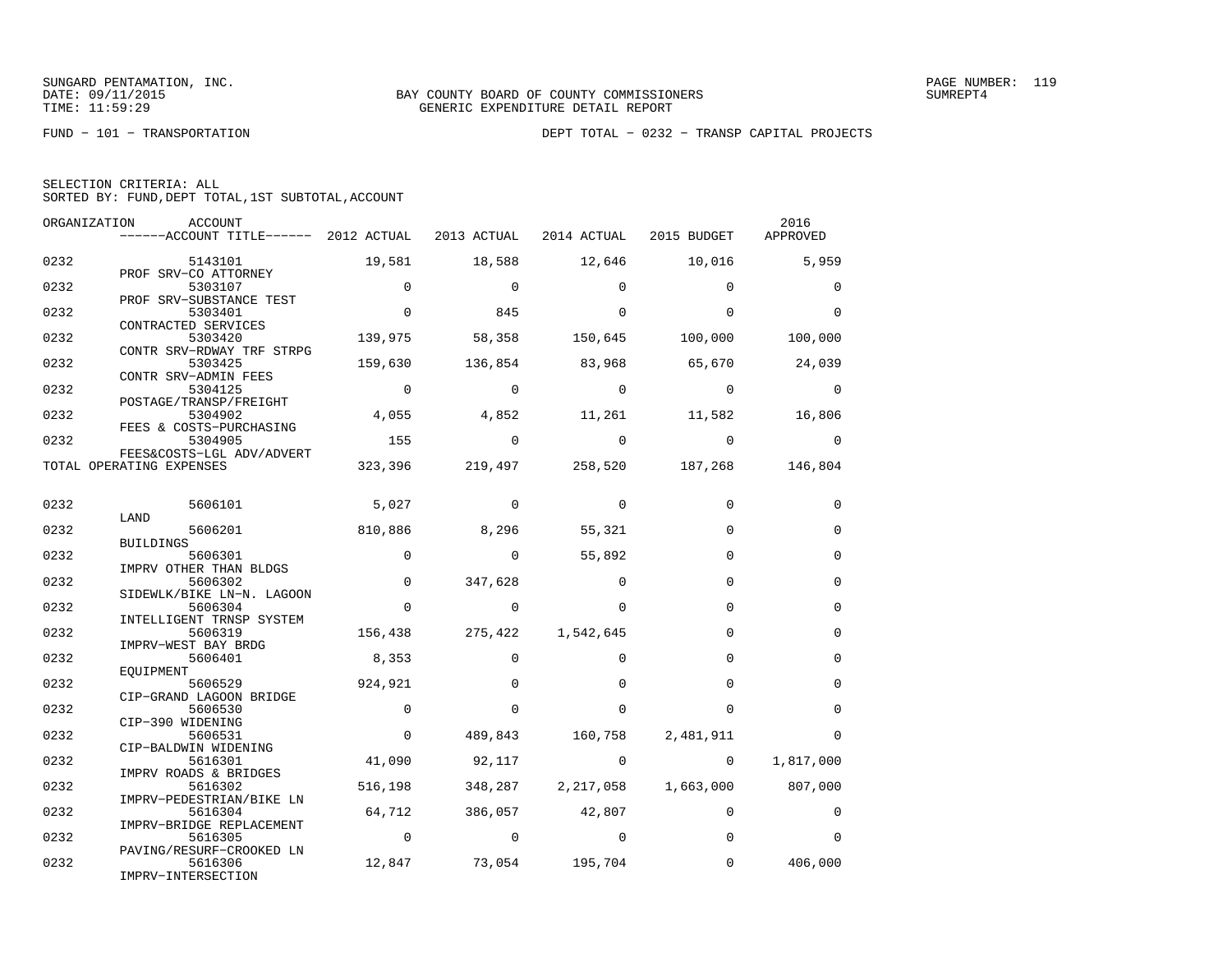FUND − 101 − TRANSPORTATION DEPT TOTAL − 0232 − TRANSP CAPITAL PROJECTS

| SORTED BY: FUND, DEPT TOTAL, 1ST SUBTOTAL, ACCOUNT | SELECTION CRITERIA: ALL |  |  |  |  |
|----------------------------------------------------|-------------------------|--|--|--|--|
|                                                    |                         |  |  |  |  |

|      | ORGANIZATION<br>ACCOUNT<br>------ACCOUNT TITLE------ 2012 ACTUAL |                | 2013 ACTUAL     | 2014 ACTUAL                   | 2015 BUDGET                             | 2016<br>APPROVED |
|------|------------------------------------------------------------------|----------------|-----------------|-------------------------------|-----------------------------------------|------------------|
| 0232 | 5616307                                                          | 0              | $\Omega$        | $\Omega$                      | $\Omega$                                | $\Omega$         |
| 0232 | IMPRV-S R 388<br>5616309                                         | $\Omega$       | $\Omega$        | $\Omega$                      | $\Omega$                                | $\Omega$         |
| 0232 | PAVING/RESURF-11TH ST.<br>5616310                                |                |                 | 2,519,812 2,615,801 2,324,145 | 1,000,000                               | 1,360,000        |
| 0232 | PAVING/RESURF-TOP 12 PROJ<br>5616312                             |                | 272,030 642,648 | $\sim$ 0                      | 1,260,000                               | 0                |
| 0232 | PAVING/DIRT COLLECTOR RDS<br>5616401<br>IMPRV-PART PAVING PRJ    | $\overline{0}$ |                 |                               | 209,090 28,768 300,000 300,000          |                  |
|      | TOTAL CAPITAL OUTLAY                                             | 5, 332, 314    |                 |                               | 5,488,243 6,623,098 6,704,911 4,690,000 |                  |
| 0232 | 5707105                                                          | $\Omega$       | $\Omega$        | $\Omega$                      | $\Omega$                                | 0                |
| 0232 | PRINCIPAL-LOANS<br>5707205                                       | $\Omega$       | $\Omega$        | $\Omega$                      | $\Omega$                                | $\Omega$         |
| 0232 | INTEREST-LOANS<br>5707303                                        | $\Omega$       | $\Omega$        | 0                             | $\Omega$                                | $\mathbf 0$      |
| 0232 | <b>BOND ISSUE COSTS</b><br>5707316<br>PAYING AGENT/TRUSTEE-FEES  | $\Omega$       | $\Omega$        | $\Omega$                      | $\Omega$                                | $\mathbf 0$      |
| 0232 | 5707370<br>ARBITRAGE REBATE EXPENSE                              | $\Omega$       | $\Omega$        | $\Omega$                      | $\Omega$                                | 0                |
|      | TOTAL DEBT SERVICE                                               | 0              | $\Omega$        | $\Omega$                      | $\Omega$                                | $\mathbf 0$      |
| 0232 | 5808179                                                          | 0              | $\Omega$        | $\Omega$                      | $\mathbf 0$                             | $\mathbf 0$      |
|      | GRANT-FEMA FLOOD<br>TOTAL GRANTS & AIDS                          | $\mathbf 0$    | 0               | $\mathbf 0$                   | 0                                       | $\mathbf 0$      |
|      |                                                                  |                |                 |                               |                                         |                  |
| 0232 | 5819101<br>TRNFS-GENERAL FUND (001)                              | $\mathbf 0$    | $\Omega$        | $\Omega$                      | $\Omega$                                | 0                |
| 0232 | 5819122<br>TRNSF-RD IMPACT-P C (113)                             | $\mathbf 0$    | $\Omega$        | $\Omega$                      | $\Omega$                                | $\mathbf 0$      |
| 0232 | 5905998<br>DEPRECIATION EXPENSE                                  | $\mathbf 0$    | $\Omega$        | $\Omega$                      | $\Omega$                                | $\mathbf 0$      |
| 0232 | 5909917<br>RESERVE-BONDS                                         | $\mathbf 0$    | $\Omega$        | $\Omega$                      | $\Omega$                                | $\mathbf 0$      |
| 0232 | 5909920<br>RESERVE-FUTURE CAP OUTLAY                             | $\mathbf 0$    | $\Omega$        | $\Omega$                      | $\Omega$                                | $\mathbf 0$      |
| 0232 | 5909999<br>RESERVE-CASH FORWARD                                  | $\mathbf 0$    | $\Omega$        | $\Omega$                      | $\Omega$                                | $\mathbf 0$      |
|      | TOTAL NON-OPERATING EXPENSES                                     | $\Omega$       | O               | $\Omega$                      | $\Omega$                                | $\Omega$         |
|      | TOTAL TRANSP CAPITAL PROJECTS                                    | 5,655,710      | 5,707,741       | 6,881,618                     | 6,892,179                               | 4,836,804        |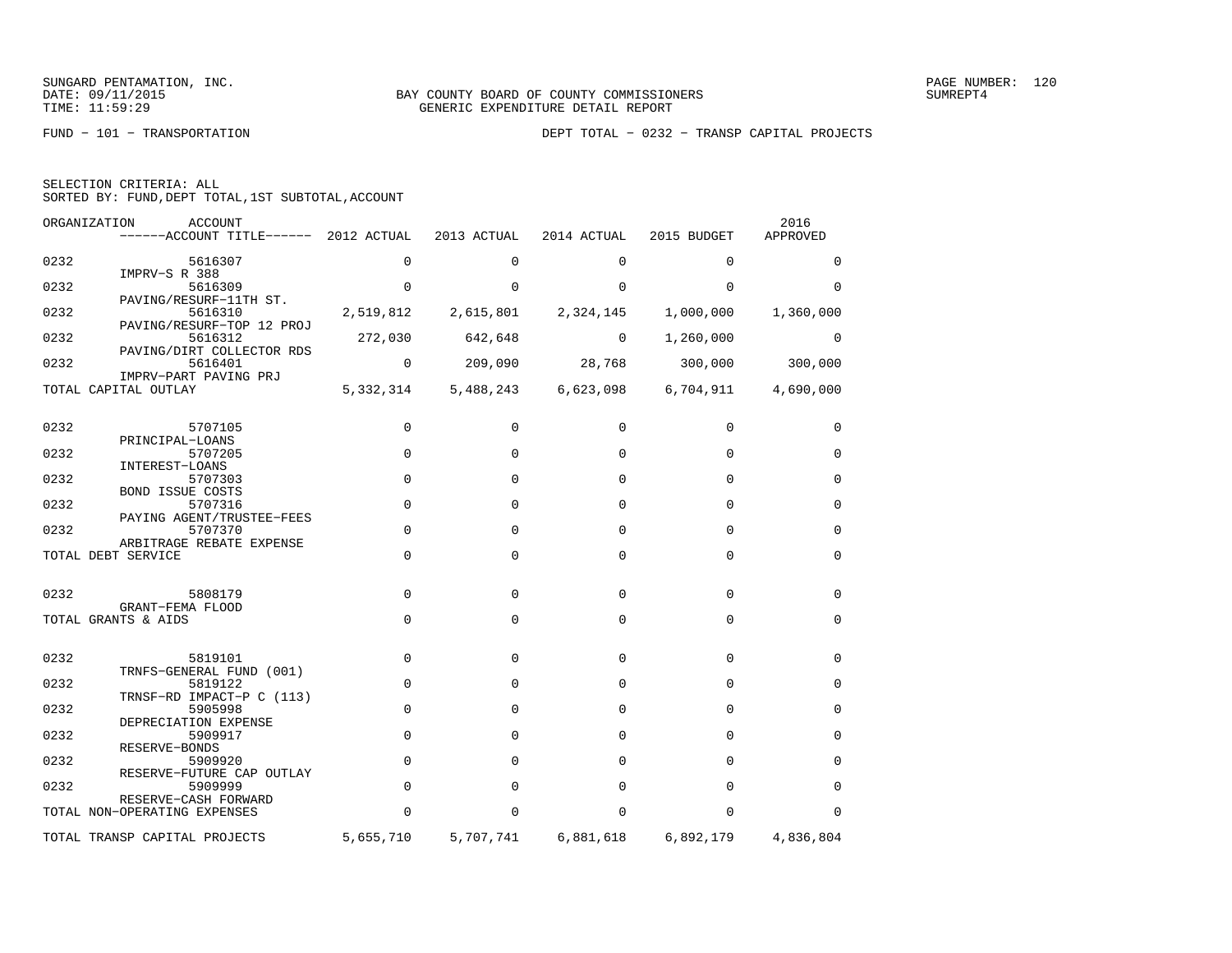SUNGARD PENTAMATION, INC.<br>DATE: 09/11/2015 MINC. BAY COUNTY BOARD OF COUNTY COMMISSIONERS

|  | SELECTION CRITERIA: ALL |                                                    |
|--|-------------------------|----------------------------------------------------|
|  |                         | SORTED BY: FUND, DEPT TOTAL, 1ST SUBTOTAL, ACCOUNT |

| ORGANIZATION | <b>ACCOUNT</b><br>------ACCOUNT TITLE------ 2012 ACTUAL      |                | 2013 ACTUAL 2014 ACTUAL |             | 2015 BUDGET  | 2016<br>APPROVED |
|--------------|--------------------------------------------------------------|----------------|-------------------------|-------------|--------------|------------------|
| 0243         | 5143101                                                      | 7,879          | 4,512                   | 1,071       | 2,429        | 3,972            |
| 0243         | PROF SRV-CO ATTORNEY<br>5303401<br>CONTRACTED SERVICES       | 38,649         | 31,425                  | 42,286      | 40,950       | 45,200           |
| 0243         | 5303425<br>CONTR SRV-ADMIN FEES                              | 54,640         | 27,376                  | 7,111       | 15,927       | 20,269           |
| 0243         | 5304125<br>POSTAGE/TRANSP/FREIGHT                            | $\Omega$       | $\overline{0}$          | $\bigcirc$  | $\Omega$     | $\Omega$         |
| 0243         | 5304902<br>FEES & COSTS-PURCHASING                           | 692            | 2,956                   | 1,341       | 3,747        | 4,099            |
| 0243         | 5304922<br>FEES & COSTS-PERMITS                              | 800            | 19,630                  | 450         | $\Omega$     | 450              |
| 0243         | 5304990<br>MISCELLANEOUS EXPENSES                            | $\Omega$       | $\Omega$                | $\Omega$    | $\Omega$     | 0                |
| 0243         | 5305402<br>DUES & MEMBERSHIPS                                | 1,082          | 1,084                   | 1,094       | $\Omega$     | $\Omega$         |
|              | TOTAL OPERATING EXPENSES                                     | 103,742        | 86,983                  | 53,353      | 63,053       | 73,990           |
| 0243         | 5606101                                                      | $\Omega$       | $\Omega$                | $\Omega$    | $\Omega$     | $\Omega$         |
| 0243         | LAND<br>5606401                                              | $\mathbf 0$    | $\Omega$                | $\Omega$    | $\Omega$     | $\mathbf 0$      |
| 0243         | EOUIPMENT<br>5606503<br>CIP-BCH NRSHMNT DRAINAGE             | $\Omega$       | $\Omega$                | $\Omega$    | $\Omega$     | $\Omega$         |
| 0243         | 5606552<br>CIP-MASTER STORMWTR PLAN                          | 1,933          | 3,379                   | 1,070,215   | $\Omega$     | $\Omega$         |
| 0243         | 5606553<br>CIP-GRD LAG BRDG STMWTR                           | $\overline{0}$ | $\Omega$                | $\Omega$    | $\Omega$     | $\Omega$         |
| 0243         | 5606554<br>CIP-DRAINAGE PROJS (NOV)                          | 868,123        | 851,072                 | $\Omega$    | $\Omega$     | 460,000          |
| 0243         | 5606563<br>CIP-EROSION PROJECTS                              | $\overline{0}$ | $\mathbf 0$             | 1,752       | 1,337,000    | 1,337,000        |
| 0243         | 5606569<br>CIP-PIPE&MAJOR MAINT PROJ                         | 254,754        | 5,925                   | 1,020       | 540,000      | 540,000          |
| 0243         | 5616301<br>IMPRV ROADS & BRIDGES                             | $\overline{0}$ | $\overline{0}$          | $\mathbf 0$ | $\mathbf{0}$ | $\mathbf 0$      |
|              | TOTAL CAPITAL OUTLAY                                         | 1,124,810      | 860,376                 | 1,072,987   | 1,877,000    | 2,337,000        |
| 0243         | 5808118<br>GRANT-HAZARD MITIGATION                           | 375,768        | 847,545                 | $\Omega$    | $\Omega$     | $\Omega$         |
|              | TOTAL GRANTS & AIDS                                          | 375,768        | 847,545                 | $\mathbf 0$ | $\mathbf 0$  | $\mathbf 0$      |
| 0243         | 5819115                                                      | $\mathbf 0$    | $\Omega$                | $\Omega$    | $\Omega$     | $\Omega$         |
| 0243         | TRNSF-ROADS & BRDGS (105)<br>5905998<br>DEPRECIATION EXPENSE | $\mathbf 0$    | 0                       | $\mathbf 0$ | 0            | $\mathbf 0$      |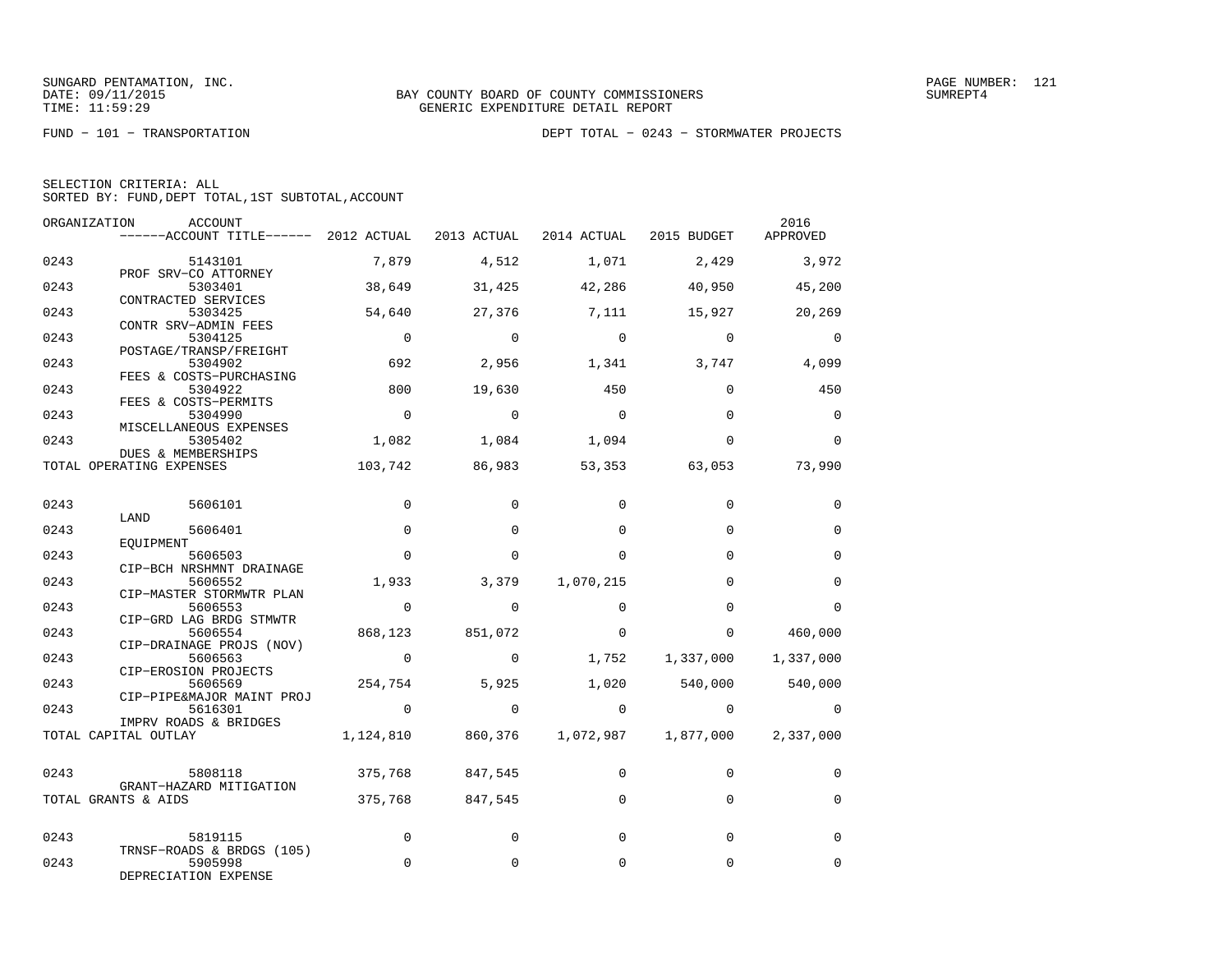FUND − 101 − TRANSPORTATION DEPT TOTAL − 0243 − STORMWATER PROJECTS

|      | ORGANIZATION<br>ACCOUNT<br>------ACCOUNT TITLE-<br>------ | 2012 ACTUAL  | 2013 ACTUAL | 2014 ACTUAL | 2015 BUDGET | 2016<br>APPROVED |
|------|-----------------------------------------------------------|--------------|-------------|-------------|-------------|------------------|
| 0243 | 5909904<br>REFUNDS-STRMWTR ASSESSMNT                      |              |             |             |             | $\Omega$         |
|      | TOTAL NON-OPERATING EXPENSES                              |              |             |             |             | $\Omega$         |
|      | TOTAL STORMWATER PROJECTS                                 | 1,604,321    | 1,794,903   | 1,126,340   | 1,940,053   | 2,410,990        |
|      | TOTAL TRANSPORTATION                                      | 21, 317, 552 | 19,500,301  | 20,446,466  | 21,092,698  | 19,530,329       |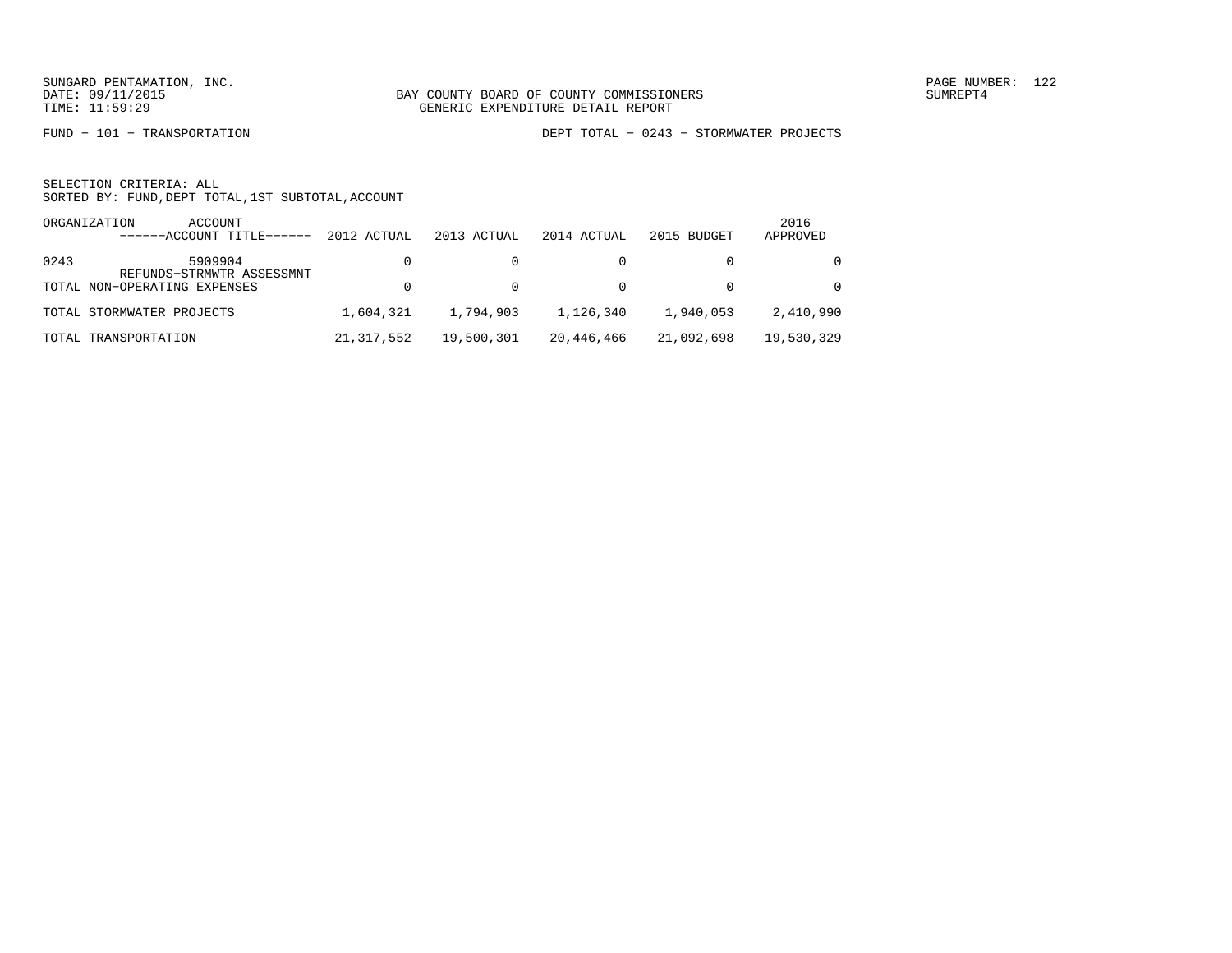FUND − 110 − TRANSPORTATION−PRT PAVING DEPT TOTAL − 0234 − PARTICIPATING PAVING

| ORGANIZATION | ACCOUNT                             |             |             |             |             | 2016        |
|--------------|-------------------------------------|-------------|-------------|-------------|-------------|-------------|
|              | $---ACCOUNT$ TITLE $---2012$ ACTUAL |             | 2013 ACTUAL | 2014 ACTUAL | 2015 BUDGET | APPROVED    |
|              |                                     |             |             |             |             |             |
| 0234         | 5101200                             | 85,215      | $\mathbf 0$ | $\mathbf 0$ | $\mathbf 0$ | $\mathbf 0$ |
|              | SALARIES & WAGES-REGULAR            |             |             |             |             |             |
| 0234         | 5101205                             | 341         | $\Omega$    | $\Omega$    | $\Omega$    | $\Omega$    |
|              | SALARIES & WAGES-DISASTER           |             |             |             |             |             |
| 0234         | 5101400                             | 435         | $\Omega$    | $\Omega$    | $\Omega$    | $\mathbf 0$ |
|              | SALARIES & WAGES-OVERTIME           |             |             |             |             |             |
| 0234         |                                     |             | $\Omega$    | $\Omega$    | $\Omega$    | $\Omega$    |
|              | 5102100                             | 6,405       |             |             |             |             |
|              | FICA TAXES-MATCHING                 |             |             |             |             |             |
| 0234         | 5102200                             | 4,258       | $\Omega$    | $\Omega$    | $\Omega$    | 0           |
|              | RETIREMENT CONTRIBUTIONS            |             |             |             |             |             |
| 0234         | 5102300                             | 6,354       | $\Omega$    | $\Omega$    | $\mathbf 0$ | $\mathbf 0$ |
|              | LIFE & HEALTH INSURANCE             |             |             |             |             |             |
| 0234         | 5102400                             | 520         | $\Omega$    | $\Omega$    | $\Omega$    | $\mathbf 0$ |
|              | WORKERS COMP. PREMIUMS              |             |             |             |             |             |
|              | TOTAL PERSONAL SERVICES             | 103,527     | $\Omega$    | $\Omega$    | $\Omega$    | $\mathbf 0$ |
|              |                                     |             |             |             |             |             |
|              |                                     |             |             |             |             |             |
| 0234         | 5143101                             | 2,740       | $\Omega$    | $\Omega$    | $\Omega$    | 0           |
|              | PROF SRV-CO ATTORNEY                |             |             |             |             |             |
| 0234         | 5303104                             | 1,714       | $\Omega$    | $\Omega$    | $\Omega$    | $\Omega$    |
|              | PROF SRV-ENGINEERING                |             |             |             |             |             |
| 0234         | 5303107                             | 37          | $\Omega$    | $\Omega$    | $\Omega$    | 0           |
|              | PROF SRV-SUBSTANCE TEST             |             |             |             |             |             |
|              |                                     | 63          | $\Omega$    | $\Omega$    | $\Omega$    |             |
| 0234         | 5303110                             |             |             |             |             | $\mathbf 0$ |
|              | PROF SRV-BACKGROUND CHECK           |             |             |             |             |             |
| 0234         | 5303401                             | $\mathbf 0$ | $\Omega$    | $\Omega$    | $\mathbf 0$ | $\mathbf 0$ |
|              | CONTRACTED SERVICES                 |             |             |             |             |             |
| 0234         | 5303422                             | 300         | $\Omega$    | $\Omega$    | $\Omega$    | $\mathbf 0$ |
|              | CONTR SRV-GIS                       |             |             |             |             |             |
| 0234         | 5303425                             | 47,570      | $\Omega$    | $\Omega$    | $\Omega$    | $\Omega$    |
|              | CONTR SRV-ADMIN FEES                |             |             |             |             |             |
| 0234         | 5304001                             | 6           | $\Omega$    | $\Omega$    | $\Omega$    | $\Omega$    |
|              | TRAVEL/TRAINING NON-LOCAL           |             |             |             |             |             |
| 0234         | 5304005                             | $\Omega$    | $\Omega$    | $\Omega$    | $\Omega$    | $\mathbf 0$ |
|              | TRAVEL-LOCAL                        |             |             |             |             |             |
| 0234         | 5304101                             | 101         | $\Omega$    | $\Omega$    | $\Omega$    | 0           |
|              | COMMUNICATIONS SERVICES             |             |             |             |             |             |
| 0234         | 5304125                             | 462         | $\Omega$    | 0           | $\mathbf 0$ | $\mathbf 0$ |
|              | POSTAGE/TRANSP/FREIGHT              |             |             |             |             |             |
| 0234         | 5304410                             | $\mathbf 0$ | $\Omega$    | $\Omega$    | $\Omega$    | $\mathbf 0$ |
|              | RENTALS/LEASES-EQUIPMENT            |             |             |             |             |             |
| 0234         |                                     | 1,295       | $\Omega$    | $\Omega$    | $\Omega$    | $\Omega$    |
|              | 5304501                             |             |             |             |             |             |
|              | INSURANCE & BONDS                   |             |             |             |             |             |
| 0234         | 5304610                             | 1,152       | $\Omega$    | $\Omega$    | $\Omega$    | $\Omega$    |
|              | REPAIR/MAINT-AUTO EQUIP             |             |             |             |             |             |
| 0234         | 5304615                             | $\Omega$    | $\Omega$    | $\Omega$    | $\Omega$    | $\Omega$    |
|              | REPAIR/MAINT-EQUIPMENT              |             |             |             |             |             |
| 0234         | 5304701                             | 400         | $\Omega$    | $\Omega$    | $\mathbf 0$ | $\mathbf 0$ |
|              | PRINTING & BINDING                  |             |             |             |             |             |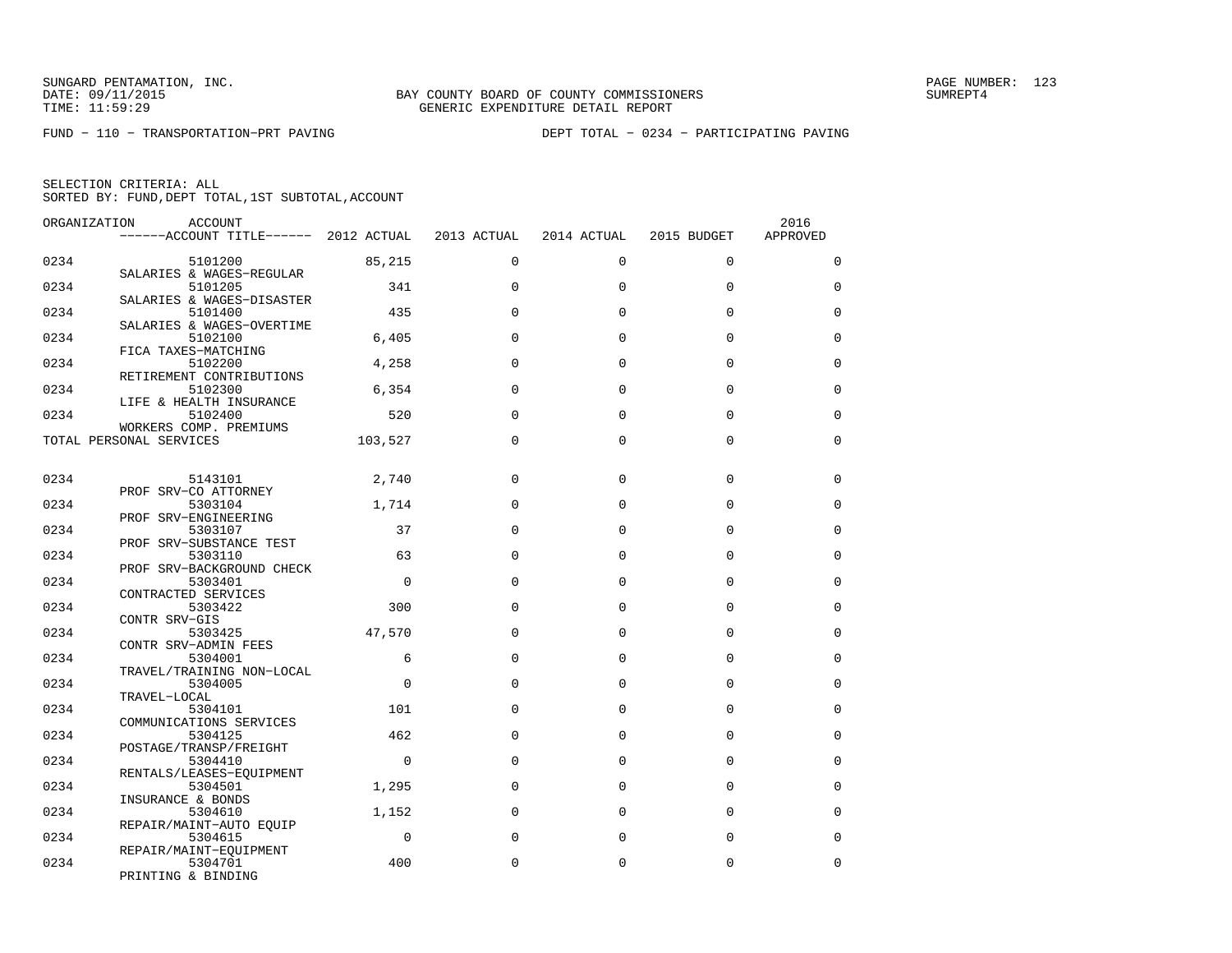| ORGANIZATION | <b>ACCOUNT</b>                                 |                |              |             |             | 2016        |
|--------------|------------------------------------------------|----------------|--------------|-------------|-------------|-------------|
|              | ------ACCOUNT TITLE------ 2012 ACTUAL          |                | 2013 ACTUAL  | 2014 ACTUAL | 2015 BUDGET | APPROVED    |
|              |                                                |                |              |             |             |             |
| 0234         | 5304902                                        | 1,583          | $\Omega$     | $\Omega$    | $\Omega$    | $\mathbf 0$ |
|              | FEES & COSTS-PURCHASING                        |                |              |             |             |             |
| 0234         | 5304905                                        | 824            | $\Omega$     | $\Omega$    | $\mathbf 0$ | 0           |
| 0234         | FEES&COSTS-LGL ADV/ADVERT<br>5304909           | 417            | $\Omega$     | $\Omega$    | $\Omega$    | 0           |
|              | FEES & COSTS-COURT FILING                      |                |              |             |             |             |
| 0234         | 5304990                                        | $\overline{0}$ | $\Omega$     | 0           | 0           | 0           |
|              | MISCELLANEOUS EXPENSES                         |                |              |             |             |             |
| 0234         | 5305101                                        | 690            | $\Omega$     | $\Omega$    | $\Omega$    | 0           |
|              | OFFICE SUPPLIES                                |                |              |             |             |             |
| 0234         | 5305201                                        | 411            | $\Omega$     | $\Omega$    | $\Omega$    | $\Omega$    |
|              | OPERATING SUPPLIES                             |                |              |             |             |             |
| 0234         | 5305209                                        | 2,384          | $\Omega$     | $\Omega$    | $\Omega$    | $\Omega$    |
|              | ADOPT A HIGHWAY PROGRAM                        |                |              |             |             |             |
| 0234         | 5305210                                        | 55             | $\Omega$     | $\Omega$    | $\Omega$    | 0           |
|              | SAFETY GEAR & SUPPLIES                         |                |              |             |             |             |
| 0234         | 5305215                                        | 323            | $\Omega$     | $\Omega$    | $\Omega$    | 0           |
|              | CLOTHING & WEARING APPRL                       |                |              |             |             |             |
| 0234         | 5305402                                        | 75             | $\Omega$     | 0           | $\mathbf 0$ | $\mathbf 0$ |
|              | DUES & MEMBERSHIPS                             |                |              |             |             |             |
| 0234         | 5305406                                        | 140            | $\Omega$     | $\Omega$    | $\Omega$    | $\mathbf 0$ |
|              | TRAINING & TUITION<br>TOTAL OPERATING EXPENSES | 62,741         | $\Omega$     | $\Omega$    | $\Omega$    | 0           |
|              |                                                |                |              |             |             |             |
|              |                                                |                |              |             |             |             |
| 0234         | 5606401                                        | $\mathbf 0$    | $\Omega$     | $\Omega$    | $\Omega$    | 0           |
|              | EQUIPMENT                                      |                |              |             |             |             |
| 0234         | 5606402                                        | 414            | $\Omega$     | $\Omega$    | $\mathbf 0$ | 0           |
|              | EQUIP LESS THAN \$1000                         |                |              |             |             |             |
| 0234         | 5606450                                        | 0              | $\Omega$     | $\Omega$    | $\Omega$    | $\mathbf 0$ |
|              | COMPUTER SOFTWARE                              |                |              |             |             |             |
| 0234         | 5616301                                        | 91,374         | $\Omega$     | $\Omega$    | $\Omega$    | $\Omega$    |
|              | IMPRV ROADS & BRIDGES                          |                |              |             |             |             |
| 0234         | 5616315                                        | 0              | $\Omega$     | $\Omega$    | $\Omega$    | $\Omega$    |
|              | PAVING/RESURF-SCOP PROJ                        |                |              |             |             |             |
|              | TOTAL CAPITAL OUTLAY                           | 91,788         | $\mathbf{0}$ | 0           | $\Omega$    | 0           |
|              |                                                |                |              |             |             |             |
| 0234         | 5819105                                        | 0              | 0            | 0           | 0           | 0           |
|              | TRNSF-STORMWATER (115)                         |                |              |             |             |             |
| 0234         | 5819115                                        | $\mathbf 0$    | $\Omega$     | 0           | $\mathbf 0$ | 0           |
|              | TRNSF-ROADS & BRDGS (105)                      |                |              |             |             |             |
| 0234         | 5905998                                        | $\Omega$       | $\Omega$     | $\Omega$    | $\Omega$    | $\Omega$    |
|              | DEPRECIATION EXPENSE                           |                |              |             |             |             |
| 0234         | 5909915                                        | $\mathbf 0$    | $\Omega$     | 0           | $\Omega$    | $\Omega$    |
|              | RESERVE FOR PAY ADJUSTMNT                      |                |              |             |             |             |
| 0234         | 5909999                                        | $\mathbf 0$    | $\Omega$     | 0           | 0           | 0           |
|              | RESERVE-CASH FORWARD                           |                |              |             |             |             |
|              | TOTAL NON-OPERATING EXPENSES                   | $\Omega$       | $\Omega$     | 0           | 0           | 0           |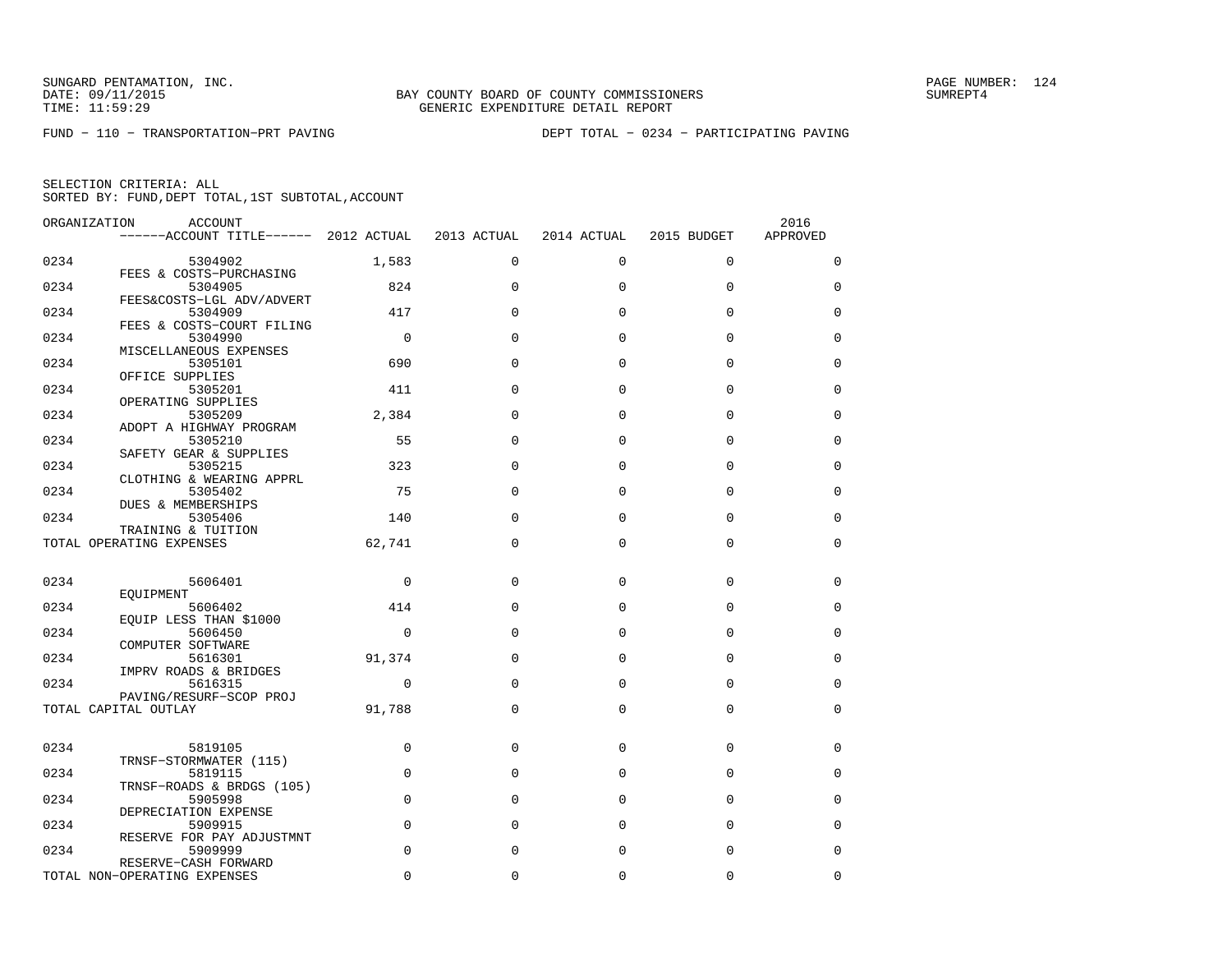FUND − 110 − TRANSPORTATION−PRT PAVING DEPT TOTAL − 0234 − PARTICIPATING PAVING

| ORGANIZATION               | ACCOUNT<br>------ACCOUNT TITLE------ | 2012 ACTUAL | 2013 ACTUAL | 2014 ACTUAL | 2015 BUDGET | 2016<br>APPROVED |
|----------------------------|--------------------------------------|-------------|-------------|-------------|-------------|------------------|
| TOTAL PARTICIPATING PAVING |                                      | 258.057     |             |             |             |                  |
|                            | TOTAL TRANSPORTATION-PRT PAVING      | 258,057     |             |             |             |                  |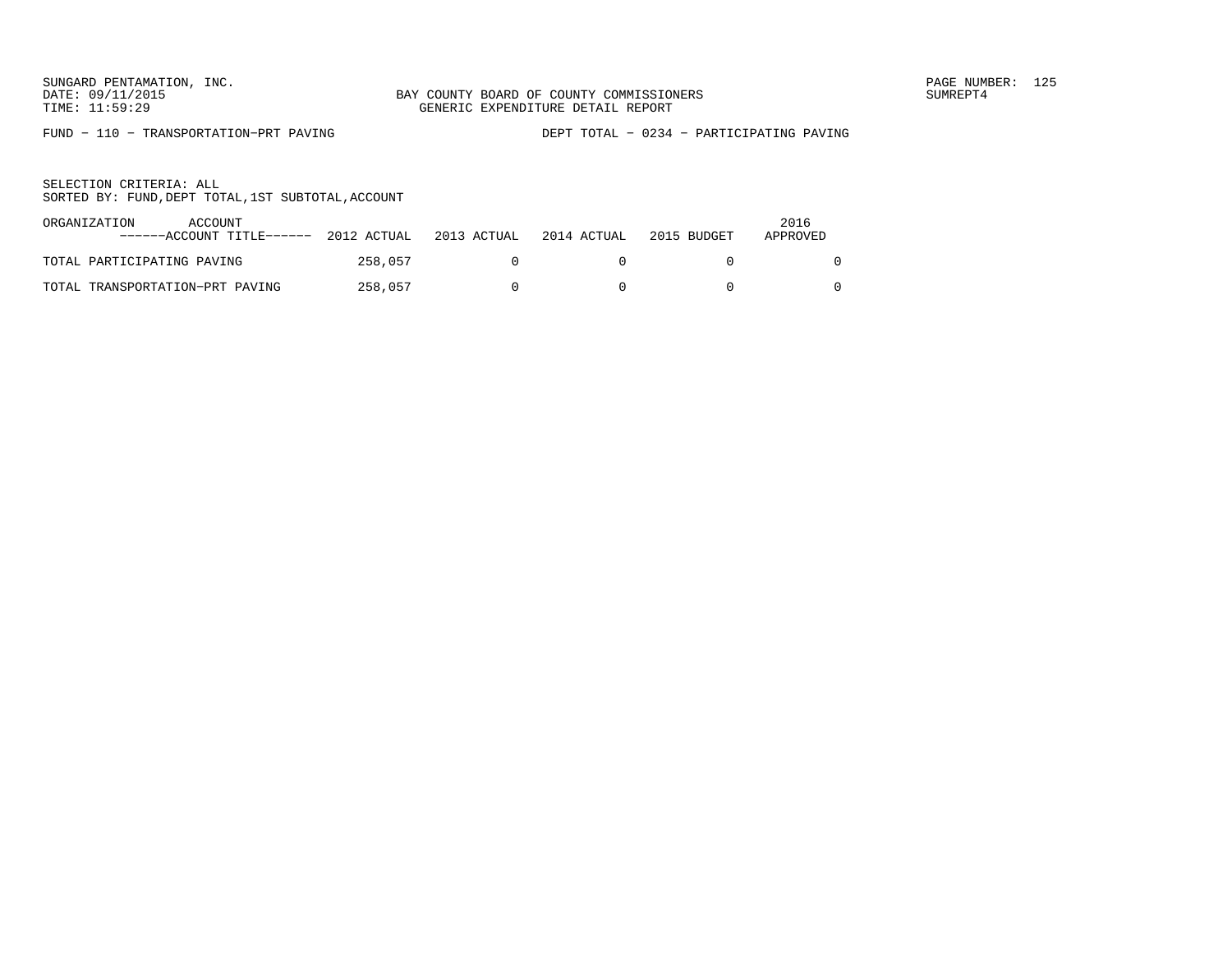|  | SELECTION CRITERIA: ALL |                                                    |  |
|--|-------------------------|----------------------------------------------------|--|
|  |                         | SORTED BY: FUND, DEPT TOTAL, 1ST SUBTOTAL, ACCOUNT |  |

|      | ORGANIZATION<br>ACCOUNT<br>------ACCOUNT TITLE------ | 2012 ACTUAL | 2013 ACTUAL | 2014 ACTUAL | 2015 BUDGET | 2016<br>APPROVED |
|------|------------------------------------------------------|-------------|-------------|-------------|-------------|------------------|
| 0251 | 5303401<br>CONTRACTED SERVICES                       |             |             |             |             |                  |
| 0251 | 5304902<br>FEES & COSTS-PURCHASING                   |             |             |             |             |                  |
|      | TOTAL OPERATING EXPENSES                             |             |             |             |             |                  |
| 0251 | 5616301<br>IMPRV ROADS & BRIDGES                     |             |             |             |             |                  |
|      | TOTAL CAPITAL OUTLAY                                 |             |             |             |             |                  |
| 0251 | 5909913<br>RESERVE-IMPACT FEES                       |             |             | $\Omega$    | 189,047     | 189,075          |
| 0251 | 5909999<br>RESERVE-CASH FORWARD                      |             |             | $\Omega$    |             |                  |
|      | TOTAL NON-OPERATING EXPENSES                         |             |             | $\Omega$    | 189,047     | 189,075          |
|      | TOTAL ROAD IMPACT-BEACH/AIRPORT                      |             |             | $\Omega$    | 189,047     | 189,075          |
|      | TOTAL ROAD IMPACT-BEACH/AIRPORT                      |             |             | $\Omega$    | 189,047     | 189,075          |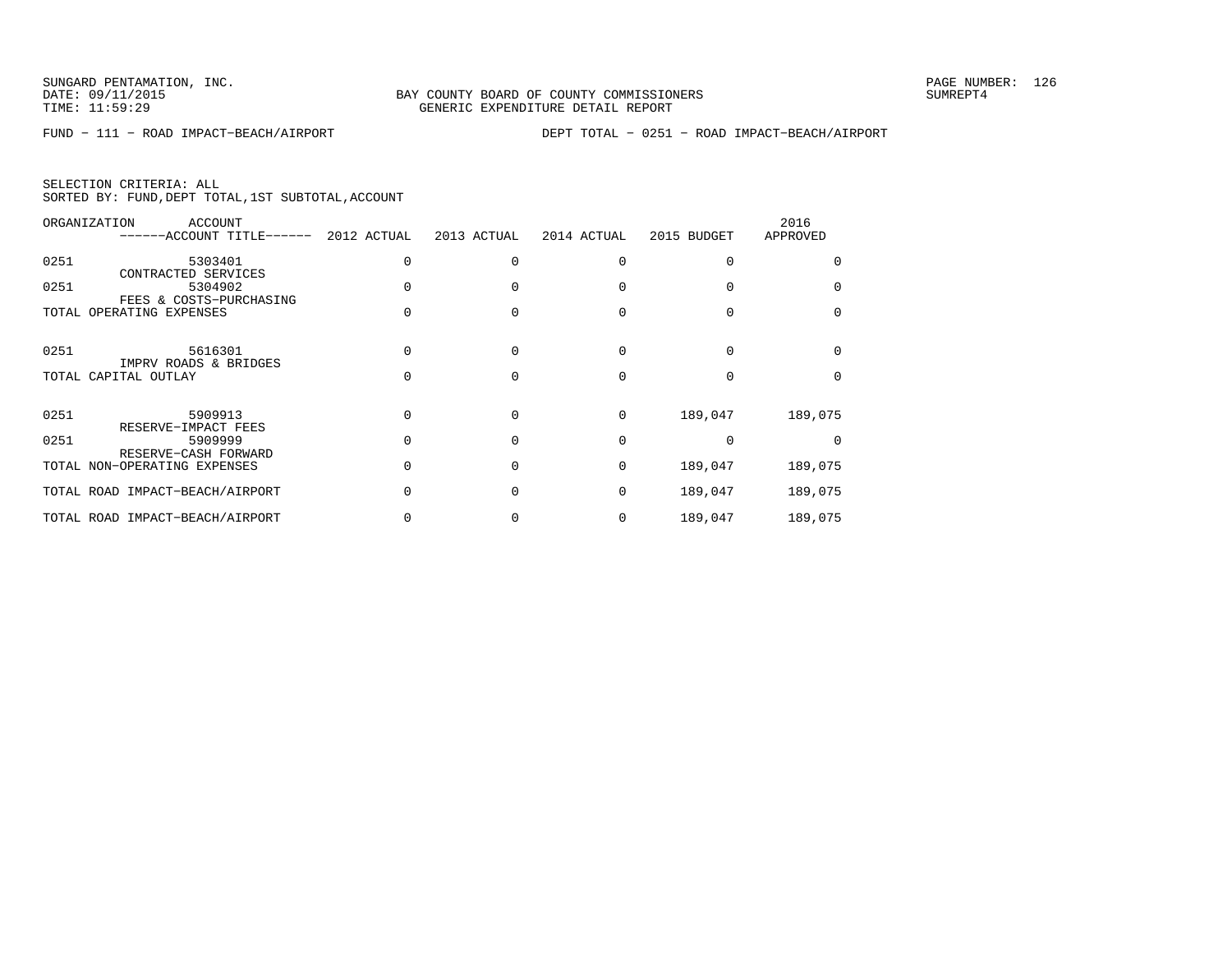|  | SELECTION CRITERIA: ALL |                                                    |  |
|--|-------------------------|----------------------------------------------------|--|
|  |                         | SORTED BY: FUND, DEPT TOTAL, 1ST SUBTOTAL, ACCOUNT |  |

|      | ORGANIZATION<br>ACCOUNT<br>------ACCOUNT TITLE------ | 2012 ACTUAL | 2013 ACTUAL | 2014 ACTUAL | 2015 BUDGET | 2016<br>APPROVED |
|------|------------------------------------------------------|-------------|-------------|-------------|-------------|------------------|
| 0252 | 5303401<br>CONTRACTED SERVICES                       |             |             |             |             |                  |
|      | TOTAL OPERATING EXPENSES                             |             |             |             |             |                  |
| 0252 | 5616301                                              |             |             |             |             |                  |
|      | IMPRV ROADS & BRIDGES<br>TOTAL CAPITAL OUTLAY        |             |             |             |             |                  |
| 0252 | 5909913                                              |             |             | 0           |             |                  |
| 0252 | RESERVE-IMPACT FEES<br>5909999                       |             |             | 0           | 308,204     | 308,250          |
|      | RESERVE-CASH FORWARD<br>TOTAL NON-OPERATING EXPENSES |             |             | 0           | 308,204     | 308,250          |
|      | TOTAL ROAD IMPACT-EAST BAY CTY                       |             |             | $\Omega$    | 308,204     | 308,250          |
|      | TOTAL ROAD IMPACT-EAST BAY CTY                       |             |             | 0           | 308,204     | 308,250          |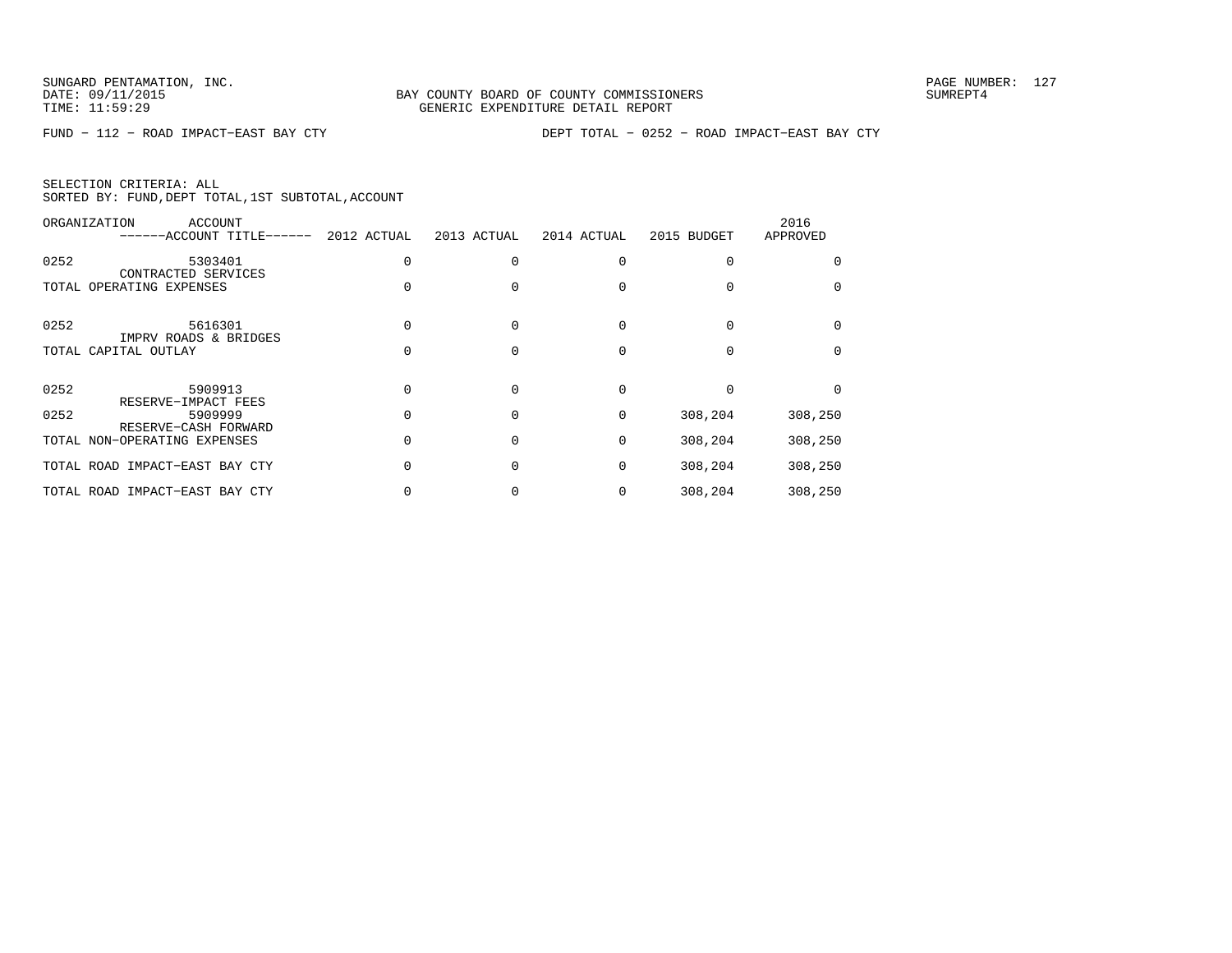|  | SELECTION CRITERIA: ALL                            |  |  |  |
|--|----------------------------------------------------|--|--|--|
|  | SORTED BY: FUND, DEPT TOTAL, 1ST SUBTOTAL, ACCOUNT |  |  |  |

|      | ORGANIZATION<br>ACCOUNT<br>------ACCOUNT TITLE------ 2012 ACTUAL | 2013 ACTUAL | 2014 ACTUAL  | 2015 BUDGET | 2016<br>APPROVED |
|------|------------------------------------------------------------------|-------------|--------------|-------------|------------------|
| 0253 | 5303401                                                          | $\Omega$    | $\Omega$     | O           | <sup>n</sup>     |
| 0253 | CONTRACTED SERVICES<br>5304902                                   |             |              |             | $\Omega$         |
|      | FEES & COSTS-PURCHASING<br>TOTAL OPERATING EXPENSES              |             |              |             | $\Omega$         |
| 0253 | 5606530                                                          |             | U            | U           | U                |
| 0253 | CIP-390 WIDENING<br>5606531                                      |             |              | U           | <sup>0</sup>     |
| 0253 | CIP-BALDWIN WIDENING<br>5616301                                  | n           | <sup>0</sup> | U           | <sup>0</sup>     |
|      | IMPRV ROADS & BRIDGES<br>TOTAL CAPITAL OUTLAY                    |             | ∩            |             | <sup>0</sup>     |
| 0253 | 5819115                                                          |             |              |             | U                |
| 0253 | TRNSF-ROADS & BRDGS (105)<br>5909913                             |             |              |             | $\cap$           |
| 0253 | RESERVE-IMPACT FEES<br>5909999<br>RESERVE-CASH FORWARD           | $\cap$      | $\Omega$     | 26,386      | 26,391           |
|      | TOTAL NON-OPERATING EXPENSES                                     |             | <sup>0</sup> | 26,386      | 26,391           |
|      | TOTAL ROAD IMPACT-PANAMA CITY                                    |             | <sup>0</sup> | 26,386      | 26,391           |
|      | TOTAL ROAD IMPACT-PANAMA CITY                                    |             | 0            | 26,386      | 26,391           |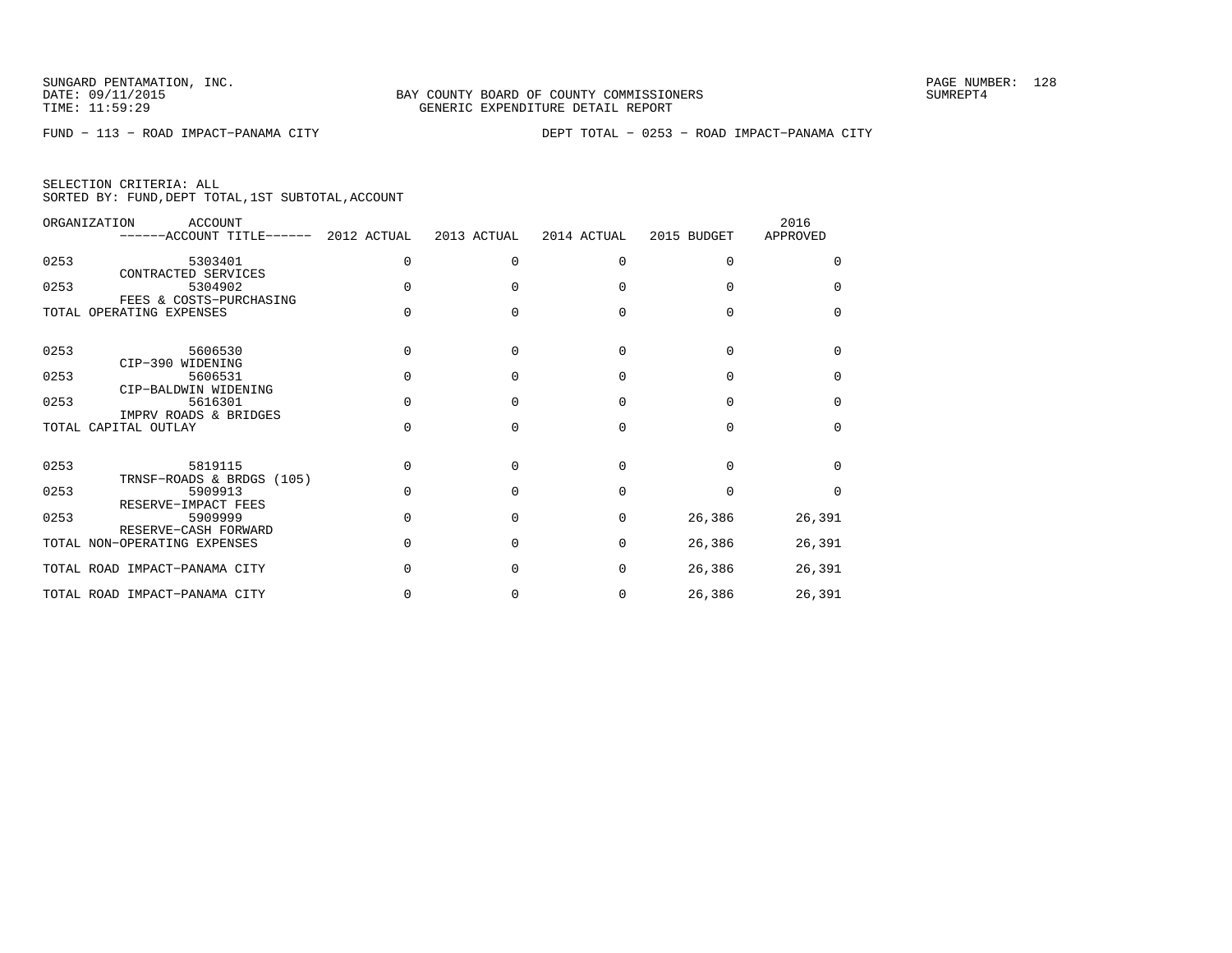|  | SELECTION CRITERIA: ALL |                                                    |  |
|--|-------------------------|----------------------------------------------------|--|
|  |                         | SORTED BY: FUND, DEPT TOTAL, 1ST SUBTOTAL, ACCOUNT |  |

|      | ORGANIZATION<br><b>ACCOUNT</b><br>------ACCOUNT TITLE------ | 2012 ACTUAL | 2013 ACTUAL  | 2014 ACTUAL  | 2015 BUDGET | 2016<br>APPROVED |
|------|-------------------------------------------------------------|-------------|--------------|--------------|-------------|------------------|
| 0254 | 5303401<br>CONTRACTED SERVICES                              |             |              | <sup>0</sup> |             |                  |
| 0254 | 5304902<br>FEES & COSTS-PURCHASING                          |             |              |              |             |                  |
| 0254 | 5304905<br>FEES&COSTS-LGL ADV/ADVERT                        |             |              |              |             | <sup>n</sup>     |
|      | TOTAL OPERATING EXPENSES                                    |             |              |              |             | $\Omega$         |
| 0254 | 5616301<br>IMPRV ROADS & BRIDGES                            |             |              | $\Omega$     |             |                  |
|      | TOTAL CAPITAL OUTLAY                                        |             |              |              |             | n                |
| 0254 | 5909913<br>RESERVE-IMPACT FEES                              |             | $\cap$       | $\Omega$     |             |                  |
| 0254 | 5909999<br>RESERVE-CASH FORWARD                             |             | $\Omega$     | 0            | 213,567     | 213,600          |
|      | TOTAL NON-OPERATING EXPENSES                                |             | <sup>0</sup> | $\Omega$     | 213,567     | 213,600          |
|      | TOTAL ROAD IMPACT-S.PORT/S.HILL                             |             |              | $\Omega$     | 213,567     | 213,600          |
|      | TOTAL ROAD IMPACT-S.PORT/S.HILL                             |             |              | $\Omega$     | 213,567     | 213,600          |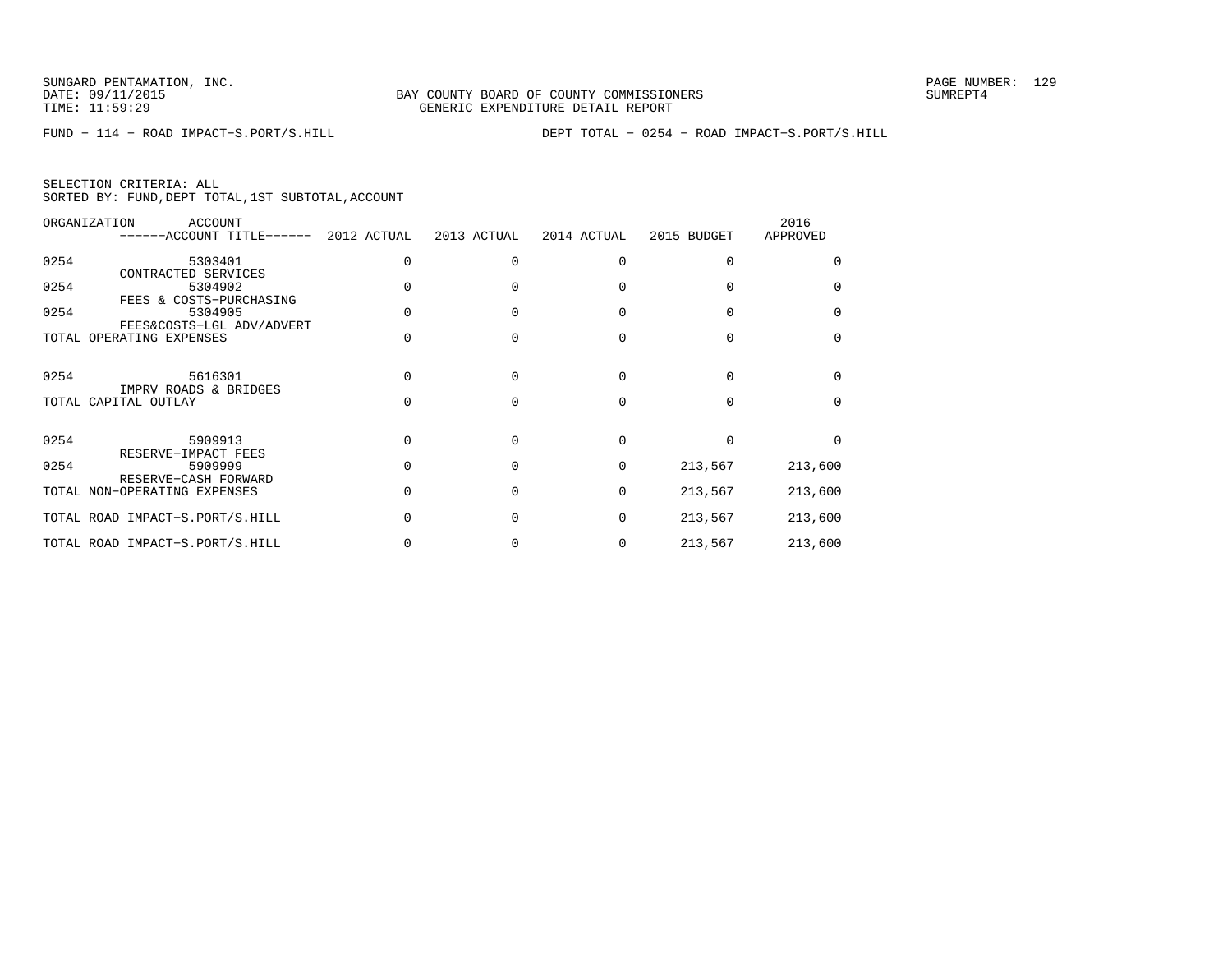FUND − 118 − TRANSIT DEPT TOTAL − 0258 − FIXED TRANSIT

| SELECTION CRITERIA: ALL |  |  |                                                    |  |
|-------------------------|--|--|----------------------------------------------------|--|
|                         |  |  | SORTED BY: FUND, DEPT TOTAL, 1ST SUBTOTAL, ACCOUNT |  |

| ORGANIZATION | ACCOUNT<br>------ACCOUNT TITLE------ 2012 ACTUAL 2013 ACTUAL |             |              |                | 2014 ACTUAL 2015 BUDGET | 2016<br>APPROVED |
|--------------|--------------------------------------------------------------|-------------|--------------|----------------|-------------------------|------------------|
| 0258         | 5101200                                                      | $\Omega$    | $\Omega$     | 85,084         | 97,850                  | 152,149          |
| 0258         | SALARIES & WAGES-REGULAR<br>5102100                          | $\mathbf 0$ | $\Omega$     | 6,040          | 7,486                   | 11,639           |
| 0258         | FICA TAXES-MATCHING<br>5102200                               | 0           | 0            | 6,041          | 7,392                   | 11,322           |
| 0258         | RETIREMENT CONTRIBUTIONS<br>5102300                          | $\mathbf 0$ | $\mathbf 0$  | 14,872         | 20,045                  | 42,368           |
| 0258         | LIFE & HEALTH INSURANCE<br>5102400                           | $\Omega$    | $\Omega$     | $\Omega$       | 421                     | 2,418            |
|              | WORKERS COMP. PREMIUMS<br>TOTAL PERSONAL SERVICES            | $\mathbf 0$ | 0            |                | 112,037 133,194 219,896 |                  |
| 0258         | 5143101                                                      | $\mathbf 0$ | $\mathbf 0$  | $\Omega$       | $\Omega$                | 8,030            |
| 0258         | PROF SRV-CO ATTORNEY<br>5143105                              | $\Omega$    | $\Omega$     | 70,029         | 52,000                  | 8,416            |
| 0258         | PROF SRV-OTHER ATTNY<br>5303107                              | $\mathbf 0$ | 0            | $\Omega$       | $\Omega$                | 37               |
| 0258         | PROF SRV-SUBSTANCE TEST<br>5303401<br>CONTRACTED SERVICES    | $\mathbf 0$ | 0            | 2,258,006      | 1,687,699               | 2,000,000        |
| 0258         | 5303403<br>CONTR SRV-BANK CHRG POOL                          | $\mathbf 0$ | $\mathsf{O}$ | 958            | $\mathbf{0}$            | 4,187            |
| 0258         | 5303408<br>CONTR SRV-800 MHZ                                 | $\Omega$    | $\Omega$     | $\Omega$       | 7,917                   | 7,212            |
| 0258         | 5303425<br>CONTR SRV-ADMIN FEES                              | $\mathbf 0$ | 0            | $\mathbf 0$    | $\overline{0}$          | 54,074           |
| 0258         | 5304001<br>TRAVEL/TRAINING NON-LOCAL                         | $\mathbf 0$ | 0            | 928            | 20,000                  | 1,331            |
| 0258         | 5304005<br>TRAVEL-LOCAL                                      | $\Omega$    | $\Omega$     | $\Omega$       | $\Omega$                | 33               |
| 0258         | 5304101<br>COMMUNICATIONS SERVICES                           | $\mathbf 0$ | 0            | 4,456          | 3,660                   | 6,411            |
| 0258         | 5304125<br>POSTAGE/TRANSP/FREIGHT                            | $\Omega$    | $\Omega$     | 30             | 100                     | 285              |
| 0258         | 5304301<br>UTILITY SERVICES                                  | 0           | 0            | 29,287         | 20,000                  | 15,872           |
| 0258         | 5304410<br>RENTALS/LEASES-EOUIPMENT                          | $\Omega$    | $\Omega$     | 5,389          | 20,871                  | 6,211            |
| 0258         | 5304500<br>INSURANCE                                         | $\mathbf 0$ | $\mathsf{O}$ | $\overline{0}$ | $\overline{0}$          | 12,070           |
| 0258         | 5304605<br>REPAIR/MAINT-BLDG & GRND                          | $\mathbf 0$ | 0            | 24,200         | 20,000                  | 15,827           |
| 0258         | 5304610<br>REPAIR/MAINT-AUTO EQUIP                           | $\mathbf 0$ | $\mathbf 0$  | 15,781         | 10,000                  | 7,126            |
| 0258         | 5304615<br>REPAIR/MAINT-EQUIPMENT                            | $\mathbf 0$ | $\mathbf 0$  | 954            | 2,000                   | 900              |
| 0258         | 5304801<br>ADVERTISING                                       | 0           | 0            | $\mathbf 0$    | $\overline{0}$          | 1,454            |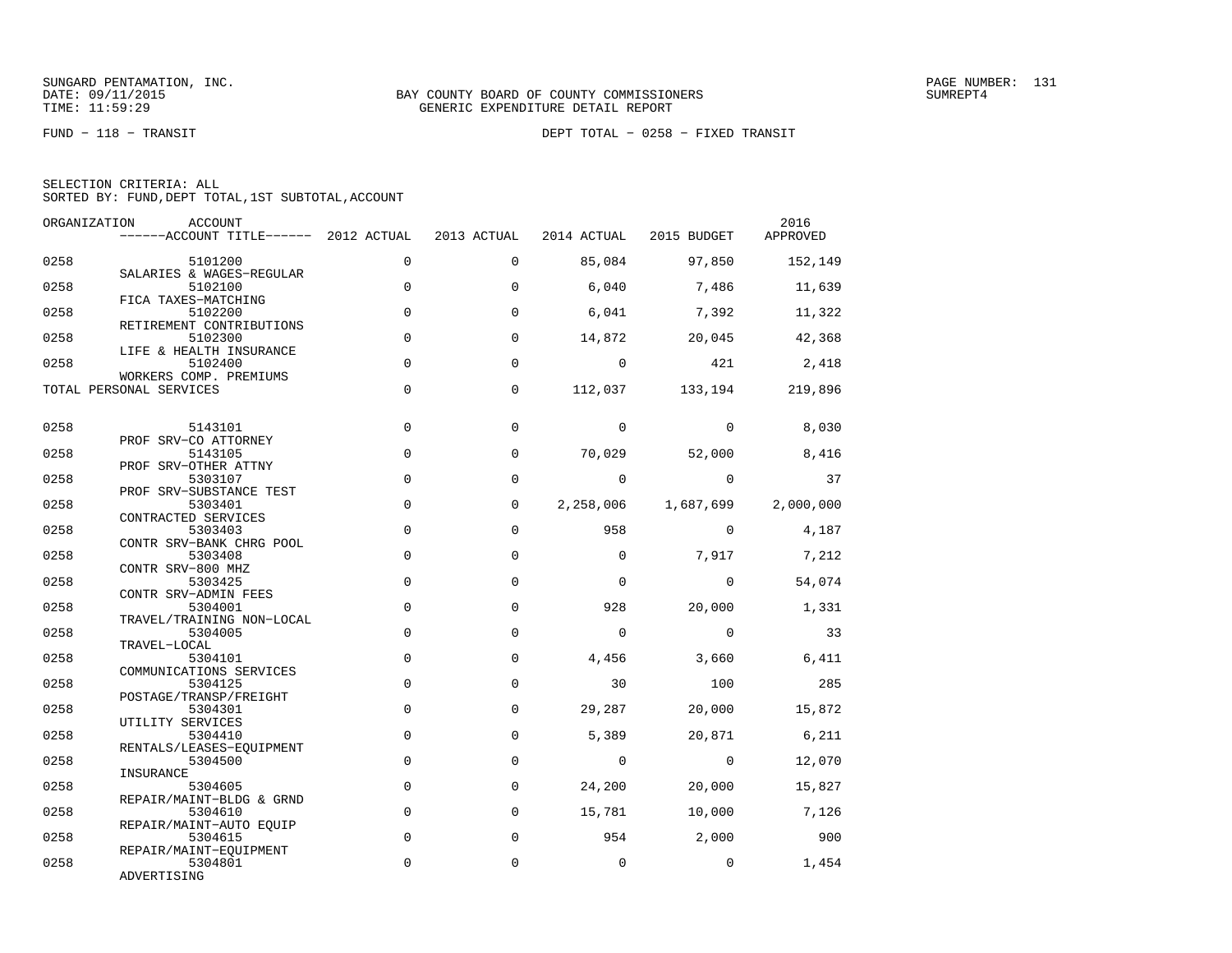FUND − 118 − TRANSIT DEPT TOTAL − 0258 − FIXED TRANSIT

|  | SELECTION CRITERIA: ALL |                                                    |  |
|--|-------------------------|----------------------------------------------------|--|
|  |                         | SORTED BY: FUND, DEPT TOTAL, 1ST SUBTOTAL, ACCOUNT |  |

| ORGANIZATION | <b>ACCOUNT</b><br>------ACCOUNT TITLE------          | 2012 ACTUAL | 2013 ACTUAL | 2014 ACTUAL | 2015 BUDGET | 2016<br>APPROVED |
|--------------|------------------------------------------------------|-------------|-------------|-------------|-------------|------------------|
| 0258         | 5304990                                              | $\mathbf 0$ | $\mathbf 0$ | 101         | $\Omega$    | 314              |
| 0258         | MISCELLANEOUS EXPENSES<br>5305101<br>OFFICE SUPPLIES | $\mathbf 0$ | 0           | 1,354       | 2,100       | 1,124            |
| 0258         | 5305201<br>OPERATING SUPPLIES                        | $\Omega$    | $\Omega$    | 698         | 500         | 291              |
| 0258         | 5305205<br>GAS, OIL & LUBRICANTS                     | $\mathbf 0$ | 0           | 279,422     | 350,000     | 300,000          |
| 0258         | 5305215<br>CLOTHING & WEARING APPRL                  | $\mathbf 0$ | 0           | 225         | 300         | 100              |
| 0258         | 5305402<br>DUES & MEMBERSHIPS                        | $\mathsf 0$ | $\mathbf 0$ | 1,271       | 1,226       | 117              |
| 0258         | 5305406<br>TRAINING & TUITION                        | $\mathbf 0$ | $\mathbf 0$ | 1,570       | 2,500       | $\mathbf 0$      |
|              | TOTAL OPERATING EXPENSES                             | $\mathbf 0$ | $\mathbf 0$ | 2,694,657   | 2,200,873   | 2,451,422        |
| 0258         | 5606401<br>EOUIPMENT                                 | $\Omega$    | $\Omega$    | 167,542     | $\Omega$    | 4,931            |
| 0258         | 5606402<br>EQUIP LESS THAN \$1000                    | $\mathbf 0$ | 0           | 10,831      | 500         | 4,506            |
| 0258         | 5606450<br>COMPUTER SOFTWARE                         | $\Omega$    | $\Omega$    | 36          | $\Omega$    | $\Omega$         |
| 0258         | 5606533<br>CIP-TRANSIT FACILITY                      | $\mathbf 0$ | 0           | 397,628     | $\mathbf 0$ | 500,000          |
|              | TOTAL CAPITAL OUTLAY                                 | $\mathbf 0$ | 0           | 576,037     | 500         | 509,437          |
| 0258         | 5909999<br>RESERVE-CASH FORWARD                      | $\mathbf 0$ | 0           | 0           | 132,956     | 133,007          |
|              | TOTAL NON-OPERATING EXPENSES                         | $\Omega$    | 0           | 0           | 132,956     | 133,007          |
|              | TOTAL FIXED TRANSIT                                  | 0           | 0           | 3,382,730   | 2,467,523   | 3, 313, 762      |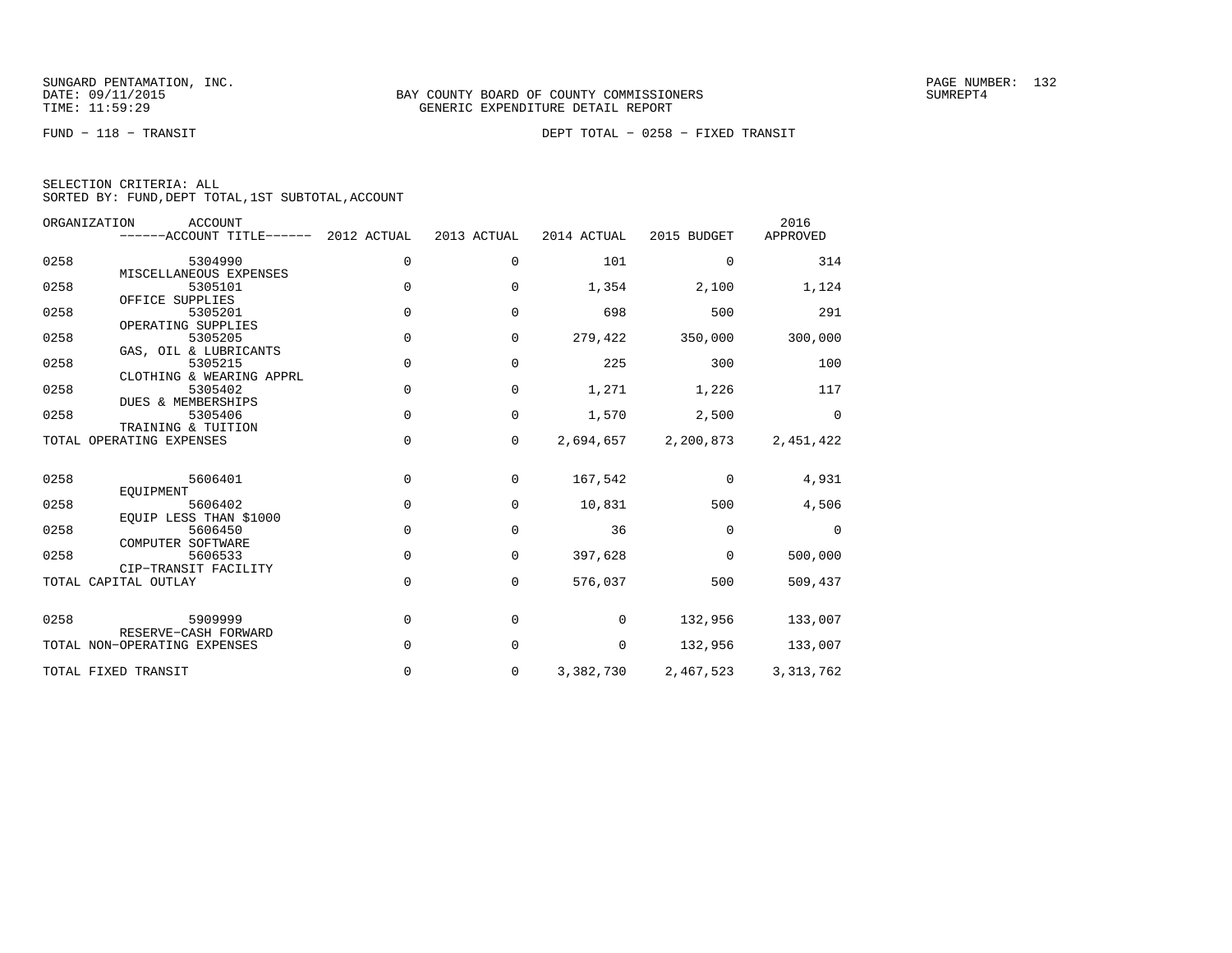FUND − 118 − TRANSIT DEPT TOTAL − 0259 − PARATRANSIT

|  | SELECTION CRITERIA: ALL |                                                    |  |
|--|-------------------------|----------------------------------------------------|--|
|  |                         | SORTED BY: FUND, DEPT TOTAL, 1ST SUBTOTAL, ACCOUNT |  |

|      | ORGANIZATION<br><b>ACCOUNT</b><br>$----ACCOUNT$ TITLE $----$ 2012 ACTUAL |             | 2013 ACTUAL | 2014 ACTUAL | 2015 BUDGET | 2016<br>APPROVED |
|------|--------------------------------------------------------------------------|-------------|-------------|-------------|-------------|------------------|
|      |                                                                          |             |             |             |             |                  |
| 0259 | 5143105<br>PROF SRV-OTHER ATTNY                                          | 0           | 0           | 3,204       | $\Omega$    | $\Omega$         |
| 0259 | 5303401                                                                  | 0           | 0           | 1,012,915   | 1,039,904   | 1,040,000        |
|      | CONTRACTED SERVICES                                                      |             |             |             |             |                  |
| 0259 | 5304001                                                                  | 0           | $\mathbf 0$ | 1,239       | 500         | 569              |
| 0259 | TRAVEL/TRAINING NON-LOCAL<br>5304005                                     | 0           | $\mathbf 0$ | $\Omega$    | $\mathbf 0$ | 33               |
|      | TRAVEL-LOCAL                                                             |             |             |             |             |                  |
| 0259 | 5304101                                                                  | $\mathbf 0$ | $\mathbf 0$ | $\mathbf 0$ | 0           | 15,600           |
|      | COMMUNICATIONS SERVICES                                                  |             |             |             |             |                  |
| 0259 | 5304125<br>POSTAGE/TRANSP/FREIGHT                                        | 0           | 0           | 1,234       | 2,500       | 56               |
| 0259 | 5304301                                                                  | 0           | $\mathbf 0$ | 1,136       | $\mathbf 0$ | $\mathbf 0$      |
|      | UTILITY SERVICES                                                         |             |             |             |             |                  |
| 0259 | 5304410                                                                  | 0           | $\mathbf 0$ | $\mathbf 0$ | $\mathbf 0$ | 918              |
|      | RENTALS/LEASES-EQUIPMENT                                                 |             |             |             |             |                  |
| 0259 | 5304605<br>REPAIR/MAINT-BLDG & GRND                                      | 0           | $\mathbf 0$ | 37,844      | $\Omega$    | 49,381           |
| 0259 | 5304610                                                                  | 0           | $\mathbf 0$ | 4,468       | 0           | 4,016            |
|      | REPAIR/MAINT-AUTO EOUIP                                                  |             |             |             |             |                  |
| 0259 | 5305101                                                                  | 0           | $\mathbf 0$ | $\mathbf 0$ | $\Omega$    | 344              |
|      | OFFICE SUPPLIES                                                          |             |             |             |             |                  |
| 0259 | 5305201<br>OPERATING SUPPLIES                                            | $\mathbf 0$ | $\mathbf 0$ | $\Omega$    | $\Omega$    | 1,733            |
| 0259 | 5305205                                                                  | $\mathbf 0$ | $\mathbf 0$ | $\mathbf 0$ | 250,000     | 250,000          |
|      | GAS, OIL & LUBRICANTS                                                    |             |             |             |             |                  |
| 0259 | 5305402                                                                  | 0           | $\mathbf 0$ | $\mathbf 0$ | $\mathbf 0$ | 1,117            |
|      | DUES & MEMBERSHIPS                                                       |             |             |             |             |                  |
| 0259 | 5305406                                                                  | 0           | $\mathbf 0$ | 460         | 0           | 0                |
|      | TRAINING & TUITION<br>TOTAL OPERATING EXPENSES                           | 0           | $\mathbf 0$ | 1,062,500   | 1,292,904   | 1,363,767        |
|      |                                                                          |             |             |             |             |                  |
| 0259 | 5606401                                                                  | $\mathbf 0$ | $\mathbf 0$ | 0           | $\mathbf 0$ | 46,037           |
|      | EOUIPMENT                                                                |             |             |             |             |                  |
| 0259 | 5606402                                                                  | 0           | $\mathbf 0$ | 958         | $\Omega$    | 419              |
|      | EQUIP LESS THAN \$1000                                                   | 0           |             |             | $\Omega$    |                  |
| 0259 | 5606450<br>COMPUTER SOFTWARE                                             |             | 0           | 2,800       |             | 51,140           |
|      | TOTAL CAPITAL OUTLAY                                                     | 0           | $\mathbf 0$ | 3,758       | $\Omega$    | 97,596           |
|      |                                                                          |             |             |             |             |                  |
|      | TOTAL PARATRANSIT                                                        | 0           | $\mathbf 0$ | 1,066,258   | 1,292,904   | 1,461,363        |
|      | TOTAL TRANSIT                                                            | 0           | $\mathbf 0$ | 4,448,989   | 3,760,427   | 4,775,125        |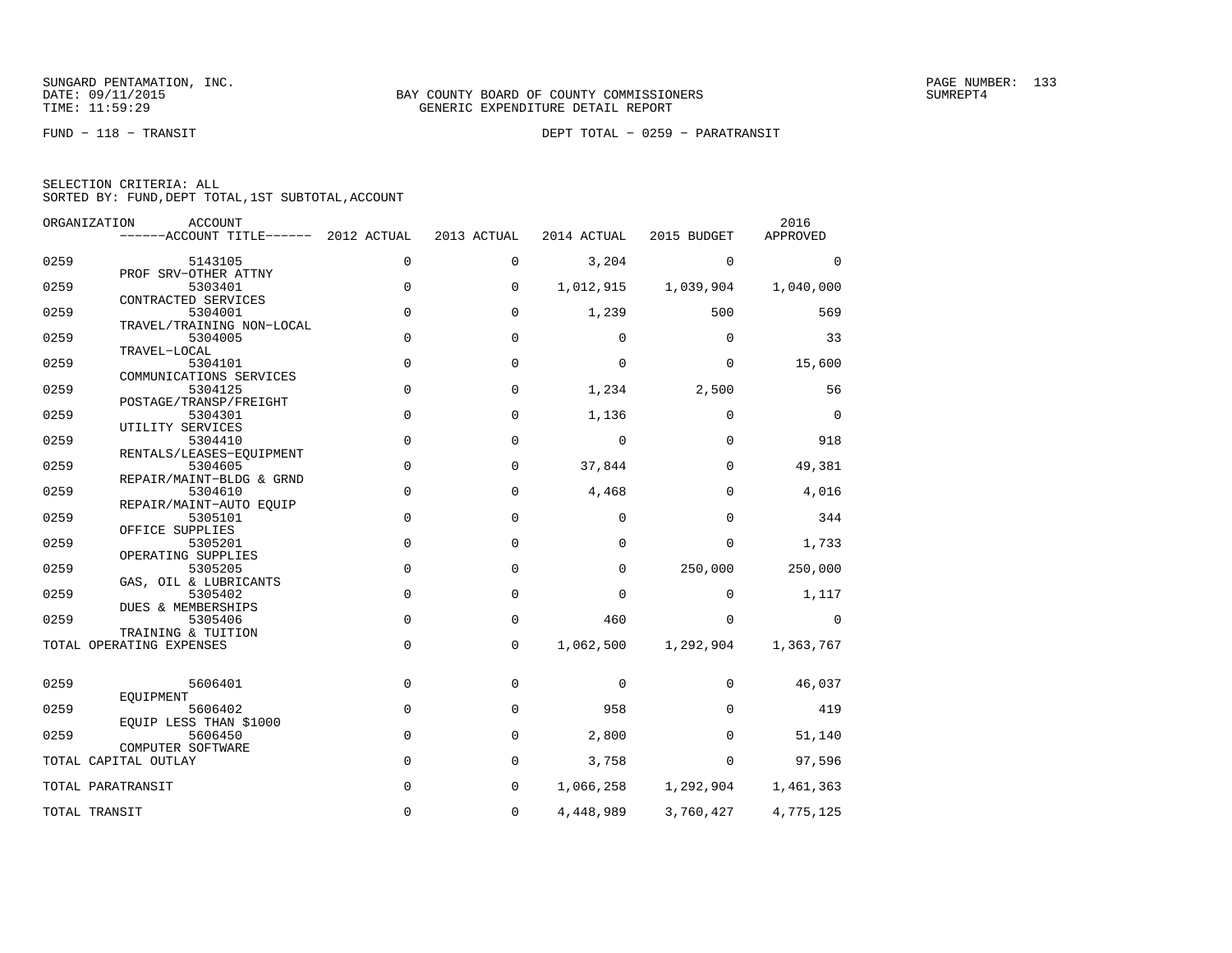|  | SELECTION CRITERIA: ALL                            |  |  |
|--|----------------------------------------------------|--|--|
|  | SORTED BY: FUND, DEPT TOTAL, 1ST SUBTOTAL, ACCOUNT |  |  |

| ORGANIZATION | ACCOUNT<br>------ACCOUNT TITLE------ 2012 ACTUAL |                         | 2013 ACTUAL      | 2014 ACTUAL 2015 BUDGET |                                                 | 2016<br>APPROVED |
|--------------|--------------------------------------------------|-------------------------|------------------|-------------------------|-------------------------------------------------|------------------|
| 0360         | 5101200<br>SALARIES & WAGES-REGULAR              | 896,293                 | 839,470          | 850,925                 | 886,851 893,266                                 |                  |
| 0360         | 5101400<br>SALARIES & WAGES-OVERTIME             | 12,116                  | 1,286            | 726                     | 1,266                                           | 1,266            |
| 0360         | 5102100<br>FICA TAXES-MATCHING                   | 65,681                  | 60,360           | 61,477                  | 67,941                                          | 68,432           |
| 0360         | 5102200<br>RETIREMENT CONTRIBUTIONS              | 45,061                  | 48,762           | 58,401                  | 67,090                                          | 66,567           |
| 0360         | 5102300<br>LIFE & HEALTH INSURANCE               | 121,308                 | 138,915          | 123,339                 | 165,281 173,407                                 |                  |
| 0360         | 5102400<br>WORKERS COMP. PREMIUMS                | 4,069                   |                  |                         | 3,648 3,779 3,815 3,843                         |                  |
|              | TOTAL PERSONAL SERVICES                          |                         |                  |                         | 1, 144, 528 1, 092, 441 1, 098, 647 1, 192, 244 | 1,206,781        |
| 0360         | 5143101<br>PROF SRV-CO ATTORNEY                  | 6,628                   | 7,784            | 2,015                   | 1,909                                           | 3,697            |
| 0360         | 5303107<br>PROF SRV-SUBSTANCE TEST               | 111                     | 111              | 496                     | 150                                             | 150              |
| 0360         | 5303110<br>PROF SRV-BACKGROUND CHECK             | 150                     | 280              | 763                     | 189                                             | 189              |
| 0360         | 5303401<br>CONTRACTED SERVICES                   | 4,118                   | 5,219            | 4,936                   | 7,324                                           | 6,500            |
| 0360         | 5303403<br>CONTR SRV-BANK CHRG POOL              | 427                     | 1,114            | 1,063                   | 1,126                                           | 1,096            |
| 0360         | 5303425<br>CONTR SRV-ADMIN FEES                  | 55,453                  | 56,865           | 14,937                  | 14,078                                          | 68,799           |
| 0360         | 5303430<br>CONTR SRV-ADVERTISING                 | $\overline{0}$          | $\Omega$         | $\bigcirc$              | $\overline{0}$                                  | $\overline{0}$   |
| 0360         | 5303446<br>CONTR SRV-FACILITIES                  | 51,925                  | 62,936           | 63,373                  | 73,849                                          | 133,007          |
| 0360         | 5304001<br>TRAVEL/TRAINING NON-LOCAL             | 775                     | 69               | $\Omega$                | $\overline{0}$                                  | $\Omega$         |
| 0360         | 5304005<br>TRAVEL-LOCAL                          | 31                      | 20               | $\Omega$                | 50                                              | 50               |
| 0360         | 5304101<br>COMMUNICATIONS SERVICES               | 10,222                  | 11,357           | 11,117                  | 11,000                                          | 12,580           |
| 0360         | 5304122<br>COMM SRV-LEASED LINES                 | $\overline{0}$          | $\mathbf 0$      | $\overline{0}$          | $\overline{0}$                                  | $\overline{0}$   |
| 0360         | 5304125<br>POSTAGE/TRANSP/FREIGHT                | 10,690                  | 7,268            | 6,017                   | 8,000                                           | 8,000            |
| 0360         | 5304301<br>UTILITY SERVICES                      | 150,873                 | 146,281          | 164,886<br>$\bigcirc$   | 154,800                                         | 155,500          |
| 0360         | 5304405<br>RENTALS/LEASES-BUILDINGS              | $\overline{0}$<br>8,046 | $\circ$<br>8,004 |                         | $\overline{0}$                                  | $\overline{0}$   |
| 0360<br>0360 | 5304410<br>RENTALS/LEASES-EQUIPMENT              | 40,780                  | 40,780           | 9,785<br>37,324         | 16,341<br>37,322                                | 12,448<br>70,652 |
|              | 5304501<br>INSURANCE & BONDS                     |                         |                  |                         |                                                 |                  |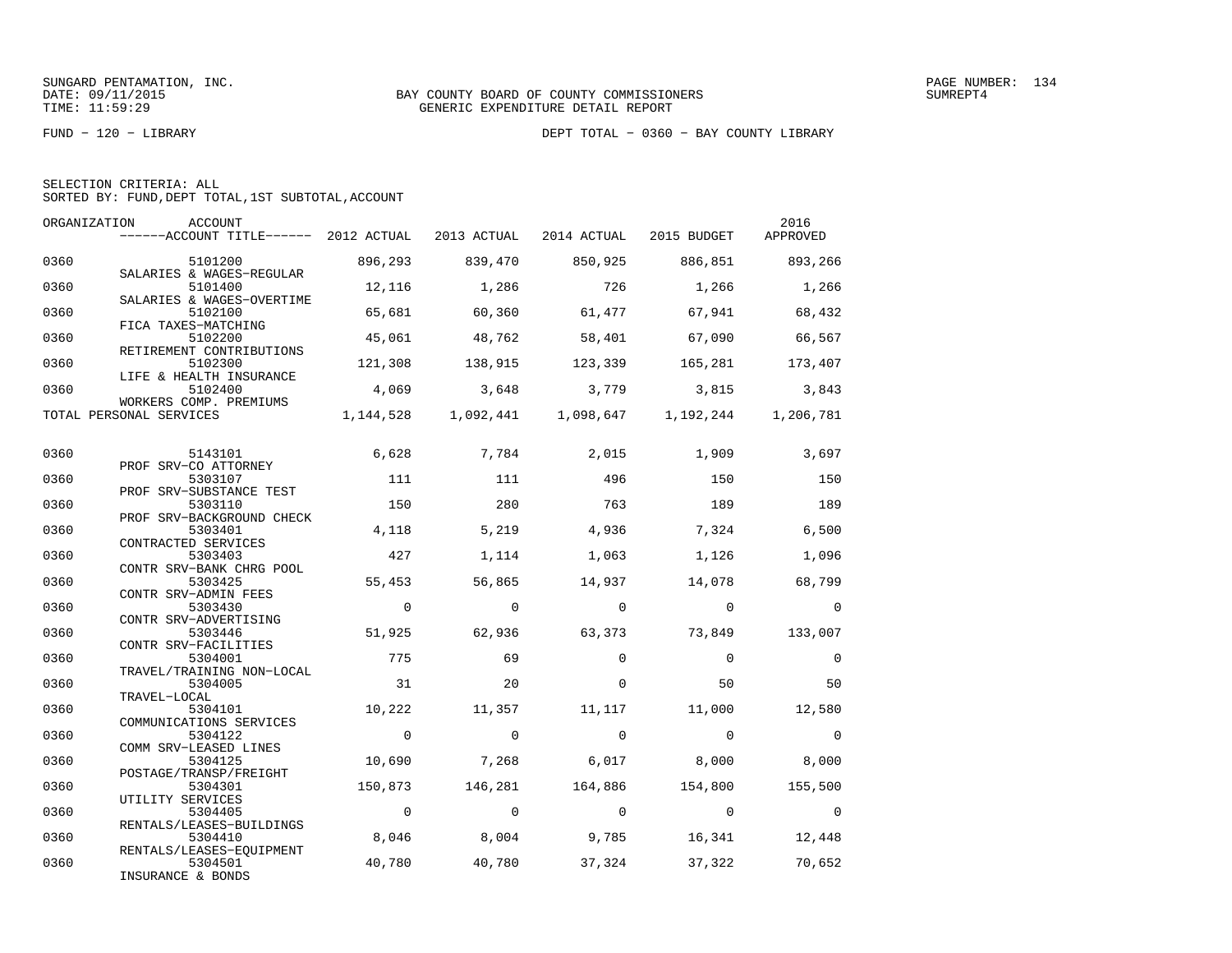|  | SELECTION CRITERIA: ALL |  |                                                    |  |
|--|-------------------------|--|----------------------------------------------------|--|
|  |                         |  | SORTED BY: FUND, DEPT TOTAL, 1ST SUBTOTAL, ACCOUNT |  |

| ORGANIZATION | ACCOUNT<br>------ACCOUNT TITLE------ 2012 ACTUAL    |                | 2013 ACTUAL    | 2014 ACTUAL             |                 | 2016<br>APPROVED |
|--------------|-----------------------------------------------------|----------------|----------------|-------------------------|-----------------|------------------|
|              |                                                     |                |                |                         | 2015 BUDGET     |                  |
| 0360         | 5304604                                             | $\overline{0}$ | $\Omega$       | $\Omega$                | $\Omega$        | $\Omega$         |
|              | REPAIR/MAINT-BLD&GRD DEPT                           |                |                |                         |                 |                  |
| 0360         | 5304605                                             | 41,339         | 40,452         | 31,510                  | 82,545          | 31,421           |
| 0360         | REPAIR/MAINT-BLDG & GRND<br>5304610                 | 657            | 136            | 647                     | 600             | 650              |
|              | REPAIR/MAINT-AUTO EQUIP                             |                |                |                         |                 |                  |
| 0360         | 5304611                                             | $\overline{0}$ | $\overline{0}$ | $\overline{0}$          | $\overline{0}$  | $\Omega$         |
|              | REPAIR/MAINT-FLEET MAINT                            |                |                |                         |                 |                  |
| 0360         | 5304615                                             | 18,434         | 14,644         | 22,251                  | 10,910          | 9,209            |
|              | REPAIR/MAINT-EQUIPMENT                              |                |                |                         |                 |                  |
| 0360         | 5304701<br>PRINTING & BINDING                       | 1,833          | 1,640          | 611                     | 2,500           | $\mathbf 0$      |
| 0360         | 5304902                                             | 1,138          | 2,318          | $\Omega$                | 4,088           | 3,279            |
|              | FEES & COSTS-PURCHASING                             |                |                |                         |                 |                  |
| 0360         | 5304905                                             | 5,856          | 4,539          | 1,727                   | $\Omega$        | $\Omega$         |
|              | FEES&COSTS-LGL ADV/ADVERT                           |                |                |                         |                 |                  |
| 0360         | 5304984                                             | $\overline{0}$ | $\overline{0}$ | $\Omega$                | $\Omega$        | $\mathbf 0$      |
|              | BAD DEBT                                            |                |                |                         |                 |                  |
| 0360         | 5304990                                             | 202            | 521            | 835                     | 400             | 400              |
| 0360         | MISCELLANEOUS EXPENSES<br>5305101                   | 23,431         | 17,988         | 14,435                  | 15,000          | 15,000           |
|              | OFFICE SUPPLIES                                     |                |                |                         |                 |                  |
| 0360         | 5305201                                             | 15,079         | 12,654         | 12,258                  | 13,000          | 8,000            |
|              | OPERATING SUPPLIES                                  |                |                |                         |                 |                  |
| 0360         | 5305202                                             | 441            | 440            | 438                     | 500             | 750              |
|              | OPER SUPPLIES-JANITORIAL                            |                |                |                         |                 |                  |
| 0360         | 5305205                                             | 2,232          | 2,088          | 2,167                   | 2,500           | 2,500            |
|              | GAS, OIL & LUBRICANTS                               |                |                |                         |                 |                  |
| 0360         | 5305210                                             | 295            | $\Omega$       | $\Omega$                | 30              | 30               |
| 0360         | SAFETY GEAR & SUPPLIES<br>5305401                   | 86,546         | 64,631         | 38,083                  | 26,634          | 28,645           |
|              | BOOKS/RESOURCE MATR/SUBSC                           |                |                |                         |                 |                  |
| 0360         | 5305402                                             | 725            | 100            | 291                     | 200             | 135              |
|              | DUES & MEMBERSHIPS                                  |                |                |                         |                 |                  |
| 0360         | 5305406                                             | 1,542          | 450            | 144                     | $\Omega$        | $\Omega$         |
|              | TRAINING & TUITION                                  |                |                |                         |                 |                  |
| 0360         | 5394940                                             | 762            | $\overline{0}$ | $\overline{0}$          | $\Omega$        | $\Omega$         |
|              | COGS-VENDING/CONCESSION<br>TOTAL OPERATING EXPENSES | 540,741        |                | 510,687 442,110 485,045 |                 | 572,687          |
|              |                                                     |                |                |                         |                 |                  |
|              |                                                     |                |                |                         |                 |                  |
| 0360         | 5606401                                             | 26,094         | 3,168          | 22,174                  | $\mathbf 0$     | $\mathbf 0$      |
|              | EOUIPMENT                                           |                |                |                         |                 |                  |
| 0360         | 5606402<br>EOUIP LESS THAN \$1000                   | 5,578          | 2,869          | 5,365                   | 1,500           | 1,500            |
| 0360         | 5606450                                             | 2,304          | $\Omega$       | 786                     | $\overline{0}$  | 15,394           |
|              | COMPUTER SOFTWARE                                   |                |                |                         |                 |                  |
| 0360         | 5606601                                             | $\mathbf 0$    | $\mathbf 0$    |                         | 167,438 363,979 | 282,982          |
|              | IMPACT FEE PROJECTS                                 |                |                |                         |                 |                  |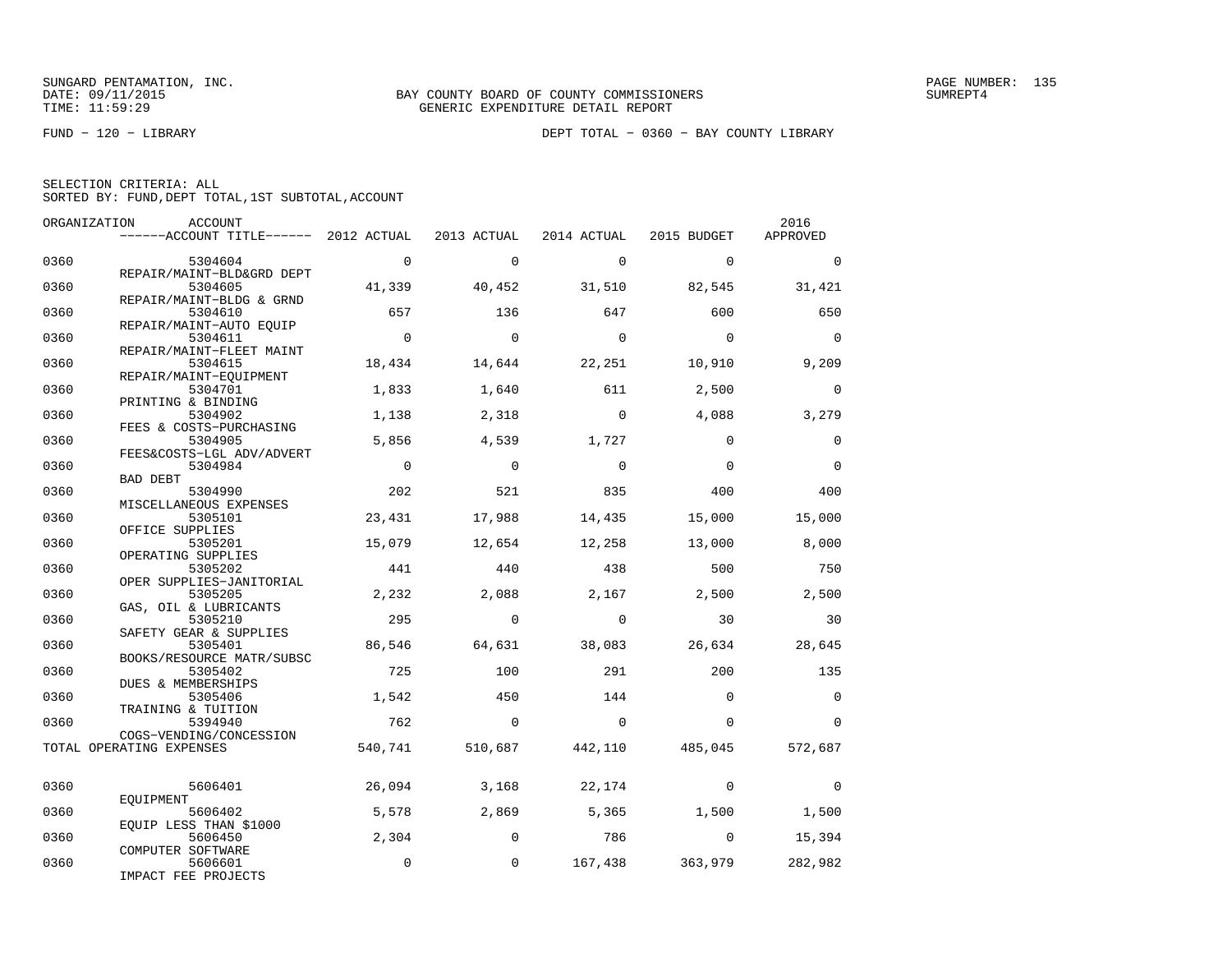| SELECTION CRITERIA: ALL |  |  |                                                    |  |
|-------------------------|--|--|----------------------------------------------------|--|
|                         |  |  | SORTED BY: FUND, DEPT TOTAL, 1ST SUBTOTAL, ACCOUNT |  |

|      | ORGANIZATION<br>ACCOUNT<br>------ACCOUNT TITLE------ 2012 ACTUAL  |           | 2013 ACTUAL | 2014 ACTUAL | 2015 BUDGET     | 2016<br>APPROVED |
|------|-------------------------------------------------------------------|-----------|-------------|-------------|-----------------|------------------|
| 0360 | 5606620<br>BOOKS - STATE AID                                      | 20,778    | 105,243     | 56,154      | 80,052          | 60,997           |
| 0360 | 5606623<br>BOOKS - LOCAL                                          | 150,862   | 109,940     | 36,297      | 195,111         | 2,082            |
| 0360 | 5606625<br>BOOKS - FRIENDS                                        |           | $\Omega$    | $\Omega$    | 0               | $\Omega$         |
|      | TOTAL CAPITAL OUTLAY                                              | 205,616   | 221,220     |             | 288,214 640,642 | 362,955          |
| 0360 | 5707201<br>INTEREST EXPENSE                                       |           | $\Omega$    | $\Omega$    | $\Omega$        | $\Omega$         |
|      | TOTAL DEBT SERVICE                                                | $\cap$    | $\Omega$    | $\cap$      | $\Omega$        | $\Omega$         |
| 0360 | 5905998<br>DEPRECIATION EXPENSE                                   |           | $\Omega$    | $\Omega$    | $\Omega$        | $\Omega$         |
| 0360 | 5909910                                                           |           | $\Omega$    | $\Omega$    | 30,194          | 25,000           |
| 0360 | RESERVE FOR CONTINGENCIES<br>5909915<br>RESERVE FOR PAY ADJUSTMNT | $\Omega$  | $\Omega$    | $\Omega$    | $\Omega$        | $\Omega$         |
| 0360 | 5909999<br>RESERVE-CASH FORWARD                                   |           | $\Omega$    | $\Omega$    | 96,059          | 23,615           |
|      | TOTAL NON-OPERATING EXPENSES                                      | $\Omega$  | $\mathbf 0$ | 0           | 126,253         | 48,615           |
|      | TOTAL BAY COUNTY LIBRARY                                          | 1,890,885 | 1,824,347   | 1,828,971   | 2,444,184       | 2,191,038        |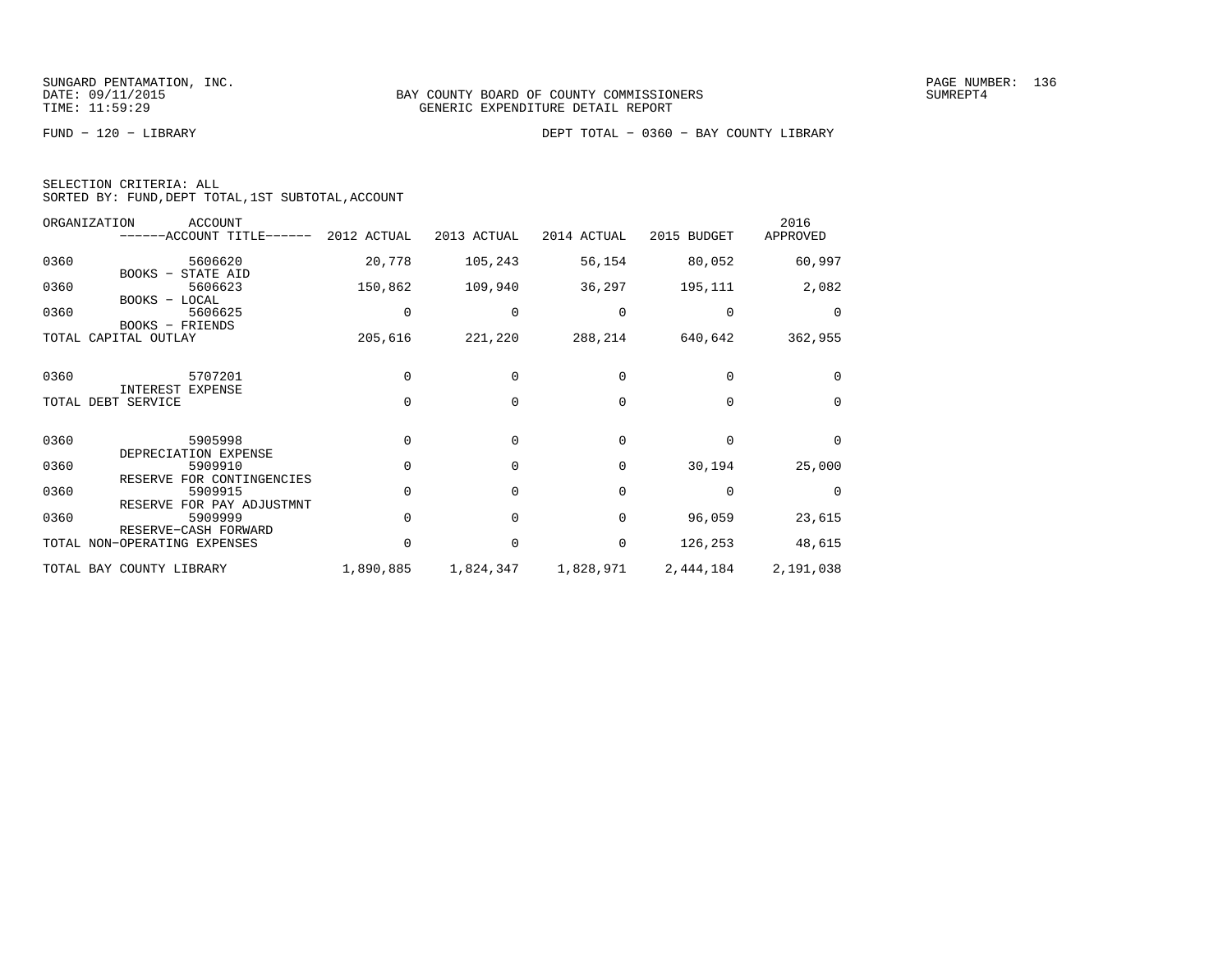| SELECTION CRITERIA: ALL |  |  |                                                    |  |
|-------------------------|--|--|----------------------------------------------------|--|
|                         |  |  | SORTED BY: FUND, DEPT TOTAL, 1ST SUBTOTAL, ACCOUNT |  |

| ORGANIZATION | ACCOUNT<br>$----ACCOUNT$ TITLE $---2012$ ACTUAL 2013 ACTUAL |                |          | 2014 ACTUAL 2015 BUDGET |                         | 2016<br>APPROVED |
|--------------|-------------------------------------------------------------|----------------|----------|-------------------------|-------------------------|------------------|
| 0361         | 5101200<br>SALARIES & WAGES-REGULAR                         | 103,369        | 99,519   | 107,423                 | 95,329                  | 94,757           |
| 0361         | 5101400<br>SALARIES & WAGES-OVERTIME                        | $\overline{0}$ | $\Omega$ | $\Omega$                | 11,100                  | 11,100           |
| 0361         | 5102100<br>FICA TAXES-MATCHING                              | 7,768          | 7,434    | 8,042                   | 8,141                   | 8,098            |
| 0361         | 5102200<br>RETIREMENT CONTRIBUTIONS                         | 5,168          | 5,386    | 6,260                   | 7,127                   | 6,992            |
| 0361         | 5102300<br>LIFE & HEALTH INSURANCE                          | 4,139          | 6,219    | 5,981                   | 4,702                   | 5,666            |
| 0361         | 5102400<br>WORKERS COMP. PREMIUMS                           | 412            | 403      | 430                     | 426                     | 423              |
|              | TOTAL PERSONAL SERVICES                                     | 120,856        |          |                         | 118,961 128,136 126,825 | 127,036          |
| 0361         | 5303107                                                     | 227            | 74       | 37                      | $\Omega$                | $\mathbf 0$      |
| 0361         | PROF SRV-SUBSTANCE TEST<br>5303110                          | 99             | 107      | 36                      | $\Omega$                | $\Omega$         |
| 0361         | PROF SRV-BACKGROUND CHECK<br>5303401<br>CONTRACTED SERVICES | $\Omega$       | $\Omega$ | 1,987                   | $\Omega$                | 761              |
| 0361         | 5303410<br>CONTR SRV-JANITORIAL                             | $\Omega$       | $\Omega$ | $\Omega$                | $\Omega$                | $\Omega$         |
| 0361         | 5304001<br>TRAVEL/TRAINING NON-LOCAL                        | $\Omega$       | $\Omega$ | $\Omega$                | $\Omega$                | $\Omega$         |
| 0361         | 5304005<br>TRAVEL-LOCAL                                     | $\Omega$       | $\Omega$ | 40                      | $\Omega$                | $\Omega$         |
| 0361         | 5304101<br>COMMUNICATIONS SERVICES                          | 1,020          | 1,126    | 1,472                   | 1,300                   | 1,325            |
| 0361         | 5304125<br>POSTAGE/TRANSP/FREIGHT                           | 110            | 130      | 189                     | 130                     | 150              |
| 0361         | 5304301<br>UTILITY SERVICES                                 | 17,882         | 16,547   | 19,718                  | 22,000                  | 22,000           |
| 0361         | 5304410<br>RENTALS/LEASES-EQUIPMENT                         | $\mathbf 0$    | $\Omega$ | $\Omega$                | 2,012                   | $\Omega$         |
| 0361         | 5304501<br>INSURANCE & BONDS                                | 1,080          | 1,079    | 988                     | 988                     | 6,209            |
| 0361         | 5304605<br>REPAIR/MAINT-BLDG & GRND                         | 315            | 245      | $\Omega$                | 450                     | $\Omega$         |
| 0361         | 5304615<br>REPAIR/MAINT-EOUIPMENT                           | 485            | 533      | 586                     | 450                     | 690              |
| 0361         | 5304701<br>PRINTING & BINDING                               | $\Omega$       | $\Omega$ | $\Omega$                | $\Omega$                | $\mathbf 0$      |
| 0361         | 5304902<br>FEES & COSTS-PURCHASING                          | $\Omega$       | $\Omega$ | $\Omega$                | $\Omega$                | $\Omega$         |
| 0361         | 5304990<br>MISCELLANEOUS EXPENSES                           | $\mathbf 0$    | 27       | $\Omega$                | $\Omega$                | $\Omega$         |
| 0361         | 5305101<br>OFFICE SUPPLIES                                  | 143            | 259      | 915                     | 300                     | 400              |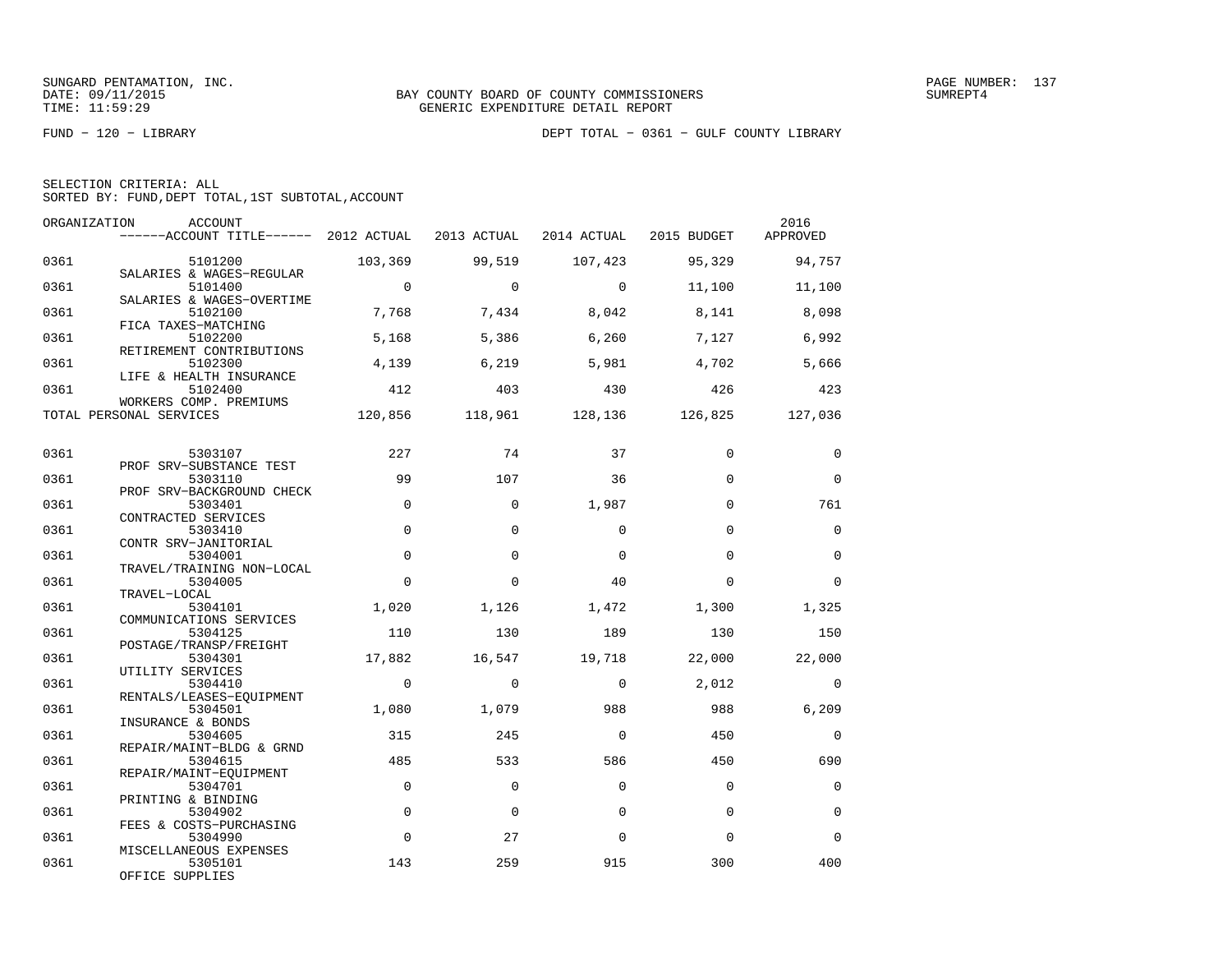|  | SELECTION CRITERIA: ALL |                                                    |  |
|--|-------------------------|----------------------------------------------------|--|
|  |                         | SORTED BY: FUND, DEPT TOTAL, 1ST SUBTOTAL, ACCOUNT |  |

|      | ORGANIZATION<br>ACCOUNT<br>------ACCOUNT TITLE------       | 2012 ACTUAL | 2013 ACTUAL | 2014 ACTUAL | 2015 BUDGET | 2016<br>APPROVED |
|------|------------------------------------------------------------|-------------|-------------|-------------|-------------|------------------|
| 0361 | 5305201<br>OPERATING SUPPLIES                              | $\mathbf 0$ | $\mathbf 0$ | 10          | $\mathbf 0$ | 0                |
| 0361 | 5305202                                                    | 118         | 185         | 199         | 250         | 250              |
| 0361 | OPER SUPPLIES-JANITORIAL<br>5305205                        | $\mathbf 0$ | $\Omega$    | 0           | $\mathbf 0$ | 0                |
| 0361 | GAS, OIL & LUBRICANTS<br>5305210<br>SAFETY GEAR & SUPPLIES | $\Omega$    | $\Omega$    | $\Omega$    | $\Omega$    | $\mathbf 0$      |
| 0361 | 5305401<br>BOOKS/RESOURCE MATR/SUBSC                       | 6,270       | 6,419       | 5,465       | 6,706       | 6,534            |
| 0361 | 5305406<br>TRAINING & TUITION                              | $\mathbf 0$ | $\mathbf 0$ | $\mathbf 0$ | $\mathbf 0$ | 0                |
|      | TOTAL OPERATING EXPENSES                                   | 27,749      | 26,730      | 31,642      | 34,586      | 38,319           |
| 0361 | 5606401                                                    | $\mathbf 0$ | $\mathbf 0$ | 2,719       | 0           | 0                |
| 0361 | EOUIPMENT<br>5606402                                       | $\Omega$    | 65          | 1,556       | $\Omega$    | 0                |
| 0361 | EOUIP LESS THAN \$1000<br>5606450<br>COMPUTER SOFTWARE     | $\mathbf 0$ | $\mathbf 0$ | $\mathbf 0$ | $\mathbf 0$ | 0                |
| 0361 | 5606620<br>BOOKS - STATE AID                               | 8,879       | 20,901      | 45,010      | 4,873       | 0                |
| 0361 | 5606623<br>BOOKS - LOCAL                                   | 12,443      | 3,241       | 4,800       | 13,624      | 3,683            |
|      | TOTAL CAPITAL OUTLAY                                       | 21,322      | 24,207      | 54,085      | 18,497      | 3,683            |
| 0361 | 5905998<br>DEPRECIATION EXPENSE                            | $\mathbf 0$ | $\Omega$    | $\Omega$    | $\mathbf 0$ | $\Omega$         |
| 0361 | 5909910<br>RESERVE FOR CONTINGENCIES                       | $\mathbf 0$ | $\Omega$    | $\Omega$    | 8,000       | 2,000            |
| 0361 | 5909915<br>RESERVE FOR PAY ADJUSTMNT                       | $\Omega$    | $\Omega$    | $\Omega$    | $\mathbf 0$ | $\mathbf 0$      |
|      | TOTAL NON-OPERATING EXPENSES                               | $\mathbf 0$ | 0           | 0           | 8,000       | 2,000            |
|      | TOTAL GULF COUNTY LIBRARY                                  | 169,927     | 169,898     | 213,863     | 187,908     | 171,038          |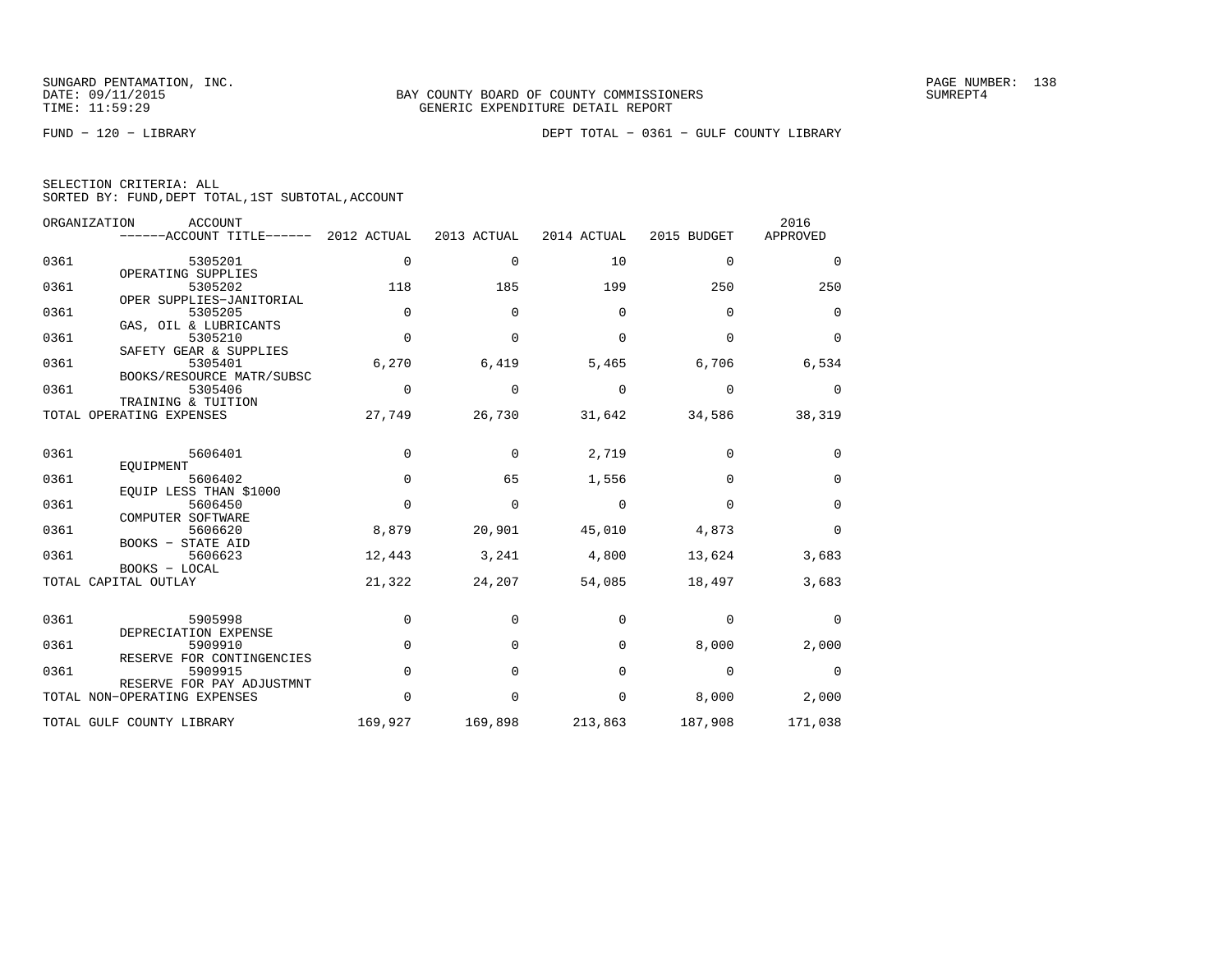|  | SELECTION CRITERIA: ALL |                                                    |  |
|--|-------------------------|----------------------------------------------------|--|
|  |                         | SORTED BY: FUND, DEPT TOTAL, 1ST SUBTOTAL, ACCOUNT |  |

| ORGANIZATION | ACCOUNT<br>------ACCOUNT TITLE------ 2012 ACTUAL 2013 ACTUAL 2014 ACTUAL 2015 BUDGET |                |              |                |                         | 2016<br>APPROVED |
|--------------|--------------------------------------------------------------------------------------|----------------|--------------|----------------|-------------------------|------------------|
| 0362         | 5101200                                                                              | 83,630         | 78,878       | 79,550         | 81,480                  | 80,971           |
| 0362         | SALARIES & WAGES-REGULAR<br>5101400<br>SALARIES & WAGES-OVERTIME                     | $\overline{0}$ | $\Omega$     | $\overline{0}$ | 2,500                   | 1,041            |
| 0362         | 5102100<br>FICA TAXES-MATCHING                                                       | 5,974          | 5,627        | 5,642          | 6,425                   | 6,386            |
| 0362         | 5102200<br>RETIREMENT CONTRIBUTIONS                                                  | 4,147          | 4,666        | 5,261          | 6,344                   | 6,211            |
| 0362         | 5102300<br>LIFE & HEALTH INSURANCE                                                   | 14,955         | 15,528       | 16,563         | 24,627                  | 26,365           |
| 0362         | 5102400<br>WORKERS COMP. PREMIUMS                                                    | 607            | 607          | 683            | 623                     | 621              |
|              | TOTAL PERSONAL SERVICES                                                              | 109,312        |              |                | 105,307 107,699 121,999 | 121,595          |
| 0362         | 5303107                                                                              | $\Omega$       | 37           | $\Omega$       | $\Omega$                | $\Omega$         |
| 0362         | PROF SRV-SUBSTANCE TEST<br>5303110                                                   | $\mathbf 0$    | 36           | 186            | $\Omega$                | $\mathbf 0$      |
| 0362         | PROF SRV-BACKGROUND CHECK<br>5303401                                                 | $\mathbf 0$    | 260          | $\Omega$       | 260                     | $\mathbf 0$      |
| 0362         | CONTRACTED SERVICES<br>5304001<br>TRAVEL/TRAINING NON-LOCAL                          | $\Omega$       | $\Omega$     | $\Omega$       | $\Omega$                | $\Omega$         |
| 0362         | 5304101<br>COMMUNICATIONS SERVICES                                                   | 2,125          | 2,192        | 2,394          | 2,300                   | 2,600            |
| 0362         | 5304125<br>POSTAGE/TRANSP/FREIGHT                                                    | $\Omega$       | $\mathbf{1}$ | 102            | $\Omega$                | $\mathbf{0}$     |
| 0362         | 5304301<br>UTILITY SERVICES                                                          | 5,970          | 5,599        | 5,399          | 7,300                   | 7,300            |
| 0362         | 5304410<br>RENTALS/LEASES-EOUIPMENT                                                  | $\Omega$       | $\Omega$     | $\Omega$       | 1,437                   | $\Omega$         |
| 0362         | 5304501<br>INSURANCE & BONDS                                                         | 648            | 647          | 592            | 593                     | 5,928            |
| 0362         | 5304605<br>REPAIR/MAINT-BLDG & GRND                                                  | $\Omega$       | $\Omega$     | $\Omega$       | $\Omega$                | $\Omega$         |
| 0362         | 5304615<br>REPAIR/MAINT-EOUIPMENT                                                    | 242            | 267          | 293            | 250                     | 345              |
| 0362         | 5304701<br>PRINTING & BINDING                                                        | $\Omega$       | $\Omega$     | $\Omega$       | $\Omega$                | $\Omega$         |
| 0362         | 5304902<br>FEES & COSTS-PURCHASING                                                   | $\mathbf 0$    | $\Omega$     | $\Omega$       | $\Omega$                | $\Omega$         |
| 0362         | 5305101<br>OFFICE SUPPLIES                                                           | 6              | 135          | 642            | 250                     | 300              |
| 0362         | 5305201<br>OPERATING SUPPLIES                                                        | $\mathbf 0$    | 30           | $\Omega$       | $\Omega$                | $\overline{0}$   |
| 0362         | 5305202<br>OPER SUPPLIES-JANITORIAL                                                  | $\Omega$       | 117          | 516            | 150                     | 250              |
| 0362         | 5305205<br>GAS, OIL & LUBRICANTS                                                     | $\Omega$       | $\mathbf 0$  | $\mathbf 0$    | $\mathbf 0$             | $\mathbf 0$      |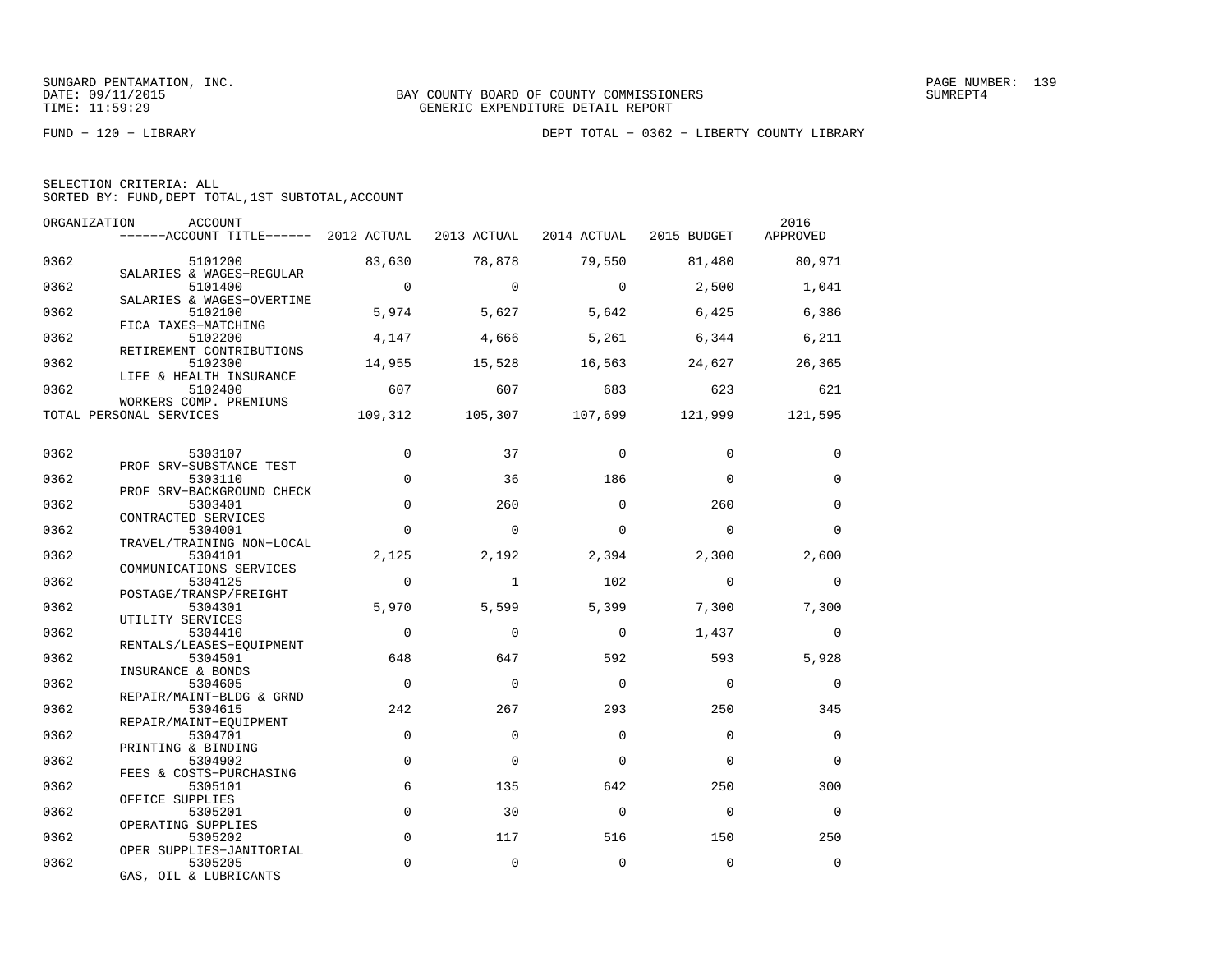| SELECTION CRITERIA: ALL |  |  |                                                    |  |
|-------------------------|--|--|----------------------------------------------------|--|
|                         |  |  | SORTED BY: FUND, DEPT TOTAL, 1ST SUBTOTAL, ACCOUNT |  |

|      | ORGANIZATION<br><b>ACCOUNT</b><br>------ACCOUNT TITLE------ 2012 ACTUAL |              | 2013 ACTUAL | 2014 ACTUAL | 2015 BUDGET | 2016<br>APPROVED |
|------|-------------------------------------------------------------------------|--------------|-------------|-------------|-------------|------------------|
| 0362 | 5305210<br>SAFETY GEAR & SUPPLIES                                       | 0            | $\Omega$    | 0           | $\Omega$    | 0                |
| 0362 | 5305401<br>BOOKS/RESOURCE MATR/SUBSC                                    | 207          | 207         | 199         | 207         | 260              |
| 0362 | 5305406<br>TRAINING & TUITION                                           | $\Omega$     | $\Omega$    | $\Omega$    | $\Omega$    | $\Omega$         |
|      | TOTAL OPERATING EXPENSES                                                | 9,198        | 9,526       | 10,324      | 12,747      | 16,983           |
| 0362 | 5606401                                                                 | $\Omega$     | $\Omega$    | $\Omega$    | $\Omega$    | $\Omega$         |
| 0362 | EOUIPMENT<br>5606402<br>EOUIP LESS THAN \$1000                          | $\Omega$     | $\Omega$    | $\Omega$    | $\Omega$    | $\Omega$         |
| 0362 | 5606620<br>BOOKS - STATE AID                                            | $\cap$       | $\Omega$    | 18,112      | $\Omega$    | $\Omega$         |
| 0362 | 5606623<br>BOOKS - LOCAL                                                | $\Omega$     | 44          | 20          | $\Omega$    | 0                |
|      | TOTAL CAPITAL OUTLAY                                                    | $\Omega$     | 44          | 18,132      | $\Omega$    | $\Omega$         |
| 0362 | 5905998<br>DEPRECIATION EXPENSE                                         | <sup>n</sup> | $\Omega$    | $\Omega$    | $\Omega$    | $\Omega$         |
| 0362 | 5909910<br>RESERVE FOR CONTINGENCIES                                    | $\Omega$     | $\Omega$    | $\Omega$    | 4,646       | $\Omega$         |
| 0362 | 5909915<br>RESERVE FOR PAY ADJUSTMNT                                    | $\Omega$     | $\Omega$    | $\Omega$    | $\Omega$    | $\Omega$         |
|      | TOTAL NON-OPERATING EXPENSES                                            | <sup>n</sup> | $\Omega$    | $\Omega$    | 4,646       | $\Omega$         |
|      | TOTAL LIBERTY COUNTY LIBRARY                                            | 118,510      | 114,877     | 136,156     | 139,392     | 138,578          |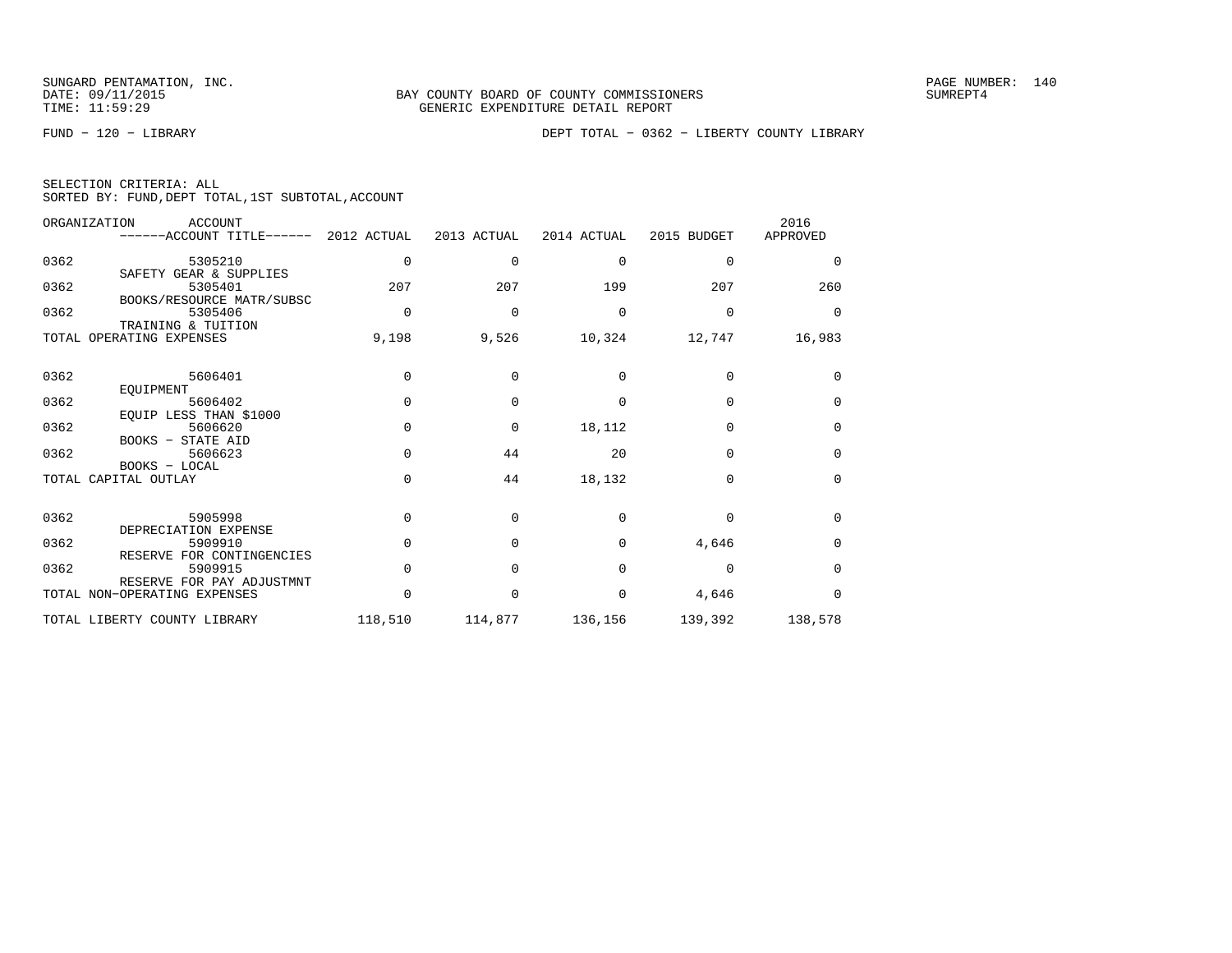| SELECTION CRITERIA: ALL |  |  |                                                    |  |
|-------------------------|--|--|----------------------------------------------------|--|
|                         |  |  | SORTED BY: FUND, DEPT TOTAL, 1ST SUBTOTAL, ACCOUNT |  |

|      | ORGANIZATION<br>ACCOUNT<br>------ACCOUNT TITLE------ 2012 ACTUAL |                | 2013 ACTUAL |             | 2014 ACTUAL 2015 BUDGET | 2016<br>APPROVED |
|------|------------------------------------------------------------------|----------------|-------------|-------------|-------------------------|------------------|
| 0363 | 5101200                                                          | 119,887        | 116,635     | 107,888     | 118,228                 | 112,360          |
| 0363 | SALARIES & WAGES-REGULAR<br>5101400                              | 1,085          | 852         | 9           | 2,157                   | 2,157            |
| 0363 | SALARIES & WAGES-OVERTIME<br>5102100                             | 9,172          | 8,883       | 8,155       | 9,209                   | 8,761            |
| 0363 | FICA TAXES-MATCHING<br>5102200                                   | 6,021          | 6,364       | 7,328       | 9,094                   | 8,522            |
| 0363 | RETIREMENT CONTRIBUTIONS<br>5102300<br>LIFE & HEALTH INSURANCE   | $\overline{0}$ | 634         | 3,954       | 4,284                   | 11,206           |
| 0363 | 5102400<br>WORKERS COMP. PREMIUMS                                | 512            | 511         | 509         | 512                     | 486              |
| 0363 | 5102500<br>UNEMPLOYMENT COMPENSATION                             | $\mathbf{0}$   | $\mathbf 0$ | $\mathbf 0$ | $\mathbf 0$             | $\Omega$         |
|      | TOTAL PERSONAL SERVICES                                          | 136,677        | 133,878     | 127,842     | 143,484                 | 143,492          |
| 0363 | 5303107                                                          | $\Omega$       | 74          | 148         | 75                      | 75               |
| 0363 | PROF SRV-SUBSTANCE TEST<br>5303110                               | $\mathbf 0$    | 36          | $\Omega$    | 40                      | 40               |
| 0363 | PROF SRV-BACKGROUND CHECK<br>5303401                             | 718            | 860         | 1,025       | 275                     | $\mathbf{0}$     |
| 0363 | CONTRACTED SERVICES<br>5304101                                   | $\mathbf 0$    | $\mathbf 0$ | $\Omega$    | $\Omega$                | $\mathbf{0}$     |
| 0363 | COMMUNICATIONS SERVICES<br>5304125<br>POSTAGE/TRANSP/FREIGHT     | $\mathbf 0$    | 35          | $\Omega$    | 35                      | 35               |
| 0363 | 5304301<br>UTILITY SERVICES                                      | $\Omega$       | $\Omega$    | $\Omega$    | $\Omega$                | $\Omega$         |
| 0363 | 5304410<br>RENTALS/LEASES-EQUIPMENT                              | $\Omega$       | $\Omega$    | $\Omega$    | 2,012                   | $\Omega$         |
| 0363 | 5304501<br>INSURANCE & BONDS                                     | 864            | 863         | 792         | 790                     | 6,250            |
| 0363 | 5304605<br>REPAIR/MAINT-BLDG & GRND                              | $\overline{0}$ | $\mathbf 0$ | $\Omega$    | $\bigcirc$              | $\mathbf 0$      |
| 0363 | 5304615<br>REPAIR/MAINT-EOUIPMENT                                | 675            | 1,242       | 1,656       | 1,399                   | 1,399            |
| 0363 | 5305101<br>OFFICE SUPPLIES                                       | 3,095          | 2,857       | 3,630       | 1,500                   | 1,500            |
| 0363 | 5305201<br>OPERATING SUPPLIES                                    | $\mathbf 0$    | 0           | $\mathbf 0$ | $\mathbf 0$             | $\mathbf 0$      |
| 0363 | 5305202<br>OPER SUPPLIES-JANITORIAL                              | 1,074          | 969         | 856         | 1,000                   | 1,000            |
| 0363 | 5305210<br>SAFETY GEAR & SUPPLIES                                | $\overline{0}$ | $\Omega$    | $\mathbf 0$ | $\overline{0}$          | $\Omega$         |
| 0363 | 5305401<br>BOOKS/RESOURCE MATR/SUBSC                             | 3,003          | 3,754       | 3,627       | 1,724                   | 1,400            |
|      | TOTAL OPERATING EXPENSES                                         | 9,429          | 10,689      | 11,734      | 8,850                   | 11,699           |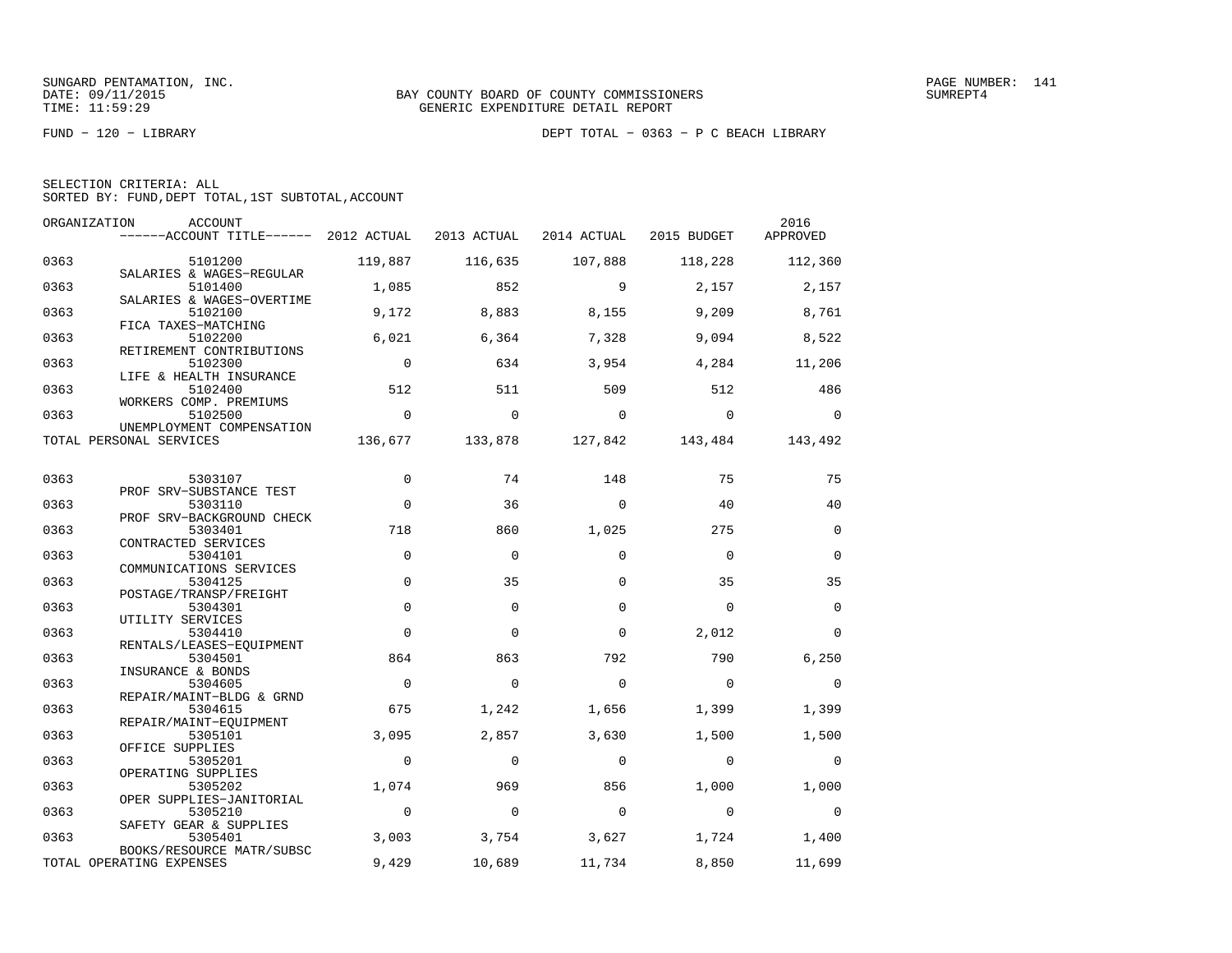|  | SELECTION CRITERIA: ALL |                                                    |
|--|-------------------------|----------------------------------------------------|
|  |                         | SORTED BY: FUND, DEPT TOTAL, 1ST SUBTOTAL, ACCOUNT |

| ORGANIZATION<br>ACCOUNT<br>------ACCOUNT TITLE------ |                                                                                                                                                                                     | 2013 ACTUAL                                         |                             | 2015 BUDGET                                | 2016<br>APPROVED                     |
|------------------------------------------------------|-------------------------------------------------------------------------------------------------------------------------------------------------------------------------------------|-----------------------------------------------------|-----------------------------|--------------------------------------------|--------------------------------------|
|                                                      |                                                                                                                                                                                     |                                                     |                             |                                            |                                      |
| 5606401                                              | 2,826                                                                                                                                                                               |                                                     |                             | $\Omega$                                   | $\Omega$                             |
| EQUIPMENT                                            |                                                                                                                                                                                     |                                                     |                             |                                            |                                      |
| 5606402                                              |                                                                                                                                                                                     | 1,571                                               | 1,104                       |                                            | $\Omega$                             |
|                                                      |                                                                                                                                                                                     |                                                     |                             |                                            |                                      |
|                                                      |                                                                                                                                                                                     |                                                     |                             |                                            | $\Omega$                             |
|                                                      |                                                                                                                                                                                     |                                                     |                             |                                            |                                      |
|                                                      |                                                                                                                                                                                     |                                                     |                             |                                            | $\Omega$                             |
|                                                      |                                                                                                                                                                                     |                                                     |                             |                                            |                                      |
|                                                      |                                                                                                                                                                                     |                                                     |                             |                                            | 12,279                               |
|                                                      |                                                                                                                                                                                     |                                                     |                             |                                            |                                      |
|                                                      |                                                                                                                                                                                     |                                                     |                             |                                            | 12,279                               |
|                                                      |                                                                                                                                                                                     |                                                     |                             |                                            |                                      |
|                                                      |                                                                                                                                                                                     |                                                     |                             |                                            | $\Omega$                             |
| DEPRECIATION EXPENSE                                 |                                                                                                                                                                                     |                                                     |                             |                                            |                                      |
| 5909910                                              |                                                                                                                                                                                     |                                                     | $\Omega$                    | 1,821                                      | 2,000                                |
| RESERVE FOR CONTINGENCIES                            |                                                                                                                                                                                     |                                                     |                             |                                            |                                      |
| 5909915                                              |                                                                                                                                                                                     |                                                     | $\Omega$                    |                                            | $\Omega$                             |
| RESERVE FOR PAY ADJUSTMNT                            |                                                                                                                                                                                     |                                                     |                             |                                            |                                      |
| TOTAL NON-OPERATING EXPENSES                         |                                                                                                                                                                                     |                                                     | 0                           |                                            | 2,000                                |
|                                                      |                                                                                                                                                                                     |                                                     |                             |                                            | 169,470                              |
|                                                      | EOUIP LESS THAN \$1000<br>5606450<br>COMPUTER<br>SOFTWARE<br>5606620<br>BOOKS - STATE AID<br>5606623<br>BOOKS - LOCAL<br>TOTAL CAPITAL OUTLAY<br>5905998<br>TOTAL P C BEACH LIBRARY | 2012 ACTUAL<br>4,048<br>39,635<br>46,509<br>192,615 | 39,207<br>40,786<br>185,353 | 2014 ACTUAL<br>46,401<br>47,505<br>187,081 | 25,000<br>25,000<br>1,821<br>179,155 |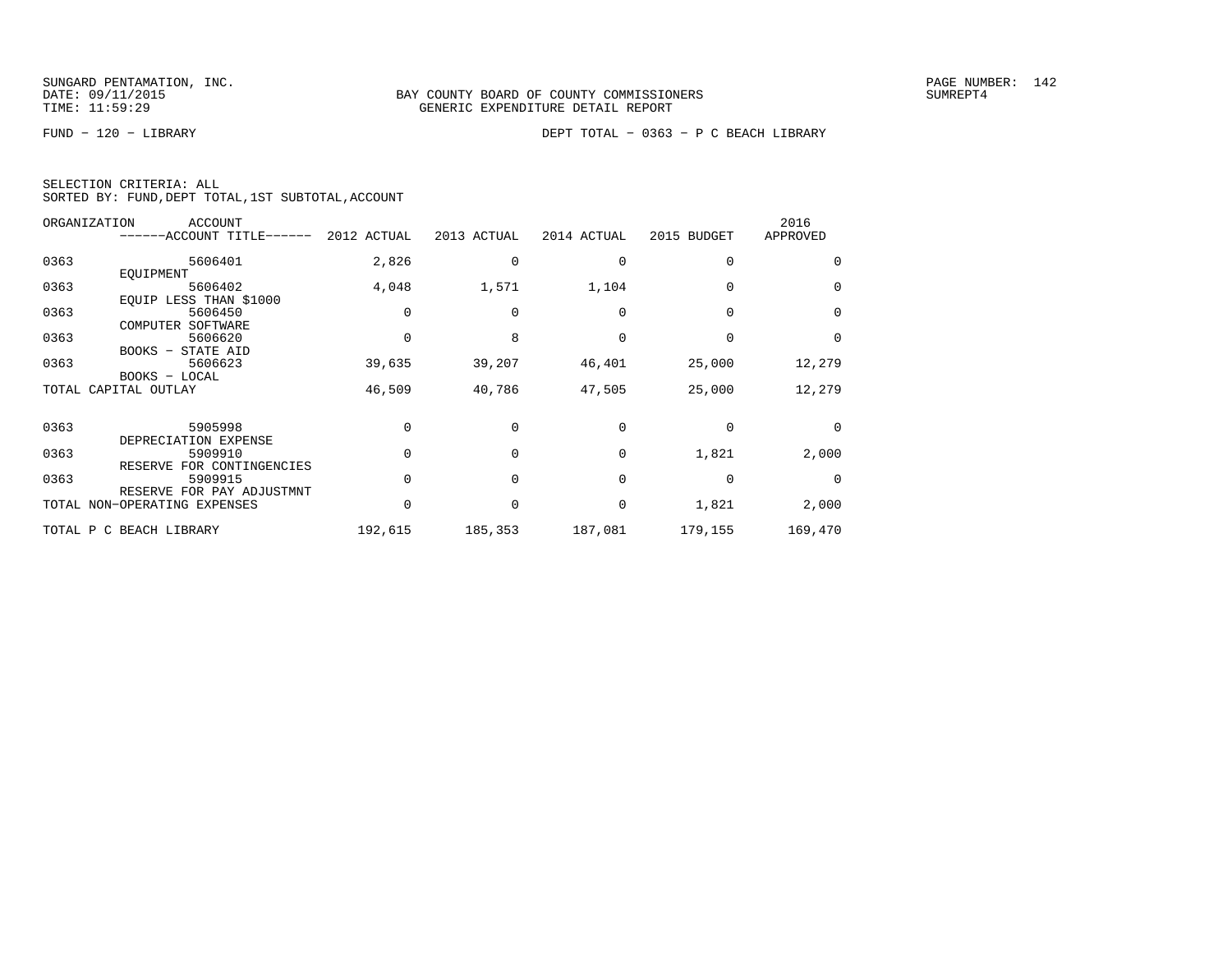FUND − 120 − LIBRARY DEPT TOTAL − 0364 − PARKER LIBRARY

| SELECTION CRITERIA: ALL |  |  |                                                    |  |
|-------------------------|--|--|----------------------------------------------------|--|
|                         |  |  | SORTED BY: FUND, DEPT TOTAL, 1ST SUBTOTAL, ACCOUNT |  |

|      | ORGANIZATION<br>ACCOUNT<br>------ACCOUNT TITLE------ 2012 ACTUAL |                | 2013 ACTUAL | 2014 ACTUAL | 2015 BUDGET | 2016<br>APPROVED |
|------|------------------------------------------------------------------|----------------|-------------|-------------|-------------|------------------|
| 0364 | 5101200<br>SALARIES & WAGES-REGULAR                              | 21,040         | 24,096      | 23,218      | 22,983      | 22,983           |
| 0364 | 5101400<br>SALARIES & WAGES-OVERTIME                             | $\overline{0}$ | $\Omega$    | $\Omega$    | $\Omega$    | $\mathbf 0$      |
| 0364 | 5102100<br>FICA TAXES-MATCHING                                   | 1,541          | 1,772       | 1,698       | 1,758       | 1,758            |
| 0364 | 5102200<br>RETIREMENT CONTRIBUTIONS                              | 1,056          | 1,425       | 1,607       | 1,737       | 1,710            |
| 0364 | 5102300<br>LIFE & HEALTH INSURANCE                               | 2,565          | 2,795       | 2,968       | 3,201       | 3,855            |
| 0364 | 5102400<br>WORKERS COMP. PREMIUMS                                | 96             | 96          | 99          | 99          | 99               |
|      | TOTAL PERSONAL SERVICES                                          | 26,298         | 30,185      | 29,589      | 29,778      | 30,405           |
| 0364 | 5303106                                                          | $\Omega$       | $\Omega$    | $\Omega$    | $\Omega$    | $\mathbf 0$      |
| 0364 | PROF SRV-PHYSICLS/MEDICAL<br>5303107                             | $\Omega$       | $\Omega$    | $\Omega$    | $\Omega$    | $\Omega$         |
| 0364 | PROF SRV-SUBSTANCE TEST<br>5303110                               | $\mathbf 0$    | $\Omega$    | $\Omega$    | $\Omega$    | $\mathbf 0$      |
| 0364 | PROF SRV-BACKGROUND CHECK<br>5303401                             | 50             | 150         | 200         | $\Omega$    | $\Omega$         |
| 0364 | CONTRACTED SERVICES<br>5304101<br>COMMUNICATIONS SERVICES        | 212            | 570         | 250         | 300         | 300              |
| 0364 | 5304301<br>UTILITY SERVICES                                      | $\Omega$       | $\Omega$    | $\Omega$    | $\Omega$    | $\Omega$         |
| 0364 | 5304410<br>RENTALS/LEASES-EQUIPMENT                              | $\mathbf 0$    | $\mathbf 0$ | $\Omega$    | 287         | $\mathbf 0$      |
| 0364 | 5304501<br>INSURANCE & BONDS                                     | 216            | 216         | 200         | 198         | 5,506            |
| 0364 | 5304605<br>REPAIR/MAINT-BLDG & GRND                              | $\mathbf 0$    | $\Omega$    | $\Omega$    | $\Omega$    | $\mathbf 0$      |
| 0364 | 5304615<br>REPAIR/MAINT-EQUIPMENT                                | $\mathbf 0$    | $\Omega$    | $\Omega$    | $\Omega$    | $\mathbf 0$      |
| 0364 | 5304701<br>PRINTING & BINDING                                    | $\mathbf 0$    | $\mathbf 0$ | $\Omega$    | $\Omega$    | $\mathbf 0$      |
| 0364 | 5305101<br>OFFICE SUPPLIES                                       | 141            | 96          | 268         | 150         | 150              |
| 0364 | 5305201<br>OPERATING SUPPLIES                                    | $\Omega$       | $\Omega$    | $\Omega$    | $\Omega$    | $\Omega$         |
| 0364 | 5305202<br>OPER SUPPLIES-JANITORIAL                              | 10             | $\Omega$    | 46          | 30          | 30               |
| 0364 | 5305401<br>BOOKS/RESOURCE MATR/SUBSC                             | $\mathbf 0$    | 194         | 194         | 195         | 195              |
|      | TOTAL OPERATING EXPENSES                                         | 628            | 1,226       | 1,158       | 1,160       | 6,181            |
| 0364 | 5606401<br>EQUIPMENT                                             | $\Omega$       | $\Omega$    | $\Omega$    | $\mathbf 0$ | $\Omega$         |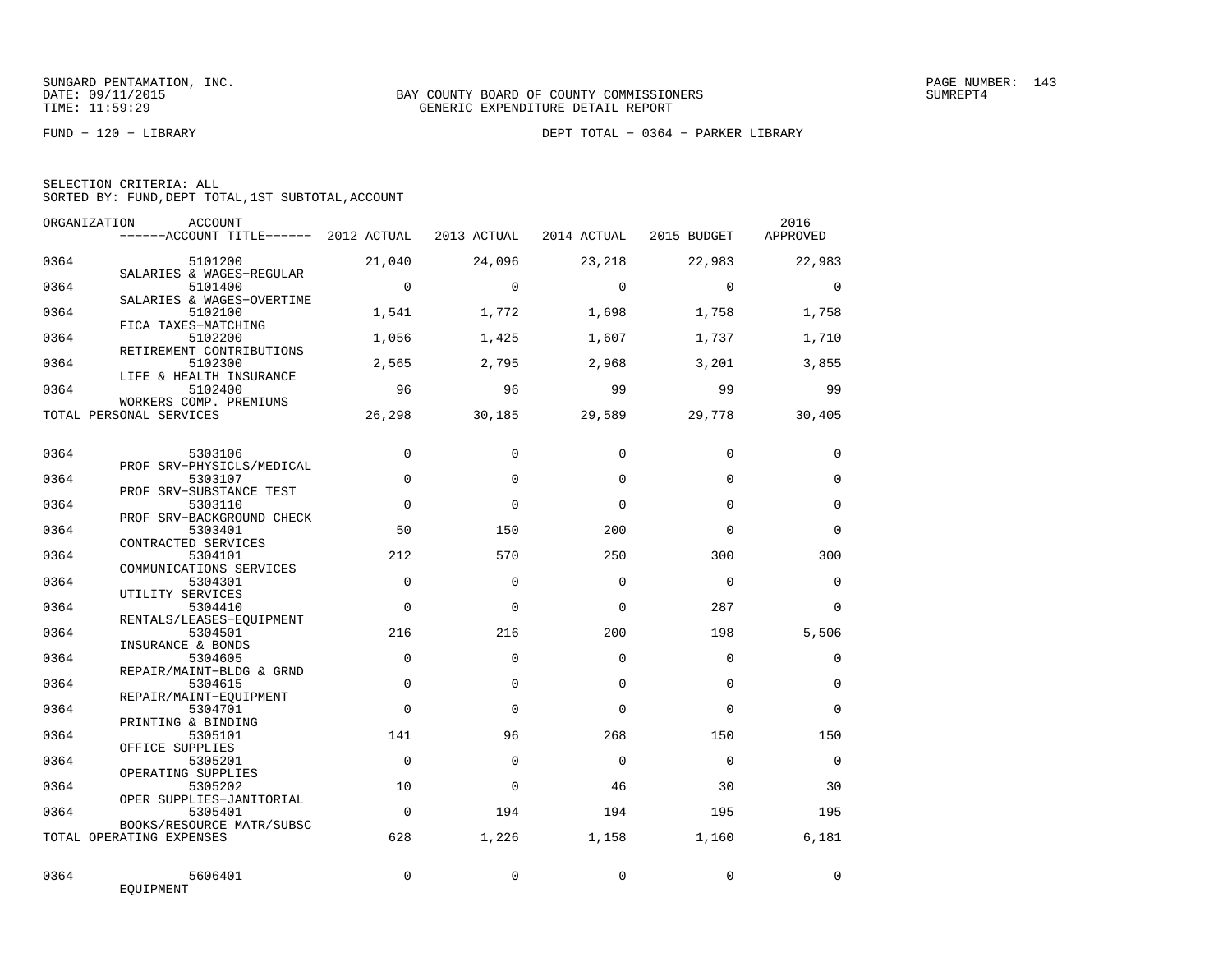FUND − 120 − LIBRARY DEPT TOTAL − 0364 − PARKER LIBRARY

|  | SELECTION CRITERIA: ALL |                                                    |
|--|-------------------------|----------------------------------------------------|
|  |                         | SORTED BY: FUND, DEPT TOTAL, 1ST SUBTOTAL, ACCOUNT |

|      | ORGANIZATION<br>ACCOUNT<br>------ACCOUNT TITLE------ | 2012 ACTUAL | 2013 ACTUAL | 2014 ACTUAL | 2015 BUDGET | 2016<br>APPROVED |
|------|------------------------------------------------------|-------------|-------------|-------------|-------------|------------------|
| 0364 | 5606402<br>EQUIP LESS THAN \$1000                    | 142         |             |             |             |                  |
| 0364 | 5606623<br>BOOKS - LOCAL                             | 11,031      | 9,743       | 15,088      | 4,666       | 669              |
|      | TOTAL CAPITAL OUTLAY                                 | 11,173      | 9,743       | 15,088      | 4,666       | 669              |
| 0364 | 5905998<br>DEPRECIATION EXPENSE                      |             |             | $\Omega$    |             | $\Omega$         |
| 0364 | 5909910<br>RESERVE FOR CONTINGENCIES                 |             |             | $\Omega$    | 3,000       | 88               |
| 0364 | 5909915<br>RESERVE FOR PAY ADJUSTMNT                 |             |             | 0           |             | $\Omega$         |
|      | TOTAL NON-OPERATING EXPENSES                         |             |             | 0           | 3,000       | 88               |
|      | TOTAL PARKER LIBRARY                                 | 38,099      | 41,154      | 45,835      | 38,604      | 37,343           |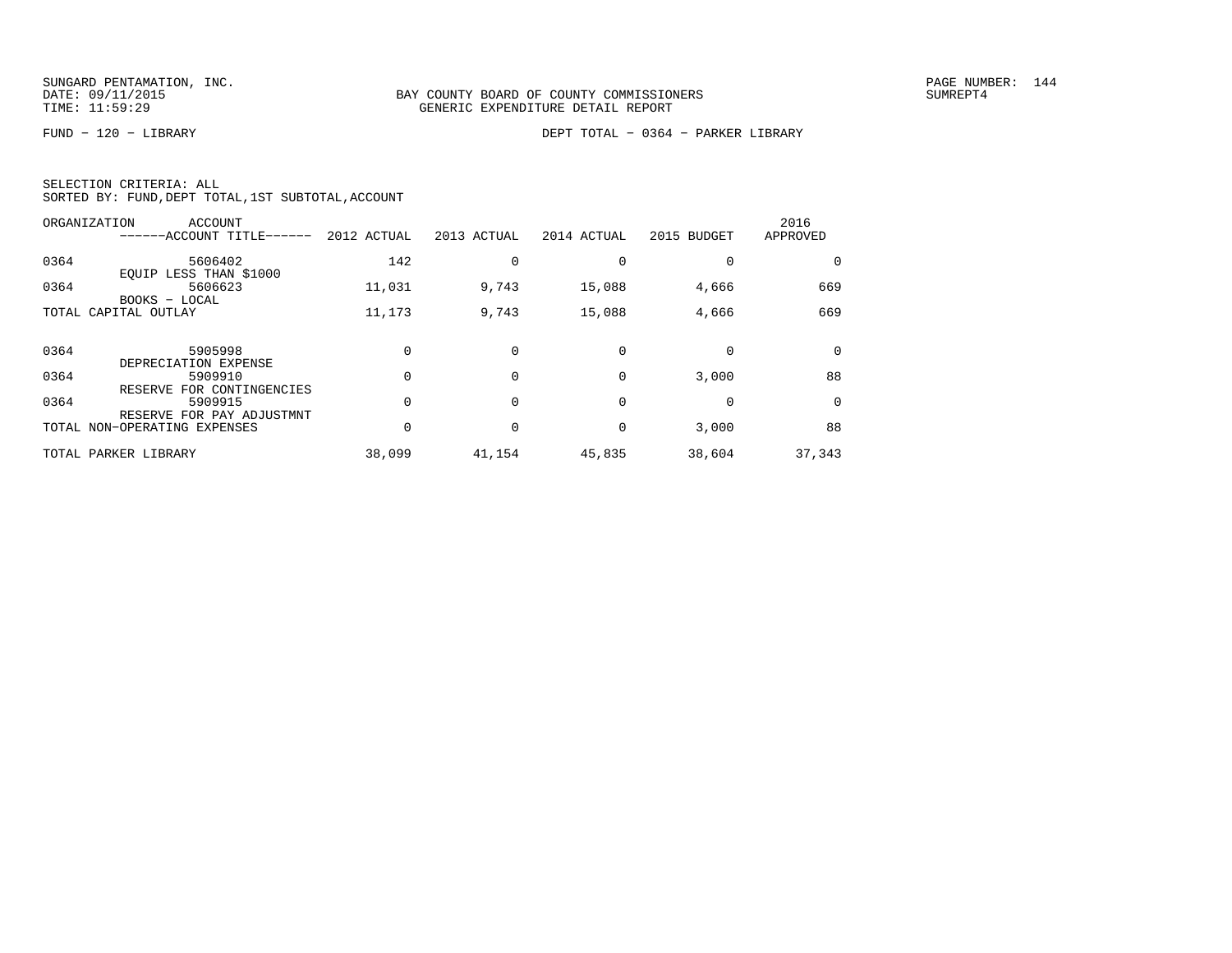|  | SELECTION CRITERIA: ALL |  |                                                    |  |
|--|-------------------------|--|----------------------------------------------------|--|
|  |                         |  | SORTED BY: FUND, DEPT TOTAL, 1ST SUBTOTAL, ACCOUNT |  |

| ORGANIZATION | ACCOUNT<br>$----ACCOUNT$ TITLE $--- 2012$ ACTUAL                 |                   | 2013 ACTUAL       |                   | 2014 ACTUAL 2015 BUDGET | 2016<br>APPROVED  |
|--------------|------------------------------------------------------------------|-------------------|-------------------|-------------------|-------------------------|-------------------|
| 0365         | 5101200                                                          | 210,785           | 223,499           | 236,945           | 140,414                 | 165,877           |
| 0365         | SALARIES & WAGES-REGULAR<br>5101400<br>SALARIES & WAGES-OVERTIME | $\overline{0}$    | $\Omega$          | $\overline{a}$    | $\overline{0}$          | $\bigcirc$        |
| 0365         | 5102100<br>FICA TAXES-MATCHING                                   | 15,382            | 16,332            | 17,124            | 10,742                  | 12,690            |
| 0365         | 5102200<br>RETIREMENT CONTRIBUTIONS                              | 10,460            | 12,983            | 16,456            | 10,607                  | 12,344            |
| 0365         | 5102300<br>LIFE & HEALTH INSURANCE                               | 22,855            | 25,560            | 36,051            | 36,801                  | 49,353            |
| 0365         | 5102400<br>WORKERS COMP. PREMIUMS                                | 885               | 958               | 1,029             | 604                     | 713               |
|              | TOTAL PERSONAL SERVICES                                          | 260,368           | 279,332           | 307,605 199,168   |                         | 240,977           |
| 0365         | 5303107                                                          | $\mathbf 0$       | $\Omega$          | $\Omega$          | $\Omega$                | $\mathbf 0$       |
| 0365         | PROF SRV-SUBSTANCE TEST<br>5303110<br>PROF SRV-BACKGROUND CHECK  | 1,075             | 840               | 400               | 650                     | 650               |
| 0365         | 5303401<br>CONTRACTED SERVICES                                   | $\overline{0}$    | $\Omega$          | $\mathbf 0$       | $\mathbf 0$             | $\Omega$          |
| 0365         | 5304001<br>TRAVEL/TRAINING NON-LOCAL                             | 6,083             | 5,593             | 5,440             | 6,500                   | 5,700             |
| 0365         | 5304005<br>TRAVEL-LOCAL                                          | 1,136             | 2,354             | 1,819             | 2,000                   | 2,000             |
| 0365         | 5304101<br>COMMUNICATIONS SERVICES                               | 7,103             | 6,812             | 6,267             | 7,300                   | 7,300             |
| 0365         | 5304122<br>COMM SRV-LEASED LINES                                 | $\overline{0}$    | $\mathbf 0$       | $\mathbf 0$       | $\mathbf 0$             | $\overline{0}$    |
| 0365         | 5304125<br>POSTAGE/TRANSP/FREIGHT                                | 600               | 600               | $\Omega$          | 600                     | 600               |
| 0365         | 5304301<br>UTILITY SERVICES                                      | $\mathbf 0$       | $\Omega$          | $\Omega$          | $\bigcirc$              | $\bigcirc$        |
| 0365         | 5304410<br>RENTALS/LEASES-EQUIPMENT                              | $\Omega$          | $\Omega$          | $\Omega$          | 862                     | 9,262             |
| 0365<br>0365 | 5304501<br>INSURANCE & BONDS<br>5304605                          | 1,512<br>$\Omega$ | 1,510<br>$\Omega$ | 1,384<br>$\Omega$ | 1,383<br>$\overline{0}$ | 7,710<br>$\Omega$ |
| 0365         | REPAIR/MAINT-BLDG & GRND<br>5304615                              | 11,001            | 4,321             | 9,920             | 24,305                  | 9,768             |
| 0365         | REPAIR/MAINT-EQUIPMENT<br>5304701                                | 713               | 301               | 1,680             | 150                     | 7,124             |
| 0365         | PRINTING & BINDING<br>5304902                                    | $\mathbf 0$       | $\Omega$          | $\Omega$          | $\Omega$                | $\Omega$          |
| 0365         | FEES & COSTS-PURCHASING<br>5304905                               | $\mathbf 0$       | $\mathbf 0$       | 60                | $\mathbf 0$             | $\Omega$          |
| 0365         | FEES&COSTS-LGL ADV/ADVERT<br>5305101<br>OFFICE SUPPLIES          | 3,898             | 8,807             | 7,210             | 7,000                   | 7,000             |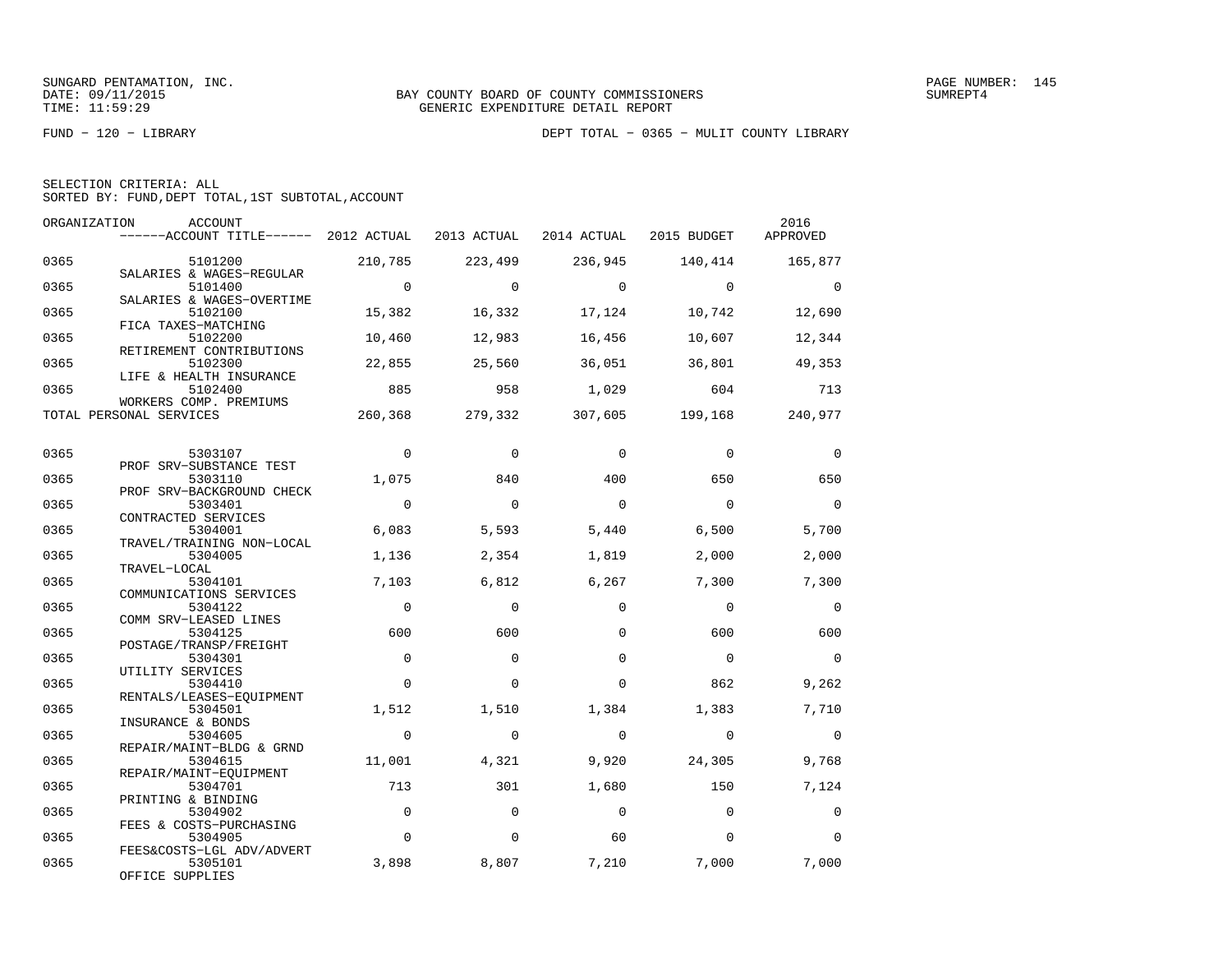|  | SELECTION CRITERIA: ALL                            |  |  |
|--|----------------------------------------------------|--|--|
|  | SORTED BY: FUND, DEPT TOTAL, 1ST SUBTOTAL, ACCOUNT |  |  |

|      | ORGANIZATION<br>ACCOUNT<br>$----ACCOUNT$ TITLE $----2012$ ACTUAL |             | 2013 ACTUAL | 2014 ACTUAL | 2015 BUDGET | 2016<br>APPROVED |
|------|------------------------------------------------------------------|-------------|-------------|-------------|-------------|------------------|
| 0365 | 5305201                                                          | 2,637       | 6,879       | 5,399       | 6,000       | 4,500            |
| 0365 | OPERATING SUPPLIES<br>5305202                                    | 0           | 0           | 170         | 0           | 0                |
| 0365 | OPER SUPPLIES-JANITORIAL<br>5305205                              | $\Omega$    | $\Omega$    | $\Omega$    | $\Omega$    | $\Omega$         |
| 0365 | GAS, OIL & LUBRICANTS<br>5305401                                 | 20,775      | 43,622      | 39,718      | 65,930      | 20,972           |
| 0365 | BOOKS/RESOURCE MATR/SUBSC<br>5305402                             | $\mathbf 0$ | 500         | 500         | 500         | 870              |
| 0365 | DUES & MEMBERSHIPS<br>5305406<br>TRAINING & TUITION              | 99          | 60          | 1,425       | $\Omega$    | 800              |
|      | TOTAL OPERATING EXPENSES                                         | 56,633      | 82,198      | 81,392      | 123,180     | 84,256           |
| 0365 | 5606401                                                          | 20,941      | 0           | 0           | 0           | 0                |
| 0365 | EOUIPMENT<br>5606402                                             | 4,818       | 2,406       | 3,698       | 1,500       | 1,500            |
| 0365 | EOUIP LESS THAN \$1000<br>5606450<br>COMPUTER SOFTWARE           | 5,549       | 3,324       | $\mathbf 0$ | $\mathbf 0$ | 27,887           |
| 0365 | 5606620<br>BOOKS - STATE AID                                     | $\Omega$    | $\Omega$    | $\Omega$    | $\Omega$    | 9,928            |
| 0365 | 5606623<br>BOOKS - LOCAL                                         | $\Omega$    | 33          | $\Omega$    | $\Omega$    | $\Omega$         |
| 0365 | 5606625<br>BOOKS - FRIENDS                                       | $\Omega$    | $\Omega$    | $\Omega$    | $\Omega$    | $\Omega$         |
|      | TOTAL CAPITAL OUTLAY                                             | 31,308      | 5,763       | 3,698       | 1,500       | 39,315           |
| 0365 | 5905998                                                          | $\mathbf 0$ | 0           | 0           | 0           | 0                |
| 0365 | DEPRECIATION EXPENSE<br>5909910                                  | $\Omega$    | $\mathbf 0$ | 0           | 2,590       | 54,452           |
| 0365 | RESERVE FOR CONTINGENCIES<br>5909915                             | $\mathbf 0$ | 0           | $\Omega$    | 0           | 0                |
|      | RESERVE FOR PAY ADJUSTMNT<br>TOTAL NON-OPERATING EXPENSES        | $\Omega$    | $\Omega$    | $\mathbf 0$ | 2,590       | 54,452           |
|      | TOTAL MULIT COUNTY LIBRARY                                       | 348,309     | 367,292     | 392,695     | 326,438     | 419,000          |
|      | TOTAL LIBRARY                                                    | 2,758,346   | 2,702,922   | 2,804,601   | 3,315,681   | 3,126,467        |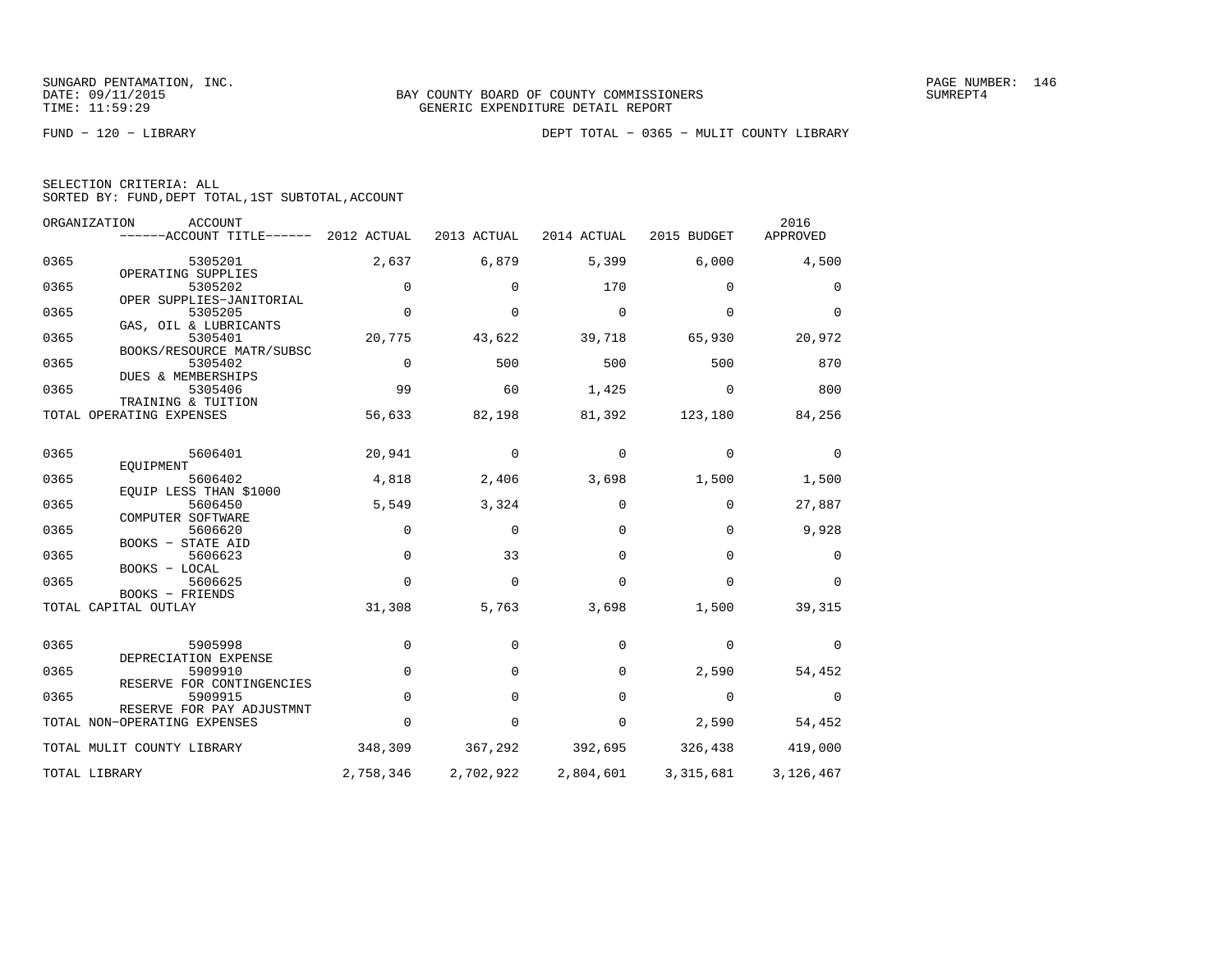|  | SELECTION CRITERIA: ALL                            |  |  |
|--|----------------------------------------------------|--|--|
|  | SORTED BY: FUND, DEPT TOTAL, 1ST SUBTOTAL, ACCOUNT |  |  |

|       | ORGANIZATION<br>ACCOUNT                                    |             |             |             |             | 2016      |
|-------|------------------------------------------------------------|-------------|-------------|-------------|-------------|-----------|
|       | ------ACCOUNT TITLE-                                       | 2012 ACTUAL | 2013 ACTUAL | 2014 ACTUAL | 2015 BUDGET | APPROVED  |
| 0265  | 5303430                                                    |             |             |             | $\Omega$    | $\Omega$  |
| 0265  | CONTR SRV-ADVERTISING<br>5303443<br>CONTR SRV-BEACH PATROL |             | 169,014     | 7,748       | 0           | $\Omega$  |
| 0265  | 5303444<br>CONTR SRV-PCB CNV<br>& VISIT                    | 6, 189, 385 | 8,878,707   | 7,619,794   | 6,538,554   | 8,081,558 |
| TOTAL | OPERATING EXPENSES                                         | 6, 189, 385 | 9,047,721   | 7,627,542   | 6,538,554   | 8,081,558 |
| 0265  | 5909924<br>RESERVE-PROMOTION                               |             |             | $\Omega$    | $\Omega$    | $\Omega$  |
|       | TOTAL NON-OPERATING EXPENSES                               |             |             |             |             | $\Omega$  |
|       | TOTAL TOURISM PROMOTION                                    | 6,189,385   | 9,047,721   | 7,627,542   | 6,538,554   | 8,081,558 |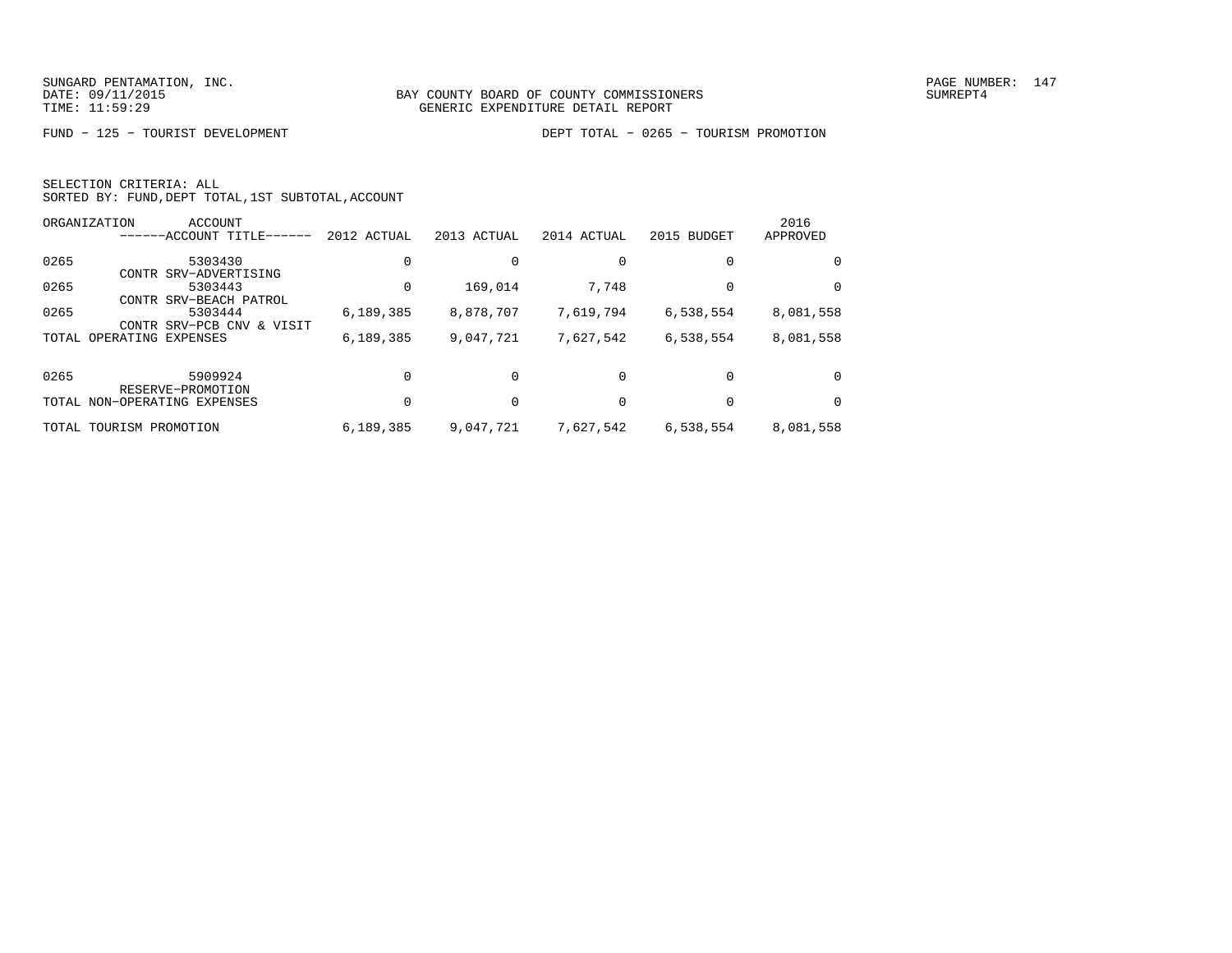|  | SELECTION CRITERIA: ALL |                                                    |  |
|--|-------------------------|----------------------------------------------------|--|
|  |                         | SORTED BY: FUND, DEPT TOTAL, 1ST SUBTOTAL, ACCOUNT |  |

| ORGANIZATION | ACCOUNT<br>------ACCOUNT TITLE------ 2012 ACTUAL                |             | 2013 ACTUAL | 2014 ACTUAL | 2015 BUDGET | 2016<br>APPROVED |
|--------------|-----------------------------------------------------------------|-------------|-------------|-------------|-------------|------------------|
| 0275         | 5101200                                                         | 51,616      | 51,482      | 52,482      | 52,823      | 52,823           |
| 0275         | SALARIES & WAGES-REGULAR<br>5102100<br>FICA TAXES-MATCHING      | 3,962       | 3,853       | 3,880       | 4,041       | 4,041            |
| 0275         | 5102200<br>RETIREMENT CONTRIBUTIONS                             | 2,555       | 3,019       | 3,663       | 3,990       | 3,931            |
| 0275         | 5102300<br>LIFE & HEALTH INSURANCE                              | 3,829       | 4,171       | 4,429       | 4,802       | 5,782            |
| 0275         | 5102400<br>WORKERS COMP. PREMIUMS                               | 221         | 221         | 225         | 228         | 227              |
|              | TOTAL PERSONAL SERVICES                                         | 62,183      | 62,747      | 64,678      | 65,884      | 66,804           |
| 0275         | 5143101<br>PROF SRV-CO ATTORNEY                                 | 17,648      | 22,150      | 31,976      | 30,119      | 29,371           |
| 0275         | 5143105                                                         | 3,500       | 1,133,747   | 1,505       | 2,500       | $\Omega$         |
| 0275         | PROF SRV-OTHER ATTNY<br>5303107                                 | $\Omega$    | $\Omega$    | $\Omega$    | $\Omega$    | $\Omega$         |
| 0275         | PROF SRV-SUBSTANCE TEST<br>5303110<br>PROF SRV-BACKGROUND CHECK | $\mathbf 0$ | $\Omega$    | $\Omega$    | $\Omega$    | $\mathbf 0$      |
| 0275         | 5303401<br>CONTRACTED SERVICES                                  | $\Omega$    | 550         | 1,100       | $\Omega$    | $\Omega$         |
| 0275         | 5303410<br>CONTR SRV-JANITORIAL                                 | $\Omega$    | $\Omega$    | $\Omega$    | $\Omega$    | $\Omega$         |
| 0275         | 5303424<br>CONTR SRV-CLERK FINANCE                              | 148,782     | 127,575     | 163,839     | 265,050     | 299,250          |
| 0275         | 5303425<br>CONTR SRV-ADMIN FEES                                 | 122,382     | 134,430     | 212,327     | 197,472     | 189,613          |
| 0275         | 5303446<br>CONTR SRV-FACILITIES                                 | 18,623      | 15,256      | 12,209      | 12,542      | 22,699           |
| 0275         | 5304005<br>TRAVEL-LOCAL                                         | 432         | 391         | 196         | 500         | 500              |
| 0275         | 5304101<br>COMMUNICATIONS SERVICES                              | 28,841      | 24,479      | 26,496      | 19,400      | 12,535           |
| 0275         | 5304122<br>COMM SRV-LEASED LINES                                | 4,475       | 4,423       | 4,223       | 4,500       | 4,400            |
| 0275         | 5304125<br>POSTAGE/TRANSP/FREIGHT                               | $\mathbf 0$ | 7           | 18          | $\Omega$    | $\mathbf 0$      |
| 0275         | 5304301                                                         | 10,045      | 9,441       | 8,706       | 11,000      | 11,000           |
| 0275         | UTILITY SERVICES<br>5304405                                     | 6,168       | 5,898       | 8,764       | 6,000       | 6,000            |
| 0275         | RENTALS/LEASES-BUILDINGS<br>5304410                             | 4,936       | 5,047       | 5,668       | 8,000       | 12,856           |
| 0275         | RENTALS/LEASES-EQUIPMENT<br>5304501                             | 4,100       | 4,100       | 3,752       | 3,752       | 6,111            |
| 0275         | INSURANCE & BONDS<br>5304604<br>REPAIR/MAINT-BLD&GRD DEPT       | $\mathbf 0$ | $\mathbf 0$ | $\mathbf 0$ | $\Omega$    | $\Omega$         |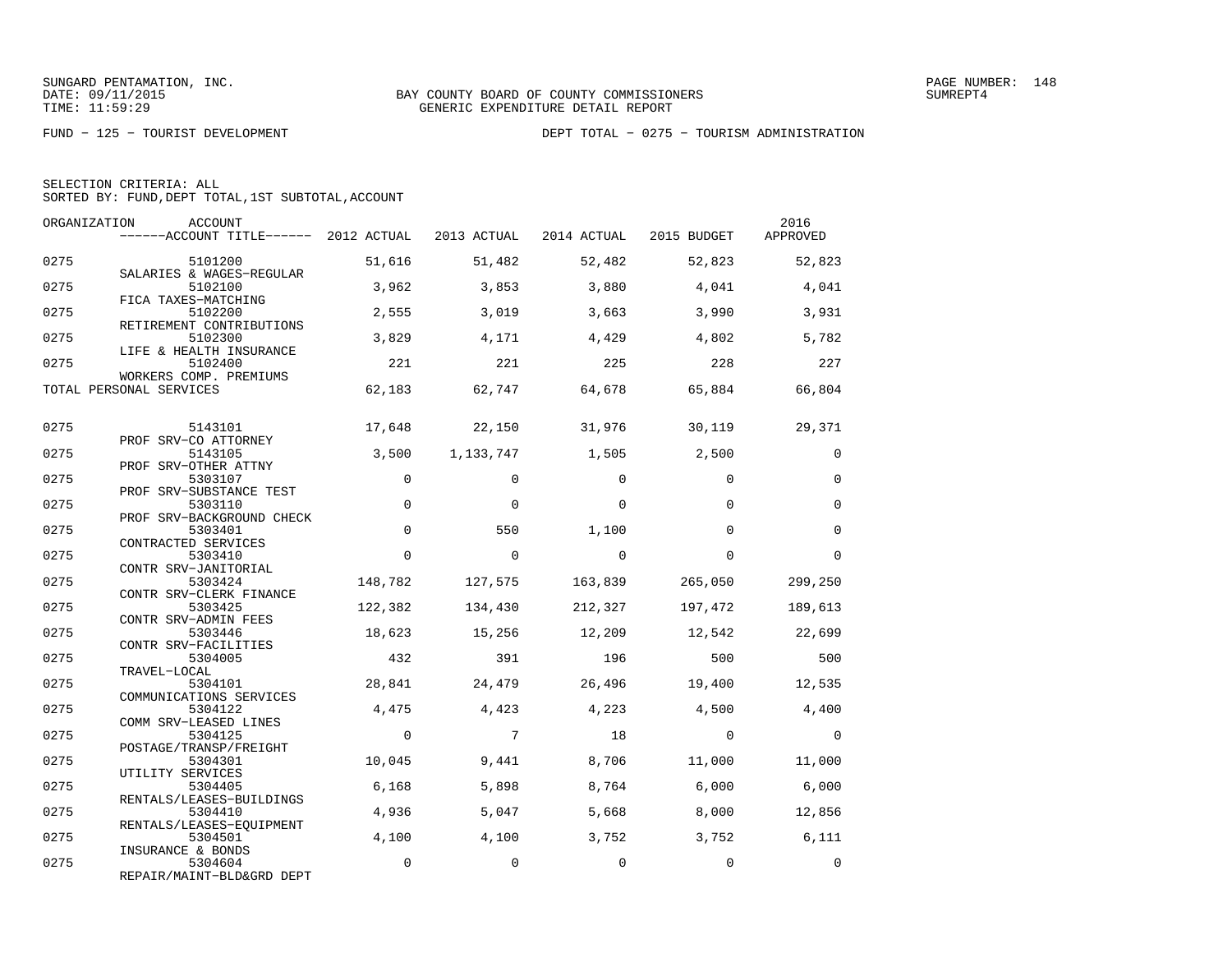|  | SELECTION CRITERIA: ALL                            |  |  |
|--|----------------------------------------------------|--|--|
|  | SORTED BY: FUND, DEPT TOTAL, 1ST SUBTOTAL, ACCOUNT |  |  |

| ORGANIZATION | <b>ACCOUNT</b><br>------ACCOUNT TITLE------ 2012 ACTUAL |             | 2013 ACTUAL | 2014 ACTUAL | 2015 BUDGET | 2016<br>APPROVED |
|--------------|---------------------------------------------------------|-------------|-------------|-------------|-------------|------------------|
| 0275         | 5304605                                                 | 16,825      | 37,613      | 278,866     | 12,835      | 30,335           |
| 0275         | REPAIR/MAINT-BLDG & GRND<br>5304615                     | 19,364      | 20,763      | 21,916      | 20,000      | 20,000           |
| 0275         | REPAIR/MAINT-EOUIPMENT<br>5304701                       | 47          | 141         | $\Omega$    | $\mathbf 0$ | $\mathbf 0$      |
| 0275         | PRINTING & BINDING<br>5304902                           | 544         | 316         | $\Omega$    | 681         | 2,869            |
| 0275         | FEES & COSTS-PURCHASING<br>5304905                      | 292         | 217         | $\Omega$    | 250         | 250              |
| 0275         | FEES&COSTS-LGL ADV/ADVERT<br>5304909                    | 93          | $-50$       | 540         | 300         | 300              |
| 0275         | FEES & COSTS-COURT FILING<br>5304984                    | $\Omega$    | $\Omega$    | $\Omega$    | $\Omega$    | $\Omega$         |
| 0275         | <b>BAD DEBT</b><br>5304990                              | 5           | $\Omega$    | $\Omega$    | $\Omega$    | $\Omega$         |
| 0275         | MISCELLANEOUS EXPENSES<br>5305101<br>OFFICE SUPPLIES    | 5,244       | 5,345       | 3,704       | 6,000       | 7,500            |
| 0275         | 5305201<br>OPERATING SUPPLIES                           | 1,301       | 344         | 740         | 500         | 500              |
| 0275         | 5305210<br>SAFETY GEAR & SUPPLIES                       | $\Omega$    | $\Omega$    | $\Omega$    | $\Omega$    | $\mathbf 0$      |
| 0275         | 5305406<br>TRAINING & TUITION                           | $\mathbf 0$ | $\Omega$    | $\Omega$    | $\Omega$    | $\mathbf 0$      |
|              | TOTAL OPERATING EXPENSES                                | 413,647     | 1,552,181   | 786,546     | 601,401     | 656,089          |
| 0275         | 5606201                                                 | $\mathbf 0$ | $\Omega$    | $\Omega$    | $\Omega$    | $\Omega$         |
| 0275         | BUILDINGS<br>5606301                                    | $\mathbf 0$ | $\Omega$    | $\Omega$    | $\Omega$    | $\Omega$         |
| 0275         | IMPRV OTHER THAN BLDGS<br>5606401                       | 2,314       | 8,329       | 19,075      | 12,500      | 7,500            |
| 0275         | EOUIPMENT<br>5606402                                    | 1,166       | 2,994       | 5,407       | 2,500       | 2,500            |
| 0275         | EQUIP LESS THAN \$1000<br>5606450                       | 1,179       | 1,389       | 2,003       | 2,500       | 2,500            |
|              | COMPUTER SOFTWARE<br>TOTAL CAPITAL OUTLAY               | 4,659       | 12,711      | 26,485      | 17,500      | 12,500           |
| 0275         | 5808103                                                 | $\mathbf 0$ | $\Omega$    | 200,000     | 200,000     | $\mathbf 0$      |
| 0275         | AID-SPRING BREAK CT/PCB<br>5808192                      | $\mathbf 0$ | $\mathbf 0$ | 33,655      | 138,400     | 50,000           |
|              | AID-LEAVE NO TRACE<br>TOTAL GRANTS & AIDS               | $\Omega$    | $\Omega$    | 233,655     | 338,400     | 50,000           |
|              |                                                         |             |             |             |             |                  |
| 0275         | 5905998<br>DEPRECIATION EXPENSE                         | 0           | $\mathbf 0$ | $\mathbf 0$ | $\mathbf 0$ | $\mathbf 0$      |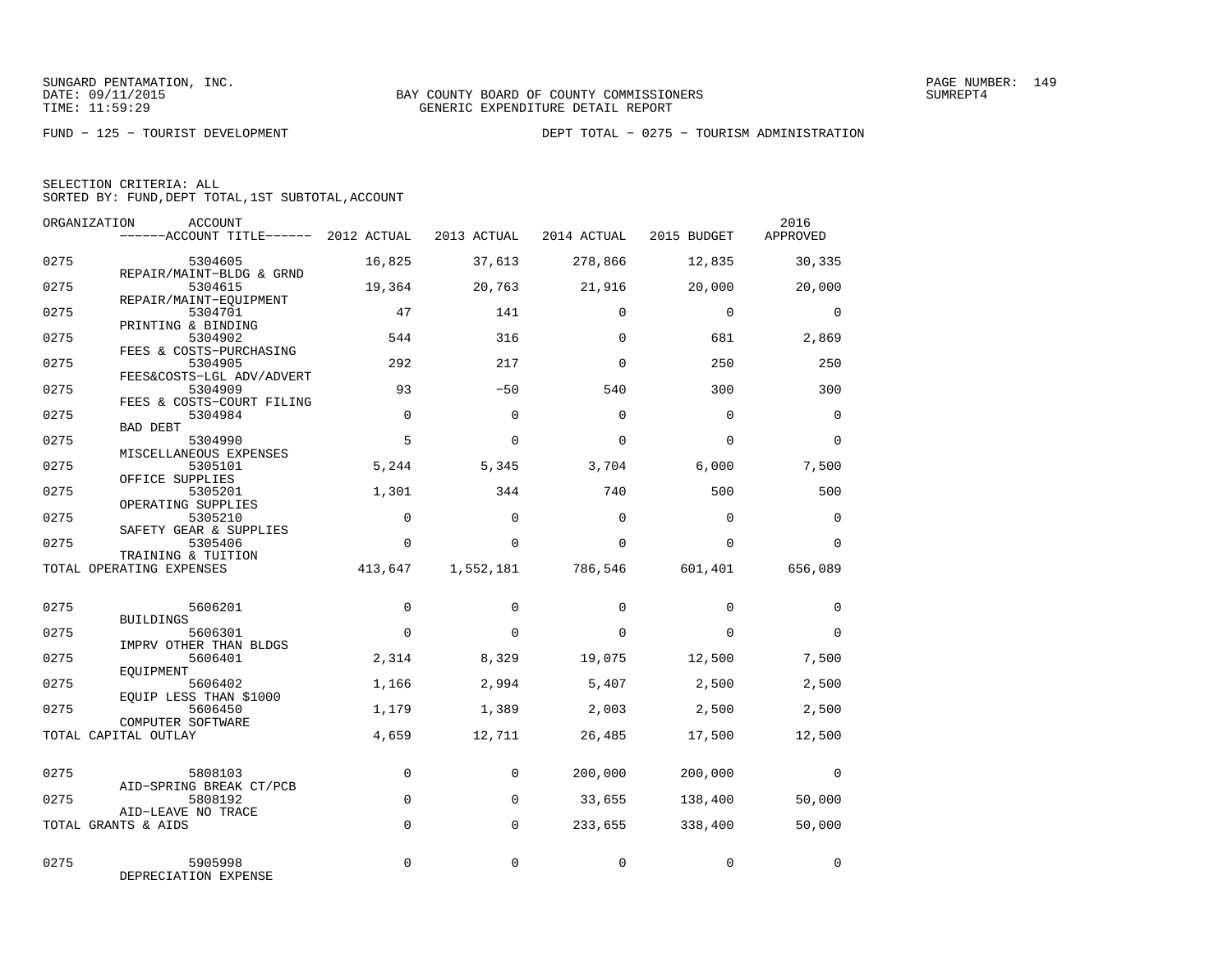FUND − 125 − TOURIST DEVELOPMENT DEPT TOTAL − 0275 − TOURISM ADMINISTRATION

|      | ORGANIZATION<br>ACCOUNT<br>$---ACCOINT TITLE---$                  | 2012 ACTUAL | 2013 ACTUAL | 2014 ACTUAL | 2015 BUDGET | 2016<br>APPROVED |
|------|-------------------------------------------------------------------|-------------|-------------|-------------|-------------|------------------|
| 0275 | 5909910                                                           |             |             |             | 170,000     | 320,000          |
| 0275 | RESERVE FOR CONTINGENCIES<br>5909915<br>RESERVE FOR PAY ADJUSTMNT |             |             |             |             | $\Omega$         |
|      | TOTAL NON-OPERATING EXPENSES                                      |             |             |             | 170,000     | 320,000          |
|      | TOTAL TOURISM ADMINISTRATION                                      | 480,490     | 1,627,639   | 1,111,364   | 1,193,185   | 1,105,393        |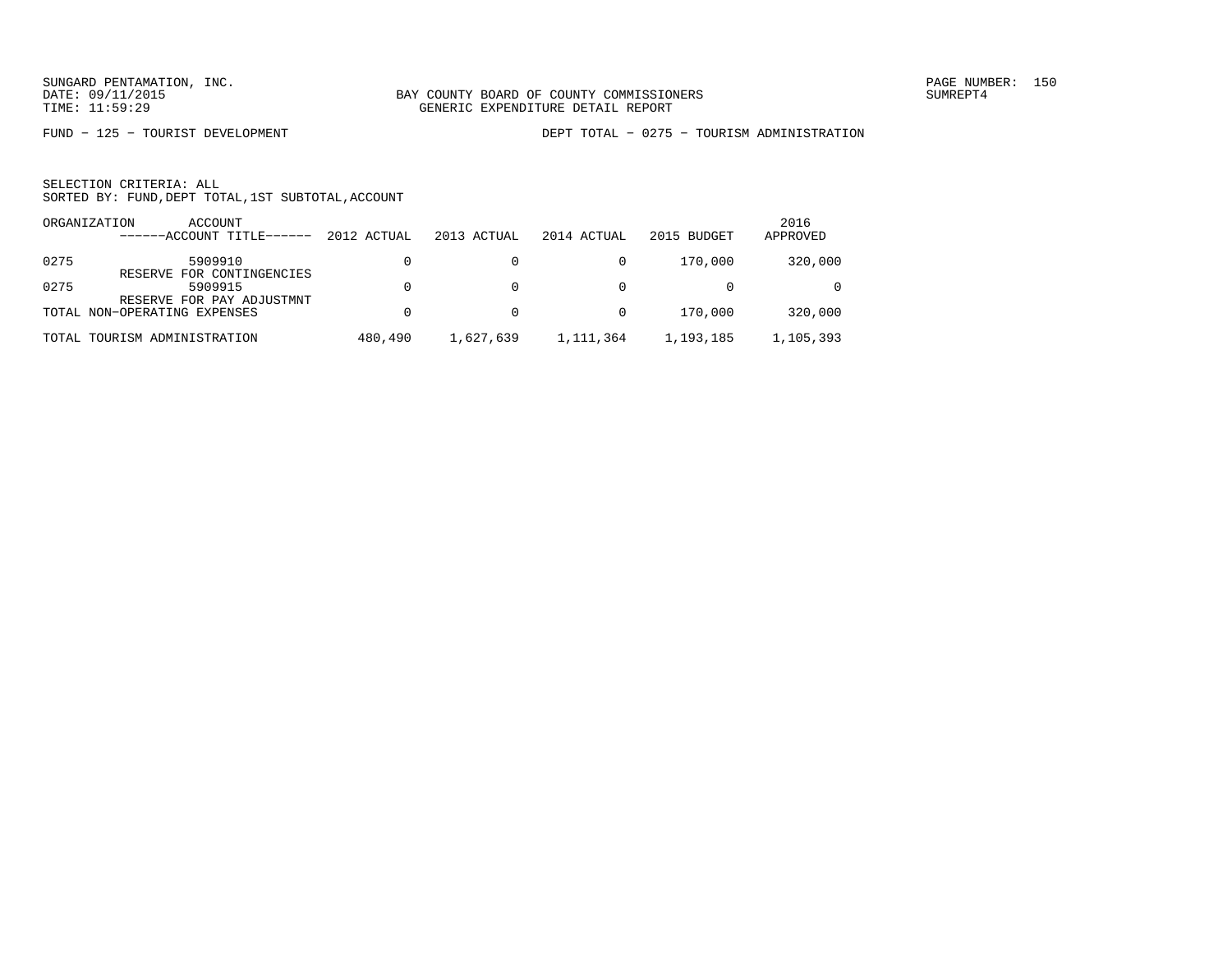|  | SELECTION CRITERIA: ALL                            |  |  |
|--|----------------------------------------------------|--|--|
|  | SORTED BY: FUND, DEPT TOTAL, 1ST SUBTOTAL, ACCOUNT |  |  |

|      | ORGANIZATION<br><b>ACCOUNT</b><br>------ACCOUNT TITLE------ | 2012 ACTUAL | 2013 ACTUAL | 2014 ACTUAL | 2015 BUDGET | 2016<br>APPROVED |
|------|-------------------------------------------------------------|-------------|-------------|-------------|-------------|------------------|
| 0280 | 5303401                                                     | 36,110      | 60,279      | 64,036      | 48,000      | 48,000           |
| 0280 | CONTRACTED SERVICES<br>5303434<br>CONTR SRV-CONSULTATION    | 7,454       | 7,051       | 7,081       | 8,000       | 8,000            |
| 0280 | 5303437<br>CONTR SRV-BCH CLEAN UP                           | 721,376     | 829,038     | 536,713     | 700,000     | 850,000          |
| 0280 | 5303479<br>CONTR SRV-LANDSCAPE MAINT                        | 77,568      | 132,889     | 134,827     | 175,000     | 200,000          |
| 0280 | 5304301<br>UTILITY SERVICES                                 | 2,788       | 2,656       | 3,031       | 3,500       | 3,500            |
| 0280 | 5304604<br>REPAIR/MAINT-BLD&GRD DEPT                        | 25,199      | 27,382      | 43,074      | 25,000      | 25,000           |
| 0280 | 5304605<br>REPAIR/MAINT-BLDG & GRND                         | $\Omega$    | $\Omega$    | 630         | $\Omega$    | $\Omega$         |
| 0280 | 5304615<br>REPAIR/MAINT-EOUIPMENT                           | 5,785       | 6,120       | 5,626       | 6,500       | 6,500            |
| 0280 | 5304902<br>FEES & COSTS-PURCHASING                          | 148         | 316         | 2,413       | 1,022       | 2,049            |
| 0280 | 5305201<br>OPERATING SUPPLIES                               | 8,289       | 2,034       | 10,117      | 10,000      | 10,000           |
|      | TOTAL OPERATING EXPENSES                                    | 884,717     | 1,067,764   | 807,548     | 977,022     | 1,153,049        |
| 0280 | 5606301                                                     | 0           | 0           | 35,200      | $\mathbf 0$ | $\mathbf 0$      |
| 0280 | IMPRV OTHER THAN BLDGS<br>5606532                           | 353,792     | 2,144,672   | 101,536     | $\mathbf 0$ | $\mathbf 0$      |
|      | CIP-BCH AMPHITHEATER<br>TOTAL CAPITAL OUTLAY                | 353,792     | 2, 144, 672 | 136,736     | $\mathbf 0$ | $\mathbf 0$      |
| 0280 | 5909910                                                     | 0           | 0           | 0           | 210,000     | 60,000           |
|      | RESERVE FOR CONTINGENCIES<br>TOTAL NON-OPERATING EXPENSES   | 0           | $\mathbf 0$ | 0           | 210,000     | 60,000           |
|      | TOTAL PRODUCT IMPROVEMENT                                   | 1,238,509   | 3, 212, 436 | 944,284     | 1,187,022   | 1,213,049        |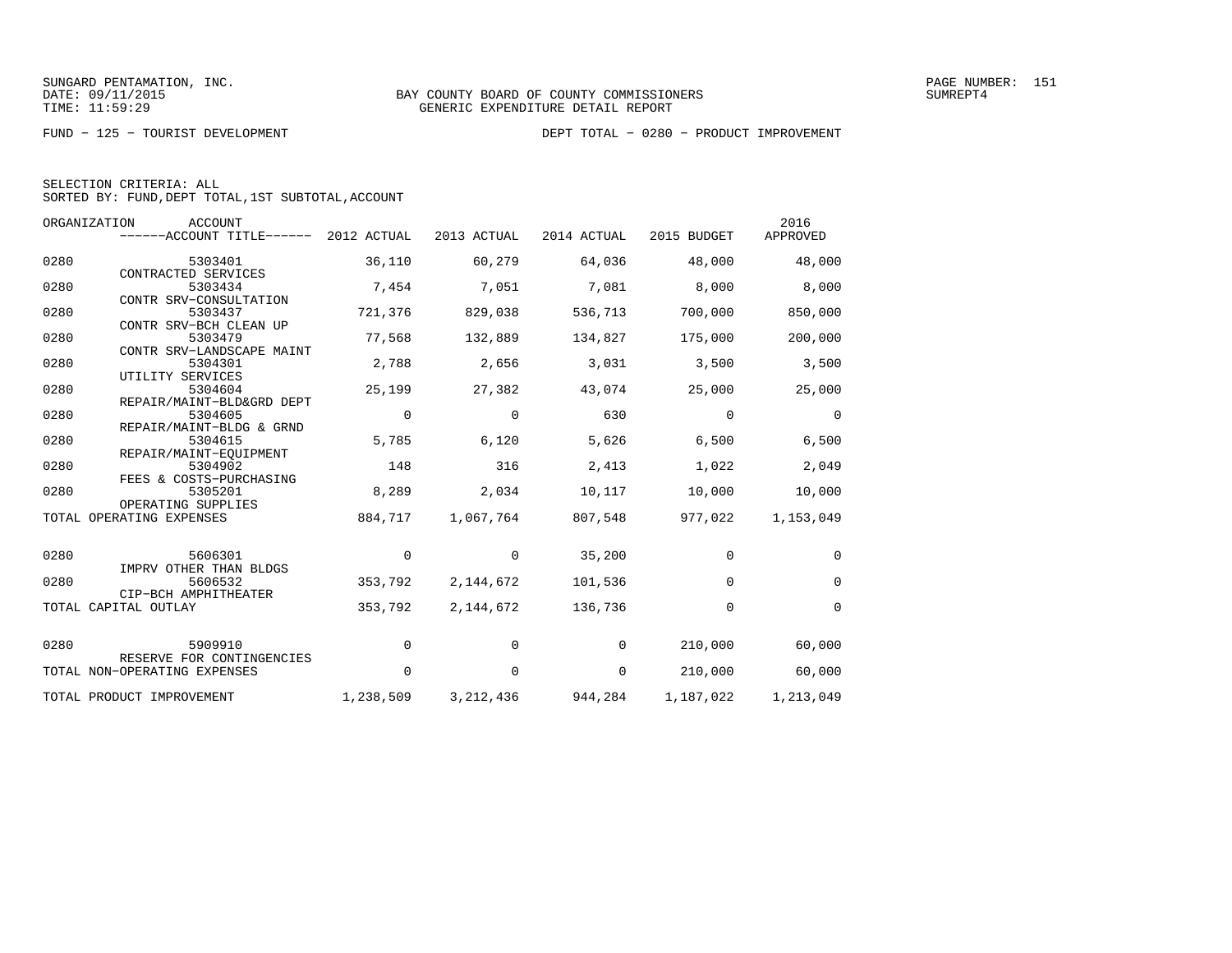FUND − 125 − TOURIST DEVELOPMENT DEPT TOTAL − 0980 − TRANSFERS/RESERVES/MISC

|      | ORGANIZATION<br>ACCOUNT         |             |             |             |             | 2016       |
|------|---------------------------------|-------------|-------------|-------------|-------------|------------|
|      | ------ACCOUNT TITLE-            | 2012 ACTUAL | 2013 ACTUAL | 2014 ACTUAL | 2015 BUDGET | APPROVED   |
| 0980 | 5909999<br>RESERVE-CASH FORWARD | 0           |             |             | 350,000     | 350,000    |
|      | TOTAL NON-OPERATING EXPENSES    | 0           |             |             | 350,000     | 350,000    |
|      | TOTAL TRANSFERS/RESERVES/MISC   | 0           | 0           |             | 350,000     | 350,000    |
|      | TOTAL TOURIST DEVELOPMENT       | 7,908,384   | 13,887,796  | 9,683,190   | 9,268,761   | 10,750,000 |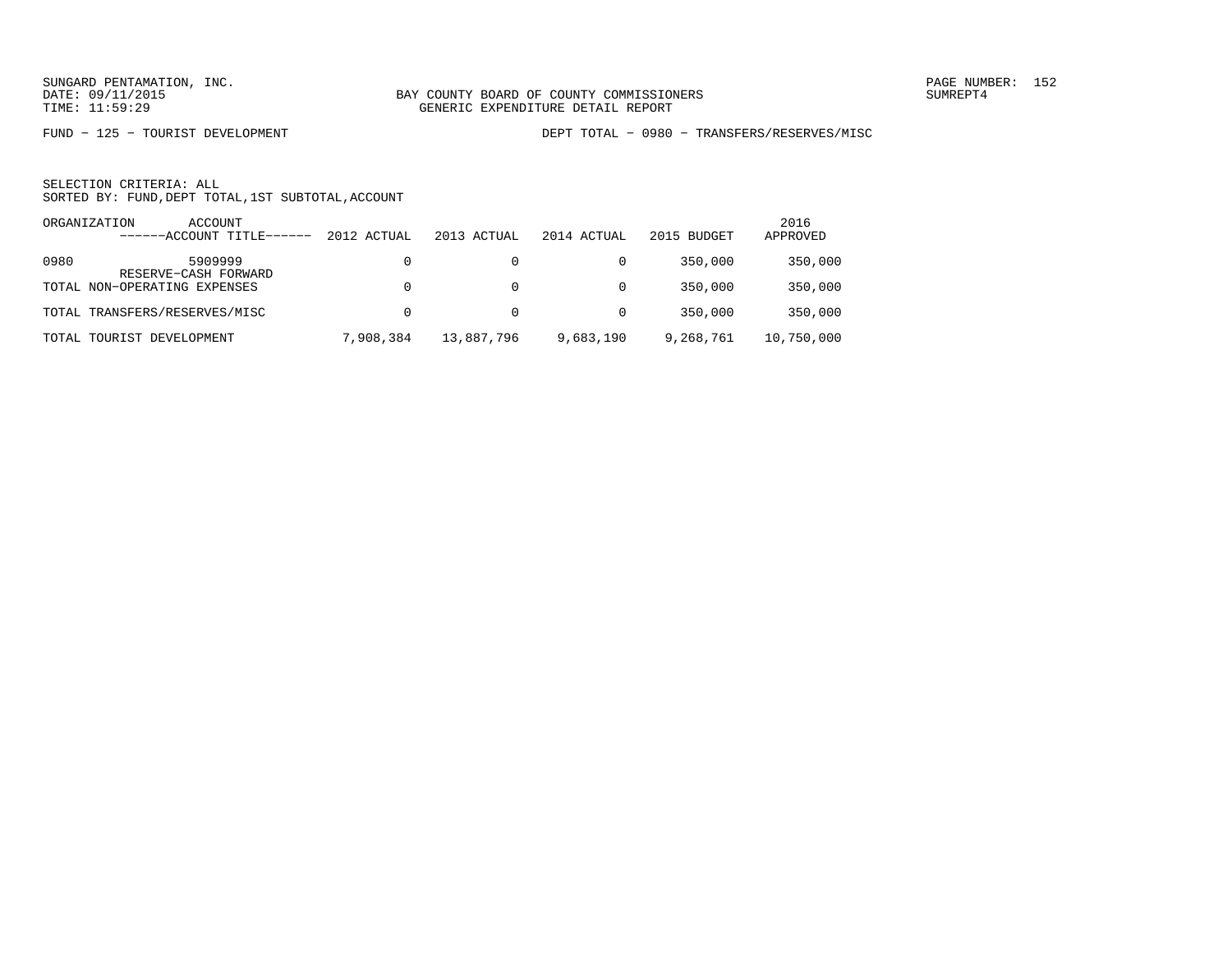| SELECTION CRITERIA: ALL |  |  |                                                    |  |
|-------------------------|--|--|----------------------------------------------------|--|
|                         |  |  | SORTED BY: FUND, DEPT TOTAL, 1ST SUBTOTAL, ACCOUNT |  |

| ORGANIZATION | ACCOUNT<br>------ACCOUNT TITLE------ 2012 ACTUAL     |                |                | 2013 ACTUAL 2014 ACTUAL 2015 BUDGET |                                         | 2016<br>APPROVED |
|--------------|------------------------------------------------------|----------------|----------------|-------------------------------------|-----------------------------------------|------------------|
| 0286         | 5101200                                              | 42,765         | 41,764         | 45,710                              | 46,324                                  | 47,714           |
| 0286         | SALARIES & WAGES-REGULAR<br>5101400                  | $\Omega$       | $\Omega$       | $\Omega$                            | $\overline{0}$                          | $\Omega$         |
| 0286         | SALARIES & WAGES-OVERTIME<br>5102100                 | 3,123          | 2,969          | 3,248                               | 3,544                                   | 3,650            |
| 0286         | FICA TAXES-MATCHING<br>5102200                       | 2,121          | 2,376          | 3,167                               | 3,499                                   | 3,551            |
| 0286         | RETIREMENT CONTRIBUTIONS<br>5102300                  | 4,905          | 8,149          | 8,655                               | 9,403                                   | 11,333           |
| 0286         | LIFE & HEALTH INSURANCE<br>5102400                   | 184            | 184            | 188                                 | 199                                     | 205              |
|              | WORKERS COMP. PREMIUMS                               |                |                |                                     |                                         |                  |
|              | TOTAL PERSONAL SERVICES                              | 53,098         | 55,441         |                                     | 60,967 62,969                           | 66,453           |
| 0286         | 5143101                                              | 937            | 1,378          |                                     | 1,503 1,814 1,873                       |                  |
| 0286         | PROF SRV-CO ATTORNEY<br>5303107                      | $\overline{0}$ | $\mathbf 0$    | $\overline{\phantom{0}}$            | $\overline{0}$                          | 0                |
| 0286         | PROF SRV-SUBSTANCE TEST<br>5303424                   | 6,956          | 6,127          | 8,209                               | 12,825                                  | 15,339           |
| 0286         | CONTR SRV-CLERK FINANCE<br>5303425                   | 5,209          | 7,117          | 8,315                               | 9,948                                   | 12,860           |
| 0286         | CONTR SRV-ADMIN FEES<br>5303461                      | 460,865        | 327,228        |                                     | 513,199 457,063                         | 416,402          |
| 0286         | CONTR SRV-MEXICO BEACH<br>5304909                    | 10             | $\overline{0}$ | 20                                  | $\overline{0}$                          | 0                |
|              | FEES & COSTS-COURT FILING                            |                |                |                                     |                                         |                  |
|              | TOTAL OPERATING EXPENSES                             |                |                |                                     | 473,977 341,850 531,246 481,650 446,474 |                  |
| 0286         | 5808113                                              | 0              | 0              | 0                                   | 0                                       | 0                |
|              | GRANT-STATE<br>TOTAL GRANTS & AIDS                   | $\mathbf 0$    | $\mathbf 0$    | $\mathbf 0$                         | $\mathbf 0$                             | $\mathbf 0$      |
|              |                                                      |                |                |                                     |                                         |                  |
| 0286         | 5905998<br>DEPRECIATION EXPENSE                      | $\mathbf 0$    | $\Omega$       | $\Omega$                            | $\Omega$                                | $\Omega$         |
| 0286         | 5909915                                              | $\mathbf 0$    | $\Omega$       | $\Omega$                            | $\Omega$                                | $\mathbf 0$      |
| 0286         | RESERVE FOR PAY ADJUSTMNT<br>5909924                 | $\mathbf 0$    | $\Omega$       | $\Omega$                            | $\Omega$                                | 0                |
| 0286         | RESERVE-PROMOTION<br>5909999                         | $\mathbf 0$    | $\Omega$       | $\Omega$                            | 5,247                                   | 25,493           |
|              | RESERVE-CASH FORWARD<br>TOTAL NON-OPERATING EXPENSES | $\Omega$       | $\Omega$       | $\Omega$                            | 5,247                                   | 25,493           |
|              | TOTAL MEXICO BEACH-TDC                               | 527,075        | 397,291        | 592,213                             | 549,866                                 | 538,420          |
|              | TOTAL MEXICO BEACH - TDT                             | 527,075        | 397,291        | 592,213                             | 549,866                                 | 538,420          |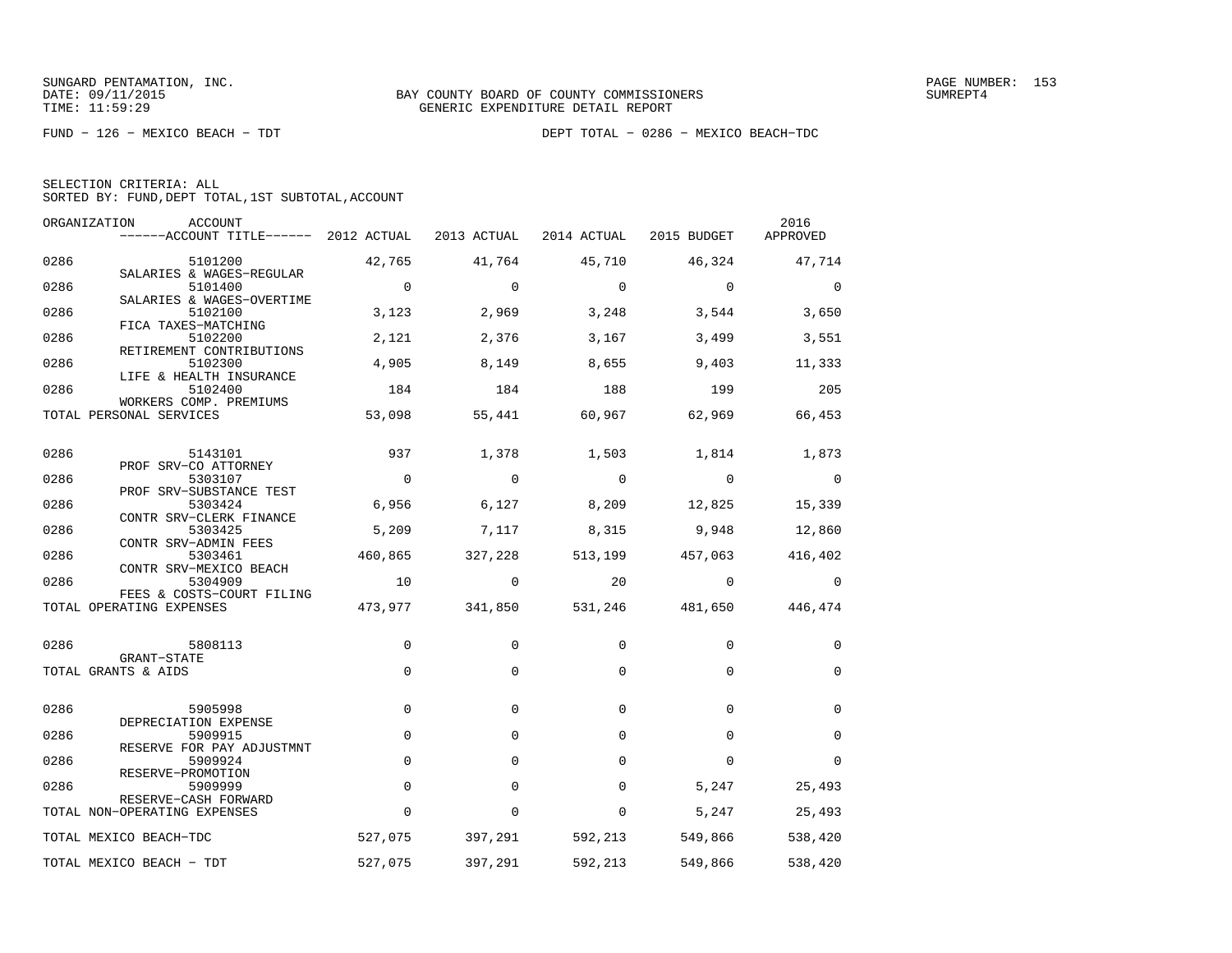| SELECTION CRITERIA: ALL |  |                                                    |  |
|-------------------------|--|----------------------------------------------------|--|
|                         |  | SORTED BY: FUND. DEPT TOTAL. 1ST SUBTOTAL. ACCOUNT |  |

|      | ORGANIZATION<br>ACCOUNT                                           |             |             |             |             | 2016        |
|------|-------------------------------------------------------------------|-------------|-------------|-------------|-------------|-------------|
|      | ------ACCOUNT TITLE------ 2012 ACTUAL                             |             | 2013 ACTUAL | 2014 ACTUAL | 2015 BUDGET | APPROVED    |
| 0291 | 5143101                                                           | $\mathbf 0$ | 2,396       | 2,218       | 2,185       | 1,589       |
| 0291 | PROF SRV-CO ATTORNEY<br>5143105                                   | 8,534       | 8,353       | 28,283      | 16,500      | 16,500      |
| 0291 | PROF SRV-OTHER ATTNY<br>5303104                                   | 190,841     | 116,851     | 145,009     | 50,000      | 160,000     |
| 0291 | PROF SRV-ENGINEERING<br>5303401                                   | $\Omega$    | $\Omega$    | $\Omega$    | $\Omega$    | $\Omega$    |
| 0291 | CONTRACTED SERVICES<br>5303424                                    | 49,608      | 42,521      | 54,638      | 88,350      | 99,750      |
| 0291 | CONTR SRV-CLERK FINANCE<br>5303425                                | 10,185      | 12,365      | 12,267      | 11,982      | 10,210      |
| 0291 | CONTR SRV-ADMIN FEES<br>5303434                                   | 42,000      | 42,000      | 42,000      | 42,000      | 42,000      |
| 0291 | CONTR SRV-CONSULTATION<br>5303444                                 | 120,000     | 120,000     | 120,000     | 120,000     | 120,000     |
| 0291 | CONTR SRV-PCB CNV & VISIT<br>5303478                              | 57,484      | 60,697      | 57,502      | 80,000      | 80,000      |
| 0291 | CONTR SRV-BCH. TUR. TRACK<br>5304101                              | $\Omega$    | $\Omega$    | $\Omega$    | $\Omega$    | $\Omega$    |
| 0291 | COMMUNICATIONS SERVICES<br>5304125                                | $\mathbf 0$ | $\Omega$    | $\Omega$    | $\Omega$    | $\mathbf 0$ |
| 0291 | POSTAGE/TRANSP/FREIGHT<br>5304902                                 | 49          | 49          | 268         | 341         | 820         |
| 0291 | FEES & COSTS-PURCHASING<br>5304905                                | 834         | 627         | 82          | $\Omega$    | $\Omega$    |
| 0291 | FEES&COSTS-LGL ADV/ADVERT<br>5304909<br>FEES & COSTS-COURT FILING | 20          | $\mathbf 0$ | 70          | $\Omega$    | $\mathbf 0$ |
| 0291 | 5304922<br>FEES & COSTS-PERMITS                                   | $\Omega$    | 37,982      | $\Omega$    | $\Omega$    | $\Omega$    |
| 0291 | 5304984<br><b>BAD DEBT</b>                                        | $\Omega$    | $\mathbf 0$ | $\Omega$    | $\Omega$    | $\Omega$    |
| 0291 | 5305402<br>DUES & MEMBERSHIPS                                     | 5,000       | 5,000       | 5,500       | 5,500       | 5,500       |
|      | TOTAL OPERATING EXPENSES                                          | 484,555     | 448,842     | 467,836     | 416,858     | 536,369     |
| 0291 | 5606315                                                           | $\mathbf 0$ | $\Omega$    | $\Omega$    | $\Omega$    | $\Omega$    |
| 0291 | IMPRV-BCH LANDSCAPE/BEAUT<br>5606401                              | $\Omega$    | $\Omega$    | $\Omega$    | $\Omega$    | $\mathbf 0$ |
| 0291 | EOUIPMENT<br>5606402                                              | $\Omega$    | $\Omega$    | $\Omega$    | $\Omega$    | $\Omega$    |
| 0291 | EQUIP LESS THAN \$1000<br>5606501                                 | $\mathbf 0$ | $\Omega$    | $\Omega$    | $\Omega$    | $\Omega$    |
| 0291 | CONSTRUCTION IN PROGRESS<br>5606512                               | 950         | 21,141      | 21,141      | 25,000      | 0           |
| 0291 | CIP-BCH TILL/SCARPMNT LEV<br>5606513                              | 828,238     | 28,805      | 0           | 20,000      | $\mathbf 0$ |
|      | CIP-BERM & DUNE RESTRTN<br>TOTAL CAPITAL OUTLAY                   | 829,188     | 49,946      | 21,141      | 45,000      | 0           |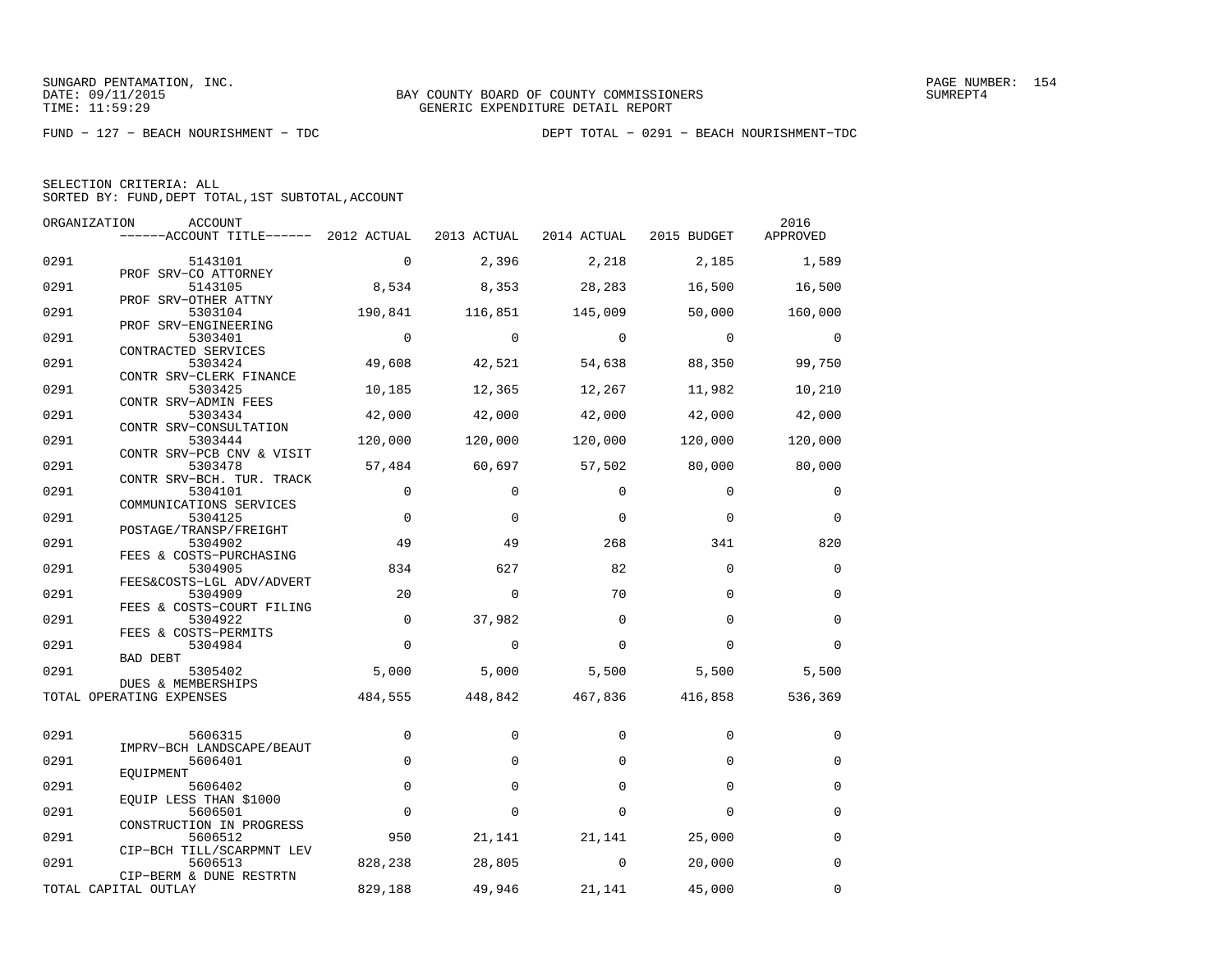FUND − 127 − BEACH NOURISHMENT − TDC DEPT TOTAL − 0291 − BEACH NOURISHMENT−TDC

| ORGANIZATION | ACCOUNT<br>-ACCOUNT TITLE-<br>-----  | 2012 ACTUAL | 2013 ACTUAL | 2014 ACTUAL | 2015 BUDGET | 2016<br>APPROVED |
|--------------|--------------------------------------|-------------|-------------|-------------|-------------|------------------|
| 0291         | 5905998<br>DEPRECIATION EXPENSE      | $\Omega$    | 0           | 0           | 0           |                  |
| 0291         | 5909910<br>RESERVE FOR CONTINGENCIES | $\Omega$    | 0           | 0           | 27,076,812  | 27,370,131       |
|              | TOTAL NON-OPERATING EXPENSES         |             | 0           | 0           | 27,076,812  | 27,370,131       |
|              | TOTAL BEACH NOURISHMENT-TDC          | 1,313,743   | 498,788     | 488,977     | 27,538,670  | 27,906,500       |
|              | TOTAL BEACH NOURISHMENT - TDC        | 1,313,743   | 498,788     | 488,977     | 27,538,670  | 27,906,500       |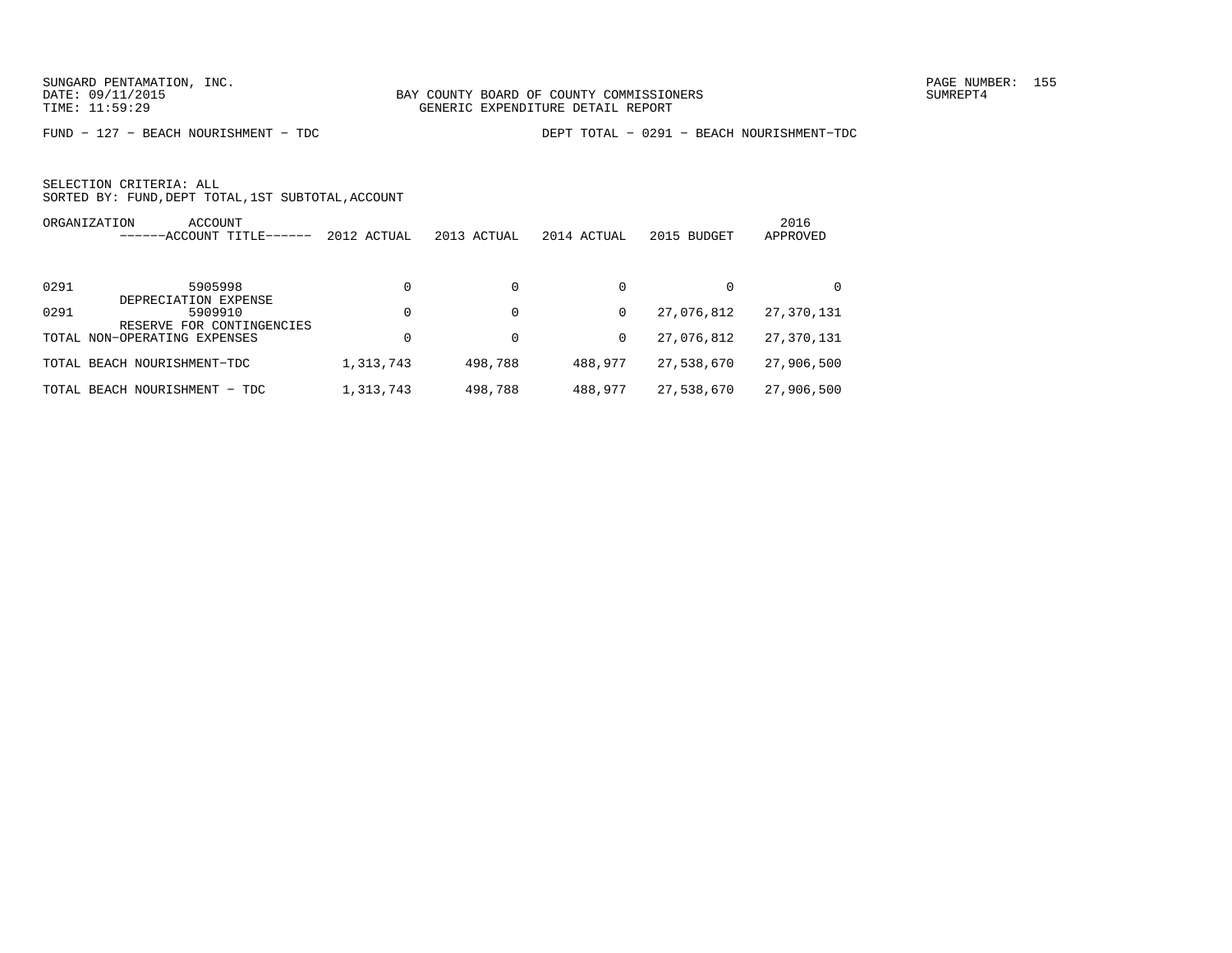FUND − 128 − TDC − 5TH CENT DEPT TOTAL − 0295 − 5TH CENT

|  | SELECTION CRITERIA: ALL |                                                    |
|--|-------------------------|----------------------------------------------------|
|  |                         | SORTED BY: FUND, DEPT TOTAL, 1ST SUBTOTAL, ACCOUNT |

|       | ORGANIZATION<br>ACCOUNT<br>$---ACCOUNT$ TITLE-       | 2012 ACTUAL | 2013 ACTUAL | 2014 ACTUAL | 2015 BUDGET | 2016<br>APPROVED |
|-------|------------------------------------------------------|-------------|-------------|-------------|-------------|------------------|
| 0295  | 5303424<br>CONTR SRV-CLERK FINANCE                   | 49,550      | 42,514      | 54,551      | 88,350      | 99,750           |
| 0295  | 5303444<br>SRV-PCB CNV<br>VISIT<br>CONTR<br>$\delta$ | 2,951,500   | 3,331,185   | 3, 221, 895 | 2,886,195   | 3,250,250        |
| TOTAL | OPERATING EXPENSES                                   | 3,001,050   | 3,373,699   | 3,276,446   | 2,974,545   | 3,350,000        |
| 0295  | 5909910<br>RESERVE FOR CONTINGENCIES                 | $\Omega$    | $\Omega$    | $\Omega$    | $\Omega$    | $\Omega$         |
|       | TOTAL NON-OPERATING EXPENSES                         | $\Omega$    | 0           | 0           | 0           | $\Omega$         |
| TOTAL | 5TH CENT                                             | 3,001,050   | 3, 373, 699 | 3,276,446   | 2,974,545   | 3,350,000        |
|       | TOTAL TDC - 5TH CENT                                 | 3,001,050   | 3,373,699   | 3,276,446   | 2,974,545   | 3,350,000        |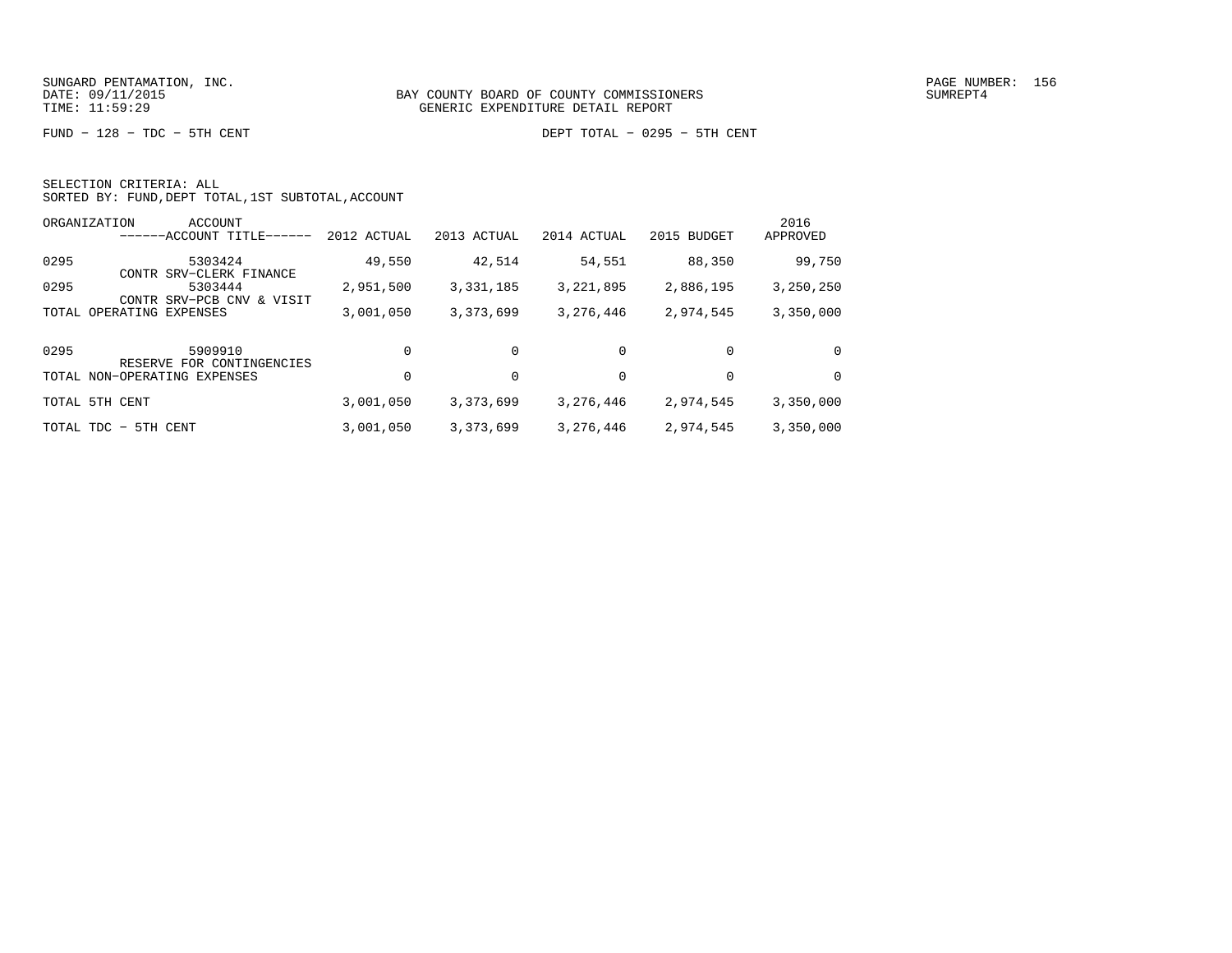FUND − 129 − PANAMA CITY − TDT DEPT TOTAL − 0298 − PANAMA CITY − TDT

SELECTION CRITERIA: ALLSORTED BY: FUND,DEPT TOTAL,1ST SUBTOTAL,ACCOUNT

|      | ORGANIZATION<br>ACCOUNT<br>------ACCOUNT TITLE------ | 2012 ACTUAL | 2013 ACTUAL | 2014 ACTUAL | 2015 BUDGET | 2016<br>APPROVED |
|------|------------------------------------------------------|-------------|-------------|-------------|-------------|------------------|
| 0298 | 5303424<br>CONTR SRV-CLERK FINANCE                   |             |             |             |             | 39,900           |
| 0298 | 5303462<br>CONTR SRV-PANAMA CITY                     |             |             |             | 0           | 1,090,100        |
|      | TOTAL OPERATING EXPENSES                             |             |             |             | $\mathbf 0$ | 1,130,000        |
| 0298 | 5909910<br>RESERVE FOR CONTINGENCIES                 |             |             |             | $\Omega$    | 200,000          |
|      | TOTAL NON-OPERATING EXPENSES                         |             |             |             |             | 200,000          |
|      | TOTAL PANAMA CITY - TDT                              |             |             |             | 0           | 1,330,000        |
|      | TOTAL PANAMA CITY - TDT                              |             |             |             |             | 1,330,000        |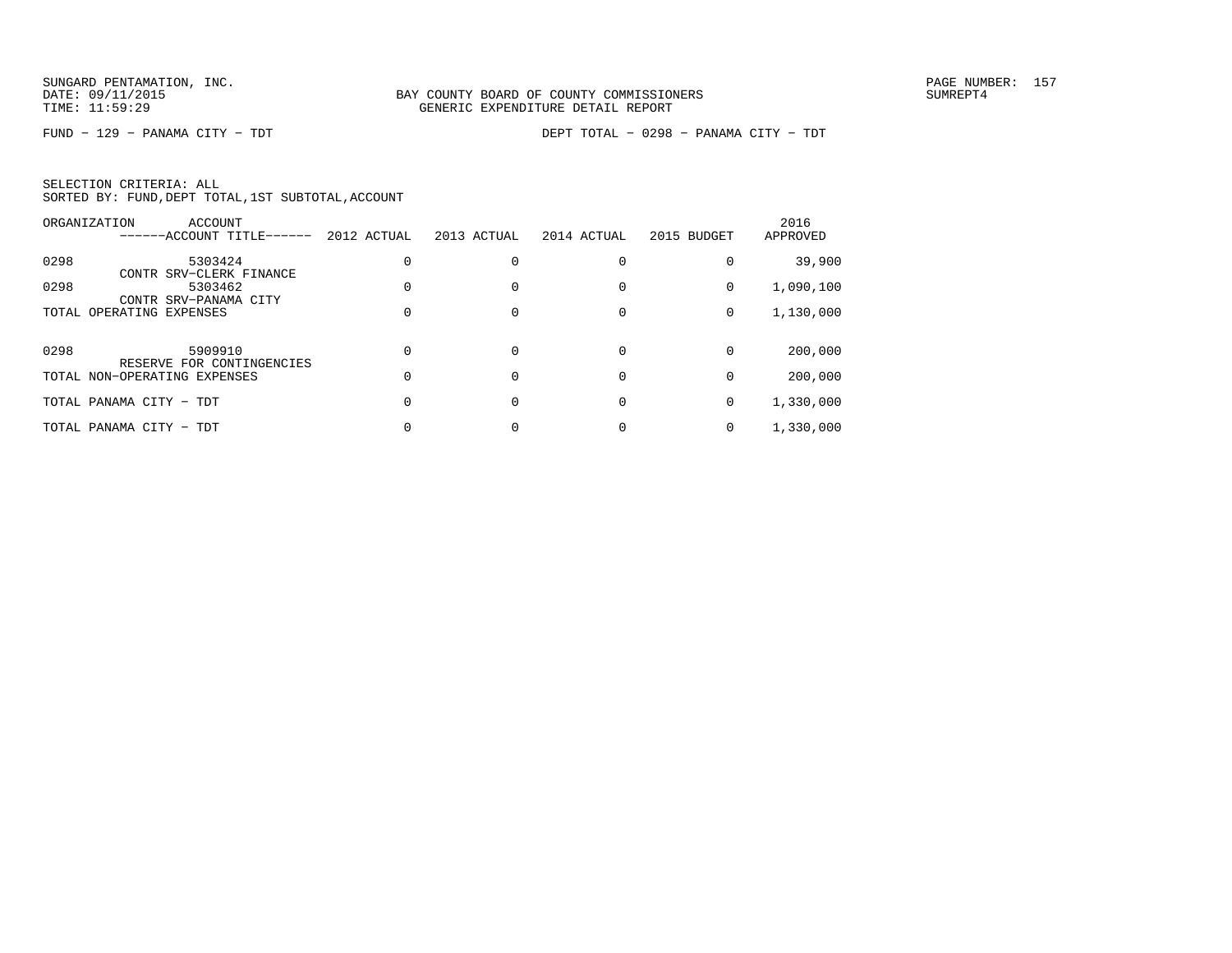FUND − 130 − PUBLIC SAFETY E911 DEPT TOTAL − 0301 − PUBLIC SAFETY

| SELECTION CRITERIA: ALL |                                                    |
|-------------------------|----------------------------------------------------|
|                         | SORTED BY: FUND, DEPT TOTAL, 1ST SUBTOTAL, ACCOUNT |

|      | ORGANIZATION<br>ACCOUNT<br>------ACCOUNT TITLE------ 2012 ACTUAL 2013 ACTUAL |             |          | 2014 ACTUAL             | 2015 BUDGET | 2016<br>APPROVED |
|------|------------------------------------------------------------------------------|-------------|----------|-------------------------|-------------|------------------|
| 0301 | 5101200                                                                      | 85,480      | 82,160   | 115,160                 | 136,930     | 137,629          |
| 0301 | SALARIES & WAGES-REGULAR<br>5101205                                          | 302         | $\Omega$ | 1,130                   | $\Omega$    | $\Omega$         |
| 0301 | SALARIES & WAGES-DISASTER<br>5101400<br>SALARIES & WAGES-OVERTIME            | 255         | 965      | $\mathbf 0$             | 4,000       | 4,000            |
| 0301 | 5101405<br>SALARIES-DISASTER O/T                                             | 426         | $\Omega$ | 766                     | $\Omega$    | $\Omega$         |
| 0301 | 5102100<br>FICA TAXES-MATCHING                                               | 6,166       | 5,940    | 8,442                   | 10,781      | 10,835           |
| 0301 | 5102200<br>RETIREMENT CONTRIBUTIONS                                          | 5,915       | 6,582    | 10,314                  | 12,900      | 13,309           |
| 0301 | 5102300<br>LIFE & HEALTH INSURANCE                                           | 10,476      | 14,594   | 23,330                  | 32,709      | 40,189           |
| 0301 | 5102400<br>WORKERS COMP. PREMIUMS                                            | 1,087       |          | 1,087 1,067             | 1,327       | 1,356            |
|      | TOTAL PERSONAL SERVICES                                                      | 110,107     |          | 111,327 160,209 198,647 |             | 207,318          |
| 0301 | 5143101                                                                      | 1,956       | 1,858    | 2,175                   | 2,282       | 2,055            |
| 0301 | PROF SRV-CO ATTORNEY<br>5193101<br>EDUCATION/PUBLIC RELATION                 | $\mathbf 0$ | $\Omega$ | $\Omega$                | 500         | 250              |
| 0301 | 5303107<br>PROF SRV-SUBSTANCE TEST                                           | 37          | $\Omega$ | 37                      | 37          | $\Omega$         |
| 0301 | 5303110<br>PROF SRV-BACKGROUND CHECK                                         | $\Omega$    | $\Omega$ | 74                      | $\Omega$    | $\Omega$         |
| 0301 | 5303401<br>CONTRACTED SERVICES                                               | $\mathbf 0$ | 11,211   | $\Omega$                | $\Omega$    | $\Omega$         |
| 0301 | 5303406<br>CONTR SRV-WIRLESS DIP FEE                                         | $\Omega$    | $\Omega$ | $\Omega$                | $\Omega$    | $\mathbf 0$      |
| 0301 | 5303410<br>CONTR SRV-JANITORIAL                                              | $\Omega$    | $\Omega$ | $\Omega$                | $\Omega$    | $\mathbf 0$      |
| 0301 | 5303422<br>CONTR SRV-GIS                                                     | 54,235      | 51,422   | 22,510                  | $\Omega$    | $\Omega$         |
| 0301 | 5303425<br>CONTR SRV-ADMIN FEES                                              | 26,282      | 24,110   | 14,444                  | 14,961      | 15,217           |
| 0301 | 5304001<br>TRAVEL/TRAINING NON-LOCAL                                         | $\Omega$    | $\Omega$ | 670                     | $\Omega$    | 5,000            |
| 0301 | 5304005<br>TRAVEL-LOCAL                                                      | $\mathbf 0$ | $\Omega$ | $\Omega$                | $\Omega$    | 0                |
| 0301 | 5304101<br>COMMUNICATIONS SERVICES                                           | 201,479     | 151,675  | 138,895                 | 200,000     | 140,000          |
| 0301 | 5304122<br>COMM SRV-LEASED LINES                                             | 19,898      | 20,151   | 19,159                  | 20,000      | 20,000           |
| 0301 | 5304125<br>POSTAGE/TRANSP/FREIGHT                                            | $\Omega$    | $\Omega$ | 24                      | 200         | 100              |
| 0301 | 5304301<br>UTILITY SERVICES                                                  | $\Omega$    | $\Omega$ | $\mathbf 0$             | $\Omega$    | $\Omega$         |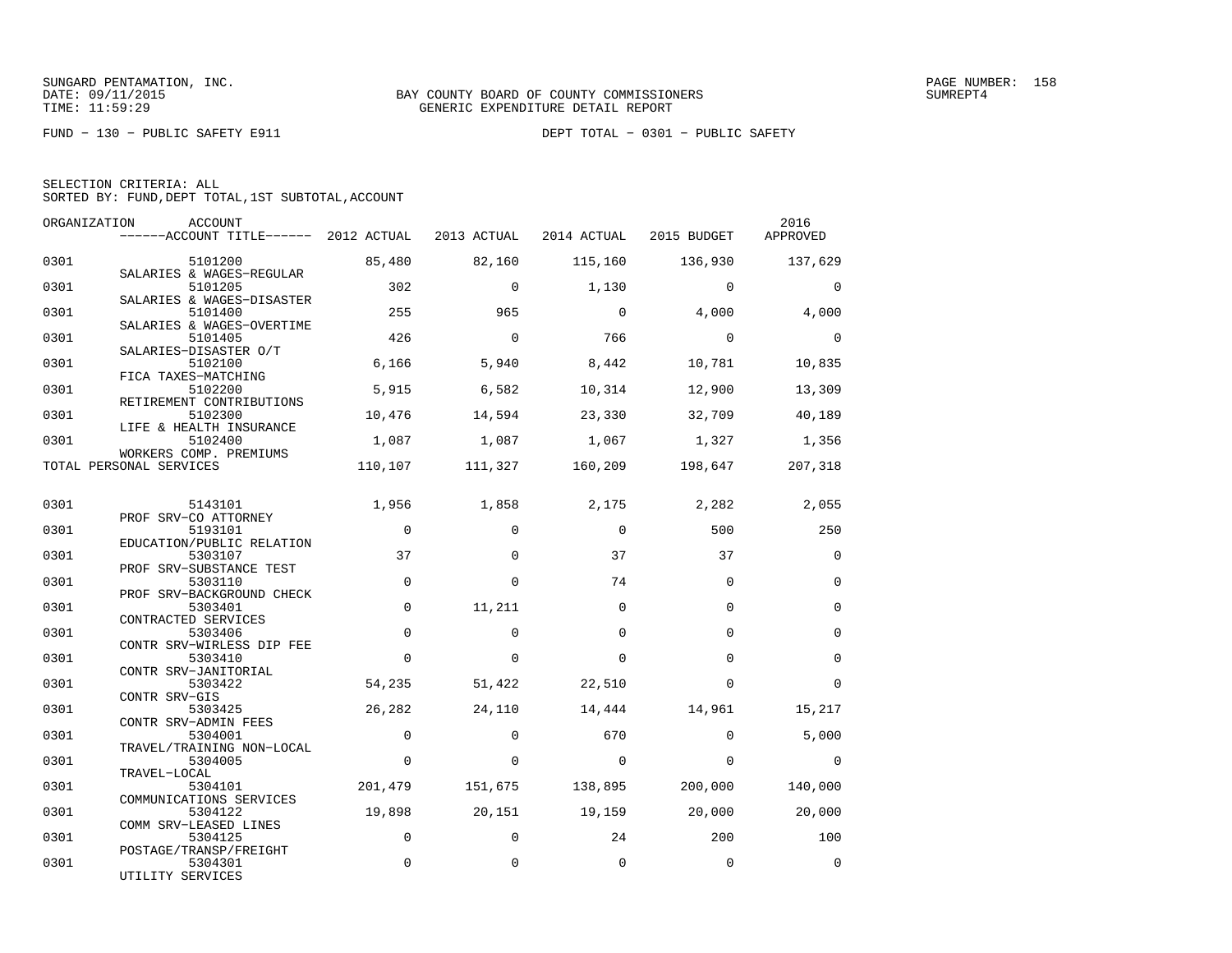FUND − 130 − PUBLIC SAFETY E911 DEPT TOTAL − 0301 − PUBLIC SAFETY

SELECTION CRITERIA: ALLSORTED BY: FUND,DEPT TOTAL,1ST SUBTOTAL,ACCOUNT

|              | ORGANIZATION<br>ACCOUNT<br>------ACCOUNT TITLE------ 2012 ACTUAL 2013 ACTUAL 2014 ACTUAL 2015 BUDGET |                   |                 |                |                         | 2016<br>APPROVED |
|--------------|------------------------------------------------------------------------------------------------------|-------------------|-----------------|----------------|-------------------------|------------------|
| 0301         | 5304410                                                                                              | $\Omega$          | $\Omega$        | $\overline{4}$ | 1,979                   | 3,747            |
| 0301         | RENTALS/LEASES-EQUIPMENT<br>5304501                                                                  | 4,012             | 4,000           | 3,854          | 3,854                   | 11,230           |
| 0301         | INSURANCE & BONDS<br>5304605                                                                         | $\overline{0}$    | 189             | $\Omega$       | $\Omega$                | $\Omega$         |
| 0301         | REPAIR/MAINT-BLDG & GRND<br>5304610                                                                  | 27                | 1,758           | 3,773          | 2,500                   | $\mathbf 0$      |
| 0301         | REPAIR/MAINT-AUTO EQUIP<br>5304611<br>REPAIR/MAINT-FLEET MAINT                                       | $\overline{0}$    | $\Omega$        | $\overline{0}$ | $\Omega$                | $\Omega$         |
| 0301         | 5304615<br>REPAIR/MAINT-EOUIPMENT                                                                    | 150,511           | 158,736         |                | 55,299 120,000          | 90,000           |
| 0301         | 5304701<br>PRINTING & BINDING                                                                        | $\Omega$          | $\Omega$        | $\overline{0}$ | $\overline{0}$          | 0                |
| 0301         | 5304902<br>FEES & COSTS-PURCHASING                                                                   | 643               | 423             | 1,073          | 1,363                   | 820              |
| 0301         | 5304905<br>FEES&COSTS-LGL ADV/ADVERT                                                                 | $\Omega$          | $\Omega$        | $\Omega$       | $\Omega$                | $\Omega$         |
| 0301         | 5304990<br>MISCELLANEOUS EXPENSES                                                                    | $\Omega$          | $\Omega$        | $\mathbf 0$    | $\Omega$                | $\Omega$         |
| 0301         | 5305101<br>OFFICE SUPPLIES                                                                           | 1,606             | 2,376           | 2,684          | 3,000                   | 3,000            |
| 0301         | 5305201<br>OPERATING SUPPLIES                                                                        | 214               | 449             | 636            | 1,000                   | 1,000            |
| 0301         | 5305202<br>OPER SUPPLIES-JANITORIAL                                                                  | $\mathbf 0$       | $\mathbf 0$     | $\overline{0}$ | $\Omega$                | $\overline{0}$   |
| 0301         | 5305205<br>GAS, OIL & LUBRICANTS                                                                     | $\mathbf 0$       | 185             | 111            | 1,200                   | 500              |
| 0301<br>0301 | 5305215<br>CLOTHING & WEARING APPRL                                                                  | $\Omega$<br>1,303 | $\Omega$<br>857 | 100<br>76      | $\overline{0}$<br>2,500 | $\Omega$         |
| 0301         | 5305401<br>BOOKS/RESOURCE MATR/SUBSC<br>5305402                                                      | 638               | 753             | 328            | 800                     | 3,000<br>2,000   |
| 0301         | DUES & MEMBERSHIPS<br>5305406                                                                        | 50                | 867             | 1,490          | 5.000                   | 5,000            |
|              | TRAINING & TUITION<br>TOTAL OPERATING EXPENSES                                                       | 462,891           | 431,020         | 267,417        | 381,176                 | 302,919          |
|              |                                                                                                      |                   |                 |                |                         |                  |
| 0301         | 5606401<br>EOUIPMENT                                                                                 | $\overline{0}$    | 3,600           | $\overline{0}$ | 15,000                  | 35,000           |
| 0301         | 5606402<br>EQUIP LESS THAN \$1000                                                                    | 4,458             | 2,136           |                | 1,614 1,500             | 2,500            |
| 0301         | 5606450<br>COMPUTER SOFTWARE                                                                         | $\overline{0}$    | $\overline{0}$  | 36,330         | $\sim$ 0                | 26,200           |
|              | TOTAL CAPITAL OUTLAY                                                                                 | 4,458             | 5,736           | 37,944         | 16,500                  | 63,700           |
| 0301         | 5819101<br>TRNFS-GENERAL FUND (001)                                                                  | $\Omega$          | $\Omega$        | $\mathbf{0}$   | 1,200                   | $\mathbf 0$      |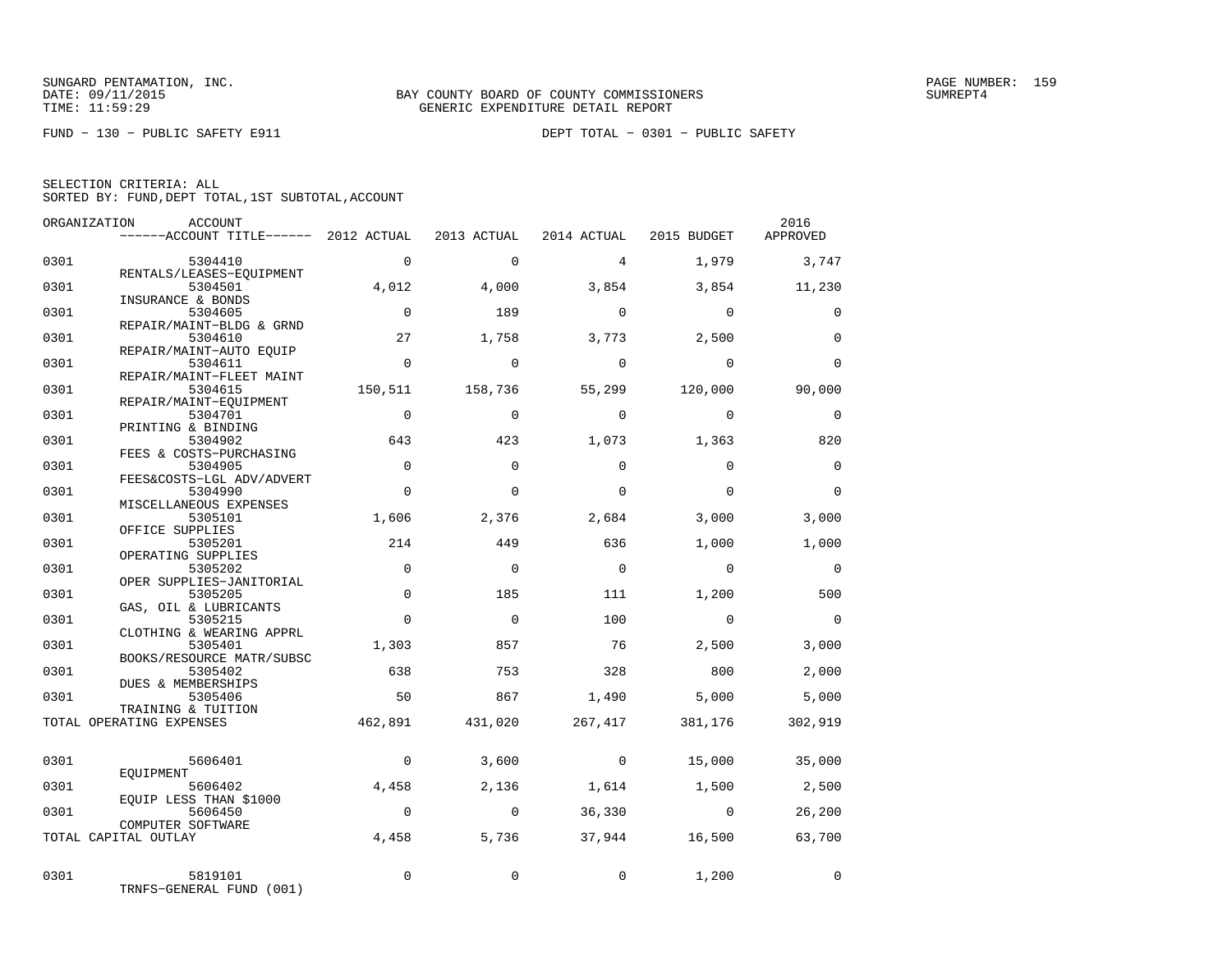FUND − 130 − PUBLIC SAFETY E911 DEPT TOTAL − 0301 − PUBLIC SAFETY

SELECTION CRITERIA: ALLSORTED BY: FUND,DEPT TOTAL,1ST SUBTOTAL,ACCOUNT

|      | ORGANIZATION<br><b>ACCOUNT</b> |             |             |             |             | 2016      |
|------|--------------------------------|-------------|-------------|-------------|-------------|-----------|
|      | ------ACCOUNT TITLE------      | 2012 ACTUAL | 2013 ACTUAL | 2014 ACTUAL | 2015 BUDGET | APPROVED  |
| 0301 | 5905998                        |             |             |             |             |           |
|      | DEPRECIATION EXPENSE           |             |             |             |             |           |
| 0301 | 5909910                        |             |             | $\Omega$    | 100,000     | 100,000   |
|      | RESERVE FOR CONTINGENCIES      |             |             |             |             |           |
| 0301 | 5909915                        |             |             |             |             |           |
|      | RESERVE FOR PAY ADJUSTMNT      |             |             |             |             |           |
| 0301 | 5909920                        |             |             |             |             | $\Omega$  |
|      | RESERVE-FUTURE CAP OUTLAY      |             |             |             |             |           |
| 0301 | 5909999                        |             |             | 0           | 2,392,529   | 1,216,115 |
|      | RESERVE-CASH FORWARD           |             |             |             |             |           |
|      | TOTAL NON-OPERATING EXPENSES   |             |             | 0           | 2,493,729   | 1,316,115 |
|      | TOTAL PUBLIC SAFETY            | 577,456     | 548,084     | 465,570     | 3,090,052   | 1,890,052 |
|      |                                |             |             |             |             |           |
|      | TOTAL PUBLIC SAFETY E911       | 577,456     | 548,084     | 465,570     | 3,090,052   | 1,890,052 |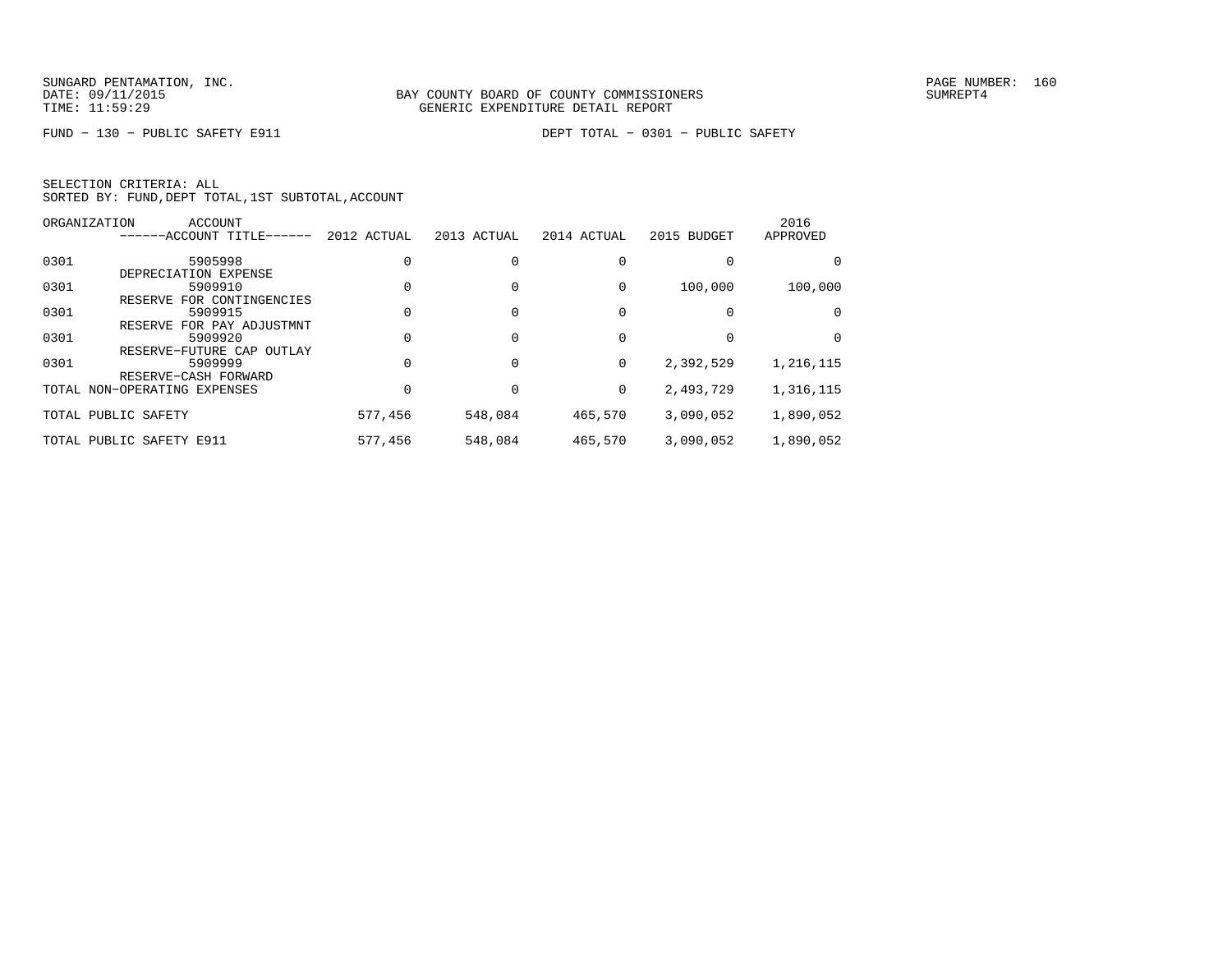| SELECTION CRITERIA: ALL |  |  |                                                    |  |
|-------------------------|--|--|----------------------------------------------------|--|
|                         |  |  | SORTED BY: FUND, DEPT TOTAL, 1ST SUBTOTAL, ACCOUNT |  |

| ORGANIZATION | ACCOUNT<br>------ACCOUNT TITLE------ 2012 ACTUAL            |                | 2013 ACTUAL    | 2014 ACTUAL             | 2015 BUDGET    | 2016<br>APPROVED |
|--------------|-------------------------------------------------------------|----------------|----------------|-------------------------|----------------|------------------|
| 0303         | 5101200                                                     | $\Omega$       | $\mathbf 0$    | $\Omega$                | 52,000         | 52,000           |
| 0303         | SALARIES & WAGES-REGULAR<br>5101400                         | $\mathbf 0$    | $\Omega$       | $\Omega$                | $\overline{0}$ | 3,500            |
| 0303         | SALARIES & WAGES-OVERTIME<br>5102100<br>FICA TAXES-MATCHING | $\mathbf 0$    | $\Omega$       | $\Omega$                | 3,978          | 4,246            |
| 0303         | 5102200<br>RETIREMENT CONTRIBUTIONS                         | $\mathbf 0$    | $\Omega$       | $\Omega$                | 10,564         | 4,660            |
| 0303         | 5102300<br>LIFE & HEALTH INSURANCE                          | $\mathbf 0$    | $\Omega$       | $\Omega$                | 16,418         | 19,775           |
| 0303         | 5102400<br>WORKERS COMP. PREMIUMS                           | $\mathbf 0$    | $\Omega$       | $\Omega$                | 2,382          | 229              |
|              | TOTAL PERSONAL SERVICES                                     | $\Omega$       | $\Omega$       | $\Omega$                | 85,342         | 84,410           |
| 0303         | 5143101                                                     | 3,659          | 1,997          | 2,009                   | 1,903          | 2,104            |
| 0303         | PROF SRV-CO ATTORNEY<br>5303401                             | $\overline{0}$ | 9,288          | 4,952                   | 10,000         | 10,000           |
| 0303         | CONTRACTED SERVICES<br>5303425                              | 28,555         | 15,327         | 15,673                  | 12,477         | 14,347           |
| 0303         | CONTR SRV-ADMIN FEES<br>5303446<br>CONTR SRV-FACILITIES     | 5,413          | 4,697          | 968                     | 963            | 3,254            |
| 0303         | 5304001<br>TRAVEL/TRAINING NON-LOCAL                        | $\overline{0}$ | $\overline{0}$ | $\overline{0}$          | $\overline{0}$ | 1,500            |
| 0303         | 5304101<br>COMMUNICATIONS SERVICES                          | 89,415         |                | 103,924 112,148 104,000 |                | 104,000          |
| 0303         | 5304122<br>COMM SRV-LEASED LINES                            | 18,098         | 18,351         | 18,792                  | 17,900         | 20,000           |
| 0303         | 5304125<br>POSTAGE/TRANSP/FREIGHT                           | $\overline{0}$ | $\overline{0}$ | $\overline{0}$          | $\sim$ 0       | $\overline{0}$   |
| 0303         | 5304301<br>UTILITY SERVICES                                 | 25,027         | 26,665         | 25,355                  | 27,000         | $\Omega$         |
| 0303         | 5304403<br>RENTALS/LEASES-LAND                              | 3,000          | 3,000          | 3,000                   | 3,000          | 3,000            |
| 0303         | 5304410<br>RENTALS/LEASES-EQUIPMENT                         | $\overline{0}$ | $\overline{0}$ | $\overline{4}$          | $\overline{0}$ | $\overline{0}$   |
| 0303         | 5304501<br>INSURANCE & BONDS                                | 21,793         | 21,793         | 19,944                  | 19,944         | 64,672           |
| 0303         | 5304605<br>REPAIR/MAINT-BLDG & GRND                         | $\overline{0}$ | 5,220          | 30,622                  |                | 20,100 7,100     |
| 0303         | 5304615<br>REPAIR/MAINT-EOUIPMENT                           | 384,451        | 390,909        | 376,305                 | 400,000        | 400,000          |
| 0303         | 5304902<br>FEES & COSTS-PURCHASING                          | 791            | 843            | 804                     | 1,703 3,689    |                  |
| 0303         | 5304908<br>FEES & COSTS-LICENSES                            | $\mathbf 0$    | $\mathbf 0$    | $\bigcirc$              | $\Omega$       | $\Omega$         |
| 0303         | 5304990<br>MISCELLANEOUS EXPENSES                           | $\mathbf 0$    | $\mathbf 0$    | 120                     | 0              | $\mathbf 0$      |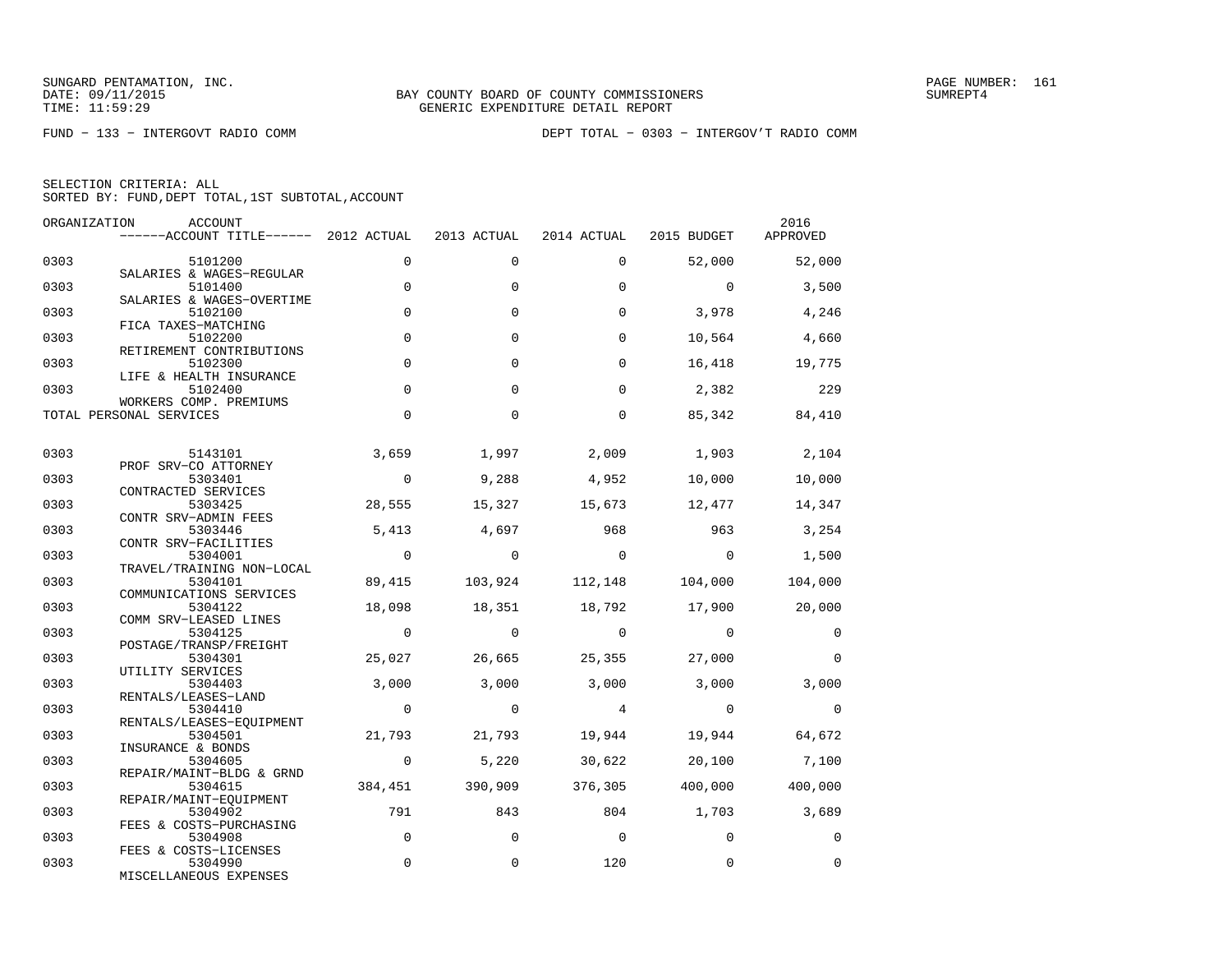|  | SELECTION CRITERIA: ALL |                                                    |
|--|-------------------------|----------------------------------------------------|
|  |                         | SORTED BY: FUND, DEPT TOTAL, 1ST SUBTOTAL, ACCOUNT |

|      | ORGANIZATION<br><b>ACCOUNT</b><br>------ACCOUNT TITLE------ | 2012 ACTUAL | 2013 ACTUAL  | 2014 ACTUAL | 2015 BUDGET | 2016<br>APPROVED |
|------|-------------------------------------------------------------|-------------|--------------|-------------|-------------|------------------|
| 0303 | 5305101                                                     | 0           | $\mathbf 0$  | 0           | 0           | 500              |
| 0303 | OFFICE SUPPLIES<br>5305201                                  | $\mathbf 0$ | 343          | 0           | $\mathbf 0$ | 500              |
| 0303 | OPERATING SUPPLIES<br>5305220                               | $\mathbf 0$ | $\Omega$     | $\Omega$    | $\Omega$    | 500              |
| 0303 | TOOL & SMALL IMPLEMENTS<br>5305402                          | $\Omega$    | $\Omega$     | $\Omega$    | $\Omega$    | 150              |
| 0303 | DUES & MEMBERSHIPS<br>5305406                               | $\Omega$    | $\Omega$     | $\Omega$    | $\mathbf 0$ | $\mathbf 0$      |
|      | TRAINING & TUITION<br>TOTAL OPERATING EXPENSES              | 580,202     | 602,359      | 610,695     | 618,990     | 635,316          |
|      |                                                             |             |              |             |             |                  |
| 0303 | 5606401<br>EQUIPMENT                                        | $\mathbf 0$ | 0            | 25,020      | 0           | 5,000            |
| 0303 | 5606402<br>EOUIP LESS THAN \$1000                           | $\mathbf 0$ | 0            | 2,969       | $\mathbf 0$ | 2,500            |
| 0303 | 5606450<br>COMPUTER SOFTWARE                                | $\Omega$    | $\Omega$     | 0           | $\Omega$    | 0                |
|      | TOTAL CAPITAL OUTLAY                                        | $\mathbf 0$ | 0            | 27,989      | $\mathbf 0$ | 7,500            |
| 0303 | 5707105                                                     | 764,032     | $\Omega$     | $\Omega$    | $\Omega$    | 0                |
| 0303 | PRINCIPAL-LOANS<br>5707205                                  | 15,472      | $\mathbf{0}$ | $\Omega$    | $\Omega$    | $\mathbf 0$      |
| 0303 | INTEREST-LOANS<br>5707316                                   | $\mathbf 0$ | $\Omega$     | $\Omega$    | $\mathbf 0$ | $\mathbf 0$      |
| 0303 | PAYING AGENT/TRUSTEE-FEES<br>5707370                        | $\Omega$    | $\Omega$     | $\Omega$    | $\mathbf 0$ | 0                |
|      | ARBITRAGE REBATE EXPENSE<br>TOTAL DEBT SERVICE              | 779,504     | $\Omega$     | $\mathbf 0$ | $\mathbf 0$ | 0                |
|      |                                                             |             |              |             |             |                  |
| 0303 | 5905908                                                     | $\mathbf 0$ | $\mathbf{0}$ | $\mathbf 0$ | $\mathbf 0$ | $\mathbf 0$      |
| 0303 | LOSS ON DISPOSAL<br>5905998                                 | $\mathbf 0$ | $\mathbf{0}$ | $\mathbf 0$ | $\mathbf 0$ | $\mathbf 0$      |
| 0303 | DEPRECIATION EXPENSE<br>5909920                             | $\Omega$    | $\Omega$     | $\Omega$    | $\Omega$    | $\Omega$         |
| 0303 | RESERVE-FUTURE CAP OUTLAY<br>5909999                        | $\Omega$    | $\Omega$     | $\Omega$    | 501,381     | 241,363          |
|      | RESERVE-CASH FORWARD<br>TOTAL NON-OPERATING EXPENSES        | $\Omega$    | 0            | 0           | 501,381     | 241,363          |
|      | TOTAL INTERGOV'T RADIO COMM                                 | 1,359,706   | 602,359      | 638,684     | 1,205,713   | 968,589          |
|      | TOTAL INTERGOVT RADIO COMM                                  | 1,359,706   | 602,359      | 638,684     | 1,205,713   | 968,589          |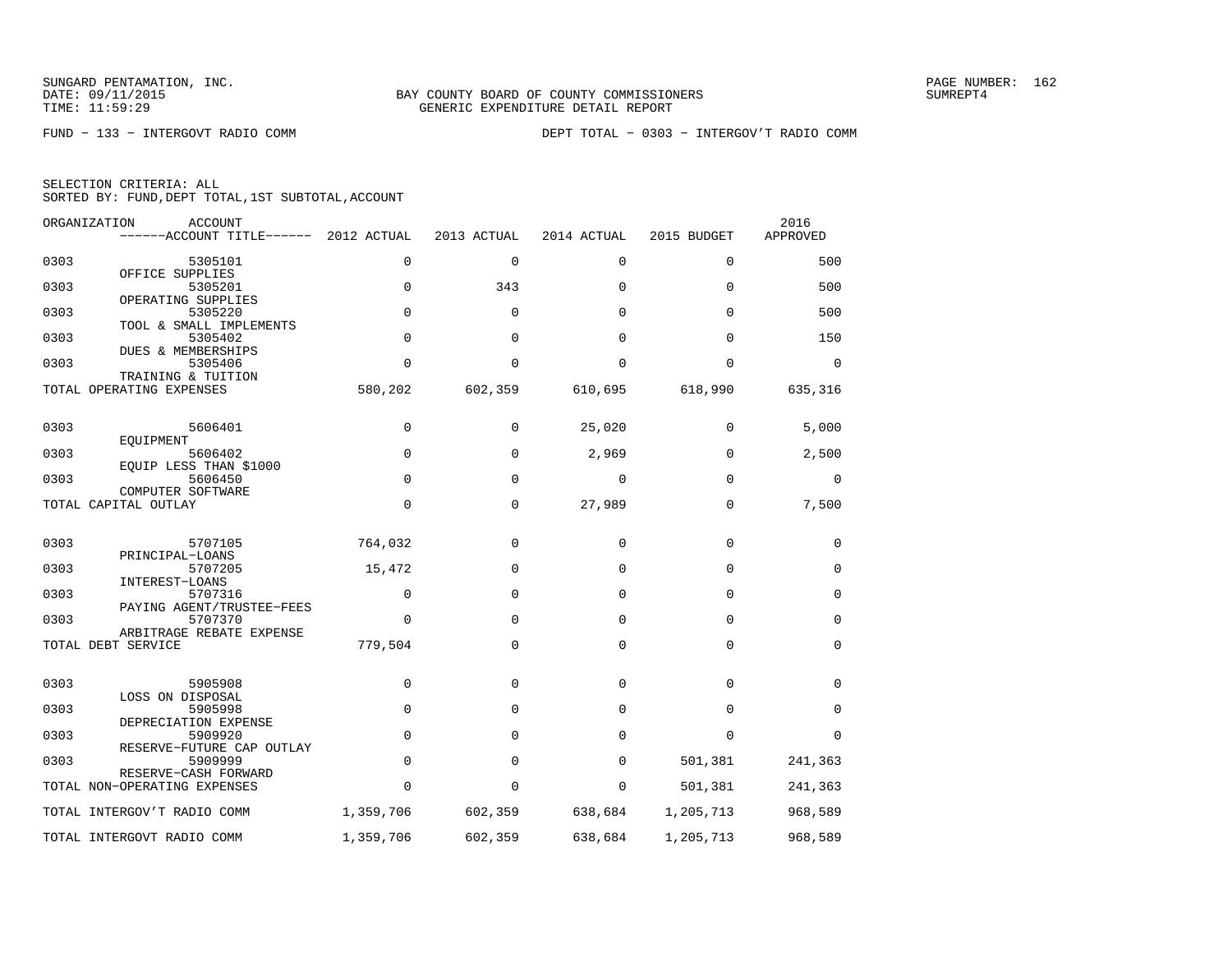FUND − 140 − DISTRICT MOSQUITO CONTROL DEPT TOTAL − 0315 − MOSQUITO CONTROL

|  | SELECTION CRITERIA: ALL                            |  |  |
|--|----------------------------------------------------|--|--|
|  | SORTED BY: FUND, DEPT TOTAL, 1ST SUBTOTAL, ACCOUNT |  |  |

| ORGANIZATION | ACCOUNT<br>$----ACCOUNT$ TITLE $---$ 2012 ACTUAL 2013 ACTUAL 2014 ACTUAL 2015 BUDGET |                |                |                |                                              | 2016<br>APPROVED         |
|--------------|--------------------------------------------------------------------------------------|----------------|----------------|----------------|----------------------------------------------|--------------------------|
| 0315         | 5101200                                                                              | 482,253        | 478,830        |                | 495,528 515,316                              | 530,652                  |
| 0315         | SALARIES & WAGES-REGULAR<br>5101400                                                  | 4,416          | 6,543          | 1,544          | 5,000                                        | 5,000                    |
| 0315         | SALARIES & WAGES-OVERTIME<br>5102100                                                 | 34,984         | 34,840         | 35,521         | 39,804                                       | 40,978                   |
| 0315         | FICA TAXES-MATCHING<br>5102200<br>RETIREMENT CONTRIBUTIONS                           | 24,307         | 28,554         | 37,669         | 41,197                                       | 43,761                   |
| 0315         | 5102300<br>LIFE & HEALTH INSURANCE                                                   | 78,132         | 70,175         | 85,625         | 111,887                                      | 127,440                  |
| 0315         | 5102400<br>WORKERS COMP. PREMIUMS                                                    | 44,163         | 44,006         | 43,002         | 43,454                                       | 44,988                   |
| 0315         | 5102500<br>UNEMPLOYMENT COMPENSATION                                                 | $\overline{0}$ | $\Omega$       | 5,225          | $\overline{0}$                               | $\Omega$                 |
|              | TOTAL PERSONAL SERVICES                                                              |                |                |                | 668, 254 662, 947 704, 115 756, 658 792, 819 |                          |
| 0315         | 5143101                                                                              | 3,764          | 4,183          | 4,386          | 4,527                                        | 4,265                    |
| 0315         | PROF SRV-CO ATTORNEY<br>5303107<br>PROF SRV-SUBSTANCE TEST                           | 222            | 111            | 223            | 200                                          | 200                      |
| 0315         | 5303110<br>PROF SRV-BACKGROUND CHECK                                                 | 78             | 36             | 78             | $\overline{0}$                               | $\bigcirc$               |
| 0315         | 5303401<br>CONTRACTED SERVICES                                                       | 55,774         | 195            | 1,921          | 2,500                                        | 2,500                    |
| 0315         | 5303408<br>CONTR SRV-800 MHZ                                                         | 16,972         | 3,553          | 2,795          | 2,639                                        | 2,404                    |
| 0315         | 5303422<br>CONTR SRV-GIS                                                             | 300            | $\overline{0}$ | $\overline{0}$ | $\overline{0}$                               | $\overline{0}$           |
| 0315         | 5303425<br>CONTR SRV-ADMIN FEES                                                      | 27,689         | 27,005         | 30,632         | 31,429                                       | 40,925                   |
| 0315         | 5303446<br>CONTR SRV-FACILITIES                                                      | 14,587         | 13,748         | 25,074         | 23,987                                       | 29,002                   |
| 0315         | 5304001<br>TRAVEL/TRAINING NON-LOCAL                                                 | 6,863          | 5,281          | 7,122          | 6,000                                        | 10,000                   |
| 0315         | 5304101<br>COMMUNICATIONS SERVICES                                                   | 3,003          | 2,048          | 2,025          | 2,040                                        | 3,060                    |
| 0315         | 5304122<br>COMM SRV-LEASED LINES                                                     | 5,062          | $\Omega$       | $\Omega$       | $\Omega$                                     | $\overline{\phantom{0}}$ |
| 0315         | 5304125<br>POSTAGE/TRANSP/FREIGHT                                                    | 124            | 68             | 23             | 125                                          | 124                      |
| 0315         | 5304301<br>UTILITY SERVICES                                                          | 8,568          | 9,218          | 9,616          | 10,000                                       | 10,000                   |
| 0315         | 5304410<br>RENTALS/LEASES-EQUIPMENT                                                  | 1,886          | 1,925          | 1,999          | 3,130                                        | 3,214                    |
| 0315         | 5304501<br>INSURANCE & BONDS                                                         | 16,359         | 16,359         | 15,323         | 15,323                                       | 24,029                   |
| 0315         | 5304605<br>REPAIR/MAINT-BLDG & GRND                                                  | 31,436         | 4,693          | 10,688         | 2,200                                        | 15,945                   |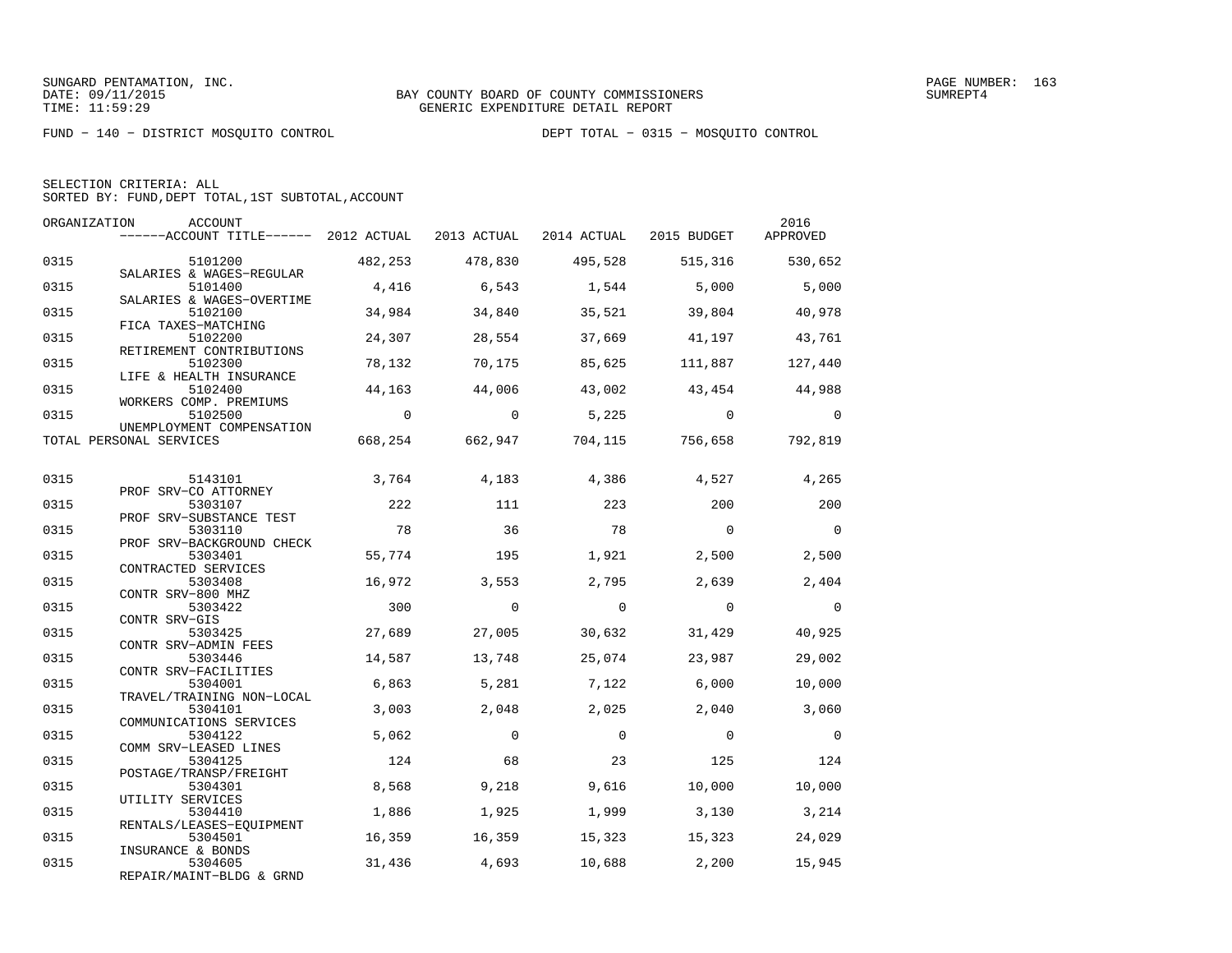FUND − 140 − DISTRICT MOSQUITO CONTROL DEPT TOTAL − 0315 − MOSQUITO CONTROL

| SELECTION CRITERIA: ALL |  |                                                    |  |
|-------------------------|--|----------------------------------------------------|--|
|                         |  | SORTED BY: FUND. DEPT TOTAL. 1ST SUBTOTAL. ACCOUNT |  |

|      | ORGANIZATION<br><b>ACCOUNT</b>            |             |              |             |             | 2016        |
|------|-------------------------------------------|-------------|--------------|-------------|-------------|-------------|
|      | $----ACCOUNT$ TITLE $--- 2012$ ACTUAL     |             | 2013 ACTUAL  | 2014 ACTUAL | 2015 BUDGET | APPROVED    |
| 0315 | 5304610                                   | 11,002      | 11,647       | 7,017       | 15,000      | 10,000      |
| 0315 | REPAIR/MAINT-AUTO EQUIP<br>5304611        | $\mathbf 0$ | 99           | $\Omega$    | $\Omega$    | $\Omega$    |
| 0315 | REPAIR/MAINT-FLEET MAINT<br>5304615       | 11,560      | 21,501       | 31,066      | 20,000      | 20,000      |
| 0315 | REPAIR/MAINT-EOUIPMENT<br>5304701         | $\Omega$    | $\Omega$     | 485         | $\Omega$    | $\Omega$    |
| 0315 | PRINTING & BINDING<br>5304902             | 1,385       | 2,428        | 1,877       | 2,384       | 3,279       |
| 0315 | FEES & COSTS-PURCHASING<br>5304905        | $\mathbf 0$ | $\Omega$     | $\Omega$    | $\Omega$    | $\mathbf 0$ |
| 0315 | FEES&COSTS-LGL ADV/ADVERT<br>5304922      | 550         | 50           | $\Omega$    | $\Omega$    | $\mathbf 0$ |
| 0315 | FEES & COSTS-PERMITS<br>5304990           | 31          | $\Omega$     | $\Omega$    | $\Omega$    | $\mathbf 0$ |
| 0315 | MISCELLANEOUS EXPENSES<br>5305101         | 1,030       | 1,650        | 1,493       | 1,800       | 1,800       |
| 0315 | OFFICE SUPPLIES<br>5305201                | 3,791       | 7,364        | 3,187       | 7,000       | 7,000       |
| 0315 | OPERATING SUPPLIES<br>5305202             | 928         | 1,053        | 488         | 1,200       | 1,200       |
| 0315 | OPER SUPPLIES-JANITORIAL<br>5305203       | 191,054     | 170,686      | 176,223     | 180,000     | 200,000     |
| 0315 | INSECTISIDES & PESTICIDES<br>5305205      | 57,522      | 58,160       | 41,728      | 72,142      | 71,750      |
| 0315 | GAS, OIL & LUBRICANTS                     | 1,945       |              | 520         |             |             |
|      | 5305210<br>SAFETY GEAR & SUPPLIES         |             | 1,176        |             | 1,300       | 1,300       |
| 0315 | 5305215<br>CLOTHING & WEARING APPRL       | 4,448       | 4,086        | 3,527       | 3,500       | 3,500       |
| 0315 | 5305220<br>TOOL & SMALL IMPLEMENTS        | 877         | 781          | 339         | 1,000       | 1,000       |
| 0315 | 5305401<br>BOOKS/RESOURCE MATR/SUBSC      | 1,279       | 3,917        | 6,938       | 8,728       | 10,000      |
| 0315 | 5305402<br><b>DUES &amp; MEMBERSHIPS</b>  | 2,062       | 2,046        | 1,663       | 2,270       | 2,270       |
| 0315 | 5305406<br>TRAINING & TUITION             | $\mathbf 0$ | 40           | 1,126       | 350         | 2,000       |
|      | TOTAL OPERATING EXPENSES                  | 482,152     | 375,106      | 389,582     | 420,774     | 480,767     |
| 0315 | 5606301                                   | $\mathbf 0$ | $\mathbf{0}$ | 0           | $\mathbf 0$ | 0           |
| 0315 | IMPRV OTHER THAN BLDGS<br>5606401         | 59,907      | 80,340       | 103,904     | $\Omega$    | $\Omega$    |
| 0315 | EOUIPMENT<br>5606402                      | 265         | 599          | 741         | 1,100       | 2,000       |
| 0315 | EQUIP LESS THAN \$1000<br>5606450         | $\Omega$    | $\Omega$     | $\Omega$    | $\Omega$    | $\Omega$    |
|      | COMPUTER SOFTWARE<br>TOTAL CAPITAL OUTLAY | 60,172      | 80,939       | 104,645     | 1,100       | 2,000       |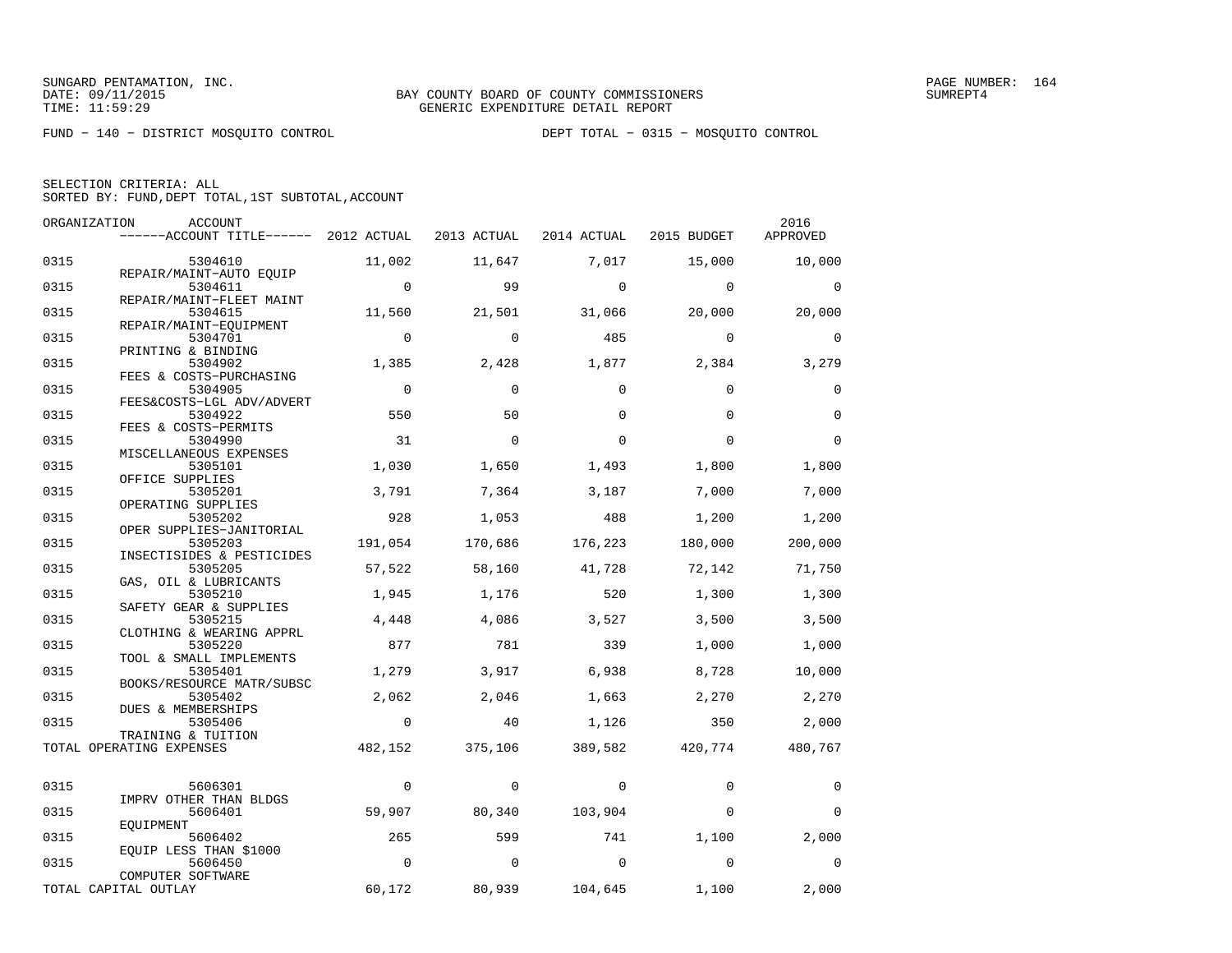FUND − 140 − DISTRICT MOSQUITO CONTROL DEPT TOTAL − 0315 − MOSQUITO CONTROL

| SELECTION CRITERIA: ALL |  |                                                    |  |
|-------------------------|--|----------------------------------------------------|--|
|                         |  | SORTED BY: FUND, DEPT TOTAL, 1ST SUBTOTAL, ACCOUNT |  |

|      | ORGANIZATION<br><b>ACCOUNT</b>        |             |             |             |             | 2016        |
|------|---------------------------------------|-------------|-------------|-------------|-------------|-------------|
|      | ------ACCOUNT TITLE------ 2012 ACTUAL |             | 2013 ACTUAL | 2014 ACTUAL | 2015 BUDGET | APPROVED    |
|      |                                       |             |             |             |             |             |
| 0315 | 5808109                               | 5,127       | 4,957       | 4,869       | 6,737       | 6,763       |
|      | AID-CRA LYNN HAVEN                    |             |             |             |             |             |
| 0315 | 5808110                               | $\mathbf 0$ | $\mathbf 0$ | $\Omega$    | $\Omega$    | 0           |
|      | AID-CRA PIER PARK                     |             |             |             |             |             |
| 0315 | 5808190                               | $\mathbf 0$ | $\mathbf 0$ | $\Omega$    | $\Omega$    | $\mathbf 0$ |
|      | AID-CRA CEDAR GROVE                   |             |             |             |             |             |
| 0315 | 5808202                               | 270         | 30          | $\Omega$    | $\Omega$    | 0           |
|      | AID-CRA SPRINGFIELD                   |             |             |             |             |             |
| 0315 | 5808204                               | $\mathbf 0$ | $\mathbf 0$ | $\mathbf 0$ | $\mathbf 0$ | $\mathbf 0$ |
|      | AID-CRA PARKER                        |             |             |             |             |             |
| 0315 | 5808206                               | 1,610       | 1,309       | 599         | 747         | 594         |
| 0315 | AID-CRA CALLAWAY<br>5808207           |             |             |             |             |             |
|      | AID-CRA PANAMA CITY / DIB             | 25,528      | 23,691      | 36,607      | 47,740      | 46,566      |
| 0315 | 5808208                               | 6,233       | 5,791       | 5,024       | 6,402       | 6,474       |
|      | AID-CRA P.C./MILLVILLE                |             |             |             |             |             |
|      | TOTAL GRANTS & AIDS                   | 38,767      | 35,778      | 47,099      | 61,626      | 60,397      |
|      |                                       |             |             |             |             |             |
| 0315 | 5905998                               | 0           | 0           | 0           | $\mathbf 0$ | $\Omega$    |
|      | DEPRECIATION EXPENSE                  |             |             |             |             |             |
| 0315 | 5909910                               | $\mathbf 0$ | $\mathbf 0$ | 0           | 1,000       | 0           |
|      | RESERVE FOR CONTINGENCIES             |             |             |             |             |             |
| 0315 | 5909915                               | 0           | $\Omega$    | 0           | $\mathbf 0$ | $\Omega$    |
|      | RESERVE FOR PAY ADJUSTMNT             |             |             |             |             |             |
| 0315 | 5909999                               | $\mathbf 0$ | $\mathbf 0$ | 0           | 143,721     | 84,083      |
|      | RESERVE-CASH FORWARD                  |             |             |             |             |             |
|      | TOTAL NON-OPERATING EXPENSES          | 0           | 0           | 0           | 144,721     | 84,083      |
|      | TOTAL MOSQUITO CONTROL                | 1,249,345   | 1,154,770   | 1,245,442   | 1,384,879   | 1,420,066   |
|      | TOTAL DISTRICT MOSQUITO CONTROL       | 1,249,345   | 1,154,770   | 1,245,442   | 1,384,879   | 1,420,066   |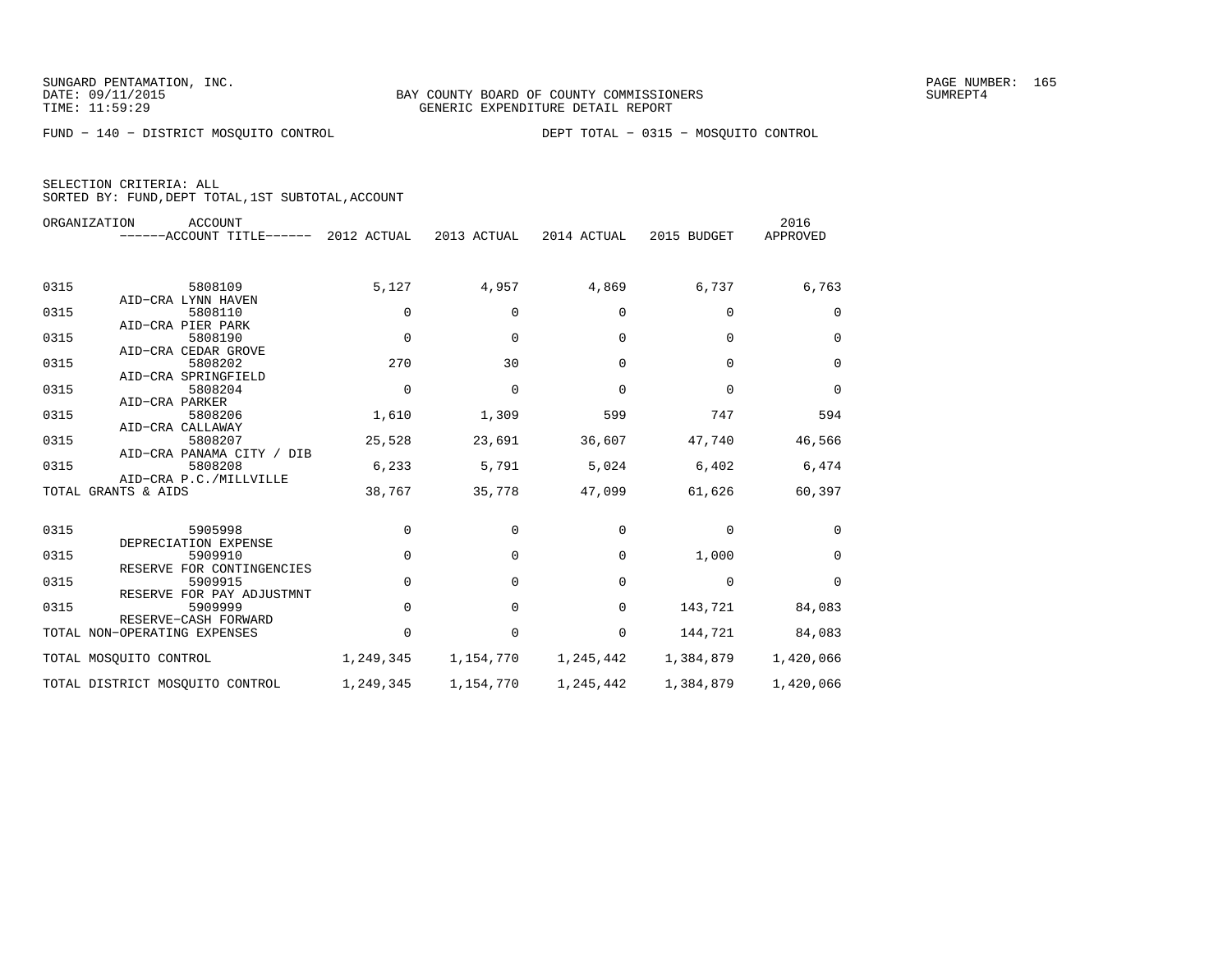|  | SELECTION CRITERIA: ALL                            |  |  |
|--|----------------------------------------------------|--|--|
|  | SORTED BY: FUND, DEPT TOTAL, 1ST SUBTOTAL, ACCOUNT |  |  |

| ORGANIZATION | ACCOUNT<br>------ACCOUNT TITLE------ 2012 ACTUAL 2013 ACTUAL 2014 ACTUAL |                |                |                                                   | 2015 BUDGET    | 2016<br>APPROVED |
|--------------|--------------------------------------------------------------------------|----------------|----------------|---------------------------------------------------|----------------|------------------|
| 0320         | 5101200                                                                  | 2, 297, 476    | 2,521,661      | 2,601,614 2,460,372 2,525,939                     |                |                  |
| 0320         | SALARIES & WAGES-REGULAR<br>5101205                                      | 999            | $\mathbf 0$    | 6,614                                             | $\overline{0}$ | $\mathbf 0$      |
| 0320         | SALARIES & WAGES-DISASTER<br>5101400<br>SALARIES & WAGES-OVERTIME        | 280,395        | 297,770        | 312,517                                           | 331,000        | 331,000          |
| 0320         | 5101405<br>SALARIES-DISASTER O/T                                         | 901            | $\overline{0}$ | 1,322                                             | $\sim$ 0       | $\overline{0}$   |
| 0320         | 5102100<br>FICA TAXES-MATCHING                                           | 185,064        | 201,750        | 212,346                                           | 213,540        | 218,556          |
| 0320         | 5102200<br>RETIREMENT CONTRIBUTIONS                                      | 350,631        | 439,198        | 538,909                                           | 560,516        | 628,317          |
| 0320         | 5102300<br>LIFE & HEALTH INSURANCE                                       | 383,999        | 476,491        | 509,202                                           | 520,029        | 736,764          |
| 0320         | 5102400<br>WORKERS COMP. PREMIUMS                                        | 76,819         | 81,350         | 39,345                                            | 118,418        | 121,106          |
| 0320         | 5102500<br>UNEMPLOYMENT COMPENSATION                                     | 8,078          | 1,732          | 2,712                                             | $\overline{0}$ | $\Omega$         |
|              | TOTAL PERSONAL SERVICES                                                  |                |                | 3,584,362 4,019,952 4,224,582 4,203,875 4,561,682 |                |                  |
| 0320         | 5143101                                                                  | 18,934         | 17,811         | 19,026                                            | 19,909         | 23,602           |
| 0320         | PROF SRV-CO ATTORNEY<br>5143103                                          | $\mathbf 0$    | $\Omega$       | $\overline{0}$                                    | $\Omega$       | $\mathbf 0$      |
| 0320         | PROF SRV-LABOR ATTNY<br>5143105<br>PROF SRV-OTHER ATTNY                  | $\mathbf 0$    | $\Omega$       | 13,000                                            | $\Omega$       | $\mathbf 0$      |
| 0320         | 5303104<br>PROF SRV-ENGINEERING                                          | $\mathbf 0$    | 4,763          | $\overline{0}$                                    | $\Omega$       | $\mathbf 0$      |
| 0320         | 5303106<br>PROF SRV-PHYSICLS/MEDICAL                                     | 29,519         | 29,104         | 30,354                                            | 35,000         | 35,000           |
| 0320         | 5303107<br>PROF SRV-SUBSTANCE TEST                                       | 11,965         | 13,520         | 10,421                                            | 13,500         | 13,500           |
| 0320         | 5303110<br>PROF SRV-BACKGROUND CHECK                                     | 2,855          | 2,786          | 3,539                                             | 3,500          | 3,500            |
| 0320         | 5303401<br>CONTRACTED SERVICES                                           | 403            | 534            | 13,275                                            | 45,000         | 45,000           |
| 0320         | 5303410<br>CONTR SRV-JANITORIAL                                          | $\overline{0}$ | $\overline{0}$ | $\overline{0}$                                    | $\overline{0}$ | $\mathbf 0$      |
| 0320         | 5303425<br>CONTR SRV-ADMIN FEES                                          | 144,787        | 121,775        | 141,893                                           | 131,307        | 200,998          |
| 0320         | 5303446<br>CONTR SRV-FACILITIES                                          | 2,202          | 4,345          | 827                                               | 1,009          | 1,747            |
| 0320         | 5303458<br>CONTR SRV-CTY OF CALLAWAY                                     | 99,344         | 104,311        | 109,527                                           | 115,000        | 115,000          |
| 0320         | 5303459<br>CONTR SRV-LYNN HAVEN                                          | $\overline{0}$ | $\circ$        | $\overline{0}$                                    | $\overline{0}$ | $\overline{0}$   |
| 0320         | 5303461<br>CONTR SRV-MEXICO BEACH                                        | 15,000         | 15,000         | 15,000                                            | 15,000         | 15,000           |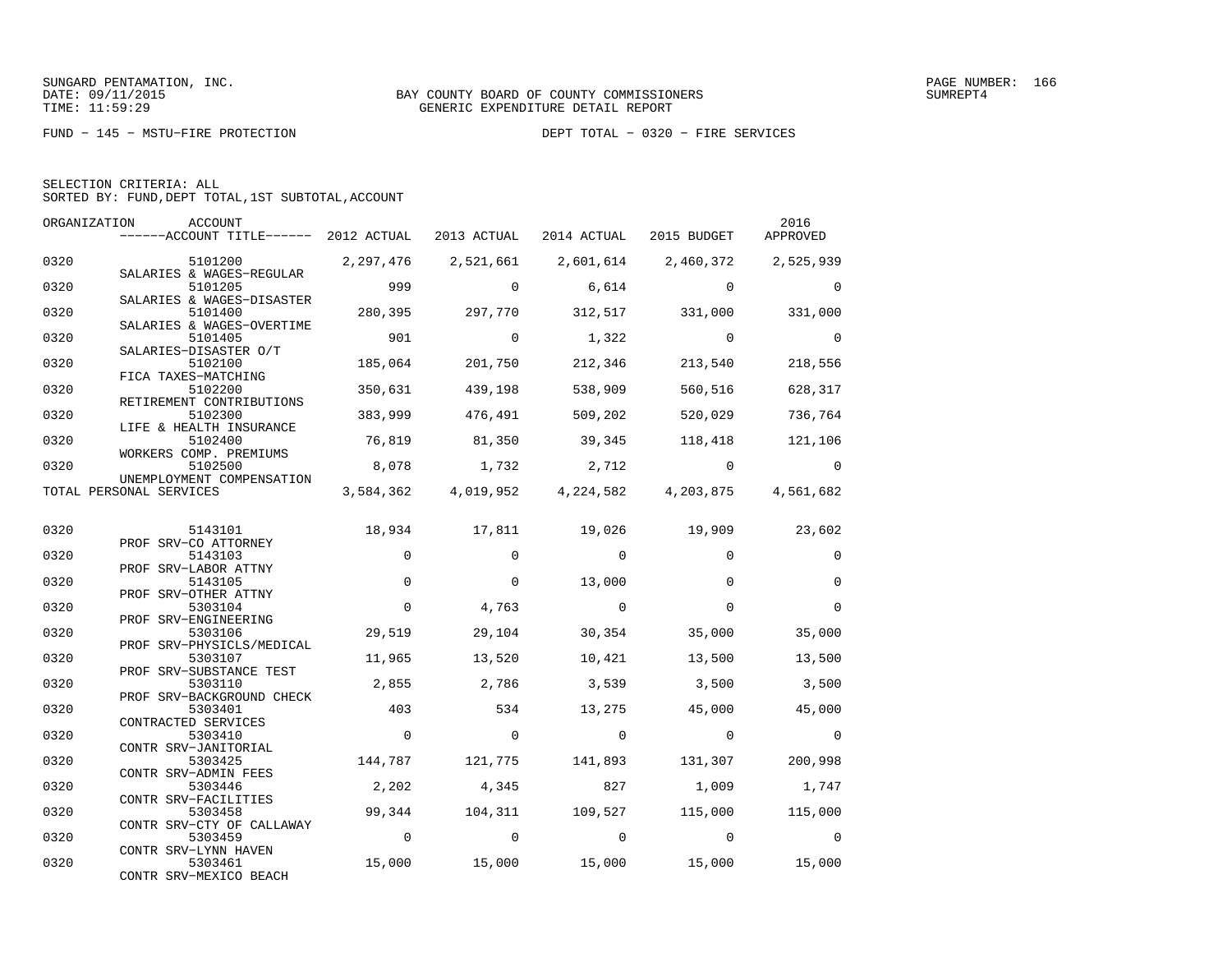FUND − 145 − MSTU−FIRE PROTECTION DEPT TOTAL − 0320 − FIRE SERVICES

SELECTION CRITERIA: ALLSORTED BY: FUND,DEPT TOTAL,1ST SUBTOTAL,ACCOUNT

| ORGANIZATION | ACCOUNT                               |                |                |                |                | 2016     |
|--------------|---------------------------------------|----------------|----------------|----------------|----------------|----------|
|              | ------ACCOUNT TITLE------ 2012 ACTUAL |                | 2013 ACTUAL    | 2014 ACTUAL    | 2015 BUDGET    | APPROVED |
| 0320         | 5303464                               | 13             | 20             | $\mathbf{0}$   | $\Omega$       | $\Omega$ |
|              | CONTR SRV-LAB                         |                |                |                |                |          |
| 0320         | 5303489                               | 15,000         | 15,000         | 15,000         | $\Omega$       | $\Omega$ |
|              | CONTR SRV-CITY OF SPRNGFL             |                |                |                |                |          |
| 0320         | 5304001                               | 95             | 1,205          | 1,975          | 2,500          | 2,500    |
| 0320         | TRAVEL/TRAINING NON-LOCAL<br>5304005  | $\Omega$       | $\Omega$       | $\Omega$       | $\Omega$       | $\Omega$ |
|              | TRAVEL-LOCAL                          |                |                |                |                |          |
| 0320         | 5304101                               | 12,965         | 14,657         | 12,719         | 12,360         | 13,560   |
|              | COMMUNICATIONS SERVICES               |                |                |                |                |          |
| 0320         | 5304125                               | 395            | 748            | 663            | 500            | 500      |
|              | POSTAGE/TRANSP/FREIGHT                |                |                |                |                |          |
| 0320         | 5304301                               | 641            | 689            | 1,529          | 1,500          | 1,500    |
|              | UTILITY SERVICES                      |                |                |                |                |          |
| 0320         | 5304410                               | 9,239          | 7,667          | 4,837          | 8,071          | 20,458   |
| 0320         | RENTALS/LEASES-EQUIPMENT<br>5304501   | 200,986        | 252,212        | 330,425        | 361,825        | 217,030  |
|              | INSURANCE & BONDS                     |                |                |                |                |          |
| 0320         | 5304601                               | $\Omega$       | 450            | $\Omega$       | $\Omega$       | $\Omega$ |
|              | DISASTER RECOVERY/RESTOR              |                |                |                |                |          |
| 0320         | 5304604                               | 525            | 157            | 39             | 1,000          | 1,000    |
|              | REPAIR/MAINT-BLD&GRD DEPT             |                |                |                |                |          |
| 0320         | 5304605                               | 957            | 3,033          | 4,586          | 1,000          | $\Omega$ |
|              | REPAIR/MAINT-BLDG & GRND              |                |                |                |                |          |
| 0320         | 5304610                               | 94,016         | 108,970        | 98,036         | 105,000        | 105,000  |
| 0320         | REPAIR/MAINT-AUTO EQUIP<br>5304611    | $\overline{0}$ | $\Omega$       | $\Omega$       | $\overline{0}$ | $\Omega$ |
|              | REPAIR/MAINT-FLEET MAINT              |                |                |                |                |          |
| 0320         | 5304615                               | 48,479         | 39,456         | 48,605         | 55,000         | 55,000   |
|              | REPAIR/MAINT-EQUIPMENT                |                |                |                |                |          |
| 0320         | 5304701                               | 1,238          | $\Omega$       | $\Omega$       | 500            | 500      |
|              | PRINTING & BINDING                    |                |                |                |                |          |
| 0320         | 5304902                               | 3,115          | 5,167          | 4,558          | 9,880          | 4,509    |
|              | FEES & COSTS-PURCHASING               |                |                |                |                |          |
| 0320         | 5304905<br>FEES&COSTS-LGL ADV/ADVERT  | 126            | 370            | 134            | $\Omega$       | $\Omega$ |
| 0320         | 5304922                               | 1,535          | 1,620          | $\overline{0}$ | 1,600          | 2,000    |
|              | FEES & COSTS-PERMITS                  |                |                |                |                |          |
| 0320         | 5304990                               | 50             | $\mathbf 0$    | 187            | $\mathbf 0$    | $\Omega$ |
|              | MISCELLANEOUS EXPENSES                |                |                |                |                |          |
| 0320         | 5305101                               | 3,079          | 4,213          | 4,425          | 4,000          | 4,000    |
|              | OFFICE SUPPLIES                       |                |                |                |                |          |
| 0320         | 5305201                               | 20,055         | 11,889         | 13,350         | 5,000          | 5,000    |
|              | OPERATING SUPPLIES                    |                |                |                |                |          |
| 0320         | 5305205                               | 141,452        | 132,341        | 150,319        | 133,000        | 133,000  |
| 0320         | GAS, OIL & LUBRICANTS<br>5305208      | $\overline{0}$ | $\overline{0}$ | $\overline{0}$ | $\overline{0}$ | $\Omega$ |
|              | OPERATING/PROMO EXPS                  |                |                |                |                |          |
| 0320         | 5305210                               | 11,037         | 30,702         | 33,682         | 39,298         | 39,298   |
|              | SAFETY GEAR & SUPPLIES                |                |                |                |                |          |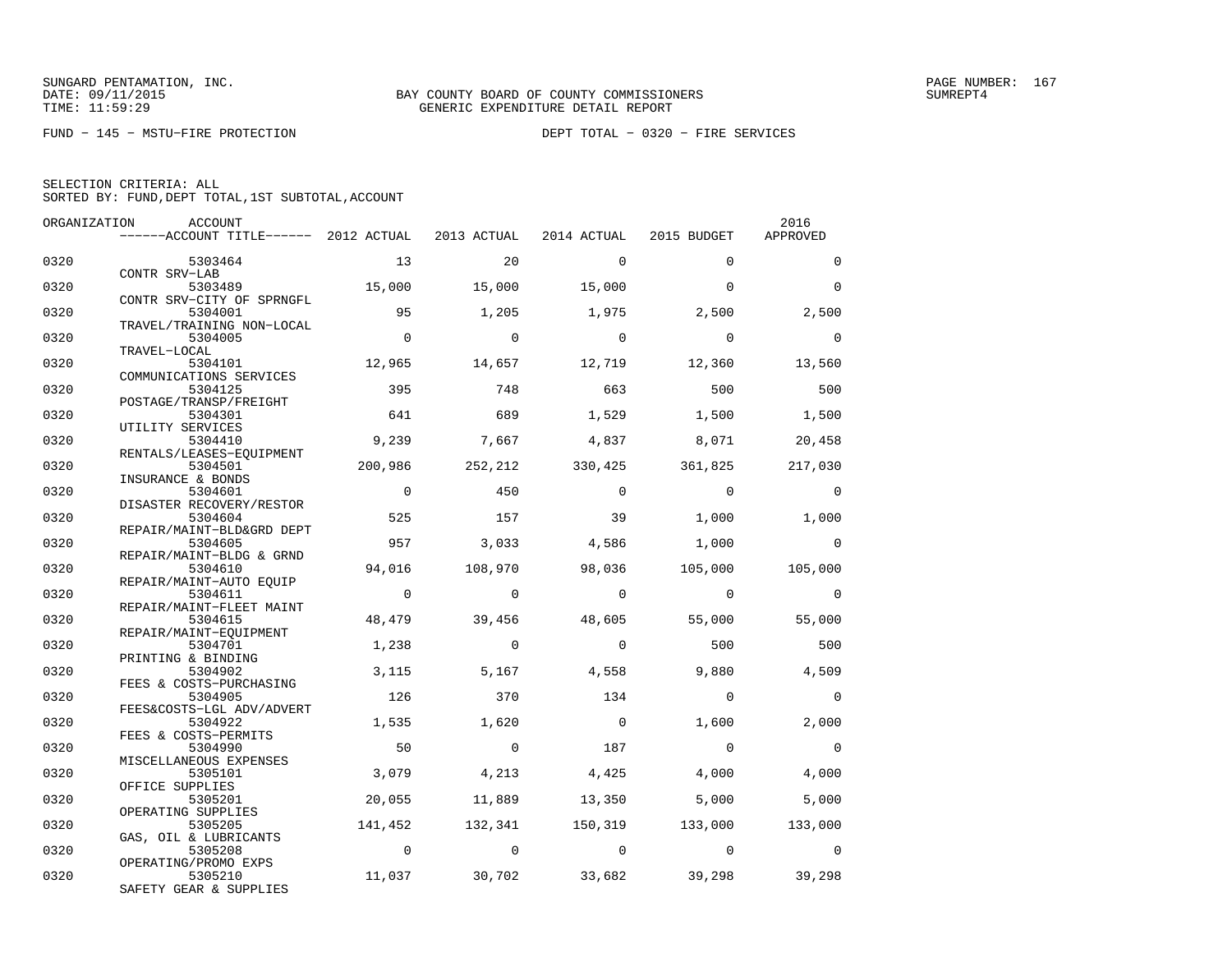FUND − 145 − MSTU−FIRE PROTECTION DEPT TOTAL − 0320 − FIRE SERVICES

|  | SELECTION CRITERIA: ALL |                                                    |
|--|-------------------------|----------------------------------------------------|
|  |                         | SORTED BY: FUND, DEPT TOTAL, 1ST SUBTOTAL, ACCOUNT |

| ORGANIZATION | ACCOUNT<br>------ACCOUNT TITLE------ 2012 ACTUAL           |                | 2013 ACTUAL | 2014 ACTUAL | 2015 BUDGET                                     | 2016<br>APPROVED |
|--------------|------------------------------------------------------------|----------------|-------------|-------------|-------------------------------------------------|------------------|
| 0320         | 5305215                                                    | 18,548         | 27,280      | 14,561      | 22,000                                          | 22,000           |
| 0320         | CLOTHING & WEARING APPRL<br>5305220                        | 120            | $\Omega$    | 917         | $\Omega$                                        | 1,000            |
| 0320         | TOOL & SMALL IMPLEMENTS<br>5305401                         | 42             | $\Omega$    | 213         | $\Omega$                                        | $\overline{0}$   |
| 0320         | BOOKS/RESOURCE MATR/SUBSC<br>5305402<br>DUES & MEMBERSHIPS | 1,690          | 2,090       | 1,646       | 3,000                                           | 3,000            |
| 0320         | 5305406<br>TRAINING & TUITION                              | 7,158          | 35,863      | 9,342       | 30,000                                          | 30,000           |
|              | TOTAL OPERATING EXPENSES                                   |                |             |             | 917,566 1,009,745 1,108,610 1,176,259 1,114,202 |                  |
| 0320         | 5606101                                                    | $\mathbf 0$    | $\Omega$    | $\Omega$    | $\Omega$                                        | $\mathbf 0$      |
| 0320         | LAND<br>5606301                                            | $\Omega$       | $\Omega$    | $\Omega$    | $\Omega$                                        | $\Omega$         |
| 0320         | IMPRV OTHER THAN BLDGS<br>5606401                          | $\mathbf 0$    | 17,921      | 17,581      | 502,000                                         | $\Omega$         |
| 0320         | EOUIPMENT<br>5606402<br>EQUIP LESS THAN \$1000             | 5,473          | 598         | 7,808       | 2,000                                           | 2,000            |
| 0320         | 5606450<br>COMPUTER SOFTWARE                               | $\mathbf 0$    | 289         | 10,718      | 8,000                                           | 15,000           |
| 0320         | 5606545<br>CIP-WASTEWTR LINE EXT                           | $\Omega$       | $\Omega$    | $\Omega$    | $\Omega$                                        | $\Omega$         |
|              | TOTAL CAPITAL OUTLAY                                       | 5,473          | 18,808      | 36,107      | 512,000                                         | 17,000           |
| 0320         | 5707105                                                    | 447,096        | 281,300     | 290,929     | 377,969                                         | 390,415          |
| 0320         | PRINCIPAL-LOANS<br>5707205                                 | 291,201        | 284,052     | 272,198     | 272,048                                         | 258,669          |
| 0320         | INTEREST-LOANS<br>5707303<br><b>BOND ISSUE COSTS</b>       | $\overline{0}$ | $\Omega$    | $\Omega$    | $\Omega$                                        | $\Omega$         |
| 0320         | 5707316<br>PAYING AGENT/TRUSTEE-FEES                       | 262            | 108         | 124         | $\Omega$                                        | $\mathbf 0$      |
| 0320         | 5707370<br>ARBITRAGE REBATE EXPENSE                        | 1,234          | 1,617       | 293         | 1,000                                           | $\Omega$         |
|              | TOTAL DEBT SERVICE                                         | 739,794        | 567,077     | 563,545     | 651,017                                         | 649,084          |
| 0320         | 5808173                                                    | 0              | 16,695      | 49,184      | $\mathbf 0$                                     | $\mathbf 0$      |
| 0320         | GRANT-FIRE EMT/PARAMEDIC<br>5808201                        | $\mathbf 0$    | $\Omega$    | $\Omega$    | $\Omega$                                        | $\Omega$         |
|              | AID-PRIVATE ORGANIZATIONS<br>TOTAL GRANTS & AIDS           | $\mathbf 0$    | 16,695      | 49,184      | $\Omega$                                        | $\mathbf 0$      |
| 0320         | 5905908<br>LOSS ON DISPOSAL                                | $\Omega$       | $\Omega$    | $\Omega$    | $\Omega$                                        | $\Omega$         |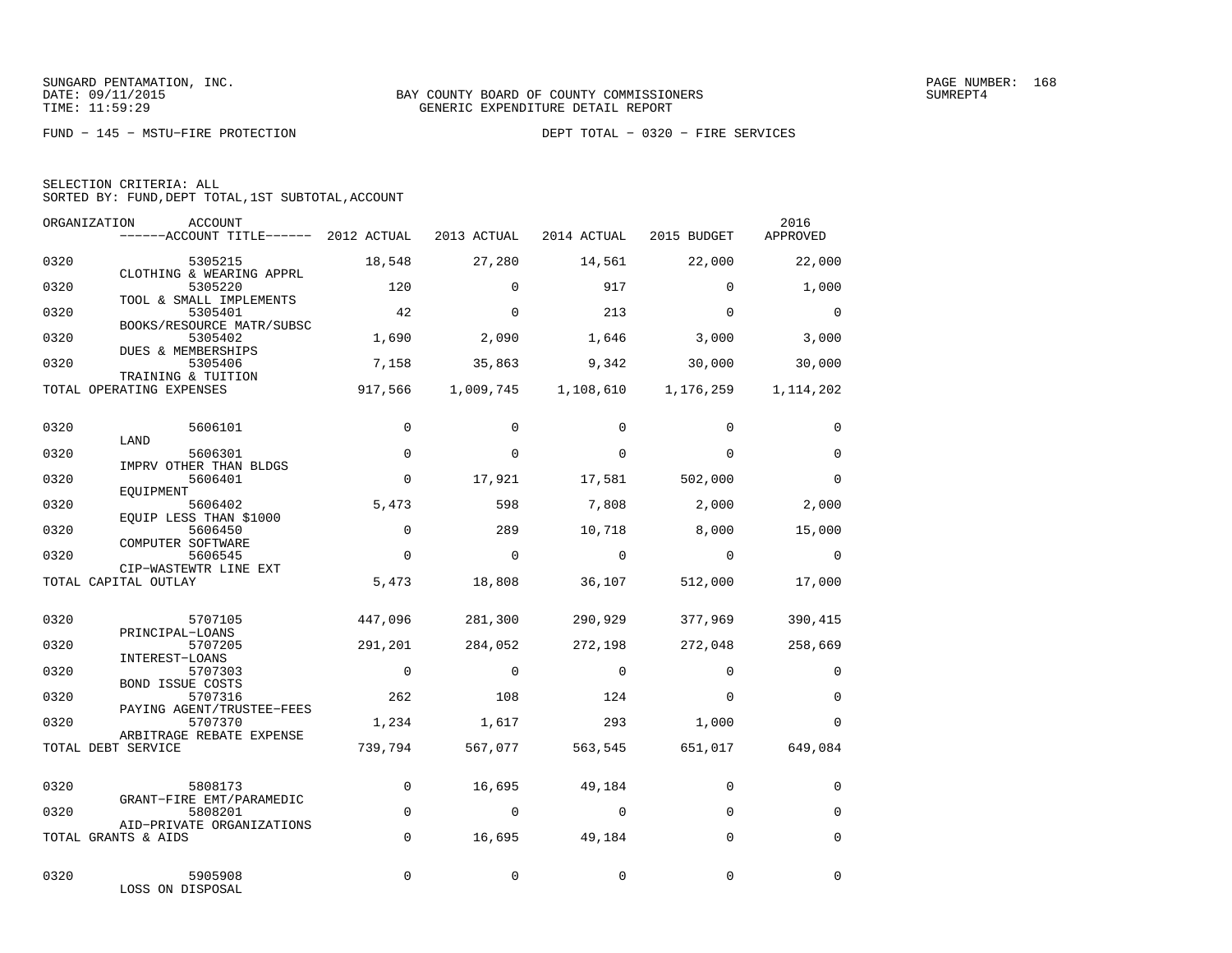FUND − 145 − MSTU−FIRE PROTECTION DEPT TOTAL − 0320 − FIRE SERVICES

SELECTION CRITERIA: ALLSORTED BY: FUND,DEPT TOTAL,1ST SUBTOTAL,ACCOUNT

|      | ORGANIZATION<br>ACCOUNT<br>------ACCOUNT TITLE------ | 2012 ACTUAL | 2013 ACTUAL | 2014 ACTUAL | 2015 BUDGET | 2016<br>APPROVED |
|------|------------------------------------------------------|-------------|-------------|-------------|-------------|------------------|
|      |                                                      |             |             |             |             |                  |
| 0320 | 5905998                                              |             |             |             |             |                  |
|      | DEPRECIATION EXPENSE                                 |             |             |             |             |                  |
| 0320 | 5909910                                              |             |             |             |             | 0                |
|      | RESERVE FOR CONTINGENCIES                            |             |             |             |             |                  |
| 0320 | 5909913                                              |             |             |             | 60,000      | 60,000           |
|      | RESERVE-IMPACT FEES                                  |             |             |             |             |                  |
| 0320 | 5909915                                              |             |             |             |             | <sup>o</sup>     |
|      | RESERVE FOR PAY ADJUSTMNT                            |             |             |             |             |                  |
| 0320 | 5909999                                              |             |             | $\Omega$    | 484,198     | 712,469          |
|      | RESERVE-CASH FORWARD                                 |             |             |             |             |                  |
|      | TOTAL NON-OPERATING EXPENSES                         |             |             | $\Omega$    | 544,198     | 772,469          |
|      | TOTAL FIRE SERVICES                                  | 5, 247, 195 | 5,632,276   | 5,982,027   | 7,087,349   | 7,114,437        |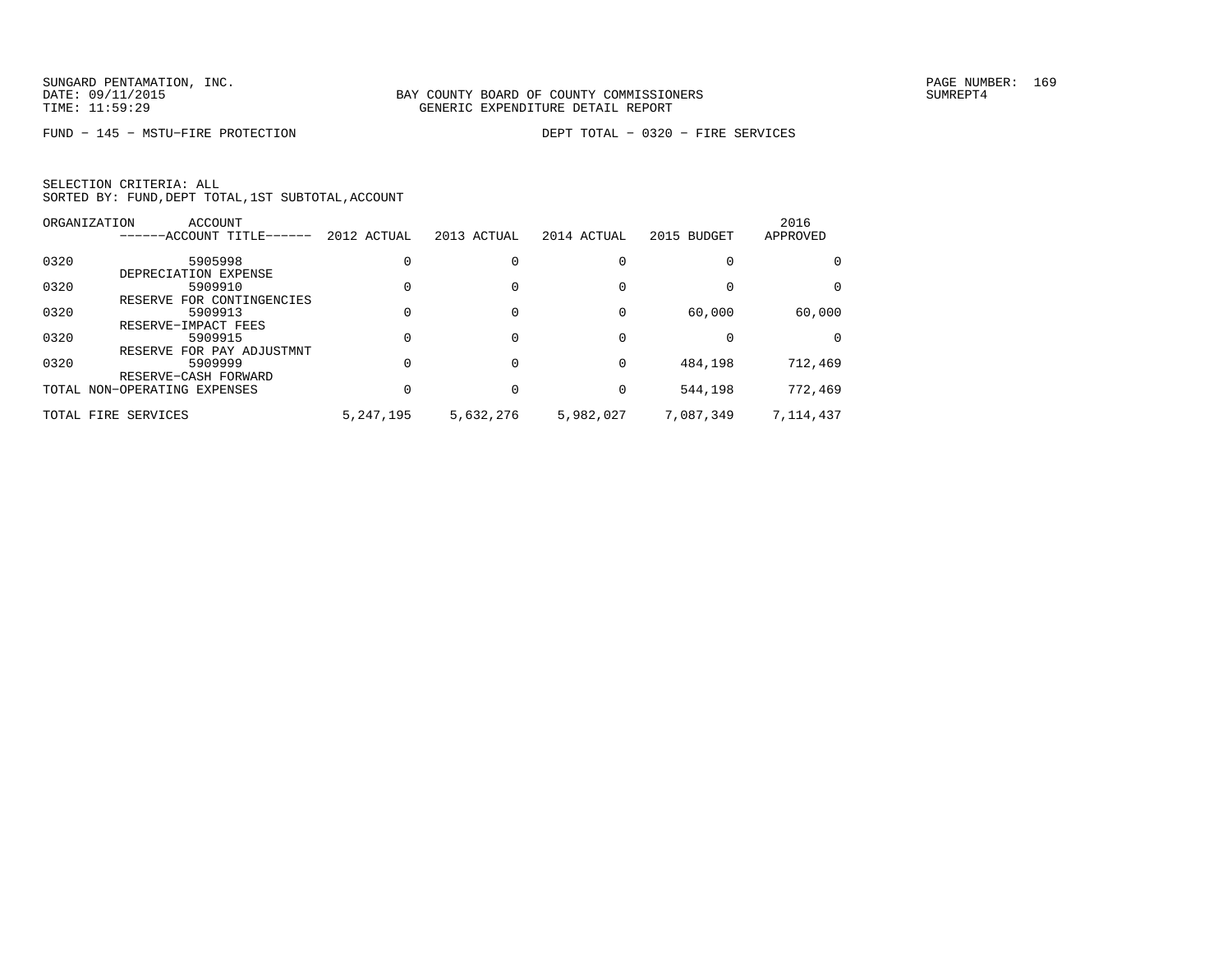|  | SELECTION CRITERIA: ALL |                                                    |  |
|--|-------------------------|----------------------------------------------------|--|
|  |                         | SORTED BY: FUND, DEPT TOTAL, 1ST SUBTOTAL, ACCOUNT |  |

|      | ORGANIZATION<br>ACCOUNT               |             |             |             |             | 2016        |
|------|---------------------------------------|-------------|-------------|-------------|-------------|-------------|
|      | ------ACCOUNT TITLE------ 2012 ACTUAL |             | 2013 ACTUAL | 2014 ACTUAL | 2015 BUDGET | APPROVED    |
| 0321 | 5303446                               | 15,963      | 13,858      | 8,759       | 7,890       | 9,499       |
|      | CONTR SRV-FACILITIES                  |             |             |             |             |             |
| 0321 | 5304101                               | 2,995       | 3,213       | 3,269       | 3,420       | 4,320       |
| 0321 | COMMUNICATIONS SERVICES<br>5304125    | $\mathbf 0$ | $\mathbf 0$ | $\mathbf 0$ | $\mathbf 0$ | 0           |
|      | POSTAGE/TRANSP/FREIGHT                |             |             |             |             |             |
| 0321 | 5304301                               | 27,850      | 23,000      | 27,274      | 29,000      | 29,000      |
|      | UTILITY SERVICES                      |             |             |             |             |             |
| 0321 | 5304410                               | 1,509       | 1,408       | 1,468       | 2,275       | 2,850       |
| 0321 | RENTALS/LEASES-EOUIPMENT<br>5304604   | 1,248       | 934         | 535         | 1,500       | 1,500       |
|      | REPAIR/MAINT-BLD&GRD DEPT             |             |             |             |             |             |
| 0321 | 5304605                               | 8,589       | 6,430       | 7,636       | 11,300      | 27,820      |
|      | REPAIR/MAINT-BLDG & GRND              |             |             |             |             |             |
| 0321 | 5304610                               | $\mathbf 0$ | $\Omega$    | $\Omega$    | $\Omega$    | 0           |
|      | REPAIR/MAINT-AUTO EQUIP               |             |             |             |             |             |
| 0321 | 5304611                               | $\mathbf 0$ | $\mathbf 0$ | $\Omega$    | $\Omega$    | 0           |
| 0321 | REPAIR/MAINT-FLEET MAINT<br>5304615   | $\mathbf 0$ | 476         | 844         | $\Omega$    | $\mathbf 0$ |
|      | REPAIR/MAINT-EOUIPMENT                |             |             |             |             |             |
| 0321 | 5304902                               | $\Omega$    | $\Omega$    | $\Omega$    | $\Omega$    | $\Omega$    |
|      | FEES & COSTS-PURCHASING               |             |             |             |             |             |
| 0321 | 5305101                               | 853         | 643         | 864         | 750         | 750         |
|      | OFFICE SUPPLIES                       |             |             |             |             |             |
| 0321 | 5305201                               | 2,312       | 1,933       | 2,114       | 1,500       | 1,500       |
|      | OPERATING SUPPLIES                    |             |             |             |             |             |
| 0321 | 5305205                               | $\mathbf 0$ | 39          | 20          | $\Omega$    | 0           |
|      | GAS, OIL & LUBRICANTS                 | $\mathbf 0$ | $\mathbf 0$ | $\mathbf 0$ | $\Omega$    | $\mathbf 0$ |
| 0321 | 5305210<br>SAFETY GEAR & SUPPLIES     |             |             |             |             |             |
| 0321 | 5305220                               | $\Omega$    | $\Omega$    | $\Omega$    | $\Omega$    | $\Omega$    |
|      | TOOL & SMALL IMPLEMENTS               |             |             |             |             |             |
|      | TOTAL OPERATING EXPENSES              | 61,318      | 51,934      | 52,783      | 57,635      | 77,239      |
|      |                                       |             |             |             |             |             |
| 0321 | 5606301                               | $\mathbf 0$ | $\Omega$    | $\Omega$    | $\Omega$    | 0           |
|      | IMPRV OTHER THAN BLDGS                |             |             |             |             |             |
| 0321 | 5606401                               | $\Omega$    | $\mathbf 0$ | $\Omega$    | $\Omega$    | 0           |
|      | EQUIPMENT                             |             |             |             |             |             |
| 0321 | 5606402<br>EOUIP LESS THAN \$1000     | 1,301       | 0           | 90          | 1,500       | 1,500       |
|      | TOTAL CAPITAL OUTLAY                  | 1,301       | $\Omega$    | 90          | 1,500       | 1,500       |
|      |                                       |             |             |             |             |             |
| 0321 | 5808201                               | $\mathbf 0$ | $\Omega$    | $\Omega$    | 0           | 0           |
|      | AID-PRIVATE ORGANIZATIONS             |             |             |             |             |             |
|      | TOTAL GRANTS & AIDS                   | $\Omega$    | $\Omega$    | $\Omega$    | $\Omega$    | 0           |
|      | TOTAL THOMAS DRIVE FIRE DIST          | 62,619      | 51,934      | 52,873      | 59,135      | 78,739      |
|      |                                       |             |             |             |             |             |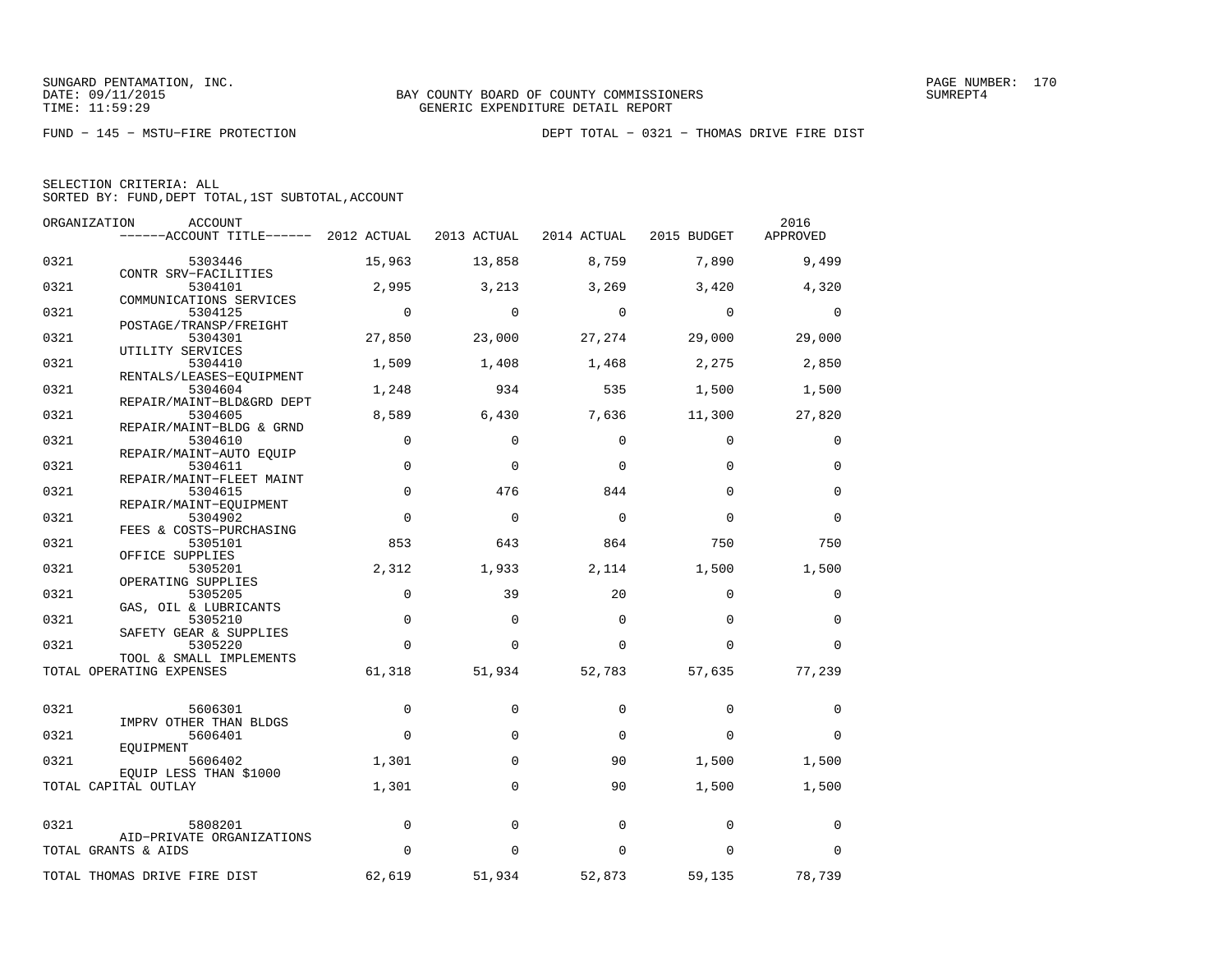| SELECTION CRITERIA: ALL |  |  |                                                    |  |
|-------------------------|--|--|----------------------------------------------------|--|
|                         |  |  | SORTED BY: FUND, DEPT TOTAL, 1ST SUBTOTAL, ACCOUNT |  |

|      | ORGANIZATION<br><b>ACCOUNT</b><br>------ACCOUNT TITLE------ 2012 ACTUAL |             | 2013 ACTUAL | 2014 ACTUAL | 2015 BUDGET | 2016<br>APPROVED |
|------|-------------------------------------------------------------------------|-------------|-------------|-------------|-------------|------------------|
| 0322 | 5303446                                                                 | $\Omega$    | $\Omega$    | $\Omega$    | 2,779       | 1,623            |
| 0322 | CONTR SRV-FACILITIES<br>5304101                                         | 4,986       | 1,684       | 1,816       | 1,680       | 1,680            |
| 0322 | COMMUNICATIONS SERVICES<br>5304301                                      | 20,061      | 16,401      | 16,244      | 34,000      | 34,000           |
|      | UTILITY SERVICES                                                        | 233         | 40          | $\Omega$    | 2,075       | 2,650            |
| 0322 | 5304410<br>RENTALS/LEASES-EQUIPMENT                                     |             |             |             |             |                  |
| 0322 | 5304604<br>REPAIR/MAINT-BLD&GRD DEPT                                    | 2,292       | $\mathbf 0$ | $\Omega$    | $\mathbf 0$ | $\mathbf 0$      |
| 0322 | 5304605                                                                 | 1,206       | 5,002       | 2,432       | 2,195       | 12,242           |
| 0322 | REPAIR/MAINT-BLDG & GRND<br>5304610                                     | $\mathbf 0$ | $\mathbf 0$ | $\mathbf 0$ | $\mathbf 0$ | 0                |
|      | REPAIR/MAINT-AUTO EOUIP                                                 |             |             |             |             |                  |
| 0322 | 5304611<br>REPAIR/MAINT-FLEET MAINT                                     | $\mathbf 0$ | $\mathbf 0$ | $\Omega$    | $\Omega$    | $\mathbf 0$      |
| 0322 | 5304615                                                                 | 70          | $\Omega$    | $\Omega$    | $\Omega$    | $\Omega$         |
| 0322 | REPAIR/MAINT-EQUIPMENT<br>5304902                                       | $\mathbf 0$ | $\Omega$    | $\Omega$    | $\Omega$    | $\Omega$         |
| 0322 | FEES & COSTS-PURCHASING<br>5305101                                      | 823         | 360         | 493         | 300         | 500              |
|      | OFFICE SUPPLIES                                                         |             |             |             |             |                  |
| 0322 | 5305201<br>OPERATING SUPPLIES                                           | 2,532       | 866         | 1,789       | 375         | 750              |
| 0322 | 5305205                                                                 | $\mathbf 0$ | $\mathbf 0$ | $\mathbf 0$ | $\mathbf 0$ | $\mathbf 0$      |
| 0322 | GAS, OIL & LUBRICANTS<br>5305220                                        | 18          | $\Omega$    | $\Omega$    | $\Omega$    | $\Omega$         |
|      | TOOL & SMALL IMPLEMENTS<br>TOTAL OPERATING EXPENSES                     | 32,222      | 24,352      | 22,776      | 43,404      | 53,445           |
|      |                                                                         |             |             |             |             |                  |
| 0322 | 5606401                                                                 | $\Omega$    | $\Omega$    | $\Omega$    | $\Omega$    | $\Omega$         |
| 0322 | EOUIPMENT<br>5606402<br>EOUIP LESS THAN \$1000                          | 307         | $\Omega$    | 129         | 375         | 375              |
|      | TOTAL CAPITAL OUTLAY                                                    | 307         | $\mathbf 0$ | 129         | 375         | 375              |
|      | TOTAL WEST END FIRE DIST                                                | 32,528      | 24,352      | 22,905      | 43,779      | 53,820           |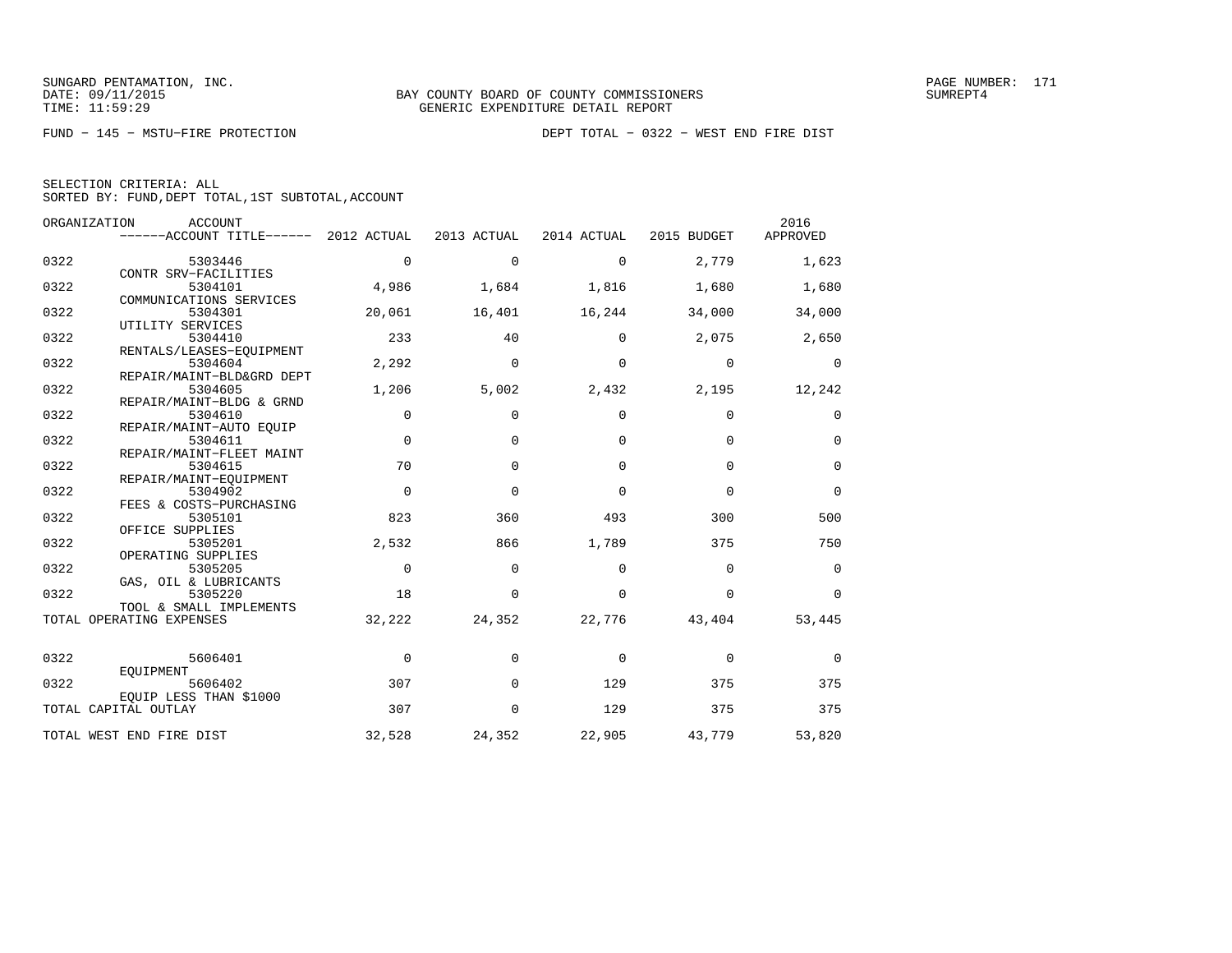|  | SELECTION CRITERIA: ALL                            |  |  |
|--|----------------------------------------------------|--|--|
|  | SORTED BY: FUND, DEPT TOTAL, 1ST SUBTOTAL, ACCOUNT |  |  |

|      | ORGANIZATION<br><b>ACCOUNT</b>        |             |             |             |             | 2016        |
|------|---------------------------------------|-------------|-------------|-------------|-------------|-------------|
|      | ------ACCOUNT TITLE------ 2012 ACTUAL |             | 2013 ACTUAL | 2014 ACTUAL | 2015 BUDGET | APPROVED    |
| 0323 | 5304101                               | 1,339       | 1,254       | 1,333       | 1,440       | 1,440       |
|      | COMMUNICATIONS SERVICES               |             |             |             |             |             |
| 0323 | 5304125                               | $\mathbf 0$ | $\mathbf 0$ | $\mathbf 0$ | $\mathbf 0$ | 0           |
|      | POSTAGE/TRANSP/FREIGHT                |             |             |             |             |             |
| 0323 | 5304301                               | 4,581       | 4,446       | 3,314       | 5,000       | 5,000       |
| 0323 | UTILITY SERVICES<br>5304410           | 702         | 404         | 540         | 700         | 700         |
|      | RENTALS/LEASES-EQUIPMENT              |             |             |             |             |             |
| 0323 | 5304604                               | 1,126       | 597         | 313         | 1,000       | 1,000       |
|      | REPAIR/MAINT-BLD&GRD DEPT             |             |             |             |             |             |
| 0323 | 5304605                               | 70          | 682         | 0           | $\mathbf 0$ | 0           |
|      | REPAIR/MAINT-BLDG & GRND              |             |             |             |             |             |
| 0323 | 5304610                               | $\mathbf 0$ | $\Omega$    | $\Omega$    | $\mathbf 0$ | $\mathbf 0$ |
|      | REPAIR/MAINT-AUTO EQUIP               | $\Omega$    | $\Omega$    | $\Omega$    | $\Omega$    |             |
| 0323 | 5304611<br>REPAIR/MAINT-FLEET MAINT   |             |             |             |             | $\mathbf 0$ |
| 0323 | 5304615                               | 894         | 341         | $\Omega$    | $\Omega$    | $\mathbf 0$ |
|      | REPAIR/MAINT-EOUIPMENT                |             |             |             |             |             |
| 0323 | 5304902                               | $\Omega$    | $\Omega$    | $\Omega$    | $\Omega$    | $\Omega$    |
|      | FEES & COSTS-PURCHASING               |             |             |             |             |             |
| 0323 | 5305101                               | 135         | 282         | 45          | 500         | 500         |
|      | OFFICE SUPPLIES                       |             |             |             |             |             |
| 0323 | 5305201                               | 29          | 300         | $\Omega$    | 250         | 250         |
| 0323 | OPERATING SUPPLIES<br>5305202         | $\Omega$    | $\Omega$    | $\Omega$    | $\Omega$    | 0           |
|      | OPER SUPPLIES-JANITORIAL              |             |             |             |             |             |
| 0323 | 5305205                               | $\Omega$    | $\Omega$    | $\Omega$    | $\mathbf 0$ | $\Omega$    |
|      | GAS, OIL & LUBRICANTS                 |             |             |             |             |             |
|      | TOTAL OPERATING EXPENSES              | 8,877       | 8,307       | 5,546       | 8,890       | 8,890       |
|      |                                       |             |             |             |             |             |
| 0323 | 5606402                               | $\mathbf 0$ | 0           | 0           | 250         | 250         |
|      | EOUIP LESS THAN \$1000                |             |             |             |             |             |
|      | TOTAL CAPITAL OUTLAY                  | $\Omega$    | $\mathbf 0$ | $\mathbf 0$ | 250         | 250         |
|      | TOTAL WEST BAY/WOODVILLE FIRE         | 8,877       | 8,307       | 5,546       | 9,140       | 9,140       |
|      |                                       |             |             |             |             |             |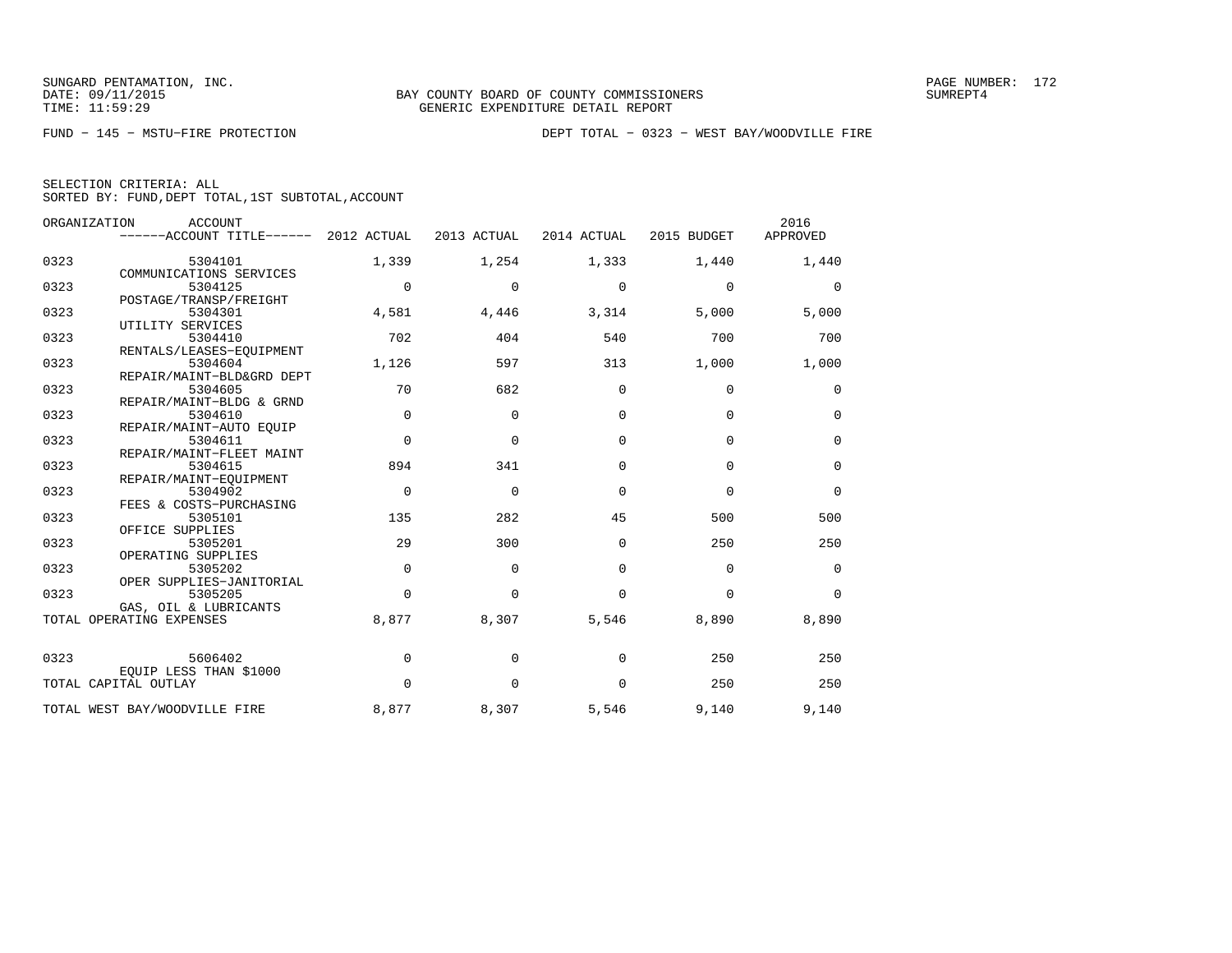FUND − 145 − MSTU−FIRE PROTECTION DEPT TOTAL − 0324 − NORTHWEST SIDE FIRE DIST

|  | SELECTION CRITERIA: ALL                            |  |  |
|--|----------------------------------------------------|--|--|
|  | SORTED BY: FUND, DEPT TOTAL, 1ST SUBTOTAL, ACCOUNT |  |  |

|      | ORGANIZATION<br><b>ACCOUNT</b><br>------ACCOUNT TITLE------ | 2012 ACTUAL | 2013 ACTUAL  | 2014 ACTUAL | 2015 BUDGET | 2016<br>APPROVED |
|------|-------------------------------------------------------------|-------------|--------------|-------------|-------------|------------------|
| 0324 | 5304101                                                     | 1,259       | 1,331        | 1,483       | 1,440       | 1,440            |
| 0324 | COMMUNICATIONS SERVICES<br>5304301                          | 4,531       | 3,875        | 2,231       | 5,000       | 5,000            |
|      | UTILITY SERVICES                                            |             |              |             |             |                  |
| 0324 | 5304410                                                     | 346         | 32           | $\Omega$    | 100         | 100              |
| 0324 | RENTALS/LEASES-EQUIPMENT<br>5304604                         | 1,498       | 2,607        | 631         | 1,200       | 1,200            |
|      | REPAIR/MAINT-BLD&GRD DEPT                                   |             |              |             |             |                  |
| 0324 | 5304605                                                     | $\mathbf 0$ | $\mathbf{0}$ | $\mathbf 0$ | $\mathbf 0$ | 0                |
|      | REPAIR/MAINT-BLDG & GRND                                    |             |              |             |             |                  |
| 0324 | 5304610<br>REPAIR/MAINT-AUTO EOUIP                          | 170         | 17           | 55          | $\mathbf 0$ | 0                |
| 0324 | 5304611                                                     | $\mathbf 0$ | 0            | $\Omega$    | $\mathbf 0$ | 0                |
|      | REPAIR/MAINT-FLEET MAINT                                    |             |              |             |             |                  |
| 0324 | 5304615                                                     | 1,350       | 342          | $\Omega$    | $\Omega$    | $\mathbf 0$      |
|      | REPAIR/MAINT-EOUIPMENT                                      |             |              |             |             |                  |
| 0324 | 5304902<br>FEES & COSTS-PURCHASING                          | $\Omega$    | $\Omega$     | $\Omega$    | $\Omega$    | $\mathbf 0$      |
| 0324 | 5304990                                                     | $\mathbf 0$ | $\Omega$     | $\Omega$    | $\mathbf 0$ | $\mathbf 0$      |
|      | MISCELLANEOUS EXPENSES                                      |             |              |             |             |                  |
| 0324 | 5305101                                                     | 195         | 233          | 38          | 350         | 350              |
|      | OFFICE SUPPLIES                                             |             |              |             |             |                  |
| 0324 | 5305201<br>OPERATING SUPPLIES                               | 1,136       | 260          | 35          | 500         | 500              |
| 0324 | 5305205                                                     | 0           | 47           | $\Omega$    | 0           | 0                |
|      | GAS, OIL & LUBRICANTS                                       |             |              |             |             |                  |
|      | TOTAL OPERATING EXPENSES                                    | 10,486      | 8,743        | 4,473       | 8,590       | 8,590            |
| 0324 | 5606401                                                     | $\mathbf 0$ | 0            | 0           | $\mathbf 0$ | 0                |
|      | EOUIPMENT                                                   |             |              |             |             |                  |
| 0324 | 5606402                                                     | $\mathbf 0$ | $\mathbf{0}$ | 0           | 500         | 500              |
|      | EQUIP LESS THAN \$1000                                      |             |              |             |             |                  |
|      | TOTAL CAPITAL OUTLAY                                        | $\mathbf 0$ | $\mathbf{0}$ | $\mathbf 0$ | 500         | 500              |
|      | TOTAL NORTHWEST SIDE FIRE DIST                              | 10,486      | 8,743        | 4,473       | 9,090       | 9,090            |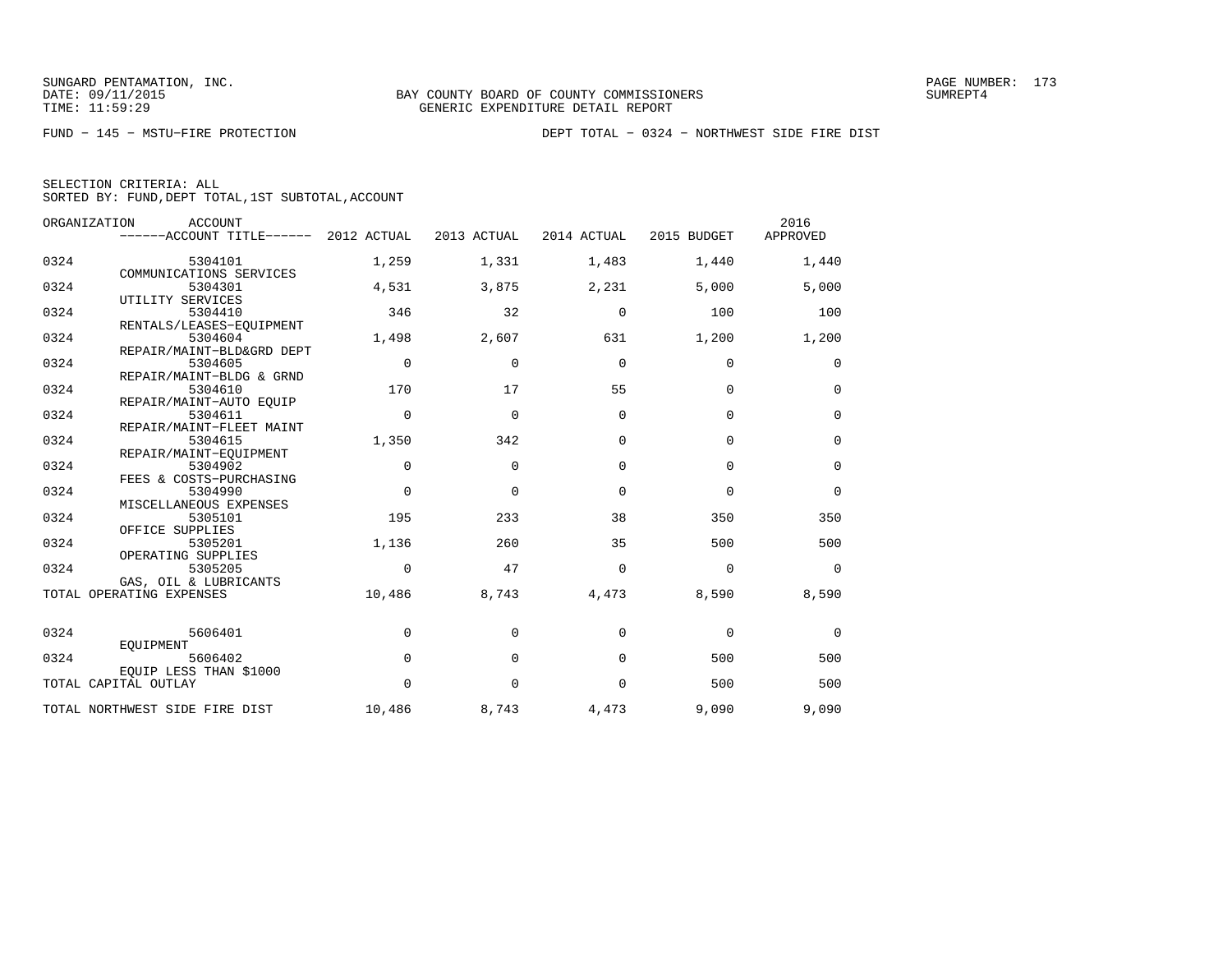| SELECTION CRITERIA: ALL |  |  |                                                    |  |
|-------------------------|--|--|----------------------------------------------------|--|
|                         |  |  | SORTED BY: FUND, DEPT TOTAL, 1ST SUBTOTAL, ACCOUNT |  |

|      | ORGANIZATION<br><b>ACCOUNT</b><br>------ACCOUNT TITLE------ 2012 ACTUAL |             | 2013 ACTUAL | 2014 ACTUAL | 2015 BUDGET | 2016<br>APPROVED |
|------|-------------------------------------------------------------------------|-------------|-------------|-------------|-------------|------------------|
|      |                                                                         |             |             |             |             |                  |
| 0325 | 5303446<br>CONTR SRV-FACILITIES                                         | $\mathbf 0$ | $\mathbf 0$ | $\Omega$    | 1,332       | 1,561            |
| 0325 | 5304101                                                                 | 1,842       | 1,801       | 1,924       | 1,740       | 1,740            |
|      | COMMUNICATIONS SERVICES                                                 |             |             |             |             |                  |
| 0325 | 5304301                                                                 | 6,163       | 5,361       | 5,886       | 7,100       | 7,100            |
|      | UTILITY SERVICES                                                        |             |             |             |             |                  |
| 0325 | 5304410                                                                 | 1,350       | 1,358       | 1,485       | 1,787       | 4,478            |
|      | RENTALS/LEASES-EOUIPMENT                                                |             |             |             |             |                  |
| 0325 | 5304604                                                                 | 872         | 1,803       | 6,980       | 3,000       | 3,000            |
|      | REPAIR/MAINT-BLD&GRD DEPT                                               |             |             |             |             |                  |
| 0325 | 5304605                                                                 | 64          | 406         | 508         | $\Omega$    | 0                |
|      | REPAIR/MAINT-BLDG & GRND                                                | 13          |             | 23          | $\Omega$    | $\mathbf 0$      |
| 0325 | 5304610<br>REPAIR/MAINT-AUTO EOUIP                                      |             | 0           |             |             |                  |
| 0325 | 5304611                                                                 | $\mathbf 0$ | $\mathbf 0$ | $\mathbf 0$ | $\mathbf 0$ | $\mathbf 0$      |
|      | REPAIR/MAINT-FLEET MAINT                                                |             |             |             |             |                  |
| 0325 | 5304615                                                                 | $\mathbf 0$ | $\mathbf 0$ | 182         | $\mathbf 0$ | $\mathbf 0$      |
|      | REPAIR/MAINT-EOUIPMENT                                                  |             |             |             |             |                  |
| 0325 | 5304902                                                                 | $\Omega$    | $\Omega$    | $\Omega$    | $\Omega$    | 0                |
|      | FEES & COSTS-PURCHASING                                                 |             |             |             |             |                  |
| 0325 | 5304990                                                                 | $\Omega$    | $\Omega$    | $\Omega$    | $\Omega$    | $\Omega$         |
|      | MISCELLANEOUS EXPENSES                                                  |             |             |             |             |                  |
| 0325 | 5305101                                                                 | 312         | 349         | 56          | 400         | 400              |
|      | OFFICE SUPPLIES                                                         |             |             |             |             |                  |
| 0325 | 5305201                                                                 | 1,159       | 1,064       | 1,028       | 750         | 1,000            |
| 0325 | OPERATING SUPPLIES<br>5305205                                           | $\Omega$    | $\Omega$    | $\Omega$    | $\Omega$    |                  |
|      | GAS, OIL & LUBRICANTS                                                   |             |             |             |             | 0                |
| 0325 | 5305210                                                                 | $\Omega$    | $\Omega$    | $\Omega$    | $\Omega$    | $\Omega$         |
|      | SAFETY GEAR & SUPPLIES                                                  |             |             |             |             |                  |
|      | TOTAL OPERATING EXPENSES                                                | 11,776      | 12,143      | 18,072      | 16,109      | 19,279           |
|      |                                                                         |             |             |             |             |                  |
| 0325 | 5606401                                                                 | $\mathbf 0$ | $\Omega$    | $\Omega$    | $\mathbf 0$ | 0                |
|      | EQUIPMENT                                                               |             |             |             |             |                  |
| 0325 | 5606402                                                                 | $\mathbf 0$ | $\Omega$    | $\Omega$    | 750         | 750              |
|      | EQUIP LESS THAN \$1000                                                  |             |             |             |             |                  |
|      | TOTAL CAPITAL OUTLAY                                                    | $\Omega$    | $\Omega$    | $\Omega$    | 750         | 750              |
|      | TOTAL SOUTHPORT FIRE DIST                                               | 11,776      | 12,143      | 18,072      | 16,859      | 20,029           |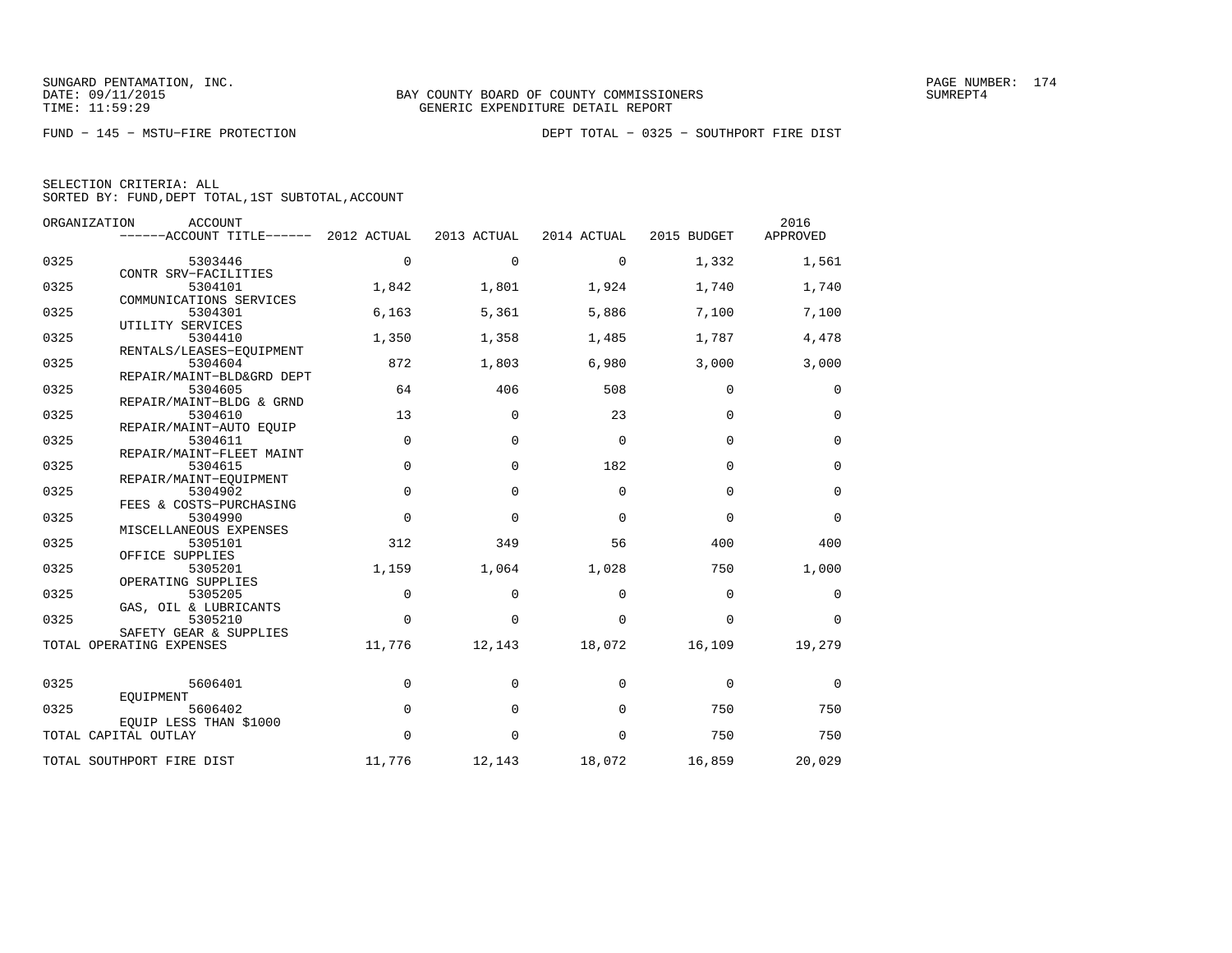|  | SELECTION CRITERIA: ALL |                                                    |  |
|--|-------------------------|----------------------------------------------------|--|
|  |                         | SORTED BY: FUND, DEPT TOTAL, 1ST SUBTOTAL, ACCOUNT |  |

|      | ORGANIZATION<br>ACCOUNT                             |             |             |             |             | 2016        |
|------|-----------------------------------------------------|-------------|-------------|-------------|-------------|-------------|
|      | ------ACCOUNT TITLE------ 2012 ACTUAL               |             | 2013 ACTUAL | 2014 ACTUAL | 2015 BUDGET | APPROVED    |
| 0326 | 5303446                                             | 20,825      | 19,742      | 14,177      | 12,895      | 8,776       |
| 0326 | CONTR SRV-FACILITIES<br>5303464                     | $\mathbf 0$ | $\mathbf 0$ | $\mathbf 0$ | $\mathbf 0$ | $\mathbf 0$ |
| 0326 | CONTR SRV-LAB<br>5304101                            | 2,358       | 2,455       | 2,884       | 2,580       | 2,580       |
|      | COMMUNICATIONS SERVICES                             |             |             |             |             |             |
| 0326 | 5304301<br>UTILITY SERVICES                         | 22,766      | 22,411      | 31,872      | 28,000      | 30,000      |
| 0326 | 5304410<br>RENTALS/LEASES-EQUIPMENT                 | 460         | 283         | $\Omega$    | 1,075       | 1,650       |
| 0326 | 5304604                                             | 48          | $\Omega$    | $\Omega$    | $\Omega$    | $\mathbf 0$ |
| 0326 | REPAIR/MAINT-BLD&GRD DEPT<br>5304605                | 7,977       | 5,149       | 2,816       | 2,434       | 21,970      |
| 0326 | REPAIR/MAINT-BLDG & GRND<br>5304610                 | $\mathbf 0$ | $\Omega$    | $\Omega$    | 0           | 0           |
| 0326 | REPAIR/MAINT-AUTO EQUIP<br>5304611                  | $\mathbf 0$ | $\Omega$    | $\Omega$    | $\Omega$    | $\mathbf 0$ |
| 0326 | REPAIR/MAINT-FLEET MAINT<br>5304615                 | 279         | $\Omega$    | 60          | $\Omega$    | $\mathbf 0$ |
|      | REPAIR/MAINT-EQUIPMENT                              |             |             |             |             |             |
| 0326 | 5304902<br>FEES & COSTS-PURCHASING                  | $\Omega$    | $\Omega$    | $\Omega$    | $\Omega$    | $\mathbf 0$ |
| 0326 | 5304990<br>MISCELLANEOUS EXPENSES                   | $\mathbf 0$ | $\Omega$    | $\Omega$    | $\Omega$    | $\mathbf 0$ |
| 0326 | 5305101<br>OFFICE SUPPLIES                          | 113         | 110         | 366         | 200         | 500         |
| 0326 | 5305201                                             | 1,147       | 875         | 653         | 600         | 600         |
| 0326 | OPERATING SUPPLIES<br>5305202                       | $\mathbf 0$ | $\Omega$    | 0           | $\mathbf 0$ | $\mathbf 0$ |
| 0326 | OPER SUPPLIES-JANITORIAL<br>5305205                 | $\Omega$    | $\Omega$    | $\Omega$    | $\Omega$    | $\Omega$    |
| 0326 | GAS, OIL & LUBRICANTS<br>5305215                    | $\Omega$    | $\Omega$    | $\Omega$    | $\Omega$    | $\Omega$    |
| 0326 | CLOTHING & WEARING APPRL<br>5305220                 | $\Omega$    | $\Omega$    | $\Omega$    | $\Omega$    | $\Omega$    |
|      | TOOL & SMALL IMPLEMENTS<br>TOTAL OPERATING EXPENSES | 55,972      | 51,026      | 52,829      | 47,784      | 66,076      |
|      |                                                     |             |             |             |             |             |
| 0326 | 5606401                                             | $\mathbf 0$ | $\mathbf 0$ | $\mathbf 0$ | $\mathbf 0$ | $\mathbf 0$ |
| 0326 | EOUIPMENT<br>5606402                                | 403         | 65          | 415         | 600         | 600         |
|      | EQUIP LESS THAN \$1000<br>TOTAL CAPITAL OUTLAY      | 403         | 65          | 415         | 600         | 600         |
|      |                                                     |             |             |             |             | 66,676      |
|      | TOTAL SAND HILLS FIRE DIST                          | 56,375      | 51,091      | 53,244      | 48,384      |             |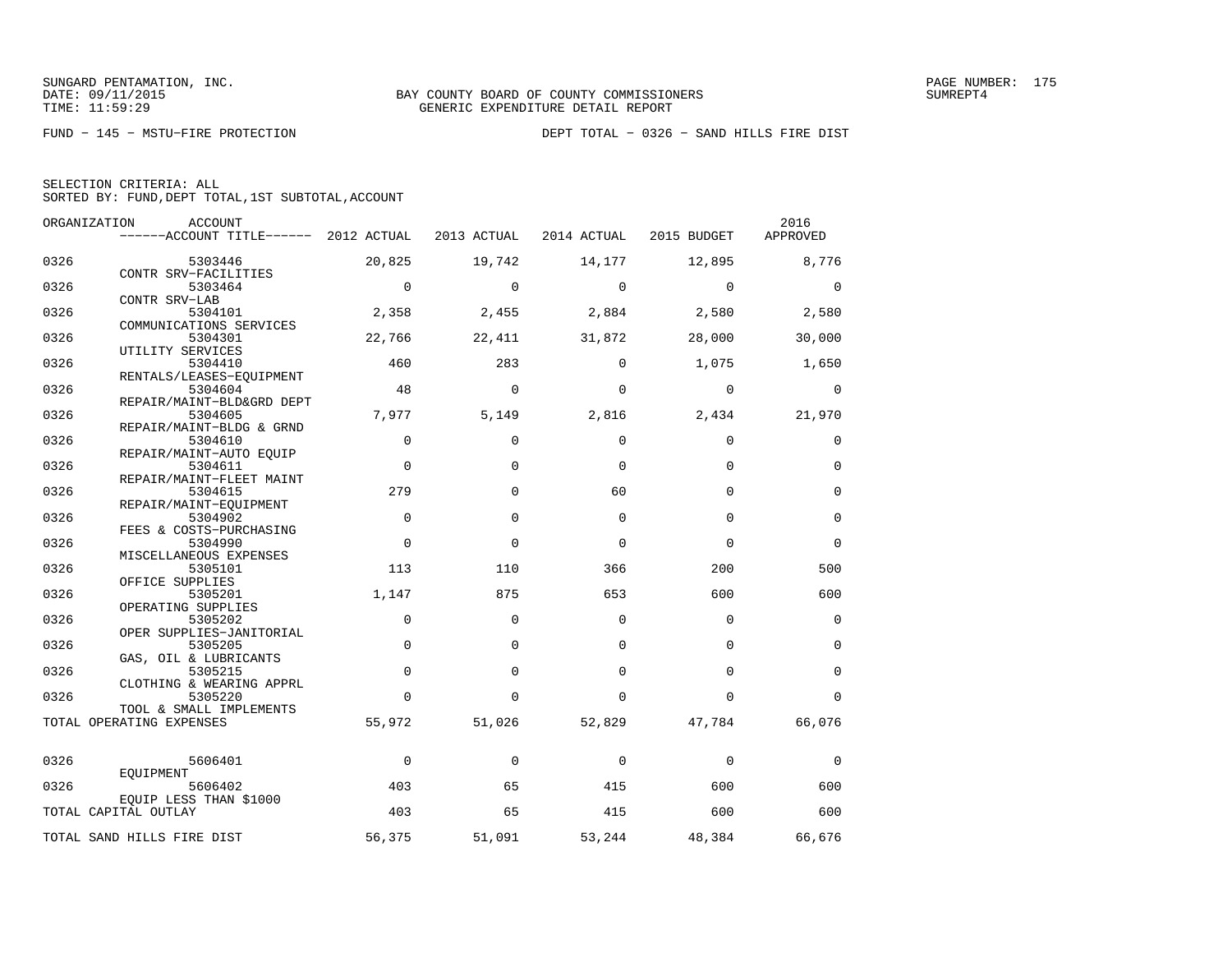|  | SELECTION CRITERIA: ALL |                                                    |  |
|--|-------------------------|----------------------------------------------------|--|
|  |                         | SORTED BY: FUND, DEPT TOTAL, 1ST SUBTOTAL, ACCOUNT |  |

|      | ORGANIZATION<br><b>ACCOUNT</b><br>------ACCOUNT TITLE------ | 2012 ACTUAL | 2013 ACTUAL  | 2014 ACTUAL | 2015 BUDGET | 2016<br>APPROVED |
|------|-------------------------------------------------------------|-------------|--------------|-------------|-------------|------------------|
|      |                                                             |             |              |             |             |                  |
| 0327 | 5303464                                                     | 74          | 396          | 495         | 200         | 200              |
|      | CONTR SRV-LAB                                               |             |              |             |             |                  |
| 0327 | 5304101                                                     | 3,485       | 3,576        | 4,425       | 4,140       | 4,380            |
|      | COMMUNICATIONS SERVICES                                     |             |              |             |             |                  |
| 0327 | 5304301                                                     | 3,582       | 4,822        | 5,711       | 6,000       | 6,000            |
|      | UTILITY SERVICES                                            |             |              |             |             |                  |
| 0327 | 5304410                                                     | 221         | 0            | 0           | 100         | 100              |
|      | RENTALS/LEASES-EQUIPMENT                                    |             |              |             |             |                  |
| 0327 | 5304604                                                     | 453         | 304          | 379         | 1,000       | 1,000            |
|      | REPAIR/MAINT-BLD&GRD DEPT                                   |             |              |             |             |                  |
| 0327 | 5304605                                                     | $\mathbf 0$ | $\Omega$     | $\Omega$    | 0           | 0                |
|      | REPAIR/MAINT-BLDG & GRND                                    |             |              |             |             |                  |
| 0327 | 5304610                                                     | $\mathbf 0$ | $\Omega$     | $\mathbf 0$ | $\mathbf 0$ | 0                |
|      | REPAIR/MAINT-AUTO EQUIP                                     |             |              |             |             |                  |
| 0327 | 5304611                                                     | $\mathbf 0$ | 0            | $\mathbf 0$ | $\mathbf 0$ | $\mathbf 0$      |
|      | REPAIR/MAINT-FLEET MAINT                                    |             |              |             |             |                  |
| 0327 | 5304615                                                     | $\mathbf 0$ | $\Omega$     | 109         | $\mathbf 0$ | $\mathbf 0$      |
|      | REPAIR/MAINT-EOUIPMENT                                      |             |              |             |             |                  |
| 0327 | 5304902                                                     | $\mathbf 0$ | $\Omega$     | 0           | $\mathbf 0$ | $\mathbf 0$      |
|      | FEES & COSTS-PURCHASING                                     |             |              |             |             |                  |
| 0327 | 5304922                                                     | $\mathbf 0$ | $\Omega$     | $\Omega$    | $\Omega$    | $\mathbf 0$      |
| 0327 | FEES & COSTS-PERMITS                                        | $\Omega$    |              | $\Omega$    | 100         |                  |
|      | 5305101                                                     |             | $\Omega$     |             |             | 100              |
| 0327 | OFFICE SUPPLIES<br>5305201                                  | 306         | 0            | 0           | 100         | 100              |
|      | OPERATING SUPPLIES                                          |             |              |             |             |                  |
| 0327 | 5305205                                                     | $\mathbf 0$ | $\mathbf{0}$ | 0           | $\mathbf 0$ |                  |
|      |                                                             |             |              |             |             | 0                |
| 0327 | GAS, OIL & LUBRICANTS<br>5305220                            | $\Omega$    | $\Omega$     | $\Omega$    | $\Omega$    | $\Omega$         |
|      | TOOL & SMALL IMPLEMENTS                                     |             |              |             |             |                  |
|      | TOTAL OPERATING EXPENSES                                    | 8,121       | 9,098        | 11,119      | 11,640      | 11,880           |
|      |                                                             |             |              |             |             |                  |
| 0327 | 5606402                                                     | 0           | $\Omega$     | 0           | 0           | 0                |
|      | EQUIP LESS THAN \$1000                                      |             |              |             |             |                  |
|      | TOTAL CAPITAL OUTLAY                                        | $\Omega$    | $\Omega$     | 0           | 0           | $\Omega$         |
|      | TOTAL GREEN HILLS FIRE DIST                                 | 8,121       | 9,098        | 11,119      | 11,640      | 11,880           |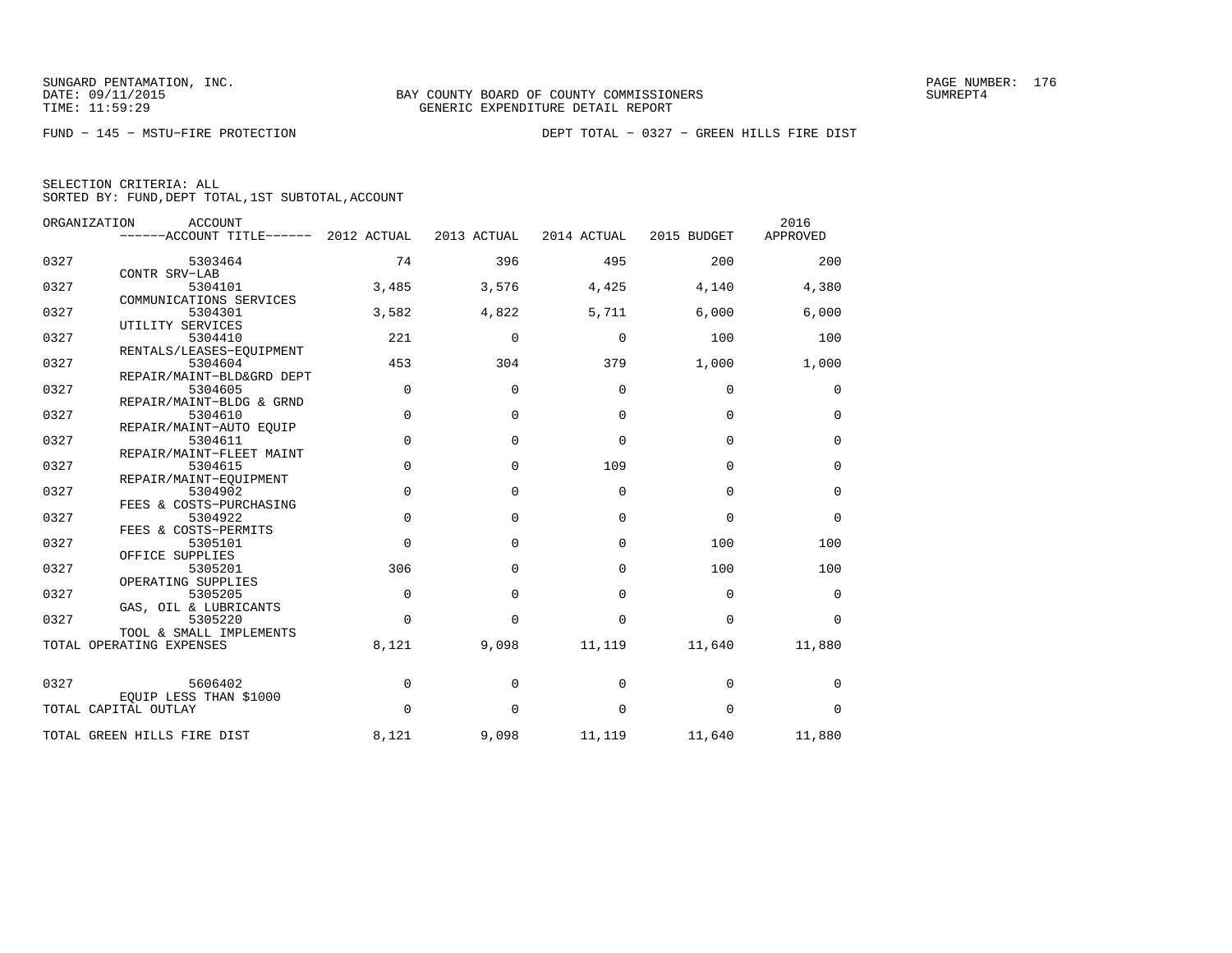|  | SELECTION CRITERIA: ALL |                                                    |  |
|--|-------------------------|----------------------------------------------------|--|
|  |                         | SORTED BY: FUND, DEPT TOTAL, 1ST SUBTOTAL, ACCOUNT |  |

|      | ORGANIZATION<br><b>ACCOUNT</b><br>------ACCOUNT TITLE------ 2012 ACTUAL |             | 2013 ACTUAL | 2014 ACTUAL | 2015 BUDGET | 2016<br>APPROVED |
|------|-------------------------------------------------------------------------|-------------|-------------|-------------|-------------|------------------|
|      |                                                                         |             |             |             |             |                  |
| 0328 | 5303401<br>CONTRACTED SERVICES                                          | $\mathbf 0$ | $\Omega$    | $\mathbf 0$ | $\Omega$    | 0                |
| 0328 | 5303446                                                                 | 16,972      | 17,368      | 13,396      | 10,755      | 15,813           |
|      | CONTR SRV-FACILITIES                                                    |             |             |             |             |                  |
| 0328 | 5303464                                                                 | 74          | 396         | 495         | 100         | 200              |
| 0328 | CONTR SRV-LAB<br>5304101                                                | 2,287       | 2,367       | 2,486       | 2,340       | 2,340            |
|      | COMMUNICATIONS SERVICES                                                 |             |             |             |             |                  |
| 0328 | 5304301                                                                 | 22,748      | 24,115      | 26,897      | 29,000      | 29,000           |
| 0328 | UTILITY SERVICES<br>5304410                                             | 1,460       | 1,426       | 1,237       | 1,787       | 2,075            |
|      | RENTALS/LEASES-EQUIPMENT                                                |             |             |             |             |                  |
| 0328 | 5304604                                                                 | $\mathbf 0$ | 30          | $\Omega$    | $\Omega$    | 0                |
|      | REPAIR/MAINT-BLD&GRD DEPT                                               |             |             |             |             |                  |
| 0328 | 5304605<br>REPAIR/MAINT-BLDG & GRND                                     | 5,112       | 2,770       | 6,151       | 2,235       | 11,260           |
| 0328 | 5304610                                                                 | $\mathbf 0$ | $\mathbf 0$ | $\Omega$    | $\Omega$    | 0                |
|      | REPAIR/MAINT-AUTO EQUIP                                                 |             |             |             |             |                  |
| 0328 | 5304611<br>REPAIR/MAINT-FLEET MAINT                                     | $\mathbf 0$ | $\mathbf 0$ | $\Omega$    | $\Omega$    | $\mathbf 0$      |
| 0328 | 5304615                                                                 | $\Omega$    | $\Omega$    | 291         | $\Omega$    | $\Omega$         |
|      | REPAIR/MAINT-EQUIPMENT                                                  |             |             |             |             |                  |
| 0328 | 5304902<br>FEES & COSTS-PURCHASING                                      | $\mathbf 0$ | $\Omega$    | $\Omega$    | $\Omega$    | $\mathbf 0$      |
| 0328 | 5304922                                                                 | $\mathbf 0$ | $\Omega$    | $\Omega$    | $\Omega$    | $\mathbf 0$      |
|      | FEES & COSTS-PERMITS                                                    |             |             |             |             |                  |
| 0328 | 5304990<br>MISCELLANEOUS EXPENSES                                       | $\mathbf 0$ | $\Omega$    | $\Omega$    | $\Omega$    | $\Omega$         |
| 0328 | 5305101                                                                 | 14          | 135         | 388         | 250         | 250              |
|      | OFFICE SUPPLIES                                                         |             |             |             |             |                  |
| 0328 | 5305201                                                                 | 107         | 1,079       | 1,085       | 500         | 500              |
| 0328 | OPERATING SUPPLIES<br>5305205                                           | $\Omega$    | $\Omega$    | $\Omega$    | $\Omega$    | $\Omega$         |
|      | GAS, OIL & LUBRICANTS                                                   |             |             |             |             |                  |
| 0328 | 5305220                                                                 | $\Omega$    | $\Omega$    | 27          | $\Omega$    | $\Omega$         |
|      | TOOL & SMALL IMPLEMENTS<br>TOTAL OPERATING EXPENSES                     | 48,773      | 49,686      | 52,453      | 46,967      | 61,438           |
|      |                                                                         |             |             |             |             |                  |
| 0328 | 5606401                                                                 | $\mathbf 0$ | $\Omega$    | $\Omega$    | $\mathbf 0$ | $\mathbf 0$      |
|      | EOUIPMENT                                                               |             |             |             |             |                  |
| 0328 | 5606402                                                                 | $\mathbf 0$ | $\Omega$    | 128         | 500         | 500              |
|      | EOUIP LESS THAN \$1000<br>TOTAL CAPITAL OUTLAY                          | $\Omega$    | $\Omega$    | 128         | 500         | 500              |
|      |                                                                         |             |             |             |             |                  |
|      | TOTAL BEAR CREEK/YOUNGSTOWN                                             | 48,773      | 49,686      | 52,581      | 47,467      | 61,938           |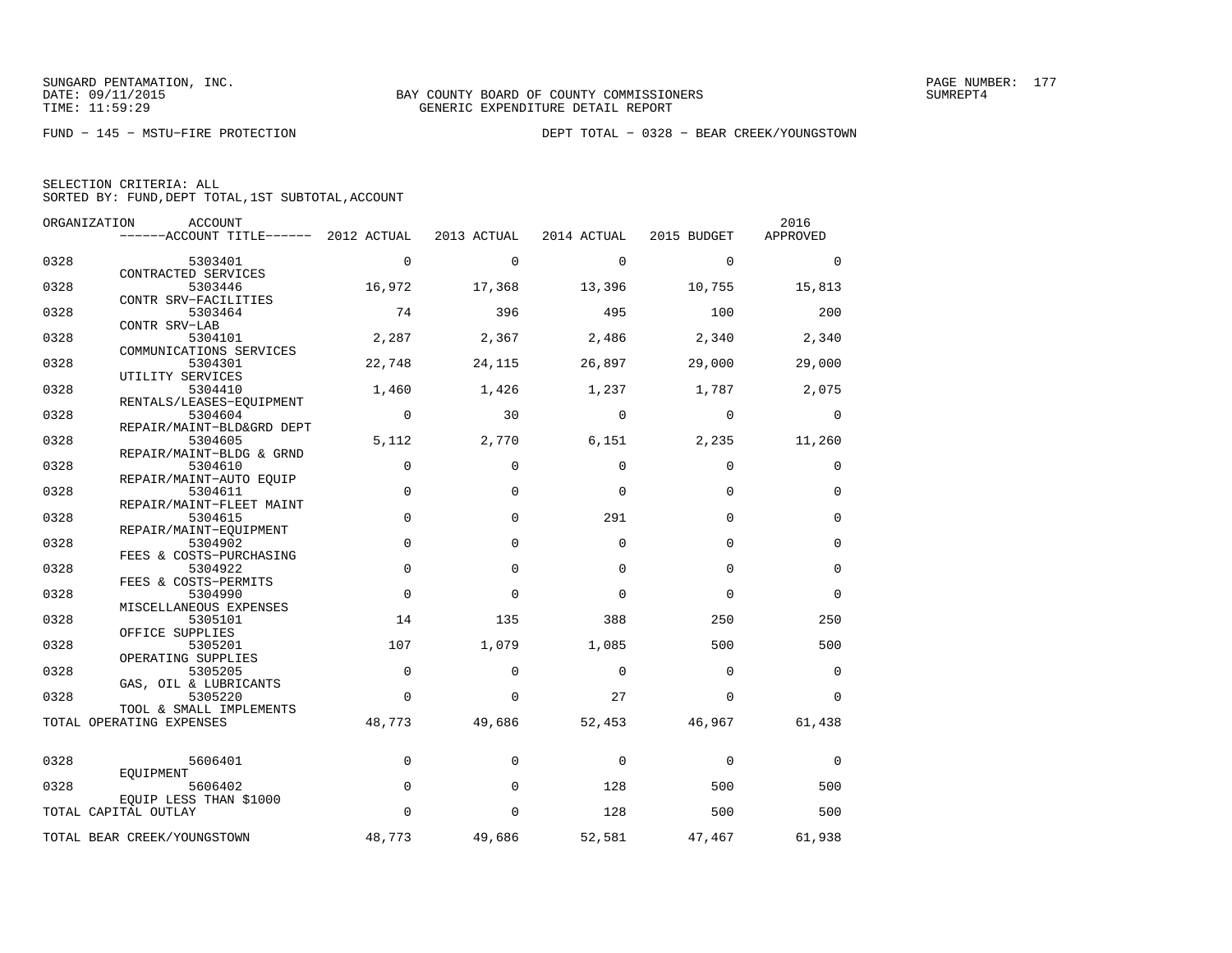| SELECTION CRITERIA: ALL |  |                                                    |  |
|-------------------------|--|----------------------------------------------------|--|
|                         |  | SORTED BY: FUND. DEPT TOTAL. 1ST SUBTOTAL. ACCOUNT |  |

|      | ORGANIZATION<br><b>ACCOUNT</b><br>$----ACCOUNT$ TITLE $--- 2012$ ACTUAL |             | 2013 ACTUAL  | 2014 ACTUAL | 2015 BUDGET | 2016<br>APPROVED |
|------|-------------------------------------------------------------------------|-------------|--------------|-------------|-------------|------------------|
| 0329 | 5303464                                                                 | 74          | 396          | 495         | 200         | 200              |
| 0329 | CONTR SRV-LAB<br>5304101                                                | 1,865       | 1,620        | 1,610       | 1,740       | 1,740            |
| 0329 | COMMUNICATIONS SERVICES<br>5304301                                      | 3,545       | 5,685        | 6,521       | 7,600       | 7,600            |
| 0329 | UTILITY SERVICES<br>5304410                                             | 714         | 604          | 360         | 2,325       | 2,900            |
| 0329 | RENTALS/LEASES-EQUIPMENT<br>5304604                                     | 1,771       | 1,661        | 1,417       | $\mathbf 0$ | 0                |
| 0329 | REPAIR/MAINT-BLD&GRD DEPT<br>5304605                                    | 3,390       | 306          | 191         | 1,500       | $\mathbf 0$      |
| 0329 | REPAIR/MAINT-BLDG & GRND<br>5304610                                     | 21          | $\mathbf 0$  | $\mathbf 0$ | $\mathbf 0$ | $\mathbf 0$      |
|      | REPAIR/MAINT-AUTO EQUIP                                                 |             |              |             |             |                  |
| 0329 | 5304611<br>REPAIR/MAINT-FLEET MAINT                                     | $\mathbf 0$ | $\mathbf{0}$ | $\mathbf 0$ | $\mathbf 0$ | $\mathbf 0$      |
| 0329 | 5304615<br>REPAIR/MAINT-EOUIPMENT                                       | $\mathbf 0$ | 14           | $\mathbf 0$ | $\mathbf 0$ | $\mathbf 0$      |
| 0329 | 5304902<br>FEES & COSTS-PURCHASING                                      | $\mathbf 0$ | $\mathbf 0$  | $\Omega$    | $\Omega$    | $\mathbf 0$      |
| 0329 | 5304922<br>FEES & COSTS-PERMITS                                         | $\mathbf 0$ | $\mathbf 0$  | $\mathbf 0$ | $\Omega$    | $\mathbf 0$      |
| 0329 | 5304990<br>MISCELLANEOUS EXPENSES                                       | $\Omega$    | $\Omega$     | $\Omega$    | $\Omega$    | $\Omega$         |
| 0329 | 5305101<br>OFFICE SUPPLIES                                              | 553         | 429          | 709         | 450         | 450              |
| 0329 | 5305201<br>OPERATING SUPPLIES                                           | 1,778       | 855          | 1,046       | 1,300       | 1,300            |
| 0329 | 5305205<br>GAS, OIL & LUBRICANTS                                        | 0           | 0            | $\Omega$    | 0           | $\mathbf 0$      |
|      | TOTAL OPERATING EXPENSES                                                | 13,710      | 11,570       | 12,349      | 15,115      | 14,190           |
| 0329 | 5606401                                                                 | 0           | $\Omega$     | $\Omega$    | $\Omega$    | $\Omega$         |
| 0329 | EOUIPMENT<br>5606402                                                    | $\mathbf 0$ | $\mathbf 0$  | 89          | 1,300       | 1,300            |
|      | EOUIP LESS THAN \$1000<br>TOTAL CAPITAL OUTLAY                          | $\Omega$    | $\Omega$     | 89          | 1,300       | 1,300            |
|      | TOTAL BAYOU GEORGE FIRE DIST                                            | 13,710      | 11,570       | 12,438      | 16,415      | 15,490           |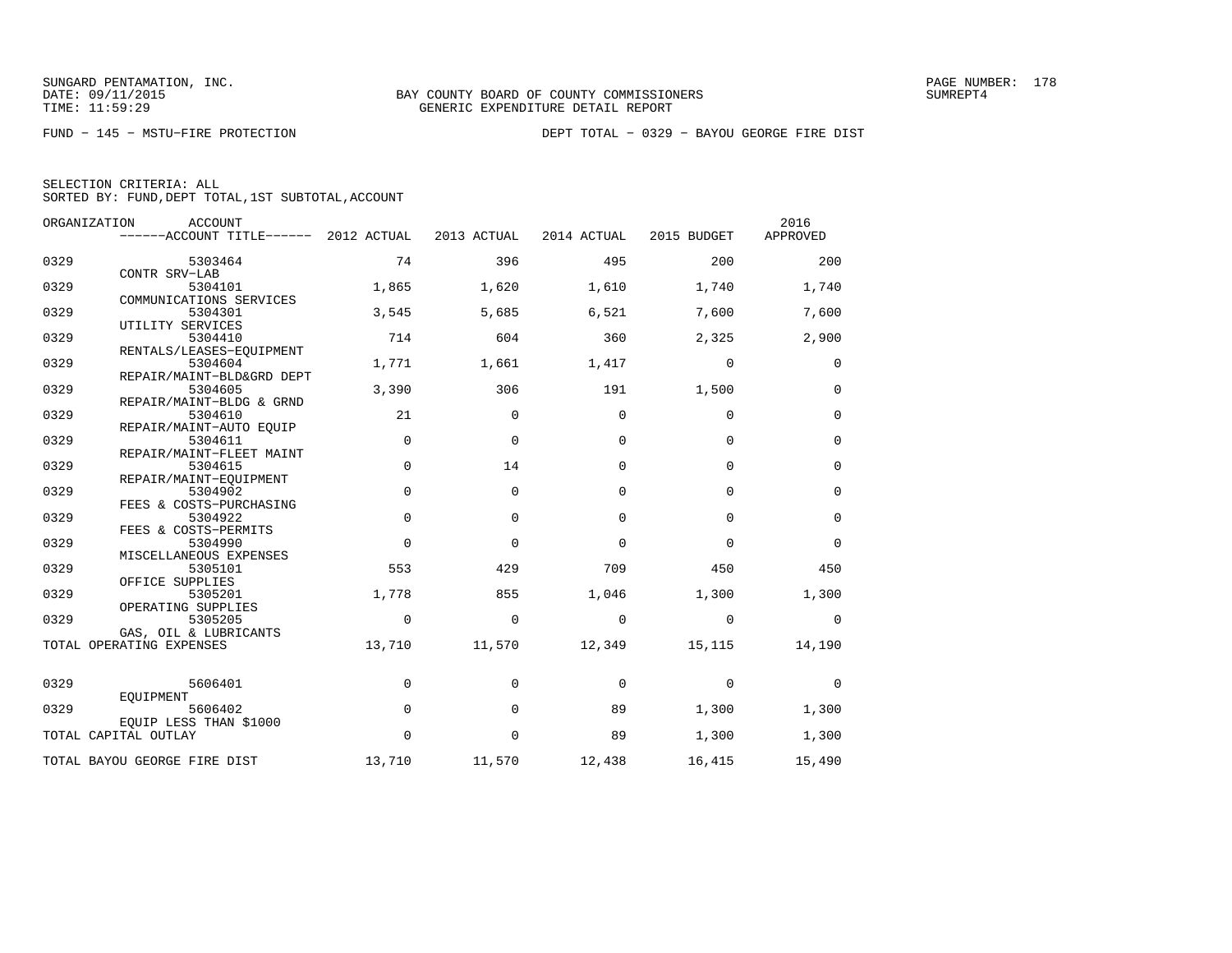|  | SELECTION CRITERIA: ALL |  |                                                    |  |
|--|-------------------------|--|----------------------------------------------------|--|
|  |                         |  | SORTED BY: FUND, DEPT TOTAL, 1ST SUBTOTAL, ACCOUNT |  |

|      | ORGANIZATION<br><b>ACCOUNT</b><br>------ACCOUNT TITLE------ 2012 ACTUAL |             | 2013 ACTUAL | 2014 ACTUAL | 2015 BUDGET | 2016<br>APPROVED |
|------|-------------------------------------------------------------------------|-------------|-------------|-------------|-------------|------------------|
|      |                                                                         |             |             |             |             |                  |
| 0330 | 5304101                                                                 | 1,324       | 1,326       | 1,358       | 1,440       | 1,440            |
|      | COMMUNICATIONS SERVICES                                                 |             |             |             |             |                  |
| 0330 | 5304301                                                                 | 6,184       | 5,578       | 6,539       | 8,200       | 8,200            |
|      | UTILITY SERVICES                                                        |             |             |             |             |                  |
| 0330 | 5304410                                                                 | 401         | 28          | 0           | 787         | 1,075            |
|      | RENTALS/LEASES-EOUIPMENT                                                |             |             |             |             |                  |
| 0330 | 5304604                                                                 | 2,609       | 1,015       | 1,007       | 4,000       | 4,000            |
|      | REPAIR/MAINT-BLD&GRD DEPT                                               |             |             |             |             |                  |
| 0330 | 5304605                                                                 | $\mathbf 0$ | 0           | 15          | 0           | 0                |
|      | REPAIR/MAINT-BLDG & GRND                                                |             |             |             |             |                  |
| 0330 | 5304610                                                                 | $\Omega$    | 6           | $\Omega$    | $\Omega$    | 0                |
|      | REPAIR/MAINT-AUTO EOUIP                                                 |             |             |             |             |                  |
| 0330 | 5304611                                                                 | $\mathbf 0$ | $\Omega$    | $\Omega$    | $\mathbf 0$ | $\mathbf 0$      |
| 0330 | REPAIR/MAINT-FLEET MAINT<br>5304615                                     | 59          | $\Omega$    | $\Omega$    | $\Omega$    | $\mathbf 0$      |
|      | REPAIR/MAINT-EOUIPMENT                                                  |             |             |             |             |                  |
| 0330 | 5304902                                                                 | $\mathbf 0$ | $\Omega$    | $\Omega$    | $\Omega$    | $\mathbf 0$      |
|      | FEES & COSTS-PURCHASING                                                 |             |             |             |             |                  |
| 0330 | 5304990                                                                 | $\Omega$    | $\Omega$    | $\Omega$    | $\Omega$    | $\mathbf 0$      |
|      | MISCELLANEOUS EXPENSES                                                  |             |             |             |             |                  |
| 0330 | 5305101                                                                 | 418         | 491         | 579         | 500         | 500              |
|      | OFFICE SUPPLIES                                                         |             |             |             |             |                  |
| 0330 | 5305201                                                                 | 1,330       | 1,320       | 1,152       | 900         | 1,200            |
|      | OPERATING SUPPLIES                                                      |             |             |             |             |                  |
| 0330 | 5305202                                                                 | $\mathbf 0$ | $\mathbf 0$ | 104         | $\Omega$    | 0                |
|      | OPER SUPPLIES-JANITORIAL                                                |             |             |             |             |                  |
| 0330 | 5305205                                                                 | $\Omega$    | $\Omega$    | $\Omega$    | $\Omega$    | $\mathbf 0$      |
|      | GAS, OIL & LUBRICANTS                                                   |             |             |             |             |                  |
| 0330 | 5305220                                                                 | $\Omega$    | $\Omega$    | 25          | $\Omega$    | $\Omega$         |
|      | TOOL & SMALL IMPLEMENTS                                                 |             |             |             |             |                  |
|      | TOTAL OPERATING EXPENSES                                                | 12,325      | 9,763       | 10,778      | 15,827      | 16,415           |
|      |                                                                         |             |             |             |             |                  |
| 0330 | 5606401                                                                 | $\mathbf 0$ | $\Omega$    | $\Omega$    | $\Omega$    | $\mathbf 0$      |
|      | EOUIPMENT                                                               |             |             |             |             |                  |
| 0330 | 5606402                                                                 | $\mathbf 0$ | $\Omega$    | 80          | 900         | 900              |
|      | EQUIP LESS THAN \$1000                                                  |             |             |             |             |                  |
|      | TOTAL CAPITAL OUTLAY                                                    | $\Omega$    | $\Omega$    | 80          | 900         | 900              |
|      |                                                                         |             |             |             |             |                  |
|      | TOTAL HILAND PARK FIRE DIST                                             | 12,325      | 9,763       | 10,858      | 16,727      | 17,315           |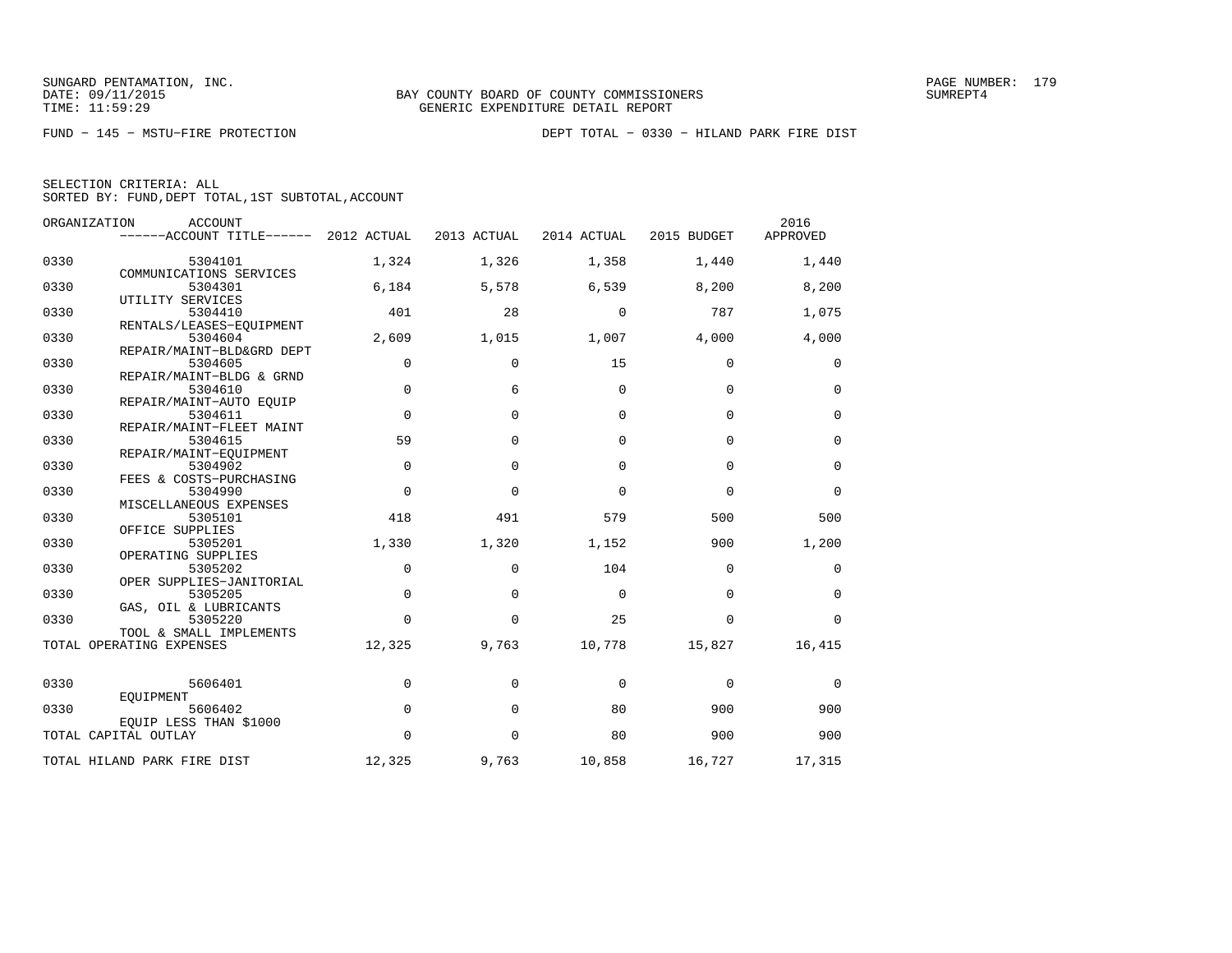| SELECTION CRITERIA: ALL |  |  |                                                    |  |
|-------------------------|--|--|----------------------------------------------------|--|
|                         |  |  | SORTED BY: FUND, DEPT TOTAL, 1ST SUBTOTAL, ACCOUNT |  |

|      | ORGANIZATION<br>ACCOUNT<br>------ACCOUNT TITLE------ | 2012 ACTUAL | 2013 ACTUAL | 2014 ACTUAL | 2015 BUDGET | 2016<br>APPROVED |
|------|------------------------------------------------------|-------------|-------------|-------------|-------------|------------------|
| 0335 | 5303104                                              | $-66, 451$  | 0           | 0           | 0           | $\Omega$         |
| 0335 | PROF SRV-ENGINEERING<br>5303408<br>CONTR SRV-800 MHZ | 224,387     | 45,695      | 42,297      | 39,937      | 36,380           |
| 0335 | 5304902<br>FEES & COSTS-PURCHASING                   | $\mathbf 0$ | 0           | 0           | 0           | 0                |
|      | TOTAL OPERATING EXPENSES                             | 157,936     | 45,695      | 42,297      | 39,937      | 36,380           |
| 0335 | 5606101                                              | 0           | $\Omega$    | 0           | $\Omega$    | 0                |
| 0335 | LAND<br>5606201<br><b>BUILDINGS</b>                  | 319,862     | 0           | $\Omega$    | $\Omega$    | $\Omega$         |
| 0335 | 5606401<br>EOUIPMENT                                 | $\mathbf 0$ | 0           | 205,026     | $\Omega$    | 500,000          |
| 0335 | 5606402<br>EOUIP LESS THAN \$1000                    | $\Omega$    | $\mathbf 0$ | $\Omega$    | $\Omega$    | $\Omega$         |
|      | TOTAL CAPITAL OUTLAY                                 | 319,862     | 0           | 205,026     | 0           | 500,000          |
| 0335 | 5707105                                              | $\mathbf 0$ | 0           | $\Omega$    | $\Omega$    | 0                |
| 0335 | PRINCIPAL-LOANS<br>5707205<br>INTEREST-LOANS         | $\Omega$    | 0           | $\Omega$    | $\Omega$    | $\mathbf 0$      |
| 0335 | 5707303<br><b>BOND ISSUE COSTS</b>                   | $\Omega$    | 0           | $\Omega$    | $\Omega$    | $\mathbf 0$      |
|      | TOTAL DEBT SERVICE                                   | $\Omega$    | $\Omega$    | $\Omega$    | 0           | 0                |
| 0335 | 5909920<br>RESERVE-FUTURE CAP<br>OUTLAY              | $\Omega$    | $\Omega$    | $\Omega$    | 0           | 250,000          |
|      | TOTAL NON-OPERATING EXPENSES                         | $\Omega$    | $\Omega$    | $\Omega$    | $\Omega$    | 250,000          |
|      | TOTAL CAPITAL IMPROVEMENTS                           | 477,798     | 45,695      | 247,323     | 39,937      | 786,380          |
|      | TOTAL MSTU-FIRE PROTECTION                           | 5,990,583   | 5,914,659   | 6,473,458   | 7,405,922   | 8,244,934        |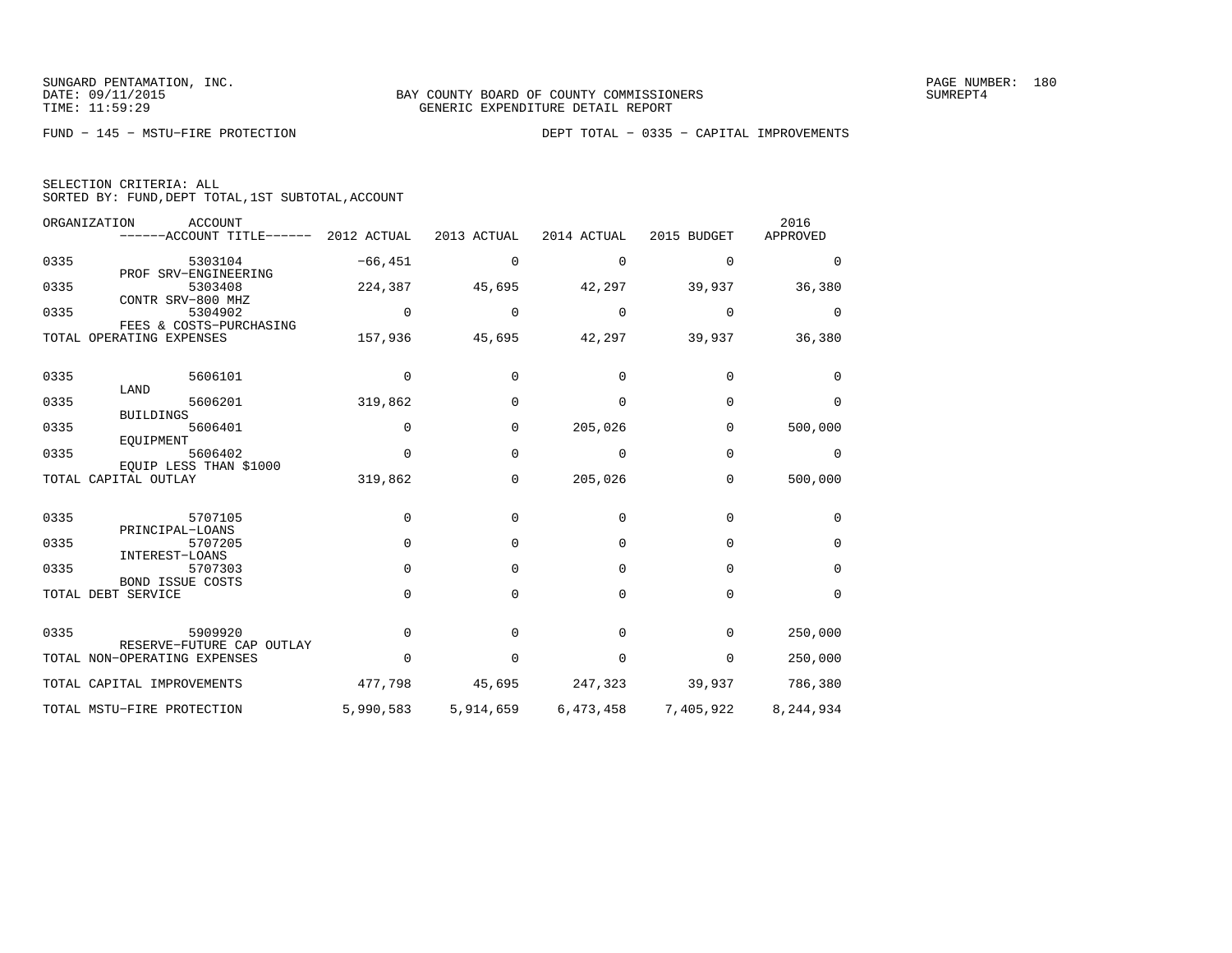|  | SELECTION CRITERIA: ALL |                                                    |  |  |
|--|-------------------------|----------------------------------------------------|--|--|
|  |                         | SORTED BY: FUND, DEPT TOTAL, 1ST SUBTOTAL, ACCOUNT |  |  |

|      | ORGANIZATION<br><b>ACCOUNT</b><br>------ACCOUNT TITLE------ 2012 ACTUAL |             | 2013 ACTUAL  | 2014 ACTUAL | 2015 BUDGET | 2016<br>APPROVED |
|------|-------------------------------------------------------------------------|-------------|--------------|-------------|-------------|------------------|
| 0375 | 5303104                                                                 | $\Omega$    | $\Omega$     | $\Omega$    | $\Omega$    | 0                |
| 0375 | PROF SRV-ENGINEERING<br>5304125                                         | 0           | $\mathbf{0}$ | $\mathbf 0$ | 0           | 0                |
| 0375 | POSTAGE/TRANSP/FREIGHT<br>5304615                                       | 10,736      | 10,823       | 10,889      | $\Omega$    | $\Omega$         |
| 0375 | REPAIR/MAINT-EOUIPMENT                                                  | $\Omega$    | $\Omega$     |             | $\Omega$    |                  |
|      | 5304905<br>FEES&COSTS-LGL ADV/ADVERT                                    |             |              | 0           |             | 0                |
| 0375 | 5304909<br>FEES & COSTS-COURT FILING                                    | $\mathbf 0$ | 0            | $\mathbf 0$ | 0           | 0                |
|      | TOTAL OPERATING EXPENSES                                                | 10,736      | 10,823       | 10,889      | $\mathbf 0$ | 0                |
| 0375 | 5606303                                                                 | 1,497       | 1,487        | 1,474       | 1,500       | 1,500            |
| 0375 | STREET LIGHTING<br>5606306                                              | 0           | 0            | 0           | 0           | 0                |
| 0375 | IMPRV-PEDESTRIAN ACCESS<br>5606574                                      | $\mathbf 0$ | 0            | $\mathbf 0$ | $\mathbf 0$ | 0                |
| 0375 | CIP-BAYSIDE DREDGING<br>5616303                                         | $\Omega$    | 30,495       | 689,486     | $\mathbf 0$ | $\Omega$         |
|      | DREDGING PROJECTS<br>TOTAL CAPITAL OUTLAY                               | 1,497       | 31,982       | 690,961     | 1,500       | 1,500            |
| 0375 | 5707105                                                                 | 0           | 0            | 0           | 0           | 57,000           |
| 0375 | PRINCIPAL-LOANS<br>5707205                                              | $\Omega$    | $\mathbf 0$  | 2,695       | $\mathbf 0$ | 18,396           |
| 0375 | INTEREST-LOANS<br>5707303                                               | $\Omega$    | $\Omega$     | 36,275      | 0           | 0                |
|      | <b>BOND ISSUE COSTS</b><br>TOTAL DEBT SERVICE                           | $\mathbf 0$ | $\mathbf 0$  | 38,970      | 0           | 75,396           |
| 0375 | 5819101                                                                 | $\mathbf 0$ | 0            | 0           | $\mathbf 0$ | 0                |
| 0375 | TRNFS-GENERAL FUND (001)<br>5909920                                     | $\Omega$    | $\Omega$     | $\mathbf 0$ | 38,906      | $\mathbf 0$      |
|      | RESERVE-FUTURE CAP OUTLAY<br>TOTAL NON-OPERATING EXPENSES               | $\Omega$    | 0            | 0           | 38,906      | $\Omega$         |
|      | TOTAL MUNICP SRVC BENEFIT UNIT                                          | 12,233      | 42,805       | 740,820     | 40,406      | 76,896           |
|      | TOTAL MSBU FUND                                                         | 12,233      | 42,805       | 740,820     | 40,406      | 76,896           |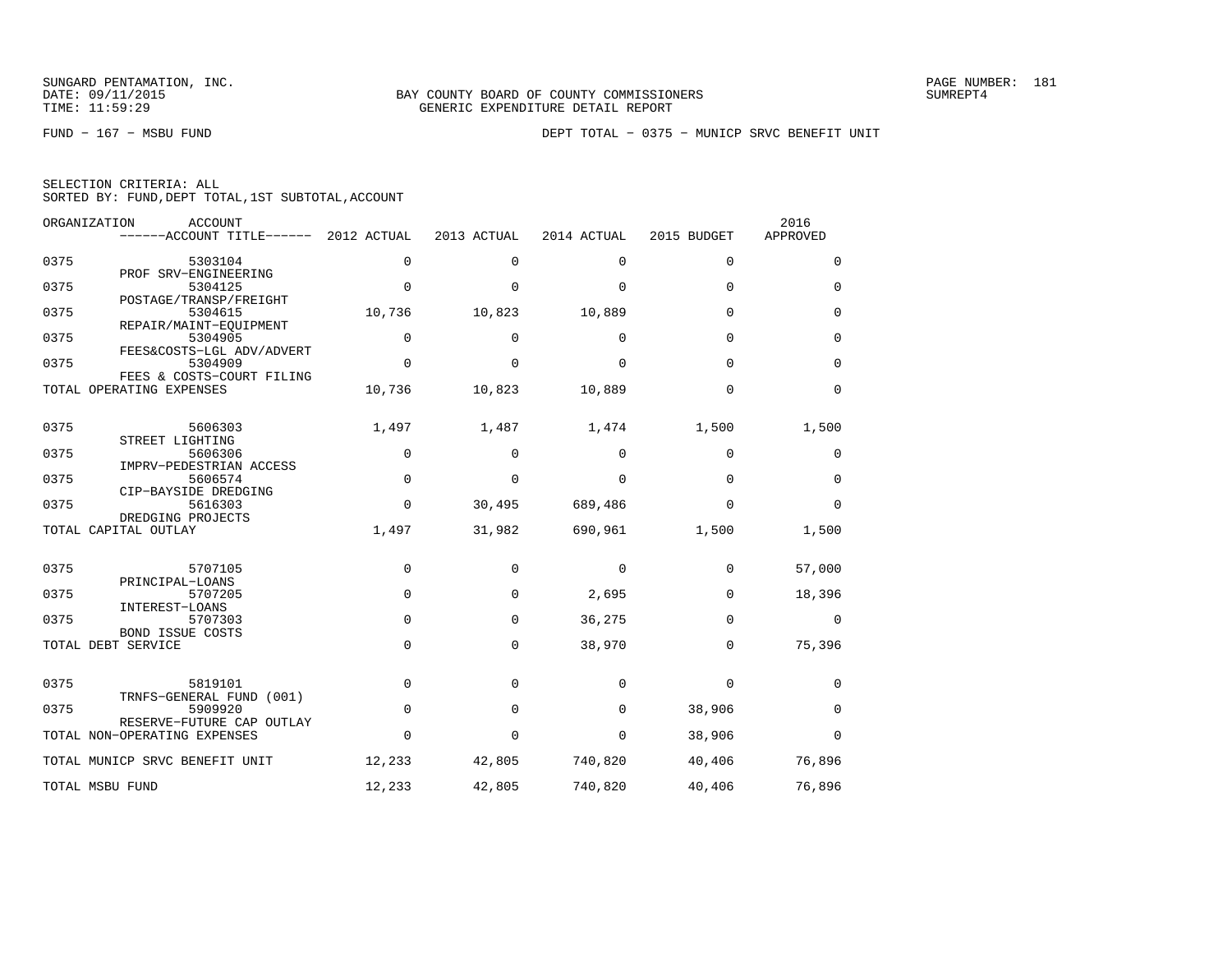FUND − 195 − UTILITY REG AUTHORITY DEPT TOTAL − 0350 − UTILITY REG AUTHORITY

| SELECTION CRITERIA: ALL |  |  |                                                    |  |
|-------------------------|--|--|----------------------------------------------------|--|
|                         |  |  | SORTED BY: FUND, DEPT TOTAL, 1ST SUBTOTAL, ACCOUNT |  |

|      | ORGANIZATION<br>ACCOUNT<br>------ACCOUNT TITLE------ 2012 ACTUAL |          | 2013 ACTUAL  | 2014 ACTUAL  | 2015 BUDGET | 2016<br>APPROVED |
|------|------------------------------------------------------------------|----------|--------------|--------------|-------------|------------------|
| 0350 | 5143101                                                          | $\Omega$ | <sup>n</sup> | $\Omega$     | $\cap$      | $\Omega$         |
| 0350 | PROF SRV-CO ATTORNEY<br>5143105                                  | 140      |              |              |             | $\Omega$         |
| 0350 | PROF SRV-OTHER ATTNY<br>5303401                                  |          |              | n            |             | $\Omega$         |
| 0350 | CONTRACTED SERVICES<br>5304001                                   |          |              |              |             | $\Omega$         |
| 0350 | TRAVEL/TRAINING NON-LOCAL<br>5304125                             |          |              | $\cap$       |             | $\Omega$         |
| 0350 | POSTAGE/TRANSP/FREIGHT<br>5304905                                | 339      |              | <sup>n</sup> |             | $\Omega$         |
|      | FEES&COSTS-LGL ADV/ADVERT<br>TOTAL OPERATING EXPENSES            | 478      |              | $\cap$       | $\cap$      | $\Omega$         |
| 0350 | 5810010                                                          | 350,000  | O            | $\Omega$     | $\cap$      | $\cap$           |
|      | CONTRIBUTION-OTHER GOVT<br>TOTAL GRANTS & AIDS                   | 350,000  |              | U            | U           | $\Omega$         |
|      |                                                                  |          |              |              |             |                  |
| 0350 | 5909999<br>RESERVE-CASH FORWARD                                  |          |              | n            |             | $\Omega$         |
|      | TOTAL NON-OPERATING EXPENSES                                     |          |              | n            |             | $\Omega$         |
|      | TOTAL UTILITY REG AUTHORITY                                      | 350,478  |              |              |             | $\Omega$         |
|      | TOTAL UTILITY REG AUTHORITY                                      | 350,478  |              |              |             | <sup>0</sup>     |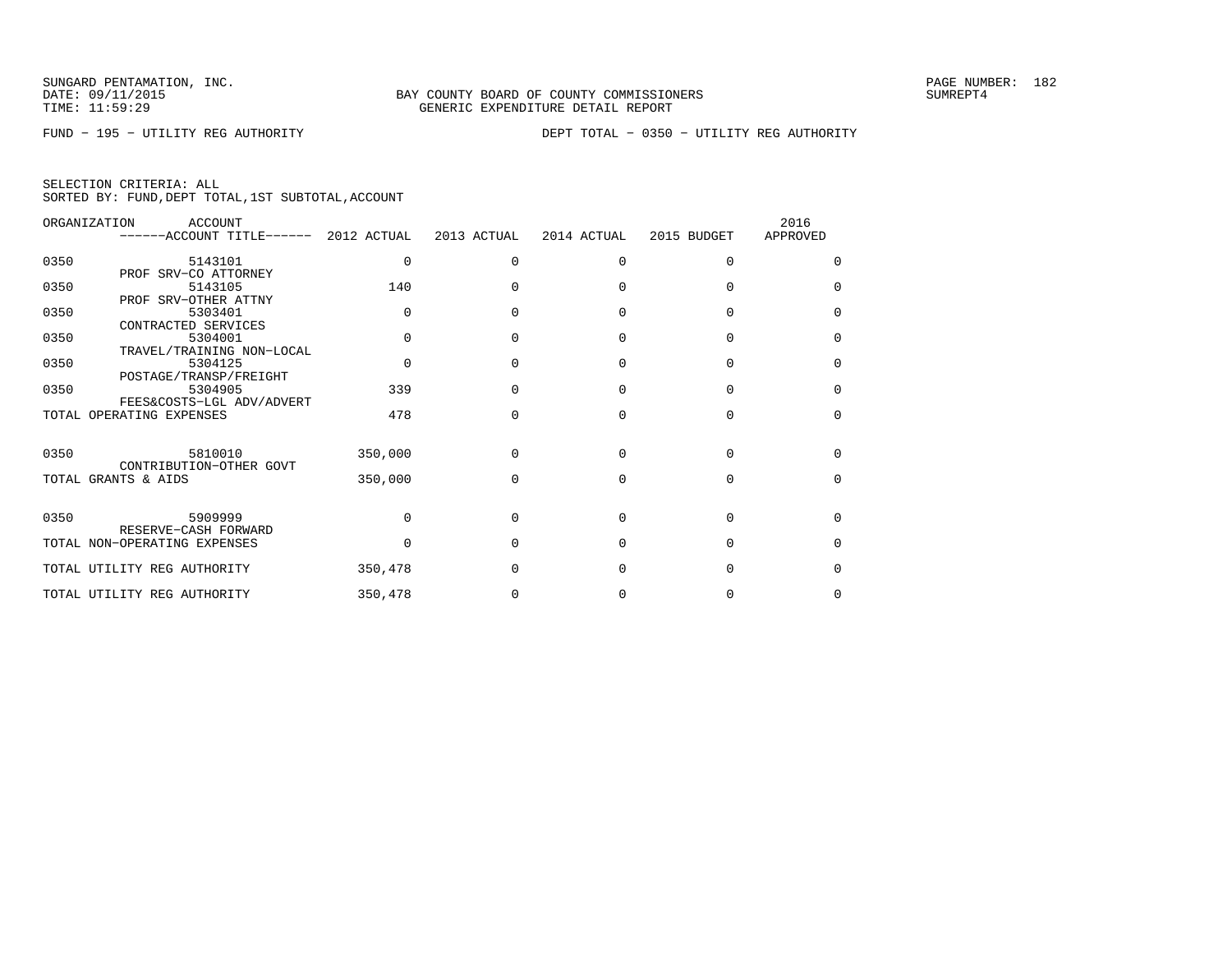|  | SELECTION CRITERIA: ALL                            |  |  |
|--|----------------------------------------------------|--|--|
|  | SORTED BY: FUND, DEPT TOTAL, 1ST SUBTOTAL, ACCOUNT |  |  |

|      | ORGANIZATION<br>ACCOUNT                                        |                |                     |             |             | 2016      |
|------|----------------------------------------------------------------|----------------|---------------------|-------------|-------------|-----------|
|      | ------ACCOUNT TITLE------ 2012 ACTUAL                          |                | 2013 ACTUAL         | 2014 ACTUAL | 2015 BUDGET | APPROVED  |
| 0405 | 5101200                                                        | 903,252        | 964,977             | 1,001,883   | 1,140,401   | 1,130,730 |
| 0405 | SALARIES & WAGES-REGULAR<br>5101205                            | $\overline{0}$ | $\Omega$            | 632         | $\Omega$    | $\Omega$  |
| 0405 | SALARIES & WAGES-DISASTER<br>5101400                           | 66,825         | 67,585              | 71,635      | 62,400      | 62,400    |
| 0405 | SALARIES & WAGES-OVERTIME<br>5101405                           | 2,543          | 1,130               | 2,571       | $\Omega$    | $\Omega$  |
| 0405 | SALARIES-DISASTER O/T<br>5102100                               | 70,759         | 74,599              | 76,912      | 92,015      | 91,274    |
| 0405 | FICA TAXES-MATCHING<br>5102200                                 | 48,514         | 59,862              | 74,855      | 90,862      | 88,787    |
| 0405 | RETIREMENT CONTRIBUTIONS<br>5102300<br>LIFE & HEALTH INSURANCE | 128,784        | 147,726             | 182,684     | 248,224     | 314,585   |
| 0405 | 5102400<br>WORKERS COMP. PREMIUMS                              | 103,450        | 91,935              | 48,086      | 130,953     | 123,136   |
| 0405 | 5102500<br>UNEMPLOYMENT COMPENSATION                           | 1,664          | 2,923               | $-160$      | $\Omega$    | $\Omega$  |
|      | TOTAL PERSONAL SERVICES                                        |                | 1,325,791 1,410,738 | 1,459,098   | 1,764,855   | 1,810,912 |
| 0405 | 5143101                                                        | 41,131         | 65,237              | 63,718      | 74,498      | 78,200    |
| 0405 | PROF SRV-CO ATTORNEY<br>5143105                                | 3,254          | 660                 | 10,285      | 40,000      | 40,000    |
| 0405 | PROF SRV-OTHER ATTNY<br>5143110                                | 163,572        | 34,397              | 15,538      | 40,000      | 40,000    |
| 0405 | PROF SRV-LITIGATION<br>5303104                                 | 51,481         | 44,345              | 70,251      | 207,520     | 213,745   |
| 0405 | PROF SRV-ENGINEERING<br>5303106                                | 150            | 1,096               | 705         | 1,200       | 1,200     |
| 0405 | PROF SRV-PHYSICLS/MEDICAL<br>5303107                           | 231            | 563                 | 383         | 1,200       | 1,200     |
| 0405 | PROF SRV-SUBSTANCE TEST<br>5303108                             | $\overline{0}$ | $\Omega$            | $\Omega$    | $\Omega$    | $\Omega$  |
| 0405 | PROF SRV-RATE STUDY<br>5303110                                 | 473            | 243                 | 117         | 500         | 500       |
| 0405 | PROF SRV-BACKGROUND CHECK<br>5303401                           | 219,476        | 212,479             | 491,037     | 329,000     | 364,000   |
| 0405 | CONTRACTED SERVICES<br>5303408                                 | 3,423          | 3,422               | 3,354       | 2,991       | 2,725     |
| 0405 | CONTR SRV-800 MHZ<br>5303410                                   | $\Omega$       | $\Omega$            | $\Omega$    | $\Omega$    | $\Omega$  |
| 0405 | CONTR SRV-JANITORIAL<br>5303422                                | 600            | 600                 | $\Omega$    | $\Omega$    | $\Omega$  |
| 0405 | CONTR SRV-GIS<br>5303425                                       | 316,012        | 426,856             | 491,012     | 524,158     | 561,982   |
| 0405 | CONTR SRV-ADMIN FEES<br>5303426                                | 154,286        | 158,485             | 191,677     | 243,671     | 272,929   |
|      | CONTR SRV-UTIL ADMIN FEES                                      |                |                     |             |             |           |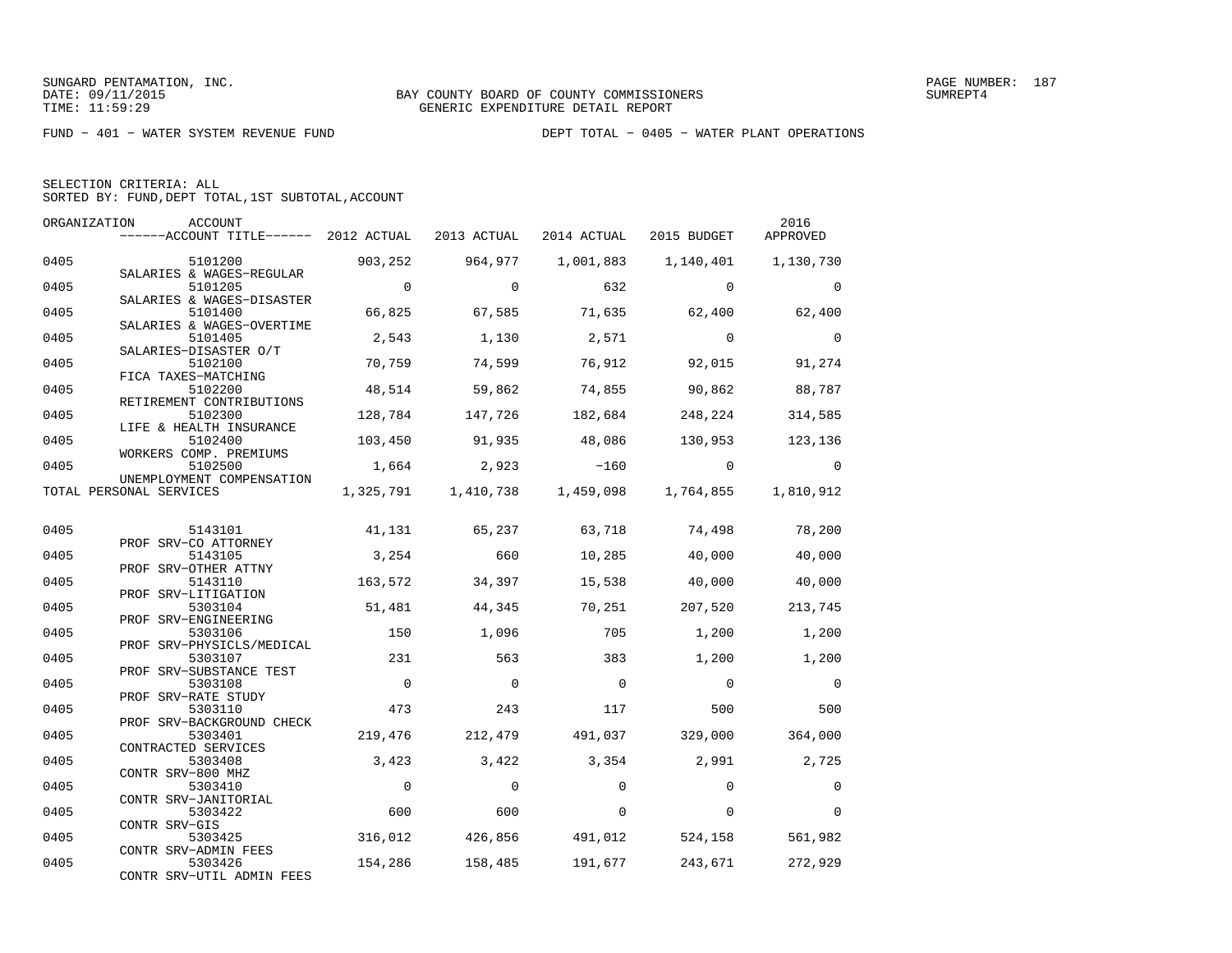SELECTION CRITERIA: ALLSORTED BY: FUND,DEPT TOTAL,1ST SUBTOTAL,ACCOUNT

| ORGANIZATION | <b>ACCOUNT</b><br>------ACCOUNT TITLE------ 2012 ACTUAL |                | 2013 ACTUAL   | 2014 ACTUAL         | 2015 BUDGET    | 2016<br>APPROVED |
|--------------|---------------------------------------------------------|----------------|---------------|---------------------|----------------|------------------|
| 0405         | 5303446                                                 | 4,037          | 3,852         | 3,591               | 3,188          | 7,219            |
| 0405         | CONTR SRV-FACILITIES<br>5303464<br>CONTR SRV-LAB        | 49,621         | 72,887        | 96,272              | 77,690         | 48,245           |
| 0405         | 5304001<br>TRAVEL/TRAINING NON-LOCAL                    | 3,746          | 8,509         | 9,302               | 12,000         | 12,000           |
| 0405         | 5304005<br>TRAVEL-LOCAL                                 | $\Omega$       | $\Omega$      | 64                  | $\Omega$       | $\Omega$         |
| 0405         | 5304101<br>COMMUNICATIONS SERVICES                      | 9,570          | 9,590         | 8,882               | 9,420          | 7,080            |
| 0405         | 5304125<br>POSTAGE/TRANSP/FREIGHT                       | 964            | 604           | 446                 | 2,500          | 2,000            |
| 0405         | 5304301<br>UTILITY SERVICES                             | 1,590,146      | 1,405,954     | 1,460,668           | 1,876,250      | 1,896,250        |
| 0405         | 5304403<br>RENTALS/LEASES-LAND                          | $\Omega$       | $\Omega$      | $\Omega$            | 14,800         | 15,300           |
| 0405         | 5304405<br>RENTALS/LEASES-BUILDINGS                     | 891            | 1,220         | 1,339               | 1,300          | 1,416            |
| 0405         | 5304410<br>RENTALS/LEASES-EQUIPMENT                     | 6,894          | 16,484        | 13,783              | 26,878         | 30,000           |
| 0405         | 5304501<br>INSURANCE & BONDS                            | 306,491        | 371,312       | 336,772             | 368,775        | 470,365          |
| 0405         | 5304604<br>REPAIR/MAINT-BLD&GRD DEPT                    | 42,495         | 92,737        | 83,889              | 124,500        | 128,250          |
| 0405         | 5304605<br>REPAIR/MAINT-BLDG & GRND                     | 39             | 1,884         | 29,256              | 1,300          | 1,500            |
| 0405         | 5304610<br>REPAIR/MAINT-AUTO EQUIP                      | 14,005         | 17,182        | 25,778              | 23,000         | 25,000           |
| 0405         | 5304611<br>REPAIR/MAINT-FLEET MAINT                     | $\mathbf 0$    | $\Omega$      | $\Omega$            | $\Omega$       | $\Omega$         |
| 0405         | 5304612<br>REPAIR/MAINT-AWT                             | $\Omega$       | $\Omega$      | $\Omega$            | $\Omega$       | $\Omega$         |
| 0405<br>0405 | 5304615<br>REPAIR/MAINT-EOUIPMENT<br>5304701            | 395,870<br>98  | 381,121<br>63 | 577,798<br>$\Omega$ | 884,500<br>500 | 913,500<br>500   |
| 0405         | PRINTING & BINDING<br>5304902                           | 6,331          | 9,811         | 21,427              | 29,976         | 34,021           |
| 0405         | FEES & COSTS-PURCHASING<br>5304905                      | 1,088          | 335           | 73                  | 1,500          | 500              |
| 0405         | FEES&COSTS-LGL ADV/ADVERT<br>5304922                    | 6,325          | 7,250         | 7,325               | 12,000         | 12,000           |
| 0405         | FEES & COSTS-PERMITS<br>5304984                         | $\overline{0}$ | $\Omega$      | $\mathbf 0$         | $\mathbf 0$    | $\mathbf 0$      |
| 0405         | <b>BAD DEBT</b><br>5304990                              | 93             | 65            | 93                  | 500            | 500              |
| 0405         | MISCELLANEOUS EXPENSES<br>5305101                       | 2,096          | 2,523         | 1,698               | 2,750          | 2,750            |
| 0405         | OFFICE SUPPLIES<br>5305201<br>OPERATING SUPPLIES        | 21,814         | 19,232        | 35,473              | 25,000         | 27,500           |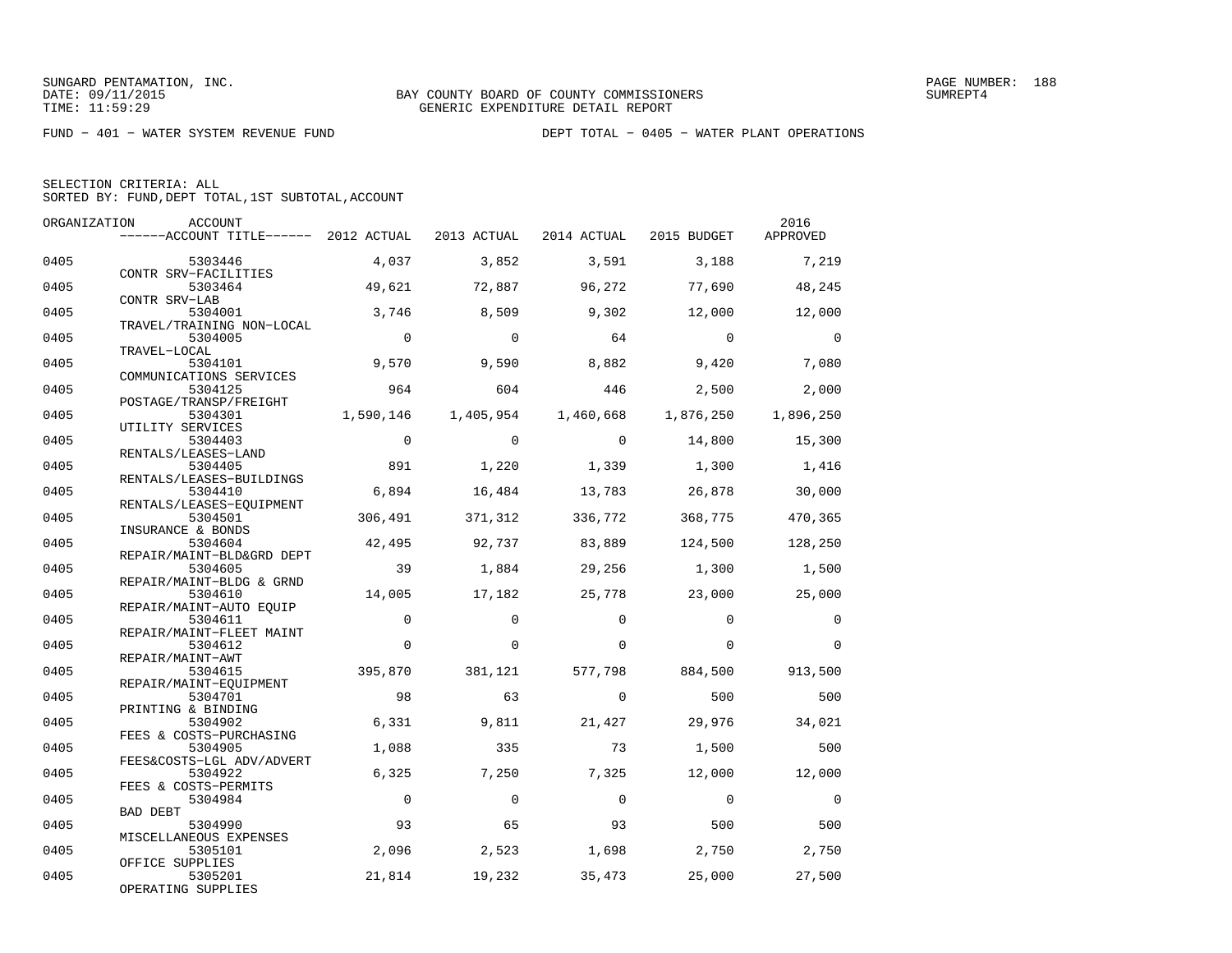FUND − 401 − WATER SYSTEM REVENUE FUND DEPT TOTAL − 0405 − WATER PLANT OPERATIONS

| SELECTION CRITERIA: ALL |  |                                                    |  |
|-------------------------|--|----------------------------------------------------|--|
|                         |  | SORTED BY: FUND. DEPT TOTAL. 1ST SUBTOTAL. ACCOUNT |  |

|      | ORGANIZATION<br>ACCOUNT<br>------ACCOUNT TITLE------ 2012 ACTUAL |              | 2013 ACTUAL | 2014 ACTUAL | 2015 BUDGET | 2016<br>APPROVED |
|------|------------------------------------------------------------------|--------------|-------------|-------------|-------------|------------------|
| 0405 | 5305202                                                          | 2,971        | 4,379       | 2,140       | 4,600       | 4,600            |
| 0405 | OPER SUPPLIES-JANITORIAL<br>5305204                              | 1,204,162    | 1,297,364   | 1,098,269   | 1,690,221   | 1,700,662        |
| 0405 | OPER. SUPPLIES-CHEMICALS<br>5305205<br>GAS, OIL & LUBRICANTS     | 167,140      | 170,004     | 145,986     | 218,385     | 219,900          |
| 0405 | 5305210<br>SAFETY GEAR & SUPPLIES                                | 5,498        | 4,765       | 9,768       | 12,000      | 12,000           |
| 0405 | 5305215<br>CLOTHING & WEARING APPRL                              | 5,767        | 12,071      | 7,727       | 13,000      | 12,000           |
| 0405 | 5305220<br>TOOL & SMALL IMPLEMENTS                               | 6,396        | 4,653       | 8,200       | 9,300       | 9,600            |
| 0405 | 5305240<br>OPER SUPPLIES-LAB                                     | 4,841        | 8,639       | 9,072       | 9,200       | 9,500            |
| 0405 | 5305401<br>BOOKS/RESOURCE MATR/SUBSC                             | 699          | 318         | 208         | 2,000       | 2,000            |
| 0405 | 5305402<br><b>DUES &amp; MEMBERSHIPS</b>                         | 1,119        | 3,442       | 2,886       | 4,600       | 3,000            |
| 0405 | 5305406<br>TRAINING & TUITION                                    | 2,581        | 4,122       | 4,901       | 4,500       | 4,500            |
|      | TOTAL OPERATING EXPENSES                                         | 4,817,877    | 4,880,756   | 5, 341, 165 | 6,930,871   | 7,190,139        |
| 0405 | 5606101                                                          | $\mathbf{0}$ | $\mathbf 0$ | 0           | $\mathbf 0$ | 0                |
| 0405 | LAND<br>5606201                                                  | $\mathbf 0$  | 42,040      | $\Omega$    | $\Omega$    | $\Omega$         |
| 0405 | <b>BUILDINGS</b><br>5606216                                      | 381          | $\Omega$    | $\Omega$    | $\Omega$    | $\Omega$         |
| 0405 | BLDG-IMPROVEMENTS<br>5606401                                     | 142,491      | 285,899     | 398,723     | 929,933     | 752,970          |
| 0405 | EOUIPMENT<br>5606402<br>EQUIP LESS THAN \$1000                   | 11,145       | 9,567       | 7,073       | 16,454      | 21,650           |
| 0405 | 5606450<br>COMPUTER SOFTWARE                                     | 1,870        | 1,935       | 41,879      | 6,750       | 9,250            |
| 0405 | 5606542<br>ALT WATER SUPPLY PROJ                                 | $\mathbf 0$  | 0           | $\Omega$    | $\Omega$    | 0                |
| 0405 | 5606601<br>IMPACT FEE PROJECTS                                   | $\Omega$     | $\Omega$    | $\Omega$    | $\Omega$    | $\Omega$         |
|      | TOTAL CAPITAL OUTLAY                                             | 155,886      | 339,441     | 447,675     | 953,137     | 783,870          |
| 0405 | 5808104                                                          | $\Omega$     | $\Omega$    | $\Omega$    | 310,000     | 260,745          |
|      | AID-PANAMA CITY BEACH<br>TOTAL GRANTS & AIDS                     | $\Omega$     | $\Omega$    | $\Omega$    | 310,000     | 260,745          |
| 0405 | 5819112<br>TRNFS-RETAIL WATER (420)                              | $\Omega$     | $\Omega$    | $\Omega$    | $\Omega$    | $\Omega$         |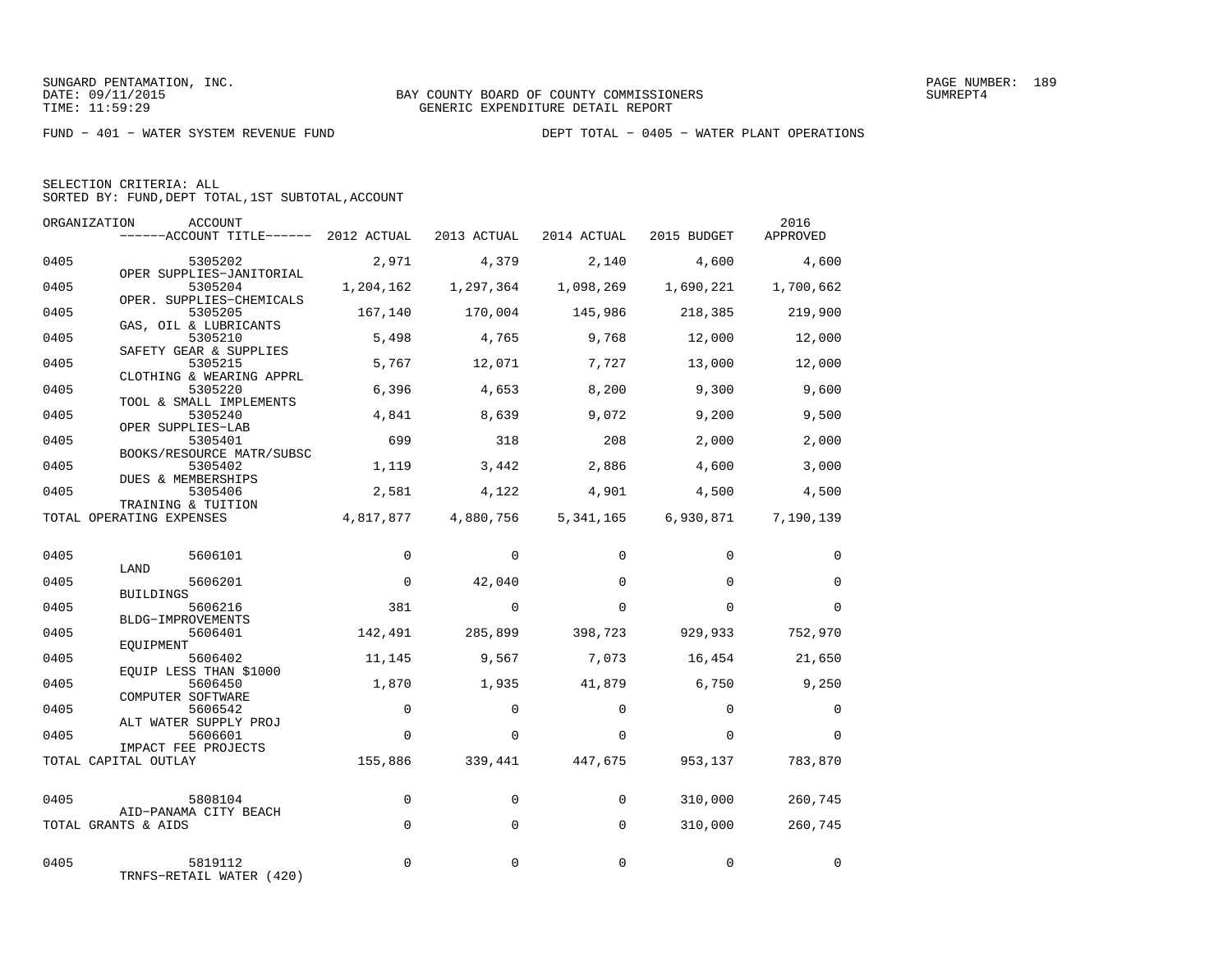FUND − 401 − WATER SYSTEM REVENUE FUND DEPT TOTAL − 0405 − WATER PLANT OPERATIONS

| SELECTION CRITERIA: ALL |  |  |                                                    |  |
|-------------------------|--|--|----------------------------------------------------|--|
|                         |  |  | SORTED BY: FUND, DEPT TOTAL, 1ST SUBTOTAL, ACCOUNT |  |

|      | ORGANIZATION<br>ACCOUNT<br>------ACCOUNT TITLE------ 2012 ACTUAL |           | 2013 ACTUAL | 2014 ACTUAL | 2015 BUDGET | 2016<br>APPROVED |
|------|------------------------------------------------------------------|-----------|-------------|-------------|-------------|------------------|
| 0405 | 5819117                                                          |           |             |             |             |                  |
|      | TRNSF-WTR SYS 2000 BND PJ                                        |           |             |             |             |                  |
| 0405 | 5819145                                                          |           |             |             |             |                  |
|      | TRNSF-WATER IMPACT FEES                                          |           |             |             |             |                  |
| 0405 | 5905908                                                          |           |             |             |             |                  |
|      | LOSS ON DISPOSAL                                                 |           |             |             |             |                  |
| 0405 | 5905998                                                          |           |             |             |             |                  |
|      | DEPRECIATION EXPENSE                                             |           |             |             |             |                  |
| 0405 | 5909902                                                          |           | 9,152       | 9,551       | 10,000      | 10,000           |
|      | REFUNDS-WATER IMPACT FEES                                        |           |             |             |             |                  |
| 0405 | 5909910                                                          |           |             |             | $\Omega$    | 1,049,118        |
|      | RESERVE FOR CONTINGENCIES                                        |           |             |             |             |                  |
| 0405 | 5909913                                                          |           |             |             |             |                  |
|      | RESERVE-IMPACT FEES                                              |           |             |             |             |                  |
| 0405 | 5909915                                                          |           |             |             |             |                  |
|      | RESERVE FOR PAY ADJUSTMNT                                        |           |             |             |             |                  |
| 0405 | 5909999                                                          |           |             | $\Omega$    | 2,236,544   | 6,864,875        |
|      | RESERVE-CASH FORWARD                                             |           |             |             |             |                  |
|      | TOTAL NON-OPERATING EXPENSES                                     |           | 9,152       | 9,551       | 2,246,544   | 7,923,993        |
|      | TOTAL WATER PLANT OPERATIONS                                     | 6,299,554 | 6,640,087   | 7,257,488   | 12,205,407  | 17,969,659       |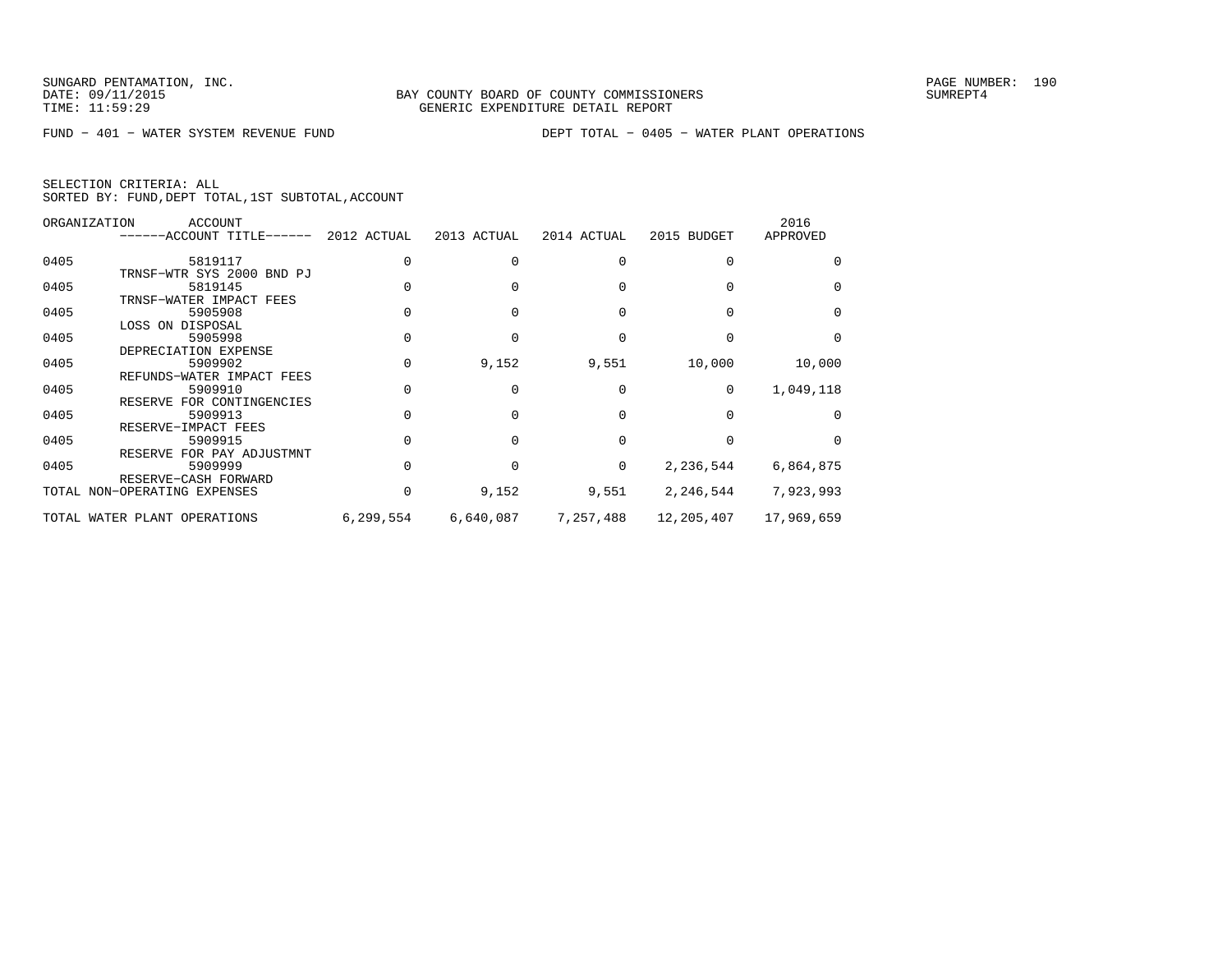|  | SELECTION CRITERIA: ALL |                                                    |  |
|--|-------------------------|----------------------------------------------------|--|
|  |                         | SORTED BY: FUND, DEPT TOTAL, 1ST SUBTOTAL, ACCOUNT |  |

| ORGANIZATION | <b>ACCOUNT</b><br>------ACCOUNT TITLE------ 2012 ACTUAL       |               | 2013 ACTUAL          | 2014 ACTUAL          | 2015 BUDGET          | 2016<br>APPROVED |
|--------------|---------------------------------------------------------------|---------------|----------------------|----------------------|----------------------|------------------|
| 0408         | 5143110                                                       | 0             | 19,145               | $\mathbf 0$          | $\mathbf 0$          | 0                |
| 0408         | PROF SRV-LITIGATION<br>5304125                                | 0             | $\mathbf 0$          | $\mathbf 0$          | $\mathbf 0$          | 0                |
| 0408         | POSTAGE/TRANSP/FREIGHT<br>5304605                             | $\mathbf 0$   | 99,700               | $\Omega$             | $\Omega$             | 0                |
| 0408         | REPAIR/MAINT-BLDG & GRND<br>5304905                           | 0             | $\mathbf 0$          | $\Omega$             | $\Omega$             | 0                |
| 0408         | FEES&COSTS-LGL ADV/ADVERT<br>5305201<br>OPERATING SUPPLIES    | $\mathbf 0$   | $\Omega$             | $\Omega$             | $\mathbf 0$          | 0                |
| 0408         | 5394930<br>COGS-POSTAGE                                       | $\mathbf 0$   | $\Omega$             | $\Omega$             | $\Omega$             | 0                |
|              | TOTAL OPERATING EXPENSES                                      | $\mathbf 0$   | 118,845              | $\Omega$             | $\Omega$             | $\mathbf 0$      |
| 0408         | 5606215                                                       | $\mathbf 0$   | 0                    | $\Omega$             | $\mathbf 0$          | 0                |
| 0408         | BLDG-EOUIP BLDG IMPROVE.<br>5606301                           | 0             | $\mathbf 0$          | 476,918              | $\Omega$             | 0                |
| 0408         | IMPRV OTHER THAN BLDGS<br>5606325<br>IMPRV-FRANKFORD PUMP STN | 0             | $\Omega$             | $\Omega$             | $\Omega$             | 0                |
| 0408         | 5606369<br>IMPRV-ELEVATED TANK/231                            | $\mathbf 0$   | $\Omega$             | $\Omega$             | $\Omega$             | $\Omega$         |
| 0408         | 5606382<br>IMPRV-WILLIAMS BAYOU PUMP                          | $\Omega$      | $\Omega$             | $\Omega$             | $\Omega$             | $\Omega$         |
| 0408         | 5606383<br>IMP-STRG RSVR&HIGH SVSPMP                          | $\Omega$      | 527                  | $\Omega$             | 3,000,000            | 3,000,000        |
| 0408         | 5606390<br>IMPRV-WATER FACILITIES                             | 0             | 0                    | 0                    | 1,920,000            | 1,870,000        |
| 0408         | 5606393<br>IMPRV-FILTER TROUGHS                               | 0             | $\Omega$             | $\Omega$             | $\mathbf 0$          | 0                |
| 0408         | 5606401<br>EOUIPMENT                                          | $\Omega$      | $\Omega$             | 0                    | 500,000              | 0                |
| 0408         | 5606542<br>ALT WATER SUPPLY PROJ                              | 0             | 0                    | 4,129,503            | 0                    | 0                |
| 0408         | 5606546<br>CIP-NW TRANSM MAIN PHS I                           | $\Omega$      | $\Omega$             | $\Omega$             | $\Omega$             | 0                |
| 0408         | 5606549<br>CIP-FILTER IMPRV                                   | $\Omega$      | $\Omega$             | $\Omega$             | $\Omega$             | $\Omega$         |
| 0408         | 5606556<br>CIP-WTR TRTMT GENERATOR                            | 0             | 0                    | $\Omega$             | $\mathbf 0$          | 0                |
| 0408         | 5606557<br>CIP-N BAY BOOSTER PUMP                             | 0             | $\Omega$             | $\Omega$             | $\Omega$             | 0                |
| 0408<br>0408 | 5606558<br>CIP-DEER PT DAM CATHODIC                           | 0<br>$\Omega$ | $\Omega$<br>$\Omega$ | $\Omega$<br>$\Omega$ | $\Omega$<br>$\Omega$ | 0<br>$\Omega$    |
|              | 5606572<br>CIP-WTRLINE EXT/CO RD 390<br>TOTAL CAPITAL OUTLAY  | 0             | 527                  | 4,606,421            | 5,420,000            | 4,870,000        |
|              |                                                               |               |                      |                      |                      |                  |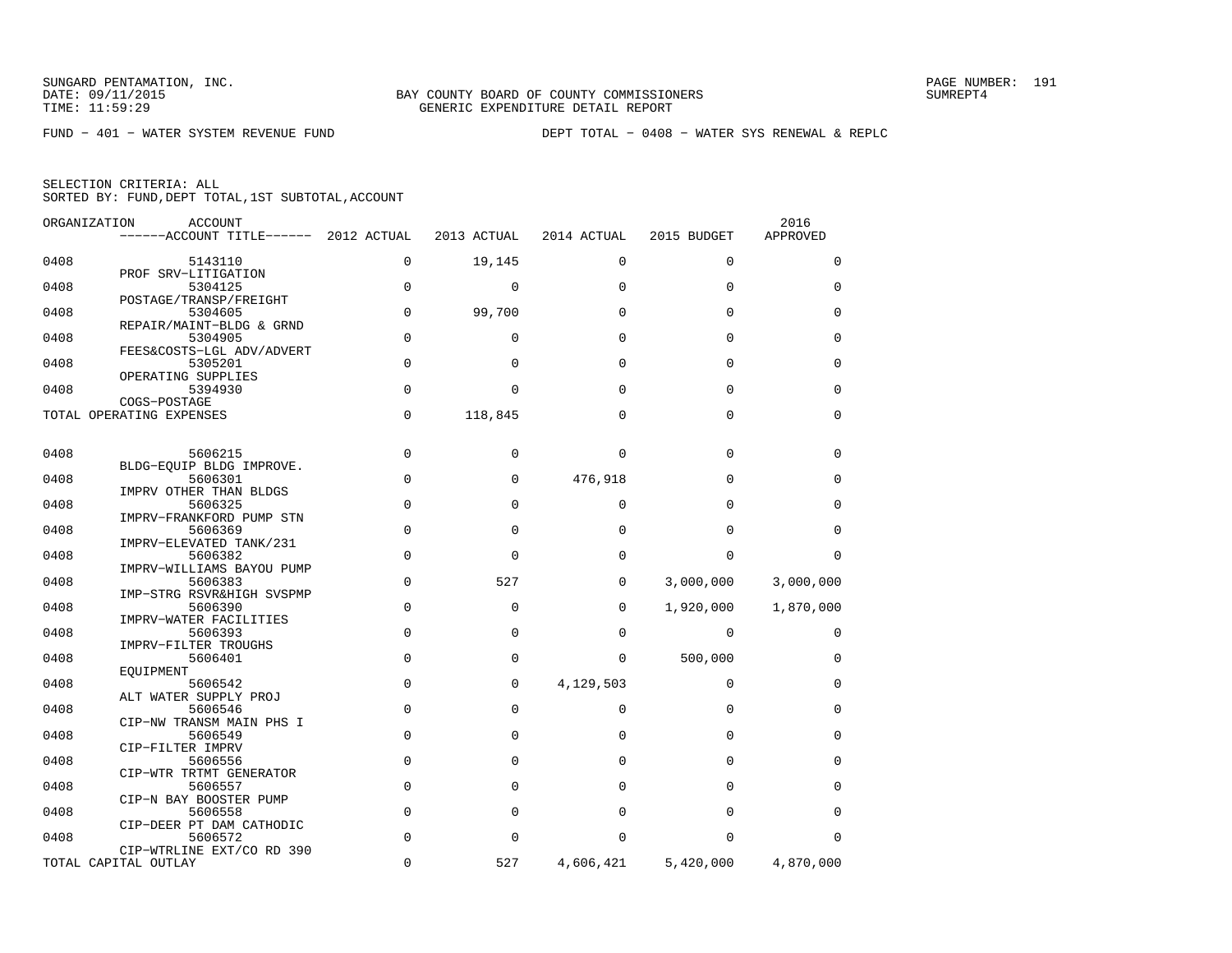FUND − 401 − WATER SYSTEM REVENUE FUND DEPT TOTAL − 0408 − WATER SYS RENEWAL & REPLC

SELECTION CRITERIA: ALLSORTED BY: FUND,DEPT TOTAL,1ST SUBTOTAL,ACCOUNT

| ORGANIZATION | ACCOUNT<br>------ACCOUNT TITLE------ | 2012 ACTUAL | 2013 ACTUAL | 2014 ACTUAL    | 2015 BUDGET | 2016<br>APPROVED |
|--------------|--------------------------------------|-------------|-------------|----------------|-------------|------------------|
| 0408         | 5909910<br>RESERVE FOR CONTINGENCIES |             | $\Omega$    | $\overline{0}$ | 2,220,000   | 500,000          |
|              | TOTAL NON-OPERATING EXPENSES         |             | $\cap$      | $\overline{0}$ | 2,220,000   | 500,000          |
|              | TOTAL WATER SYS RENEWAL & REPLC      |             | 119,372     | 4,606,421      | 7,640,000   | 5,370,000        |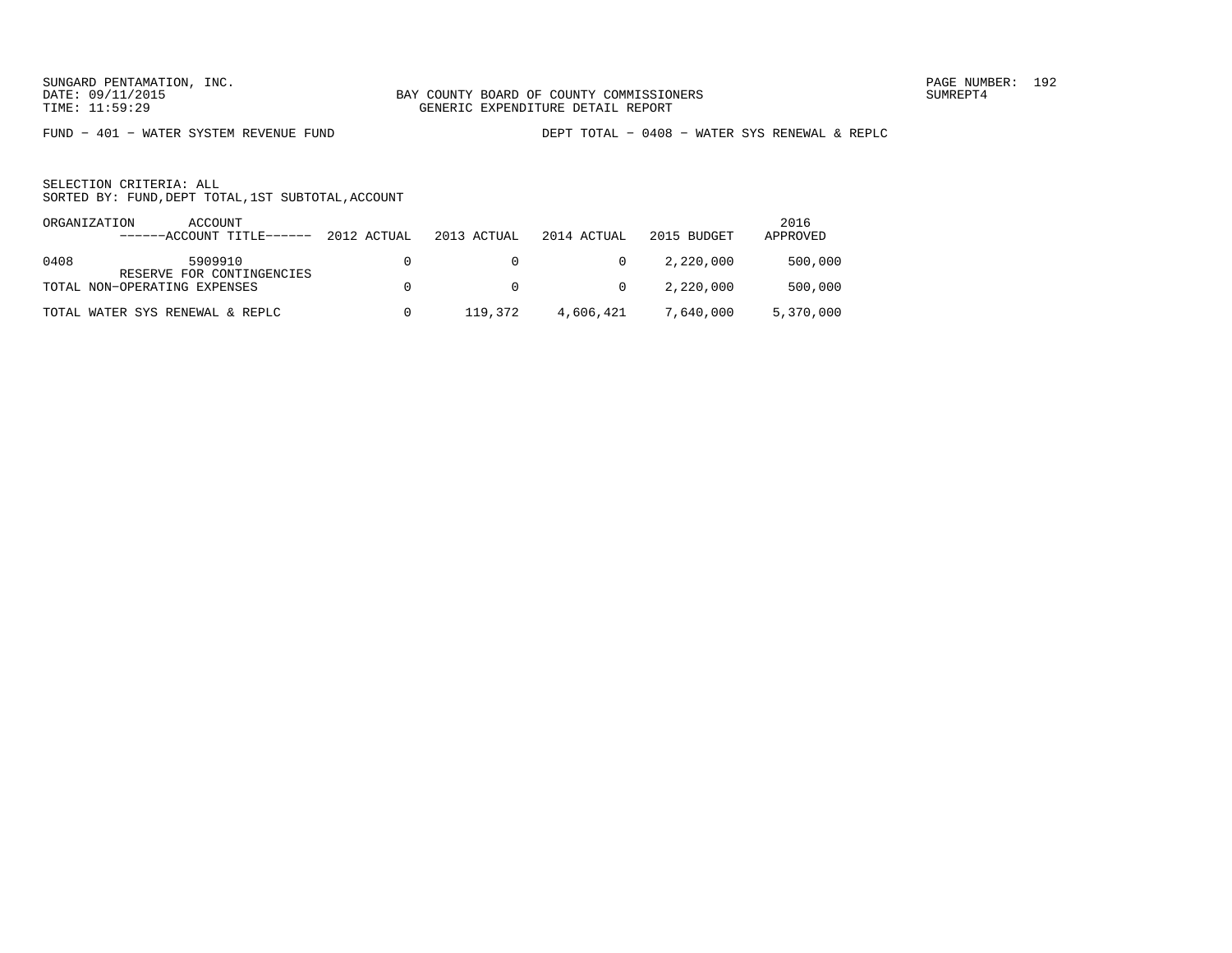| SELECTION CRITERIA: ALL |  |                                                    |  |
|-------------------------|--|----------------------------------------------------|--|
|                         |  | SORTED BY: FUND, DEPT TOTAL, 1ST SUBTOTAL, ACCOUNT |  |

|       | ORGANIZATION<br>ACCOUNT         |             |             |             |             | 2016       |
|-------|---------------------------------|-------------|-------------|-------------|-------------|------------|
|       | -ACCOUNT TITLE------            | 2012 ACTUAL | 2013 ACTUAL | 2014 ACTUAL | 2015 BUDGET | APPROVED   |
| 0409  | 5707105                         |             |             |             | 760,000     |            |
|       | PRINCIPAL-LOANS                 |             |             |             |             |            |
| 0409  | 5707115                         | 1,515,000   | 1,565,000   | 1,615,000   | 1,700,000   | 2,565,000  |
|       | PRINCIPAL-REV BONDS             |             |             |             |             |            |
| 0409  | 5707201                         | 75          |             |             |             | $\Omega$   |
|       | INTEREST<br>EXPENSE             |             |             |             |             |            |
| 0409  | 5707205                         | 134,465     | 104,693     |             | 700,225     | 0          |
|       | INTEREST-LOANS                  |             |             |             |             |            |
| 0409  | 5707215                         | 2,161,076   | 2,110,326   | 2,159,672   | 1,974,800   | 2,561,904  |
|       | INTEREST-REV BONDS              |             |             |             |             |            |
| 0409  | 5707303                         |             |             | 101,948     | $\Omega$    | $\Omega$   |
|       | <b>BOND ISSUE COSTS</b>         |             |             |             |             |            |
| 0409  | 5707316                         | 2,704       | 2,668       | 3,118       | $\Omega$    | 0          |
|       | PAYING AGENT/TRUSTEE-FEES       |             |             |             |             |            |
| 0409  | 5707370                         | $\Omega$    | 1,000       | 1,000       | $\Omega$    | $\Omega$   |
|       | ARBITRAGE REBATE EXPENSE        |             |             |             |             |            |
| TOTAL | DEBT SERVICE                    | 3,813,320   | 3,783,687   | 3,880,739   | 5,135,025   | 5,126,904  |
|       | TOTAL WATER SYS INTEREST & SINK | 3,813,320   | 3,783,687   | 3,880,739   | 5,135,025   | 5,126,904  |
|       | TOTAL WATER SYSTEM REVENUE FUND | 10,112,874  | 10,543,146  | 15,744,648  | 24,980,432  | 28,466,563 |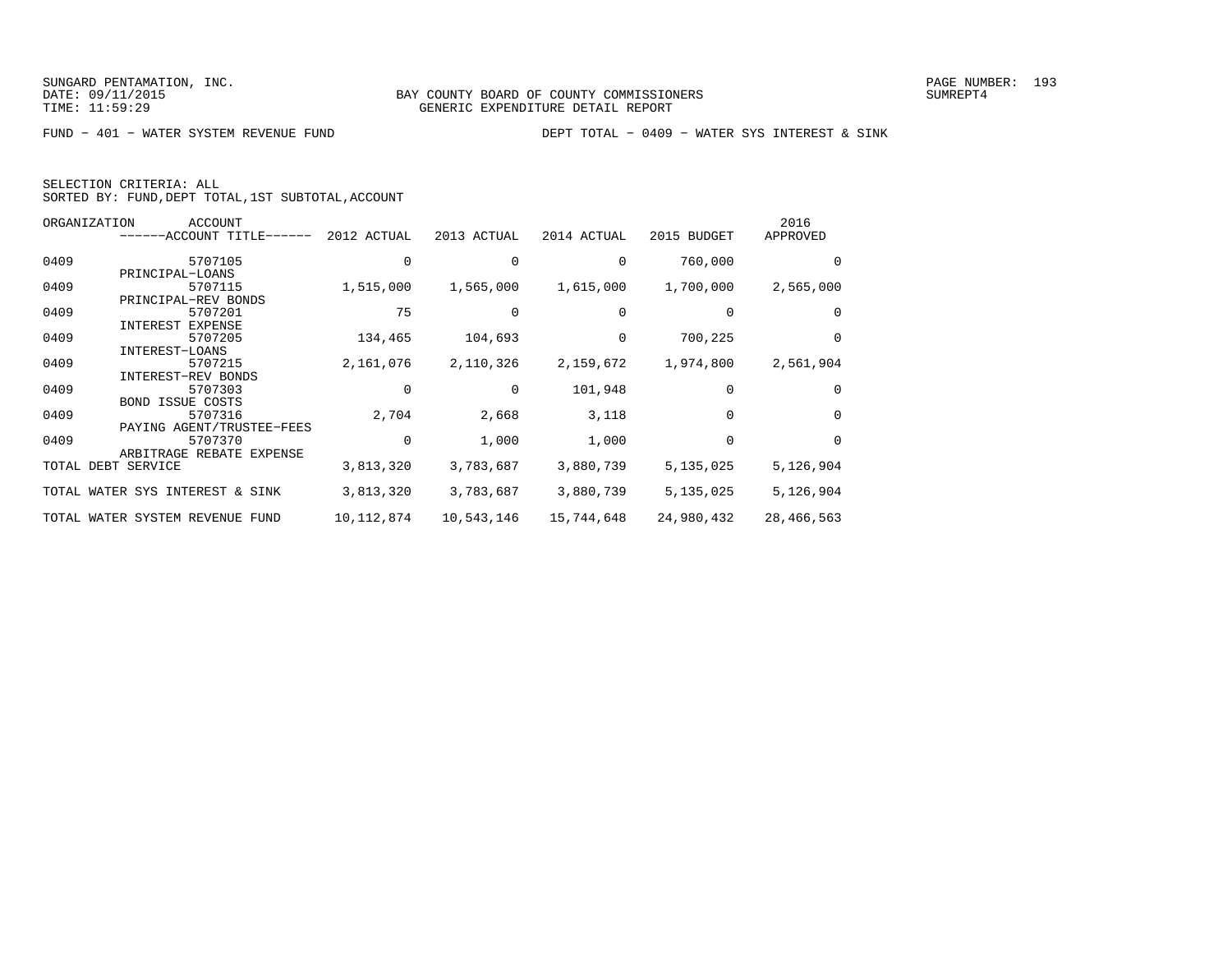FUND − 420 − RETAIL WATER & WASTEWATER DEPT TOTAL − 0430 − RETAIL WASTEWATER

|  | SELECTION CRITERIA: ALL                            |  |  |
|--|----------------------------------------------------|--|--|
|  | SORTED BY: FUND, DEPT TOTAL, 1ST SUBTOTAL, ACCOUNT |  |  |

| ORGANIZATION | ACCOUNT<br>------ACCOUNT TITLE------ 2012 ACTUAL 2013 ACTUAL |                |          | 2014 ACTUAL   | 2015 BUDGET                                       | 2016<br>APPROVED |
|--------------|--------------------------------------------------------------|----------------|----------|---------------|---------------------------------------------------|------------------|
| 0430         | 5101200 1,050,369 1,164,343                                  |                |          | 1,177,948     | 1,292,475                                         | 1,372,141        |
| 0430         | SALARIES & WAGES-REGULAR<br>5101205                          | $\overline{0}$ | $\Omega$ | 2,411         | $\Omega$                                          | $\Omega$         |
| 0430         | SALARIES & WAGES-DISASTER<br>5101400                         | 133,653        | 132,762  | 120,096       | 122,070                                           | 133,699          |
| 0430         | SALARIES & WAGES-OVERTIME<br>5101405                         | 4,322          | 4,561    | 3,775         | $\overline{0}$                                    | $\mathbf 0$      |
| 0430         | SALARIES-DISASTER O/T<br>5102100                             | 86,138         | 97,732   | 93,714        | 108,213                                           | 115,197          |
| 0430         | FICA TAXES-MATCHING<br>5102200<br>RETIREMENT CONTRIBUTIONS   | 58,983         | 77,213   | 90,637        | 109,192                                           | 112,057          |
| 0430         | 5102300<br>LIFE & HEALTH INSURANCE                           | 142,483        | 184,548  | 205,743       | 255,744                                           | 371,925          |
| 0430         | 5102400<br>WORKERS COMP. PREMIUMS                            | 55,177         | 38,236   | 32,815        | 77,808                                            | 77,094           |
| 0430         | 5102500<br>UNEMPLOYMENT COMPENSATION                         | 8,904          | $\Omega$ | $\Omega$      | $\Omega$                                          | $\overline{0}$   |
|              | TOTAL PERSONAL SERVICES                                      |                |          |               | 1,540,029 1,699,395 1,727,139 1,965,502 2,182,113 |                  |
| 0430         | 5143101                                                      | 8,809          | 14,154   | 25,666 16,750 |                                                   | 17,173           |
| 0430         | PROF SRV-CO ATTORNEY<br>5143105                              | $\mathbf 0$    | $\Omega$ | 3,156         | $\Omega$                                          | $\mathbf 0$      |
| 0430         | PROF SRV-OTHER ATTNY<br>5143110                              | $\Omega$       | $\Omega$ | $\Omega$      | $\Omega$                                          | $\Omega$         |
| 0430         | PROF SRV-LITIGATION<br>5303104<br>PROF SRV-ENGINEERING       | 155,638        | 55,908   | 34,954        | 25,000                                            | 25,000           |
| 0430         | 5303106<br>PROF SRV-PHYSICLS/MEDICAL                         | 1,064          | 859      | 549           | 1,500                                             | 1,500            |
| 0430         | 5303107<br>PROF SRV-SUBSTANCE TEST                           | 747            | 778      | 683           | 400                                               | 700              |
| 0430         | 5303108<br>PROF SRV-RATE STUDY                               | $\overline{0}$ | 13,063   | 3,563         | 2,500                                             | $\bigcirc$       |
| 0430         | 5303110<br>PROF SRV-BACKGROUND CHECK                         | 411            | 188      | 707           | 600                                               | 600              |
| 0430         | 5303125<br>PROF SRV-ENG/PERMITTING                           | $\overline{0}$ | $\Omega$ | $\Omega$      | 25,000                                            | 15,000           |
| 0430         | 5303401<br>CONTRACTED SERVICES                               | 928            | 23,765   | 23,219        | 60,000                                            | 60,000           |
| 0430         | 5303403<br>CONTR SRV-BANK CHRG POOL                          | $\overline{0}$ | $\Omega$ | $\mathbf 0$   | $\mathbf 0$                                       | $\mathbf 0$      |
| 0430         | 5303408<br>CONTR SRV-800 MHZ                                 | 1,408          | 1,409    | 1,304         | 1,408                                             | 1,282            |
| 0430         | 5303410<br>CONTR SRV-JANITORIAL                              | $\overline{0}$ | $\Omega$ | $\Omega$      | $\Omega$                                          | $\mathbf 0$      |
| 0430         | 5303422<br>CONTR SRV-GIS                                     | 600            | 600      | 0             | $\Omega$                                          | $\mathbf 0$      |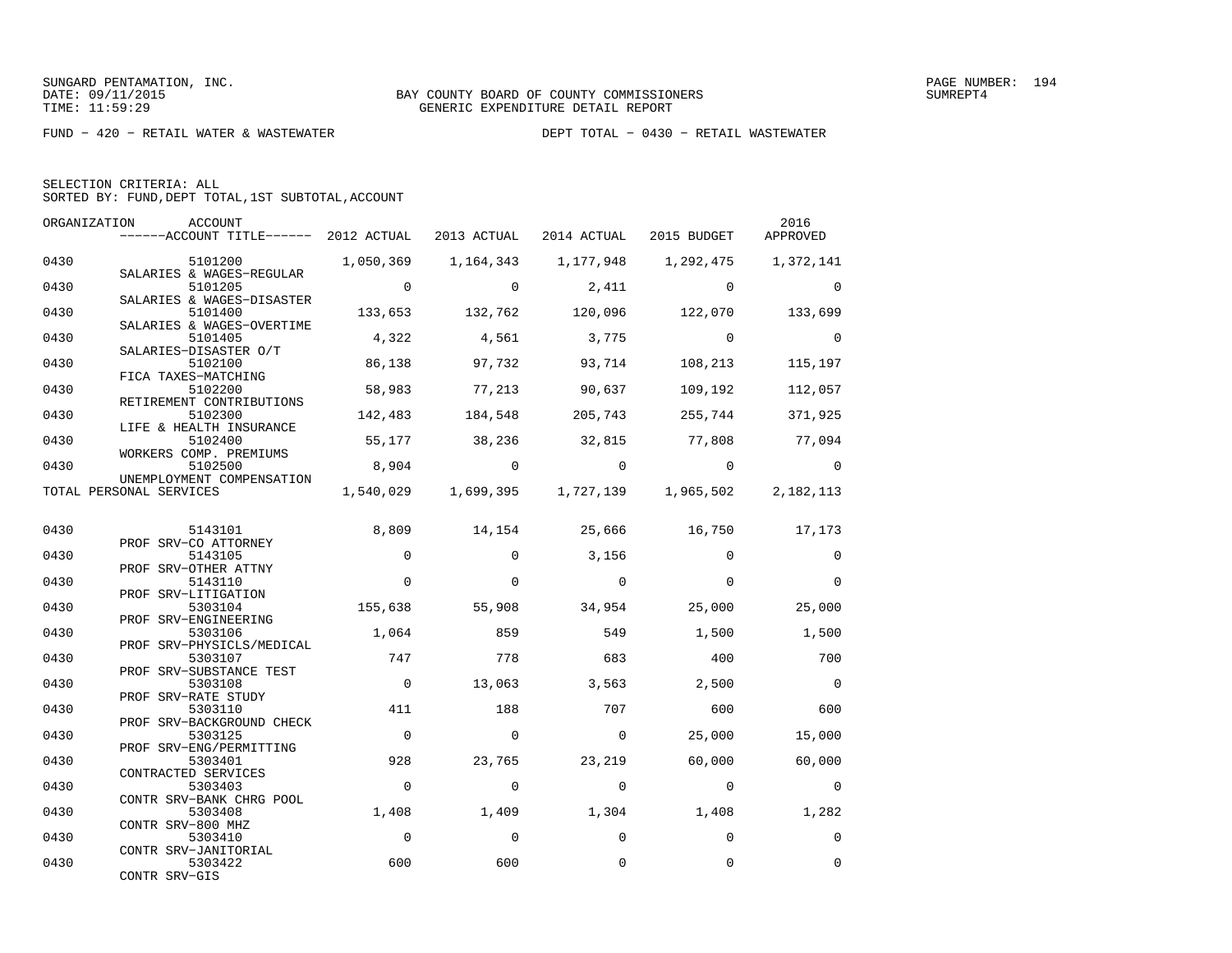FUND − 420 − RETAIL WATER & WASTEWATER DEPT TOTAL − 0430 − RETAIL WASTEWATER

| SELECTION CRITERIA: ALL |  |                                                    |  |
|-------------------------|--|----------------------------------------------------|--|
|                         |  | SORTED BY: FUND, DEPT TOTAL, 1ST SUBTOTAL, ACCOUNT |  |

| ORGANIZATION | ACCOUNT                                                                            |                |                |                 |                 | 2016        |
|--------------|------------------------------------------------------------------------------------|----------------|----------------|-----------------|-----------------|-------------|
|              | ------ACCOUNT TITLE------ 2012 ACTUAL 2013 ACTUAL 2014 ACTUAL 2015 BUDGET APPROVED |                |                |                 |                 |             |
| 0430         | 5303425                                                                            | 70,135         | 94,260         | 97,536          | 112,349         | 137,599     |
| 0430         | CONTR SRV-ADMIN FEES<br>5303426                                                    | 265,560        | 263,471        | 218,868         | 263,830         | 298,167     |
| 0430         | CONTR SRV-UTIL ADMIN FEES<br>5303446                                               | $\overline{0}$ | $\Omega$       | $\Omega$        | 178             | 1,024       |
| 0430         | CONTR SRV-FACILITIES<br>5303464                                                    | 21,062         | 14,156         | 22,507          | 21,386          | 18,353      |
| 0430         | CONTR SRV-LAB<br>5304001                                                           | 534            | 203            | 1,633           | 4,000           | 3,000       |
| 0430         | TRAVEL/TRAINING NON-LOCAL<br>5304101                                               | 4,483          | 4,732          | 4,928           | 2,460           | 2,280       |
| 0430         | COMMUNICATIONS SERVICES<br>5304125                                                 | 213            | 295            | 156             | 250             | 250         |
| 0430         | POSTAGE/TRANSP/FREIGHT<br>5304301                                                  | 117,037        | 123,145        |                 | 156,314 150,000 | 170,000     |
| 0430         | UTILITY SERVICES<br>5304403                                                        | $\overline{0}$ | $\Omega$       | $\Omega$        | $\Omega$        | $\Omega$    |
| 0430         | RENTALS/LEASES-LAND<br>5304405                                                     | 99             | $\Omega$       | $\Omega$        | $\Omega$        | $\Omega$    |
| 0430         | RENTALS/LEASES-BUILDINGS<br>5304410                                                | 467            | 109,275        |                 | 4,247 2,972     | 3,000       |
| 0430         | RENTALS/LEASES-EQUIPMENT<br>5304420                                                | $\overline{0}$ | $\Omega$       | 20,250          | $\overline{0}$  | $\Omega$    |
| 0430         | RENTALS/LEASES-LAGOON<br>5304501                                                   | 52,236         | 56,286         | 19,266          | 22,552          | 110,148     |
| 0430         | INSURANCE & BONDS<br>5304604                                                       | 6,701          | 2,589          | 17,102          | 5,000           | 5,000       |
| 0430         | REPAIR/MAINT-BLD&GRD DEPT<br>5304605                                               | 1,971          | 23,821         | 1,303           | $\Omega$        | $\Omega$    |
| 0430         | REPAIR/MAINT-BLDG & GRND<br>5304610                                                | 5,091          | 3,010          | 5,259           | 15,000          | 15,000      |
| 0430         | REPAIR/MAINT-AUTO EQUIP<br>5304611                                                 | $\overline{0}$ | $\circ$        | $\overline{0}$  | $\overline{0}$  | $\Omega$    |
| 0430         | REPAIR/MAINT-FLEET MAINT<br>5304615                                                | 345,849        | 236,993        | 116,795 131,000 |                 | 120,000     |
|              | REPAIR/MAINT-EQUIPMENT                                                             |                |                |                 |                 |             |
| 0430         | 5304650<br>RIVERCAMP - O & M                                                       | $\mathbf 0$    | $\Omega$       | $\Omega$        | $\Omega$        | $\Omega$    |
| 0430         | 5304655<br>LAKE MERIAL - O & M                                                     | $\mathbf 0$    | $\mathbf 0$    | $\Omega$        | $\mathbf 0$     | $\mathbf 0$ |
| 0430         | 5304701<br>PRINTING & BINDING                                                      | 34             | 152            | 152             | 300             | 150         |
| 0430         | 5304902<br>FEES & COSTS-PURCHASING                                                 | 3,017          | 6,326          | 11,881          | 9,538           | 9,428       |
| 0430         | 5304905<br>FEES&COSTS-LGL ADV/ADVERT                                               | 829            | 325            | 567             | 500             | 500         |
| 0430         | 5304909<br>FEES & COSTS-COURT FILING                                               | $\overline{0}$ | $\overline{0}$ | $\overline{0}$  | $\overline{0}$  | $\Omega$    |
| 0430         | 5304922<br>FEES & COSTS-PERMITS                                                    | 75             | 75             | 1,000           | 25,000          | 5,000       |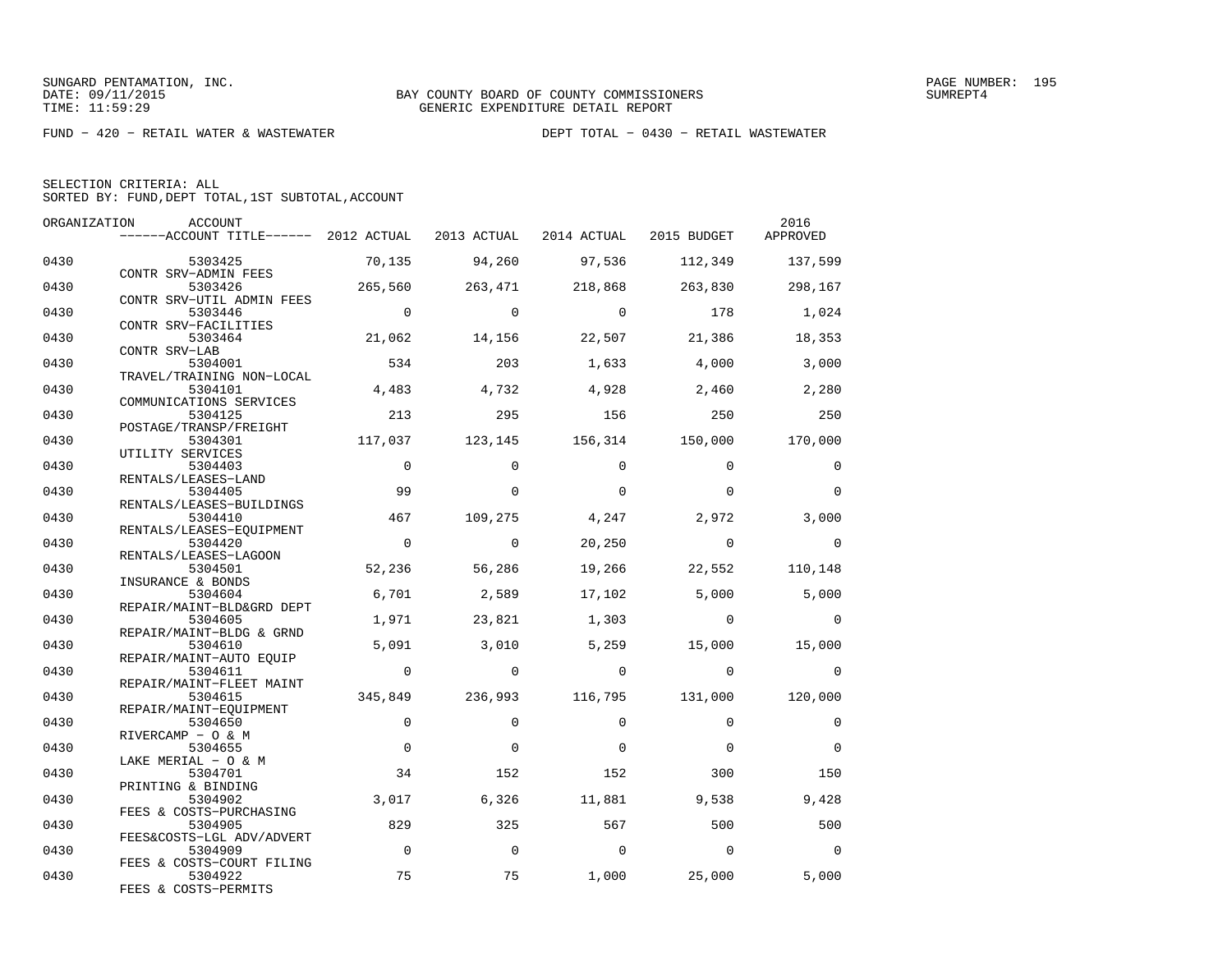FUND − 420 − RETAIL WATER & WASTEWATER DEPT TOTAL − 0430 − RETAIL WASTEWATER

|  | SELECTION CRITERIA: ALL                            |  |  |
|--|----------------------------------------------------|--|--|
|  | SORTED BY: FUND, DEPT TOTAL, 1ST SUBTOTAL, ACCOUNT |  |  |

| ORGANIZATION | <b>ACCOUNT</b>                        |             |             |             |             | 2016        |
|--------------|---------------------------------------|-------------|-------------|-------------|-------------|-------------|
|              | $----ACCOUNT$ TITLE $--- 2012$ ACTUAL |             | 2013 ACTUAL | 2014 ACTUAL | 2015 BUDGET | APPROVED    |
| 0430         | 5304984                               | $\mathbf 0$ | $\Omega$    | $\Omega$    | $\mathbf 0$ | $\mathbf 0$ |
|              | BAD DEBT                              |             |             |             |             |             |
| 0430         | 5304990                               | 5           | 70          | $\Omega$    | 325         | 150         |
|              | MISCELLANEOUS EXPENSES                |             |             |             |             |             |
| 0430         | 5305101<br>OFFICE SUPPLIES            | 1,060       | 1,095       | 1,298       | 1,500       | 1,500       |
| 0430         | 5305201                               | 8,963       | 6,392       | 16,214      | 15,000      | 15,000      |
|              | OPERATING SUPPLIES                    |             |             |             |             |             |
| 0430         | 5305202                               | 139         | 224         | 236         | 1,500       | 1,800       |
|              | OPER SUPPLIES-JANITORIAL              |             |             |             |             |             |
| 0430         | 5305204                               | $\Omega$    | 761         | 22,149      | 32,000      | 35,000      |
|              | OPER. SUPPLIES-CHEMICALS              |             |             |             |             |             |
| 0430         | 5305205                               | 26,895      | 32,872      | 50,931      | 38,250      | 33,000      |
|              | GAS, OIL & LUBRICANTS                 |             |             |             |             |             |
| 0430         | 5305210<br>SAFETY GEAR & SUPPLIES     | 670         | 830         | 979         | 1,000       | 1,000       |
| 0430         | 5305215                               | 5,114       | 7,045       | 5,540       | 5,500       | 6,000       |
|              | CLOTHING & WEARING APPRL              |             |             |             |             |             |
| 0430         | 5305220                               | 2,201       | 3,638       | 5,622       | 1,500       | 2,000       |
|              | TOOL & SMALL IMPLEMENTS               |             |             |             |             |             |
| 0430         | 5305240                               | $\mathbf 0$ | 20          | 3,628       | 5,000       | 5,000       |
|              | OPER SUPPLIES-LAB                     |             |             |             |             |             |
| 0430         | 5305401                               | $\mathbf 0$ | $\mathbf 0$ | $\mathbf 0$ | 250         | 250         |
|              | BOOKS/RESOURCE MATR/SUBSC             |             |             |             |             |             |
| 0430         | 5305402                               | 111         | 275         | 357         | 250         | 300         |
| 0430         | DUES & MEMBERSHIPS<br>5305406         | 2,026       | 440         | 2,837       | 2,500       | 2,500       |
|              | TRAINING & TUITION                    |             |             |             |             |             |
| 0430         | 5354905                               | $\mathbf 0$ | $\mathbf 0$ | $\mathbf 0$ | $\mathbf 0$ | $\Omega$    |
|              | COGS-SEWER                            |             |             |             |             |             |
| 0430         | 5354940                               | 523,111     | 609,774     | 726,900     | 694,711     | 706,641     |
|              | COGS-O & M/RETAIL                     |             |             |             |             |             |
| 0430         | 5354941                               | 572,884     | 549,923     | 888,482     | 1,002,701   | 327,267     |
|              | COGS-O & M/TYNDALL                    |             |             |             |             |             |
| 0430         | 5354942<br>COGS-O & M/MEXICO BEACH    | 168,137     | 193,291     | 218,825     | 135,711     | 183,027     |
| 0430         | 5354945                               | 46,792      | 36,152      | 16,053      | 13,483      | 13,483      |
|              | COGS-REUSE WATER                      |             |             |             |             |             |
| 0430         | 5354950                               | 466,684     | 427,713     | 500,390     | 515,259     | 501,318     |
|              | COGS-DEBT/RETAIL                      |             |             |             |             |             |
| 0430         | 5354951                               | 377,369     | 345,922     | 408,817     | 328,151     | 328,151     |
|              | COGS-DEBT/TYNDALL                     |             |             |             |             |             |
| 0430         | 5354952                               | 187,333     | 171,722     | 202,944     | 187,333     | 187,333     |
|              | COGS-DEBT/MEXICO BEACH                |             |             |             |             |             |
| 0430         | 5354960<br>COGS-R & R/RETAIL          | 62,884      | 57,643      | 68,124      | 62,884      | 62,884      |
| 0430         | 5354961                               | 61,457      | 56,335      | 66,578      | 61,457      | 61,457      |
|              | COGS-R & R/TYNDALL                    |             |             |             |             |             |
| 0430         | 5354962                               | 15,714      | 14,405      | 17,024      | 15,714      | 15,714      |
|              | COGS-R & R/MEXICO BEACH               |             |             |             |             |             |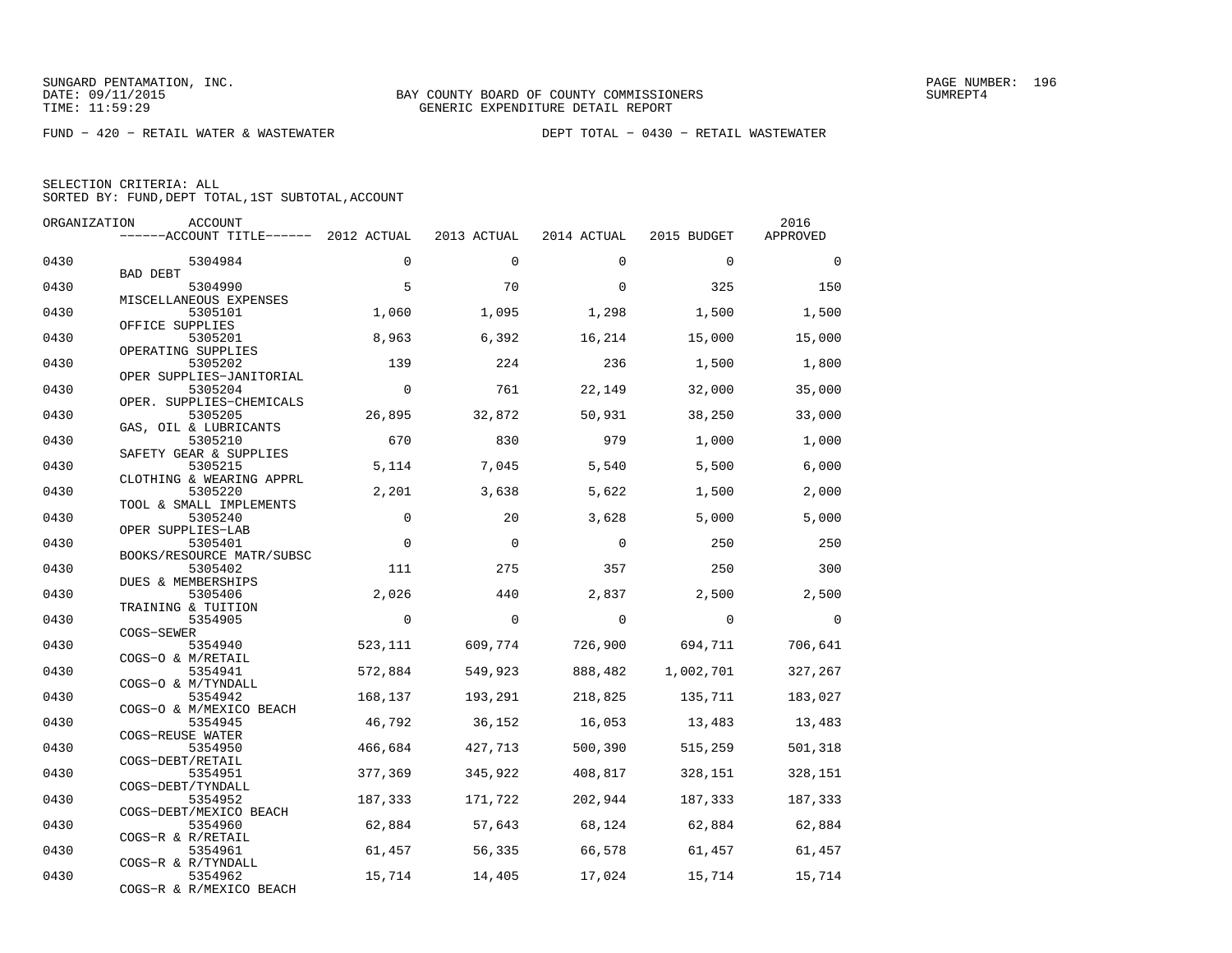| SELECTION CRITERIA: ALL |  |  |                                                    |  |
|-------------------------|--|--|----------------------------------------------------|--|
|                         |  |  | SORTED BY: FUND, DEPT TOTAL, 1ST SUBTOTAL, ACCOUNT |  |

| ORGANIZATION | <b>ACCOUNT</b><br>------ACCOUNT TITLE------ 2012 ACTUAL |             | 2013 ACTUAL | 2014 ACTUAL | 2015 BUDGET             | 2016<br>APPROVED |
|--------------|---------------------------------------------------------|-------------|-------------|-------------|-------------------------|------------------|
| 0430         | 5354970                                                 | 69,884      | 64,038      | 74,940      | 77,289                  | 75,198           |
| 0430         | COGS-RATE/RETAIL<br>5354971                             | 56,605      | 51,888      | 61,322      | 49,223                  | 49,223           |
| 0430         | COGS-RATE/TYNDALL<br>5354972<br>COGS-RATE/MEXICO BEACH  | 28,100      | 25,758      | 30,442      | 28,100                  | 28,100           |
| 0430         | 5354980<br>COGS-BOND RSV/RETAIL                         | $\mathbf 0$ | $\Omega$    | $\Omega$    | $\Omega$                | 0                |
| 0430         | 5355001<br>GCEC WASTEWATER CAPACITY                     | $\mathbf 0$ | $\Omega$    | $\Omega$    | $\Omega$                | $\mathbf 0$      |
|              | TOTAL OPERATING EXPENSES                                | 3,749,138   | 3,708,063   |             | 4, 184, 197 4, 176, 064 | 3,663,450        |
| 0430         | 5606101                                                 | $\Omega$    | $\Omega$    | $\Omega$    | $\Omega$                | $\Omega$         |
| 0430         | LAND<br>5606301<br>IMPRV OTHER THAN BLDGS               | $\mathbf 0$ | $\mathbf 0$ | $\Omega$    | $\Omega$                | $\mathbf 0$      |
| 0430         | 5606352<br>IMP-WASTEWATER VALVES                        | $\Omega$    | $\Omega$    | $\Omega$    | $\Omega$                | $\Omega$         |
| 0430         | 5606401<br>EOUIPMENT                                    | 168,295     | 162,768     | 216,559     | 167,000                 | 45,600           |
| 0430         | 5606402<br>EQUIP LESS THAN \$1000                       | 4,337       | 15,846      | 7,673       | 10,500                  | 2,250            |
| 0430         | 5606450<br>COMPUTER SOFTWARE                            | $\mathbf 0$ | $\Omega$    | 2,452       | 3,750                   | 10,750           |
| 0430         | 5606540<br>CIP-TAFB SILVER FLAG PROJ                    | $\mathbf 0$ | $\Omega$    | $\mathbf 0$ | $\mathbf 0$             | $\mathbf 0$      |
| 0430         | 5606545<br>CIP-WASTEWTR LINE EXT                        | $\mathbf 0$ | $\Omega$    | $\Omega$    | $\Omega$                | $\mathbf 0$      |
| 0430         | 5606551<br>CIP-LIFT STATION                             | $\mathbf 0$ | $\Omega$    | $\Omega$    | $\Omega$                | $\mathbf 0$      |
| 0430         | 5606555<br>CIP-WATER LINE EXTENSION                     | $\Omega$    | $\Omega$    | $\Omega$    | $\Omega$                | $\Omega$         |
| 0430         | 5606601<br>IMPACT FEE PROJECTS                          | 541,564     | 28,562      | $\mathbf 0$ | 1,200,000               | 530,000          |
|              | TOTAL CAPITAL OUTLAY                                    | 714,196     | 207,176     | 226,684     | 1,381,250               | 588,600          |
| 0430         | 5707105<br>PRINCIPAL-LOANS                              | $\Omega$    | $\Omega$    | 0           | $\Omega$                | 111,539          |
| 0430         | 5707115<br>PRINCIPAL-REV BONDS                          | $\mathbf 0$ | $\mathbf 0$ | 814,050     | 1,255,000               | 867,650          |
| 0430         | 5707205<br>INTEREST-LOANS                               | $\Omega$    | 182,371     | 155,253     | $\Omega$                | 28,769           |
| 0430         | 5707215<br>INTEREST-REV BONDS                           | 683,663     | 917,478     | 852,938     | 954,375                 | 612,249          |
| 0430         | 5707303<br>BOND ISSUE COSTS                             | $\mathbf 0$ | $\Omega$    | $\Omega$    | $\mathbf 0$             | $\mathbf 0$      |
| 0430         | 5707316<br>PAYING AGENT/TRUSTEE-FEES                    | $\Omega$    | $\Omega$    | $\Omega$    | $\Omega$                | $\Omega$         |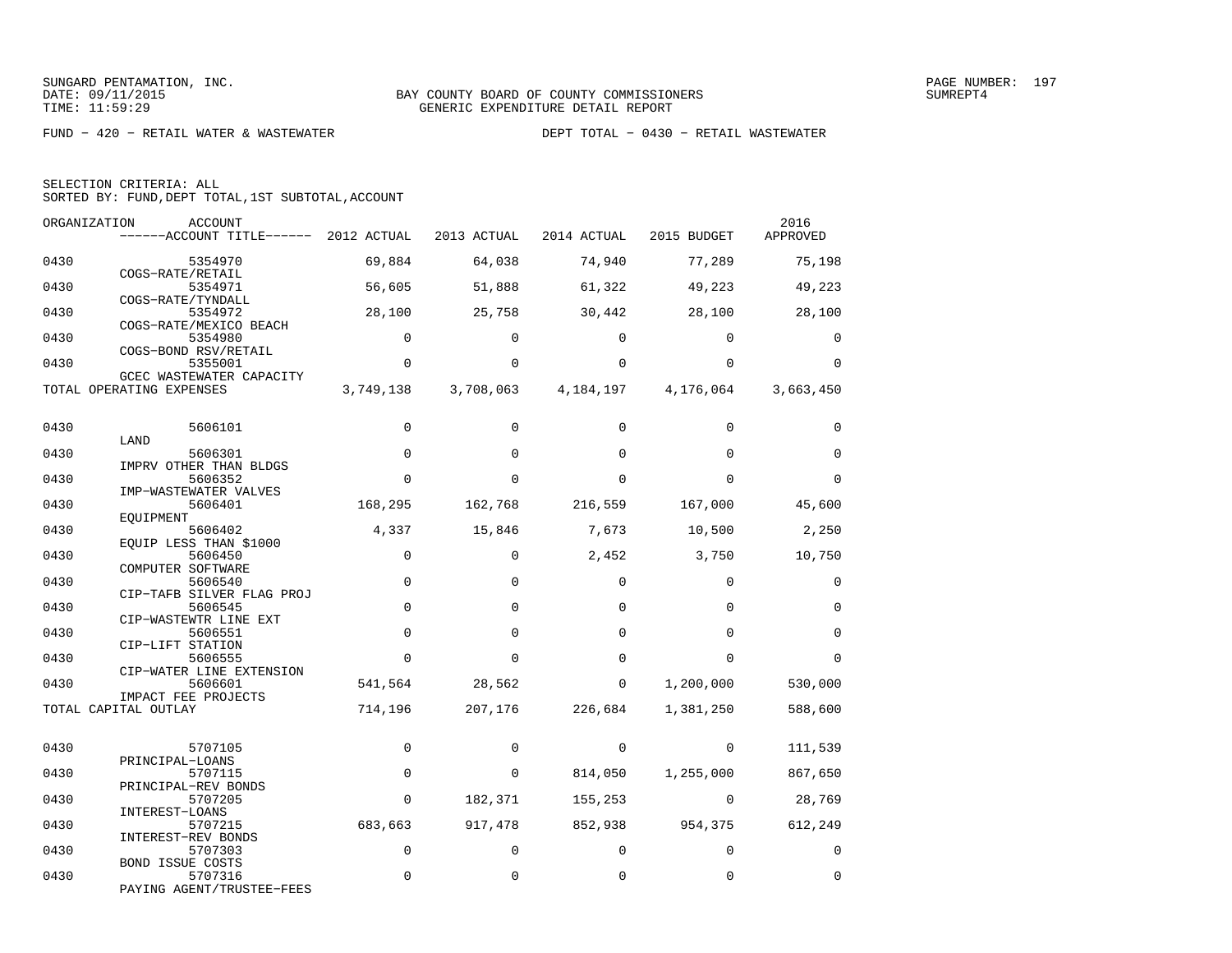|  | SELECTION CRITERIA: ALL                            |  |  |
|--|----------------------------------------------------|--|--|
|  | SORTED BY: FUND, DEPT TOTAL, 1ST SUBTOTAL, ACCOUNT |  |  |

|      | ORGANIZATION<br>ACCOUNT<br>------ACCOUNT TITLE------ 2012 ACTUAL |              | 2013 ACTUAL | 2014 ACTUAL | 2015 BUDGET | 2016<br>APPROVED |
|------|------------------------------------------------------------------|--------------|-------------|-------------|-------------|------------------|
|      | TOTAL DEBT SERVICE                                               | 683,663      |             |             | 2,209,375   | 1,620,207        |
| 0430 | 5819114<br>TRNSF-JT VENT/AWT (412)                               |              |             |             |             | $\Omega$         |
| 0430 | 5905998<br>DEPRECIATION EXPENSE                                  |              |             |             |             | $\Omega$         |
| 0430 | 5909903<br>REFUNDS-SEWER IMPACT FEES                             | 13,992       | 128,888     | 51,082      |             | $\mathbf 0$      |
| 0430 | 5909910<br>RESERVE FOR CONTINGENCIES                             | $\Omega$     |             | 0           | 57,013      | 70,323           |
| 0430 | 5909912<br>RESERVE-RENWL/REPLACEMENT                             | O            |             |             |             | $\Omega$         |
| 0430 | 5909913<br>RESERVE-IMPACT FEES                                   | $\Omega$     | 17,586      |             |             | $\Omega$         |
| 0430 | 5909915<br>RESERVE FOR PAY ADJUSTMNT                             | $\Omega$     |             |             |             | $\Omega$         |
| 0430 | 5909999<br>RESERVE-CASH FORWARD                                  | <sup>0</sup> |             |             | 0           | 89,314           |
|      | TOTAL NON-OPERATING EXPENSES                                     | 13,992       | 146,474     | 51,082      | 57,013      | 159,637          |
|      | TOTAL RETAIL WASTEWATER                                          | 6,701,017    | 6,860,956   | 8,011,343   | 9,789,204   | 8,214,007        |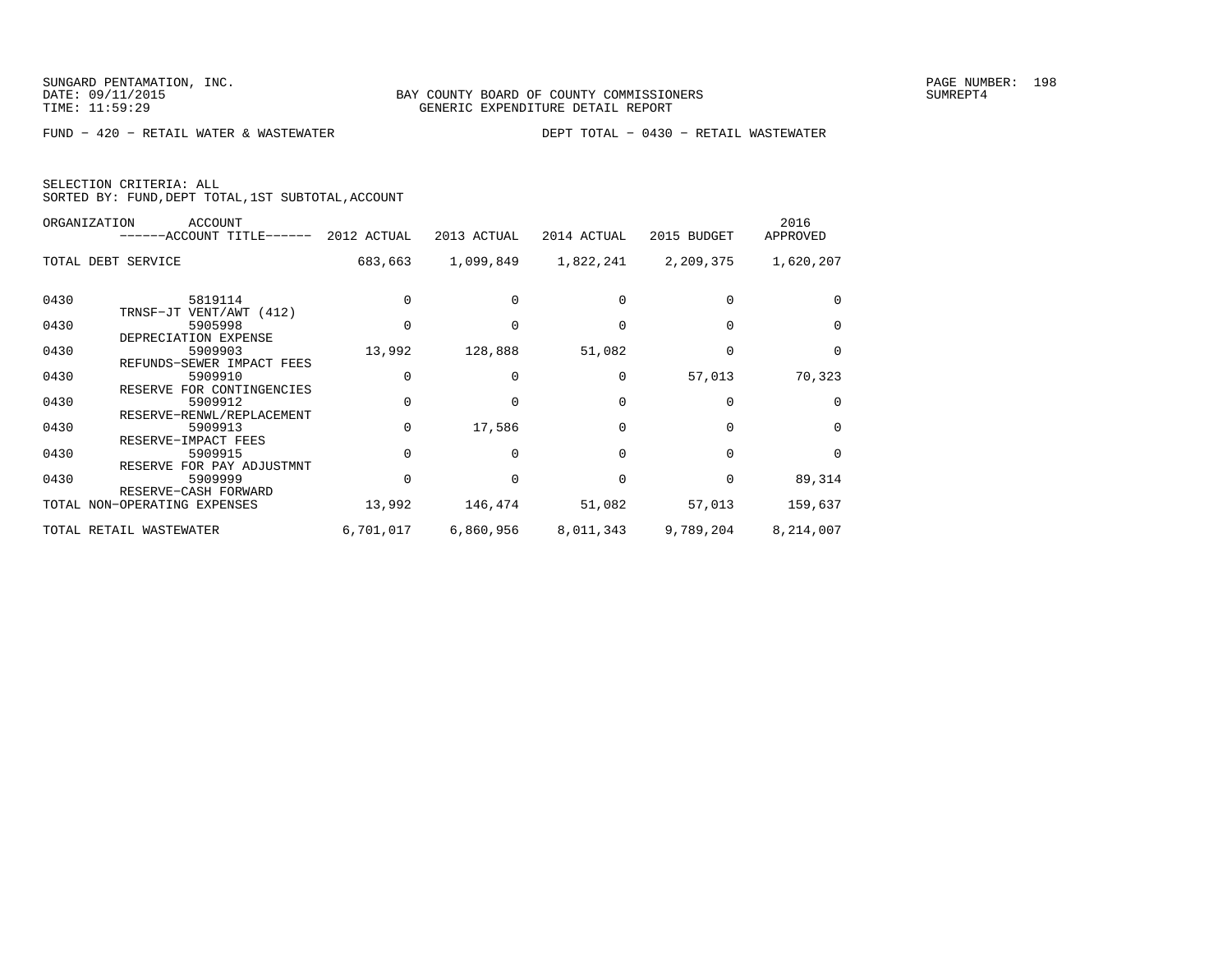| SELECTION CRITERIA: ALL |  |  |                                                    |  |
|-------------------------|--|--|----------------------------------------------------|--|
|                         |  |  | SORTED BY: FUND, DEPT TOTAL, 1ST SUBTOTAL, ACCOUNT |  |

|      | ORGANIZATION<br><b>ACCOUNT</b><br>------ACCOUNT TITLE------ 2012 ACTUAL |                | 2013 ACTUAL | 2014 ACTUAL | 2015 BUDGET | 2016<br>APPROVED |
|------|-------------------------------------------------------------------------|----------------|-------------|-------------|-------------|------------------|
| 0445 | 5101200                                                                 | 206,839        | 208,119     | 251,614     | 342,418     | 337,818          |
| 0445 | SALARIES & WAGES-REGULAR<br>5101205                                     | $\overline{0}$ | $\Omega$    | 28          | $\Omega$    | $\Omega$         |
| 0445 | SALARIES & WAGES-DISASTER<br>5101400                                    | 18,808         | 14,047      | 19,997      | 37,175      | 37,175           |
| 0445 | SALARIES & WAGES-OVERTIME<br>5101405                                    | 780            | $\Omega$    | 255         | $\Omega$    | $\Omega$         |
| 0445 | SALARIES-DISASTER O/T<br>5102100<br>FICA TAXES-MATCHING                 | 16,507         | 16,147      | 19,614      | 29,039      | 28,687           |
| 0445 | 5102200<br>RETIREMENT CONTRIBUTIONS                                     | 11,304         | 12,696      | 18,712      | 28,675      | 27,905           |
| 0445 | 5102300<br>LIFE & HEALTH INSURANCE                                      | 27,571         | 26,600      | 37,791      | 60,700      | 79,267           |
| 0445 | 5102400<br>WORKERS COMP. PREMIUMS                                       | 46,220         | 47,465      | 40,415      | 42,577      | 42,025           |
|      | TOTAL PERSONAL SERVICES                                                 | 328,029        | 325,075     | 388,426     | 540,584     | 552,877          |
| 0445 | 5143101                                                                 | 6,765          | 8,170       | 11,370      | 5,455       | 9,326            |
| 0445 | PROF SRV-CO ATTORNEY<br>5143105                                         | $\overline{0}$ | $\Omega$    | $\Omega$    | 5,000       | 3,000            |
|      | PROF SRV-OTHER ATTNY                                                    |                |             |             |             |                  |
| 0445 | 5303104<br>PROF SRV-ENGINEERING                                         | 47,040         | 17,847      | 3,563       | 117,813     | 14,000           |
| 0445 | 5303106<br>PROF SRV-PHYSICLS/MEDICAL                                    | 42             | 270         | 42          | 500         | 500              |
| 0445 | 5303107<br>PROF SRV-SUBSTANCE TEST                                      | 99             | 67          | 74          | 500         | 500              |
| 0445 | 5303110<br>PROF SRV-BACKGROUND CHECK                                    | $\mathbf 0$    | $\Omega$    | 36          | 500         | 500              |
| 0445 | 5303125<br>PROF SRV-ENG/PERMITTING                                      | $\Omega$       | $\Omega$    | $\Omega$    | 6,250       | 6,250            |
| 0445 | 5303401<br>CONTRACTED SERVICES                                          | 1,019          | 1,053       | 1,131       | 1,500       | 1,500            |
| 0445 | 5303403<br>CONTR SRV-BANK CHRG POOL                                     | $\mathbf 0$    | $\Omega$    | $\Omega$    | $\Omega$    | $\Omega$         |
| 0445 | 5303408<br>CONTR SRV-800 MHZ                                            | 1,812          | 1,811       | 1,677       | 1,583       | 1,442            |
| 0445 | 5303410                                                                 | $\Omega$       | $\Omega$    | $\Omega$    | $\Omega$    | $\mathbf 0$      |
| 0445 | CONTR SRV-JANITORIAL<br>5303422                                         | 600            | 600         | $\Omega$    | $\Omega$    | $\Omega$         |
| 0445 | CONTR SRV-GIS<br>5303425                                                | 55,195         | 57,965      | 78,138      | 38,295      | 69,564           |
| 0445 | CONTR SRV-ADMIN FEES<br>5303426                                         | 335,818        | 335,664     | 309,670     |             | 358,441 398,106  |
| 0445 | CONTR SRV-UTIL ADMIN FEES<br>5303446<br>CONTR SRV-FACILITIES            | $\mathbf 0$    | $\mathbf 0$ | $\mathbf 0$ | $\mathbf 0$ | 584              |
|      |                                                                         |                |             |             |             |                  |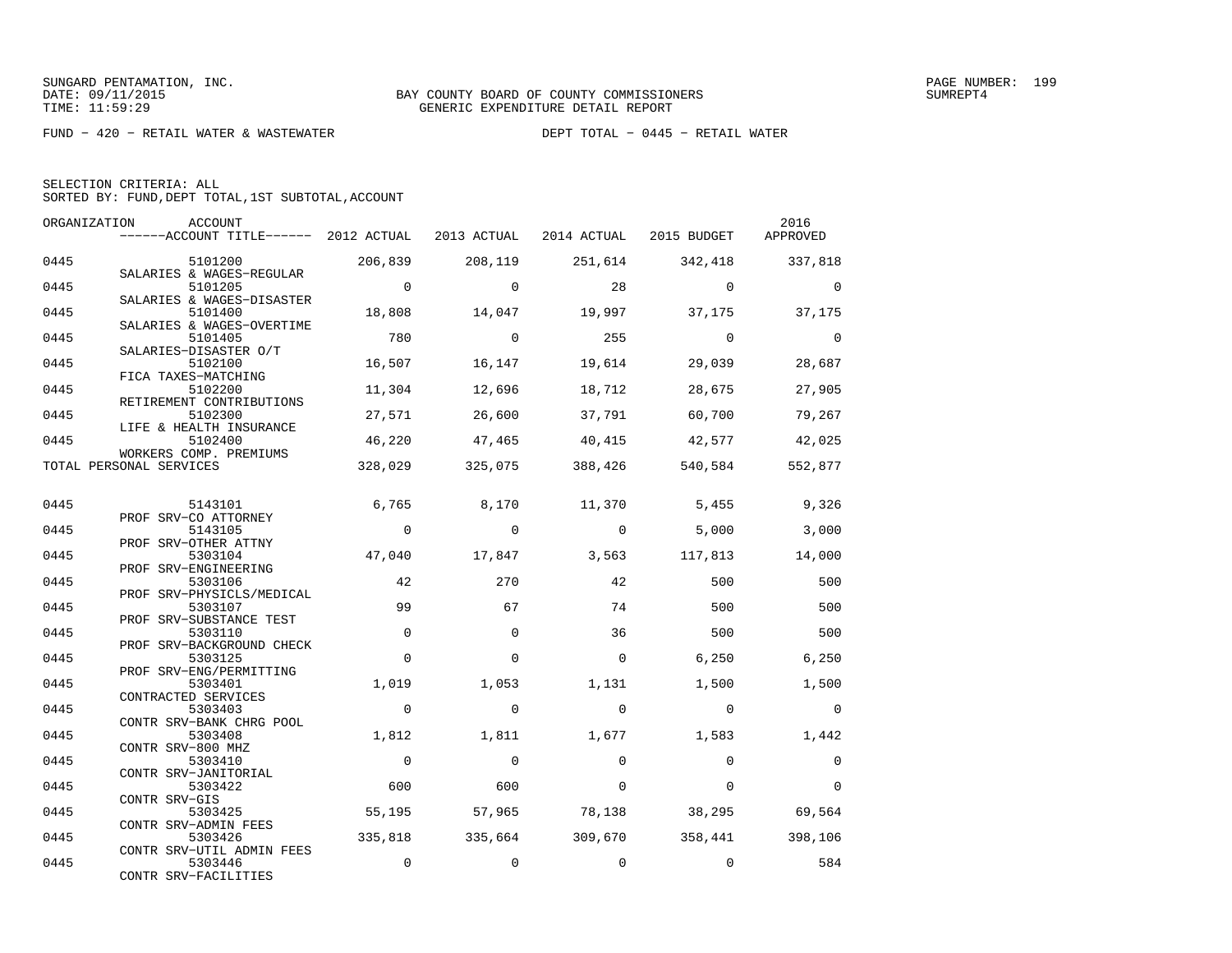| SELECTION CRITERIA: ALL |                                                    |
|-------------------------|----------------------------------------------------|
|                         | SORTED BY: FUND, DEPT TOTAL, 1ST SUBTOTAL, ACCOUNT |

| ORGANIZATION | ACCOUNT                               |             |             |             |             | 2016           |
|--------------|---------------------------------------|-------------|-------------|-------------|-------------|----------------|
|              | ------ACCOUNT TITLE------ 2012 ACTUAL |             | 2013 ACTUAL | 2014 ACTUAL | 2015 BUDGET | APPROVED       |
| 0445         | 5303464                               | 10,998      | 21,275      | 26,819      | 17,959      | 18,054         |
|              | CONTR SRV-LAB                         |             |             |             |             |                |
| 0445         | 5304001                               | 2,880       | 203         | 110         | 4,500       | 1,000          |
|              | TRAVEL/TRAINING NON-LOCAL             |             |             |             |             |                |
| 0445         | 5304101                               | 1,212       | 1,096       | 907         | 900         | 1,000          |
| 0445         | COMMUNICATIONS SERVICES<br>5304125    | 225         | 52          | 210         | 2,563       |                |
|              | POSTAGE/TRANSP/FREIGHT                |             |             |             |             | 2,000          |
| 0445         | 5304301                               | 38,398      | 40,534      | 71,037      | 52,000      | 73,000         |
|              | UTILITY SERVICES                      |             |             |             |             |                |
| 0445         | 5304410                               | 225         | 822         | $\Omega$    | 3,793       | 3,500          |
|              | RENTALS/LEASES-EQUIPMENT              |             |             |             |             |                |
| 0445         | 5304501                               | 45,979      | 45,979      | 41,312      | 41,312      | 14,953         |
|              | INSURANCE & BONDS                     |             |             |             |             |                |
| 0445         | 5304604                               | 627         | 919         | 90          | 2,944       | 2,500          |
| 0445         | REPAIR/MAINT-BLD&GRD DEPT<br>5304605  | $\mathbf 0$ | 20          | 174         | 300         | $\overline{0}$ |
|              | REPAIR/MAINT-BLDG & GRND              |             |             |             |             |                |
| 0445         | 5304610                               | 5,064       | 8,090       | 4,718       | 8,800       | 8,000          |
|              | REPAIR/MAINT-AUTO EQUIP               |             |             |             |             |                |
| 0445         | 5304611                               | $\mathbf 0$ | $\mathbf 0$ | $\Omega$    | $\Omega$    | $\mathbf 0$    |
|              | REPAIR/MAINT-FLEET MAINT              |             |             |             |             |                |
| 0445         | 5304615                               | 27,482      | 25,516      | 34,089      | 64,900      | 54,400         |
|              | REPAIR/MAINT-EOUIPMENT                |             |             |             |             |                |
| 0445         | 5304701                               | 984         | $\Omega$    | $\Omega$    | 1,000       | 500            |
| 0445         | PRINTING & BINDING<br>5304902         | 940         | 2,956       | 6,250       | 7,835       | 7,788          |
|              | FEES & COSTS-PURCHASING               |             |             |             |             |                |
| 0445         | 5304905                               | $\Omega$    | $\Omega$    | 564         | 500         | 500            |
|              | FEES&COSTS-LGL ADV/ADVERT             |             |             |             |             |                |
| 0445         | 5304922                               | 25          | 25          | $\Omega$    | 1,200       | 750            |
|              | FEES & COSTS-PERMITS                  |             |             |             |             |                |
| 0445         | 5304984                               | $\Omega$    | 726         | $\Omega$    | $\Omega$    | $\overline{0}$ |
|              | <b>BAD DEBT</b>                       |             |             |             |             |                |
| 0445         | 5304990<br>MISCELLANEOUS EXPENSES     | 505         | 43,803      | 728         | 1,525       | 1,000          |
| 0445         | 5305101                               | 1,114       | 665         | 684         | 1,300       | 1,300          |
|              | OFFICE SUPPLIES                       |             |             |             |             |                |
| 0445         | 5305201                               | 10,459      | 10,952      | 12,206      | 12,070      | 12,265         |
|              | OPERATING SUPPLIES                    |             |             |             |             |                |
| 0445         | 5305202                               | 335         | 523         | 669         | 700         | 700            |
|              | OPER SUPPLIES-JANITORIAL              |             |             |             |             |                |
| 0445         | 5305204                               | $\mathbf 0$ | 21          | 179         | 4,200       | 2,000          |
| 0445         | OPER. SUPPLIES-CHEMICALS<br>5305205   |             |             |             |             |                |
|              | GAS, OIL & LUBRICANTS                 | 44,398      | 34,363      | 27,104      | 46,370      | 46,370         |
| 0445         | 5305210                               | 3,048       | 2,411       | 2,484       | 7,975       | 7,975          |
|              | SAFETY GEAR & SUPPLIES                |             |             |             |             |                |
| 0445         | 5305215                               | 3,900       | 3,092       | 2,952       | 3,250       | 3,250          |
|              | CLOTHING & WEARING APPRL              |             |             |             |             |                |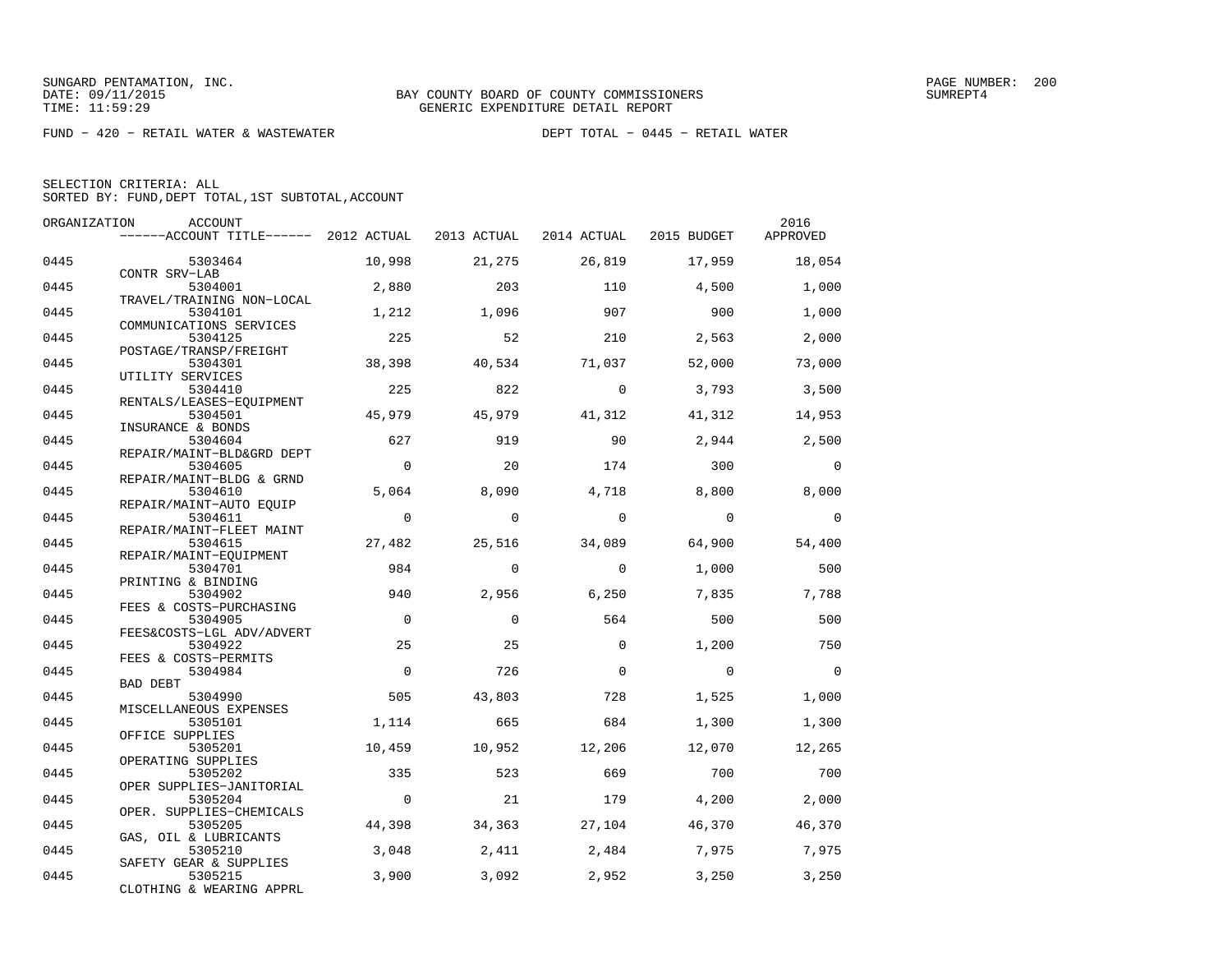| SELECTION CRITERIA: ALL |                                                    |
|-------------------------|----------------------------------------------------|
|                         | SORTED BY: FUND, DEPT TOTAL, 1ST SUBTOTAL, ACCOUNT |

| ORGANIZATION | ACCOUNT<br>------ACCOUNT TITLE------ 2012 ACTUAL                      |                         | 2013 ACTUAL             | 2014 ACTUAL          | 2015 BUDGET          | 2016<br>APPROVED        |
|--------------|-----------------------------------------------------------------------|-------------------------|-------------------------|----------------------|----------------------|-------------------------|
| 0445         | 5305220                                                               | 3,085                   | 2,601                   | 3,441                | 8,730                | 5,200                   |
| 0445         | TOOL & SMALL IMPLEMENTS<br>5305240                                    | $\Omega$                | $\Omega$                | $\Omega$             | 500                  | 500                     |
| 0445         | OPER SUPPLIES-LAB<br>5305401                                          | $\mathbf 0$             | $\mathbf 0$             | 285                  | 750                  | 750                     |
| 0445         | BOOKS/RESOURCE MATR/SUBSC<br>5305402<br><b>DUES &amp; MEMBERSHIPS</b> | 461                     | 341                     | 1,095                | 1,200                | 1,200                   |
| 0445         | 5305406<br>TRAINING & TUITION                                         | 3,593                   | 1,233                   | 1,995                | 2,000                | 2,000                   |
| 0445         | 5334910<br>COGS-WATER                                                 | 923,935                 | 1,017,130               | 941,688              |                      | 1,120,000 990,053       |
|              | TOTAL OPERATING EXPENSES                                              | 1,578,264               | 1,688,795               | 1,587,491            | 1,956,913            | 1,767,780               |
| 0445         | 5606101                                                               | $\Omega$                | $\Omega$                | $\Omega$             | $\Omega$             | $\Omega$                |
| 0445         | LAND<br>5606401                                                       | 23,393                  | 34,101                  | 13,639               | 97,900               | 29,700                  |
| 0445         | EOUIPMENT<br>5606402<br>EQUIP LESS THAN \$1000                        | 49,705                  | 38,925                  | 66,682               | 115,100              | 81,600                  |
| 0445         | 5606450<br>COMPUTER SOFTWARE                                          | $\mathbf 0$             | $\Omega$                | $\Omega$             | 750                  | 750                     |
| 0445         | 5606539<br>CIP-TAFB AFRL WATER PROJ                                   | $\mathbf 0$             | $\Omega$                | $\Omega$             | $\Omega$             | $\mathbf 0$             |
| 0445         | 5606540<br>CIP-TAFB SILVER FLAG PROJ                                  | $\Omega$                | $\mathbf 0$             | $\Omega$             | $\mathbf 0$          | $\mathbf 0$             |
| 0445         | 5606555<br>CIP-WATER LINE EXTENSION                                   | 11,090                  | 33,674                  | 2,125                | $\Omega$             | $\Omega$                |
| 0445         | 5606557<br>CIP-N BAY BOOSTER PUMP                                     | $\mathbf 0$             | $\mathbf 0$             | $\mathbf 0$          | $\Omega$             | $\mathbf 0$             |
| 0445         | 5606565<br>CIP-WTRLINE EXT/ST RD 77                                   | $\Omega$<br>$\mathbf 0$ | $\Omega$<br>$\mathbf 0$ | $\Omega$<br>$\Omega$ | $\Omega$<br>$\Omega$ | $\Omega$<br>$\mathbf 0$ |
| 0445<br>0445 | 5606601<br>IMPACT FEE PROJECTS<br>5616301                             | $\Omega$                | $\Omega$                | $\Omega$             | $\Omega$             | $\Omega$                |
|              | IMPRV ROADS & BRIDGES<br>TOTAL CAPITAL OUTLAY                         | 84,188                  | 106,700                 | 82,445               | 213,750              | 112,050                 |
|              |                                                                       |                         |                         |                      |                      |                         |
| 0445         | 5707115<br>PRINCIPAL-REV BONDS                                        | $\mathbf 0$             | $\mathbf 0$             | $\mathbf 0$          | $\mathbf 0$          | 482,287                 |
| 0445         | 5707205<br>INTEREST-LOANS                                             | $\Omega$                | $\Omega$                | $\Omega$             | $\Omega$             | 315,726                 |
| 0445         | 5707215<br>INTEREST-REV BONDS                                         | 334,208                 | 332,133                 | 319,409              | $\Omega$             | $\Omega$                |
| 0445         | 5707303<br><b>BOND ISSUE COSTS</b>                                    | $\Omega$                | $\mathbf 0$             | $\Omega$             | $\Omega$             | $\Omega$                |
| 0445         | 5707370<br>ARBITRAGE REBATE EXPENSE                                   | 1,000                   | $\mathbf 0$             | $\Omega$             | $\Omega$             | $\Omega$                |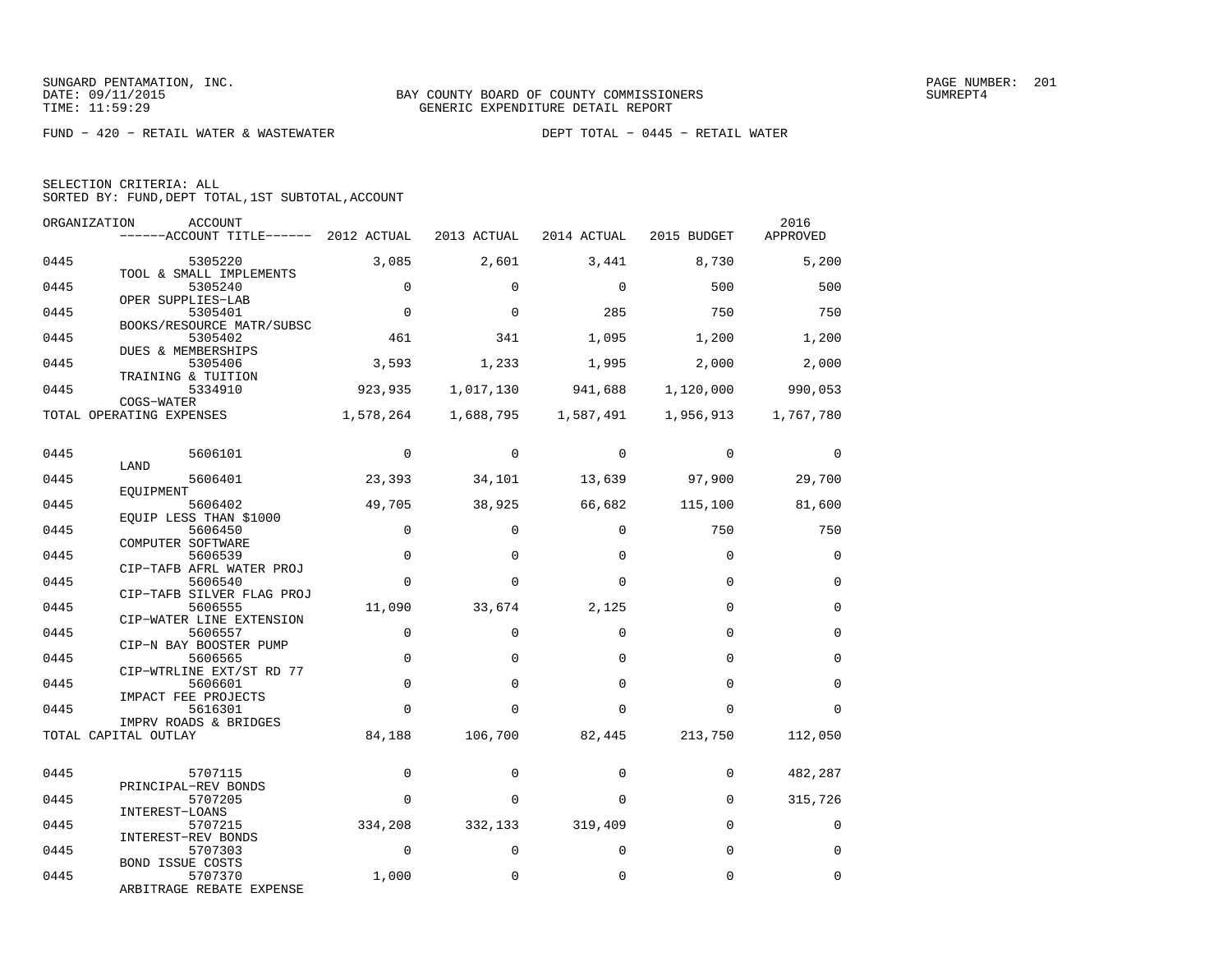|  | SELECTION CRITERIA: ALL |                                                    |  |
|--|-------------------------|----------------------------------------------------|--|
|  |                         | SORTED BY: FUND, DEPT TOTAL, 1ST SUBTOTAL, ACCOUNT |  |

|      | ORGANIZATION<br>ACCOUNT<br>------ACCOUNT TITLE------ 2012 ACTUAL |           | 2013 ACTUAL | 2014 ACTUAL | 2015 BUDGET | 2016<br>APPROVED |
|------|------------------------------------------------------------------|-----------|-------------|-------------|-------------|------------------|
|      | TOTAL DEBT SERVICE                                               | 335,208   | 332,133     | 319,409     | $\Omega$    | 798,013          |
| 0445 | 5819111<br>TRNFS-WATER SYS (401)                                 |           |             |             |             |                  |
| 0445 | 5905998<br>DEPRECIATION EXPENSE                                  |           |             |             |             | $\Omega$         |
| 0445 | 5909902<br>REFUNDS-WATER IMPACT FEES                             |           |             | 2,405       | 1,085       | $\Omega$         |
| 0445 | 5909910<br>RESERVE FOR CONTINGENCIES                             |           |             |             | 2,463       | 48,616           |
| 0445 | 5909912<br>RESERVE-RENWL/REPLACEMENT                             |           |             |             |             | $\Omega$         |
| 0445 | 5909913<br>RESERVE-IMPACT FEES                                   |           |             |             |             | $\Omega$         |
| 0445 | 5909915<br>RESERVE FOR PAY ADJUSTMNT                             |           |             |             | $\Omega$    | $\Omega$         |
| 0445 | 5909999<br>RESERVE-CASH FORWARD                                  |           |             |             | $\Omega$    | 181,335          |
|      | TOTAL NON-OPERATING EXPENSES                                     | 0         | 0           | 2,405       | 3,548       | 229,951          |
|      | TOTAL RETAIL WATER                                               | 2,325,688 | 2,452,703   | 2,380,176   | 2,714,795   | 3,460,671        |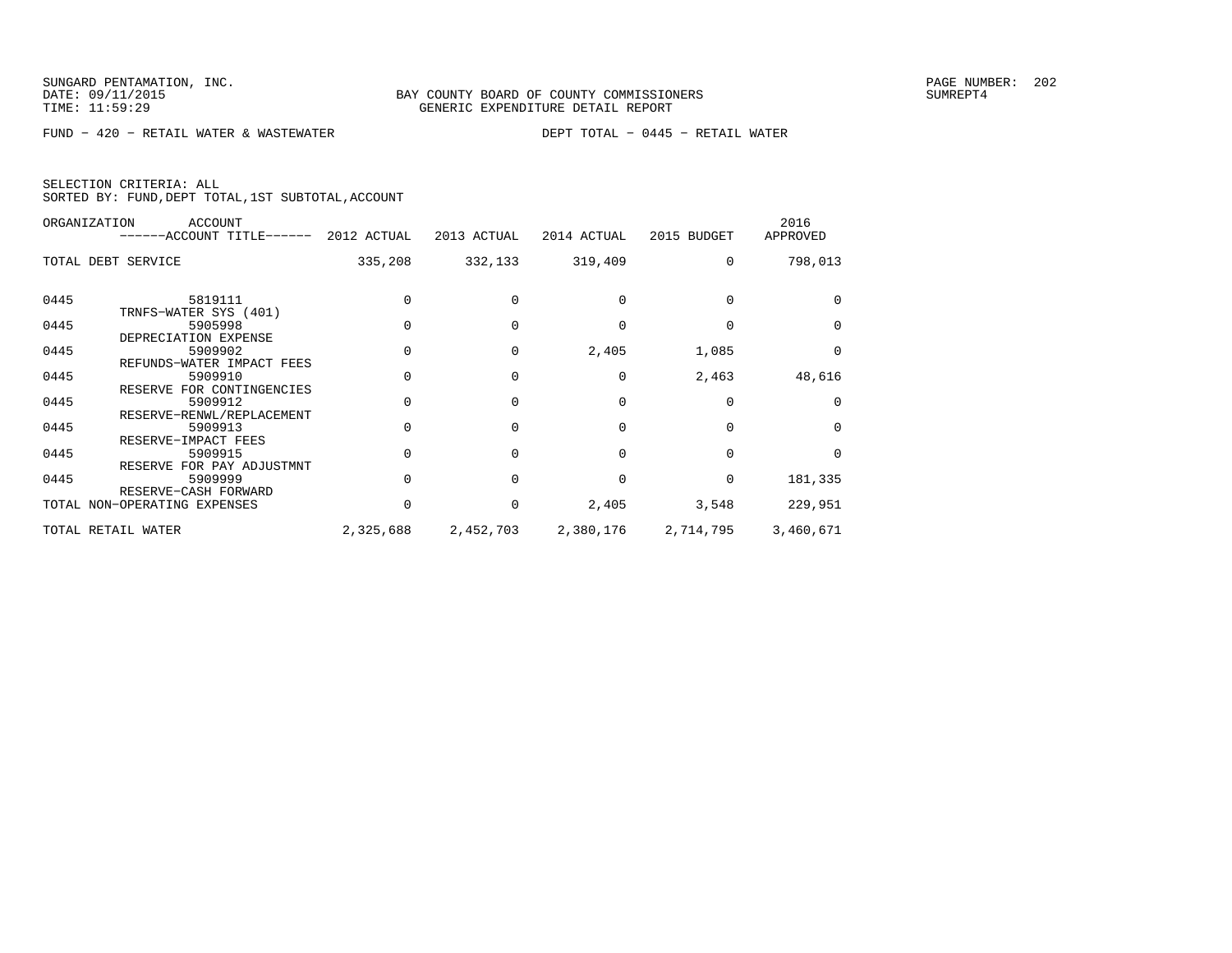FUND − 420 − RETAIL WATER & WASTEWATER DEPT TOTAL − 0447 − RIVER CAMPS

| ORGANIZATION | ACCOUNT                               |             |             |             |             | 2016        |
|--------------|---------------------------------------|-------------|-------------|-------------|-------------|-------------|
|              | ------ACCOUNT TITLE------ 2012 ACTUAL |             | 2013 ACTUAL | 2014 ACTUAL | 2015 BUDGET | APPROVED    |
| 0447         | 5143101                               | 675         | 966         | $\Omega$    | $\Omega$    | $\mathbf 0$ |
| 0447         | PROF SRV-CO ATTORNEY<br>5303104       | 4,990       | $\Omega$    | $\Omega$    | $\Omega$    | $\Omega$    |
| 0447         | PROF SRV-ENGINEERING<br>5303125       | 100         | $\Omega$    | $\Omega$    | $\Omega$    | 0           |
| 0447         | PROF SRV-ENG/PERMITTING<br>5303401    | $\mathbf 0$ | $\Omega$    | $\Omega$    | $\Omega$    | $\mathbf 0$ |
|              | CONTRACTED SERVICES                   |             |             |             |             |             |
| 0447         | 5303425<br>CONTR SRV-ADMIN FEES       | 4,683       | 5,879       | $\Omega$    | $\Omega$    | $\Omega$    |
| 0447         | 5303464<br>CONTR SRV-LAB              | 8,036       | 5,134       | $\Omega$    | $\Omega$    | $\mathbf 0$ |
| 0447         | 5304101                               | 140         | 163         | $\Omega$    | $\Omega$    | $\mathbf 0$ |
| 0447         | COMMUNICATIONS SERVICES<br>5304125    | 12          | 23          | $\Omega$    | $\Omega$    | $\mathbf 0$ |
| 0447         | POSTAGE/TRANSP/FREIGHT<br>5304301     | 19,833      | 18,327      | $\Omega$    | $\Omega$    | $\mathbf 0$ |
|              | UTILITY SERVICES                      |             |             | $\Omega$    | $\Omega$    | $\mathbf 0$ |
| 0447         | 5304501<br>INSURANCE & BONDS          | 11,652      | 12,000      |             |             |             |
| 0447         | 5304604<br>REPAIR/MAINT-BLD&GRD DEPT  | 3,554       | 2,365       | $\Omega$    | $\Omega$    | $\Omega$    |
| 0447         | 5304610<br>REPAIR/MAINT-AUTO EQUIP    | 10          | 403         | $\Omega$    | $\mathbf 0$ | 0           |
| 0447         | 5304615                               | 27,532      | 22,689      | $\Omega$    | $\Omega$    | $\mathbf 0$ |
| 0447         | REPAIR/MAINT-EOUIPMENT<br>5304902     | 49          | 844         | $\Omega$    | $\Omega$    | $\Omega$    |
| 0447         | FEES & COSTS-PURCHASING<br>5304909    | $\mathbf 0$ | $\Omega$    | $\Omega$    | $\Omega$    | $\mathbf 0$ |
| 0447         | FEES & COSTS-COURT FILING<br>5304990  | $\Omega$    | $\Omega$    | $\Omega$    | $\Omega$    | $\mathbf 0$ |
|              | MISCELLANEOUS EXPENSES                |             |             |             |             |             |
| 0447         | 5305201<br>OPERATING SUPPLIES         | 4,548       | 2,617       | $\Omega$    | $\Omega$    | $\mathbf 0$ |
| 0447         | 5305202<br>OPER SUPPLIES-JANITORIAL   | 198         | 355         | $\Omega$    | $\Omega$    | $\Omega$    |
| 0447         | 5305204<br>OPER. SUPPLIES-CHEMICALS   | 11,096      | 13,852      | $\Omega$    | $\Omega$    | $\mathbf 0$ |
| 0447         | 5305205                               | 100         | 23          | $\Omega$    | $\Omega$    | $\mathbf 0$ |
| 0447         | GAS, OIL & LUBRICANTS<br>5305210      | 594         | 167         | $\Omega$    | $\Omega$    | $\mathbf 0$ |
| 0447         | SAFETY GEAR & SUPPLIES<br>5305220     | 1,614       | 476         | $\Omega$    | $\Omega$    | $\mathbf 0$ |
| 0447         | TOOL & SMALL IMPLEMENTS<br>5305240    | 1,579       | 1,948       | $\Omega$    | $\Omega$    | $\mathbf 0$ |
|              | OPER SUPPLIES-LAB                     |             |             |             |             |             |
| 0447         | 5305402<br>DUES & MEMBERSHIPS         | $\Omega$    | 150         | $\Omega$    | $\Omega$    | $\mathbf 0$ |
|              | TOTAL OPERATING EXPENSES              | 100,993     | 88,381      | $\Omega$    | $\Omega$    | $\mathbf 0$ |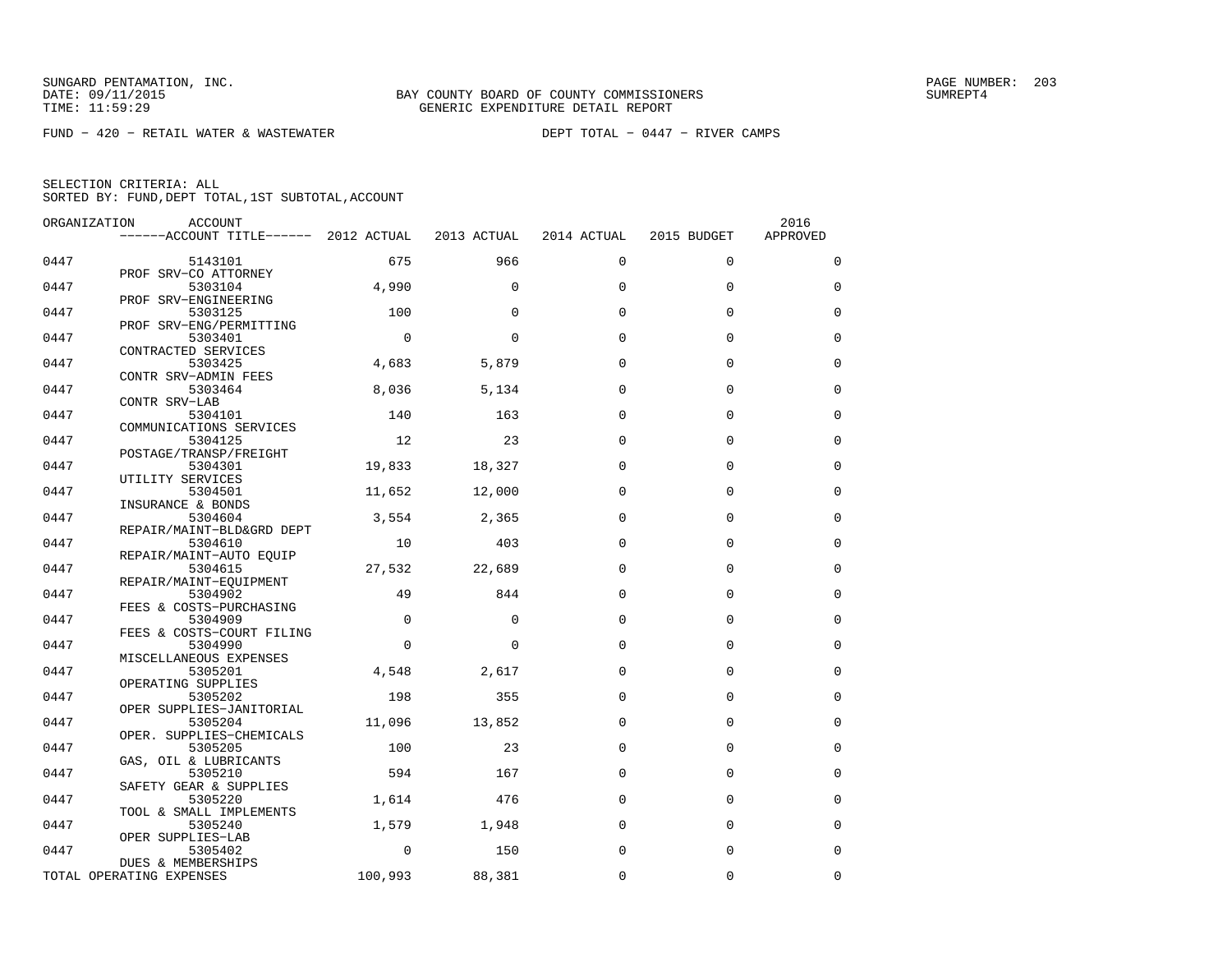FUND − 420 − RETAIL WATER & WASTEWATER DEPT TOTAL − 0447 − RIVER CAMPS

| ORGANIZATION | ACCOUNT<br>------ACCOUNT TITLE------                      | 2012 ACTUAL | 2013 ACTUAL | 2014 ACTUAL | 2015 BUDGET | 2016<br>APPROVED |
|--------------|-----------------------------------------------------------|-------------|-------------|-------------|-------------|------------------|
| 0447         | 5606401<br>EOUIPMENT                                      | 1,850       |             |             |             | $\Omega$         |
| 0447         | 5606402<br>EQUIP LESS THAN \$1000                         | 1,092       | 1,525       |             |             | 0                |
|              | TOTAL CAPITAL OUTLAY                                      | 2,942       | 1,525       |             |             | 0                |
| 0447         | 5909902<br>REFUNDS-WATER IMPACT FEES                      | 1,103       | 552         |             |             | $\Omega$         |
| 0447         | 5909903<br>REFUNDS-SEWER IMPACT FEES                      | 2,332       | 1,166       |             |             | $\Omega$         |
| 0447         | 5909910                                                   |             |             |             |             | $\Omega$         |
|              | RESERVE FOR CONTINGENCIES<br>TOTAL NON-OPERATING EXPENSES | 3,435       | 1,718       |             |             | 0                |
|              | TOTAL RIVER CAMPS                                         | 107,371     | 91,623      |             |             | 0                |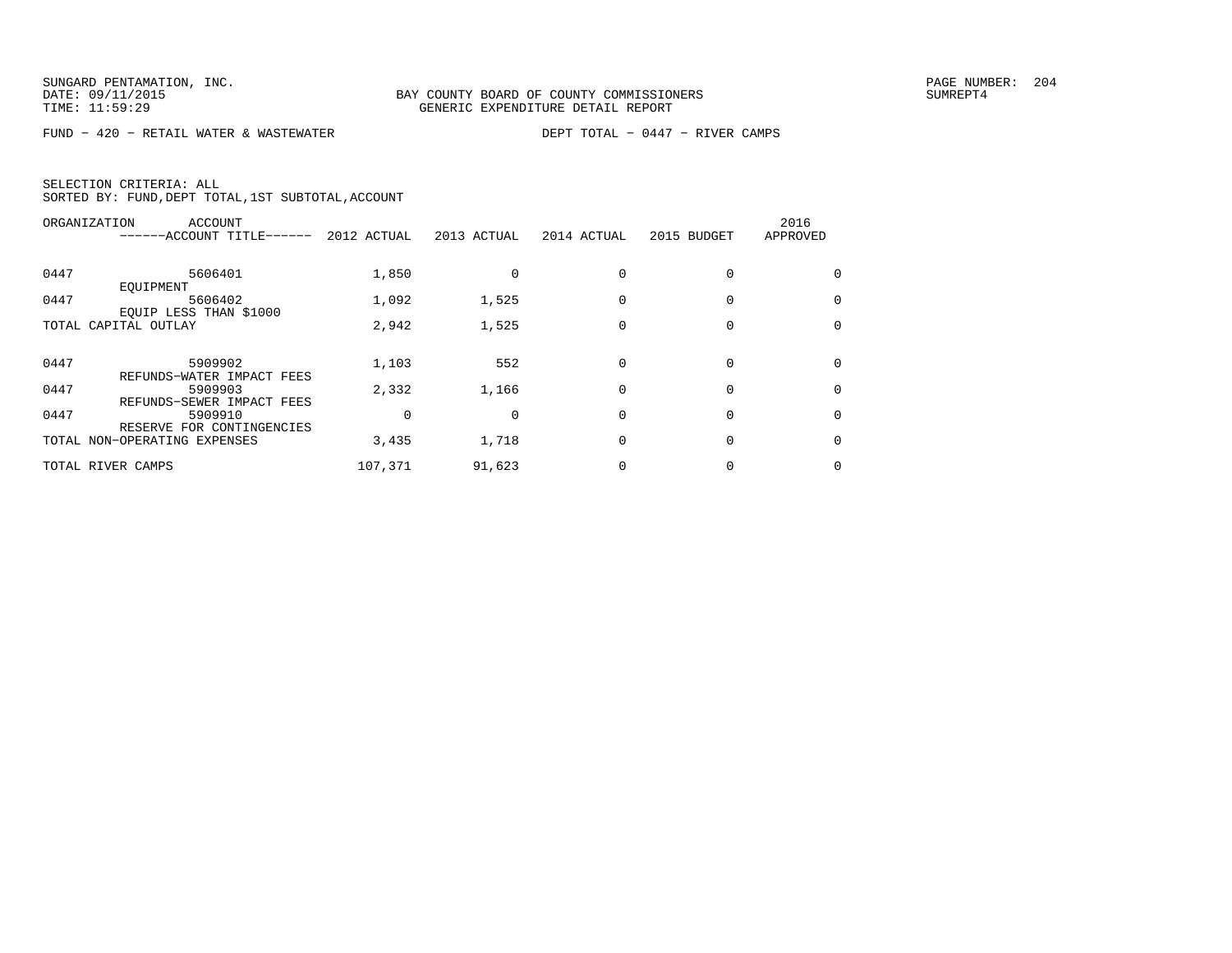FUND − 420 − RETAIL WATER & WASTEWATER DEPT TOTAL − 0448 − LAKE MERIAL

| SELECTION CRITERIA: ALL |  |  |                                                    |  |
|-------------------------|--|--|----------------------------------------------------|--|
|                         |  |  | SORTED BY: FUND, DEPT TOTAL, 1ST SUBTOTAL, ACCOUNT |  |

|      | ORGANIZATION<br><b>ACCOUNT</b><br>------ACCOUNT TITLE------ 2012 ACTUAL |           | 2013 ACTUAL | 2014 ACTUAL  | 2015 BUDGET | 2016<br>APPROVED |
|------|-------------------------------------------------------------------------|-----------|-------------|--------------|-------------|------------------|
| 0448 | 5303401                                                                 | O.        |             | <sup>n</sup> |             |                  |
|      | CONTRACTED SERVICES                                                     |           |             |              |             |                  |
| 0448 | 5303464                                                                 |           |             |              |             | U                |
|      | CONTR SRV-LAB                                                           |           |             |              |             |                  |
| 0448 | 5304301                                                                 |           |             |              |             | $\cap$           |
|      | UTILITY SERVICES                                                        |           |             |              |             |                  |
| 0448 | 5304615                                                                 |           |             | n            |             | U                |
|      | REPAIR/MAINT-EQUIPMENT                                                  |           |             |              |             |                  |
| 0448 | 5304990                                                                 |           |             |              |             | U                |
|      | MISCELLANEOUS EXPENSES                                                  |           |             |              |             |                  |
| 0448 | 5305201                                                                 |           |             |              |             |                  |
|      | OPERATING SUPPLIES                                                      |           |             |              |             |                  |
| 0448 | 5305204                                                                 |           |             |              |             | U                |
|      | OPER. SUPPLIES-CHEMICALS                                                |           |             |              |             |                  |
|      | TOTAL OPERATING EXPENSES                                                |           |             |              |             | $\cap$           |
|      |                                                                         |           |             |              |             |                  |
| 0448 | 5909902                                                                 | U         |             | <sup>n</sup> | U           | <sup>n</sup>     |
|      | REFUNDS-WATER IMPACT FEES                                               |           |             |              |             |                  |
| 0448 | 5909903                                                                 |           |             | ∩            |             | ∩                |
|      | REFUNDS-SEWER IMPACT FEES                                               |           |             |              |             |                  |
| 0448 | 5909910                                                                 |           |             |              |             | $\cap$           |
|      | RESERVE FOR CONTINGENCIES                                               |           |             |              |             |                  |
|      | TOTAL NON-OPERATING EXPENSES                                            |           |             |              |             | U                |
|      | TOTAL LAKE MERIAL                                                       |           |             |              |             | ∩                |
|      |                                                                         |           |             |              |             |                  |
|      | TOTAL RETAIL WATER & WASTEWATER                                         | 9,134,076 | 9,405,283   | 10,391,518   | 12,503,999  | 11,674,678       |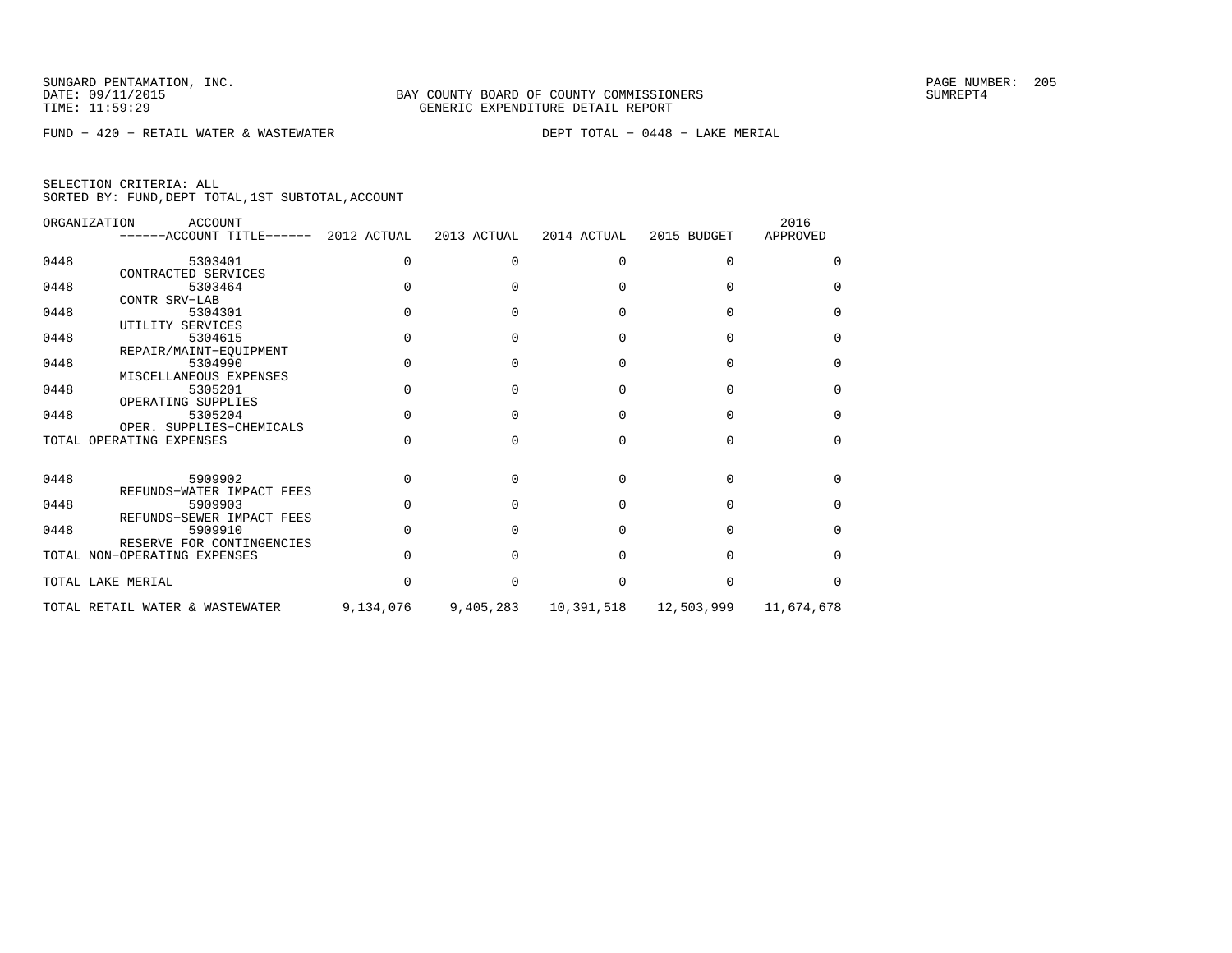## BAY COUNTY BOARD OF COUNTY COMMISSIONERS

## GENERIC EXPENDITURE REPORT

## FUND - 412 - JT VENT- MILITARY PT/AWTF

|      |                                                                     |              |             |              |                                |      |                                |               |                       |               | 2016             |
|------|---------------------------------------------------------------------|--------------|-------------|--------------|--------------------------------|------|--------------------------------|---------------|-----------------------|---------------|------------------|
|      |                                                                     |              | 2012 ACTUAL |              | 2013 ACTUAL                    |      | 2014 ACTUAL                    |               | 2015 BUDGET           |               | <b>TENTATIVE</b> |
| Dept |                                                                     |              |             |              |                                |      |                                |               |                       |               |                  |
| 0464 | <b>AWTF</b> Operations                                              |              |             |              |                                |      |                                |               |                       |               |                  |
|      | <b>Total Operating Expenses</b>                                     |              | 2,552,473   |              | 2,651,802                      |      | 3,547,632                      |               | 3,555,180             |               | 3,912,422        |
|      | <b>Total Capital Outlay</b>                                         |              | 40,840      |              | 138,683                        |      | 68,669                         |               | 49,050                |               | 253,438          |
|      | <b>Total Non-Operating Expenses</b><br>Total 0464 - AWTF Operations | $\mathbb{S}$ | 2,593,313   | $\mathbb{S}$ | $\overline{a}$<br>2,790,485 \$ |      | $\overline{a}$<br>3,616,301 \$ |               | 6,391<br>3,610,621 \$ |               | 4,165,860        |
|      |                                                                     |              |             |              |                                |      |                                |               |                       |               |                  |
| 0465 | <b>AWTFR&amp;R</b>                                                  |              |             |              |                                |      |                                |               |                       |               |                  |
|      | <b>Total Operating Expenses</b>                                     |              | 232,642     |              | 46,787                         |      | 412,029                        |               | 145,785               |               | 95,000           |
|      | <b>Total Capital Outlay</b>                                         |              |             |              | 199,437                        |      | 61,918                         |               | 178,500               |               | 250,500          |
|      | <b>Total Non-Operating Expenses</b>                                 |              |             |              |                                |      |                                |               |                       |               |                  |
|      | Total 0464 - AWTF R&R                                               | $\mathbb{S}$ | 232,642     | $\mathbb{S}$ | 246,224 \$                     |      | 473,947 \$                     |               | 324,285 \$            |               | 345,500          |
| 0494 | Callaway                                                            |              |             |              |                                |      |                                |               |                       |               |                  |
|      | <b>Total Capital Outlay</b>                                         |              |             |              |                                |      |                                |               |                       |               |                  |
|      | <b>Total Debt Service</b>                                           |              | 253,091     |              | 1,056,567                      |      | 772,840                        |               | 1,038,405             |               | 1,038,543        |
|      | <b>Total Non-Operating Expenses</b>                                 |              |             |              | 137,813                        |      |                                |               | 135,444               |               | 135,462          |
|      | Total 0494 - Callaway                                               | $\mathbb{S}$ | 253,091     | \$           | 1,194,380 \$                   |      | 772,840 \$                     |               | 1,173,849 \$          |               | 1,174,005        |
| 0495 | Parker                                                              |              |             |              |                                |      |                                |               |                       |               |                  |
|      | <b>Total Capital Outlay</b>                                         |              |             |              |                                |      |                                |               |                       |               |                  |
|      | <b>Total Debt Service</b>                                           |              | 120,320     |              | 444,535                        |      | 300,509                        |               | 433,824               |               | 433,904          |
|      | <b>Total Non-Operating Expenses</b>                                 |              |             |              | 57,985                         |      |                                |               | 56,586                |               | 56,596           |
|      | Total 0495 - Parker                                                 | $\mathbb{S}$ | 120,320     | $\mathbb{S}$ | 502,520                        | - \$ | 300,509                        | - \$          | 490,410 \$            |               | 490,500          |
| 0496 | Springfield                                                         |              |             |              |                                |      |                                |               |                       |               |                  |
|      | <b>Total Capital Outlay</b>                                         |              |             |              |                                |      |                                |               |                       |               |                  |
|      | <b>Total Debt Service</b>                                           |              | 287,650     |              | 945,323                        |      | 579,465                        |               | 915,128               |               | 915,360          |
|      | <b>Total Non-Operating Expenses</b>                                 |              |             |              | 123,303                        |      |                                |               | 119,364               |               | 119,394          |
|      | Total 0496 - Springfield                                            | $\mathbb{S}$ | 287,650     | \$           | 1,068,626 \$                   |      | 579,465 \$                     |               | 1,034,492 \$          |               | 1,034,754        |
| 0498 | <b>Bay County Retail</b>                                            |              |             |              |                                |      |                                |               |                       |               |                  |
|      | <b>Total Capital Outlay</b>                                         |              |             |              |                                |      |                                |               |                       |               |                  |
|      | <b>Total Debt Service</b>                                           |              | 264,458     |              | 1,185,016                      |      | 903,411                        |               | 1,169,201             |               | 1,169,321        |
|      | <b>Total Non-Operating Expenses</b>                                 |              |             |              | 154,567                        |      |                                |               | 152,505               |               | 152,520          |
|      | Tota 0498 - Bay County Retail                                       | \$           | 264,458     | \$           | 1,339,583                      | - \$ | 903,411 \$                     |               | 1,321,706 \$          |               | 1,321,841        |
|      | Fund Expenditure                                                    | $\mathbb{S}$ | 3,751,474   | \$           | 7,141,818                      | - \$ | 6,646,473                      | <sup>\$</sup> | 7,955,363             | <sup>\$</sup> | 8,532,460        |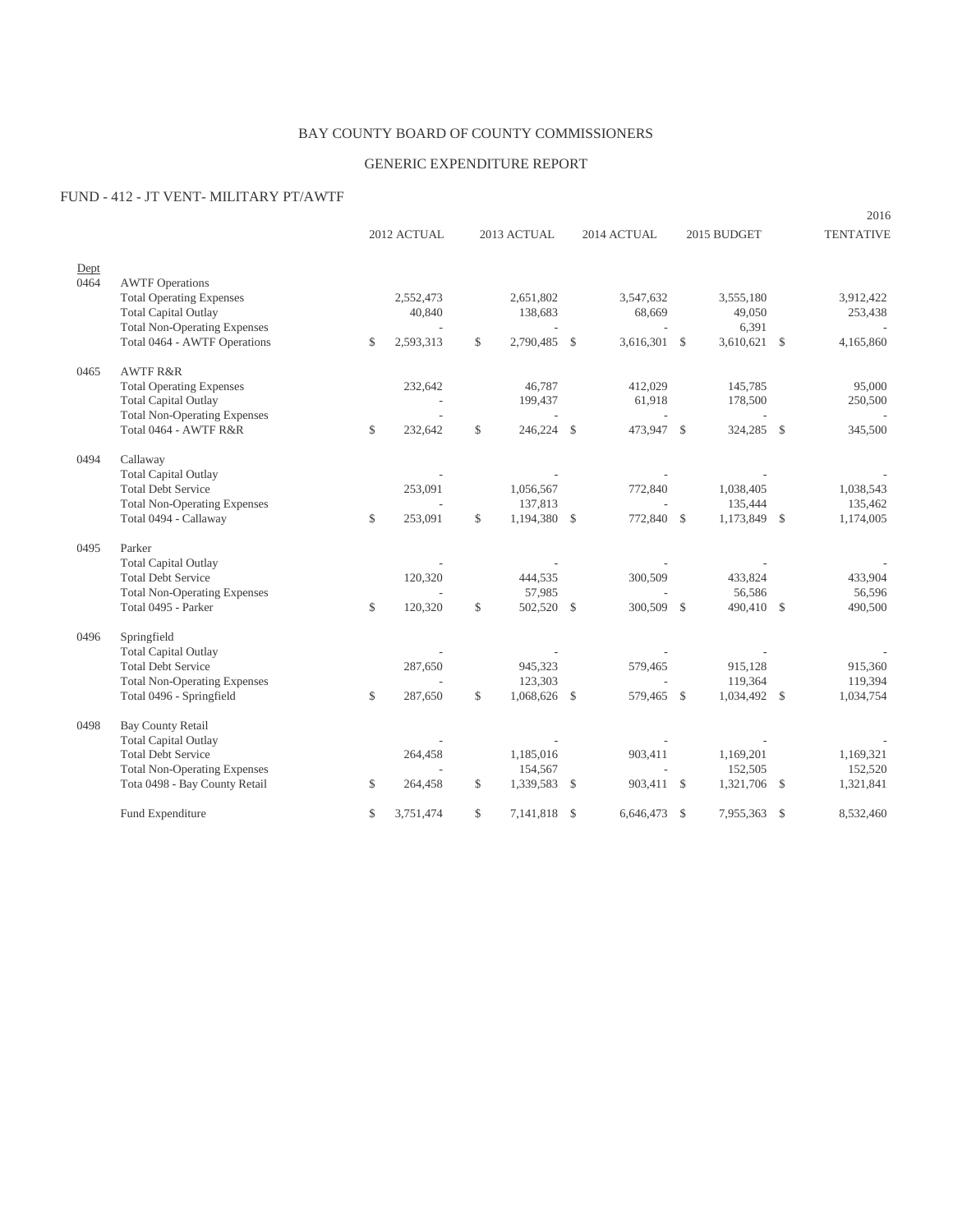| ORGANIZATION | ACCOUNT<br>------ACCOUNT TITLE------ 2012 ACTUAL 2013 ACTUAL 2014 ACTUAL |                |                  |          | 2015 BUDGET | 2016<br>APPROVED |
|--------------|--------------------------------------------------------------------------|----------------|------------------|----------|-------------|------------------|
| 0480         | 5101200                                                                  |                | 167,451 43,803   | $\Omega$ | $\Omega$    | $\Omega$         |
| 0480         | SALARIES & WAGES-REGULAR<br>5101400<br>SALARIES & WAGES-OVERTIME         |                | 38,840 16,862    | $\Omega$ | $\mathbf 0$ | $\Omega$         |
| 0480         | 5102100                                                                  |                | 15,252 4,485     | $\Omega$ | $\Omega$    | $\Omega$         |
| 0480         | FICA TAXES-MATCHING<br>5102200<br>RETIREMENT CONTRIBUTIONS               |                | 10,255 3,142     | $\Omega$ | $\mathbf 0$ | 0                |
| 0480         | 5102300<br>LIFE & HEALTH INSURANCE                                       |                | 18,314 6,311     | $\Omega$ | $\Omega$    | 0                |
| 0480         | 5102400<br>WORKERS COMP. PREMIUMS                                        |                | 11,062 3,698     | $\Omega$ | $\Omega$    | $\Omega$         |
|              | TOTAL PERSONAL SERVICES                                                  |                | 261, 174 78, 302 | $\Omega$ | $\Omega$    | $\Omega$         |
| 0480         | 5143101                                                                  |                | 22,397 4,321     | $\Omega$ | $\mathbf 0$ | 0                |
| 0480         | PROF SRV-CO ATTORNEY<br>5143105                                          | $\overline{0}$ | $\Omega$         | $\Omega$ | $\Omega$    | $\Omega$         |
| 0480         | PROF SRV-OTHER ATTNY<br>5303104                                          | 232,103        | 3,242            | $\Omega$ | $\mathbf 0$ | $\Omega$         |
| 0480         | PROF SRV-ENGINEERING<br>5303106                                          | $\Omega$       | $\Omega$         | $\Omega$ | $\Omega$    | $\Omega$         |
| 0480         | PROF SRV-PHYSICLS/MEDICAL<br>5303107                                     | $\Omega$       | $\Omega$         | $\Omega$ | $\Omega$    | $\Omega$         |
| 0480         | PROF SRV-SUBSTANCE TEST<br>5303110                                       | $\mathbf{0}$   | $\Omega$         | $\Omega$ | $\Omega$    | 0                |
| 0480         | PROF SRV-BACKGROUND CHECK<br>5303401<br>CONTRACTED SERVICES              |                | 130,116 67,687   | $\Omega$ | $\Omega$    | 0                |
| 0480         | 5303408<br>CONTR SRV-800 MHZ                                             | 201            | 50               | $\Omega$ | $\mathbf 0$ | $\Omega$         |
| 0480         | 5303410<br>CONTR SRV-JANITORIAL                                          | $\overline{0}$ | $\Omega$         | $\Omega$ | $\Omega$    | $\Omega$         |
| 0480         | 5303416<br>CONTR SRV-LAGOON DREDGING                                     |                | 864,575 303,071  | $\Omega$ | $\Omega$    | 0                |
| 0480         | 5303422<br>CONTR SRV-GIS                                                 | $\overline{0}$ | $\Omega$         | $\Omega$ | $\Omega$    | $\Omega$         |
| 0480         | 5303425 156,087 26,433<br>CONTR SRV-ADMIN FEES                           |                |                  | $\Omega$ | $\Omega$    | $\Omega$         |
| 0480         | 5303426<br>CONTR SRV-UTIL ADMIN FEES                                     |                | 77,104 17,214    | $\Omega$ | $\mathbf 0$ | $\mathbf 0$      |
| 0480         | 5303446<br>CONTR SRV-FACILITIES                                          |                | 1,468 385        | $\Omega$ | $\mathbf 0$ | $\Omega$         |
| 0480         | 5303448<br>CONTR SRV-RETAIL STAFF                                        | $\overline{0}$ | $\sim$ 0         | $\Omega$ | $\mathbf 0$ | 0                |
| 0480         | 5303464<br>CONTR SRV-LAB                                                 | 149,642 28,985 |                  | $\Omega$ | $\Omega$    | $\Omega$         |
| 0480         | 5304001<br>TRAVEL/TRAINING NON-LOCAL                                     | $\Omega$       | $\mathbf 0$      | 0        | $\mathbf 0$ | 0                |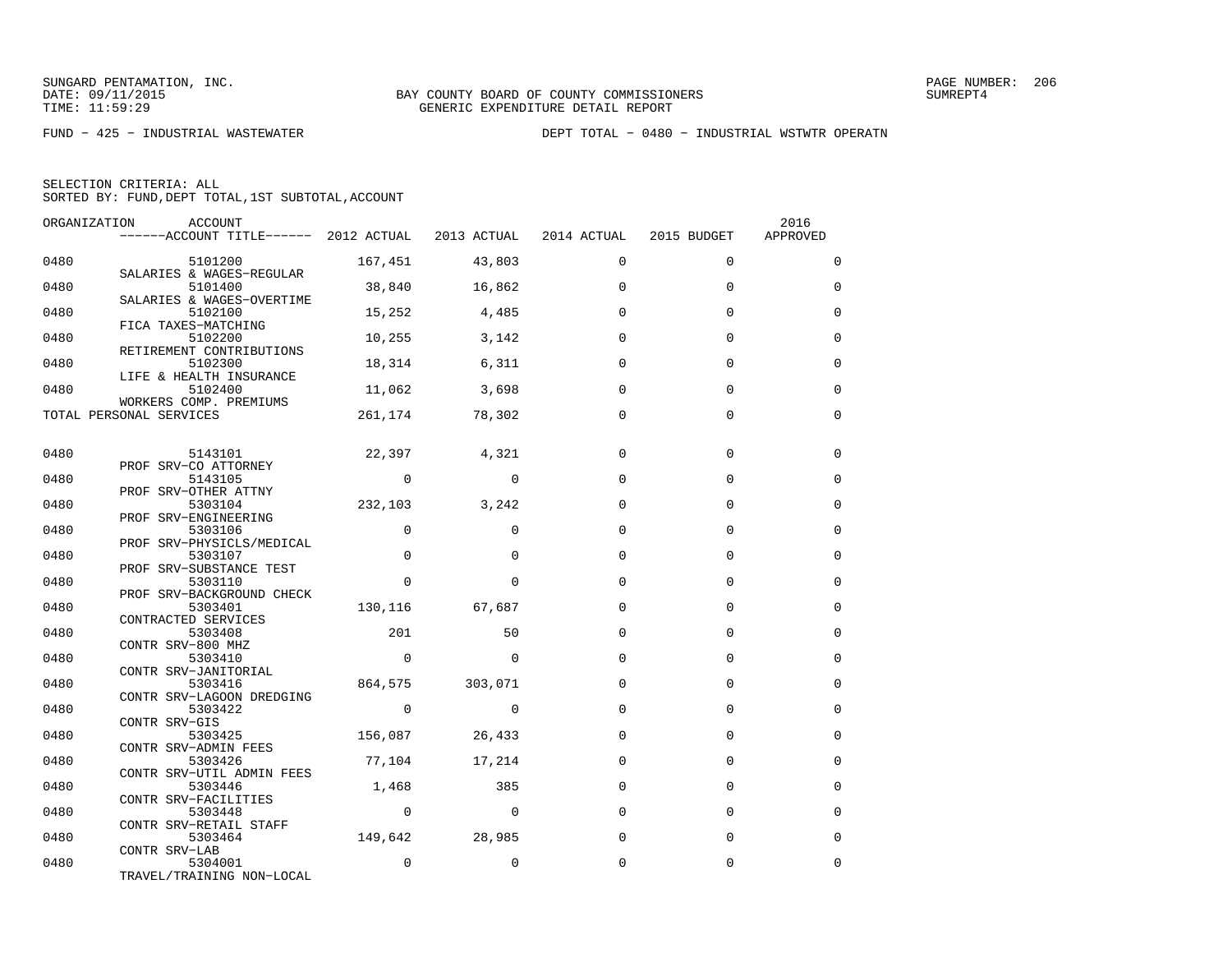FUND − 425 − INDUSTRIAL WASTEWATER DEPT TOTAL − 0480 − INDUSTRIAL WSTWTR OPERATN

| ORGANIZATION | <b>ACCOUNT</b>                        |             |              |             |             | 2016        |
|--------------|---------------------------------------|-------------|--------------|-------------|-------------|-------------|
|              | ------ACCOUNT TITLE------ 2012 ACTUAL |             | 2013 ACTUAL  | 2014 ACTUAL | 2015 BUDGET | APPROVED    |
| 0480         | 5304005                               | $\Omega$    | $\Omega$     | $\Omega$    | $\Omega$    | $\mathbf 0$ |
|              | TRAVEL-LOCAL                          |             |              |             |             |             |
| 0480         | 5304101                               | 79          | 19           | $\Omega$    | $\Omega$    | $\Omega$    |
|              | COMMUNICATIONS SERVICES               |             |              |             |             |             |
| 0480         | 5304125                               | 51          | $\mathbf{1}$ | $\Omega$    | $\Omega$    | $\Omega$    |
|              | POSTAGE/TRANSP/FREIGHT                |             |              |             |             |             |
| 0480         | 5304301                               | 1,507,707   | 354,941      | $\Omega$    | $\Omega$    | $\mathbf 0$ |
|              | UTILITY SERVICES                      |             |              | $\Omega$    | $\Omega$    |             |
| 0480         | 5304410                               | 1,077       | 152          |             |             | $\Omega$    |
| 0480         | RENTALS/LEASES-EOUIPMENT<br>5304420   | 28,192      | $\Omega$     | $\Omega$    | $\Omega$    | $\mathbf 0$ |
|              | RENTALS/LEASES-LAGOON                 |             |              |             |             |             |
| 0480         | 5304501                               | 81,988      | 20,500       | $\Omega$    | $\Omega$    | $\Omega$    |
|              | INSURANCE & BONDS                     |             |              |             |             |             |
| 0480         | 5304604                               | 420         | 35           | $\Omega$    | $\Omega$    | $\mathbf 0$ |
|              | REPAIR/MAINT-BLD&GRD DEPT             |             |              |             |             |             |
| 0480         | 5304605                               | 630         | $\Omega$     | $\Omega$    | $\mathbf 0$ | $\mathbf 0$ |
|              | REPAIR/MAINT-BLDG & GRND              |             |              |             |             |             |
| 0480         | 5304610                               | 1,703       | 406          | $\Omega$    | $\Omega$    | $\Omega$    |
|              | REPAIR/MAINT-AUTO EOUIP               |             |              |             |             |             |
| 0480         | 5304611                               | $\mathbf 0$ | $\Omega$     | $\Omega$    | 0           | $\mathbf 0$ |
|              | REPAIR/MAINT-FLEET MAINT              |             |              |             |             |             |
| 0480         | 5304615                               | 9,188       | 666          | $\Omega$    | $\Omega$    | $\Omega$    |
|              | REPAIR/MAINT-EOUIPMENT                |             |              |             |             |             |
| 0480         | 5304625                               | $\Omega$    | $\Omega$     | $\Omega$    | $\Omega$    | $\Omega$    |
|              | REPAIR/MAINT-LAGOON                   |             |              |             |             |             |
| 0480         | 5304626                               | 7,822       | $\Omega$     | $\Omega$    | $\Omega$    | $\mathbf 0$ |
| 0480         | REPAIR/MAINT-MILL PMP STA<br>5304701  | 693         | 115          | $\Omega$    | $\Omega$    | $\Omega$    |
|              | PRINTING & BINDING                    |             |              |             |             |             |
| 0480         | 5304902                               | 1,534       | 976          | $\Omega$    | $\Omega$    | $\Omega$    |
|              | FEES & COSTS-PURCHASING               |             |              |             |             |             |
| 0480         | 5304905                               | $\Omega$    | $\Omega$     | $\Omega$    | $\Omega$    | $\Omega$    |
|              | FEES&COSTS-LGL ADV/ADVERT             |             |              |             |             |             |
| 0480         | 5304911                               | $\Omega$    | $\Omega$     | $\Omega$    | $\Omega$    | $\Omega$    |
|              | FEES & COSTS-FINES                    |             |              |             |             |             |
| 0480         | 5304922                               | 11,500      | 50           | $\Omega$    | $\Omega$    | $\Omega$    |
|              | FEES & COSTS-PERMITS                  |             |              |             |             |             |
| 0480         | 5304990                               | 301         | 30           | $\Omega$    | $\Omega$    | $\Omega$    |
|              | MISCELLANEOUS EXPENSES                |             |              |             |             |             |
| 0480         | 5305101                               | 75          | $\Omega$     | $\Omega$    | $\Omega$    | $\mathbf 0$ |
|              | OFFICE SUPPLIES                       |             |              |             |             |             |
| 0480         | 5305201                               | 1,591       | 415          | $\Omega$    | $\Omega$    | $\Omega$    |
|              | OPERATING SUPPLIES                    |             |              |             |             |             |
| 0480         | 5305202<br>OPER SUPPLIES-JANITORIAL   | 429         | 34           | 0           | $\mathbf 0$ | 0           |
| 0480         | 5305204                               | 3,875       | $\Omega$     | $\mathbf 0$ | $\mathbf 0$ | $\mathbf 0$ |
|              | OPER. SUPPLIES-CHEMICALS              |             |              |             |             |             |
| 0480         | 5305205                               | 6,668       | 5,303        | $\Omega$    | $\Omega$    | $\Omega$    |
|              | GAS, OIL & LUBRICANTS                 |             |              |             |             |             |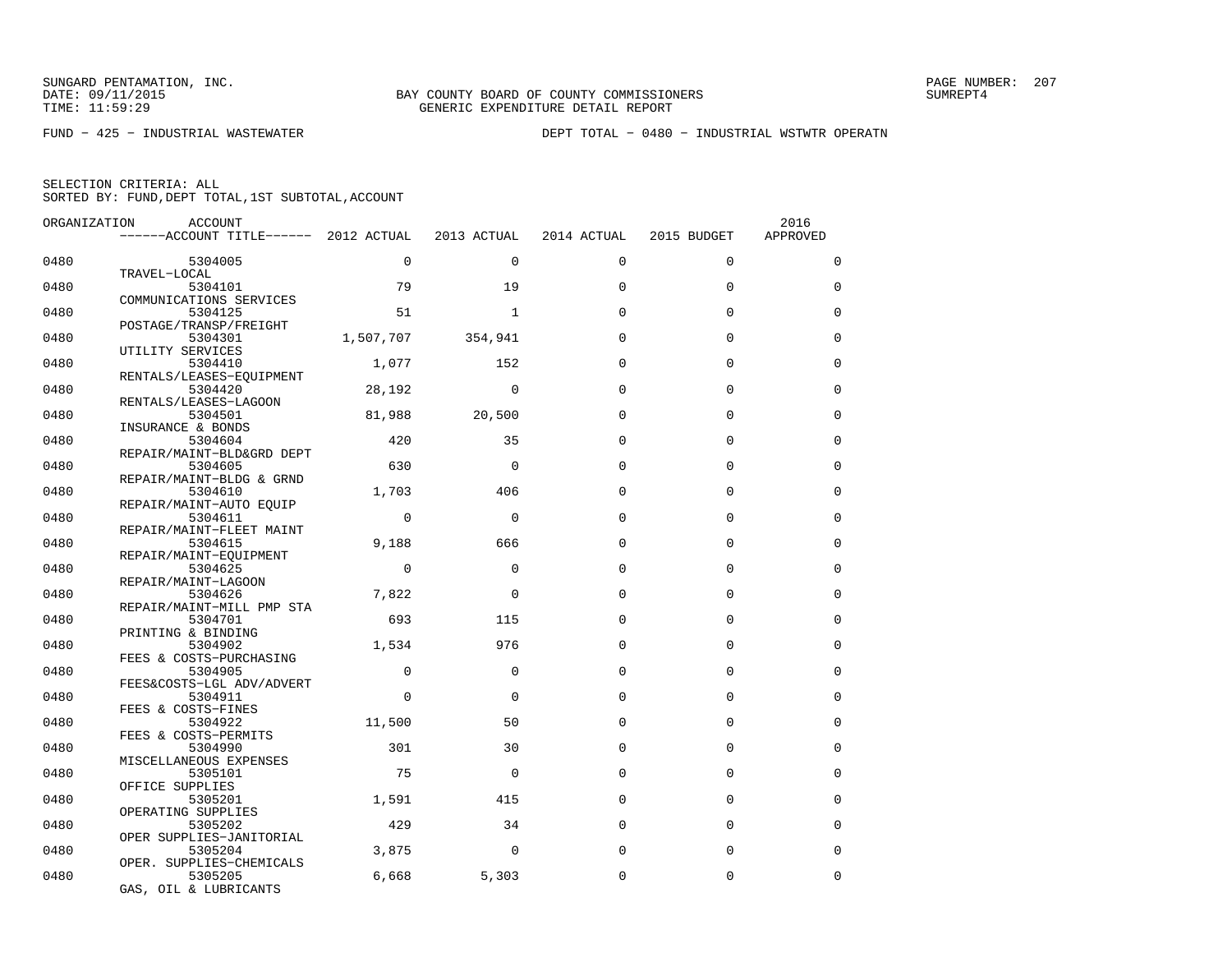FUND − 425 − INDUSTRIAL WASTEWATER DEPT TOTAL − 0480 − INDUSTRIAL WSTWTR OPERATN

|      | ORGANIZATION<br>ACCOUNT<br>------ACCOUNT TITLE------ | 2012 ACTUAL | 2013 ACTUAL  | 2014 ACTUAL | 2015 BUDGET | 2016<br>APPROVED |
|------|------------------------------------------------------|-------------|--------------|-------------|-------------|------------------|
| 0480 | 5305210                                              | 445         | $\mathbf{0}$ | $\mathbf 0$ | 0           | 0                |
| 0480 | SAFETY GEAR & SUPPLIES<br>5305215                    | 619         | 189          | $\Omega$    | $\Omega$    | $\Omega$         |
| 0480 | CLOTHING & WEARING APPRL<br>5305220                  | 496         | $\mathbf{0}$ | $\mathbf 0$ | $\mathbf 0$ | 0                |
| 0480 | TOOL & SMALL IMPLEMENTS<br>5305240                   | $\mathbf 0$ | $\Omega$     | $\Omega$    | $\Omega$    | $\Omega$         |
| 0480 | OPER SUPPLIES-LAB<br>5305401                         | $\Omega$    | $\Omega$     | $\Omega$    | $\Omega$    | 0                |
|      | BOOKS/RESOURCE MATR/SUBSC                            | 110         |              | $\Omega$    |             |                  |
| 0480 | 5305402<br>DUES & MEMBERSHIPS                        |             | $\Omega$     |             | 0           | 0                |
| 0480 | 5305406<br>TRAINING & TUITION                        | 85          | $\Omega$     | $\Omega$    | $\Omega$    | $\Omega$         |
|      | TOTAL OPERATING EXPENSES                             | 3,300,971   | 835,221      | $\mathbf 0$ | $\mathbf 0$ | 0                |
| 0480 | 5606401<br>EOUIPMENT                                 | 3,436       | 313          | $\Omega$    | $\Omega$    | $\Omega$         |
| 0480 | 5606402<br>EOUIP LESS THAN \$1000                    | 5,250       | 200          | $\mathbf 0$ | 0           | 0                |
|      | TOTAL CAPITAL OUTLAY                                 | 8,686       | 513          | $\Omega$    | $\Omega$    | 0                |
| 0480 | 5819111<br>TRNFS-WATER SYS (401)                     | $\mathbf 0$ | 42,040       | $\Omega$    | $\mathbf 0$ | $\Omega$         |
| 0480 | 5905908<br>LOSS ON DISPOSAL                          | $\mathbf 0$ | 0            | 0           | 0           | 0                |
| 0480 | 5905998<br>DEPRECIATION EXPENSE                      | $\mathbf 0$ | $\Omega$     | $\mathbf 0$ | $\mathbf 0$ | 0                |
| 0480 | 5909910<br>RESERVE FOR CONTINGENCIES                 | $\Omega$    | $\Omega$     | $\Omega$    | $\Omega$    | 0                |
| 0480 | 5909915                                              | $\Omega$    | $\Omega$     | $\Omega$    | $\Omega$    | 0                |
| 0480 | RESERVE FOR PAY ADJUSTMNT<br>5909999                 | $\mathbf 0$ | $\Omega$     | $\mathbf 0$ | $\mathbf 0$ | 0                |
|      | RESERVE-CASH FORWARD<br>TOTAL NON-OPERATING EXPENSES | $\Omega$    | 42,040       | $\Omega$    | $\Omega$    | $\Omega$         |
|      | TOTAL INDUSTRIAL WSTWTR OPERATN                      | 3,570,832   | 956,075      | 0           | $\mathbf 0$ | 0                |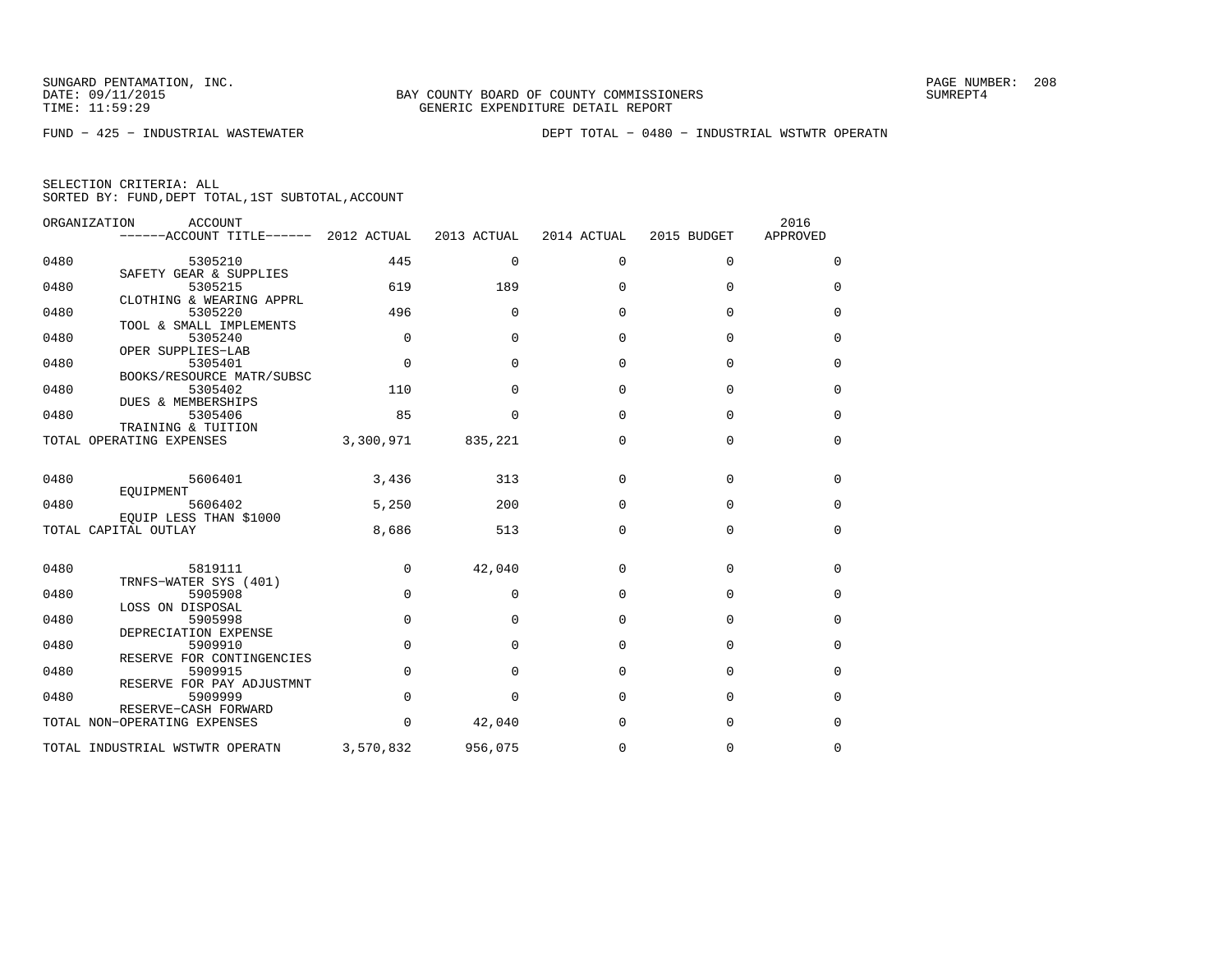FUND − 425 − INDUSTRIAL WASTEWATER DEPT TOTAL − 0490 − MILITARY POINT

|  | SELECTION CRITERIA: ALL |                                                    |
|--|-------------------------|----------------------------------------------------|
|  |                         | SORTED BY: FUND, DEPT TOTAL, 1ST SUBTOTAL, ACCOUNT |

|      | ORGANIZATION<br>ACCOUNT<br>------ACCOUNT TITLE-<br>$------$ | 2012 ACTUAL | 2013 ACTUAL | 2014 ACTUAL | 2015 BUDGET | 2016<br>APPROVED |
|------|-------------------------------------------------------------|-------------|-------------|-------------|-------------|------------------|
| 0490 | 5304605                                                     |             |             |             |             |                  |
| 0490 | REPAIR/MAINT-BLDG & GRND<br>5304615                         |             |             |             |             |                  |
|      | REPAIR/MAINT-EOUIPMENT<br>TOTAL OPERATING EXPENSES          |             |             |             |             |                  |
| 0490 | 5606307                                                     |             |             |             |             |                  |
| 0490 | IMPRV-LAGOON CELL #1<br>5606323                             |             |             |             |             |                  |
| 0490 | IMPRV-MPS WWTR PUMP<br>INTAK<br>5606341                     |             |             |             |             |                  |
| 0490 | IMPRV-BERM EROSION PREV<br>5606401<br>EOUIPMENT             |             |             |             |             |                  |
|      | TOTAL CAPITAL OUTLAY                                        |             |             |             |             |                  |
|      | TOTAL MILITARY POINT                                        |             |             |             |             |                  |
|      | TOTAL INDUSTRIAL WASTEWATER                                 | 3,570,832   | 956,075     |             |             |                  |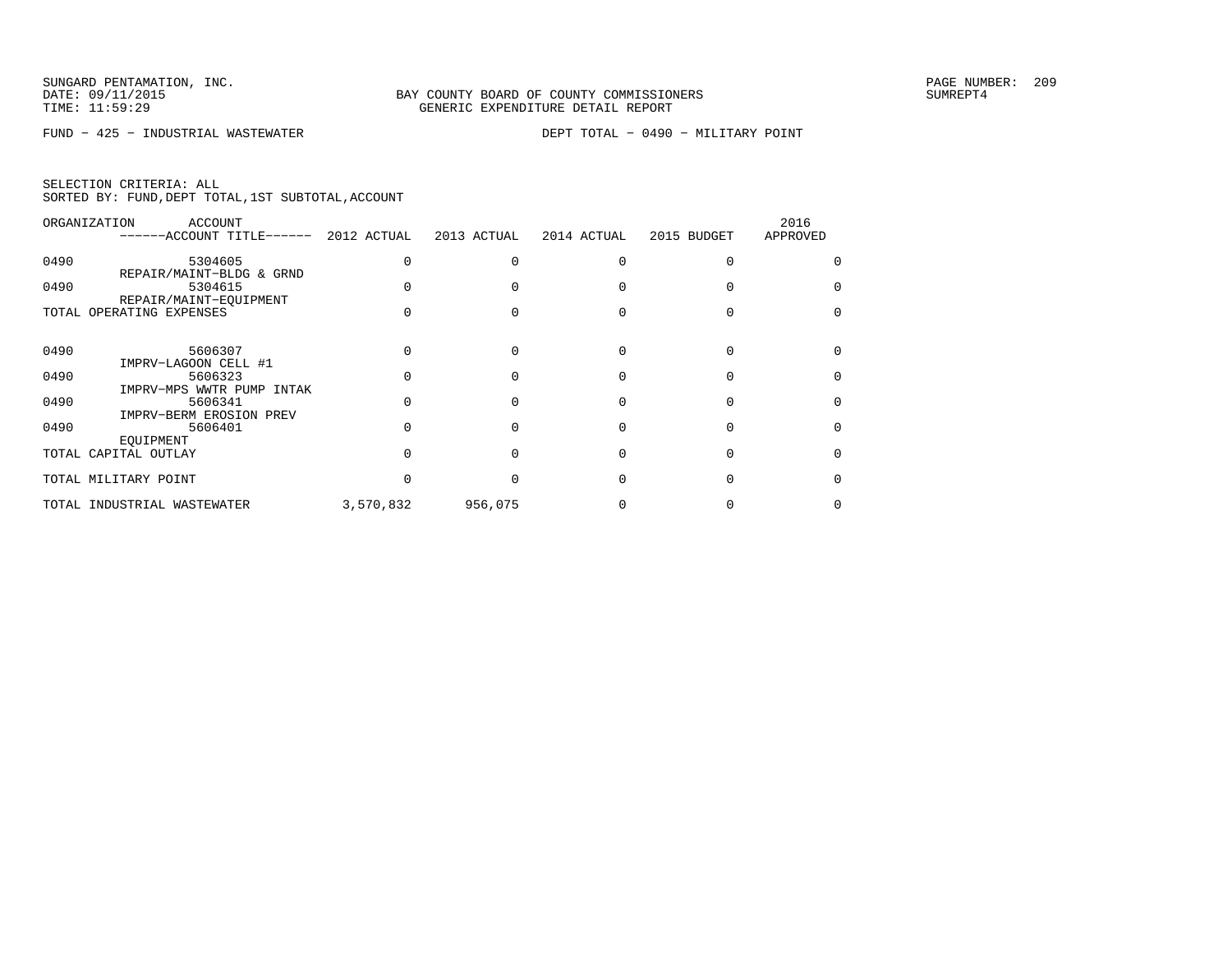FUND − 430 − SOLID WASTE FUND DEPT TOTAL − 0501 − LANDFILL

|  | SELECTION CRITERIA: ALL |  |                                                    |  |
|--|-------------------------|--|----------------------------------------------------|--|
|  |                         |  | SORTED BY: FUND, DEPT TOTAL, 1ST SUBTOTAL, ACCOUNT |  |

|      | ORGANIZATION<br>ACCOUNT<br>------ACCOUNT TITLE------ 2012 ACTUAL 2013 ACTUAL 2014 ACTUAL 2015 BUDGET |                |                |                |                                 | 2016<br>APPROVED |
|------|------------------------------------------------------------------------------------------------------|----------------|----------------|----------------|---------------------------------|------------------|
| 0501 | 5101200                                                                                              | 439,127        | 475,207        | 502,257        | 518,746                         | 507,597          |
| 0501 | SALARIES & WAGES-REGULAR<br>5101205                                                                  | $\overline{0}$ | 37,330         | 15,109         | $\Omega$                        | $\Omega$         |
| 0501 | SALARIES & WAGES-DISASTER<br>5101400                                                                 | 109,207        | 75,695         | 44,834         | 40,000                          | 40,000           |
| 0501 | SALARIES & WAGES-OVERTIME<br>5101405<br>SALARIES-DISASTER O/T                                        | $\overline{0}$ | 18,254         | 7,945          | $\overline{0}$                  | $\bigcirc$       |
| 0501 | 5102100<br>FICA TAXES-MATCHING                                                                       | 39,922         | 44,117         | 41,241         | 42,744                          | 41,891           |
| 0501 | 5102200<br>RETIREMENT CONTRIBUTIONS                                                                  | 27,111         | 35,761         | 41,664         | 44,043                          | 40,749           |
| 0501 | 5102300<br>LIFE & HEALTH INSURANCE                                                                   | 77,798         | 88,553         | 87,230         | 106,795                         | 142,854          |
| 0501 | 5102400<br>WORKERS COMP. PREMIUMS                                                                    | 47,116         | 48,208         |                | 53,200 53,574 52,638            |                  |
|      | TOTAL PERSONAL SERVICES                                                                              | 740,281        |                |                | 823,127 793,481 805,902 825,729 |                  |
| 0501 | 5143101                                                                                              | 5,266          | 5,580          | 6,007          | 6,677                           | 6,639            |
| 0501 | PROF SRV-CO ATTORNEY<br>5143105                                                                      | $\overline{0}$ | $\overline{0}$ | $\mathbf 0$    | $\mathbf 0$                     | $\mathbf 0$      |
| 0501 | PROF SRV-OTHER ATTNY<br>5303104<br>PROF SRV-ENGINEERING                                              | 53,113         | 23,937         | 64,499         | 30,000                          | 10,000           |
| 0501 | 5303106<br>PROF SRV-PHYSICLS/MEDICAL                                                                 | 256            | $\Omega$       | 45             | 300                             | 300              |
| 0501 | 5303107<br>PROF SRV-SUBSTANCE TEST                                                                   | 1,151          | 222            | 558            | 560                             | 560              |
| 0501 | 5303110<br>PROF SRV-BACKGROUND CHECK                                                                 | $\overline{0}$ | 36             | 71             | 35                              | 35               |
| 0501 | 5303401<br>CONTRACTED SERVICES                                                                       | 275,135        | 668,247        | 862,050        | 462,825 412,825                 |                  |
| 0501 | 5303403<br>CONTR SRV-BANK CHRG POOL                                                                  | 3,327          | 4,798          | 5,728          | 5,160                           | 5,160            |
| 0501 | 5303408<br>CONTR SRV-800 MHZ                                                                         | 4,632          | 4,630          | 4,286          | 4,047                           | 3,686            |
| 0501 | 5303410<br>CONTR SRV-JANITORIAL                                                                      | $\Omega$       | $\Omega$       | $\Omega$       | $\Omega$                        | $\Omega$         |
| 0501 | 5303425<br>CONTR SRV-ADMIN FEES                                                                      | 36,515         | 33,863         | 39,889         | 43,776                          | 54,950           |
| 0501 | 5303446<br>CONTR SRV-FACILITIES                                                                      | 2,294          | 1,438          | 1,686          | 3,413                           | 5,236            |
| 0501 | 5303464<br>CONTR SRV-LAB                                                                             | 43,143         | 12,223         | 34,643         | $\overline{0}$                  | 20,000           |
| 0501 | 5304001<br>TRAVEL/TRAINING NON-LOCAL                                                                 | 2,648          | 1,367          | $\overline{0}$ | $\mathbf{0}$                    | $\Omega$         |
| 0501 | 5304101<br>COMMUNICATIONS SERVICES                                                                   | 3,265          | 3,683          | 3,843          | 7,020                           | 7,790            |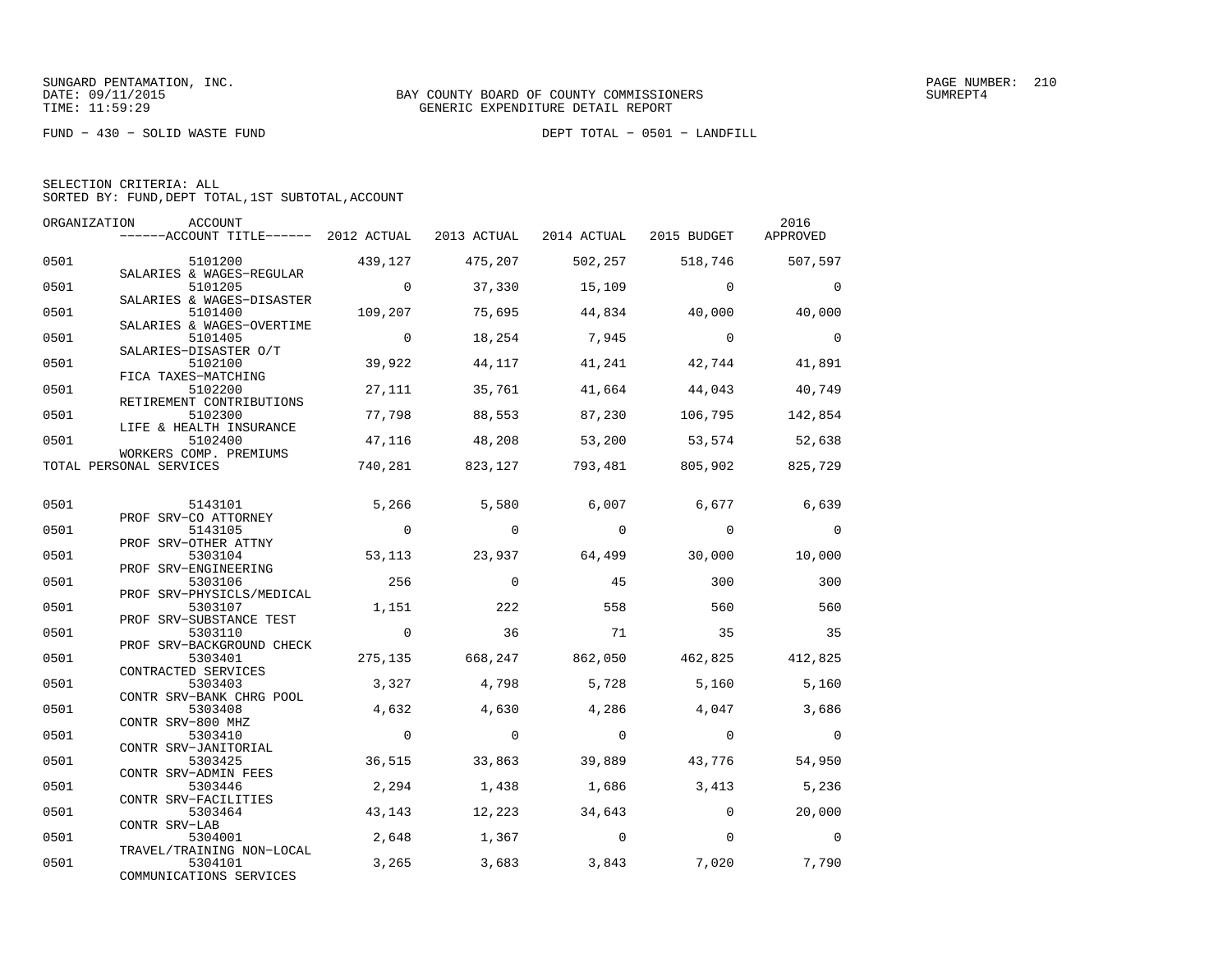FUND − 430 − SOLID WASTE FUND DEPT TOTAL − 0501 − LANDFILL

|  | SELECTION CRITERIA: ALL |                                                    |  |
|--|-------------------------|----------------------------------------------------|--|
|  |                         | SORTED BY: FUND, DEPT TOTAL, 1ST SUBTOTAL, ACCOUNT |  |

| ORGANIZATION | ACCOUNT                               |             |                |                         |                | 2016           |
|--------------|---------------------------------------|-------------|----------------|-------------------------|----------------|----------------|
|              | ------ACCOUNT TITLE------ 2012 ACTUAL |             | 2013 ACTUAL    | 2014 ACTUAL 2015 BUDGET |                | APPROVED       |
| 0501         | 5304122                               | 2,980       | 3,043          | 2,843                   | $\Omega$       | 250            |
| 0501         | COMM SRV-LEASED LINES<br>5304125      | 560         | 417            | 257                     | $\Omega$       | 257            |
|              | POSTAGE/TRANSP/FREIGHT                |             |                |                         |                |                |
| 0501         | 5304301                               | 17,973      | 18,421         | 20,295                  | 25,000         | 25,000         |
| 0501         | UTILITY SERVICES<br>5304410           | 31,620      | 77,881         | 5,973                   | 31,140         | 31,140         |
|              | RENTALS/LEASES-EQUIPMENT              |             |                |                         |                |                |
| 0501         | 5304501<br>INSURANCE & BONDS          | 58,258      | 58,258         | 53,317                  | 53,317         | 39,406         |
| 0501         | 5304604                               | 88,964      | 67,546         | 41,508                  | 50,000         | 50,000         |
| 0501         | REPAIR/MAINT-BLD&GRD DEPT<br>5304605  | 847         | 1,453          | 1,439                   | $\overline{0}$ | $\overline{0}$ |
|              | REPAIR/MAINT-BLDG & GRND              |             |                |                         |                |                |
| 0501         | 5304610<br>REPAIR/MAINT-AUTO EOUIP    | 17,872      | 12,340         | 16,158                  | 20,000         | 20,000         |
| 0501         | 5304611                               | $\Omega$    | $\Omega$       | $\Omega$                | $\Omega$       | $\mathbf 0$    |
|              | REPAIR/MAINT-FLEET MAINT              |             |                |                         |                |                |
| 0501         | 5304615<br>REPAIR/MAINT-EQUIPMENT     | 76,230      | 121,022        | 103,117                 | 90,000         | 90,000         |
| 0501         | 5304701                               | 140         | $\Omega$       | $\Omega$                | 500            | 500            |
| 0501         | PRINTING & BINDING<br>5304902         | 1,336       | 4,220          | 8,313                   | 13,966         | 3,279          |
|              | FEES & COSTS-PURCHASING               |             |                |                         |                |                |
| 0501         | 5304905<br>FEES&COSTS-LGL ADV/ADVERT  | 1,285       | 518            | $\Omega$                | 350            | 350            |
| 0501         | 5304922                               | 1,230       | 1,160          | 14,990                  | 20,570         | 10,570         |
|              | FEES & COSTS-PERMITS                  | 163         |                | $\Omega$                |                |                |
| 0501         | 5304990<br>MISCELLANEOUS EXPENSES     |             | 194            |                         | 500            | 500            |
| 0501         | 5305101                               | 996         | 494            | 1,011                   | 500            | 500            |
| 0501         | OFFICE SUPPLIES<br>5305201            | 9,079       | 11,216         | 6,940                   | 6,500          | 6,500          |
|              | OPERATING SUPPLIES                    |             |                |                         |                |                |
| 0501         | 5305202<br>OPER SUPPLIES-JANITORIAL   | 924         | 862            | 1,532                   | 1,400          | 1,400          |
| 0501         | 5305205                               | 224,186     | 214,090        | 179,398                 | 230,000        | 200,000        |
| 0501         | GAS, OIL & LUBRICANTS<br>5305210      | 947         | 1,678          | 1,120                   | 1,400          | 1,400          |
|              | SAFETY GEAR & SUPPLIES                |             |                |                         |                |                |
| 0501         | 5305215                               | 7,478       | 8,223          | 6,106                   | 10,000         | 10,000         |
| 0501         | CLOTHING & WEARING APPRL<br>5305220   | 4,726       | 4,508          | 6,318                   | 2,500          | 2,500          |
|              | TOOL & SMALL IMPLEMENTS               |             |                |                         |                |                |
| 0501         | 5305401<br>BOOKS/RESOURCE MATR/SUBSC  | 81          | $\overline{0}$ | 40                      | $\Omega$       | $\mathbf 0$    |
| 0501         | 5305402                               | $\mathbf 0$ | 195            | 425                     | $\Omega$       | 170            |
| 0501         | DUES & MEMBERSHIPS<br>5305406         | 3,421       | 2,926          | 5,515                   | $\Omega$       | $\Omega$       |
|              | TRAINING & TUITION                    |             |                |                         |                |                |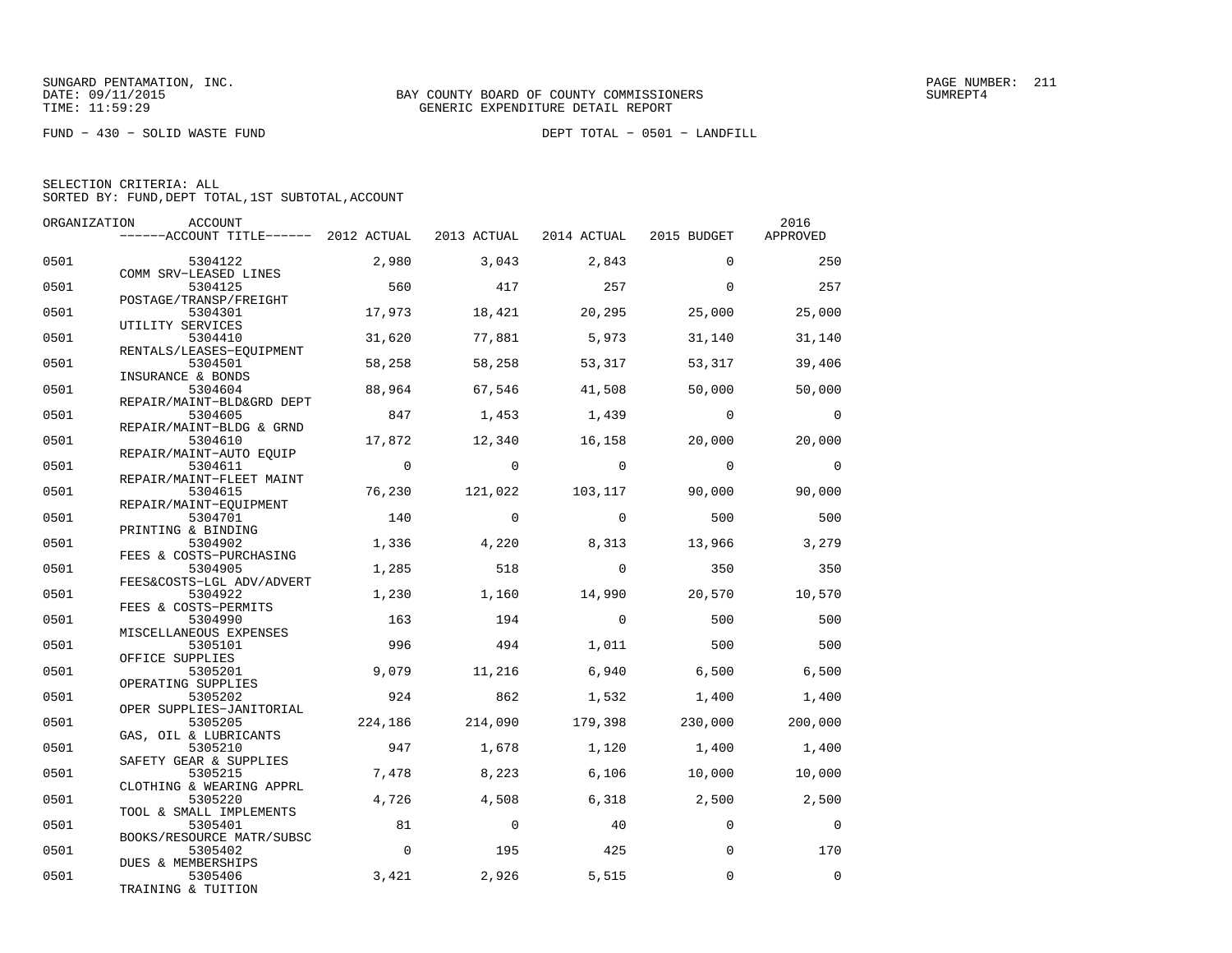FUND − 430 − SOLID WASTE FUND DEPT TOTAL − 0501 − LANDFILL

| SELECTION CRITERIA: ALL |  |  |                                                    |  |
|-------------------------|--|--|----------------------------------------------------|--|
|                         |  |  | SORTED BY: FUND, DEPT TOTAL, 1ST SUBTOTAL, ACCOUNT |  |

| ORGANIZATION<br>ACCOUNT<br>------ACCOUNT TITLE------ | 2012 ACTUAL | 2013 ACTUAL | 2014 ACTUAL | 2015 BUDGET | 2016<br>APPROVED |
|------------------------------------------------------|-------------|-------------|-------------|-------------|------------------|
| TOTAL OPERATING EXPENSES                             | 982,038     | 1,370,687   | 1,499,921   | 1,121,456   | 1,020,903        |
| 0501<br>5606401<br>EOUIPMENT                         | 7,410       | $\Omega$    | 24,700      |             |                  |
| 0501<br>5606402<br>EOUIP LESS THAN \$1000            | 6,091       | 3,090       | 9,181       | 2,600       | 2,600            |
| TOTAL CAPITAL OUTLAY                                 | 13,501      | 3,090       | 33,881      | 2,600       | 2,600            |
| 0501<br>5905998<br>DEPRECIATION EXPENSE              |             |             | $\Omega$    |             | $\Omega$         |
| 0501<br>5909910<br>FOR CONTINGENCIES<br>RESERVE      |             | $\Omega$    | $\Omega$    | $\Omega$    | $\Omega$         |
| 0501<br>5909915<br>RESERVE FOR PAY ADJUSTMNT         |             |             | $\Omega$    | $\Omega$    | $\Omega$         |
| TOTAL NON-OPERATING EXPENSES                         |             | $\Omega$    | $\Omega$    | $\Omega$    | $\Omega$         |
| TOTAL LANDFILL                                       | 1,735,820   | 2,196,904   | 2,327,284   | 1,929,958   | 1,849,232        |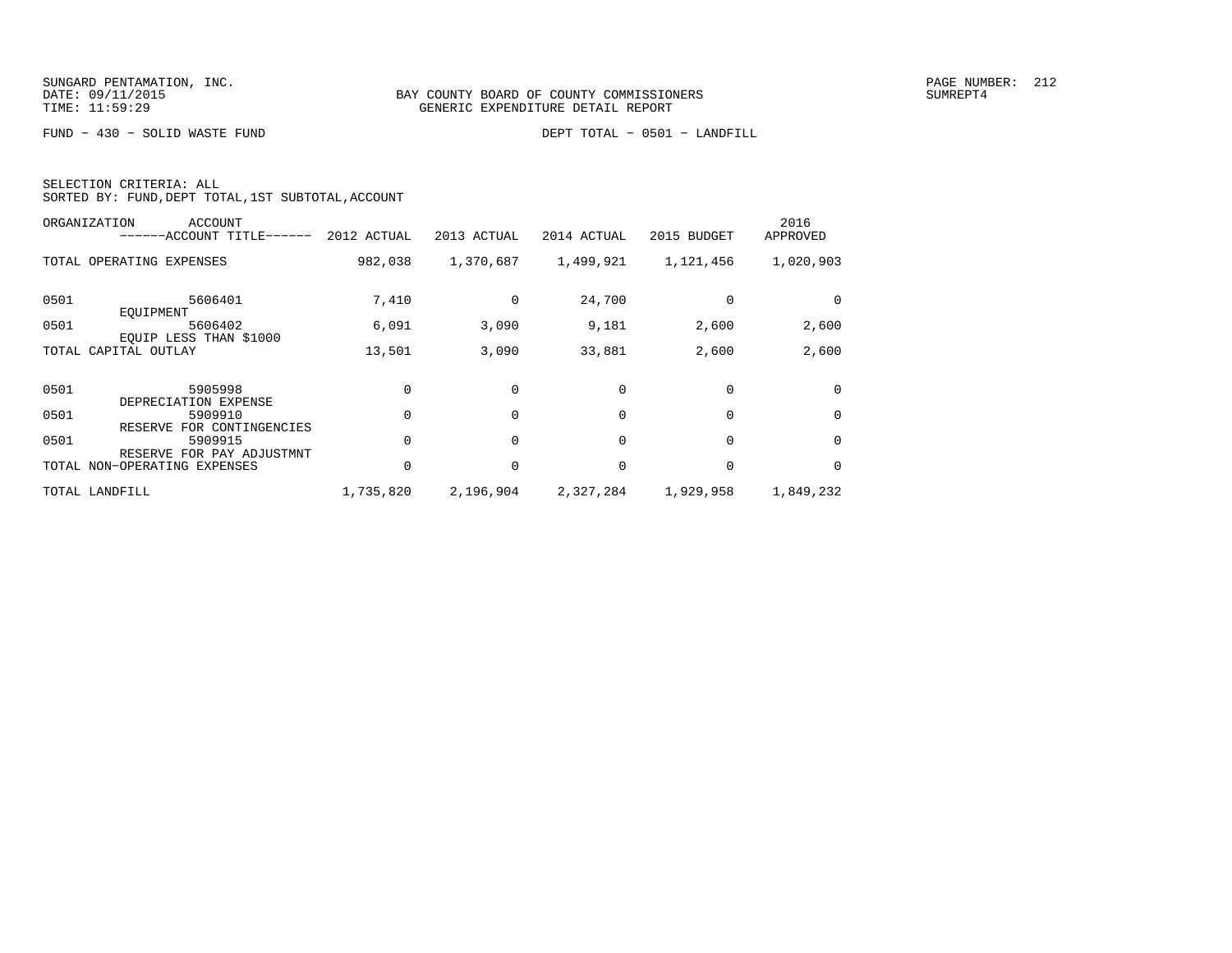|  | SELECTION CRITERIA: ALL |                                                    |
|--|-------------------------|----------------------------------------------------|
|  |                         | SORTED BY: FUND, DEPT TOTAL, 1ST SUBTOTAL, ACCOUNT |

|      | ORGANIZATION<br>ACCOUNT               |             |              |             |             | 2016        |
|------|---------------------------------------|-------------|--------------|-------------|-------------|-------------|
|      | ------ACCOUNT TITLE------ 2012 ACTUAL |             | 2013 ACTUAL  | 2014 ACTUAL | 2015 BUDGET | APPROVED    |
| 0503 | 5143101                               | 232         | 469          | 478         | 252         | 144         |
|      | PROF SRV-CO ATTORNEY                  |             |              |             |             |             |
| 0503 | 5303104                               | 8,499       | $\Omega$     | $\mathbf 0$ | 0           | 20,000      |
|      | PROF SRV-ENGINEERING                  |             |              |             |             |             |
| 0503 | 5303110                               | $\mathbf 0$ | $\Omega$     | $\Omega$    | $\mathbf 0$ | 0           |
|      | PROF SRV-BACKGROUND CHECK             |             |              |             |             |             |
| 0503 | 5303425                               | 1,611       | 2,849        | 3,205       | 1,649       | 925         |
|      | CONTR SRV-ADMIN FEES                  |             |              |             |             |             |
| 0503 | 5303464                               | 16,414      | 11,128       | 5,730       | 15,000      | 15,000      |
|      | CONTR SRV-LAB                         |             |              |             |             |             |
| 0503 | 5304125                               | 598         | 1,374        | $\Omega$    | $\mathbf 0$ | $\mathbf 0$ |
|      | POSTAGE/TRANSP/FREIGHT                |             |              |             |             |             |
| 0503 | 5304410                               | $\Omega$    | 11,265       | $\Omega$    | $\Omega$    | $\Omega$    |
|      | RENTALS/LEASES-EOUIPMENT              |             |              |             |             |             |
| 0503 | 5304604                               | 36,307      | 30,610       | 44,480      | 25,000      | 50,000      |
|      | REPAIR/MAINT-BLD&GRD DEPT             |             |              |             |             |             |
| 0503 | 5304605                               | $\mathbf 0$ | $\mathbf{0}$ | $\mathbf 0$ | $\mathbf 0$ | 0           |
|      | REPAIR/MAINT-BLDG & GRND              |             |              |             |             |             |
| 0503 | 5304630                               | $\mathbf 0$ | $\Omega$     | $\Omega$    | $\Omega$    | 0           |
|      | REPAIR/MAINT-MAJ S CAP                |             |              |             |             |             |
| 0503 | 5304902                               | $\mathbf 0$ | $\Omega$     | $\Omega$    | $\mathbf 0$ | $\mathbf 0$ |
| 0503 | FEES & COSTS-PURCHASING               | 750         | $\Omega$     | $\Omega$    | $\Omega$    | $\mathbf 0$ |
|      | 5304990                               |             |              |             |             |             |
| 0503 | MISCELLANEOUS EXPENSES<br>5305201     | 0           | 69           | 0           | 0           | 0           |
|      | OPERATING SUPPLIES                    |             |              |             |             |             |
|      | TOTAL OPERATING EXPENSES              | 64,411      | 57,763       | 53,893      | 41,901      | 86,069      |
|      |                                       |             |              |             |             |             |
|      |                                       |             |              |             |             |             |
| 0503 | 5606401                               | $\Omega$    | 3,377        | $\Omega$    | 0           | 12,000      |
| 0503 | EQUIPMENT                             | $\mathbf 0$ | 851          | $\Omega$    | $\mathbf 0$ |             |
|      | 5606402                               |             |              |             |             | 0           |
| 0503 | EQUIP LESS THAN \$1000<br>5606514     | $\Omega$    | $\Omega$     | $\Omega$    | $\Omega$    | $\mathbf 0$ |
|      | CIP-MAT RCVY & BAIL WRAP              |             |              |             |             |             |
| 0503 | 5606576                               | 6,439       | $\mathbf{0}$ | 13,103      | $\mathbf 0$ | $\Omega$    |
|      | CIP-MAJETTE IRON/BEN REMD             |             |              |             |             |             |
|      | TOTAL CAPITAL OUTLAY                  | 6,439       | 4,228        | 13,103      | $\mathbf 0$ | 12,000      |
|      |                                       |             |              |             |             |             |
| 0503 | 5909910                               | 0           | 0            | 0           | $\mathbf 0$ | 0           |
|      | RESERVE FOR CONTINGENCIES             |             |              |             |             |             |
|      | TOTAL NON-OPERATING EXPENSES          | $\Omega$    | $\Omega$     | $\Omega$    | $\Omega$    | $\Omega$    |
|      |                                       |             |              |             |             |             |
|      | TOTAL LONGTERM CARE/MAJETTE           | 70,849      | 61,991       | 66,997      | 41,901      | 98,069      |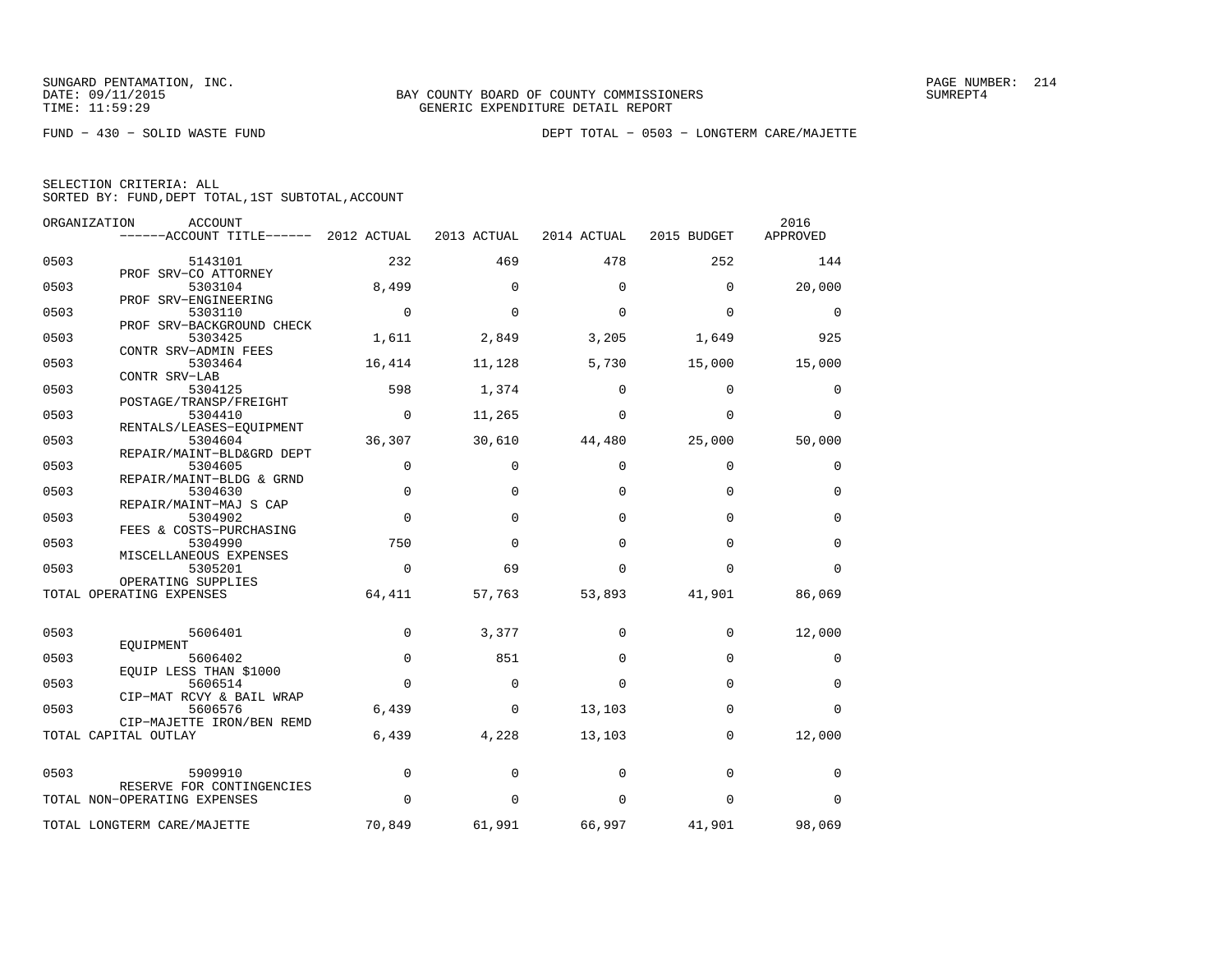| SELECTION CRITERIA: ALL |  |                                                    |  |  |
|-------------------------|--|----------------------------------------------------|--|--|
|                         |  | SORTED BY: FUND, DEPT TOTAL, 1ST SUBTOTAL, ACCOUNT |  |  |

| ORGANIZATION | <b>ACCOUNT</b><br>------ACCOUNT TITLE------ 2012 ACTUAL          |                 |                 | 2013 ACTUAL 2014 ACTUAL 2015 BUDGET |                 | 2016<br>APPROVED |
|--------------|------------------------------------------------------------------|-----------------|-----------------|-------------------------------------|-----------------|------------------|
| 0505         | 5101200                                                          | 60,462          | 55,134          | 42,340                              | 46,218          | 46,218           |
| 0505         | SALARIES & WAGES-REGULAR<br>5101400<br>SALARIES & WAGES-OVERTIME | 4,505           | 7,944           | 4,269                               | 3,000           | 3,000            |
| 0505         | 5101405<br>SALARIES-DISASTER O/T                                 | $\overline{0}$  | $\Omega$        | 260                                 | $\Omega$        | $\Omega$         |
| 0505         | 5102100<br>FICA TAXES-MATCHING                                   | 4,705           | 4,623           | 3,573                               | 3,765           | 3,765            |
| 0505         | 5102200<br>RETIREMENT CONTRIBUTIONS                              | 3,220           | 3,606           | 3,176                               | 3,718           | 3,663            |
| 0505         | 5102300<br>LIFE & HEALTH INSURANCE                               | 9,258           | 7,842           | 656                                 | 16,418          | 5,424            |
| 0505         | 5102400<br>WORKERS COMP. PREMIUMS                                | 6,469           | 6,469           | 6,353                               | 5,194           | 3,821            |
|              | TOTAL PERSONAL SERVICES                                          | 88,618          | 85,618          | 60,628                              | 78,313          | 65,891           |
| 0505         | 5143101<br>PROF SRV-CO ATTORNEY                                  | 34,832          | 33,504          | 32,093                              | 45,088          | 35,939           |
| 0505         | 5143105<br>PROF SRV-OTHER ATTNY                                  | $\Omega$        | $\Omega$        | $\Omega$                            | $\Omega$        | $\Omega$         |
| 0505         | 5303104<br>PROF SRV-ENGINEERING                                  | 0               | 2,478           | 2,698                               | 44,200          | 44,200           |
| 0505         | 5303106<br>PROF SRV-PHYSICLS/MEDICAL                             | $\mathbf 0$     | $\Omega$        | 237                                 | $\Omega$        | 60               |
| 0505         | 5303107<br>PROF SRV-SUBSTANCE TEST                               | 77              | 37              | 37                                  | 100             | 40               |
| 0505         | 5303110<br>PROF SRV-BACKGROUND CHECK                             | $\Omega$        | $\Omega$        | 36                                  | $\mathbf 0$     | 35               |
| 0505         | 5303401<br>CONTRACTED SERVICES                                   | 171,271         | 171,077         | 323,279                             | 280,500         | 335,000          |
| 0505         | 5303403<br>CONTR SRV-BANK CHRG POOL                              | 517             | 1,169           | 868                                 | 750             | 900              |
| 0505         | 5303408<br>CONTR SRV-800 MHZ                                     | 201<br>$\Omega$ | 201<br>$\Omega$ | 186<br>$\Omega$                     | 176<br>$\Omega$ | 160<br>$\Omega$  |
| 0505<br>0505 | 5303410<br>CONTR SRV-JANITORIAL<br>5303425                       | 241,541         |                 | 241,541 308,234                     | 330,558         | 269,463          |
| 0505         | CONTR SRV-ADMIN FEES<br>5303426                                  | $\overline{0}$  | $\Omega$        | $\Omega$                            | $\Omega$        | $\Omega$         |
| 0505         | CONTR SRV-UTIL ADMIN FEES<br>5303446                             | 734             | 231             | 94                                  | $\Omega$        | $\Omega$         |
| 0505         | CONTR SRV-FACILITIES<br>5303464                                  | 1,890           | 1,038           | 3,270                               | 1,457           | 1,600            |
| 0505         | CONTR SRV-LAB<br>5303470                                         | 4,551,030       |                 | 4,681,039 4,939,757                 | 3,625,880       | 3,625,880        |
| 0505         | CONTR SRV-EN GEN<br>5303471<br>CONTR SRV-MONTENAY REIMB          | 0               | $\mathbf 0$     | $\mathbf 0$                         | $\mathbf 0$     | $\Omega$         |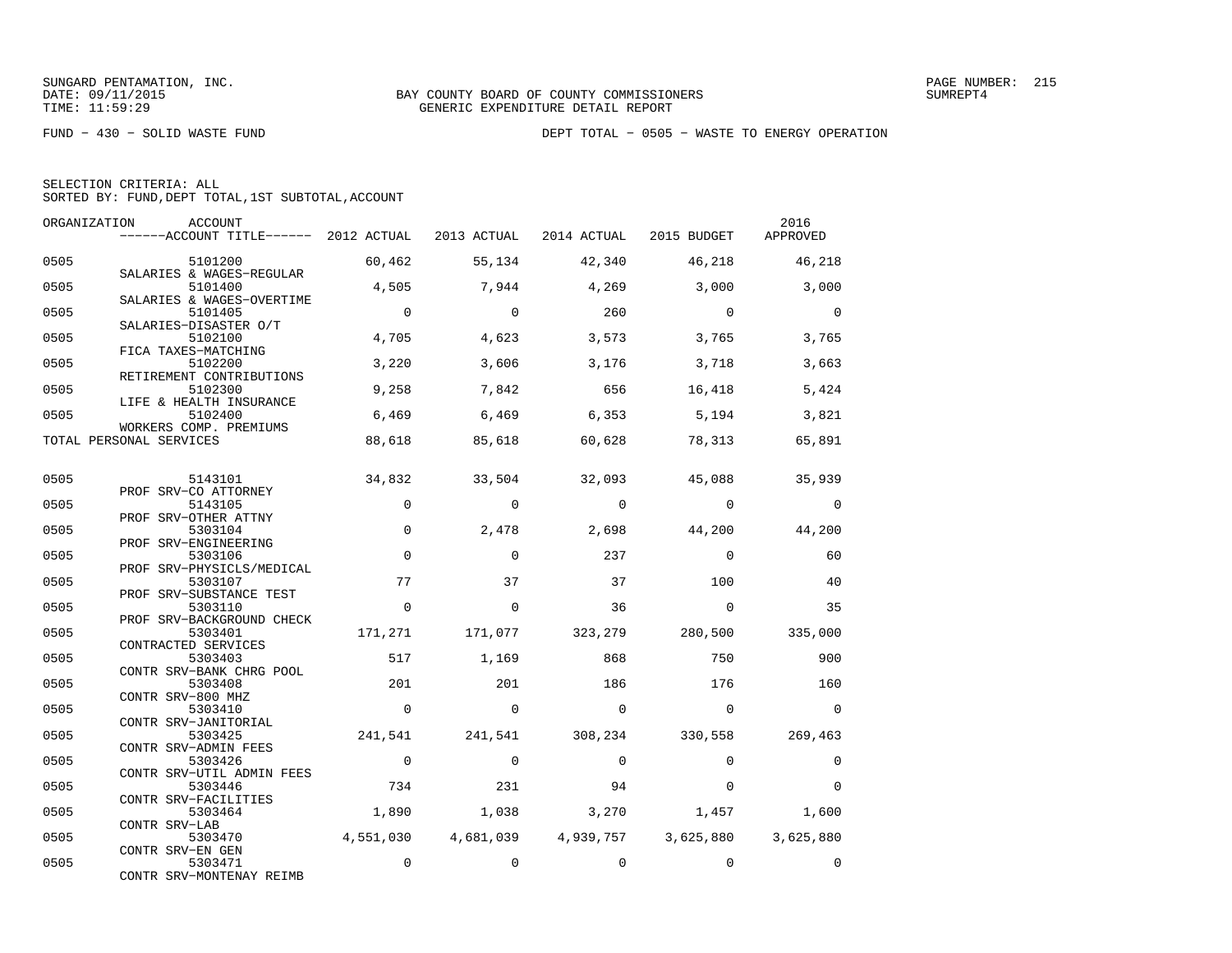FUND − 430 − SOLID WASTE FUND DEPT TOTAL − 0505 − WASTE TO ENERGY OPERATION

| SELECTION CRITERIA: ALL |  |  |                                                    |  |
|-------------------------|--|--|----------------------------------------------------|--|
|                         |  |  | SORTED BY: FUND, DEPT TOTAL, 1ST SUBTOTAL, ACCOUNT |  |

| ORGANIZATION | ACCOUNT                               |                |             |             |             | 2016        |
|--------------|---------------------------------------|----------------|-------------|-------------|-------------|-------------|
|              | ------ACCOUNT TITLE------ 2012 ACTUAL |                | 2013 ACTUAL | 2014 ACTUAL | 2015 BUDGET | APPROVED    |
| 0505         | 5303472                               | $\Omega$       | $\Omega$    | $\Omega$    | $\Omega$    | $\Omega$    |
| 0505         | CONTR SRV-MONTENAY MGT<br>5303473     | $\Omega$       | $\Omega$    | $\Omega$    | $\Omega$    | $\Omega$    |
| 0505         | CONTR SRV-GULF POWER TRNS<br>5303474  | $\mathbf 0$    | $\Omega$    | $\Omega$    | $\Omega$    | $\mathbf 0$ |
| 0505         | CONTR SRV-MONTENAY SCH MN<br>5303475  | $\Omega$       | $\Omega$    | $\Omega$    | $\Omega$    | $\Omega$    |
| 0505         | CONTR SRV-MONTENAY BONUS<br>5304001   | $\Omega$       | $\Omega$    | $\Omega$    | 10,150      | 10,150      |
| 0505         | TRAVEL/TRAINING NON-LOCAL<br>5304101  | 7,555          | 8,310       | 2,801       | 4,260       | 6,795       |
|              | COMMUNICATIONS SERVICES               |                |             |             |             |             |
| 0505         | 5304125<br>POSTAGE/TRANSP/FREIGHT     | 5,725          | 338         | 2,464       | 3,500       | 3,500       |
| 0505         | 5304301<br>UTILITY SERVICES           | 421,386        | 548,179     | 461,174     | 640,000     | 962,000     |
| 0505         | 5304405<br>RENTALS/LEASES-BUILDINGS   | $\overline{0}$ | $\Omega$    | $\Omega$    | $\Omega$    | $\Omega$    |
| 0505         | 5304410<br>RENTALS/LEASES-EQUIPMENT   | 94,154         | 22,737      | 37,979      | 34,300      | 85,400      |
| 0505         | 5304501<br>INSURANCE & BONDS          | 318,269        | 385,581     | 687,018     | 784,732     | 796,179     |
| 0505         | 5304602                               | 13, 276, 273   | 25,693,111  | 9,671,868   | 3,000,000   | 2,200,000   |
| 0505         | REPAIR/MAINT-FIRE DAMAGE<br>5304604   | 27,990         | 15,931      | 5,055       | 19,000      | 19,000      |
| 0505         | REPAIR/MAINT-BLD&GRD DEPT<br>5304605  | 64,192         | 39,880      | 5,548       | 8,500       | 8,500       |
| 0505         | REPAIR/MAINT-BLDG & GRND<br>5304610   | 262            | 7           | 19,229      | 14,800      | 14,800      |
| 0505         | REPAIR/MAINT-AUTO EOUIP<br>5304611    | $\overline{0}$ | $\Omega$    | $\Omega$    | $\Omega$    | $\Omega$    |
| 0505         | REPAIR/MAINT-FLEET MAINT<br>5304615   | 3,328,299      | 825,710     | 1,714,349   | 950,000     | 950,000     |
| 0505         | REPAIR/MAINT-EOUIPMENT<br>5304701     | $\Omega$       | $\Omega$    | $\Omega$    | $\Omega$    | $\Omega$    |
| 0505         | PRINTING & BINDING<br>5304902         | 38,084         | 41,036      | 61,134      | 88,226      | 57,796      |
|              | FEES & COSTS-PURCHASING               | 309            |             |             |             |             |
| 0505         | 5304905<br>FEES&COSTS-LGL ADV/ADVERT  |                | $\Omega$    | $\Omega$    | 2,200       | 2,200       |
| 0505         | 5304922<br>FEES & COSTS-PERMITS       | 1,677          | 2,577       | 24,223      | 32,150      | 12,350      |
| 0505         | 5304984<br><b>BAD DEBT</b>            | $\Omega$       | $\Omega$    | $\Omega$    | $\Omega$    | $\Omega$    |
| 0505         | 5304990<br>MISCELLANEOUS EXPENSES     | $\Omega$       | $\Omega$    | $\Omega$    | 100         | 100         |
| 0505         | 5305101<br>OFFICE SUPPLIES            | 8,957          | 9,764       | 7,555       | 9,000       | 9,000       |
| 0505         | 5305201<br>OPERATING SUPPLIES         | 170,353        | 184,245     | 224,474     | 189,000     | 175,000     |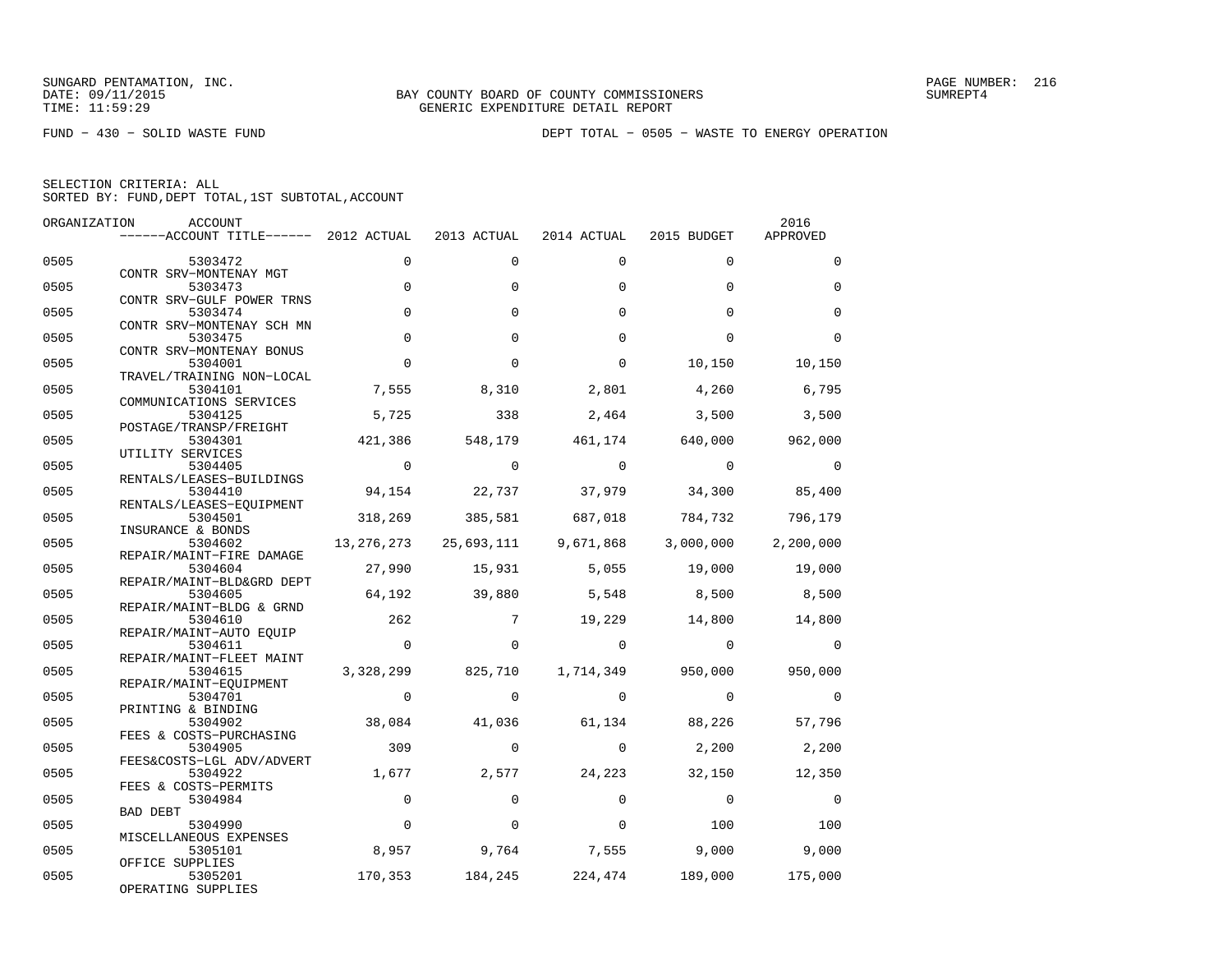FUND − 430 − SOLID WASTE FUND DEPT TOTAL − 0505 − WASTE TO ENERGY OPERATION

| SELECTION CRITERIA: ALL |  |                                                    |  |
|-------------------------|--|----------------------------------------------------|--|
|                         |  | SORTED BY: FUND, DEPT TOTAL, 1ST SUBTOTAL, ACCOUNT |  |

|      | ORGANIZATION<br>ACCOUNT<br>------ACCOUNT TITLE------ 2012 ACTUAL |             | 2013 ACTUAL | 2014 ACTUAL    | 2015 BUDGET | 2016<br>APPROVED |
|------|------------------------------------------------------------------|-------------|-------------|----------------|-------------|------------------|
| 0505 | 5305202                                                          | 8,372       | 4,985       | 5,566          | 5,500       | 5,500            |
| 0505 | OPER SUPPLIES-JANITORIAL<br>5305204                              | 94,108      | 142,676     | 253,108        | 312,000     | 298,000          |
| 0505 | OPER. SUPPLIES-CHEMICALS<br>5305205<br>GAS, OIL & LUBRICANTS     | 79,070      | 81,171      | 202,223        | 213,000     | 200,000          |
| 0505 | 5305210<br>SAFETY GEAR & SUPPLIES                                | 29,280      | 31,007      | 14,468         | 25,000      | 25,000           |
| 0505 | 5305215<br>CLOTHING & WEARING APPRL                              | 29,943      | 21,362      | 18,828         | 30,000      | 25,000           |
| 0505 | 5305220<br>TOOL & SMALL IMPLEMENTS                               | 12,933      | 10,073      | 10,073         | 11,500      | 11,500           |
| 0505 | 5305401<br>BOOKS/RESOURCE MATR/SUBSC                             | 272         | $\Omega$    | 297            | 500         | 500              |
| 0505 | 5305402<br>DUES & MEMBERSHIPS                                    | 125         | $\Omega$    | $\overline{0}$ | 2,000       | 200              |
| 0505 | 5305406<br>TRAINING & TUITION                                    | 1,820       | 13,470      | 3,889          | 14,000      | 14,000           |
|      | TOTAL OPERATING EXPENSES                                         | 23,021,500  | 33,214,469  | 19,044,110     | 10,732,127  | 10,205,747       |
| 0505 | 5606314                                                          | 5,638       | 2,432       | $\Omega$       | $\Omega$    | $\Omega$         |
| 0505 | IMPRV-NETWORK CONNECT<br>5606401                                 | 87,087      | 68,349      | 47,356         | $\Omega$    | 125,000          |
| 0505 | EOUIPMENT<br>5606402                                             | 18,239      | 11,488      | 14,004         | $\Omega$    | $\Omega$         |
| 0505 | EQUIP LESS THAN \$1000<br>5606450                                | $\Omega$    | 13,733      | 8,579          | 7,700       | 15,370           |
|      | COMPUTER SOFTWARE<br>TOTAL CAPITAL OUTLAY                        | 110,964     | 96,003      | 69,939         | 7,700       | 140,370          |
|      |                                                                  |             |             |                |             |                  |
| 0505 | 5707115<br>PRINCIPAL-REV BONDS                                   | 1,885,000   | 1,940,000   | 1,990,000      | 2,045,000   | 2,105,000        |
| 0505 | 5707215<br>INTEREST-REV BONDS                                    | 878,093     | 693,713     | 765,401        | 583,036     | 525,366          |
| 0505 | 5707303<br><b>BOND ISSUE COSTS</b>                               | $\mathbf 0$ | $\Omega$    | $\Omega$       | $\Omega$    | $\Omega$         |
| 0505 | 5707316<br>PAYING AGENT/TRUSTEE-FEES                             | $\mathbf 0$ | $\Omega$    | $\Omega$       | 1,700       | 1,700            |
| 0505 | 5707370<br>ARBITRAGE REBATE EXPENSE                              | $\mathbf 0$ | 0           | 0              | $\Omega$    | $\Omega$         |
|      | TOTAL DEBT SERVICE                                               | 2,763,093   | 2,633,713   | 2,755,401      | 2,629,736   | 2,632,066        |
| 0505 | 5819112                                                          | $\mathbf 0$ | $\Omega$    | $\Omega$       | $\Omega$    | $\Omega$         |
| 0505 | TRNFS-RETAIL WATER (420)<br>5905908<br>LOSS ON DISPOSAL          | 0           | $\mathbf 0$ | $\mathbf 0$    | $\mathbf 0$ | $\mathbf 0$      |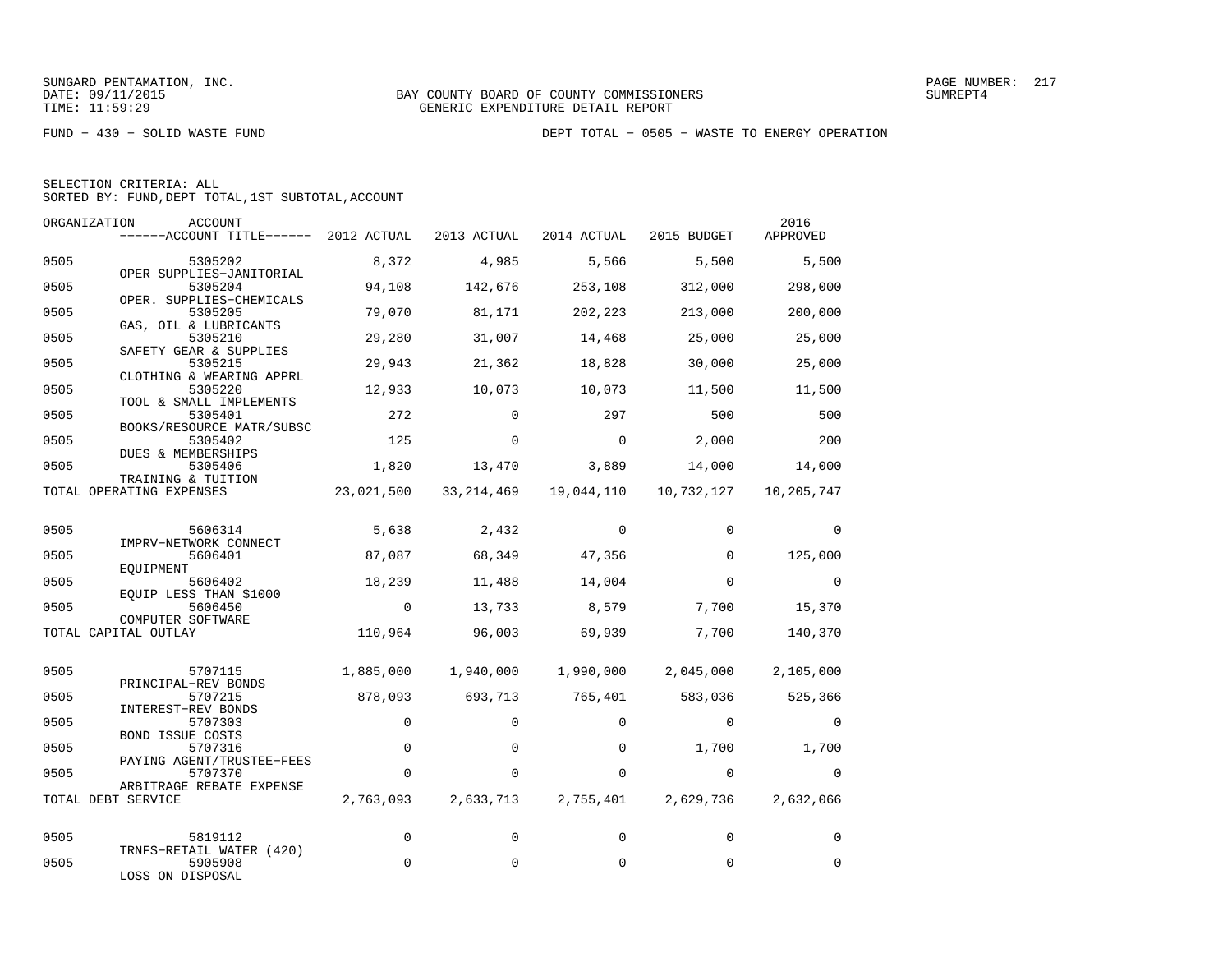FUND − 430 − SOLID WASTE FUND DEPT TOTAL − 0505 − WASTE TO ENERGY OPERATION

|      | ORGANIZATION<br>ACCOUNT<br>------ACCOUNT TITLE------ | 2012 ACTUAL | 2013 ACTUAL | 2014 ACTUAL | 2015 BUDGET | 2016<br>APPROVED |
|------|------------------------------------------------------|-------------|-------------|-------------|-------------|------------------|
| 0505 | 5905998                                              |             |             |             |             |                  |
|      | DEPRECIATION EXPENSE                                 |             |             |             |             |                  |
| 0505 | 5909910                                              |             |             |             |             |                  |
|      | RESERVE FOR CONTINGENCIES                            |             |             |             |             |                  |
| 0505 | 5909915                                              |             |             |             |             |                  |
|      | RESERVE FOR PAY ADJUSTMNT                            |             |             |             |             |                  |
|      | TOTAL NON-OPERATING EXPENSES                         |             |             |             |             |                  |
|      | TOTAL WASTE TO ENERGY OPERATION                      | 25,984,175  | 36,029,803  | 21,930,079  | 13,447,876  | 13,044,074       |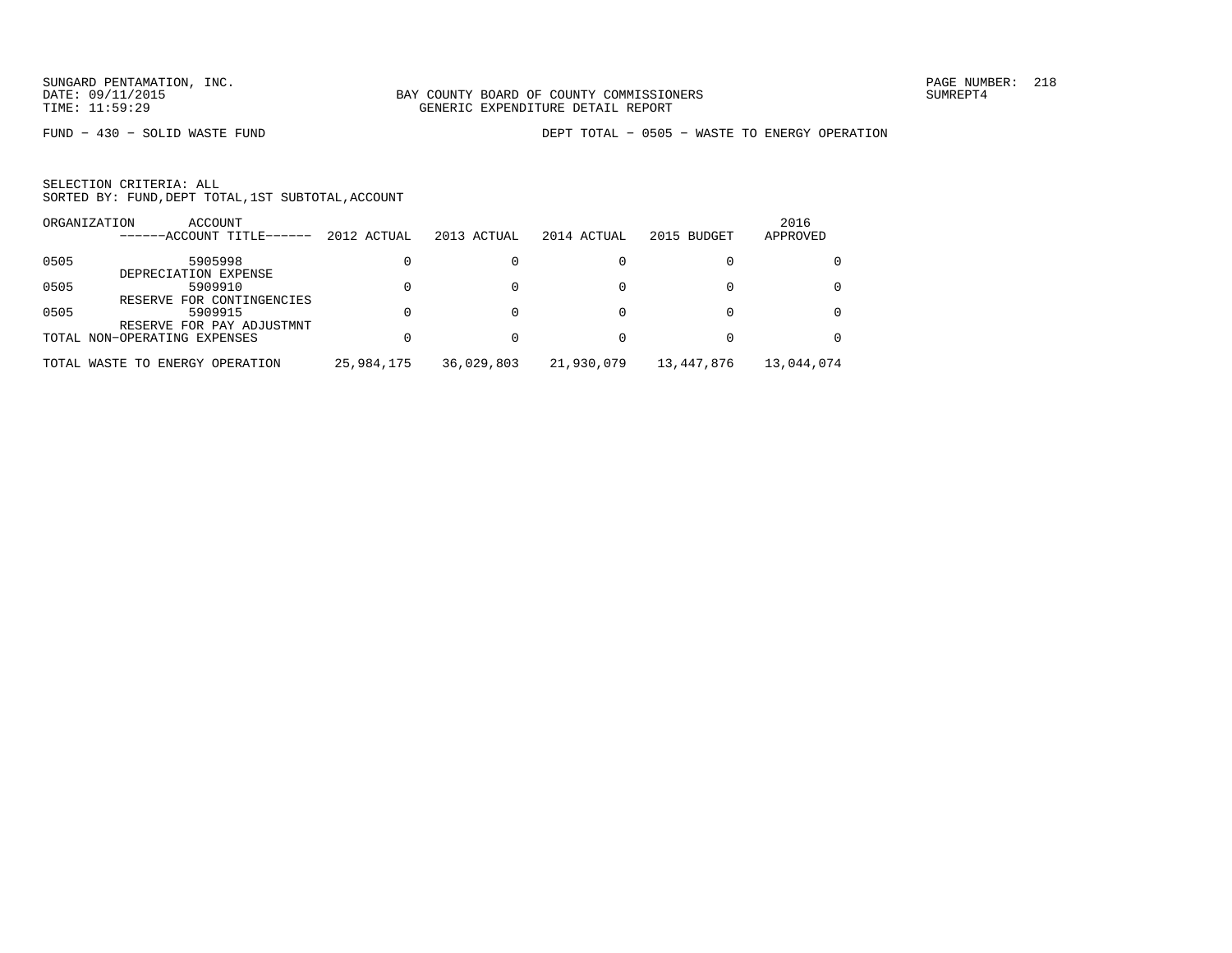FUND − 430 − SOLID WASTE FUND DEPT TOTAL − 0506 − SOLID WASTE ADMINISTRATIN

| SELECTION CRITERIA: ALL                            |  |
|----------------------------------------------------|--|
| SORTED BY: FUND, DEPT TOTAL, 1ST SUBTOTAL, ACCOUNT |  |

| ORGANIZATION | ACCOUNT<br>$---ACCOUNT$ TITLE $---2012$ ACTUAL 2013 ACTUAL 2014 ACTUAL 2015 BUDGET |                |                |                |                                         | 2016<br>APPROVED |
|--------------|------------------------------------------------------------------------------------|----------------|----------------|----------------|-----------------------------------------|------------------|
| 0506         | 5101200                                                                            | 329,993        | 313,155        | 299,573        | 285,720                                 | 275,641          |
| 0506         | SALARIES & WAGES-REGULAR<br>5101400                                                | 4,132          | 4,272          | 3,037          | 1,350                                   | 1,350            |
| 0506         | SALARIES & WAGES-OVERTIME<br>5101405                                               | 33             | $\overline{0}$ | 58             | $\overline{0}$                          | $\overline{0}$   |
| 0506         | SALARIES-DISASTER O/T<br>5102100                                                   | 24,361         | 23,527         | 21,936         | 21,961                                  | 21,190           |
| 0506         | FICA TAXES-MATCHING<br>5102200                                                     | 16,626         | 18,384         | 20,993         | 21,686                                  | 20,612           |
| 0506         | RETIREMENT CONTRIBUTIONS<br>5102300<br>LIFE & HEALTH INSURANCE                     | 32,400         | 34,174         | 36,229         | 35,256                                  | 49,369           |
| 0506         | 5102400<br>WORKERS COMP. PREMIUMS                                                  | 9,174          | 10,299         | 8,356          | 7,777                                   | 8,062            |
| 0506         | 5102500<br>UNEMPLOYMENT COMPENSATION                                               | $\overline{0}$ | $\overline{0}$ | $\overline{0}$ | $\overline{0}$                          | $\overline{0}$   |
|              | TOTAL PERSONAL SERVICES                                                            |                |                |                | 416,719 403,810 390,183 373,750 376,224 |                  |
| 0506         | 5143101                                                                            | 15,819         | 2,264          | 2,197          | 1,859                                   | 1,609            |
| 0506         | PROF SRV-CO ATTORNEY<br>5143105                                                    | $\mathbf 0$    | $\mathbf 0$    | $\Omega$       |                                         | 25,000 25,000    |
| 0506         | PROF SRV-OTHER ATTNY<br>5303104                                                    | $\Omega$       | $\Omega$       | $\Omega$       | $\Omega$                                | $\overline{0}$   |
| 0506         | PROF SRV-ENGINEERING<br>5303106                                                    | $\mathbf 0$    | $\Omega$       | $\Omega$       | $\Omega$                                | 100              |
| 0506         | PROF SRV-PHYSICLS/MEDICAL<br>5303107                                               | $\mathsf 0$    | 74             | 111            | 111                                     | 111              |
|              | PROF SRV-SUBSTANCE TEST                                                            | $\Omega$       |                |                |                                         |                  |
| 0506         | 5303110<br>PROF SRV-BACKGROUND CHECK                                               |                | $\Omega$       | 67             | $\Omega$                                | 67               |
| 0506         | 5303401<br>CONTRACTED SERVICES                                                     | 350            | 350            | 919            | 1,600                                   | $\overline{0}$   |
| 0506         | 5303408<br>CONTR SRV-800 MHZ                                                       | 403            | 403            | 373            | 352                                     | 321              |
| 0506         | 5303410<br>CONTR SRV-JANITORIAL                                                    | $\overline{0}$ | $\overline{0}$ | $\Omega$       | $\Omega$                                | $\mathbf 0$      |
| 0506         | 5303422<br>CONTR SRV-GIS                                                           | 600            | 600            | $\Omega$       | $\Omega$                                | $\Omega$         |
| 0506         | 5303425<br>CONTR SRV-ADMIN FEES                                                    | 139,712        | 43,852         | 14,585         | 12,185                                  | 14,436           |
| 0506         | 5303426<br>CONTR SRV-UTIL ADMIN FEES                                               | $\overline{0}$ | $\mathbf 0$    | $\mathbf 0$    | $\overline{0}$                          | $\overline{0}$   |
| 0506         | 5303446<br>CONTR SRV-FACILITIES                                                    | 1,009          | 855            | 890            | 1,530                                   | 2,933            |
| 0506         | 5304001                                                                            | 2,075          | 72             | $\overline{0}$ | 5,500                                   | 5,500            |
| 0506         | TRAVEL/TRAINING NON-LOCAL<br>5304101<br>COMMUNICATIONS SERVICES                    | 4,690          | 2,754          | 2,659          | 2,580                                   | 3,500            |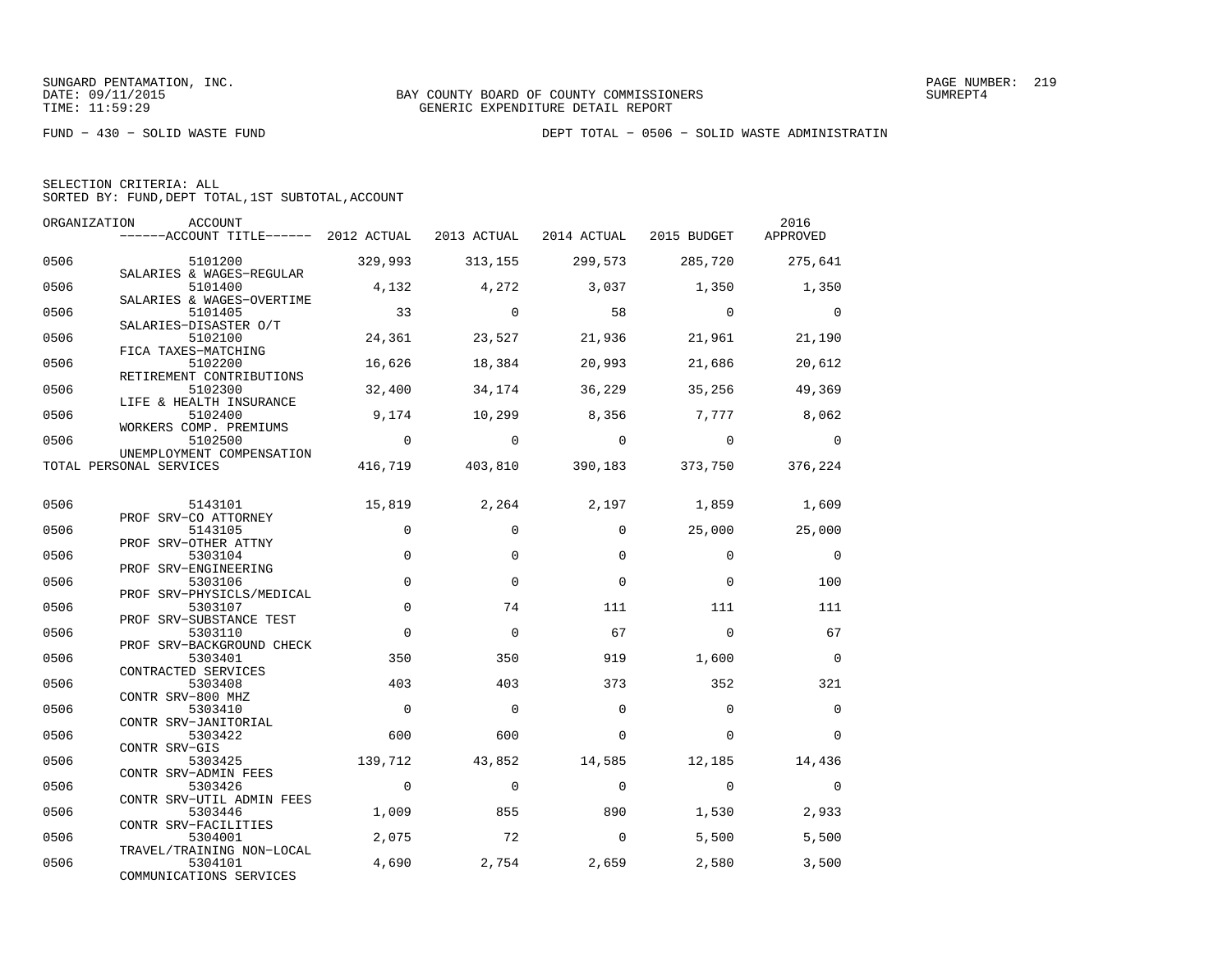FUND − 430 − SOLID WASTE FUND DEPT TOTAL − 0506 − SOLID WASTE ADMINISTRATIN

| SELECTION CRITERIA: ALL |  |                                                    |  |  |
|-------------------------|--|----------------------------------------------------|--|--|
|                         |  | SORTED BY: FUND, DEPT TOTAL, 1ST SUBTOTAL, ACCOUNT |  |  |

|      | ORGANIZATION<br>ACCOUNT               |                |             |             |             | 2016        |
|------|---------------------------------------|----------------|-------------|-------------|-------------|-------------|
|      | ------ACCOUNT TITLE------ 2012 ACTUAL |                | 2013 ACTUAL | 2014 ACTUAL | 2015 BUDGET | APPROVED    |
| 0506 | 5304125                               | 1,141          | 1,085       | 344         | 1,500       | 2,000       |
| 0506 | POSTAGE/TRANSP/FREIGHT<br>5304301     | 5,481          | 4,922       | 5,079       | 6,164       | 6,164       |
| 0506 | UTILITY SERVICES<br>5304405           | $\Omega$       | $\mathbf 0$ | $\Omega$    | $\mathbf 0$ | $\Omega$    |
|      | RENTALS/LEASES-BUILDINGS              |                |             |             |             |             |
| 0506 | 5304410<br>RENTALS/LEASES-EQUIPMENT   | 3,058          | 3,544       | 2,077       | 2,857       | 5,600       |
| 0506 | 5304501                               | 14,924         | 14,924      | 16,177      | 16,177      | 29,836      |
|      | INSURANCE & BONDS                     |                |             |             |             |             |
| 0506 | 5304604<br>REPAIR/MAINT-BLD&GRD DEPT  | 4,386          | 893         | 3,249       | 1,500       | 1,500       |
| 0506 | 5304605                               | 250            | 289         | 75          | $\Omega$    | $\Omega$    |
| 0506 | REPAIR/MAINT-BLDG & GRND<br>5304610   | 360            | 892         | 213         | 1,000       | 1,200       |
|      | REPAIR/MAINT-AUTO EOUIP               |                |             |             |             |             |
| 0506 | 5304611<br>REPAIR/MAINT-FLEET MAINT   | $\Omega$       | $\Omega$    | $\Omega$    | $\Omega$    | $\Omega$    |
| 0506 | 5304615                               | 1,170          | 1,150       | 2,103       | 1,200       | 2,200       |
| 0506 | REPAIR/MAINT-EOUIPMENT<br>5304701     | $\Omega$       | $\Omega$    | $\Omega$    | $\Omega$    | $\mathbf 0$ |
| 0506 | PRINTING & BINDING                    | 99             |             |             |             |             |
|      | 5304902<br>FEES & COSTS-PURCHASING    |                | 2,847       | 3,486       | 4,088       | 410         |
| 0506 | 5304905                               | $\Omega$       | $\Omega$    | $\Omega$    | $\Omega$    | $\Omega$    |
| 0506 | FEES&COSTS-LGL ADV/ADVERT<br>5304909  | 400            | $\Omega$    | $\Omega$    | $\Omega$    | $\Omega$    |
| 0506 | FEES & COSTS-COURT FILING<br>5304990  | $\Omega$       | 35          | $\Omega$    | 100         | 100         |
|      | MISCELLANEOUS EXPENSES                |                |             |             |             |             |
| 0506 | 5305101                               | 3,296          | 2,329       | 2,541       | 2,500       | 3,000       |
| 0506 | OFFICE SUPPLIES<br>5305201            | 250            | 253         | 13          | 300         | 300         |
|      | OPERATING SUPPLIES                    |                |             |             |             |             |
| 0506 | 5305202<br>OPER SUPPLIES-JANITORIAL   | 21             | 151         | 178         | 200         | 400         |
| 0506 | 5305205                               | 4,344          | 1,004       | 2,057       | 2,500       | 2,500       |
|      | GAS, OIL & LUBRICANTS                 |                |             |             |             |             |
| 0506 | 5305210                               | $\mathbf 0$    | $\mathbf 0$ | $\mathbf 0$ | 500         | 500         |
| 0506 | SAFETY GEAR & SUPPLIES<br>5305215     | 285            | 184         | 536         | 185         | 500         |
|      | CLOTHING & WEARING APPRL              |                |             |             |             |             |
| 0506 | 5305401                               | $\overline{0}$ | $\Omega$    | $\Omega$    | 70          | 70          |
| 0506 | BOOKS/RESOURCE MATR/SUBSC<br>5305402  | 316            | 790         | 1,299       | 790         | 1,600       |
|      | DUES & MEMBERSHIPS                    |                |             |             |             |             |
| 0506 | 5305406                               | 567            | 921         | 500         | 1,750       | 1,750       |
|      | TRAINING & TUITION                    |                |             |             |             |             |
|      | TOTAL OPERATING EXPENSES              | 205,006        | 87,437      | 61,727      | 94,098      | 113,207     |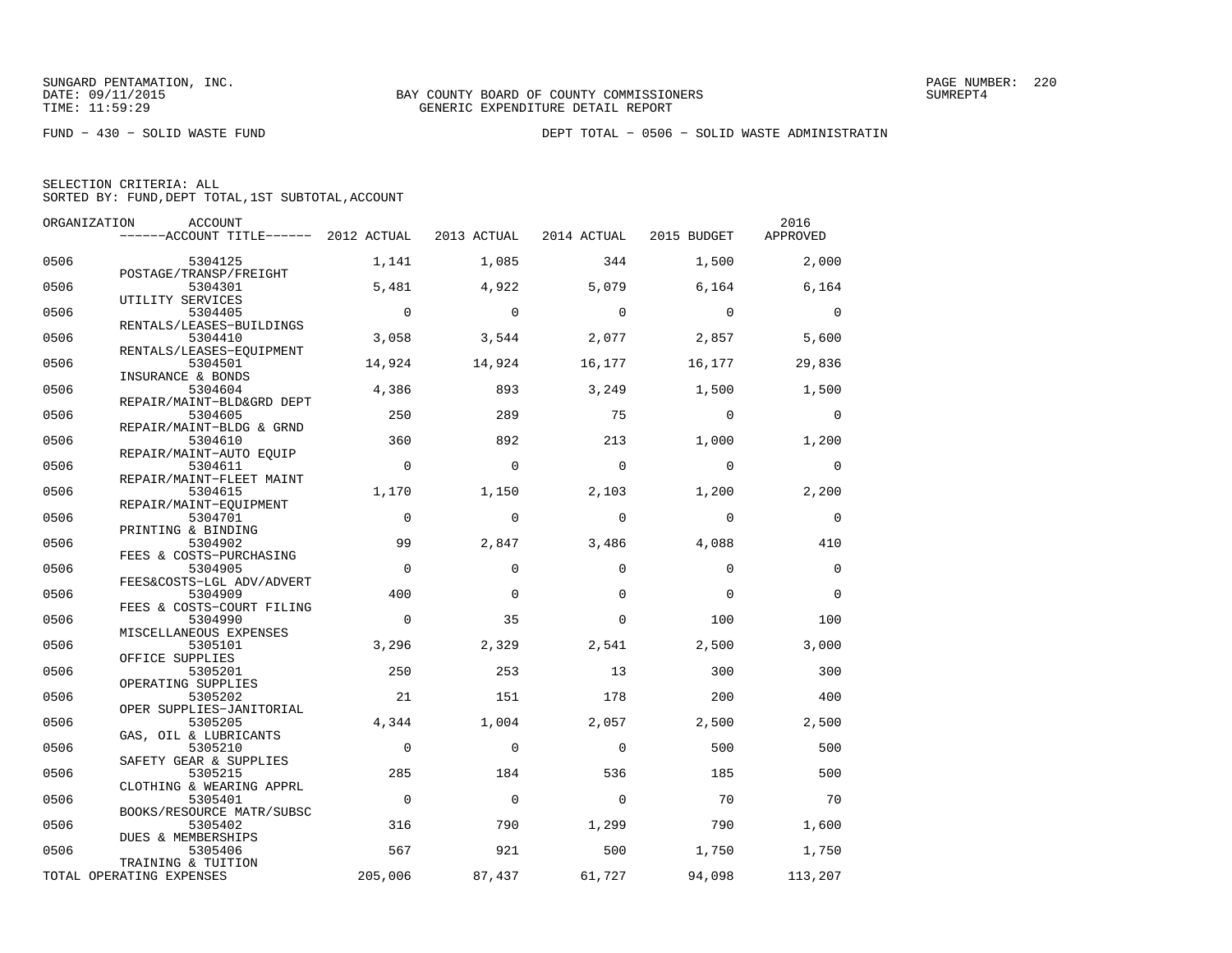FUND − 430 − SOLID WASTE FUND DEPT TOTAL − 0506 − SOLID WASTE ADMINISTRATIN

|  | SELECTION CRITERIA: ALL |                                                    |  |
|--|-------------------------|----------------------------------------------------|--|
|  |                         | SORTED BY: FUND, DEPT TOTAL, 1ST SUBTOTAL, ACCOUNT |  |

|      | ORGANIZATION<br><b>ACCOUNT</b><br>------ACCOUNT TITLE------ 2012 ACTUAL |          | 2013 ACTUAL  | 2014 ACTUAL | 2015 BUDGET | 2016<br>APPROVED |
|------|-------------------------------------------------------------------------|----------|--------------|-------------|-------------|------------------|
| 0506 | 5606401                                                                 | 6,967    | 0            | 4,252       | 0           | $\Omega$         |
|      | EOUIPMENT                                                               |          |              |             |             |                  |
| 0506 | 5606402                                                                 | 1,113    | 1,434        | $\Omega$    | $\Omega$    | $\Omega$         |
|      | EQUIP LESS THAN \$1000                                                  |          |              |             |             |                  |
| 0506 | 5606450                                                                 | $\Omega$ | $\Omega$     | 350         | $\Omega$    | 3,350            |
|      | COMPUTER SOFTWARE                                                       |          |              |             |             |                  |
|      | TOTAL CAPITAL OUTLAY                                                    | 8,080    | 1,434        | 4,602       | $\Omega$    | 3,350            |
|      |                                                                         |          |              |             |             |                  |
| 0506 | 5819111                                                                 | 907      | $\Omega$     | $\Omega$    | $\Omega$    | $\Omega$         |
|      | TRNFS-WATER SYS (401)                                                   |          |              |             |             |                  |
| 0506 | 5905998                                                                 | $\Omega$ | $\Omega$     | $\Omega$    | $\Omega$    | $\Omega$         |
|      | DEPRECIATION EXPENSE                                                    |          |              |             |             |                  |
| 0506 | 5909901                                                                 | $\Omega$ | $\Omega$     | $\Omega$    | $\Omega$    | $\Omega$         |
|      | OTHER NON-OPERATING EXPS                                                |          |              |             |             |                  |
| 0506 | 5909910                                                                 | $\Omega$ | $\Omega$     | 0           | $\Omega$    | $\Omega$         |
|      | RESERVE FOR CONTINGENCIES                                               |          |              |             |             |                  |
| 0506 | 5909915                                                                 | $\Omega$ | <sup>0</sup> | $\Omega$    | $\Omega$    | $\Omega$         |
|      | RESERVE FOR PAY ADJUSTMNT                                               |          |              |             |             |                  |
|      | TOTAL NON-OPERATING EXPENSES                                            | 907      | $\Omega$     | $\Omega$    | $\Omega$    | $\Omega$         |
|      | TOTAL SOLID WASTE ADMINISTRATIN                                         | 630,711  | 492,681      | 456,512     | 467,848     | 492,781          |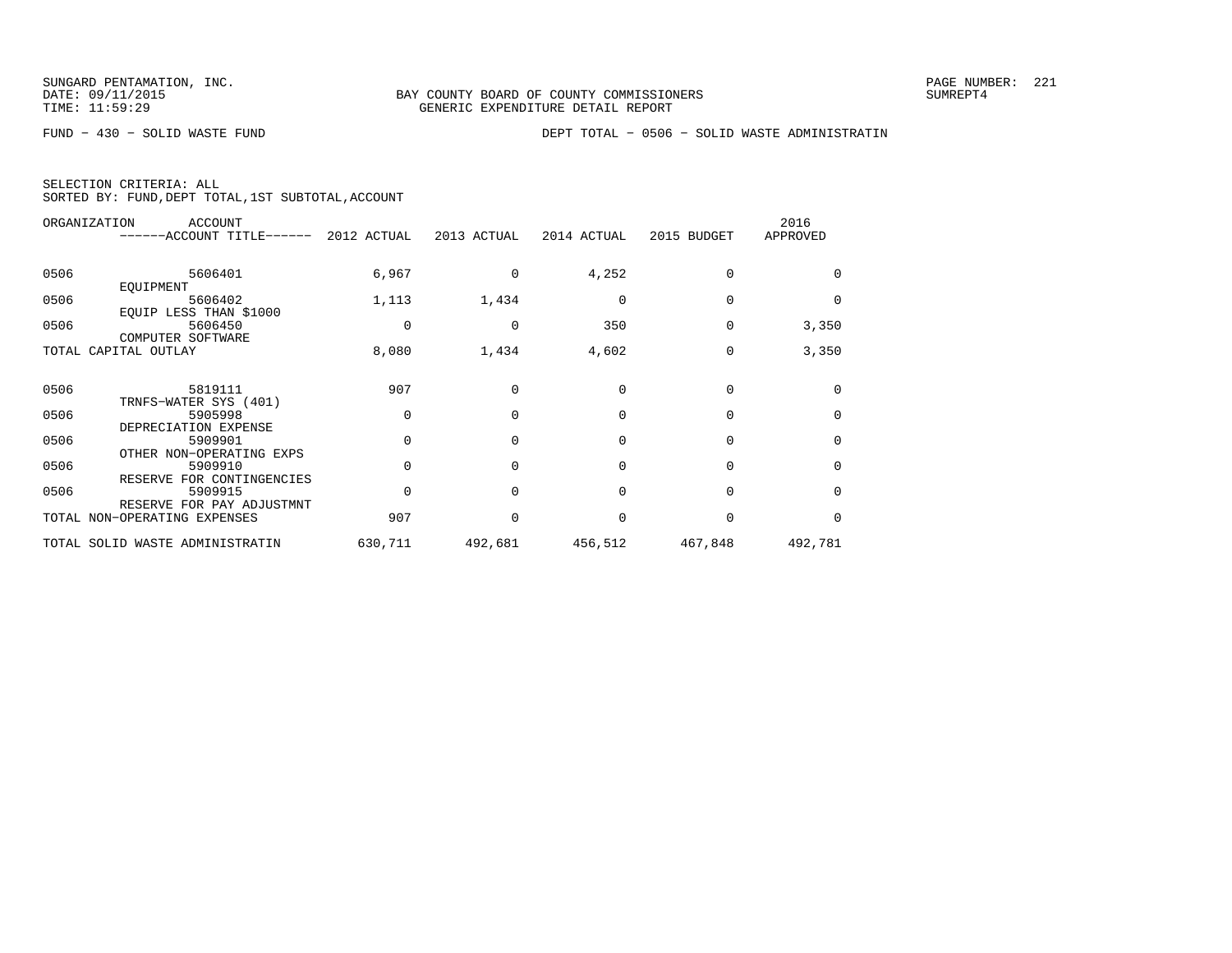|  | SELECTION CRITERIA: ALL |  |                                                    |  |
|--|-------------------------|--|----------------------------------------------------|--|
|  |                         |  | SORTED BY: FUND, DEPT TOTAL, 1ST SUBTOTAL, ACCOUNT |  |

|      | ORGANIZATION<br><b>ACCOUNT</b>  |             |              |             |             | 2016        |
|------|---------------------------------|-------------|--------------|-------------|-------------|-------------|
|      | ------ACCOUNT TITLE------       | 2012 ACTUAL | 2013 ACTUAL  | 2014 ACTUAL | 2015 BUDGET | APPROVED    |
| 0507 | 5143101                         | 37          | 88           | 281         | 210         | 127         |
|      | PROF SRV-CO ATTORNEY            |             |              |             |             |             |
| 0507 | 5303104                         | 26,481      | 0            | $\Omega$    | 20,000      | 20,000      |
|      | PROF SRV-ENGINEERING            |             |              |             |             |             |
| 0507 | 5303107                         | $\mathbf 0$ | $\mathbf{0}$ | 0           | $\mathbf 0$ | 0           |
|      | PROF SRV-SUBSTANCE TEST         |             |              |             |             |             |
| 0507 | 5303425                         | 257         | 529          | 1,869       | 1,380       | 816         |
|      | CONTR SRV-ADMIN FEES            |             |              |             |             |             |
| 0507 | 5304604                         | 25,001      | 1,210        | 15,584      | 15,000      | 15,000      |
|      | REPAIR/MAINT-BLD&GRD DEPT       |             |              |             |             |             |
| 0507 | 5304605                         | 96          | $\Omega$     | $\Omega$    | $\Omega$    | $\Omega$    |
|      | REPAIR/MAINT-BLDG & GRND        |             |              |             |             |             |
| 0507 | 5304615                         | $\mathbf 0$ | $\mathbf{0}$ | 0           | $\mathbf 0$ | $\mathbf 0$ |
|      | REPAIR/MAINT-EOUIPMENT          |             |              |             |             |             |
| 0507 | 5304902                         | 148         | 104          | 268         | 341         | 5,328       |
|      | FEES & COSTS-PURCHASING         |             |              |             |             |             |
|      | TOTAL OPERATING EXPENSES        | 52,019      | 1,931        | 18,002      | 36,931      | 41,271      |
|      |                                 |             |              |             |             |             |
| 0507 | 5606401                         | $\mathbf 0$ | 27,950       | $\Omega$    | $\mathbf 0$ | 0           |
|      | EOUIPMENT                       |             |              |             |             |             |
| 0507 | 5606575                         | $\Omega$    | 0            | $\Omega$    | $\Omega$    | $\Omega$    |
|      | CIP-STEELFLD IRON REMED         |             |              |             |             |             |
|      | TOTAL CAPITAL OUTLAY            | $\Omega$    | 27,950       | 0           | $\mathbf 0$ | $\mathbf 0$ |
|      |                                 |             |              |             |             |             |
| 0507 | 5909910                         | $\Omega$    | $\Omega$     | $\Omega$    | $\Omega$    | $\Omega$    |
|      | RESERVE FOR CONTINGENCIES       |             |              |             |             |             |
|      | TOTAL NON-OPERATING EXPENSES    | $\Omega$    | $\Omega$     | $\Omega$    | $\Omega$    | $\Omega$    |
|      |                                 |             |              |             |             |             |
|      | TOTAL L/T CARE/STEELFLD CLOSURE | 52,019      | 29,881       | 18,002      | 36,931      | 41,271      |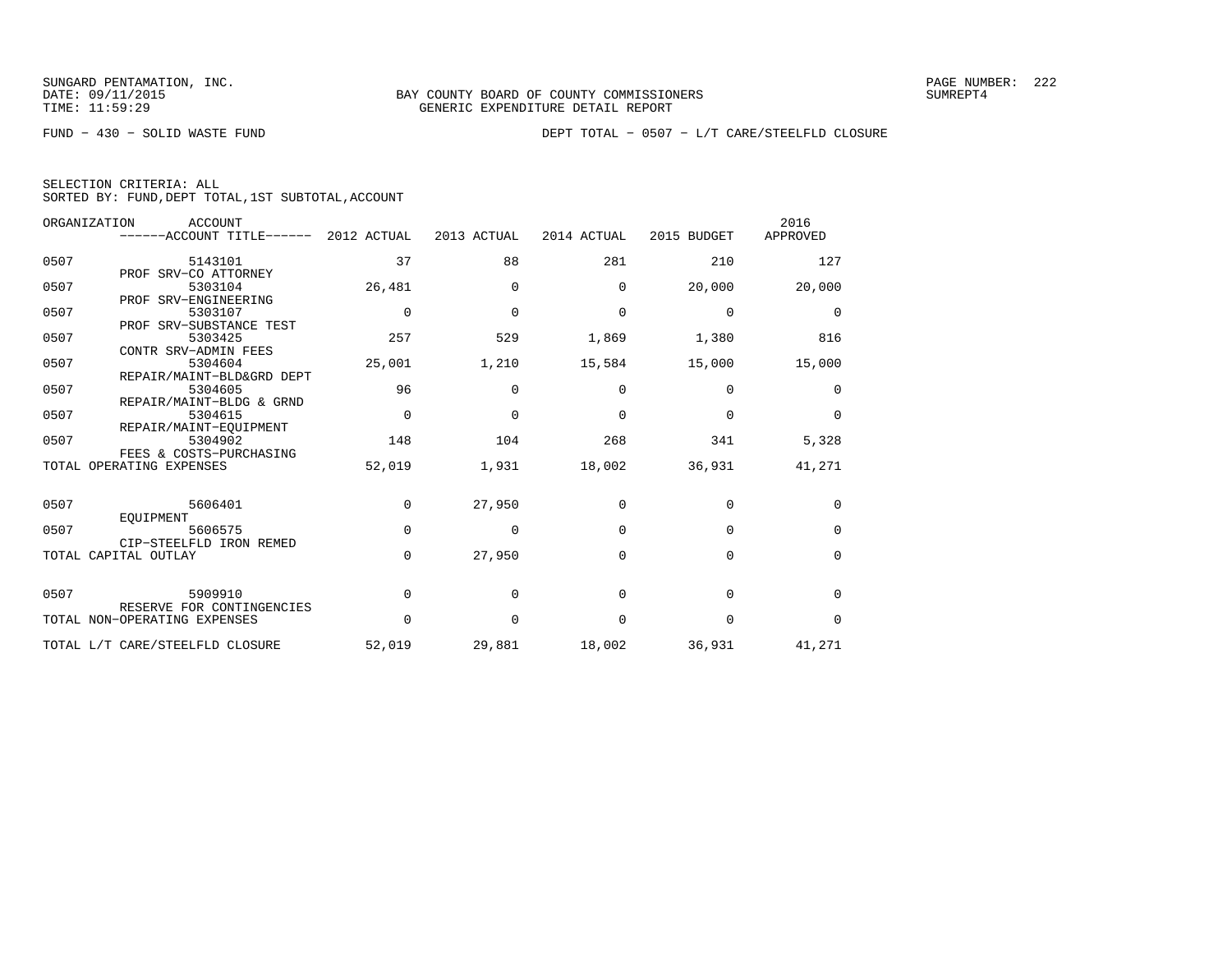|  | SELECTION CRITERIA: ALL |                                                    |  |
|--|-------------------------|----------------------------------------------------|--|
|  |                         | SORTED BY: FUND, DEPT TOTAL, 1ST SUBTOTAL, ACCOUNT |  |

|      | ORGANIZATION<br>ACCOUNT<br>------ACCOUNT TITLE------ 2012 ACTUAL 2013 ACTUAL 2014 ACTUAL 2015 BUDGET |                |                |             |                        | 2016<br>APPROVED |
|------|------------------------------------------------------------------------------------------------------|----------------|----------------|-------------|------------------------|------------------|
| 0508 | 5101200                                                                                              | 35,845         | 49,900         | 107,079     | 111,104                | 111,104          |
| 0508 | SALARIES & WAGES-REGULAR<br>5101400                                                                  | 2,924          | 2,882          | 4,612       | 2,000                  | 2,000            |
| 0508 | SALARIES & WAGES-OVERTIME<br>5102100                                                                 | 2,632          | 3,538          | 7,845       | 8,653                  | 8,652            |
| 0508 | FICA TAXES-MATCHING<br>5102200<br>RETIREMENT CONTRIBUTIONS                                           | 1,926          | 3,166          | 7,764       | 8,544                  | 8,417            |
| 0508 | 5102300<br>LIFE & HEALTH INSURANCE                                                                   | 10,513         | 15,769         | 23,618      | 25,658                 | 29,405           |
| 0508 | 5102400<br>WORKERS COMP. PREMIUMS                                                                    | 965            | 990            | 2,117       | 481                    | 481              |
| 0508 | 5102500<br>UNEMPLOYMENT COMPENSATION                                                                 | $\overline{0}$ | $\Omega$       | $\Omega$    | $\Omega$               | $\Omega$         |
|      | TOTAL PERSONAL SERVICES                                                                              | 54,805         |                |             | 76,245 153,035 156,440 | 160,059          |
| 0508 | 5143101                                                                                              | 252            | 352            | 698         | 964                    | 807              |
| 0508 | PROF SRV-CO ATTORNEY<br>5303106                                                                      | $\Omega$       | $\Omega$       | $\Omega$    | 38                     | 38               |
| 0508 | PROF SRV-PHYSICLS/MEDICAL<br>5303107                                                                 | 74             | 111            | 109         | 74                     | 74               |
| 0508 | PROF SRV-SUBSTANCE TEST<br>5303110<br>PROF SRV-BACKGROUND CHECK                                      | $\Omega$       | $\Omega$       | $\Omega$    | 50                     | 50               |
| 0508 | 5303401<br>CONTRACTED SERVICES                                                                       | 27,520         | 28,381         | 21,465      | 33,400                 | 33,400           |
| 0508 | 5303408<br>CONTR SRV-800 MHZ                                                                         | 203            | 201            | 372         | 352                    | 321              |
| 0508 | 5303425<br>CONTR SRV-ADMIN FEES                                                                      | 1,746          | 2,150          | 4,633       | 6,317                  | 7,647            |
| 0508 | 5303430<br>CONTR SRV-ADVERTISING                                                                     | $\mathbf 0$    | $\Omega$       | $\Omega$    | $\mathbf 0$            | $\mathbf 0$      |
| 0508 | 5303446<br>CONTR SRV-FACILITIES                                                                      | 183            | 70             | 62          | 241                    | 282              |
| 0508 | 5303476<br>CONTR SRV-WASTE TIRE RMVL                                                                 | $\mathbf 0$    | $\overline{0}$ | $\Omega$    | $\overline{0}$         | $\mathbf 0$      |
| 0508 | 5304001<br>TRAVEL/TRAINING NON-LOCAL                                                                 | $\Omega$       | 16             | $\Omega$    | 3,500                  | 3,500            |
| 0508 | 5304101<br>COMMUNICATIONS SERVICES                                                                   | 643            | 731            | 1,409       | 1,080                  | 1,500            |
| 0508 | 5304410<br>RENTALS/LEASES-EQUIPMENT                                                                  | $\Omega$       | $\Omega$       | $\Omega$    | $\Omega$               | $\mathbf 0$      |
| 0508 | 5304501<br>INSURANCE & BONDS                                                                         | 3,344          | 3,344          | 3,793       | 3,793                  | 8,687            |
| 0508 | 5304604<br>REPAIR/MAINT-BLD&GRD DEPT                                                                 | 1,138          | 258            | 2,613       | 1,000                  | 3,000            |
| 0508 | 5304605<br>REPAIR/MAINT-BLDG & GRND                                                                  | $\mathbf{0}$   | $\mathbf 0$    | $\mathbf 0$ | $\mathbf 0$            | $\mathbf{0}$     |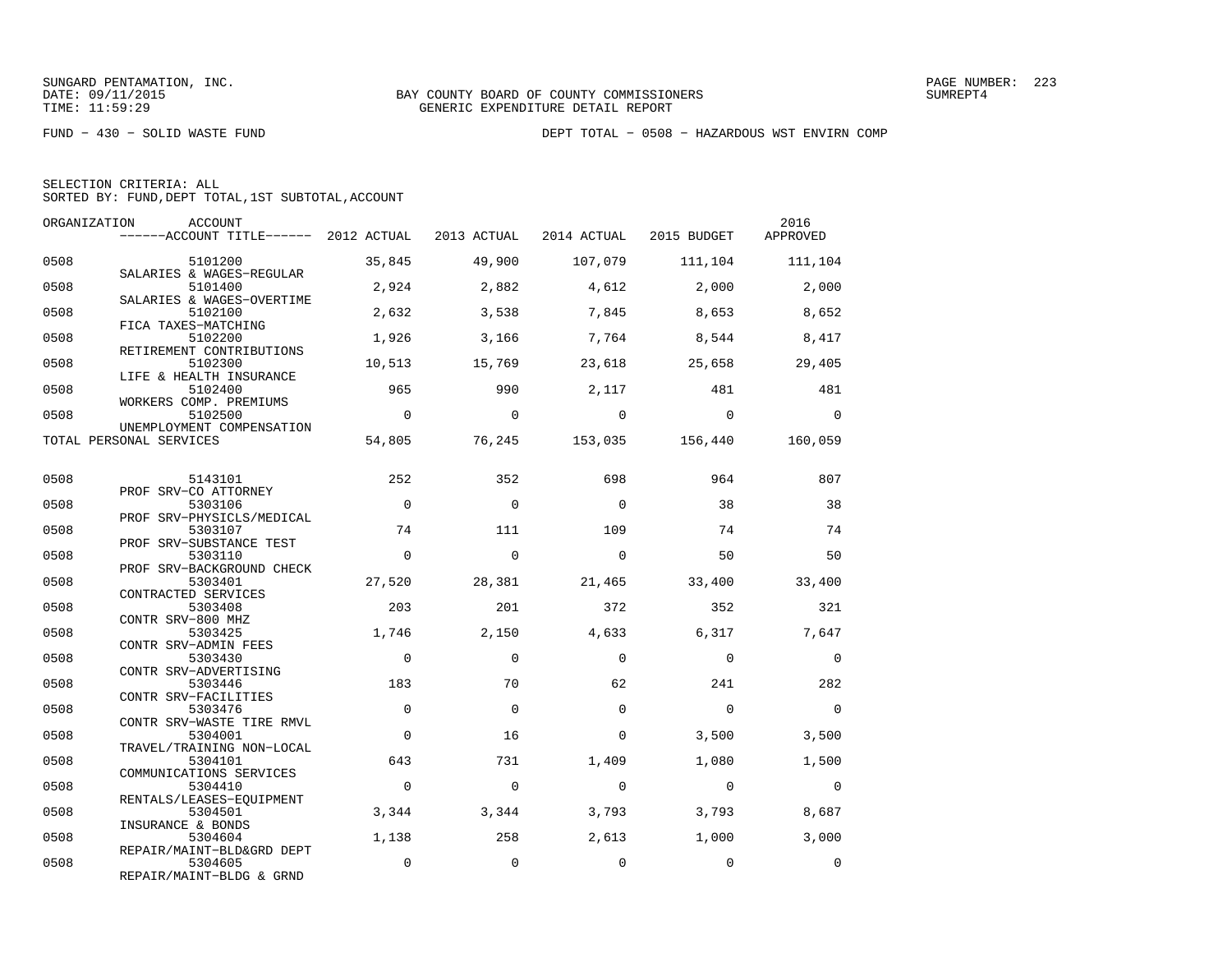|      | ORGANIZATION<br>ACCOUNT                                   |             |             |             |             | 2016     |
|------|-----------------------------------------------------------|-------------|-------------|-------------|-------------|----------|
|      | ------ACCOUNT TITLE------ 2012 ACTUAL                     |             | 2013 ACTUAL | 2014 ACTUAL | 2015 BUDGET | APPROVED |
| 0508 | 5304610                                                   | 244         | 600         | 2,239       | 2,800       | 2,800    |
| 0508 | REPAIR/MAINT-AUTO EOUIP<br>5304611                        | $\mathbf 0$ | $\Omega$    | $\mathbf 0$ | $\mathbf 0$ | 0        |
| 0508 | REPAIR/MAINT-FLEET MAINT<br>5304615                       | 160         | 200         | 483         | 1,000       | 3,000    |
| 0508 | REPAIR/MAINT-EQUIPMENT<br>5304701                         | $\mathbf 0$ | 74          | 68          | 100         | 200      |
| 0508 | PRINTING & BINDING<br>5304902                             | $\Omega$    | 104         | 804         | $\Omega$    | $\Omega$ |
| 0508 | FEES & COSTS-PURCHASING<br>5304905                        | $\Omega$    | $\Omega$    | 0           | $\Omega$    | $\Omega$ |
| 0508 | FEES&COSTS-LGL ADV/ADVERT<br>5304990                      | $\Omega$    | 201         | 0           | 100         | 100      |
| 0508 | MISCELLANEOUS EXPENSES<br>5305101                         | 108         | 0           | 458         | 150         | 300      |
| 0508 | OFFICE SUPPLIES<br>5305201                                | 308         | 79          | 1,895       | 150         | 300      |
| 0508 | OPERATING SUPPLIES<br>5305205                             | 2,489       | 755         | 10,080      | 10,000      | 10,000   |
| 0508 | GAS, OIL & LUBRICANTS<br>5305210                          | $\mathbf 0$ | 48          | 867         | 1,000       | 1,000    |
| 0508 | SAFETY GEAR & SUPPLIES<br>5305215                         | 322         | 401         | 951         | 1,500       | 1,500    |
| 0508 | CLOTHING & WEARING APPRL<br>5305220                       | 15          | $\mathbf 0$ | 132         | 600         | 600      |
| 0508 | TOOL & SMALL IMPLEMENTS<br>5305401                        | $\Omega$    | $\Omega$    | 250         | 172         | 172      |
| 0508 | BOOKS/RESOURCE MATR/SUBSC<br>5305402                      | $\Omega$    | $\Omega$    | 125         | $\mathbf 0$ | 375      |
| 0508 | DUES & MEMBERSHIPS<br>5305406                             | 0           | 40          | 440         | 1,000       | 1,000    |
|      | TRAINING & TUITION<br>TOTAL OPERATING EXPENSES            | 38,749      | 38,117      | 53,947      | 69,381      | 80,653   |
|      |                                                           |             |             |             |             |          |
| 0508 | 5606401<br>EOUIPMENT                                      | 2,765       | 27,301      | 2,325       | 5,000       | 3,000    |
| 0508 | 5606402<br>EQUIP LESS THAN \$1000                         | 30          | 0           | 0           | 2,000       | 2,000    |
| 0508 | 5606450<br>COMPUTER SOFTWARE                              | $\mathbf 0$ | 0           | 0           | 1,950       | 2,700    |
|      | TOTAL CAPITAL OUTLAY                                      | 2,795       | 27,301      | 2,325       | 8,950       | 7,700    |
| 0508 | 5905998                                                   | $\mathbf 0$ | 0           | 0           | $\mathbf 0$ | 0        |
| 0508 | DEPRECIATION EXPENSE<br>5909915                           | $\Omega$    | $\mathbf 0$ | $\mathbf 0$ | $\mathbf 0$ | 0        |
|      | RESERVE FOR PAY ADJUSTMNT<br>TOTAL NON-OPERATING EXPENSES | $\Omega$    | 0           | $\mathbf 0$ | 0           | 0        |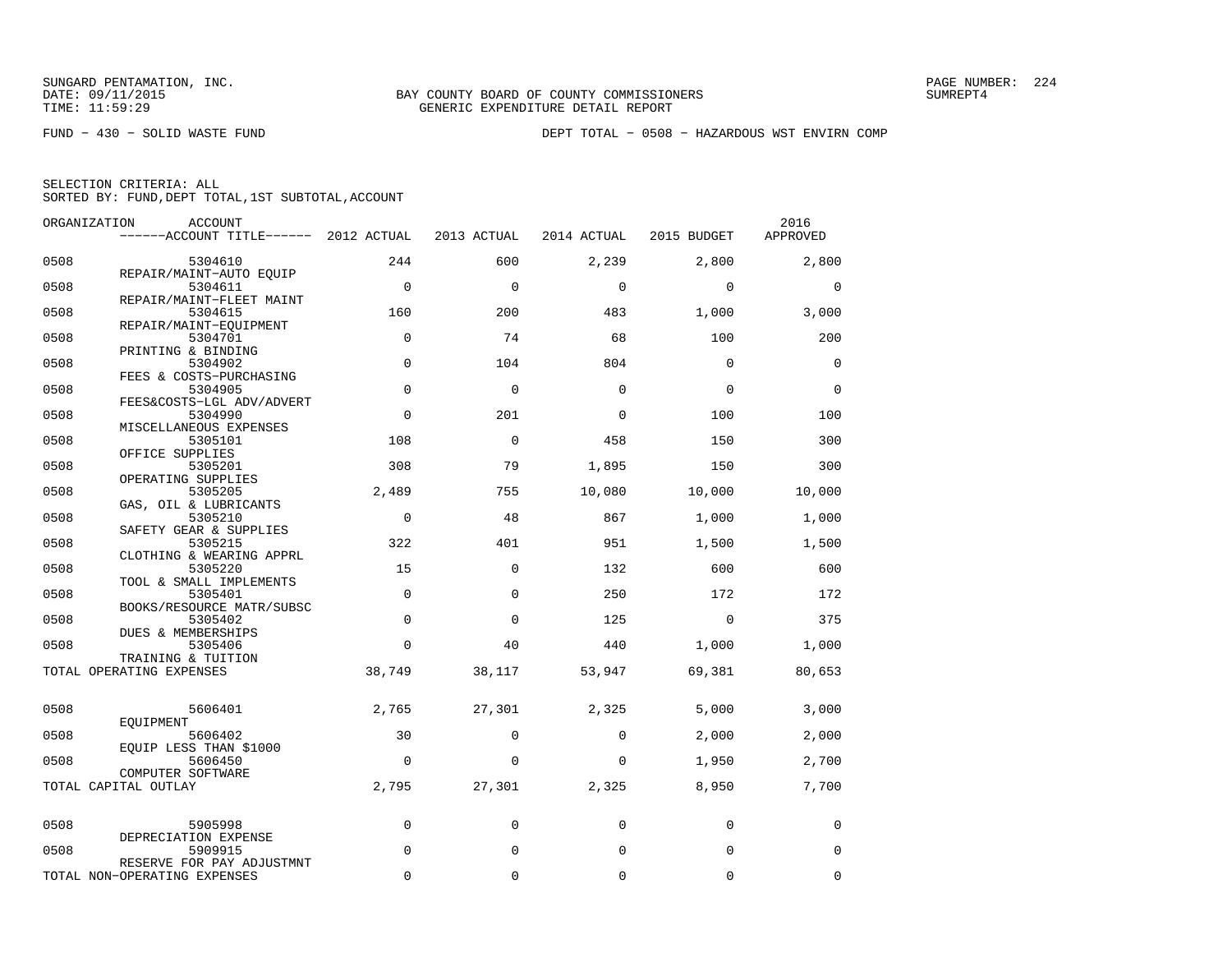FUND − 430 − SOLID WASTE FUND DEPT TOTAL − 0508 − HAZARDOUS WST ENVIRN COMP

| ORGANIZATION | ACCOUNT                         |             |             |             |             | 2016     |
|--------------|---------------------------------|-------------|-------------|-------------|-------------|----------|
|              | ------ACCOUNT TITLE------       | 2012 ACTUAL | 2013 ACTUAL | 2014 ACTUAL | 2015 BUDGET | APPROVED |
|              |                                 |             |             |             |             |          |
|              | TOTAL HAZARDOUS WST ENVIRN COMP | 96,349      | 141,663     | 209,306     | 234.771     | 248.412  |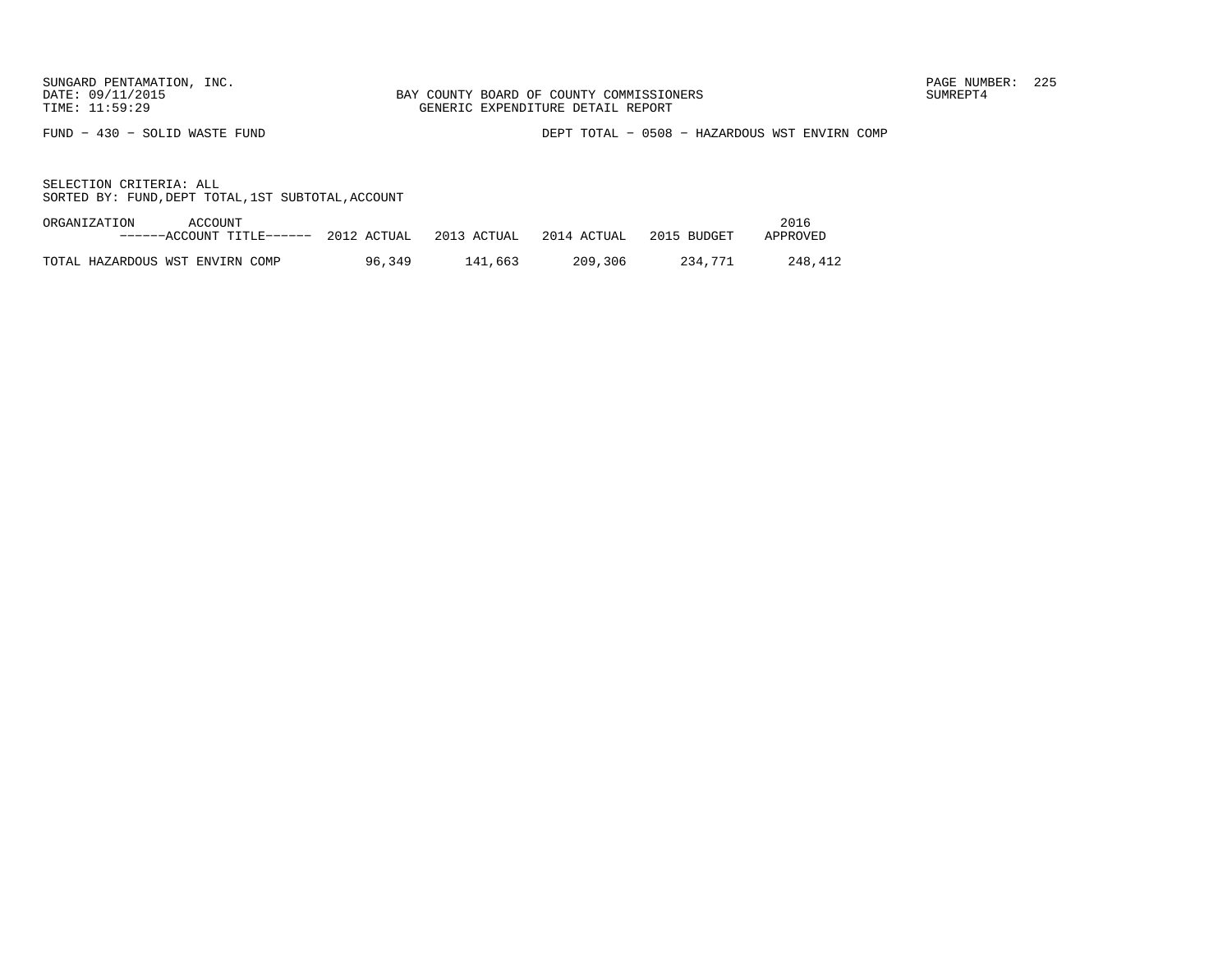FUND − 430 − SOLID WASTE FUND DEPT TOTAL − 0510 − WASTE RECYCLING PROGRAM

| SELECTION CRITERIA: ALL |  |  |                                                    |
|-------------------------|--|--|----------------------------------------------------|
|                         |  |  | SORTED BY: FUND, DEPT TOTAL, 1ST SUBTOTAL, ACCOUNT |

| ORGANIZATION | ACCOUNT<br>------ACCOUNT TITLE------ 2012 ACTUAL 2013 ACTUAL 2014 ACTUAL |             |             |             | 2015 BUDGET | 2016<br>APPROVED |
|--------------|--------------------------------------------------------------------------|-------------|-------------|-------------|-------------|------------------|
|              |                                                                          |             |             |             |             |                  |
| 0510         | 5101200<br>SALARIES & WAGES-REGULAR                                      | 57,887      | 22,786      | $\Omega$    | $\Omega$    | $\Omega$         |
| 0510         | 5101400                                                                  | 2,924       | 1,920       | $\Omega$    | $\Omega$    | $\Omega$         |
| 0510         | SALARIES & WAGES-OVERTIME<br>5102100                                     | 4,088       | 1,661       | $\Omega$    | 0           | $\mathbf 0$      |
| 0510         | FICA TAXES-MATCHING<br>5102200                                           | 3,021       | 1,280       | $\Omega$    | $\Omega$    | $\Omega$         |
| 0510         | RETIREMENT CONTRIBUTIONS<br>5102300                                      | 14,481      | 8,531       | $\Omega$    | $\Omega$    | $\Omega$         |
| 0510         | LIFE & HEALTH INSURANCE<br>5102400                                       | 965         | 1,015       | $\Omega$    | $\Omega$    | $\Omega$         |
|              | WORKERS COMP. PREMIUMS<br>TOTAL PERSONAL SERVICES                        | 83,365      | 37,193      | $\Omega$    | $\Omega$    | $\Omega$         |
|              |                                                                          |             |             |             |             |                  |
| 0510         | 5143101                                                                  | 265         | 336         | $\Omega$    | $\Omega$    | 0                |
| 0510         | PROF SRV-CO ATTORNEY<br>5303106                                          | $\Omega$    | $\Omega$    | $\Omega$    | $\Omega$    | $\mathbf 0$      |
| 0510         | PROF SRV-PHYSICLS/MEDICAL<br>5303107                                     | $\Omega$    | $\Omega$    | $\Omega$    | $\Omega$    | $\Omega$         |
| 0510         | PROF SRV-SUBSTANCE TEST<br>5303110                                       | $\Omega$    | $\Omega$    | $\Omega$    | $\Omega$    | $\Omega$         |
| 0510         | PROF SRV-BACKGROUND CHECK<br>5303401                                     | 231         | $\Omega$    | $\Omega$    | $\Omega$    | $\Omega$         |
| 0510         | CONTRACTED SERVICES<br>5303408                                           | 203         | 201         | $\Omega$    | $\Omega$    | $\Omega$         |
| 0510         | CONTR SRV-800 MHZ<br>5303425                                             | 1,835       | 2,035       | $\Omega$    | $\Omega$    | $\Omega$         |
| 0510         | CONTR SRV-ADMIN FEES<br>5303430                                          | 449         | $\Omega$    | $\Omega$    | $\Omega$    | 0                |
|              | CONTR SRV-ADVERTISING                                                    |             |             |             |             |                  |
| 0510         | 5303476<br>CONTR SRV-WASTE TIRE RMVL                                     | $\mathbf 0$ | $\Omega$    | $\Omega$    | 0           | $\mathbf 0$      |
| 0510         | 5304001<br>TRAVEL/TRAINING NON-LOCAL                                     | $\Omega$    | 136         | $\Omega$    | $\Omega$    | $\Omega$         |
| 0510         | 5304101                                                                  | 413         | 418         | $\Omega$    | $\Omega$    | 0                |
| 0510         | COMMUNICATIONS SERVICES<br>5304125                                       | 18          | $\mathbf 0$ | $\Omega$    | $\Omega$    | $\mathbf 0$      |
| 0510         | POSTAGE/TRANSP/FREIGHT<br>5304501                                        | 647         | 647         | $\Omega$    | $\Omega$    | $\Omega$         |
| 0510         | INSURANCE & BONDS<br>5304604                                             | 1,839       | $\Omega$    | $\Omega$    | $\Omega$    | $\Omega$         |
| 0510         | REPAIR/MAINT-BLD&GRD DEPT<br>5304605                                     | $\mathbf 0$ | $\mathbf 0$ | $\mathbf 0$ | 0           | $\mathbf 0$      |
|              | REPAIR/MAINT-BLDG & GRND                                                 |             |             |             |             |                  |
| 0510         | 5304610<br>REPAIR/MAINT-AUTO EQUIP                                       | 5,505       | 3,439       | $\Omega$    | $\Omega$    | $\Omega$         |
| 0510         | 5304611<br>REPAIR/MAINT-FLEET MAINT                                      | $\Omega$    | $\Omega$    | 0           | 0           | $\mathbf 0$      |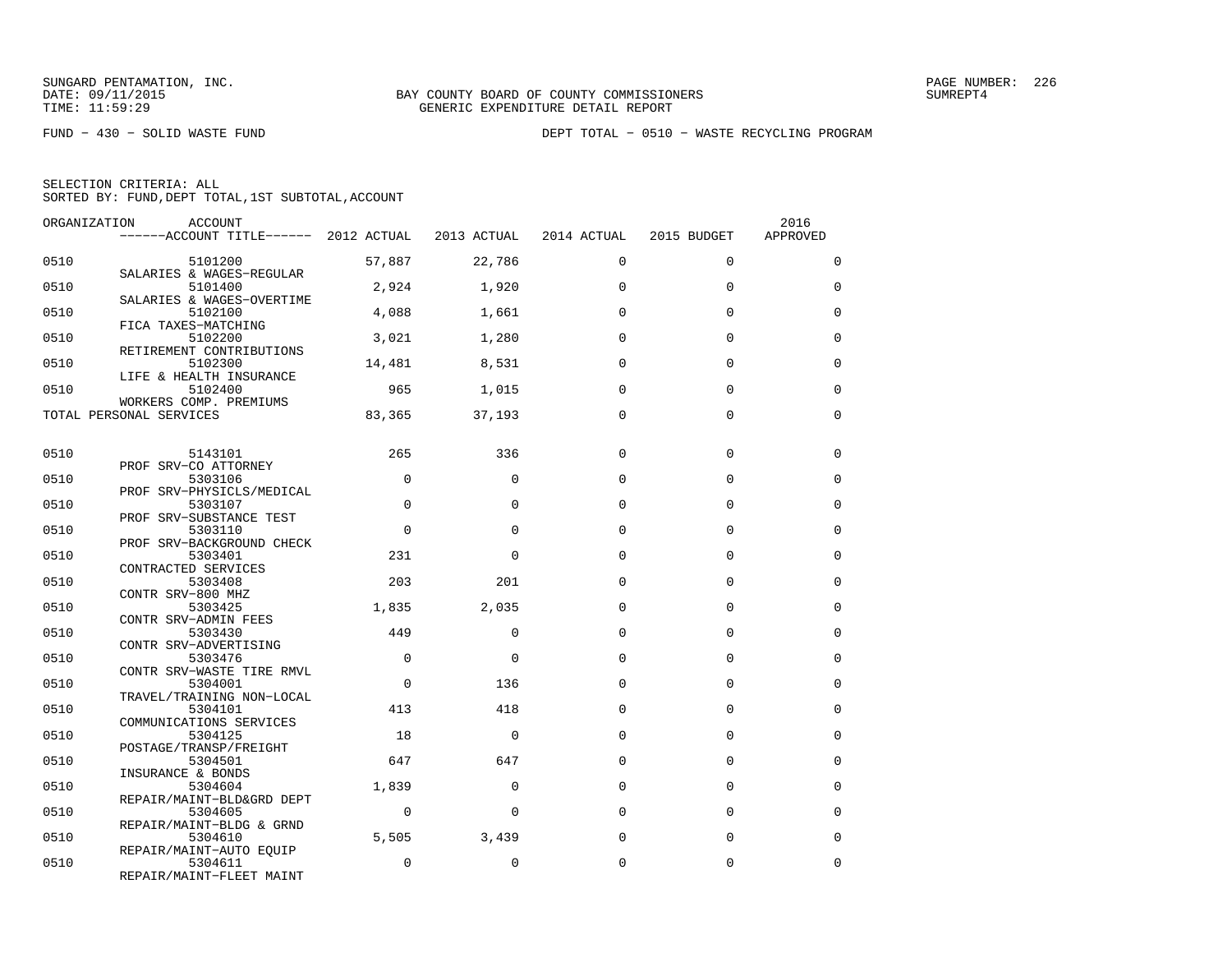FUND − 430 − SOLID WASTE FUND DEPT TOTAL − 0510 − WASTE RECYCLING PROGRAM

| SELECTION CRITERIA: ALL |  |  |                                                    |  |
|-------------------------|--|--|----------------------------------------------------|--|
|                         |  |  | SORTED BY: FUND, DEPT TOTAL, 1ST SUBTOTAL, ACCOUNT |  |

| ORGANIZATION | ACCOUNT                                                        |             |             |             |             | 2016        |
|--------------|----------------------------------------------------------------|-------------|-------------|-------------|-------------|-------------|
|              | ------ACCOUNT TITLE------ 2012 ACTUAL                          |             | 2013 ACTUAL | 2014 ACTUAL | 2015 BUDGET | APPROVED    |
| 0510         | 5304615<br>REPAIR/MAINT-EQUIPMENT                              | 844         | 903         | $\mathbf 0$ | $\mathbf 0$ | 0           |
| 0510         | 5304701                                                        | $\mathbf 0$ | 263         | 0           | 0           | $\Omega$    |
| 0510         | PRINTING & BINDING<br>5304902                                  | 99          | 423         | $\Omega$    | $\Omega$    | $\Omega$    |
| 0510         | FEES & COSTS-PURCHASING<br>5304905                             | $\mathbf 0$ | $\mathbf 0$ | $\Omega$    | $\Omega$    | 0           |
| 0510         | FEES&COSTS-LGL ADV/ADVERT<br>5304990<br>MISCELLANEOUS EXPENSES | $\Omega$    | 139         | $\Omega$    | $\Omega$    | $\Omega$    |
| 0510         | 5305101<br>OFFICE SUPPLIES                                     | $\mathbf 0$ | $\mathbf 0$ | $\mathbf 0$ | 0           | 0           |
| 0510         | 5305201<br>OPERATING SUPPLIES                                  | 1,074       | 1,055       | $\Omega$    | $\Omega$    | 0           |
| 0510         | 5305205<br>GAS, OIL & LUBRICANTS                               | 8,900       | 8,341       | $\Omega$    | $\Omega$    | $\Omega$    |
| 0510         | 5305210<br>SAFETY GEAR & SUPPLIES                              | 366         | $\mathbf 0$ | $\Omega$    | $\Omega$    | $\Omega$    |
| 0510         | 5305215<br>CLOTHING & WEARING APPRL                            | 341         | 180         | 0           | $\Omega$    | $\Omega$    |
| 0510         | 5305401<br>BOOKS/RESOURCE MATR/SUBSC                           | $\mathbf 0$ | $\mathbf 0$ | $\mathbf 0$ | $\mathbf 0$ | 0           |
| 0510         | 5305406<br>TRAINING & TUITION                                  | $\Omega$    | $\Omega$    | $\Omega$    | $\Omega$    | $\Omega$    |
|              | TOTAL OPERATING EXPENSES                                       | 23,029      | 18,517      | $\Omega$    | $\Omega$    | $\Omega$    |
| 0510         | 5606401                                                        | 15,074      | $\mathbf 0$ | $\Omega$    | 0           | 0           |
| 0510         | EOUIPMENT<br>5606402<br>EQUIP LESS THAN \$1000                 | 745         | $\Omega$    | $\Omega$    | $\Omega$    | $\Omega$    |
|              | TOTAL CAPITAL OUTLAY                                           | 15,819      | $\Omega$    | $\mathbf 0$ | $\mathbf 0$ | 0           |
| 0510         | 5808114                                                        | $\mathbf 0$ | $\mathbf 0$ | $\mathbf 0$ | 0           | 0           |
|              | GRANT-RECYCLE/SM QTY GENR<br>TOTAL GRANTS & AIDS               | $\Omega$    | $\Omega$    | $\mathbf 0$ | $\mathbf 0$ | $\mathbf 0$ |
|              |                                                                |             |             |             |             |             |
| 0510         | 5905908<br>LOSS ON DISPOSAL                                    | $\mathbf 0$ | $\mathbf 0$ | $\mathbf 0$ | $\mathbf 0$ | 0           |
| 0510         | 5905998<br>DEPRECIATION EXPENSE                                | $\mathbf 0$ | $\Omega$    | $\Omega$    | $\Omega$    | 0           |
| 0510         | 5909910<br>RESERVE FOR CONTINGENCIES                           | $\Omega$    | $\Omega$    | $\Omega$    | $\Omega$    | $\Omega$    |
| 0510         | 5909915<br>RESERVE FOR PAY ADJUSTMNT                           | $\mathbf 0$ | $\mathbf 0$ | $\mathbf 0$ | $\mathbf 0$ | 0           |
|              | TOTAL NON-OPERATING EXPENSES                                   | $\Omega$    | $\Omega$    | 0           | 0           | $\Omega$    |
|              | TOTAL WASTE RECYCLING PROGRAM                                  | 122,213     | 55,710      | 0           | $\mathbf 0$ | $\Omega$    |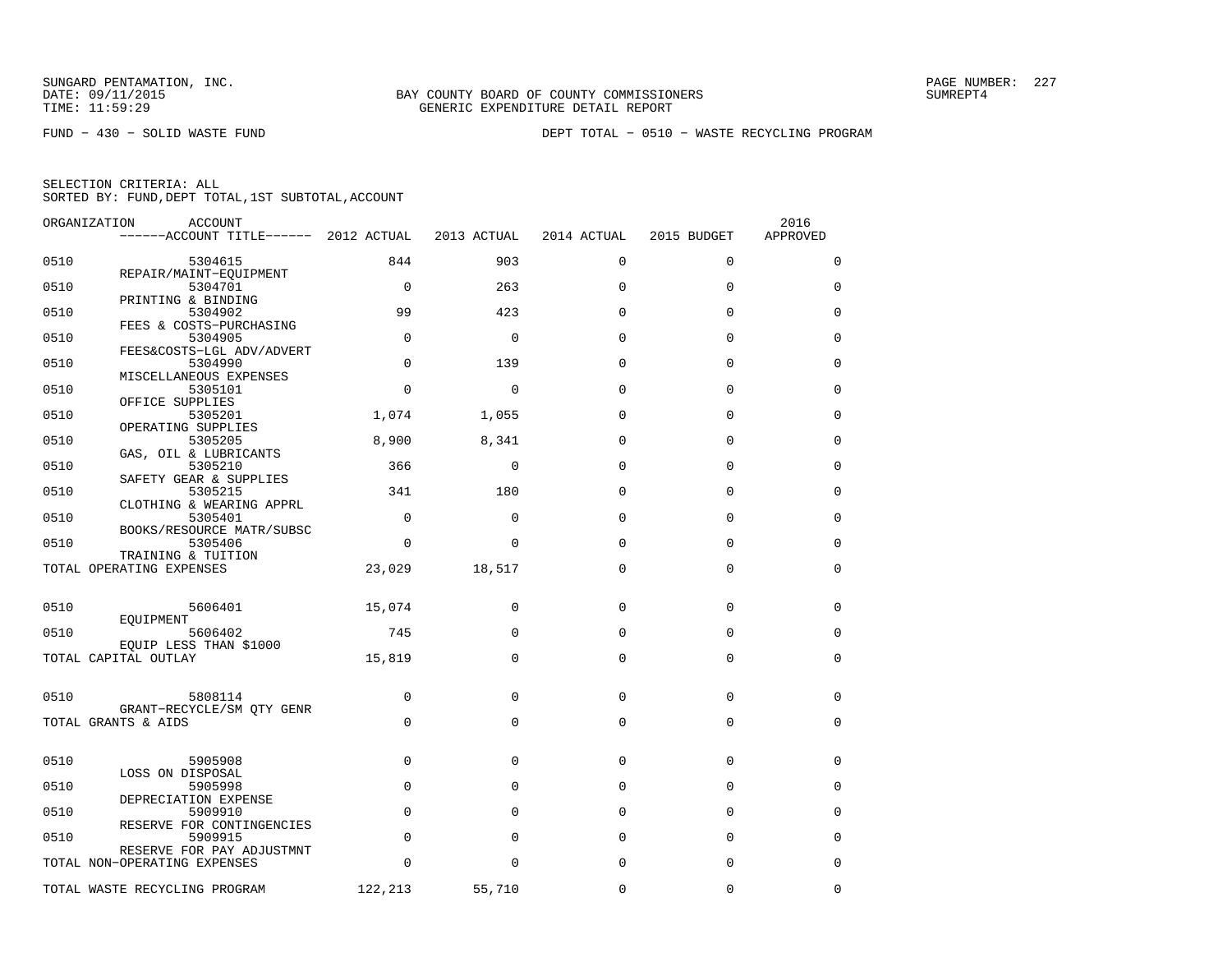FUND − 430 − SOLID WASTE FUND DEPT TOTAL − 0510 − WASTE RECYCLING PROGRAM

SELECTION CRITERIA: ALLSORTED BY: FUND,DEPT TOTAL,1ST SUBTOTAL,ACCOUNT

ORGANIZATION ACCOUNT 2016−−−−−−ACCOUNT TITLE−−−−−− 2012 ACTUAL 2013 ACTUAL 2014 ACTUAL 2015 BUDGET APPROVED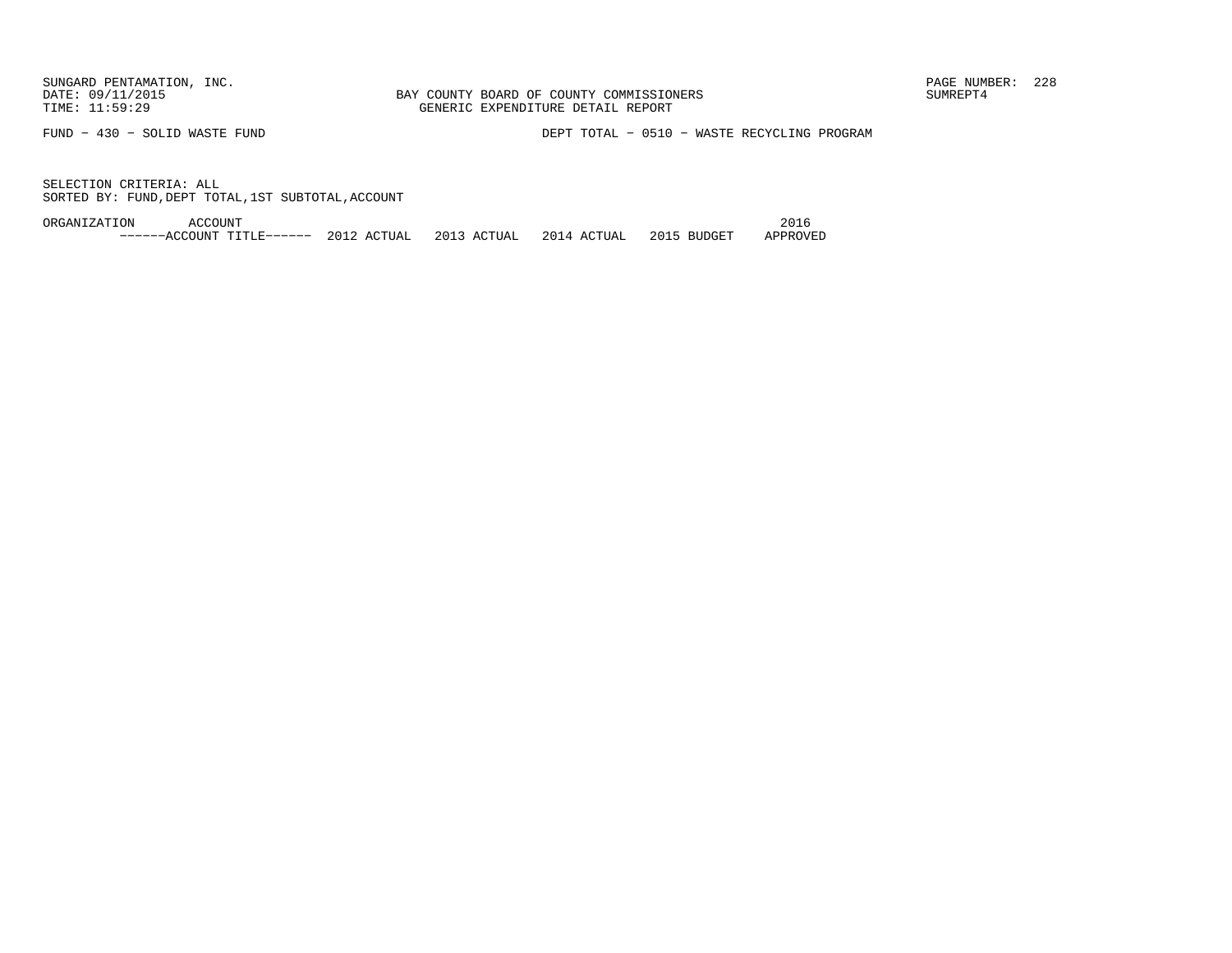FUND − 430 − SOLID WASTE FUND DEPT TOTAL − 0515 − CAPITAL IMPROVEMENTS PROJ

| ORGANIZATION | ACCOUNT<br>------ACCOUNT TITLE------ 2012 ACTUAL    |             | 2013 ACTUAL | 2014 ACTUAL | 2015 BUDGET | 2016<br>APPROVED |
|--------------|-----------------------------------------------------|-------------|-------------|-------------|-------------|------------------|
| 0515         | 5304125                                             | $\Omega$    | $\Omega$    | $\Omega$    | $\Omega$    | $\Omega$         |
| 0515         | POSTAGE/TRANSP/FREIGHT<br>5304605                   | $\Omega$    | $\Omega$    | $\Omega$    | $\Omega$    | $\Omega$         |
| 0515         | REPAIR/MAINT-BLDG & GRND<br>5304610                 | $\Omega$    | 268         | $\Omega$    | $\Omega$    | $\Omega$         |
|              | REPAIR/MAINT-AUTO EQUIP<br>TOTAL OPERATING EXPENSES | $\Omega$    | 268         | $\Omega$    | $\Omega$    | $\Omega$         |
| 0515         | 5606101                                             | $\Omega$    | $\Omega$    | $\Omega$    | $\Omega$    | $\Omega$         |
| 0515         | LAND<br>5606201                                     | $\Omega$    | $\Omega$    | $\Omega$    | $\mathbf 0$ | 0                |
|              | <b>BUILDINGS</b>                                    |             |             |             |             |                  |
| 0515         | 5606215<br>BLDG-EOUIP BLDG IMPROVE.                 | $\Omega$    | 1,902       | $\Omega$    | $\Omega$    | $\Omega$         |
| 0515         | 5606332<br>IMPRV-LANDFILL                           | 43,106      | 35,051      | $\Omega$    | $\Omega$    | $\Omega$         |
| 0515         | 5606339                                             | 2,709,775   | $\Omega$    | $\Omega$    | $\Omega$    | $\Omega$         |
| 0515         | IMP-STEELFLD EXPNSN CLS 5<br>5606365                | $\Omega$    | $\Omega$    | $\Omega$    | $\Omega$    | $\mathbf 0$      |
| 0515         | IMPRV-TRASH OFFLOAD RAMP<br>5606366                 | $\Omega$    | $\Omega$    | $\Omega$    | $\Omega$    | $\Omega$         |
| 0515         | IMPRV-TRNSFR STATION MODI<br>5606380                | $\Omega$    | $\Omega$    | $\Omega$    | $\Omega$    | $\mathbf 0$      |
| 0515         | IMP-DSGN STEELFLD EXPANSN<br>5606401                | 445,312     | 1,220,722   | 408,585     | $\Omega$    | $\Omega$         |
| 0515         | EOUIPMENT<br>5606402                                | $\Omega$    | $\Omega$    | $\Omega$    | $\Omega$    | $\Omega$         |
| 0515         | EQUIP LESS THAN \$1000<br>5606450                   | $\Omega$    | $\Omega$    | 9,900       | $\Omega$    | $\Omega$         |
|              | COMPUTER SOFTWARE                                   |             |             |             |             |                  |
| 0515         | 5606504<br>CIP-ASH MGT BUILDING                     | $\Omega$    | $\Omega$    | $\Omega$    | $\Omega$    | $\Omega$         |
| 0515         | 5606505<br>CIP-SCRUBBER DSGN/CONSTRC                | $\Omega$    | $\Omega$    | $\Omega$    | $\Omega$    | $\Omega$         |
| 0515         | 5606506                                             | $\mathbf 0$ | $\Omega$    | $\Omega$    | $\Omega$    | $\Omega$         |
| 0515         | CIP-CONSTRUCTION MGT SVCS<br>5606507                | $\mathbf 0$ | $\Omega$    | $\Omega$    | $\Omega$    | 0                |
| 0515         | CIP-CLS CELL A.A/3C RNCAP<br>5606510                | $\Omega$    | $\Omega$    | $\Omega$    | $\Omega$    | $\Omega$         |
| 0515         | CIP-TRASH CELL<br>5606511                           | $\Omega$    | $\Omega$    | $\Omega$    | 0           | 0                |
|              | CIP-CLS CELL AA & B                                 |             |             |             |             |                  |
| 0515         | 5606514<br>CIP-MAT RCVY & BAIL WRAP                 | $\Omega$    | $\Omega$    | $\Omega$    | $\Omega$    | $\Omega$         |
|              | TOTAL CAPITAL OUTLAY                                | 3,198,193   | 1,257,675   | 418,485     | $\mathbf 0$ | $\mathbf 0$      |
| 0515         | 5909910<br>RESERVE FOR CONTINGENCIES                | $\Omega$    | $\Omega$    | $\Omega$    | $\Omega$    | $\Omega$         |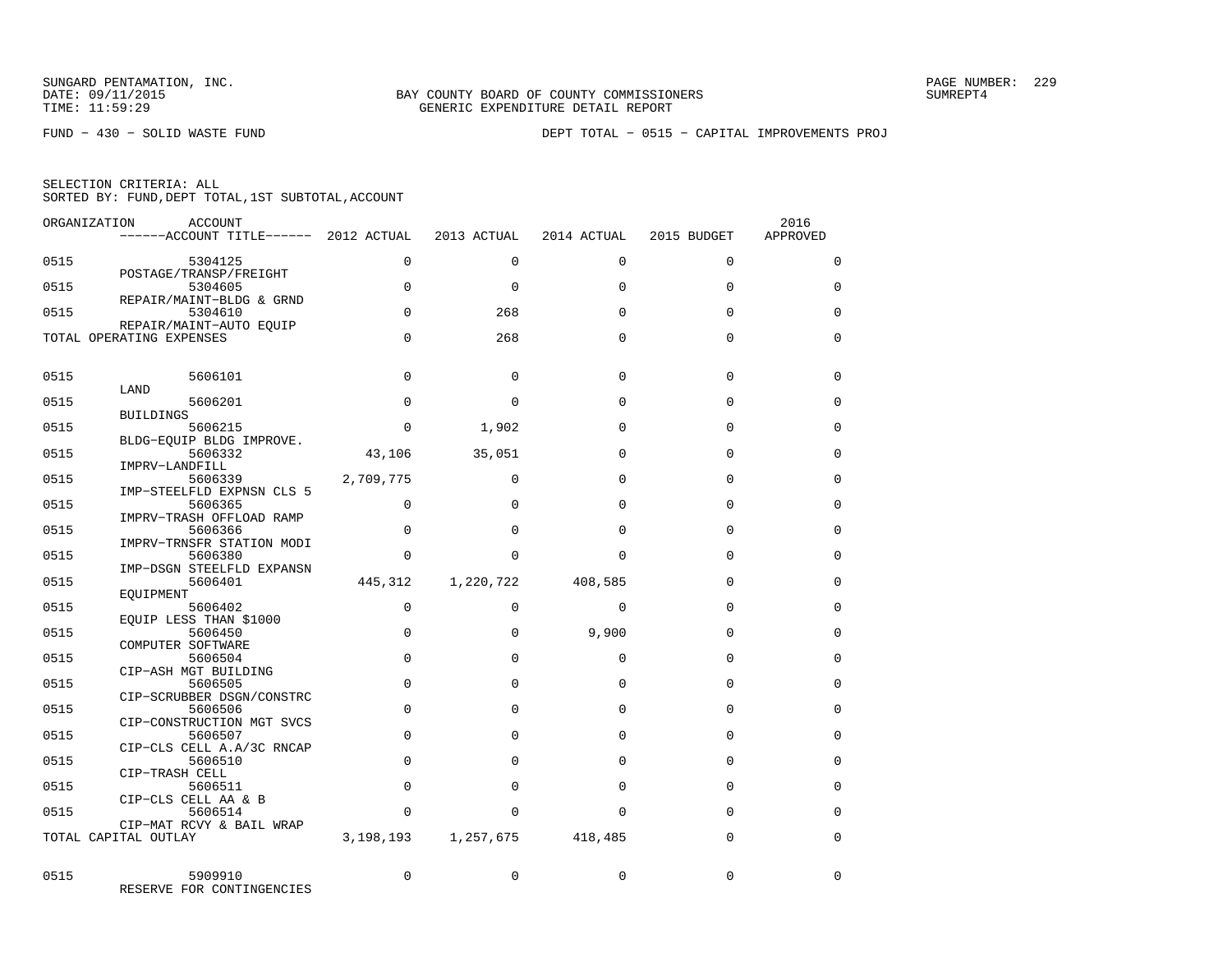FUND − 430 − SOLID WASTE FUND DEPT TOTAL − 0515 − CAPITAL IMPROVEMENTS PROJ

|      | ACCOUNT<br>ORGANIZATION<br>$---ACCOINT TITLE---$ | 2012 ACTUAL | 2013 ACTUAL | 2014 ACTUAL | 2015 BUDGET | 2016<br>APPROVED |
|------|--------------------------------------------------|-------------|-------------|-------------|-------------|------------------|
| 0515 | 5909999<br>RESERVE-CASH FORWARD                  |             |             |             | 3,949,715   | 1,863,211        |
|      | TOTAL NON-OPERATING EXPENSES                     |             |             | $\Omega$    | 3,949,715   | 1,863,211        |
|      | TOTAL CAPITAL IMPROVEMENTS PROJ                  | 3,198,193   | 1,257,943   | 418,485     | 3,949,715   | 1,863,211        |
|      | TOTAL SOLID WASTE FUND                           | 31,890,328  | 40,266,575  | 25,426,665  | 20,109,000  | 17,637,050       |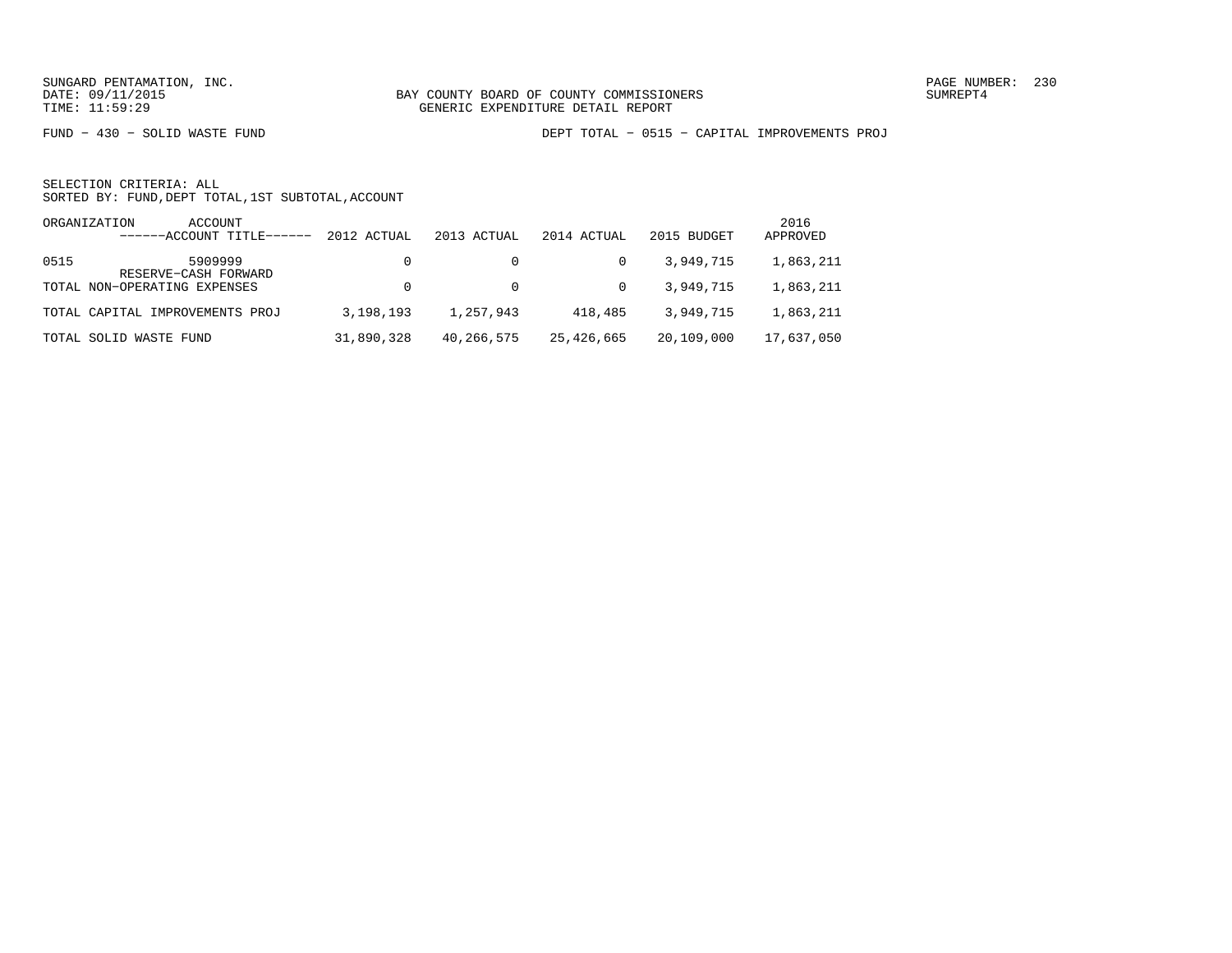|  | SELECTION CRITERIA: ALL                            |  |  |
|--|----------------------------------------------------|--|--|
|  | SORTED BY: FUND, DEPT TOTAL, 1ST SUBTOTAL, ACCOUNT |  |  |

| ORGANIZATION | ACCOUNT<br>------ACCOUNT TITLE------ 2012 ACTUAL 2013 ACTUAL 2014 ACTUAL 2015 BUDGET |                |                |                         |                         | 2016<br>APPROVED |
|--------------|--------------------------------------------------------------------------------------|----------------|----------------|-------------------------|-------------------------|------------------|
| 0470         | 5101200                                                                              | 726,413        | 657,107        |                         | 740,337 851,155 819,342 |                  |
| 0470         | SALARIES & WAGES-REGULAR<br>5101400<br>SALARIES & WAGES-OVERTIME                     | 823            | 345            | 2,707                   | 2,060                   | 2,060            |
| 0470         | 5102100<br>FICA TAXES-MATCHING                                                       | 52,581         | 47,545         | 54,124                  | 65,271                  | 62,837           |
| 0470         | 5102200<br>RETIREMENT CONTRIBUTIONS                                                  | 35,894         | 37,757         | 50,173                  | 77,510                  | 76,471           |
| 0470         | 5102300<br>LIFE & HEALTH INSURANCE                                                   | 115,202        | 105,383        | 102,495                 | 158,285                 | 178,575          |
| 0470         | 5102400<br>WORKERS COMP. PREMIUMS                                                    | 21,830         | 17,962         | 16,173                  | 21,713                  | 27,926           |
| 0470         | 5102500<br>UNEMPLOYMENT COMPENSATION                                                 | 812            | 1,911          | 4,192                   | 33,550                  | 33,550           |
|              | TOTAL PERSONAL SERVICES                                                              |                |                | 953,555 868,009 970,201 | 1,209,544               | 1,200,761        |
| 0470         | 5143101<br>PROF SRV-CO ATTORNEY                                                      | 4,827          | 4,828          | 4,305                   | 2,566                   | 5,153            |
| 0470         | 5303106<br>PROF SRV-PHYSICLS/MEDICAL                                                 | $\mathbf{0}$   | $\Omega$       | $\Omega$                | $\Omega$                | $\overline{0}$   |
| 0470         | 5303107<br>PROF SRV-SUBSTANCE TEST                                                   | 74             | 111            | 230                     | 100                     | 100              |
| 0470         | 5303110<br>PROF SRV-BACKGROUND CHECK                                                 | 70             | 69             | 107                     | 100                     | 100              |
| 0470         | 5303401<br>CONTRACTED SERVICES                                                       | 12,018         | 2,320          | 13,324                  | $\overline{0}$          | 1,000            |
| 0470         | 5303403<br>CONTR SRV-BANK CHRG POOL                                                  | 8,187          | 11,322         | 14,553                  | 15,000                  | 15,000           |
| 0470         | 5303408<br>CONTR SRV-800 MHZ                                                         | 1,208          | 1,208          | 1,118                   | 1,056                   | 962              |
| 0470         | 5303410<br>CONTR SRV-JANITORIAL                                                      | $\overline{0}$ | $\overline{0}$ | $\overline{0}$          | $\overline{0}$          | $\overline{0}$   |
| 0470         | 5303425<br>CONTR SRV-ADMIN FEES                                                      | 65,958         | 62,010         | 46,132                  | 36,790                  | 68,236           |
| 0470         | 5303446<br>CONTR SRV-FACILITIES                                                      | 2,569          | 4,697          | 6,526                   | 7,544                   | 58,658           |
| 0470         | 5303487<br>CONTR SRV-RAZING BLDGS                                                    | 1,190          | 1,099          | 75,415                  | 50,000                  | $\overline{0}$   |
| 0470         | 5304001<br>TRAVEL/TRAINING NON-LOCAL                                                 | 5,824          | 5,758          | 1,651                   | 6,288                   | 6,288            |
| 0470         | 5304005<br>TRAVEL-LOCAL                                                              | $\overline{0}$ | $\mathbf 0$    | $\overline{0}$          | $\overline{0}$          | $\overline{0}$   |
| 0470         | 5304101<br>COMMUNICATIONS SERVICES                                                   | 10,683         | 10,193         | 10,518                  | 11,340                  | 10,740           |
| 0470         | 5304122<br>COMM SRV-LEASED LINES                                                     | $\overline{0}$ | $\Omega$       | $\Omega$                | $\Omega$                | $\overline{0}$   |
| 0470         | 5304125<br>POSTAGE/TRANSP/FREIGHT                                                    | 635            | 296            | 554                     | 1,200                   | 600              |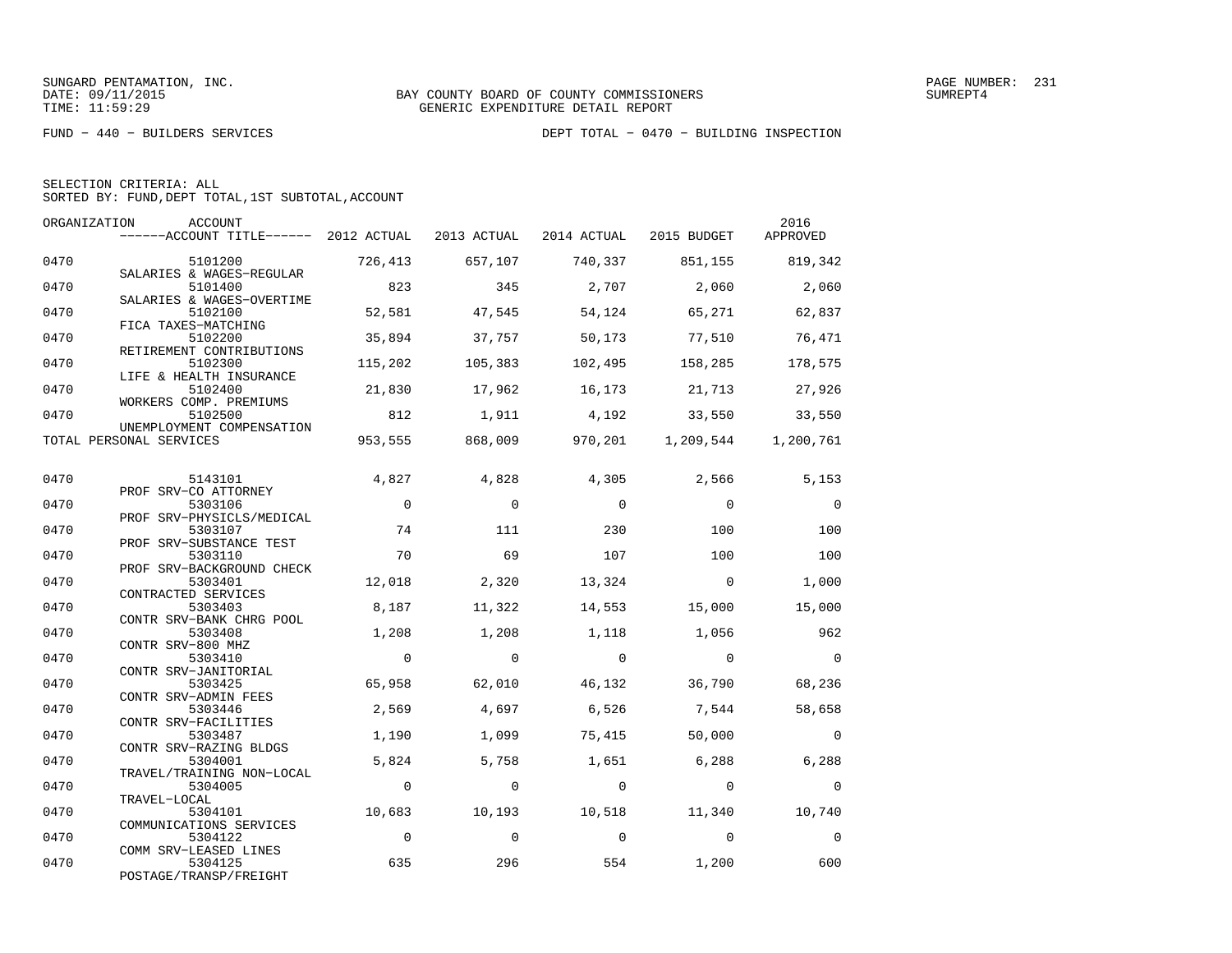| ORGANIZATION | ACCOUNT                                        |              |             |              |                | 2016        |
|--------------|------------------------------------------------|--------------|-------------|--------------|----------------|-------------|
|              | ------ACCOUNT TITLE------ 2012 ACTUAL          |              | 2013 ACTUAL | 2014 ACTUAL  | 2015 BUDGET    | APPROVED    |
| 0470         | 5304301                                        | 27,199       | 25,630      | 28,543       | 28,409         | $\Omega$    |
| 0470         | UTILITY SERVICES<br>5304410                    | 251          | 345         | 5,138        | 9,553          | 9,064       |
|              | RENTALS/LEASES-EOUIPMENT                       |              |             |              |                |             |
| 0470         | 5304501<br>INSURANCE & BONDS                   | 25,347       | 25,137      | 23,145       | 23,145         | 30,226      |
| 0470         | 5304604                                        | $\mathbf{0}$ | $\Omega$    | $\bigcirc$   | $\overline{0}$ | $\Omega$    |
| 0470         | REPAIR/MAINT-BLD&GRD DEPT<br>5304605           | 10,816       | 10,935      | 13,133       | 19,534         | $\Omega$    |
|              | REPAIR/MAINT-BLDG & GRND                       |              |             |              |                |             |
| 0470         | 5304610                                        | 9,120        | 3,003       | 6,820        | 9,500          | 9,500       |
|              | REPAIR/MAINT-AUTO EQUIP                        |              |             |              |                |             |
| 0470         | 5304611                                        | $\mathbf 0$  | $\mathbf 0$ | $\mathbf{0}$ | $\mathbf 0$    | $\mathbf 0$ |
|              | REPAIR/MAINT-FLEET MAINT                       |              |             |              |                |             |
| 0470         | 5304615                                        | 1,216        | 12,250      | 173          | 1,200          | 1,200       |
| 0470         | REPAIR/MAINT-EQUIPMENT<br>5304701              | 58           | 838         | 93           | 800            | 800         |
|              | PRINTING & BINDING                             |              |             |              |                |             |
| 0470         | 5304902                                        | 791          | 1,267       | 536          | 1,363          | 2,869       |
|              | FEES & COSTS-PURCHASING                        |              |             |              |                |             |
| 0470         | 5304905                                        | 50           | $\Omega$    | 164          | 1,000          | 600         |
|              | FEES&COSTS-LGL ADV/ADVERT                      |              |             |              |                |             |
| 0470         | 5304909                                        | $\Omega$     | $\Omega$    | $\Omega$     | $\Omega$       | $\Omega$    |
| 0470         | FEES & COSTS-COURT FILING<br>5304919           | $\mathbf 0$  | $\Omega$    | $\Omega$     | $\Omega$       | $\Omega$    |
|              | FEES & COSTS-BLDG TESTS                        |              |             |              |                |             |
| 0470         | 5304990                                        | 35           | 91          | 44           | 100            | 100         |
|              | MISCELLANEOUS EXPENSES                         |              |             |              |                |             |
| 0470         | 5305101                                        | 4,863        | 5,020       | 3,863        | 5,000          | 4,000       |
|              | OFFICE SUPPLIES                                |              |             |              |                |             |
| 0470         | 5305201                                        | 249          | 382         | 143          | 250            | 500         |
|              | OPERATING SUPPLIES                             |              |             |              |                |             |
| 0470         | 5305202                                        | 8            | $\mathbf 0$ | $\mathbf 0$  | $\overline{0}$ | $\Omega$    |
|              | OPER SUPPLIES-JANITORIAL                       |              |             |              |                |             |
| 0470         | 5305205                                        | 23,922       | 19,806      | 21,397       | 25,000         | 25,000      |
|              | GAS, OIL & LUBRICANTS                          |              |             |              |                |             |
| 0470         | 5305210                                        | $\mathbf 0$  | $\mathbf 0$ | $\mathbf 0$  | $\mathbf 0$    | $\mathbf 0$ |
|              | SAFETY GEAR & SUPPLIES                         |              |             |              |                |             |
| 0470         | 5305215                                        | 834          | 1,189       | 2,760        | 3,000          | 3,000       |
|              | CLOTHING & WEARING APPRL                       |              |             |              |                |             |
| 0470         | 5305220                                        | 12           | 29          | $\Omega$     | 1,000          | 800         |
|              | TOOL & SMALL IMPLEMENTS                        |              |             |              |                |             |
| 0470         | 5305401                                        | 1,950        | 786         | 719          | 2,500          | 2,500       |
|              | BOOKS/RESOURCE MATR/SUBSC                      |              |             |              |                |             |
| 0470         | 5305402                                        | 1,025        | 1,979       | 1,543        | 1,653          | 1,653       |
|              | DUES & MEMBERSHIPS                             |              |             |              |                |             |
| 0470         | 5305406                                        | 280          | 935         | 975          | 1,000          | 1,000       |
|              | TRAINING & TUITION<br>TOTAL OPERATING EXPENSES | 221,269      |             | 283,620      |                | 259,649     |
|              |                                                |              | 213,532     |              | 265,991        |             |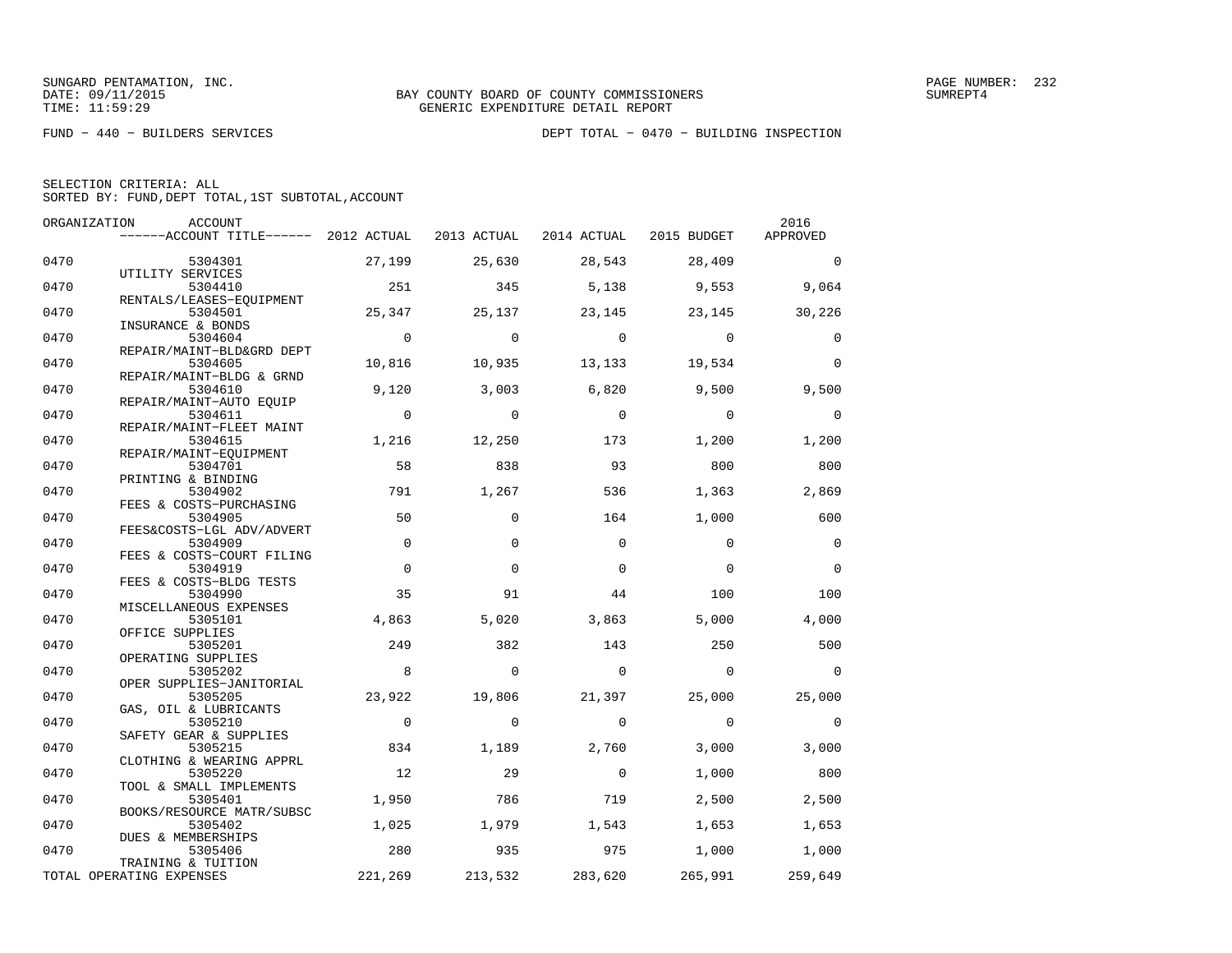|  | SELECTION CRITERIA: ALL |  |                                                    |  |
|--|-------------------------|--|----------------------------------------------------|--|
|  |                         |  | SORTED BY: FUND, DEPT TOTAL, 1ST SUBTOTAL, ACCOUNT |  |

|      | ORGANIZATION<br><b>ACCOUNT</b><br>$----ACCOUNT$ TITLE $----$ 2012 ACTUAL |             | 2013 ACTUAL | 2014 ACTUAL | 2015 BUDGET | 2016<br>APPROVED |
|------|--------------------------------------------------------------------------|-------------|-------------|-------------|-------------|------------------|
| 0470 | 5606401<br>EQUIPMENT                                                     | 4,200       | 2,409       | 156,590     | 6,916       | $\Omega$         |
| 0470 | 5606402<br>EQUIP LESS THAN \$1000                                        | 2,710       | 345         | 1,054       | 1,200       | 3,700            |
| 0470 | 5606450<br>COMPUTER SOFTWARE                                             | $\mathbf 0$ | 0           | 0           | 14,500      | 14,500           |
|      | TOTAL CAPITAL OUTLAY                                                     | 6,910       | 2,754       | 157,644     | 22,616      | 18,200           |
| 0470 | 5819101<br>TRNFS-GENERAL FUND (001)                                      | $\Omega$    | $\Omega$    | $\Omega$    | $\Omega$    | $\Omega$         |
| 0470 | 5819102                                                                  | 300,000     | 0           | 546,000     | $\mathbf 0$ | $\mathbf 0$      |
| 0470 | TRNFS-MSTU FIRE (145)<br>5905998<br>DEPRECIATION EXPENSE                 | 0           | 0           | $\Omega$    | $\Omega$    | 0                |
| 0470 | 5909907<br>REFUNDS-BUILDING PERMITS                                      | $\Omega$    | $\Omega$    | $\Omega$    | $\Omega$    | $\Omega$         |
| 0470 | 5909910<br>RESERVE FOR CONTINGENCIES                                     | $\mathbf 0$ | 0           | $\mathbf 0$ | $\Omega$    | $\mathbf 0$      |
| 0470 | 5909915<br>RESERVE FOR PAY ADJUSTMNT                                     | $\Omega$    | $\Omega$    | $\Omega$    | $\Omega$    | $\Omega$         |
| 0470 | 5909999<br>RESERVE-CASH FORWARD                                          | $\Omega$    | $\Omega$    | 0           | 3,955,939   | 3,477,230        |
|      | TOTAL NON-OPERATING EXPENSES                                             | 300,000     | 0           | 546,000     | 3,955,939   | 3,477,230        |
|      | TOTAL BUILDING INSPECTION                                                | 1,481,734   | 1,084,294   | 1,957,465   | 5,454,090   | 4,955,840        |
|      | TOTAL BUILDERS SERVICES                                                  | 1,481,734   | 1,084,294   | 1,957,465   | 5,454,090   | 4,955,840        |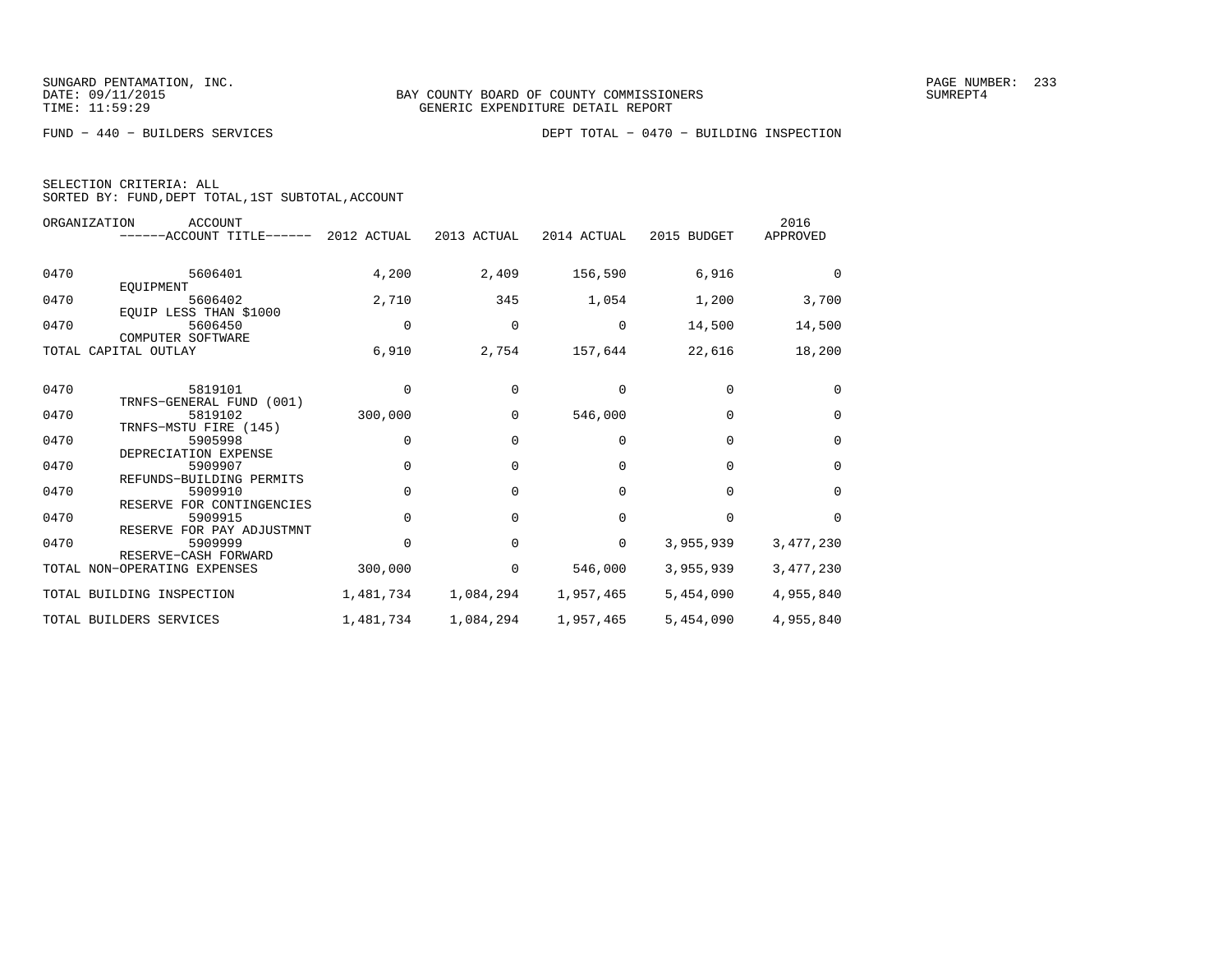FUND − 450 − EMERG MEDICAL SVCS DEPT TOTAL − 0527 − EMS

| SELECTION CRITERIA: ALL                            |  |
|----------------------------------------------------|--|
| SORTED BY: FUND, DEPT TOTAL, 1ST SUBTOTAL, ACCOUNT |  |

| ORGANIZATION | ACCOUNT<br>------ACCOUNT TITLE------ 2012 ACTUAL                  |                            | 2013 ACTUAL  | 2014 ACTUAL     | 2015 BUDGET     | 2016<br>APPROVED |
|--------------|-------------------------------------------------------------------|----------------------------|--------------|-----------------|-----------------|------------------|
| 0527         | 5101200                                                           | $\Omega$                   | 2,002        | 2,371,250       | 2,593,135       | 2,542,523        |
| 0527         | SALARIES & WAGES-REGULAR<br>5101205                               | $\mathbf 0$                | $\Omega$     | 715             | $\Omega$        | $\Omega$         |
| 0527         | SALARIES & WAGES-DISASTER<br>5101400<br>SALARIES & WAGES-OVERTIME | $\mathbf 0$                | $\Omega$     | 1,408,818       | 1,018,042       | 950,341          |
| 0527         | 5101405<br>SALARIES-DISASTER O/T                                  | $\mathbf 0$                | $\mathbf 0$  | 2,035           | $\Omega$        | $\Omega$         |
| 0527         | 5102100<br>FICA TAXES-MATCHING                                    | $\mathbf 0$                | 153          | 277,083         | 276,255         | 267,204          |
| 0527         | 5102200<br>RETIREMENT CONTRIBUTIONS                               | $\mathbf 0$                | 139          | 653,735         | 595,661         | 630,999          |
| 0527         | 5102300<br>LIFE & HEALTH INSURANCE                                | $\mathbf 0$                | $\Omega$     | 421,271         | 505,885         | 545,263          |
| 0527         | 5102400<br>WORKERS COMP. PREMIUMS                                 | $\mathbf 0$                | $\mathbf 0$  | 82,490          | 209,398         | 219,115          |
|              | TOTAL PERSONAL SERVICES                                           | $\mathbf 0$                | 2,294        | 5, 217, 397     | 5,198,376       | 5, 155, 445      |
| 0527         | 5143101                                                           | $\mathbf 0$                | $\mathbf 0$  | $\Omega$        | 24,719          | 25,033           |
| 0527         | PROF SRV-CO ATTORNEY<br>5303106<br>PROF SRV-PHYSICLS/MEDICAL      | $\mathbf 0$                | $\Omega$     | 3,415           | 980             | 3,500            |
| 0527         | 5303107<br>PROF SRV-SUBSTANCE TEST                                | $\mathbf 0$                | 2,479        | 3,253           | 2,000           | 3,300            |
| 0527         | 5303110<br>PROF SRV-BACKGROUND CHECK                              | $\mathbf 0$                | 2,919        | 769             | 1,134           | 1,134            |
| 0527         | 5303401<br>CONTRACTED SERVICES                                    | $\mathbf 0$                | 21,372       | 366,026         | 450,000         | 450,000          |
| 0527         | 5303403<br>CONTR SRV-BANK CHRG POOL                               | $\mathbf 0$                | $\Omega$     | 1,716           | 15,000          | 18,000           |
| 0527         | 5303408<br>CONTR SRV-800 MHZ                                      | $\mathbf 0$                | $\mathbf 0$  | 19,565          | 18,474          | 16,828           |
| 0527         | 5303425<br>CONTR SRV-ADMIN FEES                                   | $\mathbf 0$                | $\mathbf 0$  | $\mathbf 0$     | 162,845         | 227,212          |
| 0527         | 5303446<br>CONTR SRV-FACILITIES                                   | $\mathbf 0$<br>$\mathbf 0$ | $\Omega$     | $\Omega$        | $\Omega$        | 738              |
| 0527<br>0527 | 5304001<br>TRAVEL/TRAINING NON-LOCAL<br>5304101                   | $\mathbf 0$                | 524<br>1,296 | 4,476<br>20,362 | 5,000<br>26,520 | 5,000<br>24,420  |
| 0527         | COMMUNICATIONS SERVICES<br>5304122                                | $\mathbf 0$                | $\mathbf 0$  | $\mathbf 0$     | $\mathbf 0$     | $\mathbf 0$      |
| 0527         | COMM SRV-LEASED LINES<br>5304125                                  | $\mathbf 0$                | 59           | 701             | 900             | 900              |
| 0527         | POSTAGE/TRANSP/FREIGHT<br>5304301                                 | $\mathbf 0$                | 385          | 7,935           | 10,000          | 10,000           |
| 0527         | UTILITY SERVICES<br>5304405<br>RENTALS/LEASES-BUILDINGS           | 0                          | $\mathbf 0$  | 244,105         | 76,000          | 77,752           |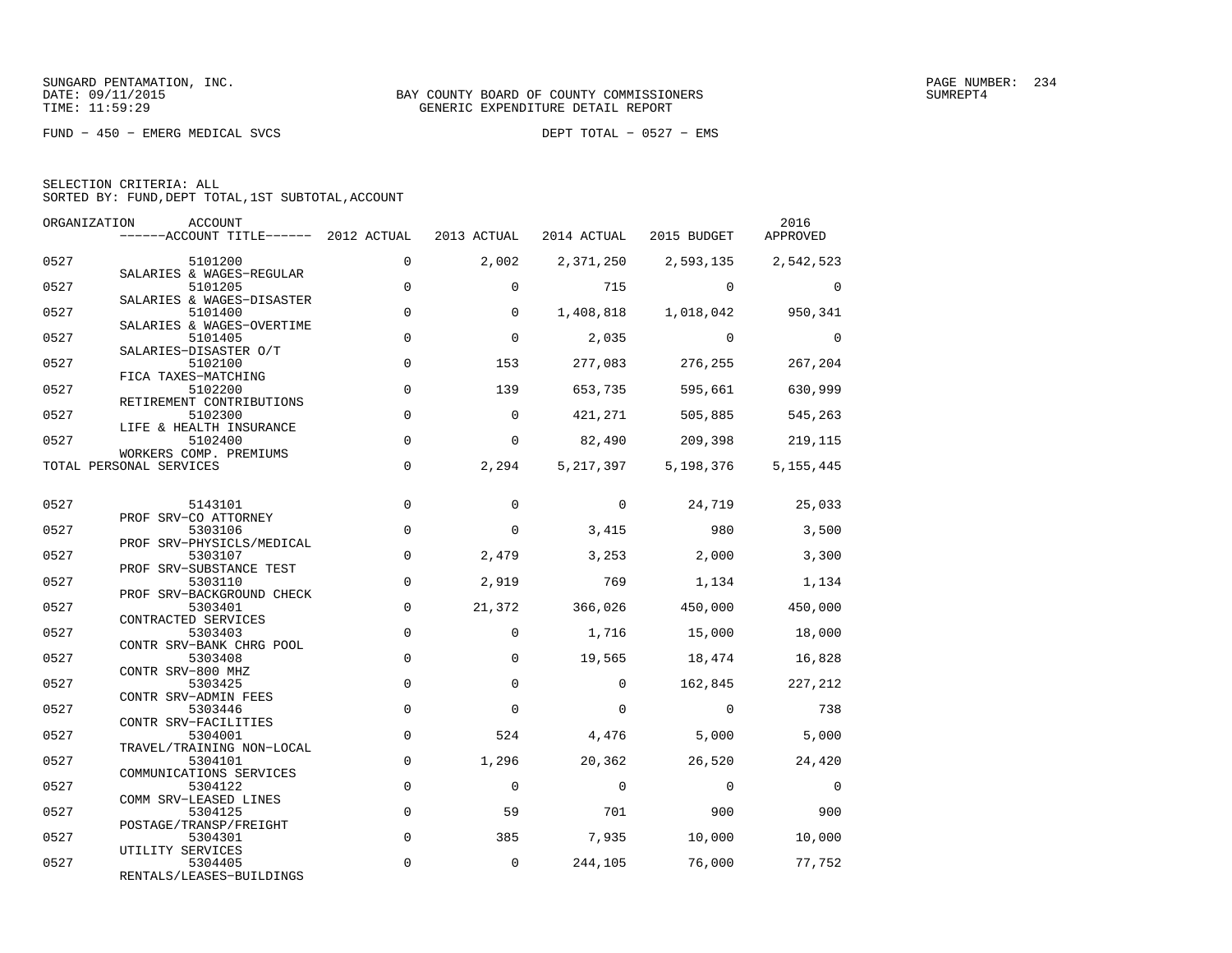FUND − 450 − EMERG MEDICAL SVCS DEPT TOTAL − 0527 − EMS

|      | ORGANIZATION<br>ACCOUNT               |             |             |                |                         | 2016           |
|------|---------------------------------------|-------------|-------------|----------------|-------------------------|----------------|
|      | $----ACCOUNT$ TITLE $--- 2012$ ACTUAL |             | 2013 ACTUAL |                | 2014 ACTUAL 2015 BUDGET | APPROVED       |
| 0527 | 5304410                               | $\Omega$    | $\Omega$    | 17,333         | 13,172                  | 18,000         |
| 0527 | RENTALS/LEASES-EQUIPMENT<br>5304501   | $\mathbf 0$ | $\Omega$    | 122,554        | 134,200                 | 183,295        |
| 0527 | INSURANCE & BONDS<br>5304604          | $\Omega$    | $\Omega$    | 35             | $\Omega$                | $\Omega$       |
| 0527 | REPAIR/MAINT-BLD&GRD DEPT<br>5304605  | $\mathbf 0$ | $\Omega$    | 35,796         | 15,000                  | 41,000         |
| 0527 | REPAIR/MAINT-BLDG & GRND<br>5304610   | $\Omega$    | 4,539       | 155,635        | 150,000                 | 156,000        |
| 0527 | REPAIR/MAINT-AUTO EQUIP<br>5304615    | $\Omega$    | 2,789       | 12,632         | 50,000                  | 50,000         |
| 0527 | REPAIR/MAINT-EQUIPMENT<br>5304701     | $\mathbf 0$ | $\Omega$    | 2,571          | 3,000                   | 3,000          |
| 0527 | PRINTING & BINDING<br>5304902         | $\mathbf 0$ | $\mathbf 0$ | $\mathbf 0$    | 1,363                   | 14,346         |
| 0527 | FEES & COSTS-PURCHASING<br>5304905    | $\Omega$    | $\Omega$    | 518            | 500                     | 600            |
| 0527 | FEES&COSTS-LGL ADV/ADVERT<br>5304922  | $\mathbf 0$ | $\Omega$    | $\mathbf 0$    | 500                     | 500            |
| 0527 | FEES & COSTS-PERMITS<br>5304990       | $\mathsf 0$ | $\mathbf 0$ | 702            | 500                     | 702            |
| 0527 | MISCELLANEOUS EXPENSES<br>5305101     | $\Omega$    | $\Omega$    | 2,753          | 22,971                  | 22,971         |
| 0527 | OFFICE SUPPLIES<br>5305201            | $\mathbf 0$ | 12,373      | 276,645        | 354,293                 | 354,293        |
| 0527 | OPERATING SUPPLIES<br>5305202         | $\Omega$    | $\Omega$    | 3,060          | 5,000                   | 5,000          |
| 0527 | OPER SUPPLIES-JANITORIAL<br>5305205   | $\mathbf 0$ | 228         | 196,374        | 285,714                 | 255,727        |
| 0527 | GAS, OIL & LUBRICANTS<br>5305210      | $\mathbf 0$ | $\Omega$    | 1,029          | 20,000                  | 20,000         |
| 0527 | SAFETY GEAR & SUPPLIES<br>5305215     | $\mathbf 0$ | 9,733       | 24,806         | 63,618                  | 63,618         |
| 0527 | CLOTHING & WEARING APPRL<br>5305220   | $\Omega$    | $\Omega$    | $\overline{3}$ | 750                     | 750            |
|      | TOOL & SMALL IMPLEMENTS               | $\mathbf 0$ | $\mathbf 0$ |                | $\Omega$                | $\overline{0}$ |
| 0527 | 5305224<br>EMPLOYEE DEVELOPMENT       |             |             | 319            |                         |                |
| 0527 | 5305401<br>BOOKS/RESOURCE MATR/SUBSC  | $\mathbf 0$ | $\Omega$    | 701            | $\Omega$                | 701            |
| 0527 | 5305402<br>DUES & MEMBERSHIPS         | $\Omega$    | $\Omega$    | 140            | 1,600                   | 1,600          |
| 0527 | 5305406<br>TRAINING & TUITION         | $\mathbf 0$ | 0           | 5,141          | 21,000                  | 21,000         |
|      | TOTAL OPERATING EXPENSES              | $\Omega$    | 58,694      | 1,531,072      | 1,936,753               | 2,076,920      |
| 0527 | 5606314<br>IMPRV-NETWORK CONNECT      | $\mathbf 0$ | 0           | 0              | $\mathbf 0$             | $\mathbf 0$    |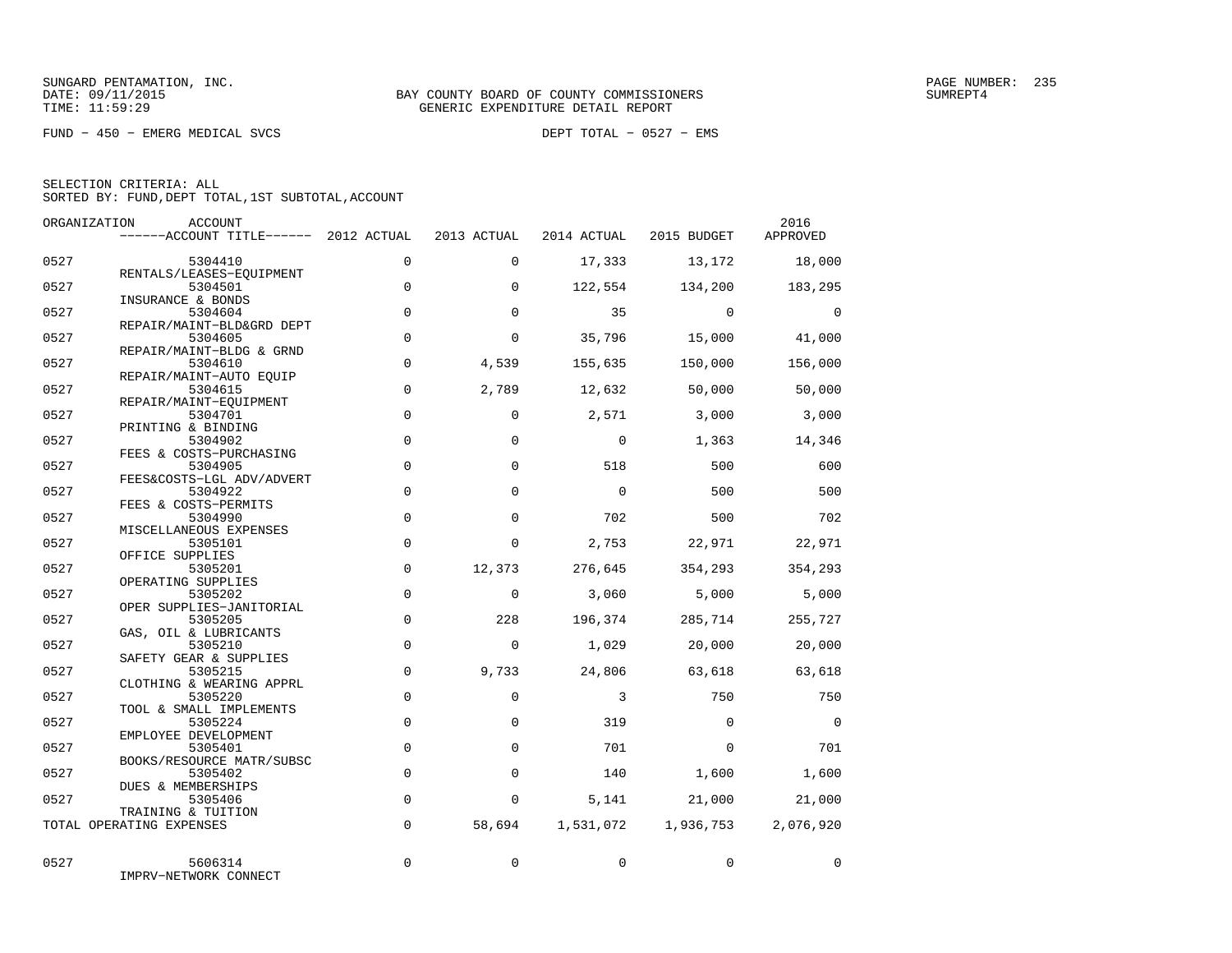FUND − 450 − EMERG MEDICAL SVCS DEPT TOTAL − 0527 − EMS

|  | SELECTION CRITERIA: ALL |                                                    |  |
|--|-------------------------|----------------------------------------------------|--|
|  |                         | SORTED BY: FUND, DEPT TOTAL, 1ST SUBTOTAL, ACCOUNT |  |

| ORGANIZATION | <b>ACCOUNT</b><br>------ACCOUNT TITLE------               | 2012 ACTUAL | 2013 ACTUAL | 2014 ACTUAL | 2015 BUDGET | 2016<br>APPROVED |
|--------------|-----------------------------------------------------------|-------------|-------------|-------------|-------------|------------------|
| 0527         | 5606401                                                   | 0           | 275,405     | 461,820     | 100,000     | 100,000          |
| 0527         | EOUIPMENT<br>5606402                                      | $\Omega$    | 6,740       | 13,823      | 15,000      | 15,000           |
| 0527         | EQUIP LESS THAN \$1000<br>5606450<br>COMPUTER SOFTWARE    | $\mathbf 0$ | $\mathbf 0$ | 330         | 1,000       | 1,000            |
|              | TOTAL CAPITAL OUTLAY                                      | 0           | 282,145     | 475,973     | 116,000     | 116,000          |
| 0527         | 5707205                                                   | $\mathbf 0$ | 772         | 25,196      | 26,400      | $\Omega$         |
| 0527         | INTEREST-LOANS<br>5707303<br><b>BOND ISSUE COSTS</b>      | $\Omega$    | 48,386      | 0           | 0           | 330,000          |
|              | TOTAL DEBT SERVICE                                        | 0           | 49,158      | 25,196      | 26,400      | 330,000          |
| 0527         | 5808173                                                   | $\mathbf 0$ | 0           | 0           | 0           | 0                |
|              | GRANT-FIRE EMT/PARAMEDIC<br>TOTAL GRANTS & AIDS           | $\Omega$    | $\Omega$    | $\Omega$    | $\Omega$    | $\Omega$         |
| 0527         | 5905998                                                   | $\mathbf 0$ | $\Omega$    | $\mathbf 0$ | $\Omega$    | $\Omega$         |
| 0527         | DEPRECIATION EXPENSE<br>5909910                           | 0           | 0           | 0           | 222,471     | 34,234           |
|              | RESERVE FOR CONTINGENCIES<br>TOTAL NON-OPERATING EXPENSES | $\Omega$    | $\mathbf 0$ | 0           | 222,471     | 34,234           |
| TOTAL EMS    |                                                           | $\Omega$    | 392,290     | 7,249,637   | 7,500,000   | 7,712,599        |
|              | TOTAL EMERG MEDICAL SVCS                                  | 0           | 392,290     | 7,249,637   | 7,500,000   | 7,712,599        |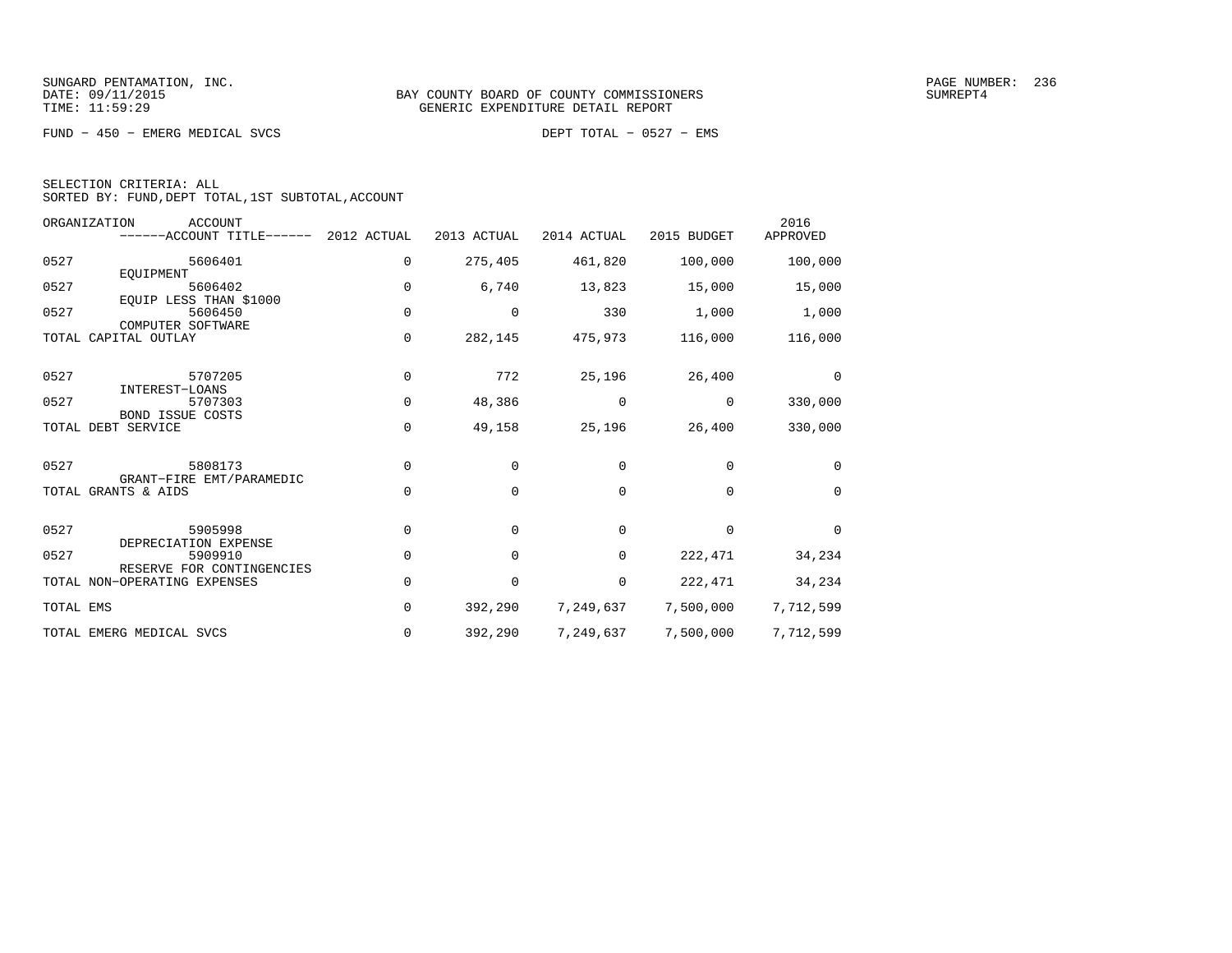FUND − 501 − INTERNAL SERVICE FUND DEPT TOTAL − 0522 − FACILITIES MAINTENANCE

| SELECTION CRITERIA: ALL                            |  |
|----------------------------------------------------|--|
| SORTED BY: FUND, DEPT TOTAL, 1ST SUBTOTAL, ACCOUNT |  |

|      | ORGANIZATION<br>ACCOUNT<br>------ACCOUNT TITLE------ 2012 ACTUAL 2013 ACTUAL 2014 ACTUAL 2015 BUDGET |             |                |                         |                                         | 2016<br>APPROVED |
|------|------------------------------------------------------------------------------------------------------|-------------|----------------|-------------------------|-----------------------------------------|------------------|
| 0522 | 5101200                                                                                              | 558,200     |                | 514,272 489,337 481,300 |                                         | 552,543          |
| 0522 | SALARIES & WAGES-REGULAR<br>5101205                                                                  | 1,033       | $\mathbf 0$    | $\overline{0}$          | $\Omega$                                | $\mathbf 0$      |
| 0522 | SALARIES & WAGES-DISASTER<br>5101400<br>SALARIES & WAGES-OVERTIME                                    | 4,963       | 3,128          | $4,557$ $4,000$         |                                         | 4,000            |
| 0522 | 5101405<br>SALARIES-DISASTER O/T                                                                     | 1,549       | $\overline{0}$ | 1,652                   | $\overline{0}$                          | $\overline{0}$   |
| 0522 | 5102100<br>FICA TAXES-MATCHING                                                                       | 39,861      | 36,719         | 35,181                  | 37,126                                  | 42,575           |
| 0522 | 5102200<br>RETIREMENT CONTRIBUTIONS                                                                  | 27,970      | 30,269         | 35,430                  | 36,660                                  | 41,415           |
| 0522 | 5102300<br>LIFE & HEALTH INSURANCE                                                                   | 88,727      | 86,669         | 92,571                  | 95,045                                  | 144,513          |
| 0522 | 5102400<br>WORKERS COMP. PREMIUMS                                                                    | 25,911      | 25,322         | 26,480                  |                                         | 26,635 31,029    |
| 0522 | 5102500<br>UNEMPLOYMENT COMPENSATION                                                                 | $\sim$ 0    | $\overline{0}$ | $\overline{0}$          | $\overline{0}$                          | $\overline{0}$   |
|      | TOTAL PERSONAL SERVICES                                                                              |             |                |                         | 748,214 696,380 685,208 680,766 816,075 |                  |
| 0522 | 5303106                                                                                              | 107         | 772            | 671                     | $\mathbf 0$                             | $\mathbf 0$      |
| 0522 | PROF SRV-PHYSICLS/MEDICAL<br>5303107                                                                 | 74          | $\Omega$       | 62                      | 100                                     | 100              |
| 0522 | PROF SRV-SUBSTANCE TEST<br>5303110                                                                   | 80          | $\mathbf 0$    | $\mathbf 0$             | $\overline{0}$                          | $\overline{0}$   |
| 0522 | PROF SRV-BACKGROUND CHECK<br>5303401<br>CONTRACTED SERVICES                                          | 7,384       | 31,751         | 54,245                  | 92,423                                  | 65,000           |
| 0522 | 5303408<br>CONTR SRV-800 MHZ                                                                         | 3,877       | 2,818          | 2,609                   | 2,463                                   | 2,244            |
| 0522 | 5303425<br>CONTR SRV-ADMIN FEES                                                                      | $\Omega$    | 1,612          | $\Omega$                | $\Omega$                                | $\mathbf 0$      |
| 0522 | 5303446<br>CONTR SRV-FACILITIES                                                                      | $\Omega$    | $\Omega$       | $\Omega$                | $\Omega$                                | $\Omega$         |
| 0522 | 5304001<br>TRAVEL/TRAINING NON-LOCAL                                                                 | $\mathbf 0$ | $\Omega$       | $\Omega$                | 2,500                                   | 2,500            |
| 0522 | 5304005<br>TRAVEL-LOCAL                                                                              | $\Omega$    | $\Omega$       | $\Omega$                | $\Omega$                                | $\overline{0}$   |
| 0522 | 5304101<br>COMMUNICATIONS SERVICES                                                                   | 3,836       | 4,495          | 6,186                   | 6,540                                   | 6,120            |
| 0522 | 5304125<br>POSTAGE/TRANSP/FREIGHT                                                                    | 6,582       | 8,036          | 4,546                   | 150                                     | 5,000            |
| 0522 | 5304301<br>UTILITY SERVICES                                                                          | 103,021     |                |                         | 98,615 109,207 119,697 450,000          |                  |
| 0522 | 5304410<br>RENTALS/LEASES-EQUIPMENT                                                                  | 4,115       | 4,391          | 5,099                   | 6,556                                   | 6,591            |
| 0522 | 5304501<br>INSURANCE & BONDS                                                                         | 10,242      | 8,199          | 7,504                   | 7,504                                   | 21,000           |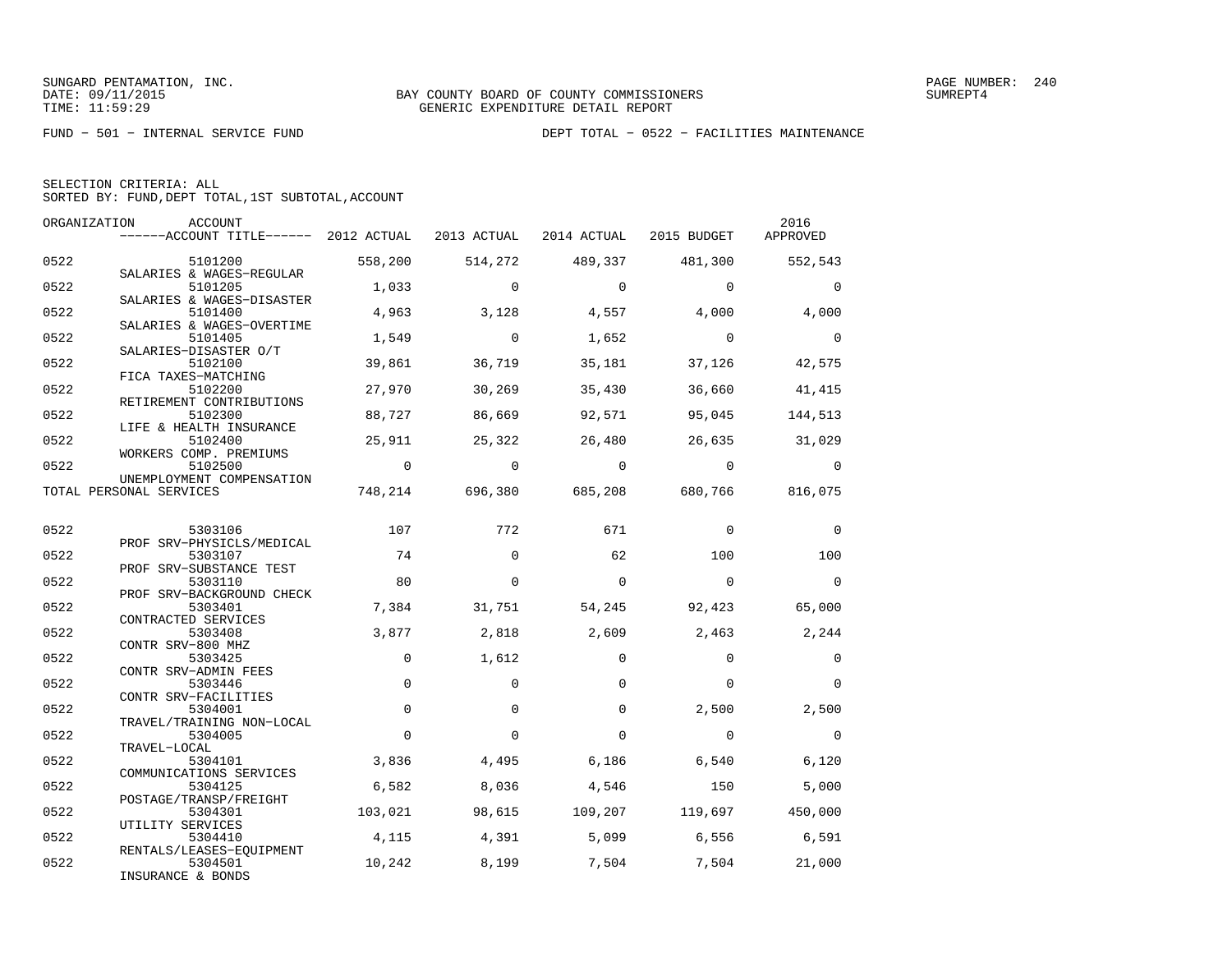| SELECTION CRITERIA: ALL |  |                                                    |  |
|-------------------------|--|----------------------------------------------------|--|
|                         |  | SORTED BY: FUND, DEPT TOTAL, 1ST SUBTOTAL, ACCOUNT |  |

|      | ORGANIZATION<br>ACCOUNT               |                |             |                          |              | 2016        |
|------|---------------------------------------|----------------|-------------|--------------------------|--------------|-------------|
|      | ------ACCOUNT TITLE------ 2012 ACTUAL |                | 2013 ACTUAL | 2014 ACTUAL              | 2015 BUDGET  | APPROVED    |
| 0522 | 5304604                               | $\overline{0}$ | $\mathbf 0$ | $\overline{0}$           | $\mathbf{0}$ | $\mathbf 0$ |
|      | REPAIR/MAINT-BLD&GRD DEPT             |                |             |                          |              |             |
| 0522 | 5304605                               | 39,698         | 44,327      | 49,630                   | 106,708      | 249,730     |
|      | REPAIR/MAINT-BLDG & GRND              |                |             |                          |              |             |
| 0522 | 5304606                               | 138,843        | 137,635     | 131,258                  | 150,000      | 150,000     |
| 0522 | REPAIR/MAINT-OTHER BLDGS<br>5304610   | 4,824          | 6,344       | 4,513                    | 6,500        | 6,500       |
|      | REPAIR/MAINT-AUTO EQUIP               |                |             |                          |              |             |
| 0522 | 5304611                               | $\Omega$       | $\Omega$    | $\Omega$                 | $\Omega$     | 0           |
|      | REPAIR/MAINT-FLEET MAINT              |                |             |                          |              |             |
| 0522 | 5304612                               | $\mathbf 0$    | $\mathbf 0$ | $\mathbf 0$              | $\Omega$     | $\Omega$    |
|      | REPAIR/MAINT-AWT                      |                |             |                          |              |             |
| 0522 | 5304615                               | 7,410          | 4,378       | 6,452                    | 5,000        | 5,000       |
| 0522 | REPAIR/MAINT-EOUIPMENT<br>5304902     | 2,028          | 5,380       | 1,341                    | 4,428        |             |
|      | FEES & COSTS-PURCHASING               |                |             |                          |              | 3,689       |
| 0522 | 5304905                               | $\overline{0}$ | $\Omega$    | $\Omega$                 | 75           | 75          |
|      | FEES&COSTS-LGL ADV/ADVERT             |                |             |                          |              |             |
| 0522 | 5304990                               | 10             | $\mathbf 0$ | $\Omega$                 | 50           | 50          |
|      | MISCELLANEOUS EXPENSES                |                |             |                          |              |             |
| 0522 | 5305101                               | 1,383          | 1,466       | 524                      | 1,500        | 1,500       |
|      | OFFICE SUPPLIES                       |                |             |                          |              |             |
| 0522 | 5305201                               | 9,146          | 7,367       | 11,125                   | 8,500        | 8,500       |
| 0522 | OPERATING SUPPLIES<br>5305202         | 14,786         | 16,352      | 14,359                   | 20,620       | 20,620      |
|      | OPER SUPPLIES-JANITORIAL              |                |             |                          |              |             |
| 0522 | 5305205                               | 16,784         | 15,529      | 15,380                   | 15,400       | 15,400      |
|      | GAS, OIL & LUBRICANTS                 |                |             |                          |              |             |
| 0522 | 5305210                               | 814            | 989         | 461                      | 1,000        | 1,000       |
|      | SAFETY GEAR & SUPPLIES                |                |             |                          |              |             |
| 0522 | 5305215                               | 5,363          | 5,564       | 4,340                    | 5,160        | 5,160       |
| 0522 | CLOTHING & WEARING APPRL<br>5305220   | 6,068          | 5,536       | 2,645                    | 6,500        | 6,500       |
|      | TOOL & SMALL IMPLEMENTS               |                |             |                          |              |             |
| 0522 | 5305401                               | $\mathbf{0}$   | $\Omega$    | 188                      | 400          | 400         |
|      | BOOKS/RESOURCE MATR/SUBSC             |                |             |                          |              |             |
| 0522 | 5305402                               | $\mathbf 0$    | 65          | $\overline{0}$           | $\mathbf 0$  | $\mathbf 0$ |
|      | DUES & MEMBERSHIPS                    |                |             |                          |              |             |
| 0522 | 5305406                               | 1,190          | 2,188       | 2,268                    | 8,500        | 5,000       |
|      | TRAINING & TUITION                    |                |             |                          |              |             |
|      | TOTAL OPERATING EXPENSES              | 387,665        | 413,808     | 434,614                  | 578,274      | 1,037,679   |
|      |                                       |                |             |                          |              |             |
| 0522 | 5606401                               | 18,046         | 41,706      | $\overline{\phantom{0}}$ | 33,900       | 45,000      |
|      | EOUIPMENT                             |                |             |                          |              |             |
| 0522 | 5606402<br>EQUIP LESS THAN \$1000     | 1,851          | 9,157       | 1,724                    | 1,800        | 1,800       |
| 0522 | 5606450                               | $\Omega$       | $\Omega$    | $\Omega$                 | 7,810        | 10,000      |
|      | COMPUTER SOFTWARE                     |                |             |                          |              |             |
|      | TOTAL CAPITAL OUTLAY                  | 19,897         | 50,863      | 1,724                    | 43,510       | 56,800      |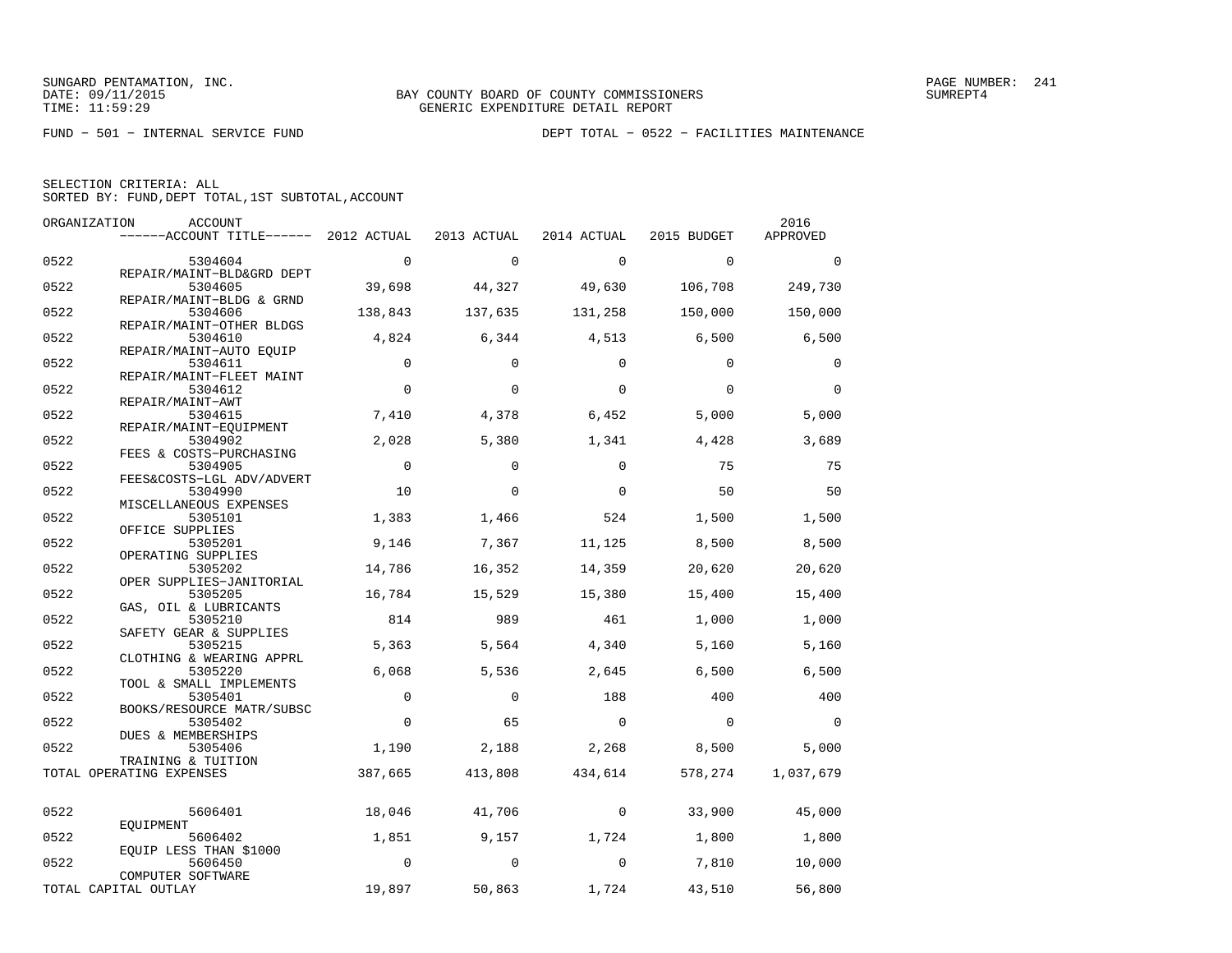FUND − 501 − INTERNAL SERVICE FUND DEPT TOTAL − 0522 − FACILITIES MAINTENANCE

|      | ORGANIZATION<br>ACCOUNT      |             |             |             |             | 2016      |
|------|------------------------------|-------------|-------------|-------------|-------------|-----------|
|      | ------ACCOUNT TITLE------    | 2012 ACTUAL | 2013 ACTUAL | 2014 ACTUAL | 2015 BUDGET | APPROVED  |
|      |                              |             |             |             |             |           |
| 0522 | 5819101                      |             |             | 286,917     |             |           |
|      | TRNFS-GENERAL FUND<br>(001)  |             |             |             |             |           |
| 0522 | 5819120                      |             |             |             |             |           |
|      | TRNSF-BUILDERS SVC (440)     |             |             |             |             |           |
| 0522 | 5905998                      |             |             | 0           |             |           |
|      | DEPRECIATION EXPENSE         |             |             |             |             |           |
| 0522 | 5909910                      | $\Omega$    | $\Omega$    | U           |             |           |
|      | FOR CONTINGENCIES<br>RESERVE |             |             |             |             |           |
| 0522 | 5909915                      |             |             | Ω           |             |           |
|      | RESERVE FOR PAY ADJUSTMNT    |             |             |             |             |           |
|      | TOTAL NON-OPERATING EXPENSES |             | 0           | 286,917     |             |           |
|      | TOTAL FACILITIES MAINTENANCE | 1,155,776   | 1,161,051   | 1,408,464   | 1,302,550   | 1,910,554 |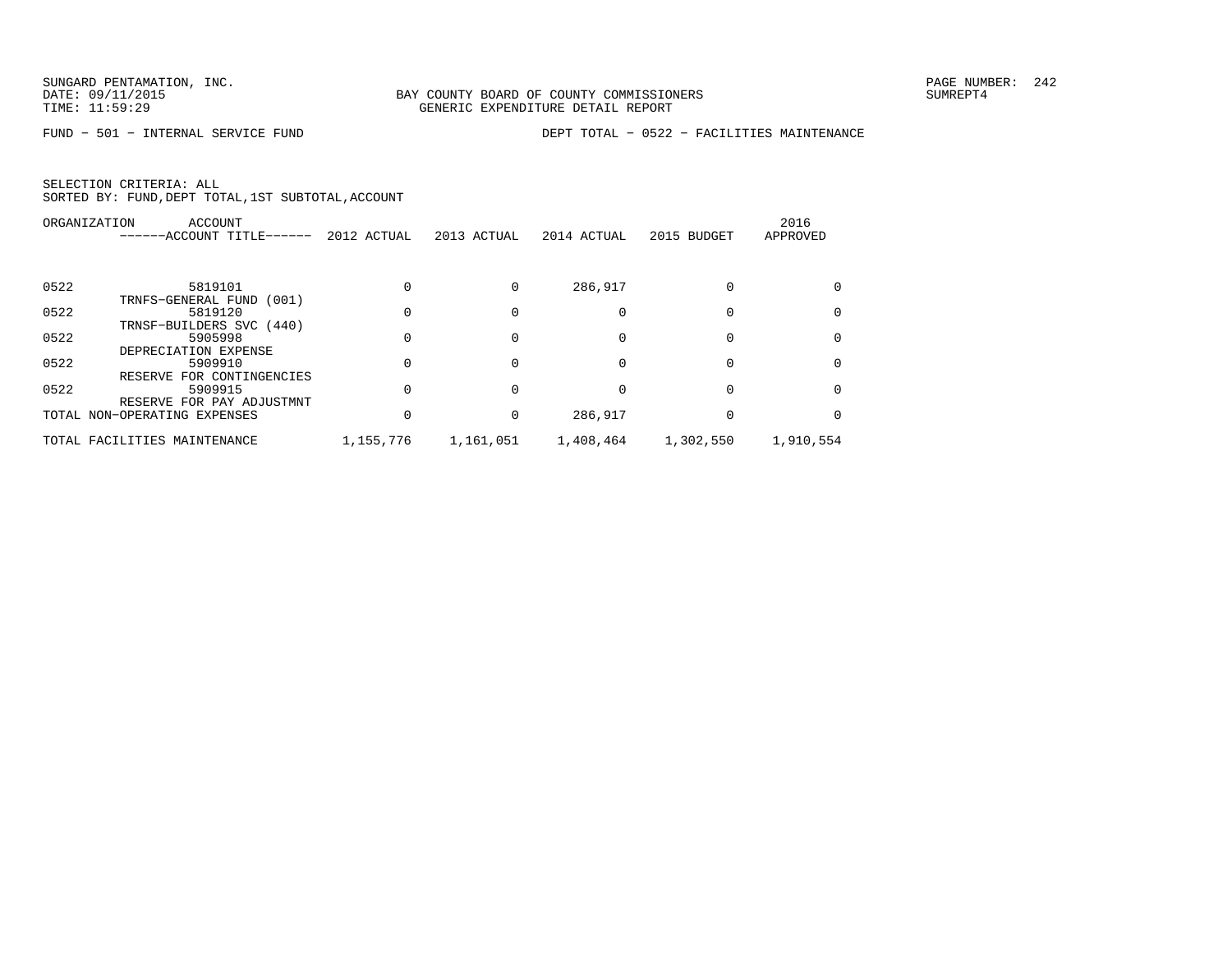| SELECTION CRITERIA: ALL |  |  |                                                    |  |
|-------------------------|--|--|----------------------------------------------------|--|
|                         |  |  | SORTED BY: FUND, DEPT TOTAL, 1ST SUBTOTAL, ACCOUNT |  |

| ORGANIZATION | ACCOUNT<br>$----ACCOUNT$ TITLE $---2012$ ACTUAL 2013 ACTUAL 2014 ACTUAL 2015 BUDGET |                |                |                |                                         | 2016<br>APPROVED |
|--------------|-------------------------------------------------------------------------------------|----------------|----------------|----------------|-----------------------------------------|------------------|
| 0525         | 5101200                                                                             | 215,060        | 256,343        |                | 253,487 266,914                         | 234,874          |
| 0525         | SALARIES & WAGES-REGULAR<br>5101400<br>SALARIES & WAGES-OVERTIME                    | $\overline{0}$ | $\overline{a}$ | $\sim$ 0       | 500                                     | 500              |
| 0525         | 5102100<br>FICA TAXES-MATCHING                                                      | 15,457         | 18,585         | 18,142         | 20,457                                  | 18,006           |
| 0525         | 5102200<br>RETIREMENT CONTRIBUTIONS                                                 | 10,655         | 14,795         | 18,322         | 21,827                                  | 17,515           |
| 0525         | 5102300<br>LIFE & HEALTH INSURANCE                                                  | 24,994         | 26,399         | 36,347         | 45,311                                  | 48,494           |
| 0525         | 5102400<br>WORKERS COMP. PREMIUMS                                                   | 1,071          | 1,143          |                | 1, 115 1, 155 1, 018                    |                  |
| 0525         | 5102500<br>UNEMPLOYMENT COMPENSATION                                                | 4,675          | 6,325          | $\overline{0}$ | $\sim$ 0                                | $\Omega$         |
|              | TOTAL PERSONAL SERVICES                                                             |                |                |                | 271,913 323,589 327,413 356,164 320,407 |                  |
| 0525         | 5303107                                                                             | 37             | $\Omega$       | $\Omega$       | $\Omega$                                | $\mathbf 0$      |
| 0525         | PROF SRV-SUBSTANCE TEST<br>5303110<br>PROF SRV-BACKGROUND CHECK                     | 44             | $\Omega$       | $\Omega$       | $\Omega$                                | $\Omega$         |
| 0525         | 5303401<br>CONTRACTED SERVICES                                                      | 1,887          | 500            | 500            | 1,200                                   | 1,200            |
| 0525         | 5303425<br>CONTR SRV-ADMIN FEES                                                     | 1,544          | 1,612          | 1,560          | 1,560                                   | $\Omega$         |
| 0525         | 5303446<br>CONTR SRV-FACILITIES                                                     | 5,321          | 8,478          | 8,806          | 10,854                                  | 32,042           |
| 0525         | 5304001<br>TRAVEL/TRAINING NON-LOCAL                                                | 191            | 1,743          | 179            | 2,000                                   | 2,950            |
| 0525         | 5304101<br>COMMUNICATIONS SERVICES                                                  | 664            | 774            | 748            | 900                                     | 900              |
| 0525         | 5304125<br>POSTAGE/TRANSP/FREIGHT                                                   | 175            | 122            | 4,679          | 150                                     | 300              |
| 0525         | 5304301<br>UTILITY SERVICES                                                         | 12,500         | 11,540         | 12,640         | 12,891                                  | $\bigcirc$       |
| 0525         | 5304410<br>RENTALS/LEASES-EOUIPMENT                                                 | 3,154          | 3,680          | 3,495          | 5,007                                   | 2,550            |
| 0525         | 5304501<br>INSURANCE & BONDS                                                        | 6,129          | 8,172          | 7,794          | 7,794                                   | 16,216           |
| 0525         | 5304605<br>REPAIR/MAINT-BLDG & GRND                                                 | 39,688         | 47,718         |                | 54,554 83,661                           | 6,780            |
| 0525         | 5304610<br>REPAIR/MAINT-AUTO EOUIP                                                  | 24             | $\mathbf 0$    | 113            | 1,600                                   | $\mathbf 0$      |
| 0525         | 5304611<br>REPAIR/MAINT-FLEET MAINT                                                 | $\Omega$       | $\Omega$       | $\Omega$       | $\Omega$                                | $\Omega$         |
| 0525         | 5304612<br>REPAIR/MAINT-AWT                                                         | $\Omega$       | $\Omega$       | $\Omega$       | $\Omega$                                | $\Omega$         |
| 0525         | 5304615<br>REPAIR/MAINT-EQUIPMENT                                                   | 6,336          | 5,807          | $\Omega$       | $\Omega$                                | $\Omega$         |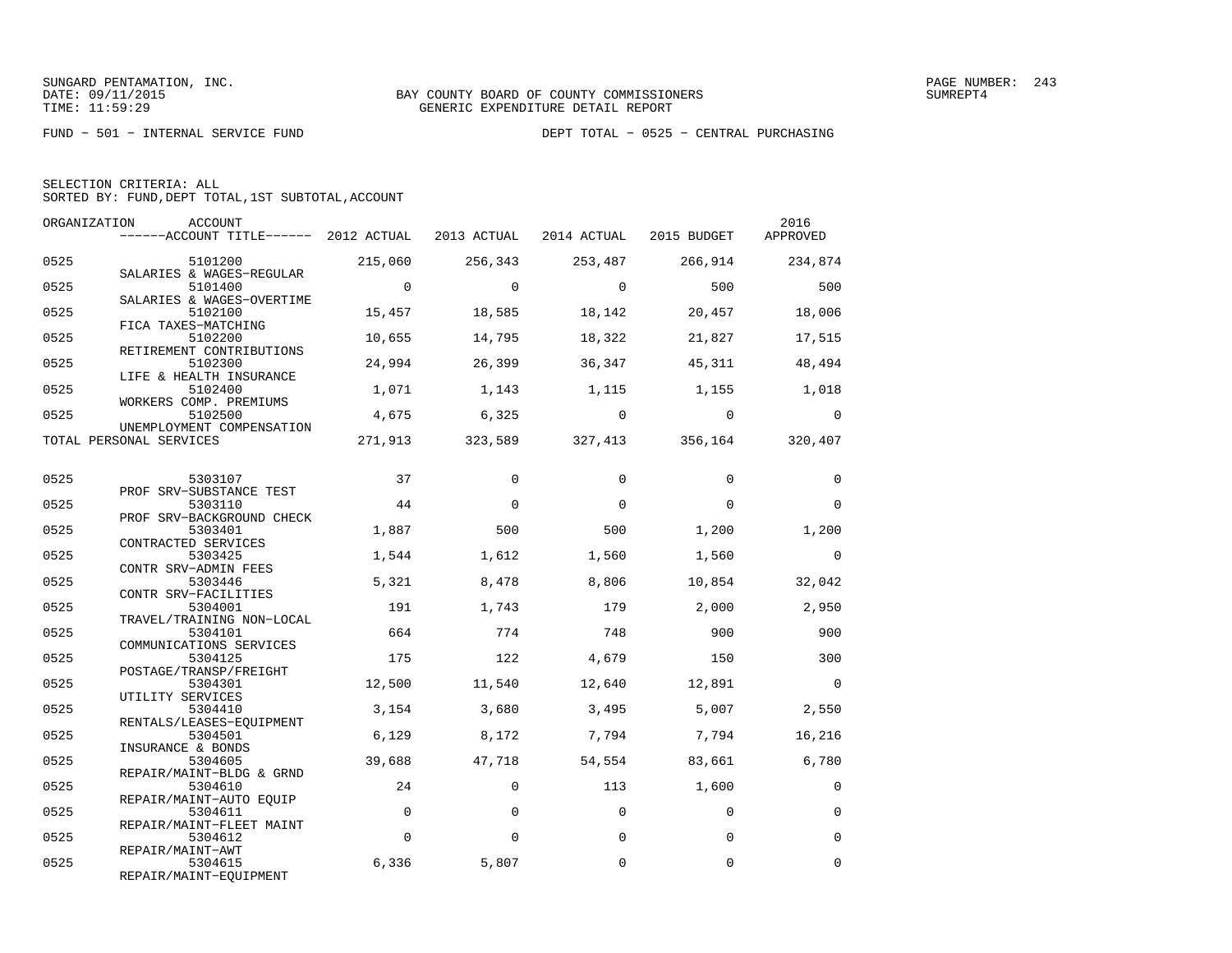| ORGANIZATION | <b>ACCOUNT</b>                            |             |             |             |             | 2016        |
|--------------|-------------------------------------------|-------------|-------------|-------------|-------------|-------------|
|              | ------ACCOUNT TITLE------ 2012 ACTUAL     |             | 2013 ACTUAL | 2014 ACTUAL | 2015 BUDGET | APPROVED    |
| 0525         | 5304701                                   | $\mathbf 0$ | $\mathbf 0$ | $\mathbf 0$ | $\mathbf 0$ | $\mathbf 0$ |
|              | PRINTING & BINDING                        |             |             |             |             |             |
| 0525         | 5304905                                   | 718         | 322         | 340         | 250         | 250         |
| 0525         | FEES&COSTS-LGL ADV/ADVERT<br>5304922      | 100         | 100         | $\Omega$    | $\Omega$    | $\mathbf 0$ |
|              | FEES & COSTS-PERMITS                      |             |             |             |             |             |
| 0525         | 5304990                                   | 104         | $\Omega$    | $\Omega$    | $\Omega$    | $\Omega$    |
| 0525         | MISCELLANEOUS EXPENSES<br>5305101         | 1,877       | 947         | 514         | 1,425       | 1,150       |
|              | OFFICE SUPPLIES                           |             |             |             |             |             |
| 0525         | 5305201                                   | 58          | 1,128       | 1,060       | 825         | 1,135       |
|              | OPERATING SUPPLIES                        |             |             |             |             |             |
| 0525         | 5305202<br>OPER SUPPLIES-JANITORIAL       | $\Omega$    | 69          | $\mathbf 0$ | $\Omega$    | $\mathbf 0$ |
| 0525         | 5305205                                   | 257         | 44          | 1,859       | 4,200       | $\mathbf 0$ |
|              | GAS, OIL & LUBRICANTS                     |             |             |             |             |             |
| 0525         | 5305210                                   | $\mathbf 0$ | $\Omega$    | $\Omega$    | $\Omega$    | $\mathbf 0$ |
|              | SAFETY GEAR & SUPPLIES                    |             |             |             |             |             |
| 0525         | 5305215<br>CLOTHING & WEARING APPRL       | $\Omega$    | $\Omega$    | 195         | 500         | $\Omega$    |
| 0525         | 5305401                                   | 200         | 59          | $\mathbf 0$ | 100         | 100         |
|              | BOOKS/RESOURCE MATR/SUBSC                 |             |             |             |             |             |
| 0525         | 5305402                                   | 465         | 550         | 670         | 680         | 980         |
| 0525         | DUES & MEMBERSHIPS<br>5305406             | 650         | 2,177       | 560         | 425         | 425         |
|              | TRAINING & TUITION                        |             |             |             |             |             |
| 0525         | 5394915                                   | $\Omega$    | $\Omega$    | $\Omega$    | $\Omega$    | $\Omega$    |
|              | COGS-PARTS                                |             |             |             |             |             |
| 0525         | 5394920                                   | 3,456,282   | 3,208,436   | 3,165,397   | 3,385,977   | 2,942,924   |
| 0525         | COGS-GAS<br>5394925                       | $\Omega$    | $\Omega$    | $\Omega$    | $\Omega$    | $\Omega$    |
|              | COGS-OFFICE                               |             |             |             |             |             |
| 0525         | 5394930                                   | $\Omega$    | $\Omega$    | $\Omega$    | 8,350       | $\Omega$    |
|              | COGS-POSTAGE                              |             |             |             |             |             |
|              | TOTAL OPERATING EXPENSES                  | 3,538,405   | 3,303,978   | 3,265,664   | 3,530,349   | 3,009,902   |
|              |                                           |             |             |             |             |             |
| 0525         | 5606401                                   | 1,854       | $\Omega$    | $\Omega$    | $\mathbf 0$ | 0           |
|              | EOUIPMENT                                 |             |             |             |             |             |
| 0525         | 5606402                                   | 1,644       | 1,385       | 120         | $\Omega$    | $\mathbf 0$ |
|              | EQUIP LESS THAN \$1000                    |             |             |             |             |             |
| 0525         | 5606450                                   | 859         | $\Omega$    | $\mathbf 0$ | $\Omega$    | $\mathbf 0$ |
|              | COMPUTER SOFTWARE<br>TOTAL CAPITAL OUTLAY | 4,357       | 1,385       | 120         | $\Omega$    | $\mathbf 0$ |
|              |                                           |             |             |             |             |             |
| 0525         | 5819101                                   | $\mathbf 0$ | $\mathbf 0$ | $\mathbf 0$ | $\Omega$    | $\mathbf 0$ |
|              | TRNFS-GENERAL FUND (001)                  |             |             |             |             |             |
| 0525         | 5819127                                   | $\Omega$    | $\Omega$    | $\Omega$    | $\Omega$    | $\mathbf 0$ |
|              | TRNSF-UTIL ADMIN (510)                    |             |             |             |             |             |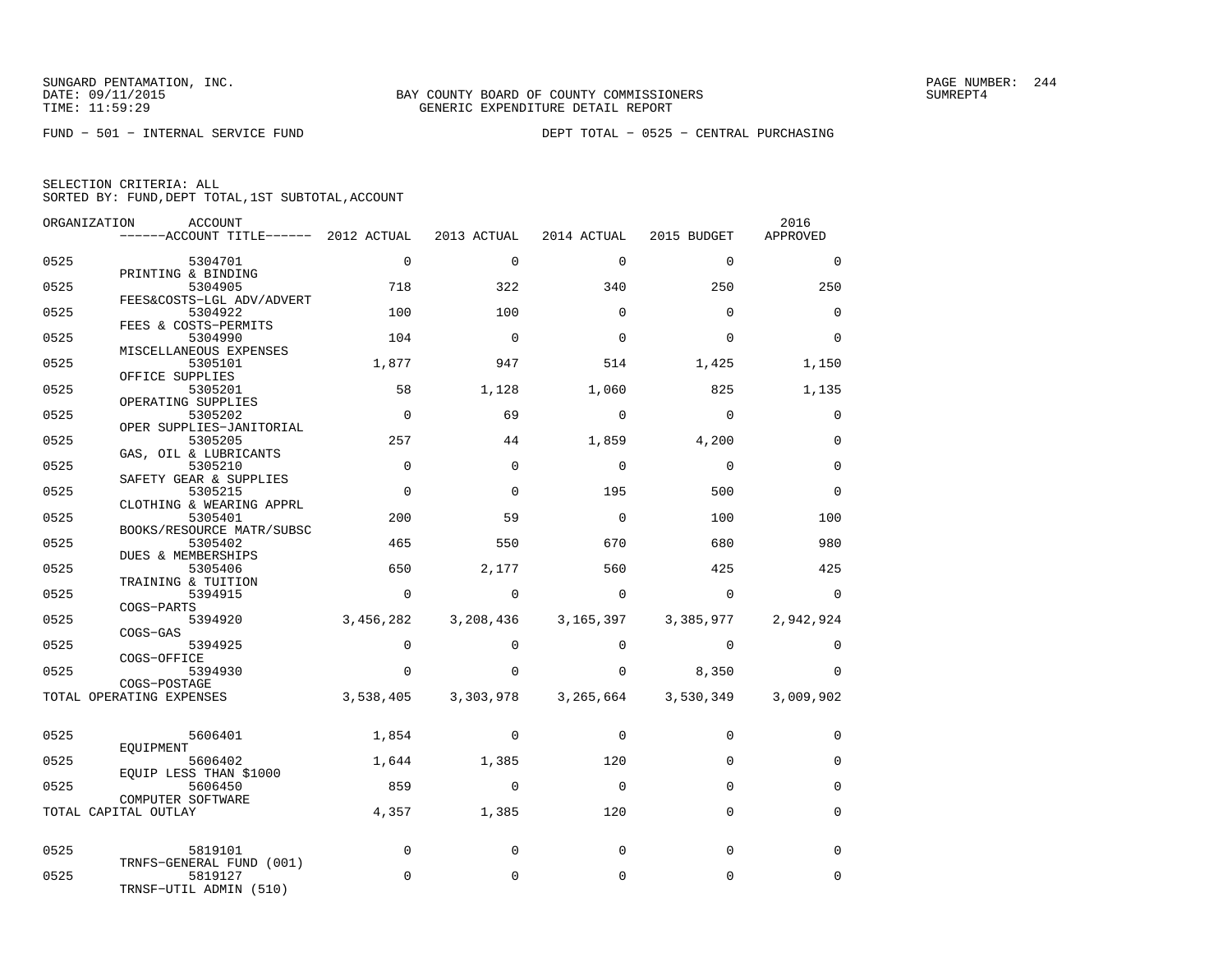|  | SELECTION CRITERIA: ALL                            |  |  |
|--|----------------------------------------------------|--|--|
|  | SORTED BY: FUND, DEPT TOTAL, 1ST SUBTOTAL, ACCOUNT |  |  |

|      | ORGANIZATION<br>ACCOUNT       |             |             |             |             | 2016      |
|------|-------------------------------|-------------|-------------|-------------|-------------|-----------|
|      | ------ACCOUNT TITLE-<br>----- | 2012 ACTUAL | 2013 ACTUAL | 2014 ACTUAL | 2015 BUDGET | APPROVED  |
| 0525 | 5905908                       |             |             |             |             |           |
|      | LOSS ON DISPOSAL              |             |             |             |             |           |
| 0525 | 5905998                       |             |             |             |             |           |
|      | DEPRECIATION EXPENSE          |             |             |             |             |           |
| 0525 | 5909910                       |             |             |             | 2,664       | 2,182     |
|      | FOR CONTINGENCIES<br>RESERVE  |             |             |             |             |           |
| 0525 | 5909915                       |             |             |             |             |           |
|      | FOR PAY ADJUSTMNT<br>RESERVE  |             |             |             |             |           |
| 0525 | 5909999                       |             |             |             |             |           |
|      | RESERVE-CASH FORWARD          |             |             |             |             |           |
|      | TOTAL NON-OPERATING EXPENSES  |             | 0           | 0           | 2,664       | 2,182     |
|      | TOTAL CENTRAL PURCHASING      | 3,814,674   | 3,628,953   | 3,593,197   | 3,889,177   | 3,332,491 |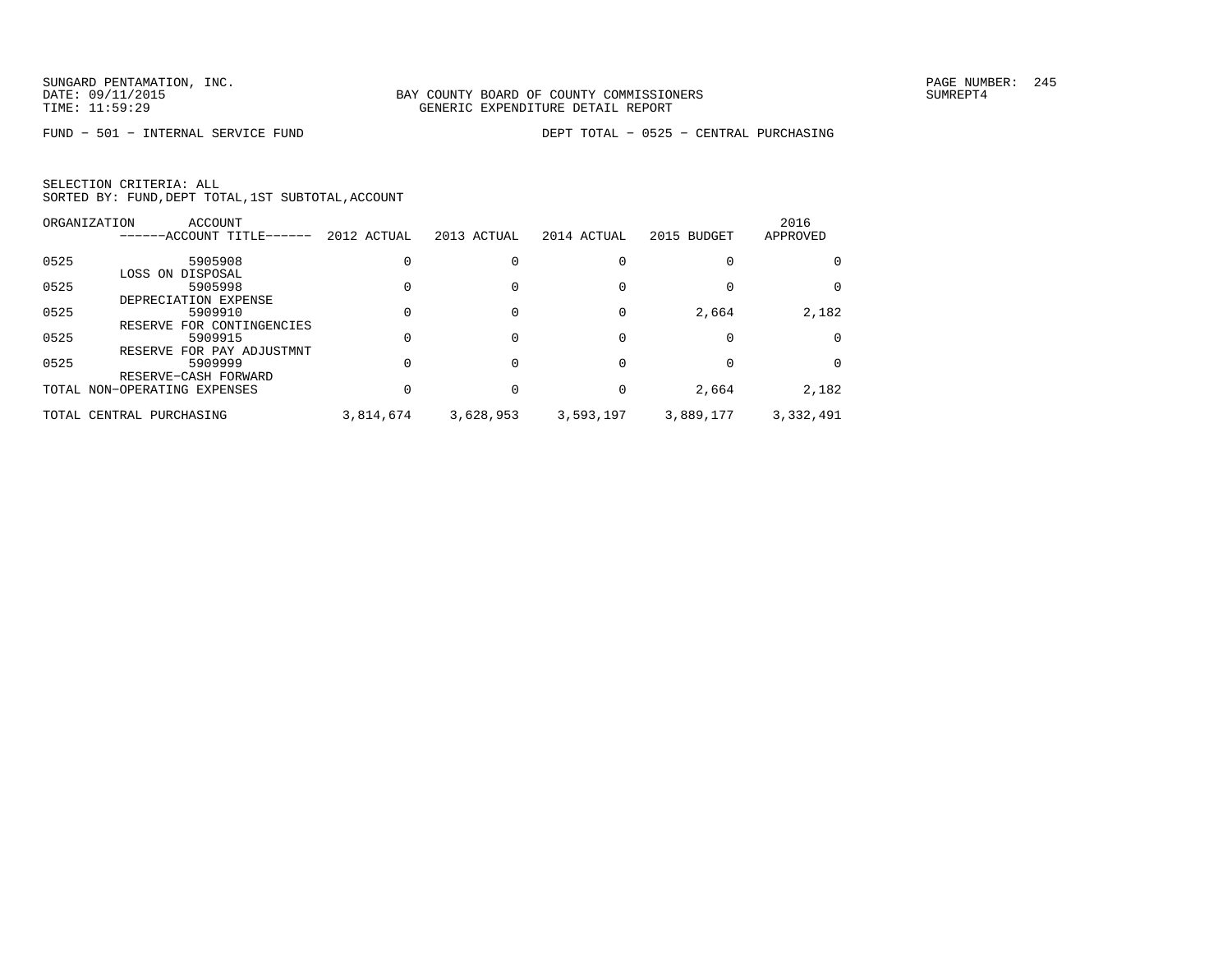| SELECTION CRITERIA: ALL |  |  |                                                    |  |
|-------------------------|--|--|----------------------------------------------------|--|
|                         |  |  | SORTED BY: FUND, DEPT TOTAL, 1ST SUBTOTAL, ACCOUNT |  |

| ORGANIZATION | ACCOUNT<br>------ACCOUNT TITLE------ 2012 ACTUAL            |                | 2013 ACTUAL | 2014 ACTUAL | 2015 BUDGET | 2016<br>APPROVED |
|--------------|-------------------------------------------------------------|----------------|-------------|-------------|-------------|------------------|
| 0530         | 5101200<br>SALARIES & WAGES-REGULAR                         | 85,953         | 97,063      | 97,665      | 101,503     | 110,406          |
| 0530         | 5101400                                                     | $\overline{0}$ | $\Omega$    | $\Omega$    | 1,000       | 1,000            |
| 0530         | SALARIES & WAGES-OVERTIME<br>5102100<br>FICA TAXES-MATCHING | 6,115          | 6,900       | 6,929       | 7,841       | 8,523            |
| 0530         | 5102200<br>RETIREMENT CONTRIBUTIONS                         | 4,292          | 5,713       | 6,839       | 7,743       | 8,291            |
| 0530         | 5102300<br>LIFE & HEALTH INSURANCE                          | 13,040         | 17,953      | 16,592      | 18,819      | 22,487           |
| 0530         | 5102400<br>WORKERS COMP. PREMIUMS                           | 345            | 407         | 440         | 438         | 476              |
| 0530         | 5102500<br>UNEMPLOYMENT COMPENSATION                        | 3,575          | $\mathbf 0$ | $\Omega$    | $\Omega$    | $\Omega$         |
|              | TOTAL PERSONAL SERVICES                                     | 113,321        | 128,036     | 128,465     | 137,344     | 151,183          |
| 0530         | 5143105                                                     | $\mathbf 0$    | $\Omega$    | 346         | $\Omega$    | 0                |
| 0530         | PROF SRV-OTHER ATTNY<br>5303106                             | $\Omega$       | $\Omega$    | $\Omega$    | $\Omega$    | $\mathbf 0$      |
| 0530         | PROF SRV-PHYSICLS/MEDICAL<br>5303107                        | 37             | $\Omega$    | 37          | $\Omega$    | $\mathbf 0$      |
| 0530         | PROF SRV-SUBSTANCE TEST<br>5303110                          | 29             | $\Omega$    | 36          | $\Omega$    | $\Omega$         |
| 0530         | PROF SRV-BACKGROUND CHECK<br>5303401                        | 27,995         | 43,262      | 34,147      | 40,000      | 40,000           |
| 0530         | CONTRACTED SERVICES<br>5303410                              | $\overline{0}$ | $\Omega$    | $\Omega$    | $\Omega$    | $\mathbf 0$      |
| 0530         | CONTR SRV-JANITORIAL<br>5303425                             | 1,544          | 832         | 780         | 780         | $\Omega$         |
| 0530         | CONTR SRV-ADMIN FEES<br>5303446<br>CONTR SRV-FACILITIES     | 4,312          | 1,639       | 1,874       | 1,731       | 11,703           |
| 0530         | 5304001<br>TRAVEL/TRAINING NON-LOCAL                        | 175            | $\Omega$    | 1,483       | 5,000       | 5,000            |
| 0530         | 5304101<br>COMMUNICATIONS SERVICES                          | 693            | 611         | 703         | 1,225       | 1,200            |
| 0530         | 5304125<br>POSTAGE/TRANSP/FREIGHT                           | 101            | 89          | 105         | 150         | 150              |
| 0530         | 5304301<br>UTILITY SERVICES                                 | 4,547          | 4,285       | 4,772       | 4,743       | $\mathbf 0$      |
| 0530         | 5304405<br>RENTALS/LEASES-BUILDINGS                         | $\Omega$       | $\Omega$    | $\Omega$    | $\Omega$    | $\Omega$         |
| 0530         | 5304410<br>RENTALS/LEASES-EQUIPMENT                         | 674            | 767         | 820         | 760         | 760              |
| 0530         | 5304501<br>INSURANCE & BONDS                                | $\overline{0}$ | $\Omega$    | $\Omega$    | $\Omega$    | 11,693           |
| 0530         | 5304503<br>STATE SELF INS ASSESSMENT                        | 15,074         | 26,156      | 19,817      | 32,000      | 32,000           |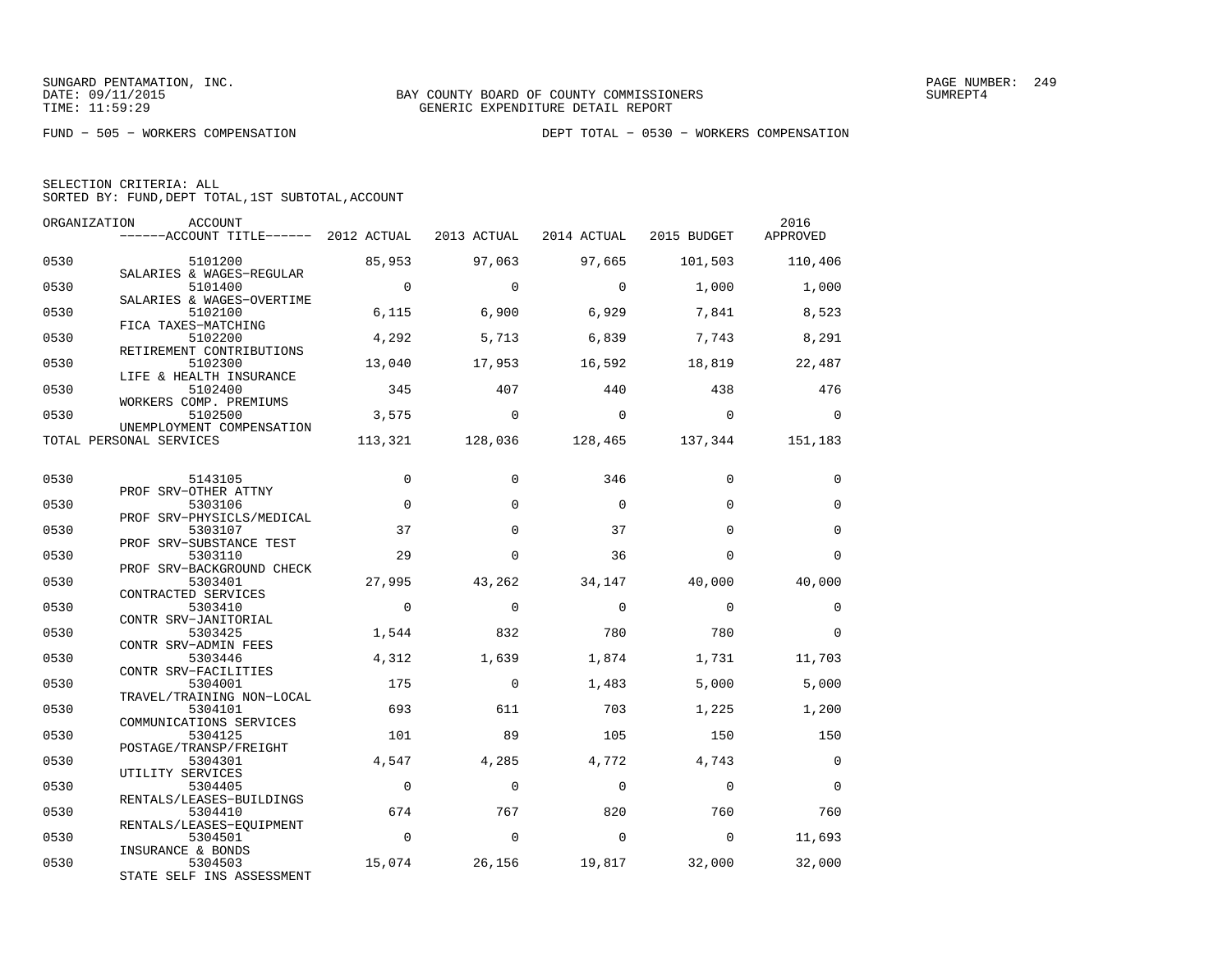| SELECTION CRITERIA: ALL                            |  |
|----------------------------------------------------|--|
| SORTED BY: FUND, DEPT TOTAL, 1ST SUBTOTAL, ACCOUNT |  |

|              | ORGANIZATION<br><b>ACCOUNT</b><br>------ACCOUNT TITLE------ 2012 ACTUAL |                | 2013 ACTUAL | 2014 ACTUAL  | 2015 BUDGET  | 2016<br>APPROVED |
|--------------|-------------------------------------------------------------------------|----------------|-------------|--------------|--------------|------------------|
| 0530         | 5304504                                                                 | 389,410        | 347,506     | 314,840      | 550,000      | 550,000          |
| 0530         | WORKERS COMP CLAIMS<br>5304512                                          | 142,273        | 146,704     | 159,265      | 170,000      | 170,000          |
| 0530         | INSURANCE-PREM-W/C EXCESS<br>5304605<br>REPAIR/MAINT-BLDG & GRND        | 1,717          | 1,771       | 2,318        | 3,263        | $\Omega$         |
| 0530         | 5304610<br>REPAIR/MAINT-AUTO EQUIP                                      | $\mathbf 0$    | 827         | 16           | 1,000        | 1,000            |
| 0530         | 5304615<br>REPAIR/MAINT-EQUIPMENT                                       | $\Omega$       | $\Omega$    | $\Omega$     | $\Omega$     | $\Omega$         |
| 0530         | 5304701<br>PRINTING & BINDING                                           | $\Omega$       | $\Omega$    | $\Omega$     | $\Omega$     | $\Omega$         |
| 0530         | 5304902<br>FEES & COSTS-PURCHASING                                      | 148            | 1,372       | 804          | 1,363        | 1,640            |
| 0530         | 5304905<br>FEES&COSTS-LGL ADV/ADVERT                                    | 9              | $\Omega$    | $\Omega$     | $\Omega$     | $\mathbf 0$      |
| 0530         | 5304990<br>MISCELLANEOUS EXPENSES                                       | $\Omega$       | $\Omega$    | $\Omega$     | $\Omega$     | $\Omega$         |
| 0530         | 5305101<br>OFFICE SUPPLIES                                              | 768            | 721         | 932          | 1,000        | 1,000            |
| 0530         | 5305201<br>OPERATING SUPPLIES                                           | 476            | 261         | $\Omega$     | 500          | 500              |
| 0530         | 5305202<br>OPER SUPPLIES-JANITORIAL                                     | $\Omega$       | $\mathbf 0$ | $\Omega$     | $\Omega$     | $\Omega$         |
| 0530<br>0530 | 5305210<br>SAFETY GEAR & SUPPLIES<br>5305215                            | 185<br>32      | 764<br>158  | 144<br>1,013 | 2,000<br>150 | 2,000<br>150     |
| 0530         | CLOTHING & WEARING APPRL<br>5305226                                     | 5,213          | 37,180      | $\Omega$     | 35,000       | 35,000           |
| 0530         | EMPLOYEE INCENTIVE<br>5305401                                           | 296            | 995         | 1,239        | 1,500        | 1,500            |
| 0530         | BOOKS/RESOURCE MATR/SUBSC<br>5305402                                    | 160            | 190         | 45           | 1,750        | 1,750            |
| 0530         | DUES & MEMBERSHIPS<br>5305406                                           | 1,821          | 2,055       | 1,968        | 5,725        | 5,725            |
|              | TRAINING & TUITION<br>TOTAL OPERATING EXPENSES                          | 597,690        | 618,146     | 547,503      | 859,640      | 872,771          |
|              |                                                                         |                |             |              |              |                  |
| 0530         | 5606401<br>EOUIPMENT                                                    | 3,151          | $\mathbf 0$ | $\mathbf 0$  | 2,000        | 2,000            |
| 0530         | 5606402<br>EQUIP LESS THAN \$1000                                       | 204            | 699         | 349          | 1,500        | 1,500            |
| 0530         | 5606450<br>COMPUTER SOFTWARE                                            | $\overline{0}$ | $\Omega$    | 259          | $\Omega$     | $\mathbf{0}$     |
|              | TOTAL CAPITAL OUTLAY                                                    | 3,355          | 699         | 608          | 3,500        | 3,500            |
| 0530         | 5819101<br>TRNFS-GENERAL FUND (001)                                     | $\Omega$       | $\mathbf 0$ | $\mathbf 0$  | $\Omega$     | $\mathbf 0$      |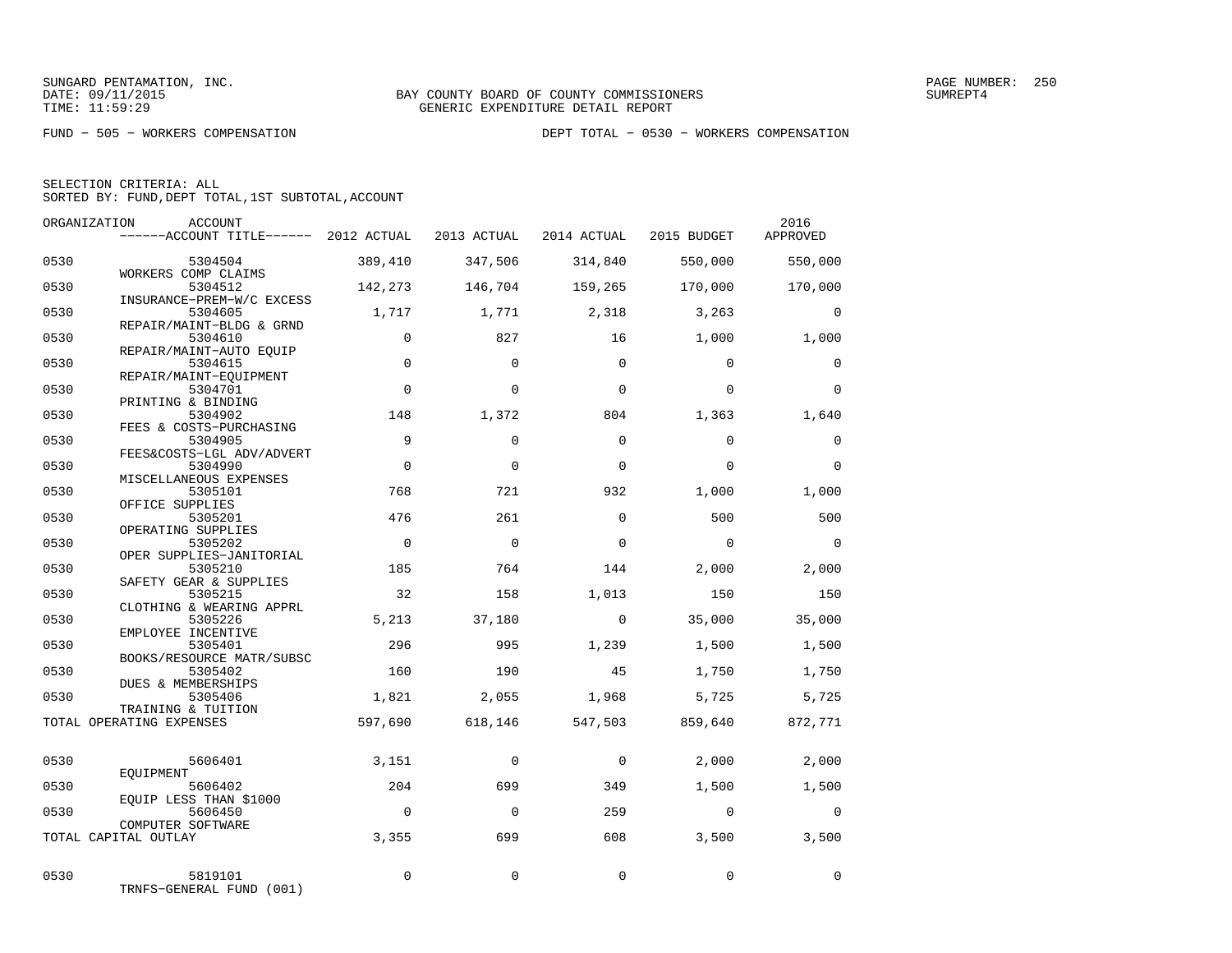FUND − 505 − WORKERS COMPENSATION DEPT TOTAL − 0530 − WORKERS COMPENSATION

|      | ORGANIZATION<br>ACCOUNT<br>------ACCOUNT TITLE-<br>$- - - - -$          | 2012 ACTUAL | 2013 ACTUAL | 2014 ACTUAL | 2015 BUDGET | 2016<br>APPROVED |
|------|-------------------------------------------------------------------------|-------------|-------------|-------------|-------------|------------------|
| 0530 | 5905998                                                                 |             |             |             |             | 0                |
| 0530 | DEPRECIATION EXPENSE<br>5909910                                         |             |             | $\Omega$    | 212,721     | 176,927          |
| 0530 | FOR CONTINGENCIES<br>RESERVE<br>5909915<br>FOR PAY ADJUSTMNT<br>RESERVE |             |             |             |             | $\Omega$         |
| 0530 | 5909999<br>RESERVE-CASH FORWARD                                         |             |             |             |             | $\Omega$         |
|      | TOTAL NON-OPERATING EXPENSES                                            |             |             | 0           | 212,721     | 176,927          |
|      | TOTAL WORKERS COMPENSATION                                              | 714,366     | 746,881     | 676,577     | 1,213,205   | 1,204,381        |
|      | TOTAL WORKERS COMPENSATION                                              | 714,366     | 746,881     | 676,577     | 1,213,205   | 1,204,381        |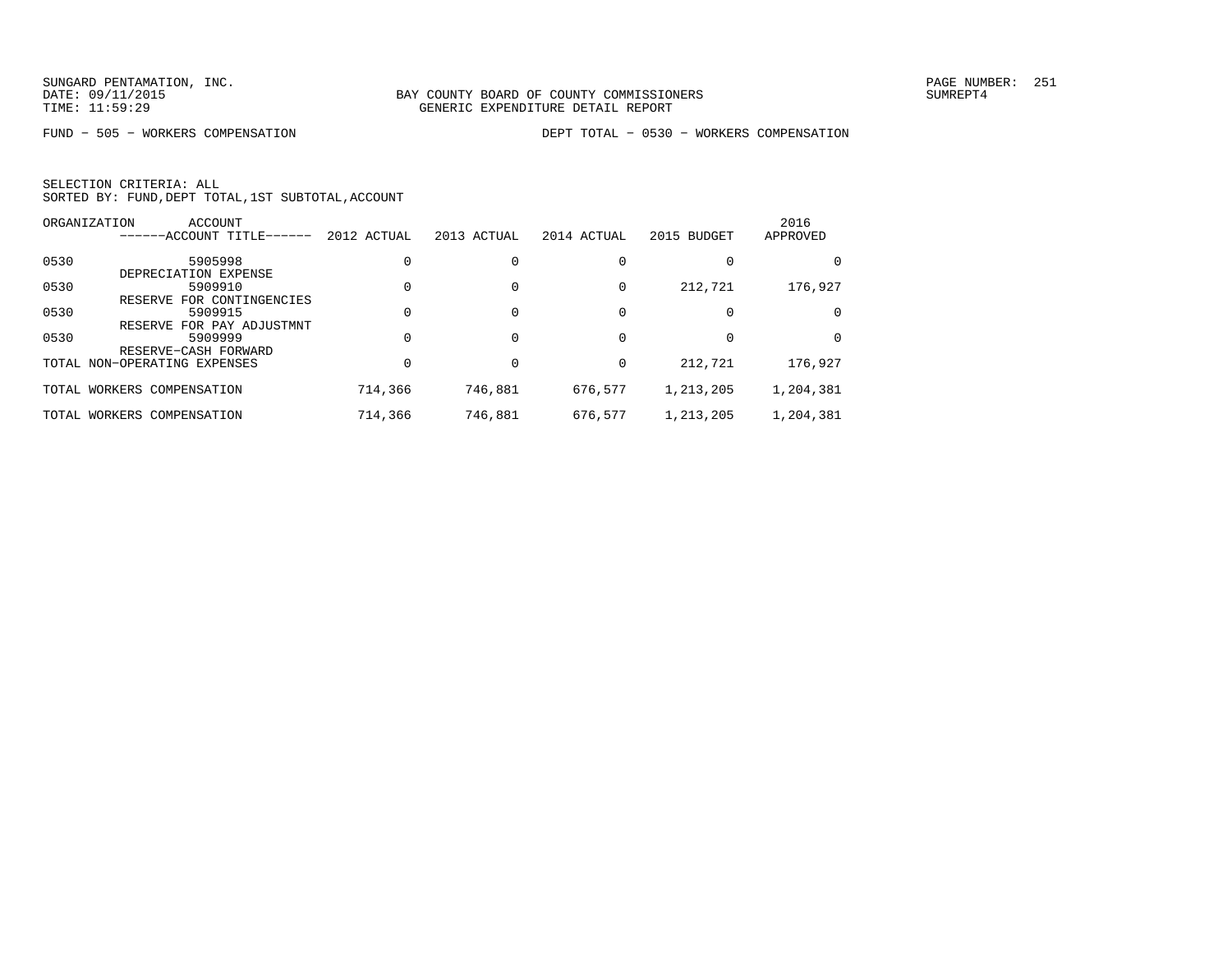FUND − 506 − INSURANCE FUND DEPT TOTAL − 0536 − INSURANCE

| SELECTION CRITERIA: ALL |  |  |                                                    |  |
|-------------------------|--|--|----------------------------------------------------|--|
|                         |  |  | SORTED BY: FUND, DEPT TOTAL, 1ST SUBTOTAL, ACCOUNT |  |

| ORGANIZATION | ACCOUNT<br>------ACCOUNT TITLE------ 2012 ACTUAL                |                | 2013 ACTUAL | 2014 ACTUAL             | 2015 BUDGET    | 2016<br>APPROVED |
|--------------|-----------------------------------------------------------------|----------------|-------------|-------------------------|----------------|------------------|
| 0536         | 5101200                                                         | 84,992         | 96,910      | 93,397                  | 97,378         | 97,379           |
| 0536         | SALARIES & WAGES-REGULAR<br>5101400                             | $\overline{0}$ | $\Omega$    | $\Omega$                | 4,000          | 4,000            |
| 0536         | SALARIES & WAGES-OVERTIME<br>5102100<br>FICA TAXES-MATCHING     | 6,472          | 7,327       | 7,083                   | 7,755          | 7,755            |
| 0536         | 5102200<br>RETIREMENT CONTRIBUTIONS                             | 4,216          | 5,521       | 6,491                   | 7,658          | 7,544            |
| 0536         | 5102300<br>LIFE & HEALTH INSURANCE                              | $\mathbf 0$    | 3,741       | 1,495                   | 2,401          | 2,712            |
| 0536         | 5102400<br>WORKERS COMP. PREMIUMS                               | 353            | 414         | 429                     | 496            | 496              |
| 0536         | 5102500<br>UNEMPLOYMENT COMPENSATION                            | $\Omega$       | $\Omega$    | $\Omega$                | $\Omega$       | $\Omega$         |
|              | TOTAL PERSONAL SERVICES                                         | 96,033         |             | 113,912 108,895 119,688 |                | 119,886          |
| 0536         | 5143105                                                         | 60             | $\Omega$    | $\Omega$                | $\Omega$       | $\Omega$         |
| 0536         | PROF SRV-OTHER ATTNY<br>5303106                                 | $\mathbf 0$    | $\mathbf 0$ | $\Omega$                | $\Omega$       | $\mathbf 0$      |
| 0536         | PROF SRV-PHYSICLS/MEDICAL<br>5303107<br>PROF SRV-SUBSTANCE TEST | $\Omega$       | $\Omega$    | $\Omega$                | $\Omega$       | $\Omega$         |
| 0536         | 5303401<br>CONTRACTED SERVICES                                  | 3,090          | 1,547       | 12,541                  | 20,000         | 20,000           |
| 0536         | 5303410<br>CONTR SRV-JANITORIAL                                 | $\mathbf 0$    | $\mathbf 0$ | $\Omega$                | $\Omega$       | 0                |
| 0536         | 5303425<br>CONTR SRV-ADMIN FEES                                 | 1,544          | 1,612       | 1,560                   | 1,560          | $\Omega$         |
| 0536         | 5303446<br>CONTR SRV-FACILITIES                                 | 4,312          | 1,639       | 2,123                   | 1,368          | 10,853           |
| 0536         | 5304001<br>TRAVEL/TRAINING NON-LOCAL                            | $\mathbf 0$    | $\mathbf 0$ | 110                     | $\Omega$       | $\mathbf 0$      |
| 0536         | 5304101<br>COMMUNICATIONS SERVICES                              | 3              | 2           | 313                     | 60             | $\mathbf 0$      |
| 0536         | 5304125<br>POSTAGE/TRANSP/FREIGHT                               | 29             | 42          | 5                       | $\Omega$       | $\mathbf 0$      |
| 0536         | 5304301<br>UTILITY SERVICES                                     | 4,547          | 4,285       | 4,772                   | 4,743          | 0                |
| 0536         | 5304410<br>RENTALS/LEASES-EQUIPMENT                             | 674            | 767         | 874                     | 1,200          | 1,800            |
| 0536         | 5304501<br>INSURANCE & BONDS                                    | 39,862         | 38,300      | 12,270                  | 40,739         | 6,171            |
| 0536         | 5304504<br>WORKERS COMP CLAIMS                                  | $\mathbf 0$    | $\mathbf 0$ | $\overline{0}$          | $\overline{0}$ | 0                |
| 0536         | 5304510<br>INSURANCE-PREMIUMS MSTU                              | 288,947        | 146,437     | 140,128                 | 154,000        | 154,000          |
| 0536         | 5304511<br>INSURANCE-PREMIUMS EMS                               | $\mathbf 0$    | 155         | 103,090                 | 113,000        | 113,000          |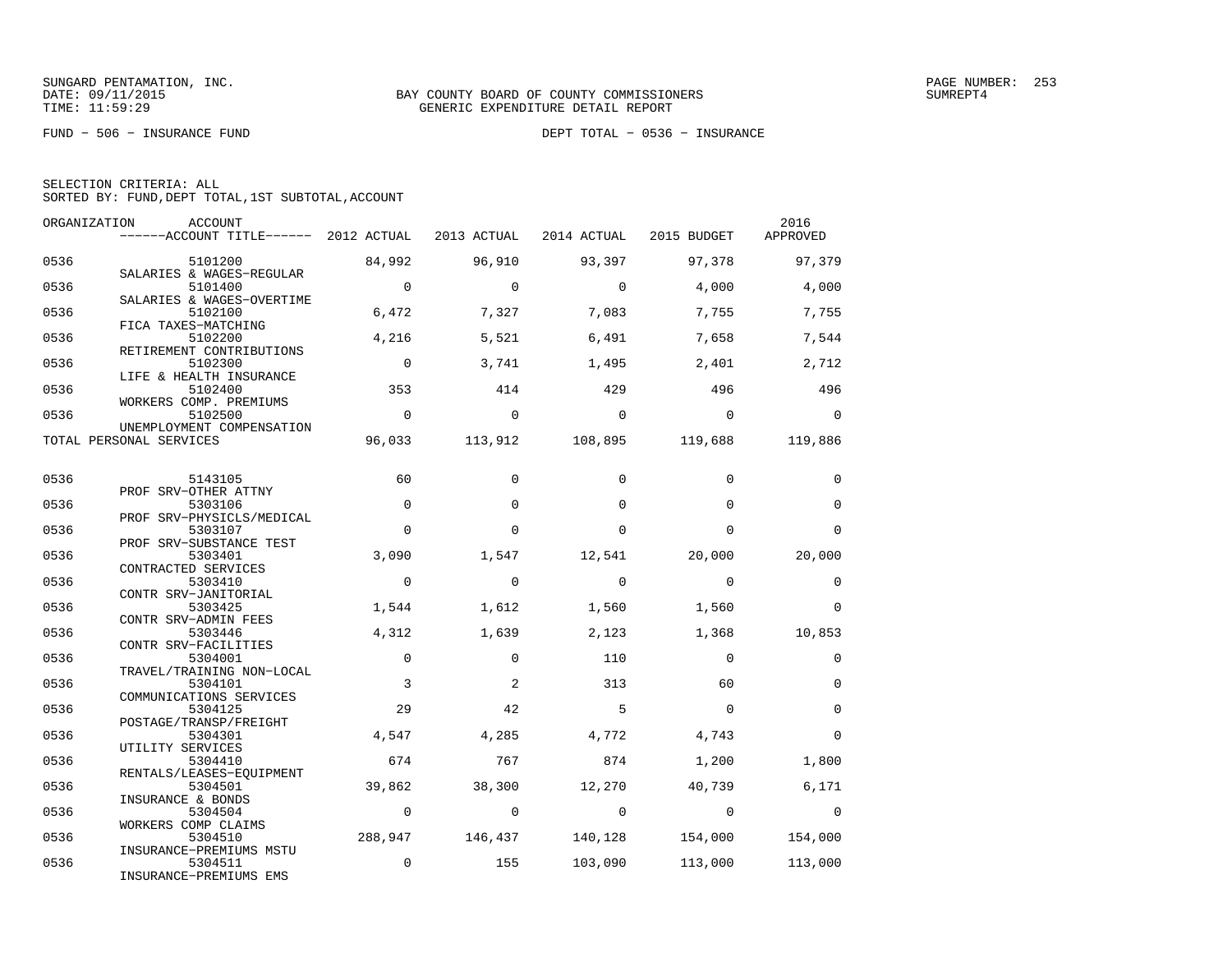FUND − 506 − INSURANCE FUND DEPT TOTAL − 0536 − INSURANCE

| ORGANIZATION | ACCOUNT                                           |             |             |                         |           | 2016        |
|--------------|---------------------------------------------------|-------------|-------------|-------------------------|-----------|-------------|
|              | ------ACCOUNT TITLE------ 2012 ACTUAL 2013 ACTUAL |             |             | 2014 ACTUAL 2015 BUDGET |           | APPROVED    |
| 0536         | 5304515                                           | 1,694       | 3,633       | 4,639                   | 71,000    | 71,000      |
|              | INSURANCE-COMMRCL FLEET                           |             |             |                         |           |             |
| 0536         | 5304520                                           | 1,290,262   | 1,827,469   | 1,832,285               | 1,858,567 | 1,858,567   |
| 0536         | INSURANCE-COM FIRE&PERILS<br>5304525              | $\Omega$    | $\Omega$    | $\Omega$                | 19,952    | 19,952      |
|              | INSURANCE-BOILER & MACH                           |             |             |                         |           |             |
| 0536         | 5304530                                           | 90,024      | 76,093      | 85,951                  | 100,000   | 100,000     |
|              | INSURANCE-ENVIR/POLLUTION                         |             |             |                         |           |             |
| 0536         | 5304535<br>INSURANCE-FACT                         | 329,343     | 354,335     | 385,722                 | 350,000   | 350,000     |
| 0536         | 5304536                                           | 17,960      | 16,984      | 15,506                  | 18,000    | 18,000      |
|              | INSURANCE-GEN LIAB DOM WS                         |             |             |                         |           |             |
| 0536         | 5304540                                           | 57,956      | 33,620      | 107,722                 | 25,000    | 25,000      |
|              | INSURANCE-UNINSURED LOSS                          |             |             |                         |           |             |
| 0536         | 5304605                                           | 1,717       | 1,771       | 2,150                   | 3,263     | $\Omega$    |
|              | REPAIR/MAINT-BLDG & GRND                          |             |             |                         |           |             |
| 0536         | 5304610                                           | $\mathbf 0$ | $\Omega$    | 300                     | 1,500     | 1,500       |
|              | REPAIR/MAINT-AUTO EOUIP                           |             |             |                         |           |             |
| 0536         | 5304611                                           | $\mathbf 0$ | $\Omega$    | $\mathbf 0$             | $\Omega$  | $\mathbf 0$ |
|              | REPAIR/MAINT-FLEET MAINT                          |             |             |                         |           |             |
| 0536         | 5304615                                           | 12          | $\Omega$    | $\mathbf{0}$            | $\Omega$  | $\Omega$    |
|              | REPAIR/MAINT-EQUIPMENT                            |             |             |                         |           |             |
| 0536         | 5304902                                           | - 99        | 1,371       | 536                     | 681       | 2,459       |
|              | FEES & COSTS-PURCHASING                           |             |             |                         |           |             |
| 0536         | 5304905                                           | $\mathbf 0$ | $\mathbf 0$ | 69                      | $\Omega$  | $\mathbf 0$ |
|              | FEES&COSTS-LGL ADV/ADVERT                         | $\mathbf 0$ |             |                         | $\Omega$  | $\Omega$    |
| 0536         | 5304990                                           |             | $\mathbf 0$ | $\mathbf 0$             |           |             |
| 0536         | MISCELLANEOUS EXPENSES                            |             | 738         | 432                     |           |             |
|              | 5305101                                           | 1,152       |             |                         | 1,200     | 1,200       |
| 0536         | OFFICE SUPPLIES<br>5305201                        | 6           | $\Omega$    | $\Omega$                | $\Omega$  | 0           |
|              | OPERATING SUPPLIES                                |             |             |                         |           |             |
| 0536         | 5305202                                           | $\Omega$    | $\Omega$    | $\Omega$                | $\Omega$  | $\Omega$    |
|              | OPER SUPPLIES-JANITORIAL                          |             |             |                         |           |             |
| 0536         | 5305205                                           | 202         | 170         | 155                     | 500       | 200         |
|              | GAS, OIL & LUBRICANTS                             |             |             |                         |           |             |
| 0536         | 5305210                                           | $\mathbf 0$ | $\Omega$    | $\Omega$                | $\Omega$  | 0           |
|              | SAFETY GEAR & SUPPLIES                            |             |             |                         |           |             |
| 0536         | 5305215                                           | $\mathsf 0$ | $\mathbf 0$ | $\mathbf 0$             | $\Omega$  | $\mathbf 0$ |
|              | CLOTHING & WEARING APPRL                          |             |             |                         |           |             |
| 0536         | 5305226                                           | $\mathbf 0$ | $\Omega$    | $\Omega$                | $\Omega$  | $\mathbf 0$ |
|              | EMPLOYEE INCENTIVE                                |             |             |                         |           |             |
| 0536         | 5305401                                           | $\mathbf 0$ | $\Omega$    | $\Omega$                | $\Omega$  | $\Omega$    |
|              | BOOKS/RESOURCE MATR/SUBSC                         |             |             |                         |           |             |
| 0536         | 5305402                                           | $\Omega$    | $\Omega$    | 50                      | $\Omega$  | $\Omega$    |
|              | DUES & MEMBERSHIPS                                |             |             |                         |           |             |
| 0536         | 5305406                                           | 160         | 235         | 564                     | 3,000     | 3,000       |
|              | TRAINING & TUITION                                |             |             |                         |           |             |
|              | TOTAL OPERATING EXPENSES                          | 2,133,655   | 2,511,205   | 2,713,866               | 2,789,333 | 2,756,702   |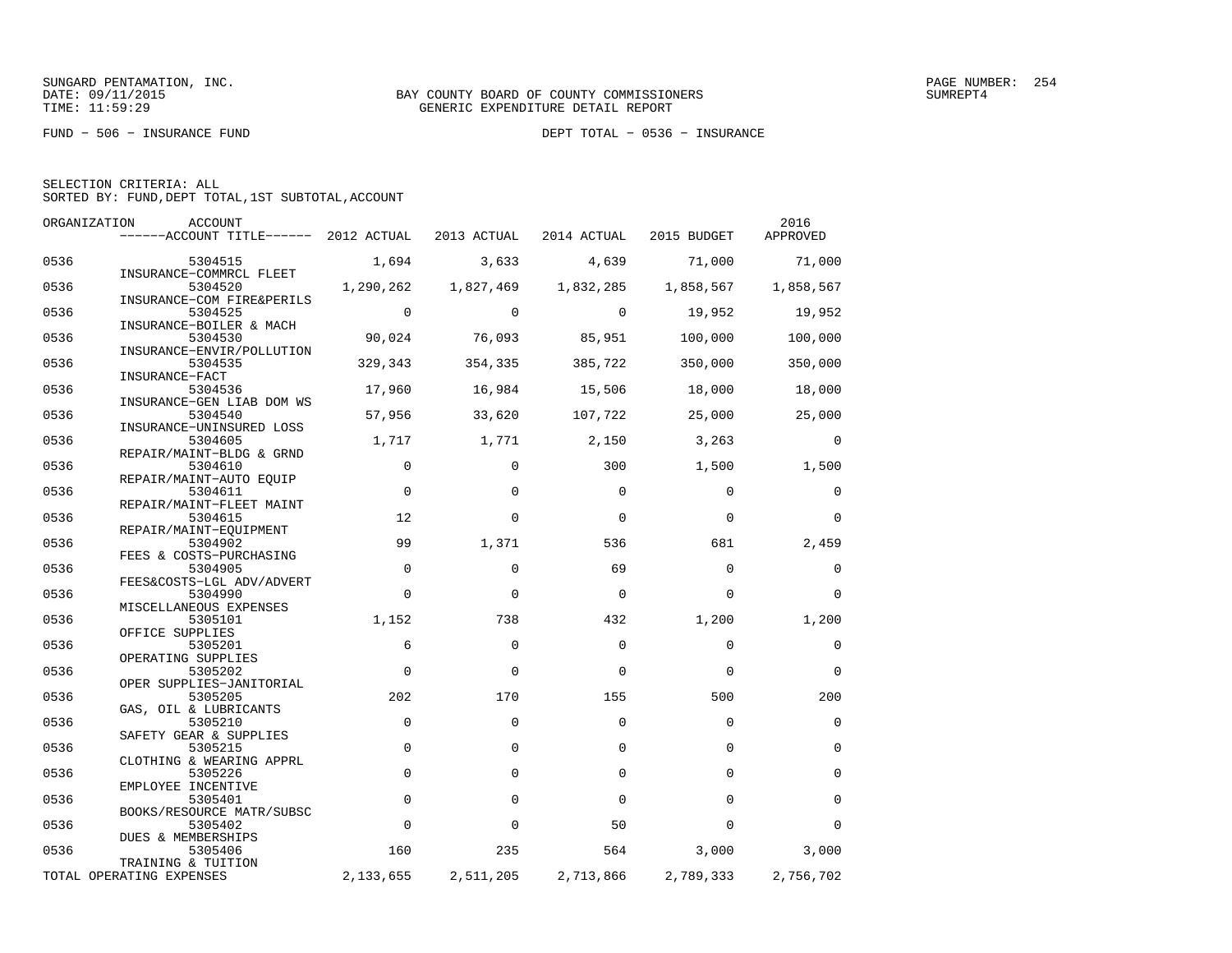FUND − 506 − INSURANCE FUND DEPT TOTAL − 0536 − INSURANCE

|      | ORGANIZATION<br>ACCOUNT<br>------ACCOUNT TITLE------              | 2012 ACTUAL | 2013 ACTUAL | 2014 ACTUAL | 2015 BUDGET | 2016<br>APPROVED |
|------|-------------------------------------------------------------------|-------------|-------------|-------------|-------------|------------------|
| 0536 | 5606401                                                           | 2,530       |             |             |             |                  |
| 0536 | EQUIPMENT<br>5606402<br>EQUIP LESS THAN \$1000                    |             |             |             |             | $\Omega$         |
| 0536 | 5606450<br>COMPUTER SOFTWARE                                      |             |             |             |             | $\Omega$         |
|      | TOTAL CAPITAL OUTLAY                                              | 2,530       |             |             |             | $\Omega$         |
| 0536 | 5905998<br>DEPRECIATION EXPENSE                                   |             |             | 0           |             | $\Omega$         |
| 0536 | 5909910                                                           |             |             | 0           | 217,074     | 549,398          |
| 0536 | RESERVE FOR CONTINGENCIES<br>5909915<br>RESERVE FOR PAY ADJUSTMNT |             |             | $\Omega$    |             |                  |
|      | TOTAL NON-OPERATING EXPENSES                                      |             |             | 0           | 217,074     | 549,398          |
|      | TOTAL INSURANCE                                                   | 2,232,218   | 2,625,117   | 2,822,761   | 3,126,095   | 3,425,986        |
|      | TOTAL INSURANCE FUND                                              | 2,232,218   | 2,625,117   | 2,822,761   | 3,126,095   | 3,425,986        |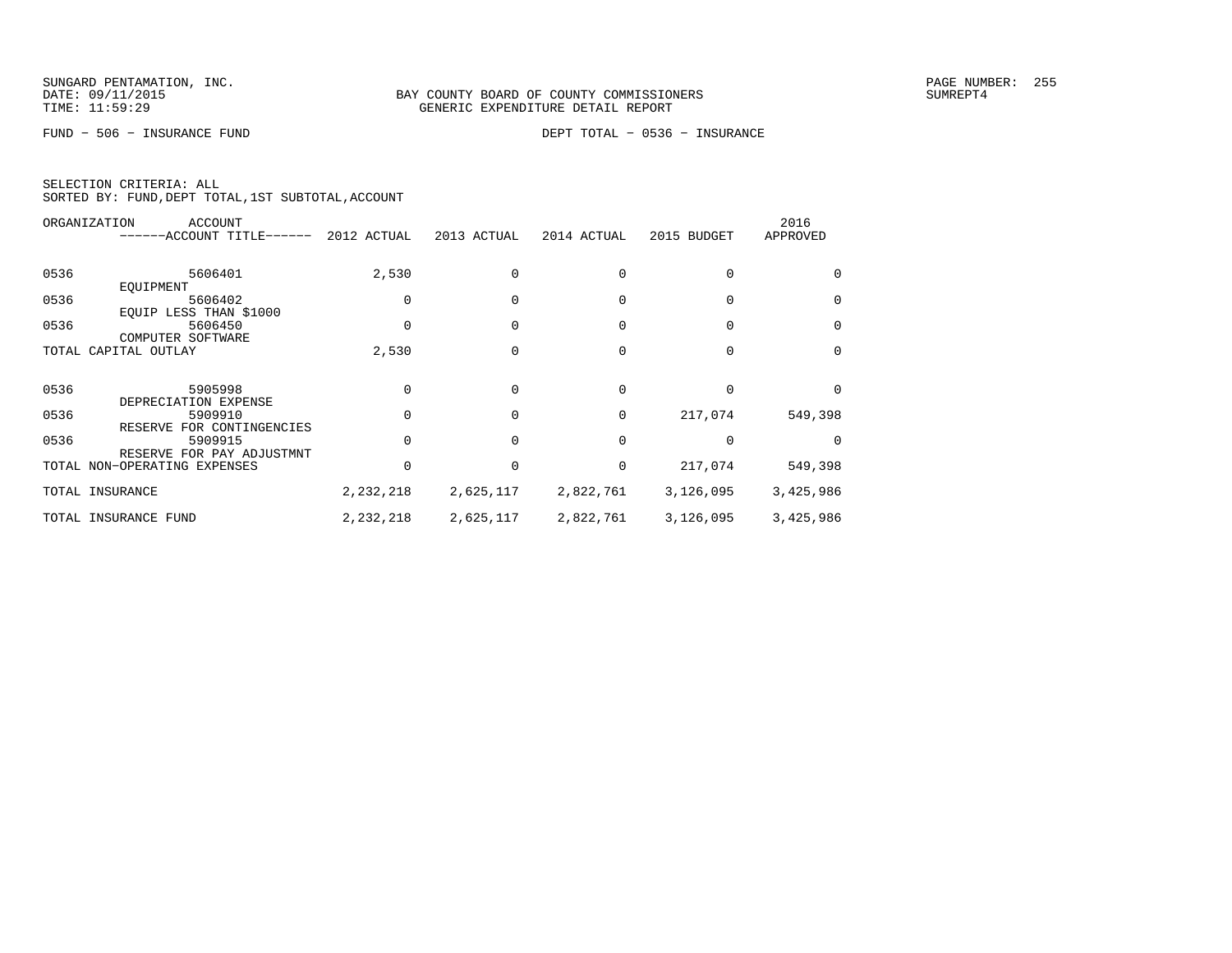|  | SELECTION CRITERIA: ALL |  |                                                    |  |
|--|-------------------------|--|----------------------------------------------------|--|
|  |                         |  | SORTED BY: FUND, DEPT TOTAL, 1ST SUBTOTAL, ACCOUNT |  |

| ORGANIZATION | ACCOUNT                                                                   |                |                |                |                                 | 2016            |
|--------------|---------------------------------------------------------------------------|----------------|----------------|----------------|---------------------------------|-----------------|
|              | $----ACCOUNT$ TITLE $---$ 2012 ACTUAL 2013 ACTUAL 2014 ACTUAL 2015 BUDGET |                |                |                |                                 | APPROVED        |
| 0524         | 5101200                                                                   | 607,024        | 542,185        |                | 569,318 604,887                 | 725,059         |
| 0524         | SALARIES & WAGES-REGULAR<br>5101400<br>SALARIES & WAGES-OVERTIME          | 13,397         | 2,436          | 3,755          | 3,000                           | 3,000           |
| 0524         | 5102100<br>FICA TAXES-MATCHING                                            | 44,537         | 38,699         | 40,533         | 46,504                          | 55,697          |
| 0524         | 5102200<br>RETIREMENT CONTRIBUTIONS                                       | 30,772         | 31,253         | 39,696         | 45,921                          | 54,179          |
| 0524         | 5102300<br>LIFE & HEALTH INSURANCE                                        | 84,473         | 96,896         | 104,034        | 136,518                         | 151,563         |
| 0524         | 5102400<br>WORKERS COMP. PREMIUMS                                         | 16,963         | 15,967         |                | 14,881 16,190                   | 18,639          |
| 0524         | 5102500<br>UNEMPLOYMENT COMPENSATION                                      | $\overline{0}$ | $\overline{0}$ | $\overline{0}$ |                                 | $6,600$ $6,600$ |
|              | TOTAL PERSONAL SERVICES                                                   |                |                |                | 797,167 727,436 772,216 859,620 | 1,014,737       |
| 0524         | 5143101                                                                   | $\mathbf 0$    | $\Omega$       | $\Omega$       | $\Omega$                        | $\mathbf 0$     |
| 0524         | PROF SRV-CO ATTORNEY<br>5303106<br>PROF SRV-PHYSICLS/MEDICAL              | $\Omega$       | $\Omega$       | $\Omega$       | $\Omega$                        | $\Omega$        |
| 0524         | 5303107<br>PROF SRV-SUBSTANCE TEST                                        | 37             | 37             | 74             | 160                             | 100             |
| 0524         | 5303110<br>PROF SRV-BACKGROUND CHECK                                      | $\Omega$       | 58             | 112            | 100                             | 100             |
| 0524         | 5303401<br>CONTRACTED SERVICES                                            | 9,559          | 9,438          | 8,720          | 10,800                          | 18,695          |
| 0524         | 5303403<br>CONTR SRV-BANK CHRG POOL                                       | 24,124         | 30,524         | 36,701         | 33,300                          | 42,255          |
| 0524         | 5303408<br>CONTR SRV-800 MHZ                                              | 604            | 604            | 559            | 528                             | 481             |
| 0524         | 5303410<br>CONTR SRV-JANITORIAL                                           | $\overline{0}$ | $\mathbf 0$    | 350            | $\overline{0}$                  | $\overline{0}$  |
| 0524         | 5303425<br>CONTR SRV-ADMIN FEES                                           | $\Omega$       | $\Omega$       | $\mathbf 0$    | 1,560                           | $\Omega$        |
| 0524         | 5303446<br>CONTR SRV-FACILITIES                                           | 3,027          | 4,304          | 2,545          | 3,307                           | 3,397           |
| 0524         | 5303464<br>CONTR SRV-LAB                                                  | $\Omega$       | $\Omega$       | $\Omega$       | 200,000                         | 130,000         |
| 0524         | 5304001<br>TRAVEL/TRAINING NON-LOCAL                                      | 3,127          | 1,023          | 923            | 7,000                           | 6,635           |
| 0524         | 5304005<br>TRAVEL-LOCAL                                                   | $\overline{0}$ | $\Omega$       | $\Omega$       | 100                             | 100             |
| 0524         | 5304101<br>COMMUNICATIONS SERVICES                                        | 5,832          | 4,838          | 4,749          | 5,515                           | 6,680           |
| 0524         | 5304125<br>POSTAGE/TRANSP/FREIGHT                                         | 33,204         | 36,640         | 39,783         | 40,250                          | 45,250          |
| 0524         | 5304130<br>POSTAGE-LAB SAMPLES                                            | $\mathsf 0$    | $\mathbf 0$    | $\mathbf 0$    | 40,000                          | 31,100          |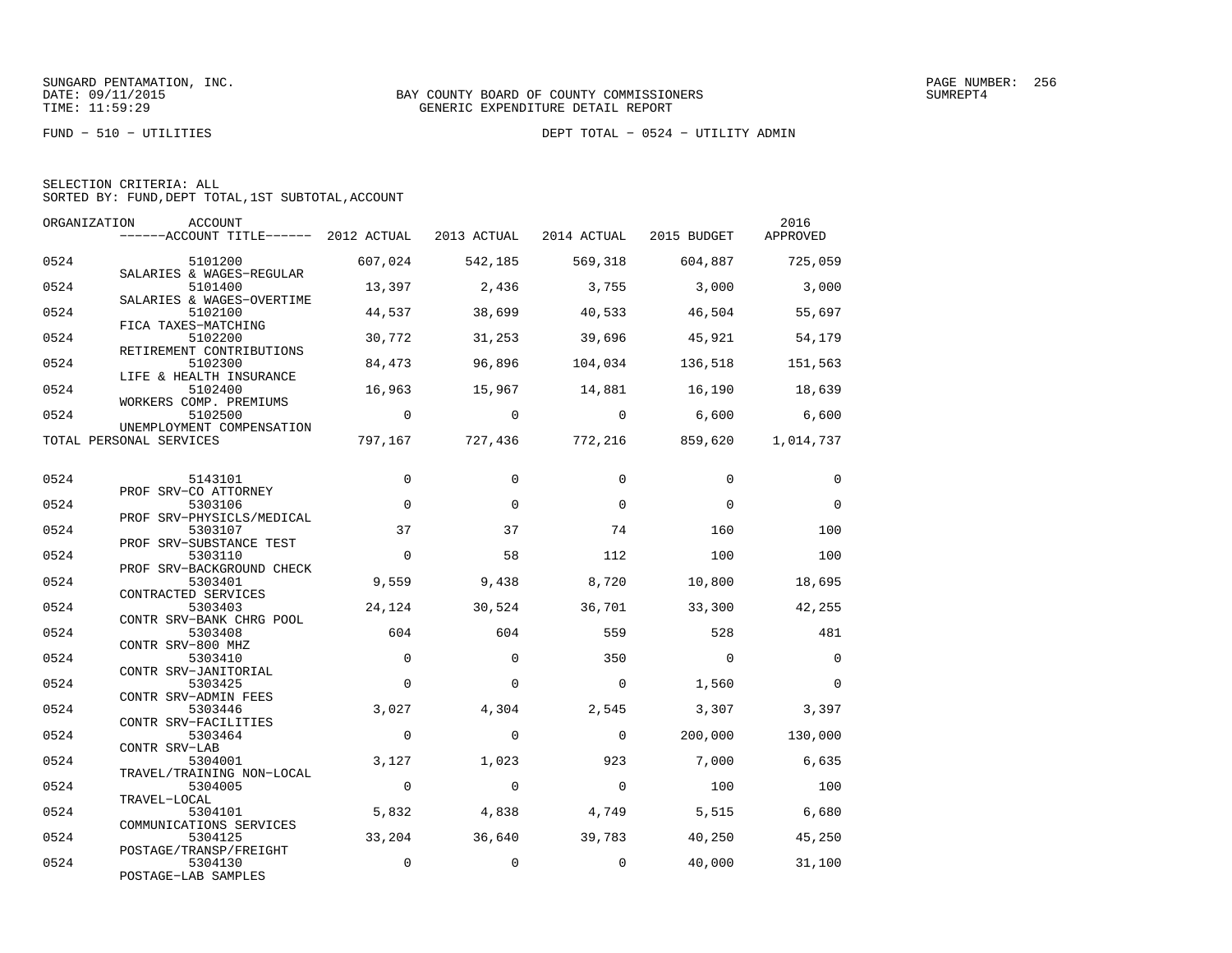FUND − 510 − UTILITIES DEPT TOTAL − 0524 − UTILITY ADMIN

| ORGANIZATION | ACCOUNT                                             |                |             |                                     |                | 2016           |
|--------------|-----------------------------------------------------|----------------|-------------|-------------------------------------|----------------|----------------|
|              | ------ACCOUNT TITLE------ 2012 ACTUAL               |                |             | 2013 ACTUAL 2014 ACTUAL 2015 BUDGET |                | APPROVED       |
| 0524         | 5304301                                             | 8,074          | 7,944       | 7,958                               | 17,820         | 23,100         |
| 0524         | UTILITY SERVICES<br>5304405                         | 99             | $\Omega$    | $\overline{0}$                      | $\overline{0}$ | $\bigcirc$     |
| 0524         | RENTALS/LEASES-BUILDINGS<br>5304410                 | 7,947          | 8,104       | 9,557                               | 14,433         | 10,932         |
|              | RENTALS/LEASES-EQUIPMENT                            |                |             |                                     |                |                |
| 0524         | 5304501<br>INSURANCE & BONDS                        | 6,689          | 6,689       | 6,122                               | 12,877         | 25,507         |
| 0524         | 5304604<br>REPAIR/MAINT-BLD&GRD DEPT                | 1,360          | 1,350       | 1,162                               | 3,500          | 3,700          |
| 0524         | 5304605                                             | 10,048         | 8,335       | 11,450                              | 6,400          | 6,000          |
| 0524         | REPAIR/MAINT-BLDG & GRND<br>5304610                 | 428            | 484         | 165                                 | 1,000          | 1,000          |
| 0524         | REPAIR/MAINT-AUTO EQUIP<br>5304611                  | $\mathbf 0$    | $\mathbf 0$ | $\overline{0}$                      | $\overline{0}$ | $\overline{0}$ |
|              | REPAIR/MAINT-FLEET MAINT                            |                |             |                                     |                |                |
| 0524         | 5304615<br>REPAIR/MAINT-EQUIPMENT                   | 8,468          | 8,492       | 1,381                               | 10,500         | 10,650         |
| 0524         | 5304701                                             | 7,463          | 9,252       | 5,818                               | 9,600          | 9,600          |
| 0524         | PRINTING & BINDING<br>5304902                       | 396            | 316         | $\Omega$                            | 3,747          | 2,050          |
| 0524         | FEES & COSTS-PURCHASING<br>5304905                  | $\mathbf 0$    | $\mathbf 0$ | $\mathbf 0$                         | 600            | 600            |
| 0524         | FEES&COSTS-LGL ADV/ADVERT<br>5304922                | $\mathbf 0$    | $\Omega$    | $\Omega$                            | 6,000          | 6,000          |
|              | FEES & COSTS-PERMITS                                |                |             |                                     |                |                |
| 0524         | 5304990<br>MISCELLANEOUS EXPENSES                   | $\Omega$       | 169         | 401                                 | 400            | 400            |
| 0524         | 5305101<br>OFFICE SUPPLIES                          | 13,999         | 11,661      | 7,269                               | 13,000         | 13,000         |
| 0524         | 5305201                                             | 65             | 170         | 467                                 | 5,300          | 2,800          |
| 0524         | OPERATING SUPPLIES<br>5305202                       | 125            | 317         | 237                                 | 850            | 850            |
| 0524         | OPER SUPPLIES-JANITORIAL<br>5305205                 | 8,915          | 11,098      | 8,967                               | 12,000         | 10,700         |
| 0524         | GAS, OIL & LUBRICANTS<br>5305210                    | 11             | 139         | $\mathbf 0$                         | 300            | 300            |
| 0524         | SAFETY GEAR & SUPPLIES<br>5305215                   | 994            | 626         | 678                                 | 950            | 820            |
| 0524         | CLOTHING & WEARING APPRL<br>5305220                 | 19             | $\mathbf 0$ | $\mathbf 0$                         | 400            | 300            |
|              | TOOL & SMALL IMPLEMENTS                             |                |             |                                     |                |                |
| 0524         | 5305240<br>OPER SUPPLIES-LAB                        | $\overline{0}$ | $\Omega$    | $\Omega$                            | 20,000         | 20,000         |
| 0524         | 5305401                                             | 234            | 2,702       | 208                                 | 3,220          | 2,920          |
| 0524         | BOOKS/RESOURCE MATR/SUBSC<br>5305402                | 2,961          | 2,505       | 1,329                               | 2,750          | 3,550          |
| 0524         | DUES & MEMBERSHIPS<br>5305406<br>TRAINING & TUITION | 540            | 638         | 1,389                               | 5,300          | 5,800          |
|              |                                                     |                |             |                                     |                |                |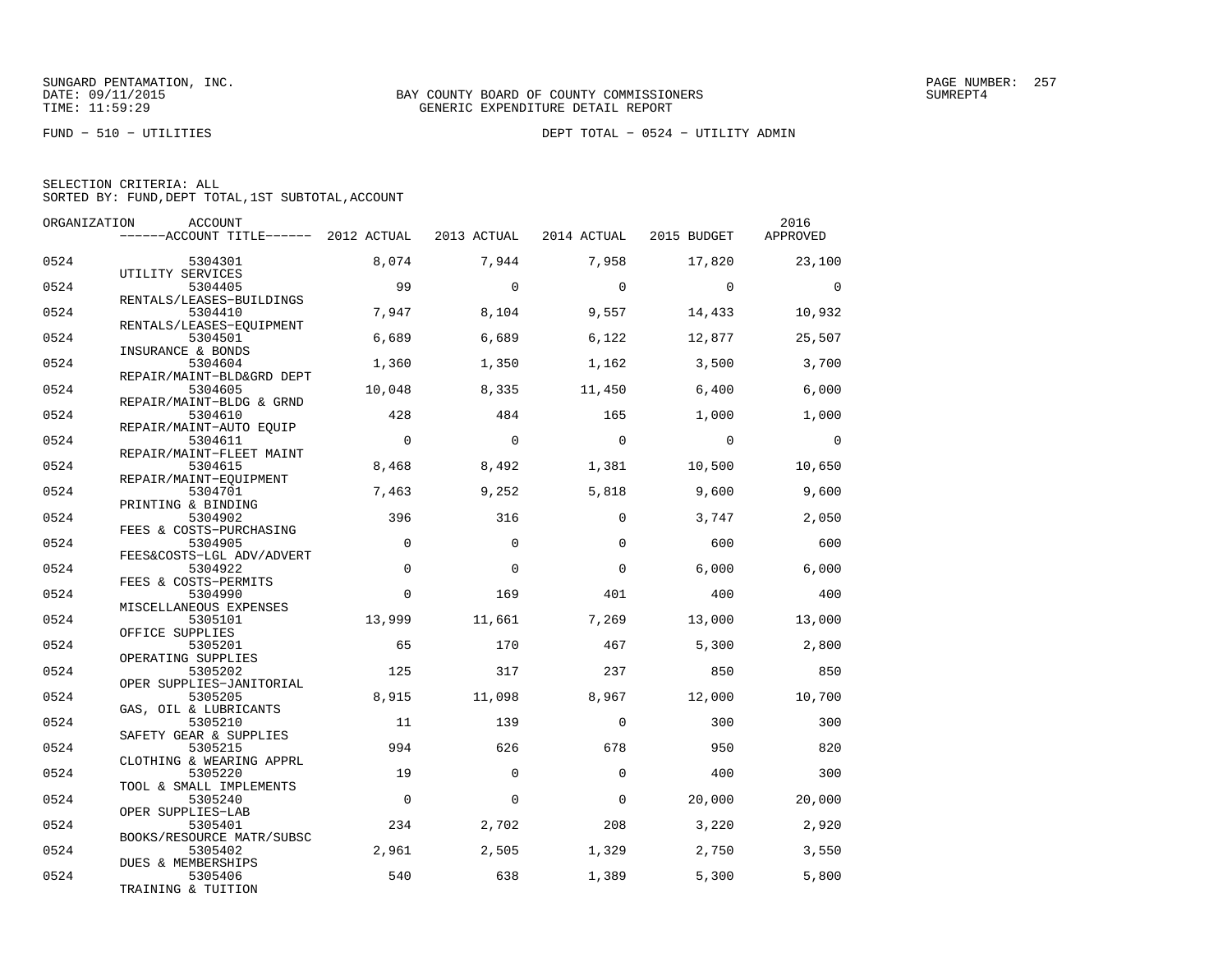FUND − 510 − UTILITIES DEPT TOTAL − 0524 − UTILITY ADMIN

| SELECTION CRITERIA: ALL |  |                                                    |  |
|-------------------------|--|----------------------------------------------------|--|
|                         |  | SORTED BY: FUND, DEPT TOTAL, 1ST SUBTOTAL, ACCOUNT |  |

| ORGANIZATION<br>ACCOUNT<br>------ACCOUNT TITLE------ 2012 ACTUAL          |             | 2013 ACTUAL | 2014 ACTUAL | 2015 BUDGET     | 2016<br>APPROVED |
|---------------------------------------------------------------------------|-------------|-------------|-------------|-----------------|------------------|
| TOTAL OPERATING EXPENSES                                                  | 158,350     | 168,456     |             | 159,072 493,567 | 445,372          |
| 0524<br>5606401<br>EOUIPMENT                                              | 3,500       | 1,334       | $\Omega$    | 13,000          | 18,000           |
| 0524<br>5606402                                                           | 883         | 79          | 466         | 3,000           | 2,000            |
| EQUIP LESS THAN \$1000<br>0524<br>5606450<br>COMPUTER SOFTWARE            | $\mathbf 0$ | 1,315       | 8,110       | 12,500          | 11,700           |
| CAPITAL OUTLAY<br>TOTAL                                                   | 4,383       | 2,728       | 8,576       | 28,500          | 31,700           |
| 0524<br>5905998<br>DEPRECIATION EXPENSE                                   | $\Omega$    | $\Omega$    | $\Omega$    | $\Omega$        | $\Omega$         |
| 0524<br>5909910                                                           | $\Omega$    | $\Omega$    | $\Omega$    | $\Omega$        | 25,960           |
| RESERVE FOR CONTINGENCIES<br>0524<br>5909915<br>RESERVE FOR PAY ADJUSTMNT | $\Omega$    | $\Omega$    | $\Omega$    | $\Omega$        | $\Omega$         |
| 0524<br>5909999                                                           | $\Omega$    | $\Omega$    | 0           | 109,868         | $\Omega$         |
| RESERVE-CASH FORWARD<br>TOTAL NON-OPERATING EXPENSES                      | $\Omega$    | 0           | 0           | 109,868         | 25,960           |
| TOTAL UTILITY ADMIN                                                       | 959,900     | 898,620     | 939,864     | 1,491,555       | 1,517,769        |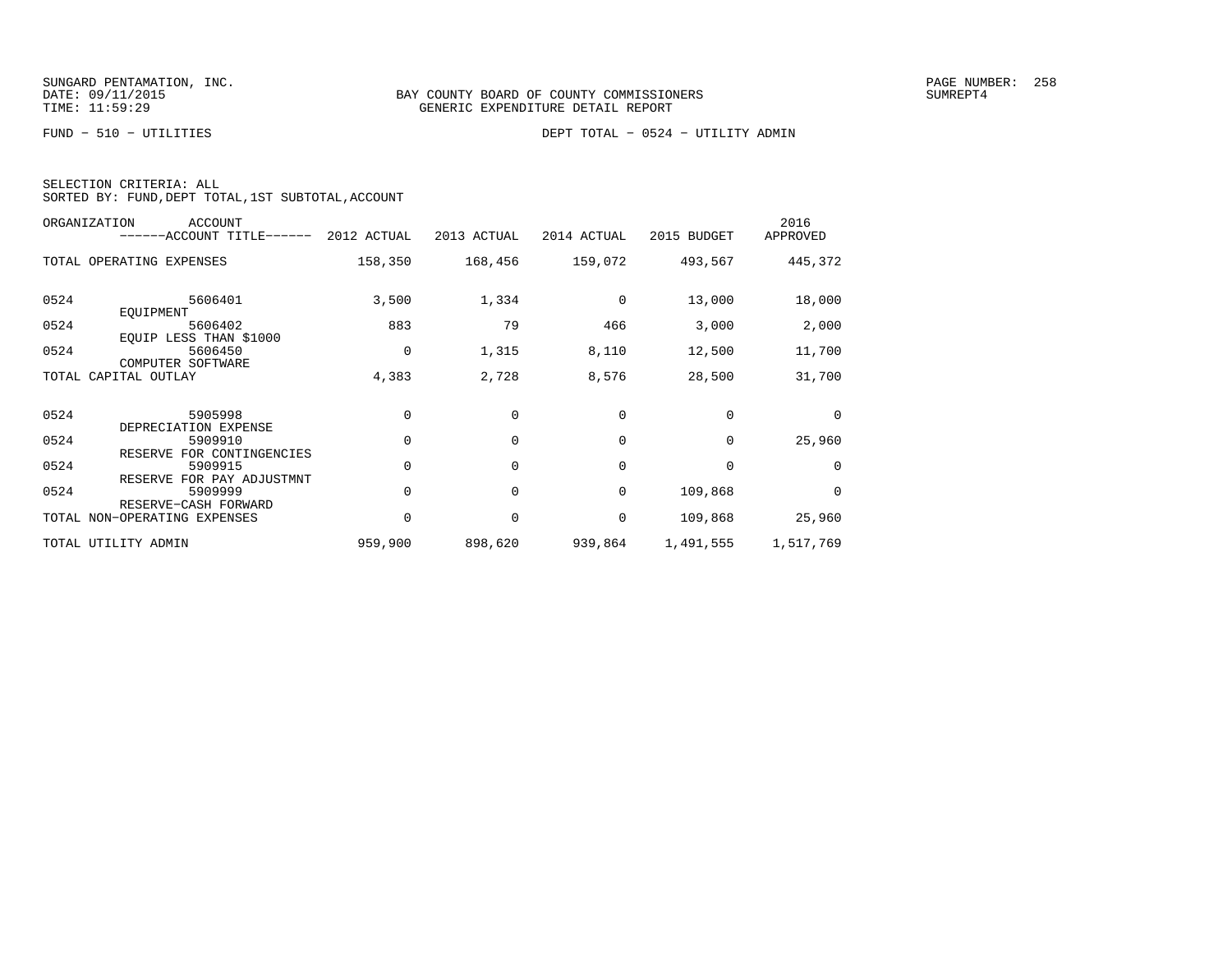| SELECTION CRITERIA: ALL |  |  |                                                    |  |
|-------------------------|--|--|----------------------------------------------------|--|
|                         |  |  | SORTED BY: FUND, DEPT TOTAL, 1ST SUBTOTAL, ACCOUNT |  |

| ORGANIZATION | ACCOUNT                               |             |             |             |             | 2016        |
|--------------|---------------------------------------|-------------|-------------|-------------|-------------|-------------|
|              | ------ACCOUNT TITLE------ 2012 ACTUAL |             | 2013 ACTUAL | 2014 ACTUAL | 2015 BUDGET | APPROVED    |
| 0528         | 5303425                               | 772         | 1,612       | 1,560       | $\mathbf 0$ | $\mathbf 0$ |
| 0528         | CONTR SRV-ADMIN FEES<br>5303446       | $\mathbf 0$ | $\Omega$    | 2,685       | $\Omega$    | 0           |
| 0528         | CONTR SRV-FACILITIES<br>5303464       | $\Omega$    | $\Omega$    | 155,505     | $\Omega$    | $\Omega$    |
| 0528         | CONTR SRV-LAB<br>5304001              | $\mathbf 0$ | $\mathbf 0$ | 934         | $\mathbf 0$ | $\mathbf 0$ |
| 0528         | TRAVEL/TRAINING NON-LOCAL<br>5304101  | 358         | 131         | 77          | $\Omega$    | $\mathbf 0$ |
| 0528         | COMMUNICATIONS SERVICES<br>5304125    | $\mathbf 0$ | $\mathbf 0$ | 333         | $\Omega$    | $\mathbf 0$ |
|              | POSTAGE/TRANSP/FREIGHT                |             |             |             |             |             |
| 0528         | 5304130<br>POSTAGE-LAB SAMPLES        | $\mathbf 0$ | 0           | 36,342      | $\Omega$    | $\mathbf 0$ |
| 0528         | 5304301<br>UTILITY SERVICES           | $\Omega$    | $\Omega$    | 10,153      | $\Omega$    | $\Omega$    |
| 0528         | 5304410<br>RENTALS/LEASES-EQUIPMENT   | $\mathbf 0$ | $\Omega$    | 259         | $\Omega$    | $\mathbf 0$ |
| 0528         | 5304501<br>INSURANCE & BONDS          | $\mathbf 0$ | $\Omega$    | 6,755       | $\Omega$    | $\mathbf 0$ |
| 0528         | 5304604<br>REPAIR/MAINT-BLD&GRD DEPT  | $\mathbf 0$ | $\mathbf 0$ | 1,145       | $\Omega$    | $\mathbf 0$ |
| 0528         | 5304605<br>REPAIR/MAINT-BLDG & GRND   | $\mathbf 0$ | $\Omega$    | 986         | $\Omega$    | $\mathbf 0$ |
| 0528         | 5304615                               | $\Omega$    | $\Omega$    | 1,080       | $\Omega$    | $\Omega$    |
| 0528         | REPAIR/MAINT-EQUIPMENT<br>5304902     | $\mathbf 0$ | 0           | 2,145       | $\Omega$    | $\mathbf 0$ |
| 0528         | FEES & COSTS-PURCHASING<br>5304905    | $\Omega$    | $\Omega$    | 79          | $\Omega$    | $\mathbf 0$ |
| 0528         | FEES&COSTS-LGL ADV/ADVERT<br>5304922  | $\mathbf 0$ | $\mathbf 0$ | 4,735       | $\Omega$    | $\mathbf 0$ |
| 0528         | FEES & COSTS-PERMITS<br>5305101       | $\mathbf 0$ | 0           | 156         | $\Omega$    | $\mathbf 0$ |
| 0528         | OFFICE SUPPLIES<br>5305201            | $\mathbf 0$ | $\mathbf 0$ | 1,019       | $\mathbf 0$ | $\mathbf 0$ |
| 0528         | OPERATING SUPPLIES<br>5305202         | $\Omega$    | $\Omega$    | 470         | $\Omega$    | $\Omega$    |
| 0528         | OPER SUPPLIES-JANITORIAL<br>5305205   | 5,096       | 2,692       | 2,551       | $\Omega$    | $\mathbf 0$ |
| 0528         | GAS, OIL & LUBRICANTS<br>5305210      | $\mathbf 0$ | 0           | 94          | $\Omega$    | $\mathbf 0$ |
|              | SAFETY GEAR & SUPPLIES                |             |             |             |             |             |
| 0528         | 5305215<br>CLOTHING & WEARING APPRL   | $\Omega$    | $\Omega$    | 95          | $\Omega$    | $\mathbf 0$ |
| 0528         | 5305240<br>OPER SUPPLIES-LAB          | $\mathbf 0$ | $\mathbf 0$ | 14,857      | $\mathbf 0$ | $\mathbf 0$ |
| 0528         | 5305402<br>DUES & MEMBERSHIPS         | $\mathbf 0$ | 0           | 50          | $\Omega$    | $\mathbf 0$ |
| 0528         | 5305406<br>TRAINING & TUITION         | $\Omega$    | $\mathbf 0$ | 109         | $\mathbf 0$ | $\mathbf 0$ |